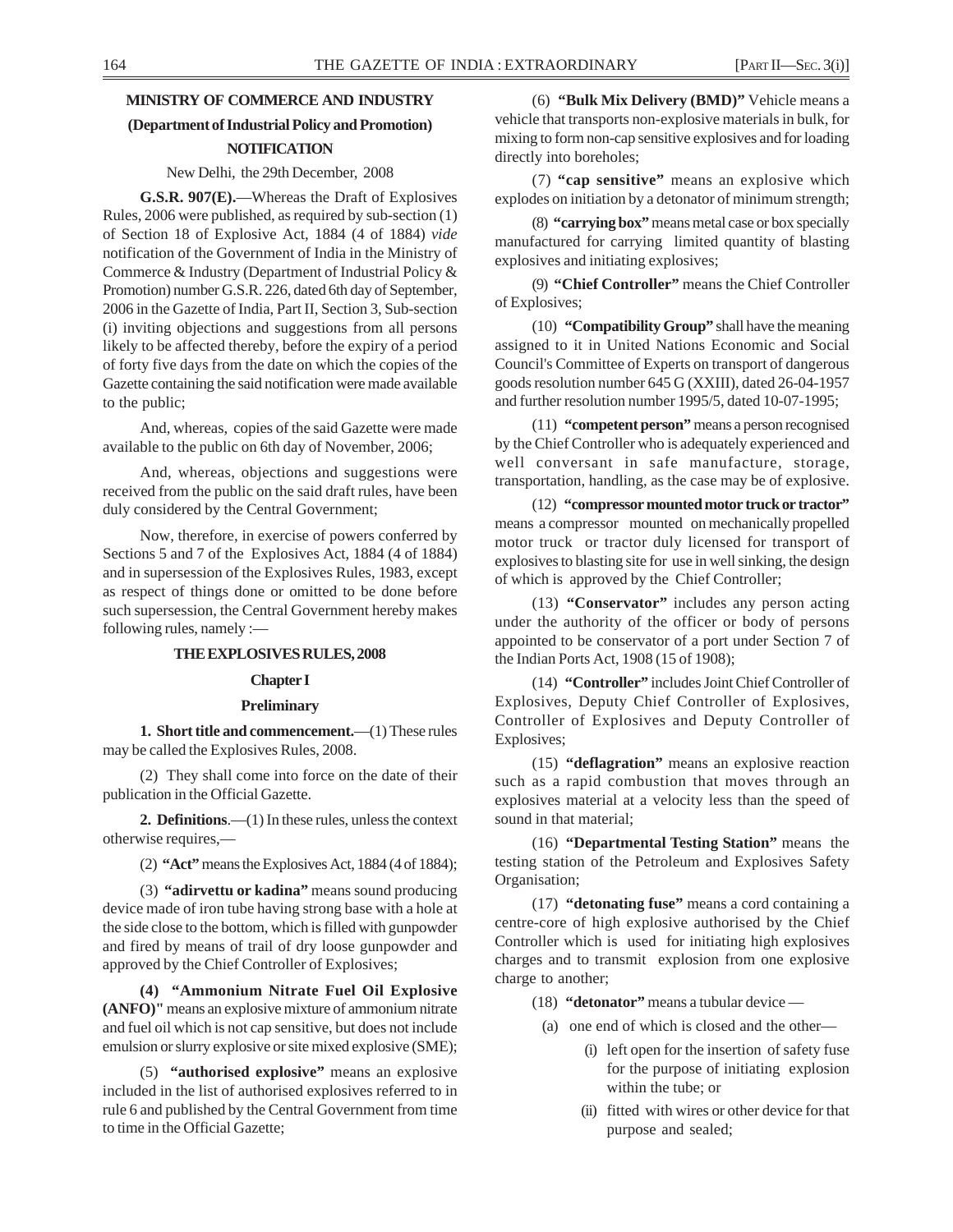(b) which is loaded with a charge of initiating explosives, the charge being so designed as to produce an explosion that would communicate to the other tube similarly constructed and charged or other explosive charge and includes cord relay connector;

(19) **"display fireworks"** means a group of authorised manufactured fireworks assembled at site, solely for the purpose of display;

(20) **"emulsion explosive"** means an explosive material in the form of emulsion, containing substantial amount of oxidizer dissolved in water droplets surrounded by an immiscible fuel;

(21) **"explosive actuated device"** means any tool or special mechanised device or gas generator system which is actuated by a small charge of explosive or which releases and directs work through the explosive charge;

(22) **"explosive limit"** means the maximum quantity of explosives permitted by the licensing authority to be stored or processed in a particular premises;

(23) **"explosives van"** means a mechanically propelled vehicle for transport of explosives by land and includes a road van;

(24) **"fireworks"** means low hazard explosive comprising of any composition or device manufactured with a view to produce coloured fire or flame, light effect, sound effect, smoke effect (coloured or natural), or combination of such effects and includes fog-signals, fuses, rockets, shells, percussion caps;

(25) **"fireworks composition"** means any chemical compound or mechanically mixed preparation of an explosive or inflammable substance that is used for the purpose of making manufactured fireworks and is not included in any other class of explosives, and includes any star or coloured fire composition;

(26) **"foreman's certificate"** means certificate of competence issued by the Controller to a person who is conversant with the process of manufacturing fireworks or safety fuse, as the case may be, and associated hazards for the purpose of supervision of such activities by him;

(27) **"Form"** means a Form specified in Schedules annexed to these rules;

(28) **"gunpowder"** means gunpowder ordinarily so called and is an explosive containing a mixture of a inorganic nitrate, charcoal and sulphur;

(29) **"high explosive"** means explosive which is characterised by a very high rate of reaction, development of high pressure, and presence detonation wave, but does not include fireworks and safety fuse;

(30) **"licensing authority"** means authority empowered to issue licence or certificate or permit specified in Part 1 of Schedule IV;

(31) **"magazine"** means a building or structure (other than an explosives manufacturing building) intended for storage of explosives, specially constructed in accordance with the specification provided under these rules or of a design and approved by the Chief Controller;

(32) **"manufactured fireworks"** means low hazard explosive contrivance containing explosive or combination of different classes, namely, Class 1 or Class 2 or Class 3 or Class 4 or Class 6 given in Part 1 of Schedule I of these rules or any explosives that come under Division 2 or Division 3 or Division 4 under Class 7 given under the said Part;

(33) **"man-limit"** means the maximum number of individuals permitted by the licensing authority to work inside a particular premises for manufacture or processing of explosives;

(34) **"marking or detection agent"** is a substance which is introduced into the plastic explosives in a certain minimum quantity for the purpose of detection by means of vapour detection technique;

(35) **"micro cord fuse"** means a fuse other than safety fuse or quick match, characterised by fixed rate of burning and visible lateral propagation of fire, used for igniting fireworks;

(36) **"non-explosive emulsion matrix"** means water in oil emulsion or a slurry matrix, which is neither cap sensitive nor booster sensitive;

(37) **"occupier"**, in relation to a premises means a person a who has the control and is responsible for managing the affairs of the premises, and includes, in relation to any explosives, the person in possession of the explosives :

Provided that in relation to a—

- (a) proprietary firm, the proprietor; or
- (b) partnership firm, the partner nominated in writing by all other partners; or
- (c) company, the director nominated in writing by the board of directors; or
- (d) society or association, the office-bearer nominated in writing by the governing body;

shall be deemed to be the occupier;

(38) **"permitted explosive"** means authorised explosive which is permitted by the Director General of Mines Safety to be used in underground coal mines;

(39) **"plastic explosive"** means as explosive material in flexible or elastic sheet form formulated with one or more high explosives which in their pure form have a vapor pressure less than  $10<sup>-4</sup>$  Pa at a temperature of 25 degree Celcius and is formulated with a binder material, and is, as a mixture, malleable or flexible at normal room temperature;

(40) **"permit"** means permit issued by Chief Controller or Controller or District Magistrate under these rules for specific purpose;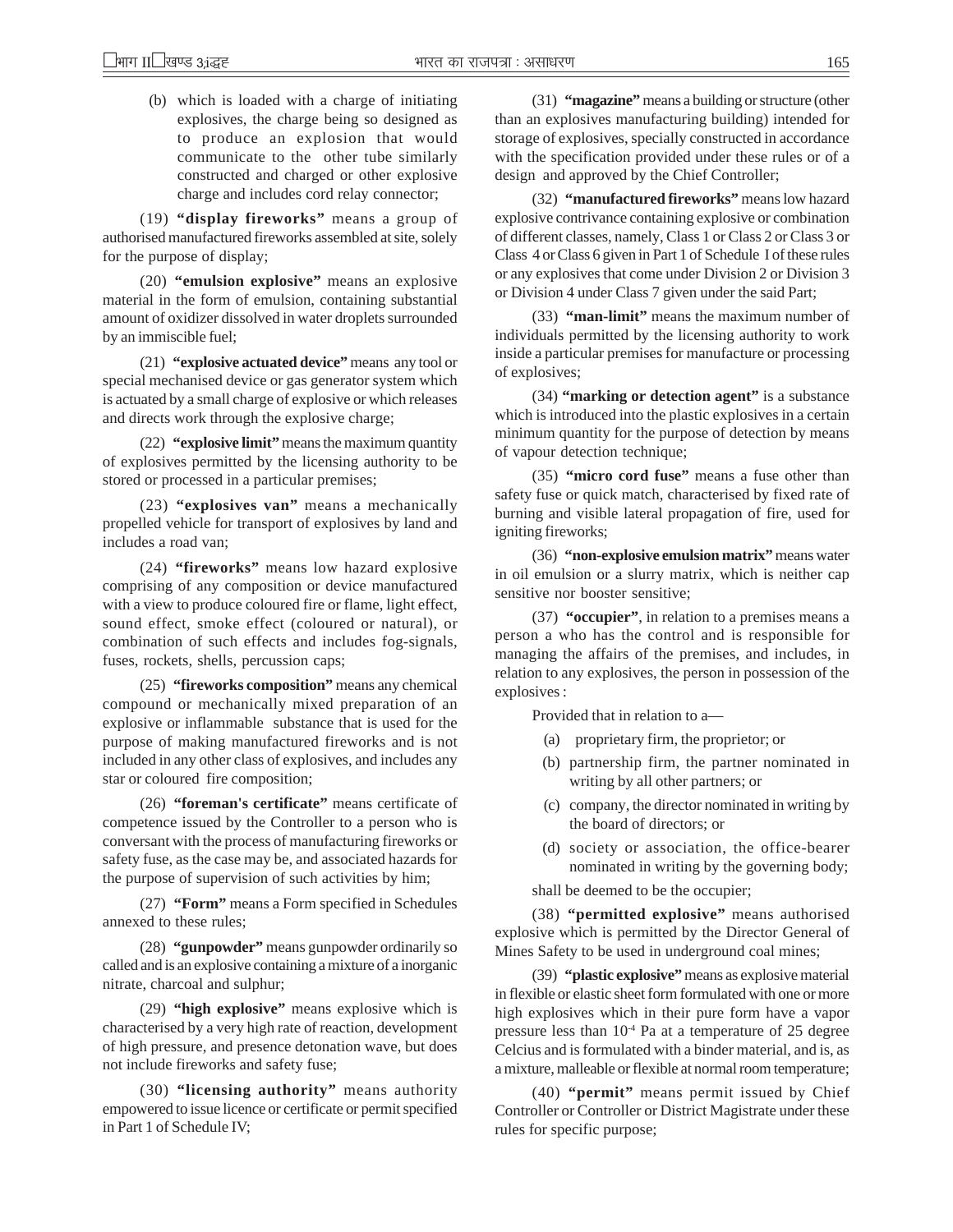(41) **"prohibited explosive"** means explosive which is prohibited by the Central Government under Section 6 of the Act;

(42) **"propellant"** means an explosive that normally functions by deflagration and is used for propulsion purposes;

(43) **"protected works"** includes buildings or structures in which persons dwell, work or assemble, college, school, hospital, theatre, cinema house, shop, market, factory, place of worships, place of storage of hazardous substances, highway or public road, railway line, navigable waterways, cross country above ground pipelines, dams or reservoirs, overhead high tension power lines, but does not include cart tracks not in regular use, agricultural wells and pump sets connected therewith;

(44) **"quick match"** means a fuse for igniting charges of fireworks and consists of strands of cotton or jute yarn coated or impregnated with black powder (gun powder), wrapped and enclosed with paper with the help of binding material and which burns but does not explode and which does not contain its own means of ignition;

(45) **"safety cartridge"** means a cartridge for small arms as defined in the Arms Act, 1959 ( 54 of 1959) or the rules made thereunder, the case of which can be extracted for the small-arms after firing and which is so closed as to prevent any explosion in one cartridge being communicated to other cartridges;

(46) **"safety fuse"** means a fuse for igniting charges of other explosives which burn and does not explode and which does not contain its own means of ignition, and which is of such strength and construction and contains an explosives in such quantity that the burning of such fuse would not communicate laterally with other like fuse;

(47) **"Safety management plan"** means the comprehensive plan for ensuring and managing safety in an explosive manufacturing factory;

(48) **"safety distance"** means the distance necessary under these rules to be kept clear between any licensed factory shed, magazines, store house or other licensed premises and protected works as referred to in Schedule VIII;

(49) **"Schedule"** means a Schedule annexed to these rules;

(50) **"shock tube"** means a plastic tube that contains explosives charge authorised by the Chief Controller, which on initiation transmits a firing signal through the tube to the detonator;

(51) **"shot firer"** means a competent person recognised and certified by the Controller for carrying out blasting operation using explosives in areas not coming under the Mines Act, 1952 (35 of 1952);

(52) **"Site Mixed Explosive (SME)"** means an explosive charge formed in the borehole and includes manufacture of ANFO, using a BMD vehicle;

(53) **"slurry explosive"** means an explosive material in the form of slurry, containing oxidizer, fuel, thickener and water;

(54) **"small arm nitro-compound"** means nitrocompound adapted and intended exclusively for use in cartridges for small arms;

(55) **"store house"** means independent building other than a magazine meant to possess fireworks not exceeding 5000 kilogrammes or safety fuse not exceeding 50000 meters, not for sale but for transfer to own licensed shop;

(56) **"testing officer"** means such officer as the Central Government may appoint in this behalf;

(57) **"transfer"** with its grammatical variations and cognate expressions includes letting on hire, lending, giving and parting with possession of explosives or the transfer of explosives from one magazine to another magazine of the same licensee or transfer of packed boxes of fire works from a store house of the licensee to the shop owned by the same licensee;

(58) **"traverse or mound"** means a solid mass of earth, sand, concrete or a brick work around a building or magazine or stack containing explosives provided for protection against effects of explosion;

(59) **"UN Classification"** means United Nations recommendations in the Model Regulation on the Transport of Dangerous Goods published vide ST/SG/ AC.10/l Rev 12 in ISBN 92 -1-13974-5, which specify testing procedures to be carried out by competent authority while classifying dangerous goods for transport;

(60) **"UN Number"** means the four digit identification number assigned to the article or substance under the United Nations system for transport and storage of dangerous goods as stated in the Model Regulation on the Transport of Dangerous Goods published vide ST/SG/ AC.10/1/Rev 12 in ISBN 92 -1-13974-5;

(61) **"UN Regulation"** means the United Nations Model Regulations on the Transport of Dangerous Goods published vide ST/SG/AC 10/1 Rev. 12 in ISBN 92-1-13974-5;

(2) All other words and expressions used but not defined in these rules but defined in the Act shall have the meanings respectively assigned to them in the Act.

**3. Scope of applicability of rules and exemptions.**— (1) These rules are applicable for regulating the manufacture, import, export, transport, and possession for sale or use of explosives.

(2) Nothing in these rules shall apply to the manufacture, possession, use, transport or importation of any explosives by—

> (a) any of the Armed Forces of the Union and Ordnance Factories or other establishments of such Forces for own use in accordance with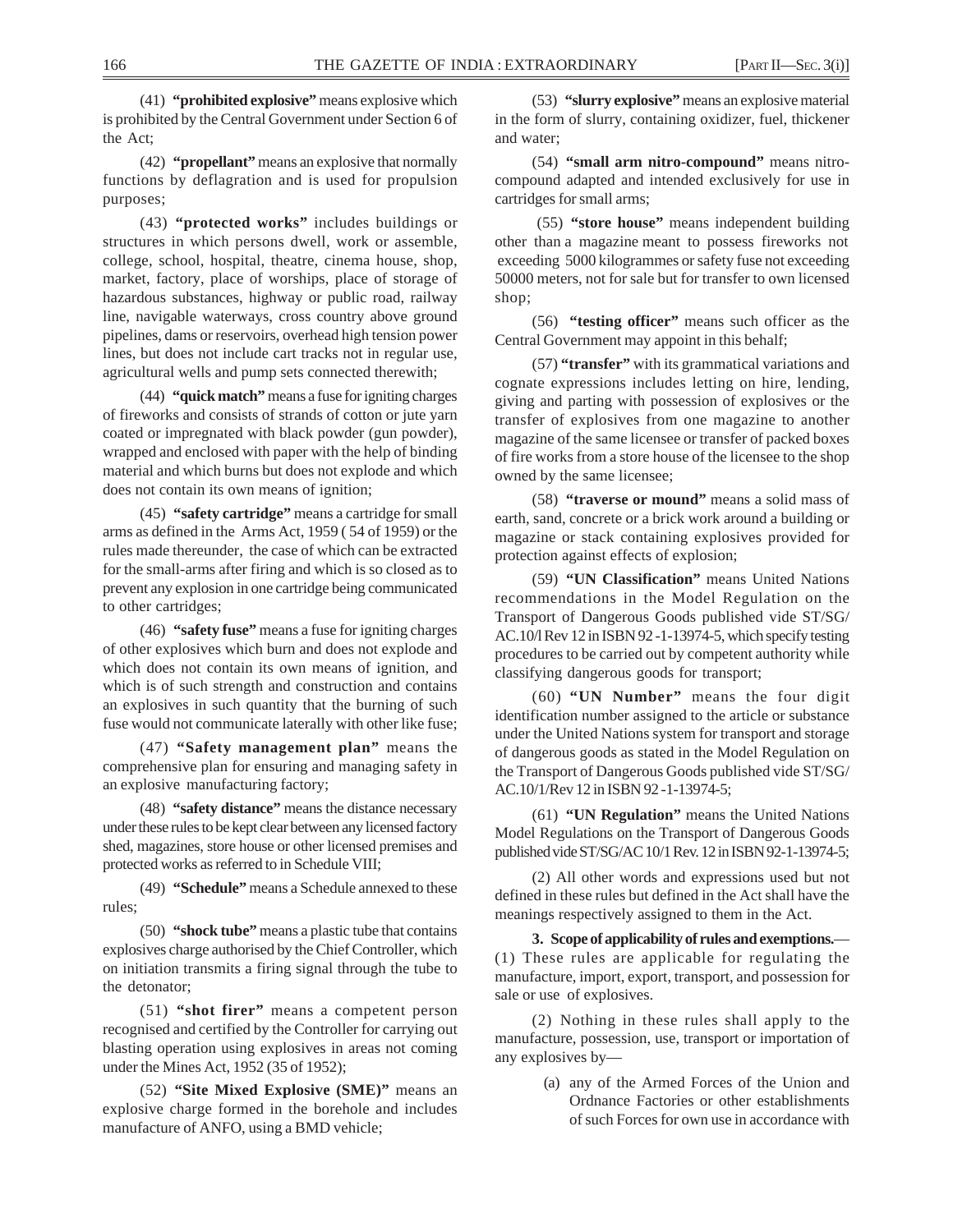the rules or regulations made by the Central Government;

- (b) Indian railways while cuting as carrier ;
- (c) any person employed under the Central or State Government in exercise of any power under the Act or these rules.

(3) When the Chief Controller is of the opinion that an explosive does not pose a risk to public to warrant application of all or part of these rules or the nature and characteristics of explosives present such a minimal and limited risk as not to warrant application of these rules, the Chief Controller may exempt such explosives from the purview of all or part of these rules, with such other conditions as deemed necessary.

#### **Chapter-II**

#### **Classification, Categorisation and Authorisation**

**4. Classification of explosives.—**(1) For the purposes of these rules, the explosives shall be classified in the manner specified in Schedule I. The dual system of classification shall be retained for five years from the date of commencement of these Rules, thereafter only UN classification shall be applicable.

(2) If any explosive falls within the limits of more than one class as defined in Schedule I, it shall be deemed to belong exclusively to the last number of such classes.

(3) The fireworks are classified into the following categories depending upon the desired pyrotechnique effect :—

- (i) Sound emitting fireworks.—Fireworks with sound level not exceeding 125 dB (AI) or 145 dB (C) pk at 4 meters distance from the point of bursting. For individual fire-cracker constituting the series (joined fire-crackers), the above mentioned limit be reduced by 5 log  $10(N)$  dB, where N = number of crackers joined together;
- (ii) Colour or light emitting fireworks.—such fireworks which emit colour or light and having sound level not exceeding 90 dB (AI) at 4 m distance from the point of bursting;
- (iii) Display Fireworks.— Any product of fireworks assembled at the site for the purpose of display including shell of diameter exceeding 25 mm, multiple shots or cake products of any diameter exceeding 25 nos., of shots in a product and lance network or other products as approved by the Chief Controller; and
- (iv) Fireworks for export purpose.—Firecrackers for the purpose of export may be manufactured with high sound level or product of such size and design as approved by the Chief Controller subject to following conditions :
- (a) The manufacturer shall have a valid export order with him; and
- (b) The sound level for these fire crackers shall conform to the sound level prescribed in the country to which these are intended to be exported.

5. **Safety distance categories of explosives.—**(1) Explosives are divided into four categories according to the risks which they present when initiated, namely :—

- (a) Category X—Those explosives, which have a fire or a slight explosion risk or both but the effect of which will be local.
- (b) Category Y—Those explosives, which have a mass fire risk or a moderate explosion risk, but not the risk of mass explosion.
- (c) Category Z—Those explosives, which have a mass explosion risk and major missile effect.
- (d) Category ZZ—Those explosives, which have a mass explosion risk and minor missile effect.

(2) If any question arises as to whether any explosive belongs to Category X, Category Y, Category Z or Category ZZ, the matter shall be referred to the Chief Controller whose decision shall be final.

(3) The safety distances shall be followed as per tables specified in Schedule VIII.

6. **Authorisation of explosives :—** (1) No person shall manufacture, import, export, transport, possess, sell or use any explosive unless it has been declared as an authorised explosive, by an order issued by the Chief Controller and published by the Central Government in the Official Gazette:

Provided that nothing in this rule shall apply to the manufacture and possession for test and trial purposes and not for sale of a new explosive composition under development at a place specially approved for the purpose by the Chief Controller.

(2) Any person desirous of including an explosive in the list of authorised explosives shall submit an application to the Chief Controller.

(3) The application submitted in accordance with sub-rule (2) shall be accompanied by following particulars, namely :—

- (a) the nature and composition of the explosives and in case of plastic explosives, the name and percentage of the marking agent;
- (b) the limiting range of percentage of each ingredient of the explosive, including substitutes, if any;
- (c) method of function, purpose of use and performance characteristics of the explosives and instructions governing its use;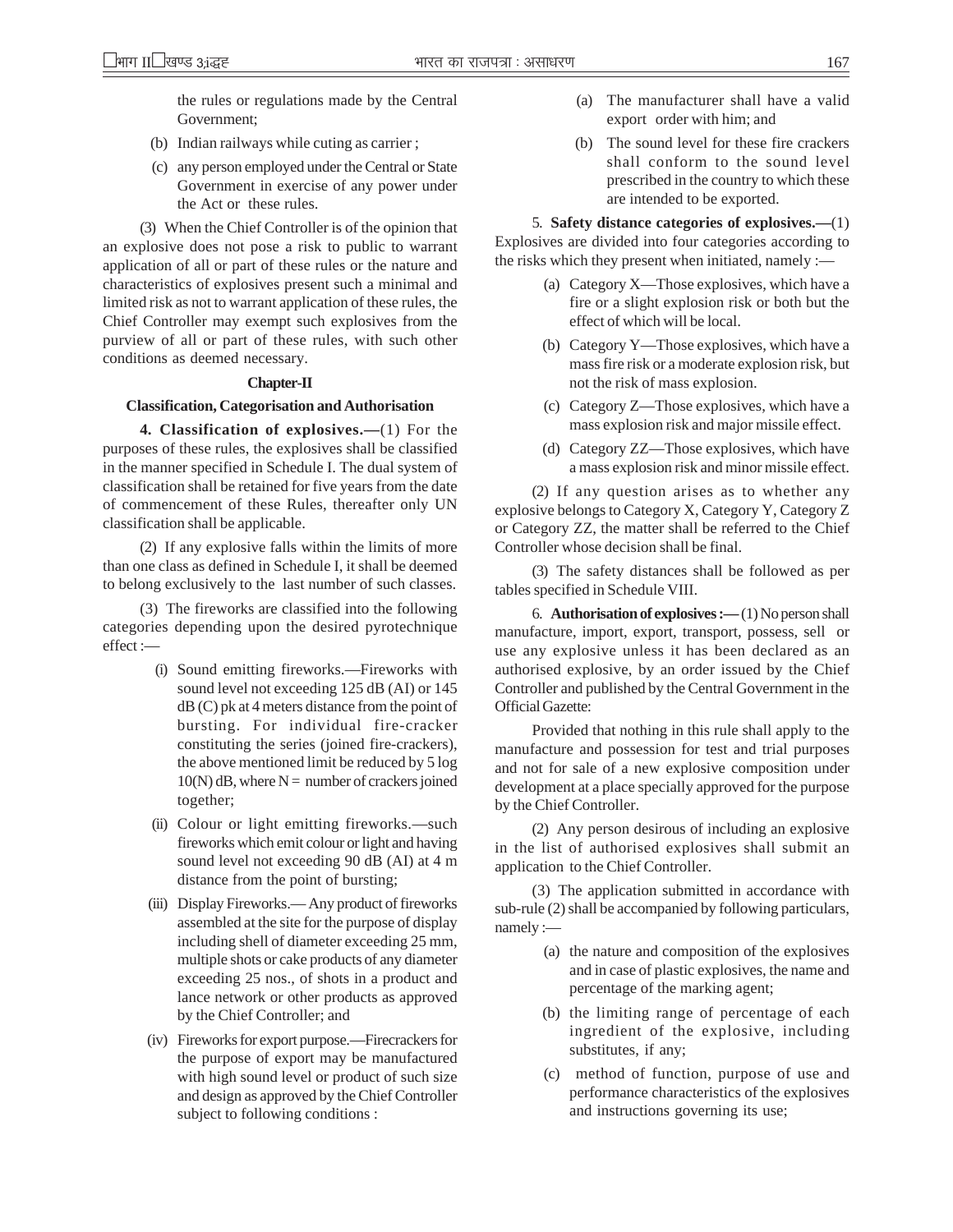- (d) in the case of a new explosive to be manufactured in India, the process of manufacture stating safe operating procedures and precautions;
- (e) where an explosives is enclosed in a case or other contrivance, the dimensions of the case or other contrivance, the quantity, nature, brand of explosives contained therein and markings thereon;
- (f) the box, wrapping or other container in which the explosive will be handled, used or displayed or otherwise distributed including the markings thereon;
- (g) the package in which the explosive will be transported and stored including the markings thereon;
- (h) country of origin with name and address of the manufacturer, UN Classification and UN number of the explosives; recommended methods of disposal; material Safety Data Sheet for the explosives and raw material;
- (i) fee referred to in Part 2 of schedule IV to these rules;

(4) When, in the opinion of the Chief Controller, an explosive in respect of which an application is made may properly be considered for authorisation, the Chief Controller shall instruct the applicant as to the samples required and the manner of forwarding the same to the Departmental Testing Station, or to any other authority specified by the Chief Controller in this behalf for testing thereof along with prescribed fees.

(5) No person shall send a sample of an explosive unless such person has first received the instruction referred to under sub-rule (4).

(6) No person shall send a sample of an explosive otherwise than in accordance with instructions given by the Chief Controller under sub-rule (4).

(7) (i) Sample forwarded under sub-rule (4) shall be subjected to such of the tests enumerated in clause (ii) of this sub rule as are necessary having regard to the nature and type of explosive submitted to ensure that the explosive is capable of being safely manufactured, handled, stored transported and used.

(ii) The tests referred to in clause (i) pertain to —

- (a) physical properties including consistency, reaction tendency to absorb moisture, segregation in transport or otherwise of the constituents, exudation, behaviour at low temperatures, specific gravity and such other physical properties as may be considered necessary;
- (b) chemical composition —determination of the percentage composition of the ingredients

forming the explosive, and the quality of the ingredients employed in its manufacture;

- (c) stability determination of stability after subjection to such varying environmental conditions as would tend to produce spontaneous ignition or variation in sensitiveness of an explosive;
- (d) ignition characteristics ignition point, behaviour on ignition, liability to spontaneous ignition, behaviour on ignition in bulk;
- (e) mechanical sensitiveness determination of sensitiveness to friction and impact;
- (f) air gap and transmission of detonation;
- (g) velocity of detonation;
- (h) determination of strength;
- (i) composition of gases evolved upon explosion;
- (j) ensure that plastic explosives are detected by vapour detection technique;
- (k) such other tests and field trials as the Chief Controller may specify.

(8) An explosive tested in accordance with sub-rule (7) shall be declared by the Chief Controller to be an authorised explosive if, he is satisfied that such an explosive can be safely manufactured, handled, stored, transported and used.

(9) Authorisation issued by the Chief Controller under sub-rule (8) in respect of indigenous explosives shall be valid as long as it is included in the list of authorised explosives, and conforms to the descriptions outlined while issuing authorisation.

(10) In case of explosives manufactured in a foreign country and already authorised in that country, the manufacturer, in addition to the report of tests stated in clause (ii) of sub-rule (7) shall submit the information regarding country of origin, the copies of various approvals or permissions obtained for testing, packaging, markings etc. required for authorisation of the explosives as well as for export of explosives from the country of manufacture to other countries and report of such other tests as the Chief Controller may specify.

(11) The authorisation issued by the Chief Controller of Explosives under sub-rule (8) in respect of any imported explosives shall be valid for one year from the date of authorisation, if the foreign manufacturer certifies that there has been no change in the composition or any other characteristics of the explosives.

(12) The Chief Controller, may, on his own accord once in a year or on the request of manufacturer or importer or exporter or consignor, subject any explosive to the tests enumerated in clause (ii) of sub-rule (7) to verify the approved composition and characteristics of the explosives at the Departmental Testing Station and as a result of the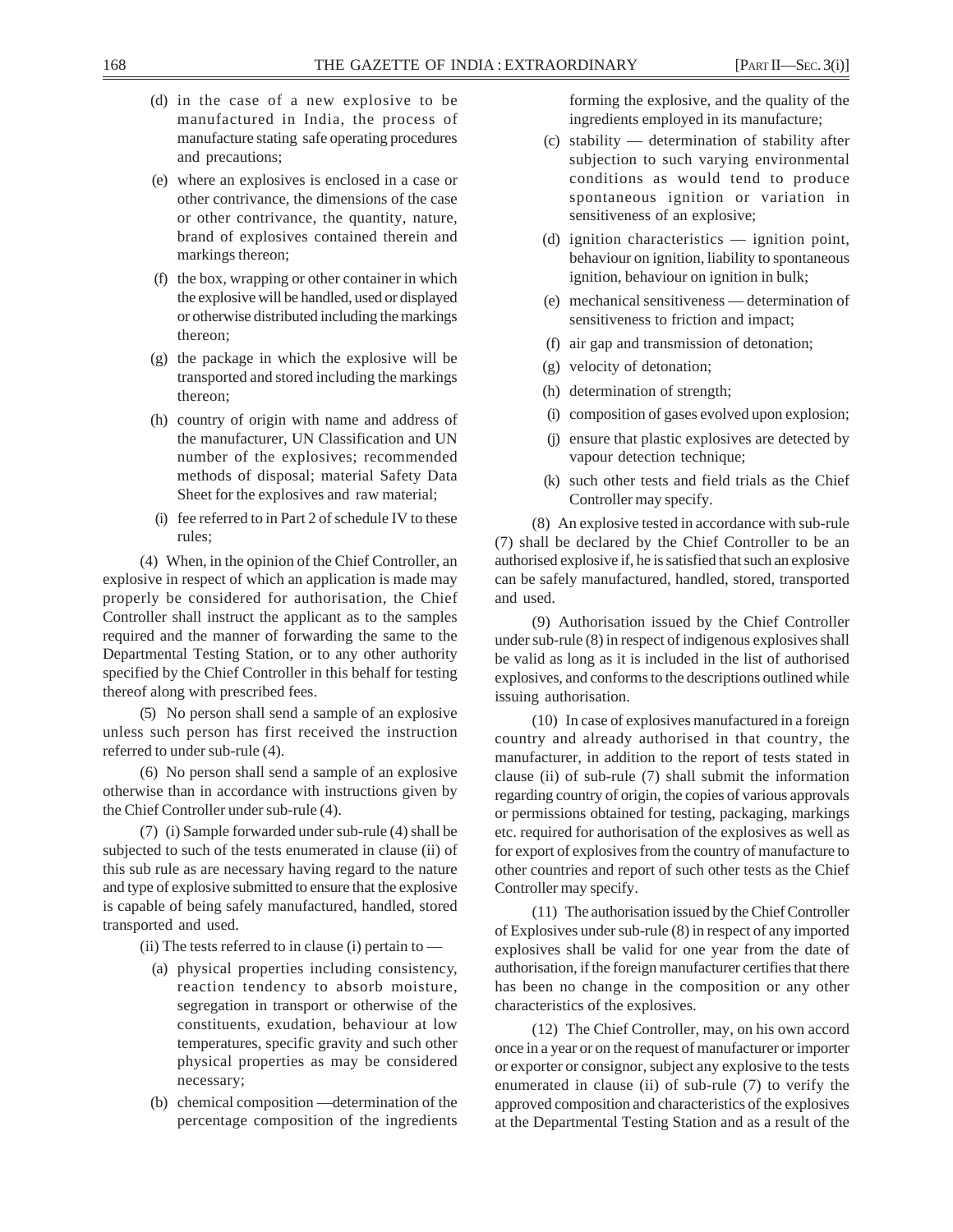tests or otherwise, if the Chief Controller is satisfied that the explosive is no longer safe for manufacture, handling, storage, transport or use, or unfit for continuation of authorisation, may delete such explosive from the authorised list after giving the applicant or licensee an adequate opportunity of being heard.

(13) The samples required for testing under subrule (7) or sub-rule (12) and as required in rule 3 of rule 45 and testing fees as prescribed in Part 2 of Schedule IV, shall be submitted by the licensee or applicant.

(14) The Chief Controller, on completion of the testing of an explosive, in pursuance of sub-rule (7) shall deicide whether or not the explosives should be declared to be an authorised explosive; and

- (a) where the explosive is declared to be an authorised explosive, shall assign the class including any division and sub-division and category within which the explosive falls;
- (b) where the explosive is not declared to be an authorised explosive, shall communicate the same with reasons thereof to the applicant.

(15) (i) The Chief Controller shall maintain a list of authorised explosives showing-

- (a) the brand or trade name of the explosives;
- (b) the name and address of the manufacturers;
- (c) the class, including any division and subdivisions thereof, within which each explosive falls ; and
- (d) the safety distance category and the corresponding UN Classification and UN Number.

(ii) The list of authorised explosives shall be published by the Chief Controller from time to time.

(16) (i) No alteration in the composition, limiting percentage of ingredients or substitute ingredients, the process of manufacture, the description and construction of the case or the contrivance as submitted in accordance with sub-rule (3) shall be carried out without prior approval of the Chief Controller.

(ii) The Chief Controller may order fresh test to be carried out if the proposed alteration in the percentage, composition, nature of ingredients, process of manufacture or construction of the case or contrivance of the explosive are likely to change the results of the original test prescribed in these rules.

(17) For trial manufacture and field trial of new explosive composition, the following procedure shall be observed, namely :—

> (i) Upon scrutiny of the proposal, the Chief Controller may grant permission to manufacture trial batches of the explosives in laboratory not exceeding explosive limit of

laboratory and direct to carry out such tests, as he may consider necessary.

- (ii) The applicant shall submit test report seeking permission for trial manufacture in the plant or manufacturing unit.
- (iii) On receipt of test report, the Chief Controller may permit manufacture of limited quantity of the explosives in the manufacturing unit or plant on trial basis.
- (iv) In case of existing plants or conventional type of explosives, the Chief Controller may permit trial manufacture directly in the manufacturing plant without manufacturing in the laboratory scale.
- (v) On being satisfied with the reports of the tests as may be required by the Chief Controller, he may issue field trial permission under such conditions as he may specify.
- (vi) After field trial, applicant shall submit to the Chief Controller the reports of field trial and necessary fees referred to in Part 2 of Schedule IV of these rules.
- (vii) For permitted explosives, test report and field trial report from Central Mining Research Institute and Central Mine Planning and Design Institute are required to be submitted to the Chief Controller and in case of nonpermitted explosives field trial report from reputed mining or construction company.
- (viii) On receipt of report and being satisfied, the Chief Controller may authorise the explosives and permit its manufacture on regular basis provided that nothing in this sub-rule shall be applicable for fireworks.

#### **Chapter III**

#### **General provisions**

**7. Control over manufacture, import, export, transport, possession for sale or use of explosives.—**No person shall manufacture, import, export, transport, possess for sale or use an explosive except as authorised or licensed under these rules.

**8. Pre-requisite for grant of licence.**—No licence shall be granted unless otherwise all the relevant provisions laid down under these rules are complied with and all conditions which are contained in the licence forms under Part 3 or Part 4 of Schedule V are satisfied.

**9. No licence needed in certain cases.**— Notwithstanding anything contained in rule 7, no licence shall be necessary for the following cases, namely :—

> (1) manufacture of explosive in small quantities in an established laboratory for research and development purpose with prior permission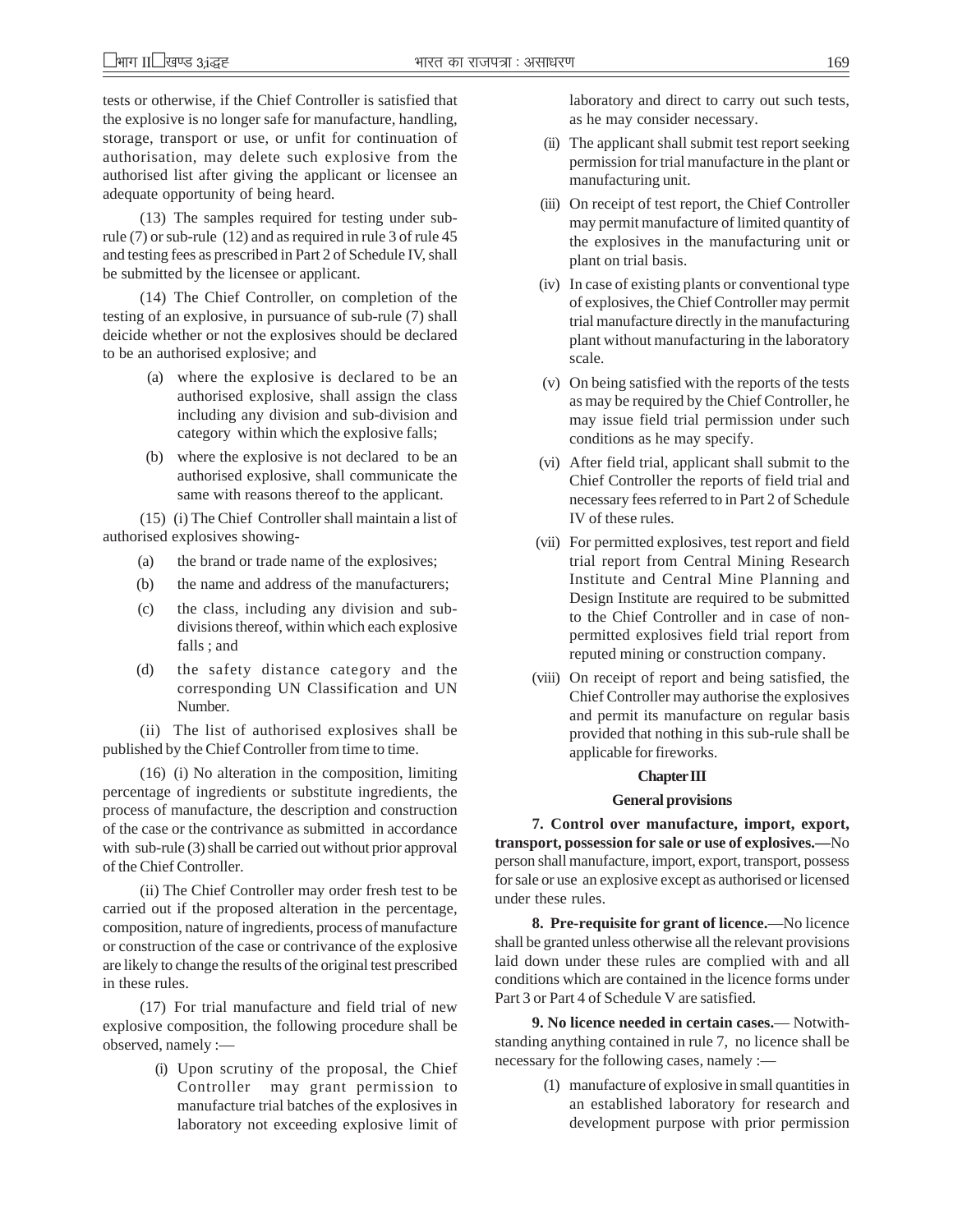from the Chief Controller under the conditions as may be imposed by him;

(2) manufacture, possession and sale of colour or star matches with prior permission from the Chief Controller under the conditions set forth by him in SET- XVI referred to in Part 4 of Schedule V:

Provided that the manufacture, possession and sale of colour or star matches shall be done in a factory approved by the Chief Controller and any person desiring to manufacture, posses and sell colour or star matches shall submit to the Chief Controller, an application, plans of the proposed building and site drawn to scale, description of process or work to be carried out, detailed process of manufacture and prescribed scrutiny fee;

- (3) transport of explosives by other than mechanical propelled vehicle, within the factory premises, from place of storage to place of use, port of import to storage place within the notified port premises;
- (4) transport of safety fuse and fireworks;
- (5) possession of fireworks not exceeding one hundred kilogram for own use and not for sale;
- (6) possession by any person for his own private use and not for sale of gunpowder not exceeding five kilograms and fifty metres of safety fuse in any State other than Bihar, Kerala, Tamilnadu and West Bengal and of small arm nitro-compound not exceeding five kilograms except in the State of Kerala;
- (7) possession by Indian Railways of flare lights or other explosives for its own use and not for sale to any other person by transfer or otherwise for maintaining railways, tracks, tunnels if the provisions of the Act and these rules are otherwise complied with;
- (8) possession of any explosive, which is not for sale and is required solely for the navigation of aircraft, when kept in an aircraft for use therein, or for distribution to other aircraft or to aerodromes or at an aerodrome for use there or for distribution to aircraft or to other aerodromes:

Provided that the maximum quantity so possessed shall not exceed twenty five kilograms when carried in an aircraft and fifty kilograms when kept at an aerodrome; and

(9) possession and sale from a shop of amorces and sparklers in quantity not exceeding one hundred kilogram.

10. **General Restrictions.—**(1) Restriction on manufacture—(a) No explosives shall be manufactured at any place except at a licensed factory with manufacturing process duly approved by the licensing authority.

(b) No person shall manufacture any plastic explosive without adding marking agent as per the International Civil Aviation Organisation Resolution A 27-8 based on United Nations Security Council Resolution 635 of 14th June, 1989 and United Nation General Assembly Resolution 44/29 of 4th December, 1989;

### **(2) Restriction on import or export —**

- (a) No person shall import or export any explosive except under and in accordance with the conditions of licence granted under these rules.
- (b) No explosive shall be imported or exported except at its ports notified by the Central Government
- (c) No licence shall be granted for import or export of any explosives unless—
	- (i) the explosive is an authorised explosive;
	- (ii) the explosive, if of the Class 3 (nitrocompound class) or Class 4 (chlorate mixture) is certified in Form CE 1 by the testing officer to have passed the tests specified in Schedule III;
	- (iii) the explosive is certified to have passed such analysis or examination, if any, as the Commissioner of Customs in consultation with the Chief Controller, by order in writing, may require in order to determine its composition or condition.
	- (iv) plastic explosives are added with marking agent as per International Civil Aviation Organisation Resolution A 27- 8 based on United Nations Security Council Resolution 635 of 14th June, 1989 and United Nation General Assembly Resolution 44/29 of 4th December, 1989;
	- (v) the exporter shall submit Form AE-7 duly filled in and signed, indicating therein clearly the purpose and intent of export, the UN classification and UN Number, the Material Safety Data Sheet for the explosives intended to be exported, means of transport, detailed address of importer.

(3) **Restriction on transport** —(a) Any explosive of Class 5 (Fulminate) or detonator or any other explosive of Class 6 (Ammunition) containing its own means of ignition or initiation, or an explosive of Class 7 (Fireworks) shall not be transported in the same carriage, or save as provided in Part 3 of Schedule VI in the same vessel and shall not be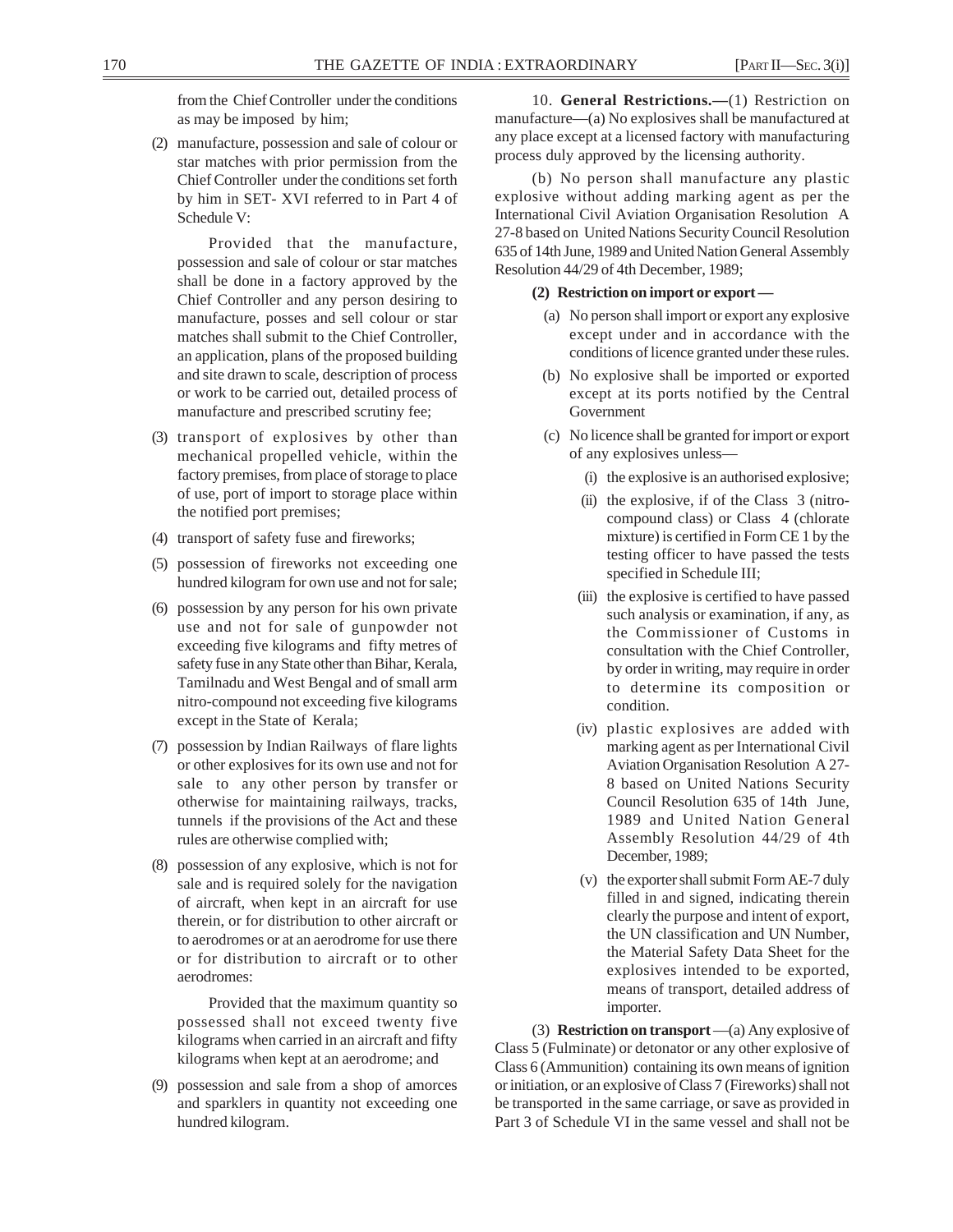conveyed or handled with any explosives not of the class and division to which it belongs.

- (a) No person shall transport any explosive with explosives belonging to Compatibility Group K referred to against serial number 10 in Table 1 under Part 3 of Schedule I, in a vehicle.
- (b) No person shall transport explosives of Class 3 or Class 2 along with detonators.
- (c) Nothing in clauses (a) and (b) shall apply to the transport of explosives of Class 2 and/or Class 3, safety fuse, detonating fuse and detonators in a compressor mounted motor truck or tractor covered under a licence as per these rules.

(4) **Restriction on delivery—**(a) No person shall deliver or despatch any explosive to any one other than a person who—

- (i) is the holder of a licence to possess the explosives or the agent of a holder of such a licence duly authorised by him in writing in this behalf; or
- (ii) is entitled under these rules to possess the explosives without a licence.

(b) The explosives so delivered or despatched shall in no case exceed the quantity, which the person to whom they are delivered or despatched is authorised to possess with or without a licence under these rules.

(c) No person shall receive explosives from any person other than the holder of a licence granted under these rules.

(d) No person shall receive from or transfer explosives to any person for a temporary storage or safe custody in a licensed premises unless prior approval is obtained from the Controller or licensing authority having jurisdiction.

(5) **Restriction on handling explosives—**No person shall handle or cause to be handled any explosive between the hours of sunset and sunrise :

Provided that nothing in this rule shall apply to handling of explosives during the dark hours if proper illumination is provided in the area and the place is guarded.

(6) **Restriction on smoking and articles likely to cause fire or dangerous substance—**No person shall smoke, and no fires, lights or articles or substances of a flammable nature or liable to spontaneous ignition, or act to cause or communicate fire or explosion such as acids, petroleum, carbide of calcium, compressed gases or such other hazardous substances, or radio or cell phone or radio frequency operated device or any such communication system or devices shall be allowed at any time within fifteen metres from the place where an explosive is stored or at any place where an explosive is handled during transport one hour before and during such handling.

(7) **Restriction on employment of children, intoxicated persons and certain other persons -** No person shall employ, allow or engage a person—

- (a) who is below the age of eighteen years; or
- (b) who is in a state of intoxication; or
- (c) who is of mentally or physically challenged, for manufacture, storage, sale, loading, unloading or transport of explosives or to enter any premises licensed under these rules.

(8) **Restriction on toxic, corrosive or flammable substances—**No toxic, corrosive or flammable or otherwise dangerous substances shall be allowed in the premises meant for manufacture, import, export, transport, storage, sale or handling of explosives.

11. **Employment of competent person.—**(1) All operations associated with handling of explosives shall be carried out under supervision of competent person.

(2) No explosive shall be manufactured in any building or part thereof except under the supervision of a competent person employed by the licensee who shall be fully conversant with the process of manufacture of explosives, hazards connected therewith and the provisions of these rules.

(3) Professionally qualified person with Degree or Diploma in Engineering or Graduate in science having minimum 5 years experience in manufacturing explosives shall be an essential qualification and Diploma in Industrial safety as an optional qualification to be the competent person referred to in sub-rules (1) and (2) who shall be employed by the licensee to ensure compliance of safety norms in a factory for manufacturing explosives of Class 1 with the capacity exceeding one hundred and fifty tonnes per annum or explosives of Class 2, 3 or explosives accessories like detonating fuse, detonator, shock tube, initiating composition.

(4) Foreman holding foreman's certificate shall be the competent person referred to in sub-rule (2) who shall be employed by the licensee to ensure compliance of safety norms in a factory for manufacturing fireworks or safety fuse.

12. **Protection from lightning and thunderstorm.-** (1) Every magazine or process building shall have attached thereto one or more efficient lightning conductors designed and erected in accordance with specification laid down by Bureau of Indian Standards.

(2) The connections to various parts of earth resistance of the lightning conductor terminal on the building to the earth shall be tested at least once in every year by a qualified electrical engineer or any other person holding a certificate of competency in this behalf from the State Government and a certificate showing the results of such test and the date of the last test shall be conspicuously displayed.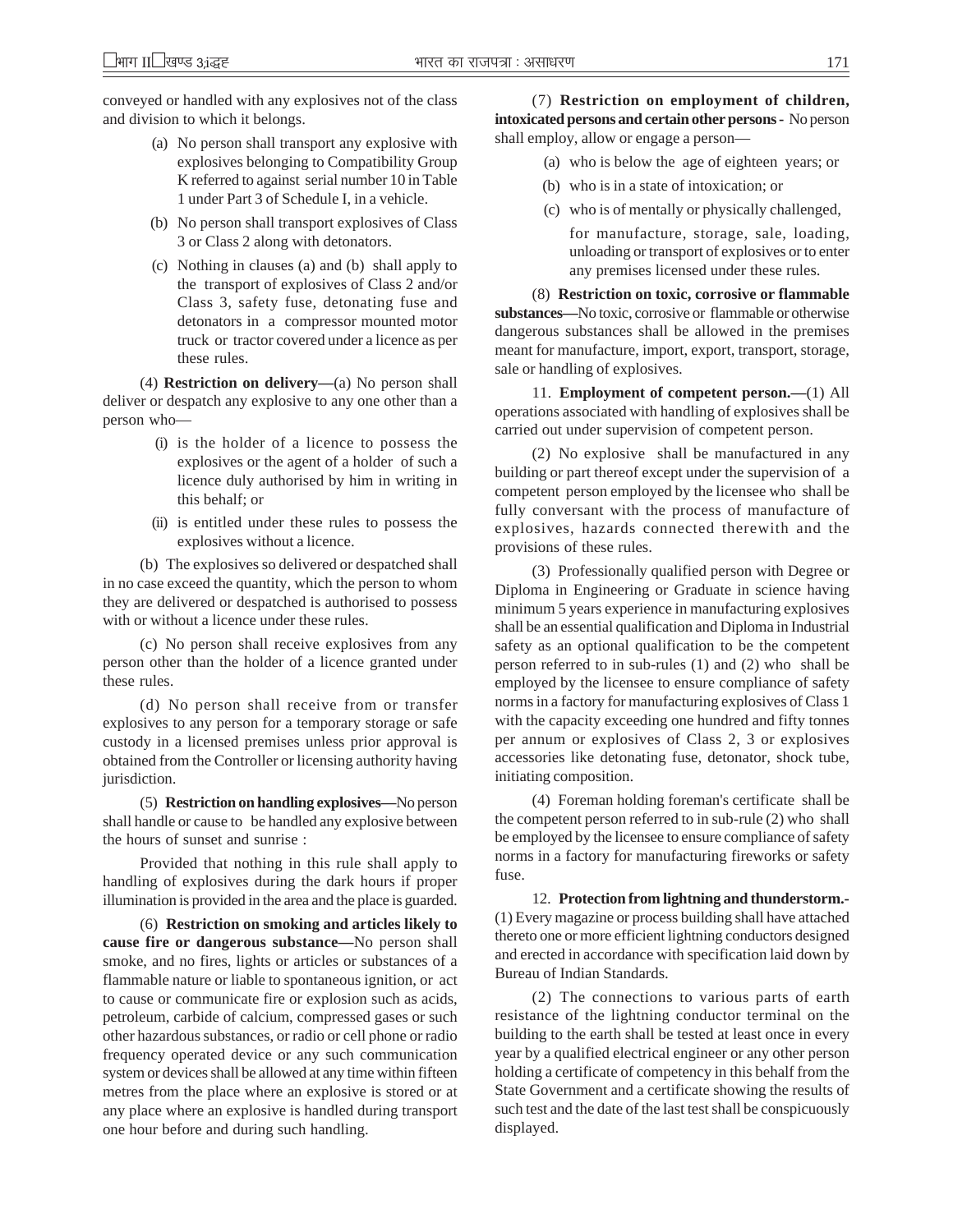(3) Whenever a thunderstorm appears to be imminent in the vicinity of a magazine or store house or processes building, every person engaged in or about such magazine or store house shall be withdrawn to a safe distance from such magazine and store house shall be kept closed and locked until the thunderstorm has ceased or the threat of it has passed.

 Provided that process building used for manufacture of fireworks, explosives of class 7, may not be provided with lightning conductor unless otherwise specified by the licensing authority.

**13. Repair and maintenance of the premises.—**The interior of every building or room used for storage of explosives and the benches, shelves and fittings in such building or room shall be so constructed or so lined or covered as to prevent the exposure of any iron or steel and the detachment of any grit, iron, steel or similar substance so as to come into contact with explosive in such building and such interior benches, shelves and fittings shall, so far as is reasonably practicable, be kept clean and free from grit.

- (1) A cemented trough at least fifteen centimetres deep shall be provided near each entrance of a magazine or storehouse. Such trough shall be kept filled with clean water and no person shall enter the magazine or storehouse without dipping overshoes or feet in such a trough so as to remove any grit or dust.
- (2) Oiled cotton, oiled rags or oiled waste or any articles liable to spontaneous ignition shall not be taken into any magazine or storehouse used for storage of explosives.
- (3) Before repairs are done to any magazine or storehouse or part thereof used for storage of explosives, that magazine or storehouse or part thereof shall be cleaned by removal of all explosives and by thorough washing.

**14. Packing of explosives.—**(1) No person shall import, export, tender for transport, cause to be transported, possess or sell any explosive unless -

- (a) it is packed in the manner laid down in Schedule II;
- (b) the container or package is marked in accordance with rule 15;
- (c) the packages conform to the relevant standard of Bureau of Indian Standards or other standards accepted and approved by the Chief Controller;
- (d) packages of explosives for export or import conform to the requirements of the tests as specified for various classifications under International Maritime Dangerous Goods Code

(hereinafter referred to as the IMDG Code in these rules) or International Air Transport Authority code or United Nations recommendations on the transport of Dangerous Goods and permitted by the Chief Controller:

Provided that nothing in this rule shall apply to explosives in the process of manufacture.

(e) The firecrackers for export purpose shall have different colour packing and shall carry a declaration printed thereon. "Not for sale in India. Only for export".

(2) For the purpose of requirements of clause (c), container or package shall be tested in the Departmental Testing Station or other Testing Stations recognized by the Chief Controller. For testing in the Departmental Testing Station, fees as specified in Part 2C of Schedule IV shall be payable.

(3) An explosive which is not an authorised explosive but which is required to be transported for the purposes of test in connection therewith shall be packed in such manner as may be directed by the Chief Controller.

**15. Marking on explosives and packages.—**(1) Marking on packages - (i) The outer package shall be marked in conspicuous indelible character, by means of a stamping, embossing or painting with—

- (a) the word "EXPLOSIVES";
- (b) the name of authorised explosive;
- (c) the number if any of the Class and the Division including sub-division to which it belongs;
- (d) the safety distance category of explosive;
- (e) the name of the manufacturer;
- (f) identification number of the package;
- (g) the net weight of explosives;
- (h) gross weight of the package;
- (i) date of manufacture and batch number;
- (j) UN Classification and UN Identification number (for export packages);
- (k) in case of plastic explosives, the words "marking agent added as per International Civil Aviation Organisation Resolution A 27-8" referred in sub-clause (iv) of clause (c) under sub-rule (2) of rule 10; and
- (l) a paper slip containing the above details shall be kept inside the package :

Provided that in the case of safety fuse or fireworks, clauses (a) and (l) may be omitted and the words "safety fuse" or "Fireworks" shall be marked.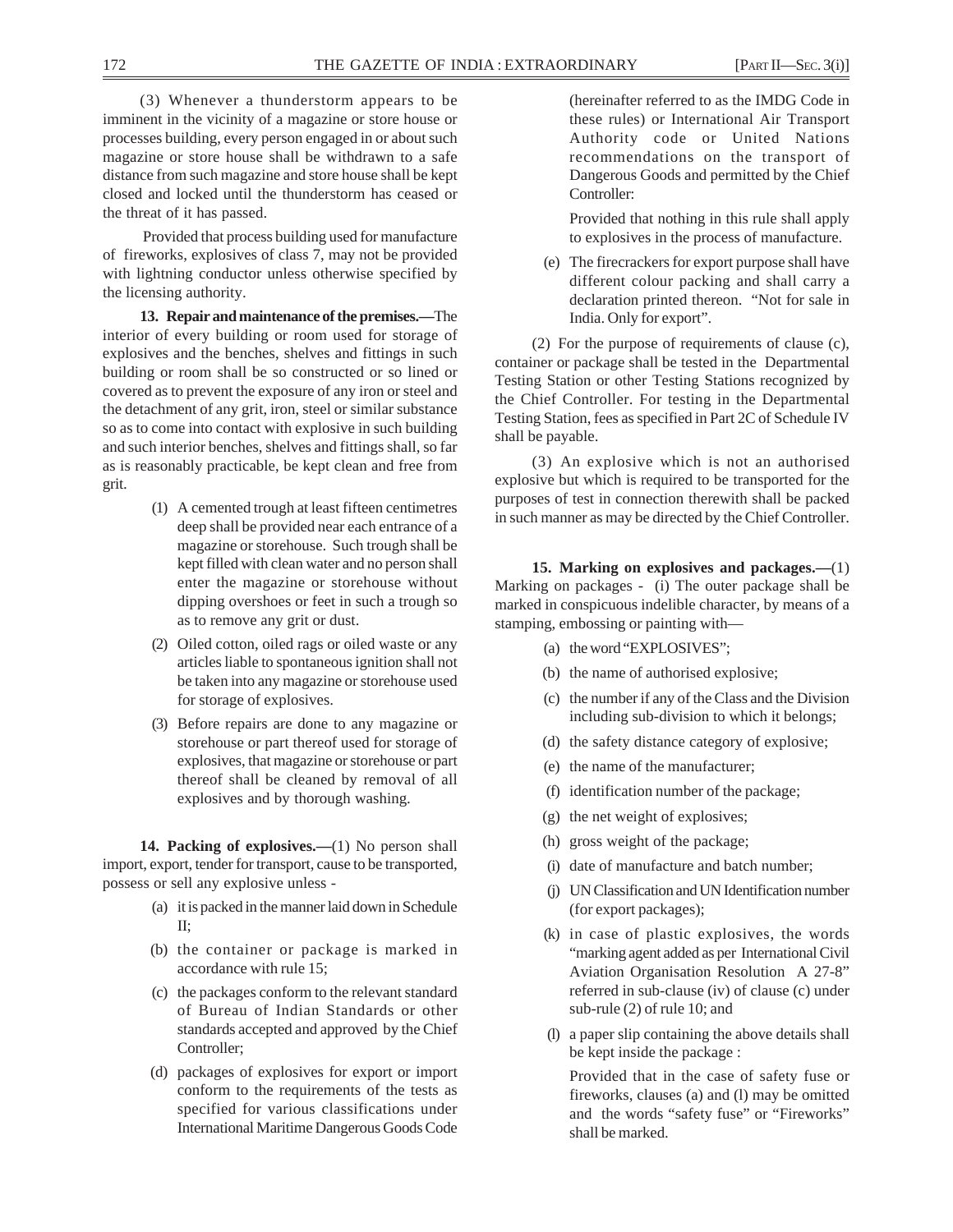- (ii) In case of fireworks, the names of the items, for example - amorces, paper caps, serpents eggs etc. as appropriate shall be marked.
- (iii) Every manufacturer shall on the box of each fire cracker shall mention details of its chemical content, sound level and that it satisfies requirements as laid down by the Chief Controller. Firecracker meant for export shall have a different colour packing from those intended to be sold in India and a clear print indicating that they are not to be sold in India.

(2) **Marking on explosives of Class 2 and Class 3.—** In the case of explosives of Class 2 and Class 3, each of the cartridges or primary containment of explosives shall be printed or embossed legibly on it with—

- (a) the word "EXPLOSIVES";
- (b) the name of explosives and in case of plastic explosives additional words 'marking agent added';
- (c) weight of explosive;
- (d) diameter of the cartridge;
- (e) name of manufacturer; and
- (f) in case of permitted explosive, the letter P1, P3 or P5 as the case may be.

(3) **Marking on explosives of Class 6.—**In the case of explosives of Class 6 Divisions 2 and 3 the name of the manufacturer in full or abbreviated form shall be printed or embossed legibly on every metre or on every piece, as the case may be. The abbreviated form, if used, shall be registered with the Chief Controller.

(4) **Marking on fireworks.—**In case of fireworks, explosive composition, quantity of such composition, whether sound emitting crackers or colour or light emitting crackers, sound level, a caution or warning indicating the name of the item, manufacturer's name, method of firing and precautions to be taken both in words and pictorial view shall be printed on each piece of fireworks and cardboard box and where adequate space is not available on the fireworks, such caution or warning shall be printed on a separate label and inserted in the smallest packet or carton.

(5) **Marking on other classes of explosives.—** Explosives of classes other than those mentioned in subrules above shall be marked as directed by the Chief Controller.

(6) **Defacing of marking prohibited.—** No person shall alter or deface any printing or marking on the explosives or packages thereof.

**16. Weight of explosives.—**The weight of explosives when referred to in these rules shall not include the weight of the packing box in which the explosives are packed:

Provided that in case of explosives of the Class 6 (Ammunition) or Class 7 (Fireworks), the weight shall be deemed to be the weight of the completed article inclusive of the case or contrivance in which the explosive is contained, but shall not include the weight of the inner package and outer packing box.

**17. Split explosive to be destroyed.—**If any explosive escapes from the package in which it is contained, or is split, such explosive shall immediately be carefully collected and destroyed in a safe manner as provided in these rules.

**18. Precautions against danger from water, heat or pollution.—**(1) In the case of any explosive which is liable to be dangerously affected by water, due precautions shall at all times be taken to prevent water from coming in contact with such explosive.

(2) Packages containing explosives shall not be allowed to remain in the sun or exposed to excessive heat:

Provided that nothing in sub-rule (2) shall apply to sun-drying of gunpowder or fireworks or drying of explosives in a licensed factory under controlled conditions.

(3) The statutory provisions regarding pollution, as applicable as far as these rules are concerned, shall be complied with.

**19. Special precautions against accident.—**(1) No person shall commit or attempt to commit any act which may tend to cause a fire or explosion in or about any place where an explosive is manufactured, stored or transported.

(2) Every person possessing explosives and every person in charge of or engaged in the import, export, manufacture, sale, transport or handling of explosives shall at all times comply with the provisions of these rules and the conditions of the licence relating thereto and observe all due precautions for the prevention of thefts or accidents by fire or explosion.

(3) Every person shall prevent any other person from committing any such act as is prohibited under subrule (1).

**20. Provision of mounds.—**(1) **For manufacturing factory**—Every building used for production, handling, storage, testing of explosives, in a licensed factory unless otherwise exempted by the licensing authority shall be surrounded by a substantial mound which shall be of a type and design approved by the licencing authority:

Provided that the licensing authority may allow blast walls in place of substantial mound if such blast walls can be provided for the purpose.

(2) **For magazines.—**A substantial mound shall be provided near a magazine, if so required by the licensing authority. Such mound shall be of a type approved by the licensing authority and shall always be maintained in good condition to provide effective protection. The mound shall be provided near the magazine and constructed as per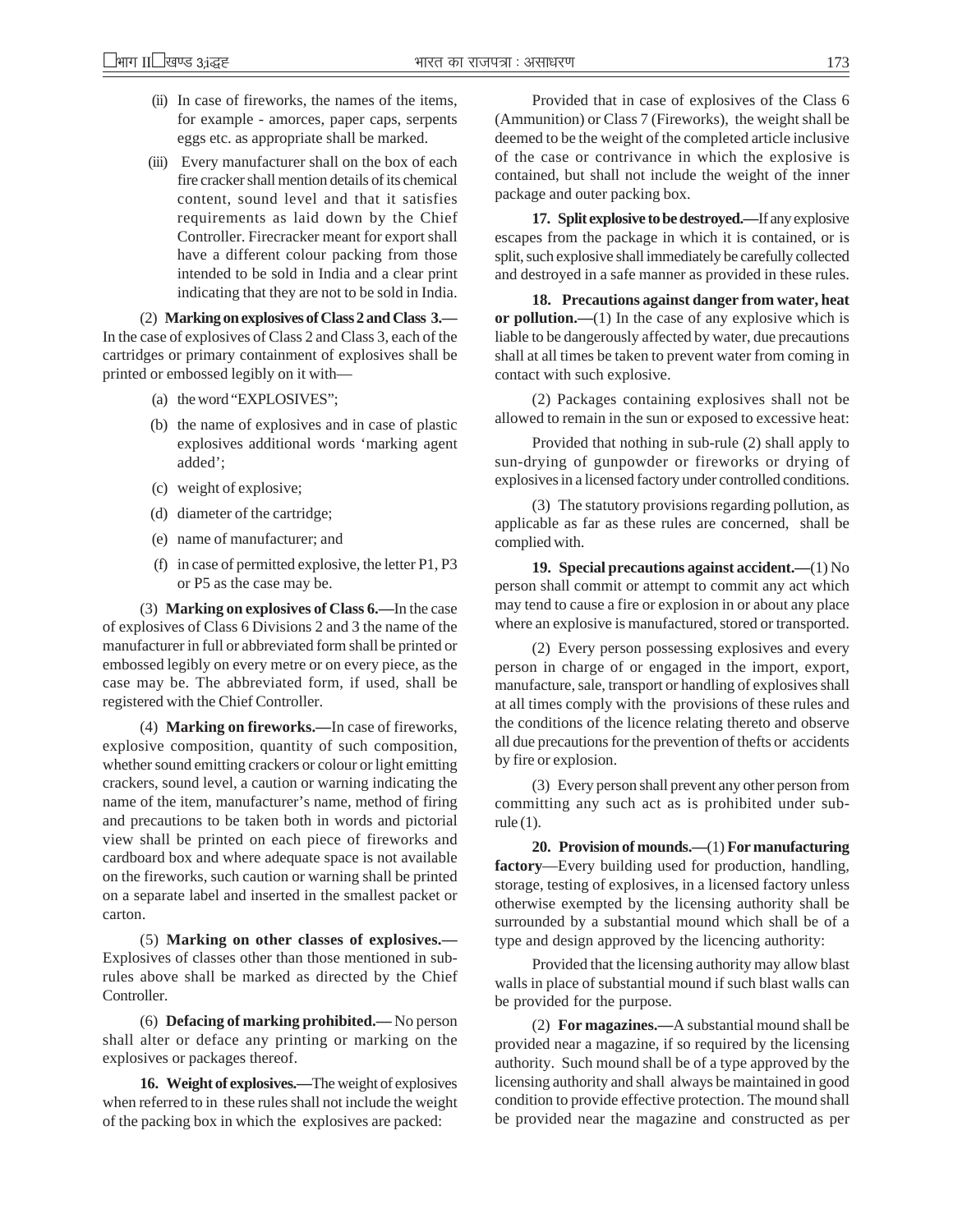approved specification, if applicable and shall be shown in the drawing for approval by the authority.

**21. Restriction on unauthorised persons and provision of guards.**—(1) The licensee shall at his own expense provide security guards for safe custody of the factory or magazine for storage of explosives other than fireworks.

(2) For the purposes of sub-rule (1), the security guards shall be of such strength as the District Magistrate may consider it to be sufficient.

(3) A factory licensed under these rules for manufacture of explosives shall be surrounded by a wall or security fencing at least two metres high of such strength and construction as to effectively prevent entry of unauthorised persons.

(4) The area enclosed by such wall or fence referred to in sub-rule (3) shall cover the safety zone required to be kept clear from any of the process buildings or sheds.

(5) The licensee for a magazine shall provide a shelter for the security guard(s) on duty near the magazine at a suitable location not less than thirty metres away from the magazine.

**22. Use of electrical equipment.—**(1) No electrical equipment shall be used in places where explosives are being manufactured, handled or stored except with the prior permission of the Chief Controller.

(2) The electrical equipment shall be of a type acceptable to the Chief Controller.

**23. Prohibition of certain acts. —**No person shall—

- (1) provide false or misleading information in any application made or statement submitted under these rules; or
- (2) falsify, erase or fraudulently alter any entry in any log, document or other record required to be kept or maintained under these rules; or
- (3) change or alter any licence, permit or other documents issued under these rules.

**24. Maintenance of records and submission of returns.—**(1) Every person holding a licence granted under these rules for manufacture, possession, sale, use or transport of explosives shall maintain records in the prescribed forms specified in Part 5 of Schedule V and shall produce such records on demand to an authority specified in rule 128.

(2) Stock books in prescribed forms shall be page numbered and certified by any officer authorised under these rules and such records shall be retained for period of three years, unless otherwise directed by an authority.

(3) The licensee shall submit quarterly returns of explosives (other than fireworks) manufactured, received, sold or transferred or used or destroyed or imported or

exported to the Controller as well as District Magistrate in the form prescribed in Part 5 of Schedule V so as to reach the above authority within tenth day of every succeeding quarter.

(4) In case the licensing authority is the District Magistrate, the licensee shall submit quarterly return to such authority.

**25. Records of accidents.—**Records of all accidents occurring within the licensed premises shall be maintained and shall be made available to the inspecting authority.

#### **Chapter IV**

#### **Special Provisions for Manufacture of Explosives**

26. **Approval of manufacturing process.—**(1) No new explosive after its inclusion in the list of authorised explosives shall be manufactured unless the process of manufacture is approved by the licensing authority and his permission obtained in writing.

(2) A person intending to manufacture an authorised explosive shall submit to the Chief Controller separately for each explosive a project report in duplicate containing, among other relevant data, the following particulars, namely :—

- (a) the detailed process starting from the raw materials, to the finished product describing the plant and equipment, quantities of materials handled, operating conditions and parameters, nature of controls and safety devices provided in the proposed method of treating effluents and waste explosives;
- (b) the nature and composition of the explosives;
- (c) the limiting percentage of each ingredient of explosives;
- (d) the specification of the various raw materials including substitutes, if any, used in the process of manufacture;
- (e) physical and chemical characteristics of final product;
- (f) name and percentage of marking agent to be added in plastic explosives for detection by vapour detection technique;
- (g) safety management plan as stated in sub-rule (3) to be followed by the company in case of high explosives or blasting accessories;
- (h) any other particulars as may be required by the licensing authority;
- (i) prescribed scrutiny fee.

(3) Safety management plan referred to in clause (g) of sub-rule  $(2)$  shall include the following, namely :—

> (a) assigned responsibilities and organisational structure, including resource assessment;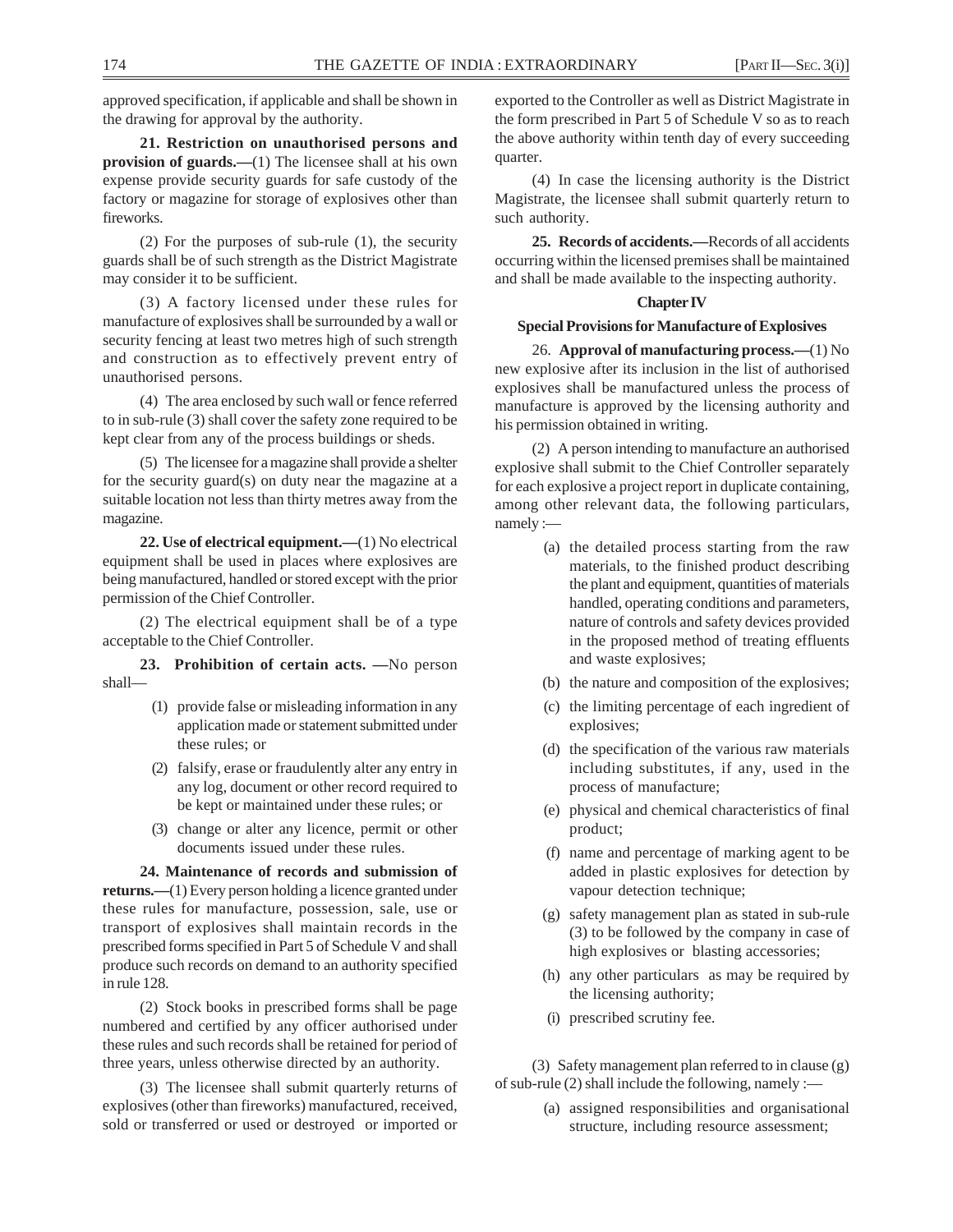- (b) hazard identification, risk assessment and control;
- (c) provision of information, education and training to the work force, contractors and visitors;
- (d) accident reporting and investigation;
- (e) emergency response planning and preparedness such as first aid, testing of emergency plan once in a year;
- (f) provision of escape route;
- (g) evacuation plan, appropriate fire fighting controls, consequence minimising steps like control of spills, appropriate off-site response plan etc.;
- (h) maintenance of records;
- (i) maintenance of schedules for plant and equipment;
- (j) standard operating procedures where absence of such procedures may adversely affect safety;
- (k) availability of Material Safety Data Sheet (MSDS );
- (l) security of explosives;
- (m) transport and storage of explosives;
- (n) material handling;
- (o) explosives and man limit in each building and location;
- (p) precaution against adverse conditions, natural as well as artificial such as lightning, earthquake, load shedding, trips in the process, etc.;
- (q) restriction of source of ignition;
- (r) segregation of incompatible materials;
- (s) disposal of waste explosives and ingredients, including burning grounds procedures;
- (t) competence of personnel for tasks; and
- (u) safety meetings, self auditing and external safety auditing of system and procedures.

(4) The Chief Controller, after scrutiny of the project report, the Safety management plan and after making such further enquiries as may be considered necessary, may if he is satisfied, approve the process for each explosive separately.

(5) No person shall make any change in the process, nature and composition of explosives, specification and limiting percentages of raw materials and ingredients without prior approval of the licensing authority.

(6) The Chief Controller may cause at any time any test on any raw material, ingredients or explosives to ascertain if these conform to the particulars given under sub-rule (2).

**27. Submission of safety management plan to District Magistrate—**The applicant shall submit a copy of the safety management plan to the District Magistrate.

**28. Buildings to be used for specified purpose only.—**Every building in a factory shall be used only for the purpose specified in the licence granted under these rules :

> Provided that the licensing authority may temporarily permit the use of a building for a purpose other than that specified in the licence after satisfying himself that such a change is safe and for smooth operation of the process of manufacture.

**29. Interior of buildings to be suitably finished.—** A building in which explosives or any ingredient thereof which either by itself is possessed of explosives' properties, or which when mixed with any other ingredient or article also present in such building is capable of forming an explosive mixture or an explosive compound, kept or resent, or in the course of manufacture is liable to be, shall be a danger building; and the interior of every such building, and the benches, shelves and fittings in such building (other than the machinery) shall be so constructed or so lined or covered as to prevent the exposure of any iron or steel and the formation and detachment of any grit so as to come into contact with the explosive or ingredient thereof in such building and such interior benches, shelves and fittings shall, as far as reasonably practicable, be kept free from grit and otherwise clean.

**30. Restriction of articles liable to spontaneous ignition.—**Oiled cotton, oil rags and oil waste and any other article liable to spontaneous ignition shall not be taken into any building where explosives are kept except for the purpose of immediate supply and work or immediate use in such building and upon cessation of such work or use, shall forthwith be removed.

**31. Use of special tools and implements.—**No tools or other implements shall be used or allowed to be present in a building used for carrying out process of manufacture (hereinafter referred to as process building) unless they are of wood, copper, brass or soft metal or material, or are covered with safe and suitable material.

**32. Particulars to be exhibited on process building.—**The particulars mentioned hereunder shall be prominently marked or exhibited in every process building, namely :—

(1) **outside the building—**

- (a) the name and identification number of the building as per plan approved by the licensing authority; and
- (b) man limit and explosives limit.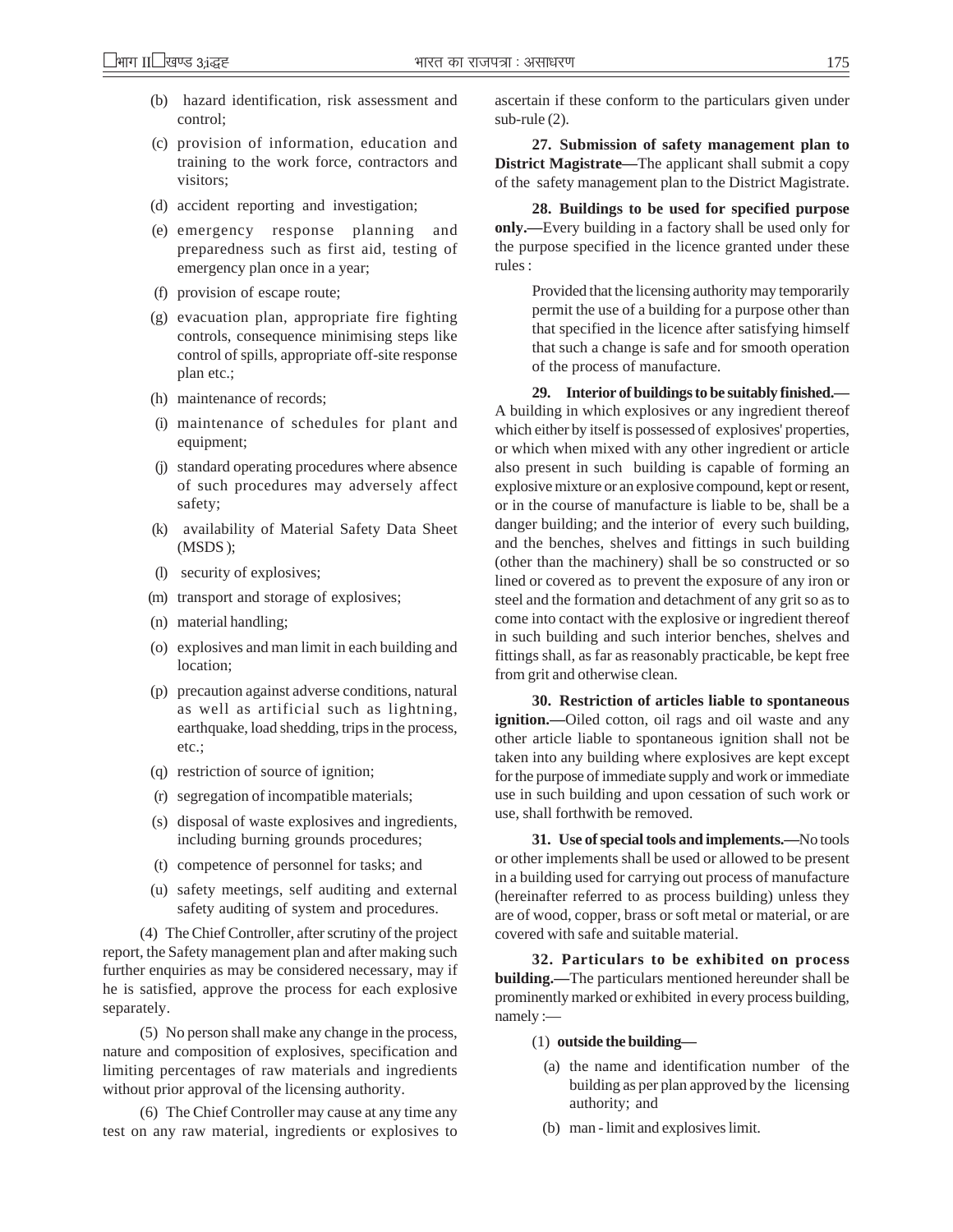## (2) **inside the building—**

- (a) man limit and explosives limit;
- (b) general safety instructions;
- (c) operating instructions; and (d) safe process details.

**33. Removal of foreign matter from ingredients.—** No ingredient shall be made or mixed into an explosive unless it has been thoroughly treated by sifting or other effective means for the detection and removal of all foreign objects or matters that might cause danger.

**34. Removal of explosives and materials expeditiously.—**(1) All explosives processed in a process building shall immediately be removed to the next process building or a licensed magazine or storehouse, as the case may be, and no explosive shall be allowed to accumulate in any process building.

(2) Where the process in the manufacture of explosive in a process building has been completed, all substances that have been brought into the building for use in that process but not used, and that are not immediately required for use in another process in the same building, shall immediately be removed from the building.

**35. Training to personnel.—**Every person engaged in the manufacturing factory shall be imparted training in safety by competent person periodically during manufacture, handling, transportation and storage of explosives and records of such trainings shall be maintained.

**36. Use of vehicles.—**Every vehicle and every trolley or receptacle in which finished or partly finished explosives are transported in a licensed factory area shall—

- (a) unless otherwise approved, have no exposed iron or steel in its interior;
- (b) be closed or covered while the explosives or its ingredients are being transported.

**37. Maintenance and repairs of building, plant and equipment.—**(1) Every building in the licensed premises shall always be maintained in a fit condition. All plants and equipments in a licensed factory shall be regularly serviced and maintained in a proper and fit condition by the licensee.

(2) Before carrying out repairs to any building or part thereof, including any equipment therein, that building or equipment shall be thoroughly made free of explosives by a suitable safety process of removal.

(3) If the repairs to the building or a part thereof require use of any source of fire, licensee shall issue a written permit allowing use of such articles under the supervision of safety personnel and a copy each of such permit shall be preserved for a period of three months and presented on demand by an inspecting authority.

(4) If major repairs are done to a building or any part thereof including any machinery therein, that building or part of it shall not be taken into use unless the same is permitted by the licensing authority.

(5) A record of all such servicing and maintenance shall be maintained till the time of next servicing and maintenance and in case of any major repairs or replacement to any machinery or equipment, such record should be preserved till replacement of such machinery and equipment.

**38. Facilities for testing.—**Proper testing facilities for routine physical and chemical examination of raw materials, intermediates and final products shall be provided by the licensee in the licensed premises at places specially approved by the Chief Controller or Controller :

> Provided that the Chief Controller or Controller, as the case may be, may direct the licensee, by a written order to provide such additional facilities at such places which, in his opinion, are necessary for maintaining desired quality and safe manufacture of explosives in the licensed factory.

**39. Requirement of samples for testing.—** Whenever the Chief Controller or Controller requires under sub-rules (7) or (12) of rule 6 testing of any explosive by the Departmental Testing Station, the manufacturer or the applicant shall submit the samples of the explosives, free of cost to the Departmental Testing Station in required quantities :

> Provided that if considered necessary, Chief Controller or Controller, as the case may be, may draw samples through his subordinate officers.

**40. Stoppage of manufacture of explosives.—**If at any time any operation in the process of manufacture of an explosive is no longer found to be safe or behaviour of the explosives during the course of storage, transport or use is no longer found to be safe due to change in the nature and composition of explosives, or due to any other reason, the licensing authority may issue an order in writing directing the licensee to stop forthwith the manufacture of such explosive till such time the operation or the composition is rectified to the satisfaction of the licencing authority.

**41. Exclusion from list of authorised explosives.—** If the licensing authority stops the manufacture of any explosives under rule 40 or if any explosive is not manufactured for a continuous period of five years, such explosives may be excluded from the list of authorised explosives by the Chief Controller.

**42. Disposal of waste explosives.—**(1) The laboratories, process buildings and machineries therein shall be swept and cleaned at the end of each shift or earlier if necessary, and the sweepings and waste explosives shall be properly collected and stored in a safe place and safely disposed of.

(2) Adequate facilities for safe destruction under the supervision of a person adequately competent and at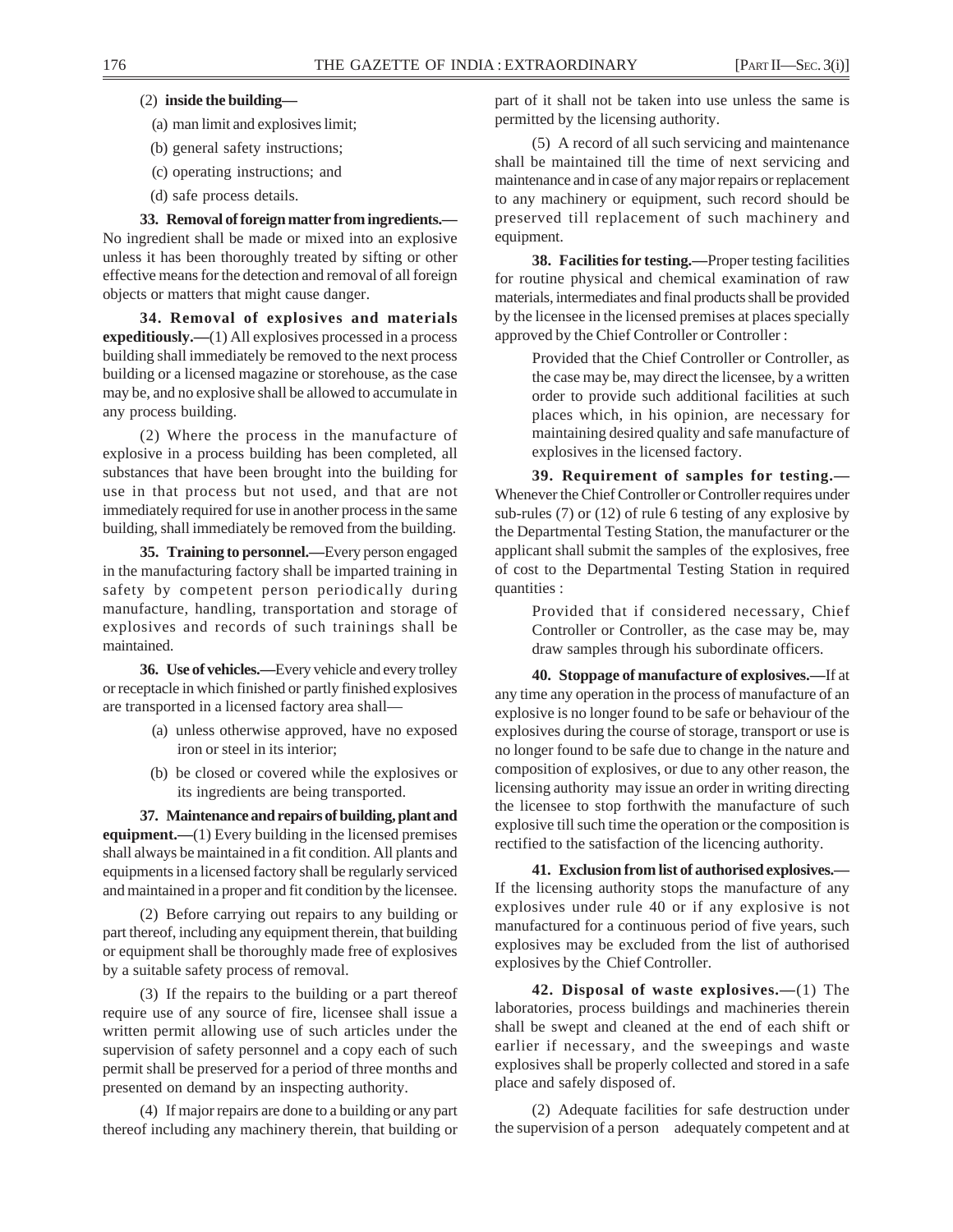a place approved by the licensing authority in the licensed premises shall be provided by the licensee for the materials collected under sub-rule (1).

#### **Chapter V**

## **Special Provisions for Import or Export of Explosives General**

**43. Import or export by land.—**No licence for import or export of explosives by land shall be granted without the previous sanction of the Central Government in each case, wherein the Central Government may impose conditions and restrictions in consultation with the Chief Controller.

**44. Compliance of port rules.—**The provision of rules regulating to handling of explosives at the notified ports issued under the Act and respective port rules and bye-laws shall be observed.

**45. Import of explosives.—**(1) Declaration by importer - A person holding an import licence granted under these rules shall furnish a declaration to the Chief Controller—

- (a) in Form RE-8 under Part 5 of Schedule V as soon as ship carrying explosives sails from the port of loading;
- (b) in Form RE-9 under Part 5 of Schedule V as soon as any shipment of explosives is cleared from the port of import.

(2) **Declaration by master of ship or by the ship's agent -** (a) The master of every ship carrying explosives or the agent for such ship shall give the Conservator of the port not less than forty eight hours' notice of its intended arrival at the port.

(b) The master of every ship carrying explosives shall deliver to the pilot before entering any port, a written declaration in Form CE-2 under his signature:

Provided that if in anticipation of a ship's arrival, the agent for such ship delivers to the Conservator of the port a written declaration as aforesaid under his signature, no such declaration need to be made by master of the ship.

(c) Every declaration delivered to a pilot under clause (b) of sub-rule (2) shall be made over by him without delay to the Conservator of the port and all declarations received by the Conservator of the port shall be forwarded by him, with all convenient despatch to the Commissioner of Customs.

(3) **Sampling procedure from imported explosives**— (a) When the master of, or the agent for, a ship has made declaration required by sub-rule (2) as the Commissioner of Customs of the port may authorise in this behalf shall board the vessel and obtain samples of all such explosives intended to land at the port and are required under these rules to be tested, analysed or examined.

(b) The master or the agent, as the case may be, shall deliver to the officer referred to in clause (a), without charges, samples of all the explosives of which samples are required to be taken. One sample consisting of at least two cartridges shall be drawn from a group of cases having the same batch number and same date of manufacture. The samples, if the sampling officer so requires, shall be taken from particular package indicated by him.

(c) If the taking of any samples under clause (a) involves the opening of any case, such case shall, before it is opened, be removed to an isolated position at a safe distance from any place where consignments of explosives are stored.

(4) **Despatch of samples to the testing officer—** (a) The officer taking a sample of any explosives under sub rule (3) shall affix to it the name of the ship, the name of the consignee, name of the explosive and such other distinguishing marks, as he may think necessary and shall forward it to the testing officer without delay.

(b) In the case of a Nitro-compound or a Chlorate mixture, the date and batch number shall also be affixed to the sample.

(5) **Testing of samples—**(a) The testing officer shall test, analyse or examine, as the case may be, the samples and shall without delay forward to the Commissioner of Customs a test certificate in CE-1 in duplicate under his signature certifying whether the explosives have passed the prescribed tests, analysis or examination.

(b) The Commissioner of Customs shall, as soon as practicable and ordinarily within twenty four hours after receipt of the report of the testing officer, forward a copy each of the certificate in CE-1 to the Chief Controller and the Controller of the area having jurisdiction.

(6) **Permission to land explosives—**(a) No imported explosives shall be permitted to be landed by the Commissioner of Customs except with the prior permission of the Chief Controller or the Controller duly authorised in this behalf who shall issue such permission if the explosives have passed the prescribed tests, analysis or examination and after making such other enquiries as considered necessary.

(b) If the Commissioner of Customs, after receiving the permission under clause (a) and the licence for import of such explosive under these rules and after making such further enquiries as he deems necessary, is satisfied that the explosives can lawfully be imported, he shall permit it to be landed.

(c) Nothing in this rule shall affect the power of Commissioner of Customs to detain the explosives under any other law for the time being in force.

(d) The imported explosives shall be removed from the port premises by the importer as expeditiously as possible.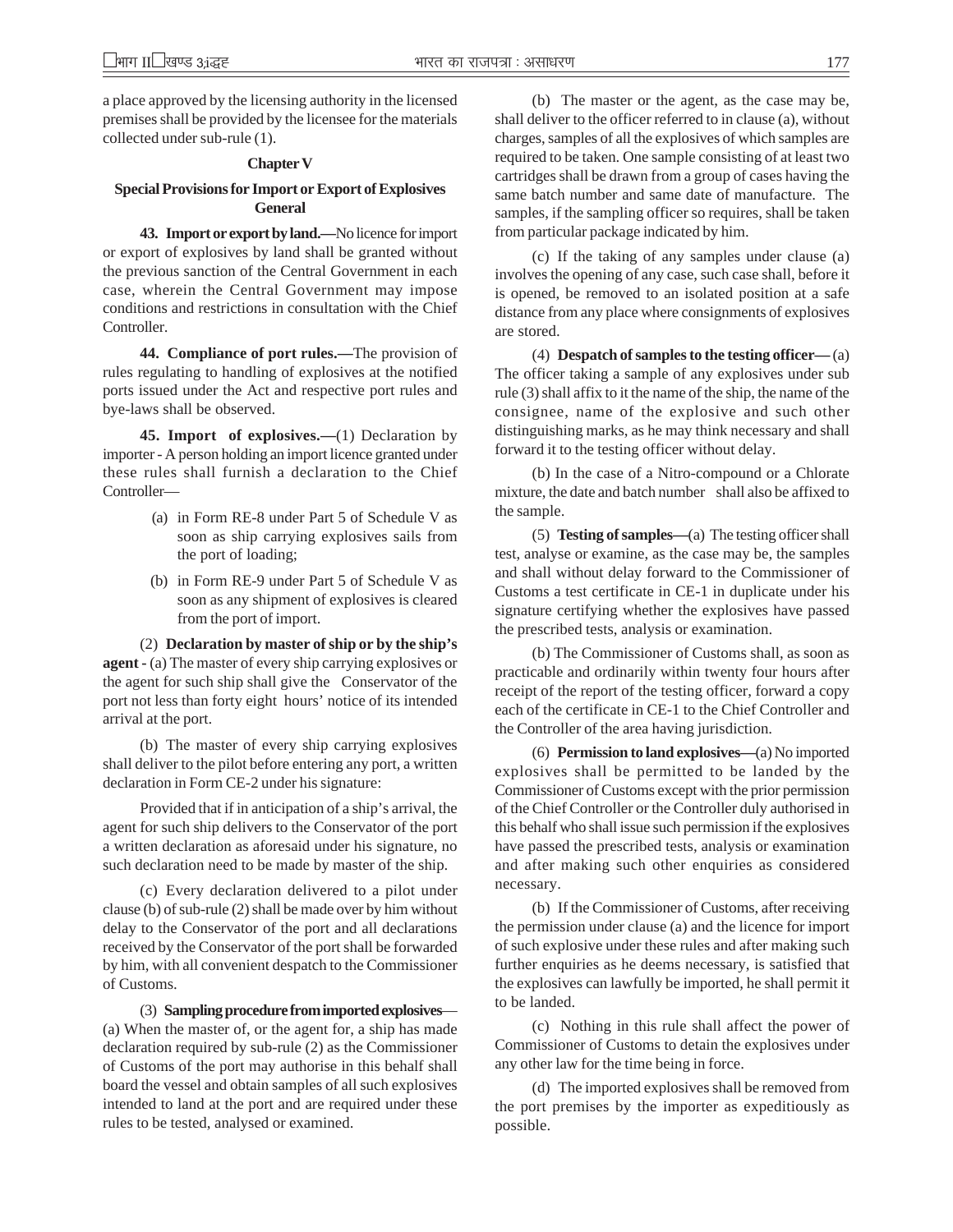(7) **Restrictions on airports for import.—**(a) No explosive shall be imported by air except at the airports authorised for this purpose by the Central Government from time to time.

 (b) Any explosive not permitted by International Air Transport Authority regulations or by the Director General of Civil Aviation, shall not be imported by air.

(c) Any person intending to import explosives by air shall obtain landing permit from the Director General of Civil Aviation and produce a copy thereof to the Chief Controller prior to issue of licence.

(d) A person holding a licence for import of explosives by air or his authorised agent shall give a declaration well in advance before bringing the explosives into the airport to the Officer in charge of the airport, the Commissioner of Customs and the Chief Controller giving full particulars of the explosives intended to be imported.

(e) Proper arrangements shall be made by the importer to take direct delivery of the imported explosives and remove the same as expeditiously as possible from the airport.

**46. Export of explosives.—**(1) Declaration by exporter or his agent—(a) The exporter or his authorised agent shall give the conservator of the port not less than forty eight hours' notice of his intention to bring explosives to port for export and shall not bring the explosives to any part of the port without prior permission in writing from the said officer.

(b)The exporter or his authorised agent shall produce before the conservator of a port—

- (i) licence granted under these rules for export of explosives in question;
- (ii) a certificate issued by the exporter to the effect that the explosives have been packed and marked in accordance with the UN regulations.

(c) The exporter or his authorised agent shall also submit to the Chief Controller, on export of each consignment and within twenty-one days from the date of actual export, copy of bill of lading and return in Form RE-10.

(2) **Export of explosives by air.—**(a) Explosive of any kind and quantity, which is not included in International Air Transport Authority regulations or not permitted by Director General of Civil Aviation , shall not be exported by air.

(b) A person holding a licence for export of explosives by air or his authorised agent shall give a declaration well in advance before bringing the explosives into the airport to the Officer In charge of the airport or the Commissioner of Customs and the Chief Controller giving full particulars of the explosives intended to be exported.

(c) Explosives meant for export shall be brought to the airport after making proper arrangements and only after the aircraft is ready for loading explosives and explosives so brought to the airport shall be loaded directly into the aircraft.

(d) If for any unforeseen circumstances, explosives brought to the airport cannot be loaded into the aircraft, such explosives shall be stored in an isolated shed under guard as directed by the Officer in charge of the airport and all due precautions against theft, fire or explosion shall be taken.

(e) Any person intending to export explosives by air shall obtain permission from the Director General of Civil Aviation and produce a copy thereof to the Chief Controller prior to grant of export licence.

## **Chapter VI**

## **Special provisions for Transportation of Explosives General**

**47. Procedure to be followed during transportation.—**

(1) Every consignment of explosives transported under licence shall be accompanied by a pass issued by the consignor in Form RE-12 under Part 5 of schedule V.

(2) Such pass shall be attached to the way-bill, invoice or despatch note as the case may be.

(3) A copy of every pass issued under sub-rule (2) shall forthwith be sent by the consignor to—

- (a) the licensing authority who issued the licence of the consignor;
- (b) the Controller and the District Superintendent of Police in whose jurisdiction the place from which the consignment is sent is situated;
- (c) the Controller and the District Superintendent of Police in whose jurisdiction the place to which the consignment is sent is situated.

**48. Certificate of safety.**—(1) Before transporting or tendering for transport an explosive of Class 3 (Nitrocompound) or Class 4 (Chlorate mixture), the consignor shall attach to the consignment a valid certificate in Form CE-1 under Part 6 of Schedule V or certified copy thereof granted by testing officer.

(2) The certificate referred to in sub-rule (1) shall be issued by the testing officer after conducting the tests as per the methods of testing set forth in Schedule III as applicable to such explosives in accordance with the existing specification prescribed by the Bureau of Indian Standards.

(3) Certificate referred to in sub-rule (1) shall be valid for a period of twelve months from the date of issue.

**49. Transport in passenger carriages and vessels.—**Save as otherwise expressly provided in these rules, no explosive shall be transported in any carriage vessel or aircraft plying for or carrying passengers on hire.

**50. Documents to be available during transport.—** (1) The operator of a vehicle used for the transport of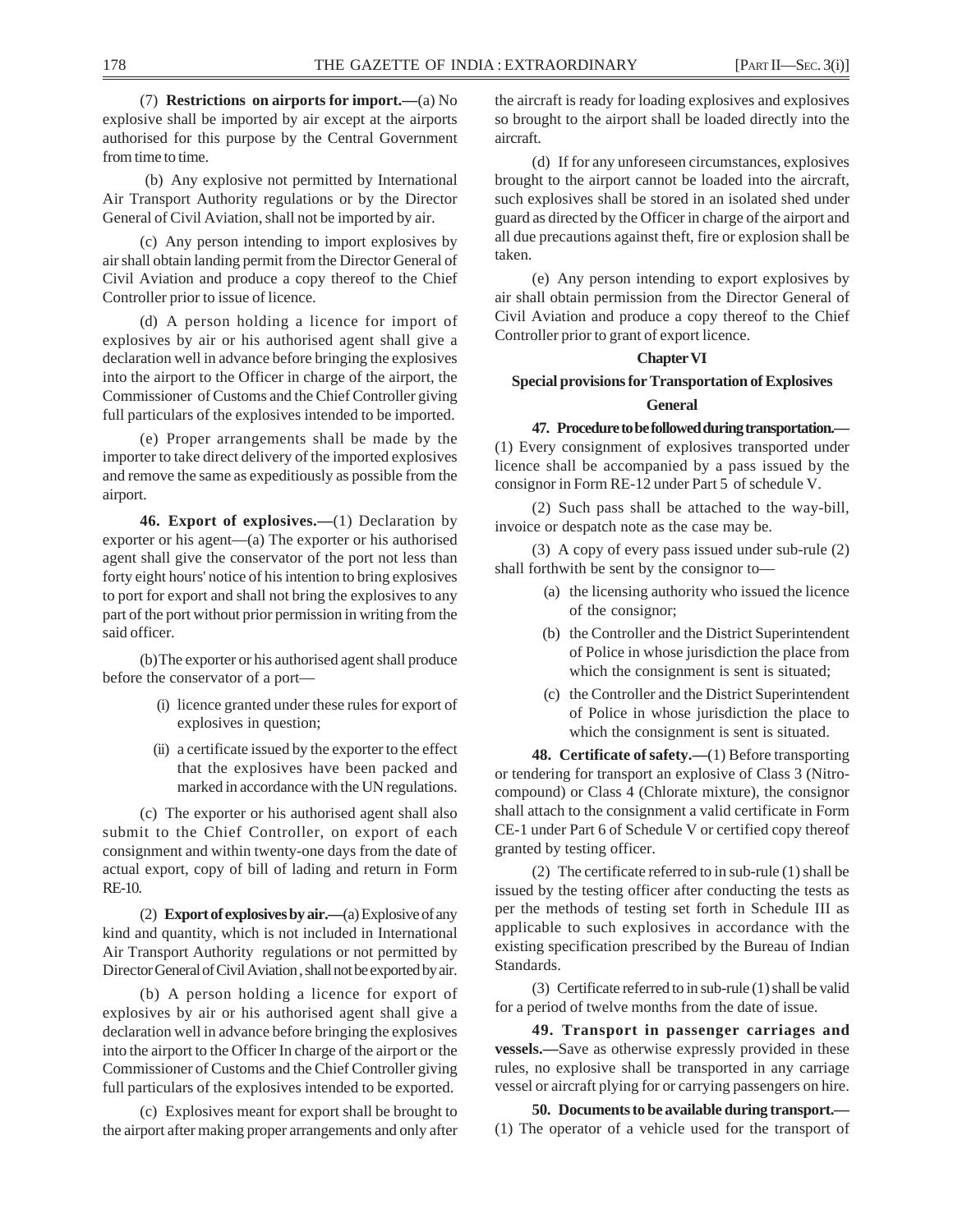explosives except fireworks and safety fuse shall ensure that the driver or any attendant thereof has in his possession the following documents during transport, namely :—

- (a) copy of indent in form RE-11 under Part 5 of Schedule V, issued by the consignee;
- (b) copy of transport pass in form RE-12 under Part 5 of Schedule V issued by the consignor;
- (c) copy of road van licence;
- (d) original copy of bill of explosives being transported.

(2) The documents mentioned in sub-rule (1) shall be produced on demand by the authority empowered under rule 128.

**51. Maximum consignments allowed.—**The quantity of explosives except fireworks and safety fuse transported shall not exceed—

- (1) ten tonnes or half the carrying capacity of a railway wagon whichever is less ;
- (2) ten tonnes or the maximum carrying capacity of a road van, permitted by road transport authority, whichever is less :

Provided that if the explosives to be transported is of Class 2, the quantity of explosives shall not exceed fifteen tonnes or the maximum carrying capacity of the van, whichever is less;

- (3) one tonne in any animal drawn carriage;
- (4) twenty two and half tonnes or the maximum quantity permitted in International Maritime Dangerous Goods Code, as applicable whichever is less, in any one boat;
- (5) quantity specified in International Air Transport Authority regulations or Director General of Civil Aviation whichever is less, in any one aircraft;
- (6) twenty five kilograms in tractor compressor licensed under these rules by the District Magistrate.

**52. Despatch of explosives to carriers for transport.—**(1) No person shall despatch any explosives except fireworks to a carrier other than the Indian Railways for the purpose of transport.

(2) No person shall despatch any explosive to the Indian Railways for the purpose of transport unless—

- (a) he has given the Station Master a notice in writing—
	- (i) of his intention to tender such explosives;
	- (ii) certifying that the explosives have been packed and marked in accordance with rules 14 and 15;
- (iii) stating the true name, description and quantity of explosives to be transported.
- (b) he has received a reply and intimation in writing from the Station Master that he is prepared to receive the explosive for immediate despatch;
- (c) he has received a confirmation from the consignee regarding readiness to receive explosives as authorised under these rules.

(3) No person shall bring, send or forward to, or upon any railway any explosives which the Indian Railways have by any notice of regulation for the time being in force notified that it will not receive.

**53. Place and time of loading and unloading.—**(1) Every explosive shall be loaded and unloaded at a safe distance from the station buildings, passenger platforms, dwelling houses, factories, public buildings and other buildings or places where persons assemble or any flammable or other hazardous goods are stored or handled.

(2) Every explosive intended for transport by road whether under a licence or otherwise shall be loaded only near a licensed magazine, licensed store house or other licensed premises.

(3) Loading of explosives after sunset within a licensed factory may be carried out up to 22 hours at a wellilluminated place approved by the Chief Controller.

(4) Nothing in sub-rule (1) and sub-rule 5 of rule 10 shall apply to any operations connected with the transport of explosives by passenger train or by a pick-up vehicle or a van or a goods train used for the transport of small consignments or in the brake-van.

**54. Carriage or vessel or aircraft to be in readiness for loading.—**No explosive shall be brought to any place of loading until the carriage or vessel or aircraft into which it is to be loaded is at that place in readiness to receive it.

**55. Delay in transit to be avoided.—**The person or persons in charge of carriage or vessel carrying explosives shall, not stop or delay at any place for a longer time than may be reasonably necessary, not stop unnecessarily at any place where such stopping would reasonably be dangerous to public.

**56. Repairs to conveyance.—**Before any repairs or alterations are commenced in any part of a carriage or vessel in which explosives are being, or have been transported, all due precautions should be taken to remove all such explosives, or any remnants thereof, and the space in such carriage or vessel in which such explosives have been carried shall be thoroughly washed out to ensure that no remnants of explosives remain therein.

**57. Small quantities of fireworks exempted.—** Nothing contained in rules 49, shall apply to the transport of manufactured fireworks in the custody of a person entitled to possess them without a licence under sub-rule (5) of rule 9: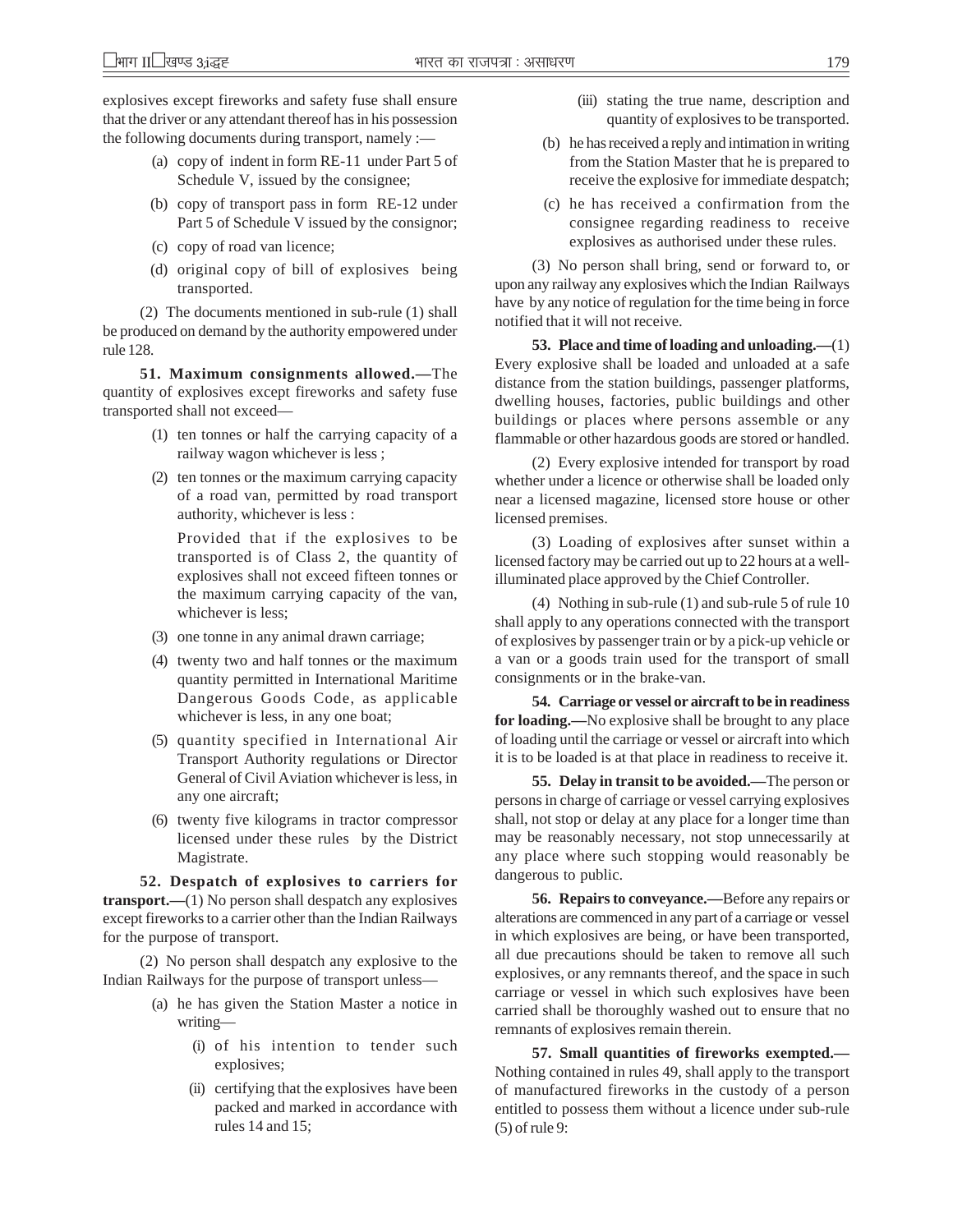Provided that not more than five kilograms of manufactured fireworks, securely packed in original packing, shall be so transported in any motor vehicle used for conveyance of more than six passengers.

**58. Safety distances between carriages and boats.-** Where the explosives in two or more carriages, other than motor vehicles or in two or more boats, travelling in company exceed the maximum quantity or International Maritime Dangerous Goods Code, as applicable, or as stated in rule 51, whichever is less, for any one carriage or boat, such carriages or boats shall not approach within fifty metres of one another :

Provided that—

- (1) nothing in this rule shall apply to the transport of explosives by rail;
- (2) the Conservator of the port may waive the requirement within the limit of a port if in his opinion it is impracticable to secure compliance within this rule.

**59. Transport by water.—**All the safety provisions stated in Part 3 of Schedule VI annexed to these rules shall be complied with for transport of explosives by water within India.

**60. Transport by Rail.—**All the safety provisions stated in Part 4 of Schedule VI annexed to these rules shall be complied with for transport of explosives by Rail within India

**61. Licence for road van or compressor mounted motor truck or tractor.** —(1) No person shall transport or cause to be transported any explosive in a road van or compressor mounted motor truck or tractor unless such vehicle is licensed under these rules to transport explosives. The road van shall meet the requirements laid down in specification 5 of Schedule VII and compressor mounted motor truck or tractor shall meet the requirements laid down in specification 5 thereof and shall be approved by Chief Controller.

(2) The licensee of road van shall maintain records of all transactions in Form RE- 6 under Part 5 of Schedule V.

(3) The licensee of road van, compressor- mounted truck or tractor, as the case may be, should engage only such drivers or cleaners, whose antecedents are verified by the local police. A list of such drivers or cleaners along with all personal particulars should be made available to the local police in advance to carry out the verification. Re-verification of such staff should be carried out at regular intervals, preferably once in a year.

## **62. Prohibition of transport within Streets, Public places and other specified areas.—**

(1) No person shall transport or cause to be transported any explosives on any road within the limits of a municipality or cantonment where such a road is specifically prohibited for plying vehicles carrying explosives.

- (2) Nothing in sub rule (1) shall apply to—
	- (a) any explosive of Class 7(Fireworks), or safety fuse ; or
	- (b) other explosives not exceeding five kilograms in weight.

## **63. Restriction on transport of explosives except fireworks and safety fuse by vehicles other than road vans or compressor mounted motor truck or tractor.—**

No explosive other than fireworks or safety fuse shall be transported by any carriage, which is not, a road van or compressor mounted motor truck or tractor:

Provided that any carriage, which is not a road van or compressor mounted motor truck or tractor, may transport any explosive if the distance from the place of loading to the place of destination does not exceed ten kilometres and the following conditions are complied with :

- (a) the transport of explosives is restricted to the period between sunrise and sunset;
- (b) the explosives are accompanied by at least two able-bodied guards;
- (c) a red flag is displayed on each cart;
- (d) the packages containing explosives are suitably covered by a tarpaulin, and secured.

**64. Loading of explosives.—**(1) The person in charge of loading explosives into a vehicle or aircraft for carriage shall ensure that the explosives are stowed in such a manner that—

- (a) during normal course of transport they will not move and will be protected against friction and bumping; and
- (b) should it become necessary to unload any of the explosives, those remaining can be restowed with as little disturbance as possible.

(2) No person shall load or unload explosives onto or from a licensed vehicle, except when the engine of the vehicle is stopped, the wheels choked and the hand brake applied.

**65. Restriction on use of towed vehicles.—**No person shall transport explosives other than fireworks in any towed vehicle or tow any vehicle transporting explosives.

**66. Carriage of explosives with other substance prohibited.—**No other goods shall be carried with explosives in any vehicle :

Provided that not more than one thousand kilograms of fireworks may be carried along with other goods not being flammable and hazardous in nature.

**67. Loading, unloading, maintenance and operation of road vans.—**(1) After the loading or unloading of explosives in or from any such vehicle is commenced, the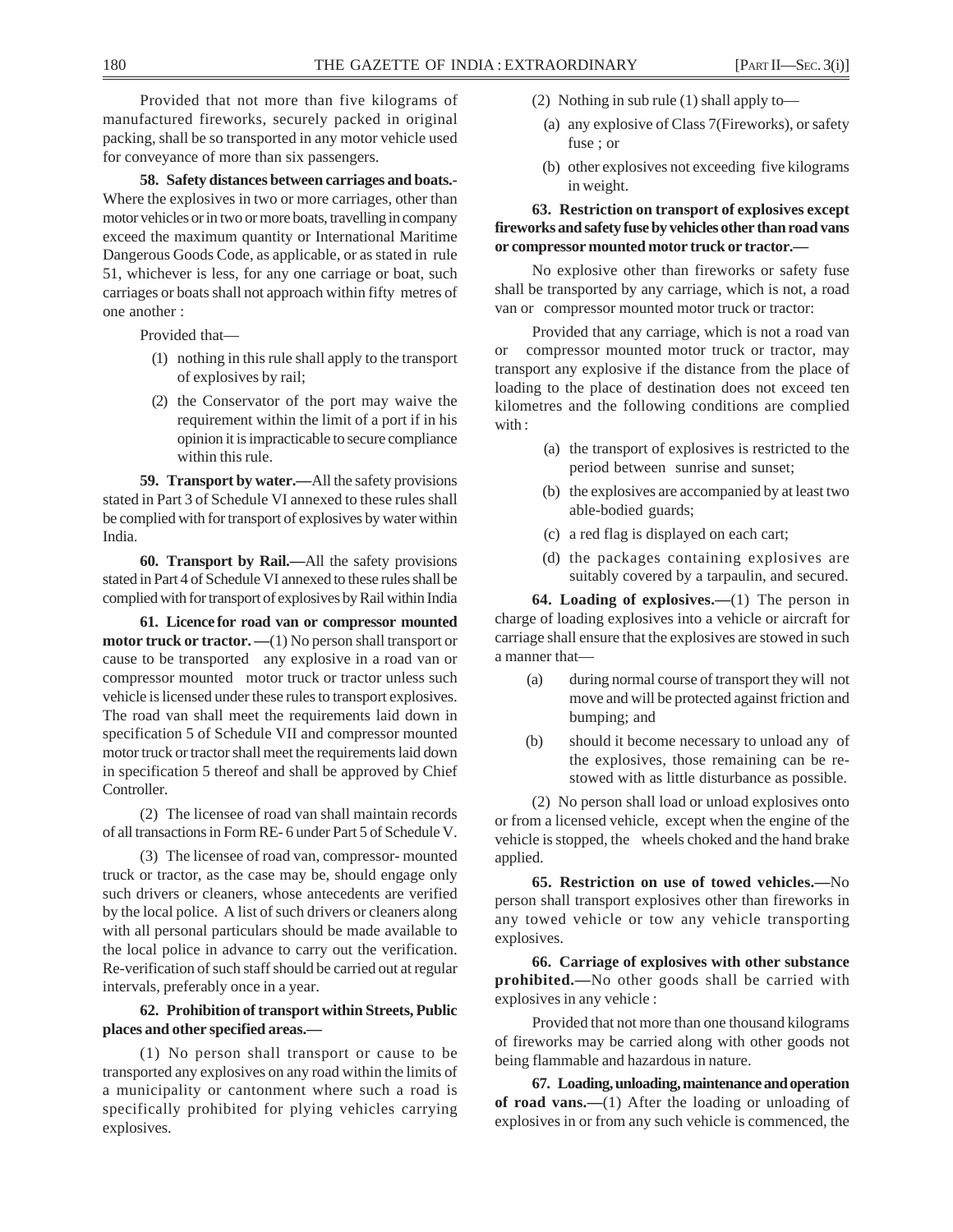operation shall not be stopped until completed and shall be completed as expeditiously as possible.

(2) No bale hooks or other metal tools shall be used for the loading, unloading or handling of packages containing explosives nor shall any package or container of explosives be thrown or dropped during such operation.

(3) The vehicle shall be maintained in safe working condition suitable for transport of explosives.

(4) The driver or operator of a vehicle carrying or containing an explosive shall not stop unnecessarily or for a longer period than is reasonably required, and shall avoid stops or places where public safety is in danger :

> Provided that where a van transporting or containing explosives is parked over night due to the reasons beyond the control of licence or the driver, the premises in which the van is parked-

- (a) shall not be used for any purpose that might give rise to the presence therein of an open flame, matches or any substance or article likely to cause explosion or fire;
- (b) shall be away from any habitation of any godown containing articles of a flammable nature or other hazardous goods:

Provided further that the nearest police station shall be informed about the location and temporary parking of the van.

 (5) The driver or operator of any vehicle carrying or containing an explosive shall not drive or conduct the same in a dangerous or reckless manner.

(6) Routes passing through centres of dense habitation shall, as far as possible, be avoided.

(7) A road van while transporting explosives shall always be attended to by two armed guards at the expense of the licensee. If the consignment of explosives is likely to pass through sensitive areas notified by the Ministry of Home Affairs, it should be escorted by armed police escort or guard, provided by the District Police Administration.

(8) When there is a convoy of two or more vehicles transporting explosives, where applicable, a space of at least 300 metres shall be maintained between each such vehicle.

(9) Road van transporting explosives shall not be driven past fires of any kind on or near the highway or other thorough fare.

(10) The driver of the road van while transporting explosives shall, before crossing any unmanned railway crossing or before crossing any main highway, bring the road van to a full stop and proceed only when the way is safely clear.

(11) The original licence for van granted under these rules or attested copy of the same shall always be carried in the vehicle.

**68. Lighting of stationary vehicles. —**Where a road van carrying explosives is stationary on a public road at night, otherwise than by reason of delay incidental to the flow of traffic, driver or the licensee of the van shall keep the parking lights on throughout the stay and if necessary shall also provide reflectors or use blinking lights in such position as to convey an effective warning of the presence of the road van to the drivers of other vehicles.

**69. Accident to the vehicle.—**(1) Where a vehicle transporting explosives is involved in an accident, fire or any other occurrence that causes a significant delay in the delivery of explosives or damage to the vehicle or explosives, the driver or any other authorised person accompanying the vehicle shall—

- (a) comply with all requirements of law relating to road accidents;
- (b) inform the nearest police station;
- (c) inform the licensee who shall-
	- (i) inform the Chief Controller and the Controller in whose jurisdiction the accident has taken place giving the full details of explosives carried and accident;
	- (ii) arrange for safe storage and custody of explosives till examination by the Controller if required, and then arrange for transport to the destination or place designated by the Controller;

(2) In case of a breakdown of road van, the driver or the person in charge of the vehicle shall—

- (a) make or permit to be made minor repairs if the repairs can be made without hazard;
- (b) where major repairs are required, prevent such repairs being made until the explosives are transferred to another vehicle or are removed from the vehicle and stored under proper security at a safe distance from the highway and at least three hundred metres from any inhabited premises;
- (c) inform the licensee who shall in turn inform the Chief Controller and the Controller in whose jurisdiction the vehicle is broken down giving full details of the explosives and the circumstances attending the breakdown.

**70. Fire extinguishers to be provided.—**(1) Every road van shall be provided with two fire extinguishers of minimum two kilograms capacity. One of the extinguishers shall be capable of dealing with fire involving electric circuits and the other, with other inflammable components.

(2) The fire extinguishers shall always be kept in good working condition.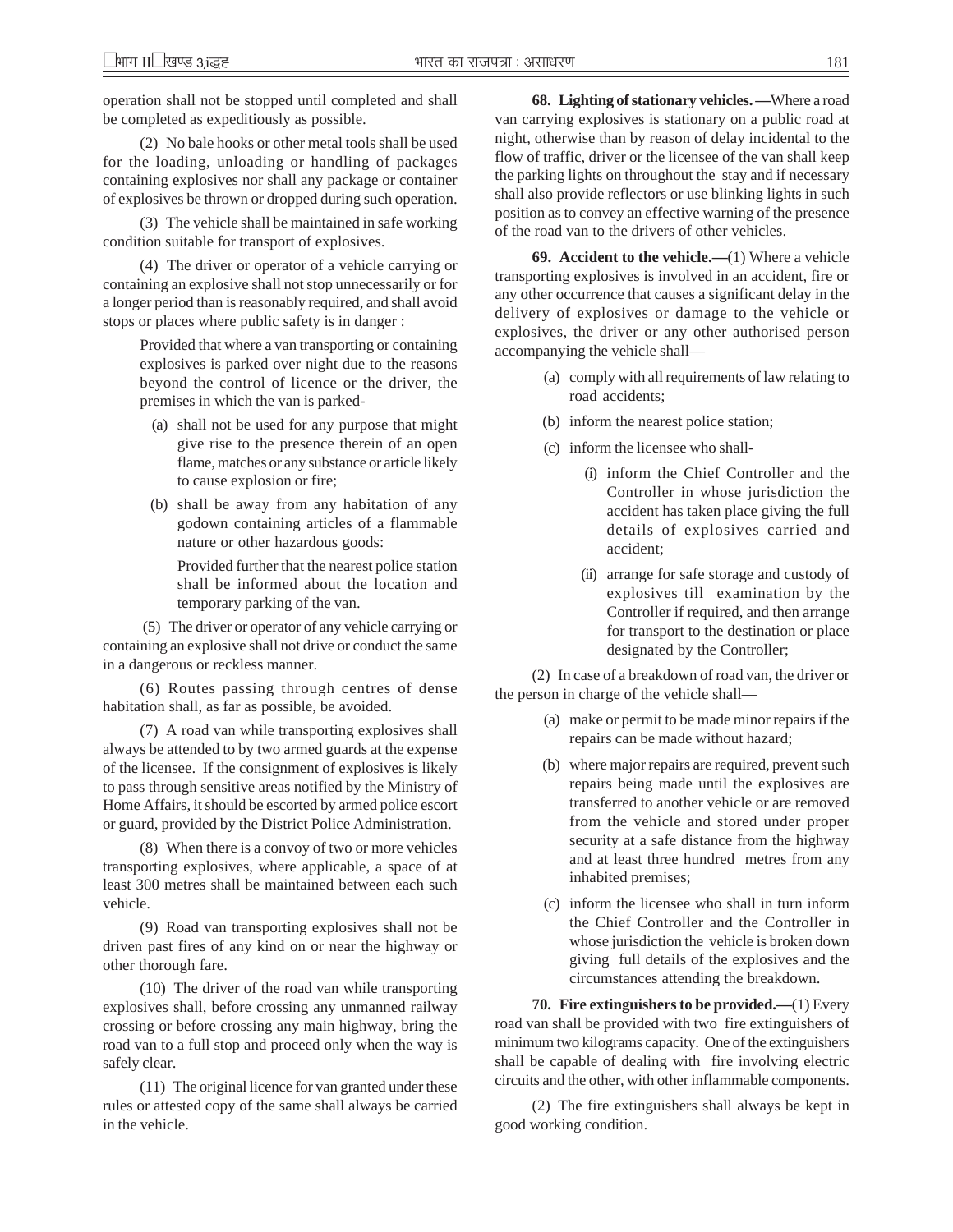(3) The fire extinguishers shall be located where they will be convenient and ready for immediate use.

(4) The fire extinguishers shall be examined and recharged according to the manufacturers' recommendations.

### **Chapter VII**

## **Special Provisions for Possession, Sale and Use of Explosives**

**71. Possession in licensed premises.—**(1) A person holding licence for possession of explosives granted under these rules shall store the explosives only in premises specified in the licence.

(2) The licensed magazine or store house shall be kept securely closed or locked at all times except when goods are being placed in or taken from it or when it must be kept open for some other purpose in connection with the management of such premises.

(3) The keys of the licensed magazine shall, at all times be kept secured in licensee's own custody or of his authorised agent and shall be produced for opening the magazine or store house whenever so required by an inspecting officer.

(4) The name and address of the person alongwith passport size photograph with whom the keys will be kept shall be furnished to the licensing authority and the Controller having jurisdiction.

**72. Repacking or opening of packages.—**(1) An explosive shall, as far as practicable, be sold in original packages. If the quantity sold to any person is less than the quantity of explosives packed in the original packing, such quantity shall be packed in a safe and proper manner in a substantial package which shall be clearly marked with following markings, namely :—

- (a) Name of the explosive;
- (b) Class, Division and sub-division as per to Schedule I;
- (c) Quantity of explosive packed;
- (d) Name of licensee with licence number of the magazine from where the explosive is being supplied and packed;
- (e) Date of packing;
- (f) Name and address of the consignee.

(2) No repacking shall be carried out in a magazine or storehouse.

(3) Repacking of explosives shall be done, where necessary, in an approved open sided shed having smoothly finished dust-free floor at a distance as approved by the licensing authority.

**73. Explosives not to be kept in damaged boxes.—** The licensee of every magazine or storehouse shall ensure that the explosives are always kept in their original outer

package and if the outer package gets damaged in a manner that the explosives contained therein cannot be stored or transported, such explosives shall be repacked after giving prior intimation well in advance to the Controller having jurisdiction over the area with all necessary details.

**74. Storage of explosives in excess of the licensed quantity.—**(1) The quantity of any kind of explosives kept in any licensed magazine or storehouse shall not exceed the quantity entered in the licence against such kind of explosives.

(2) Notwithstanding anything contained in sub-rule (1), the licensing authority may issue a permit for a period not exceeding fifteen days, on receipt of the such fees as prescribed under Part-2 of Schedule IV, to a licensee for storage of explosives in excess of the licensed quantity when such authority is satisfied that such excess storage is essential and unavoidable due to circumstances beyond the control of the licensee :

Provided that such excess storage shall not exceed one third of the licensed quantity.

(3) The licensing authority may refuse to grant a permit for excess storage of explosives if such excess storage is of a repeated nature.

**75. Permit for temporary possession of manufactured fireworks in excess of the licensed quantity.—**A permit for a period not exceeding thirty days may be granted by the licensing authority to a licensee for fireworks shop to possess one-third in excess of the licensed quantity on receipt of fees as prescribed under Part 2 of Schedule IV :

Provided that adequate floor area to accommodate excess storage is available in such shop.

**76. Quantity of explosives to be purchased in a given period of time.—**A licensee for possession, sale or use of explosives in and from a magazine licensed in Form LE-3 shall purchase only such quantity of explosives in a given period as may be specified in the licence.

**77. Accountability and transaction of explosives.—** (1) All licenses granted under these rules shall bear the photograph of the licensee or occupier.

(2) For purchase and transaction of explosives, following procedures shall be observed—

- (a) Indent Form RE-11 under Part 5 of Schedule V shall be signed by the licensee or his authorised representative;
- (b) Photograph and specimen signature of the licensee or occupier shall be filed with the supplier of explosives;
- (c) Photograph, specimen signature and address of the licensee's authorised representative duly attested by the licensee or occupier shall be filed with the supplier of explosives;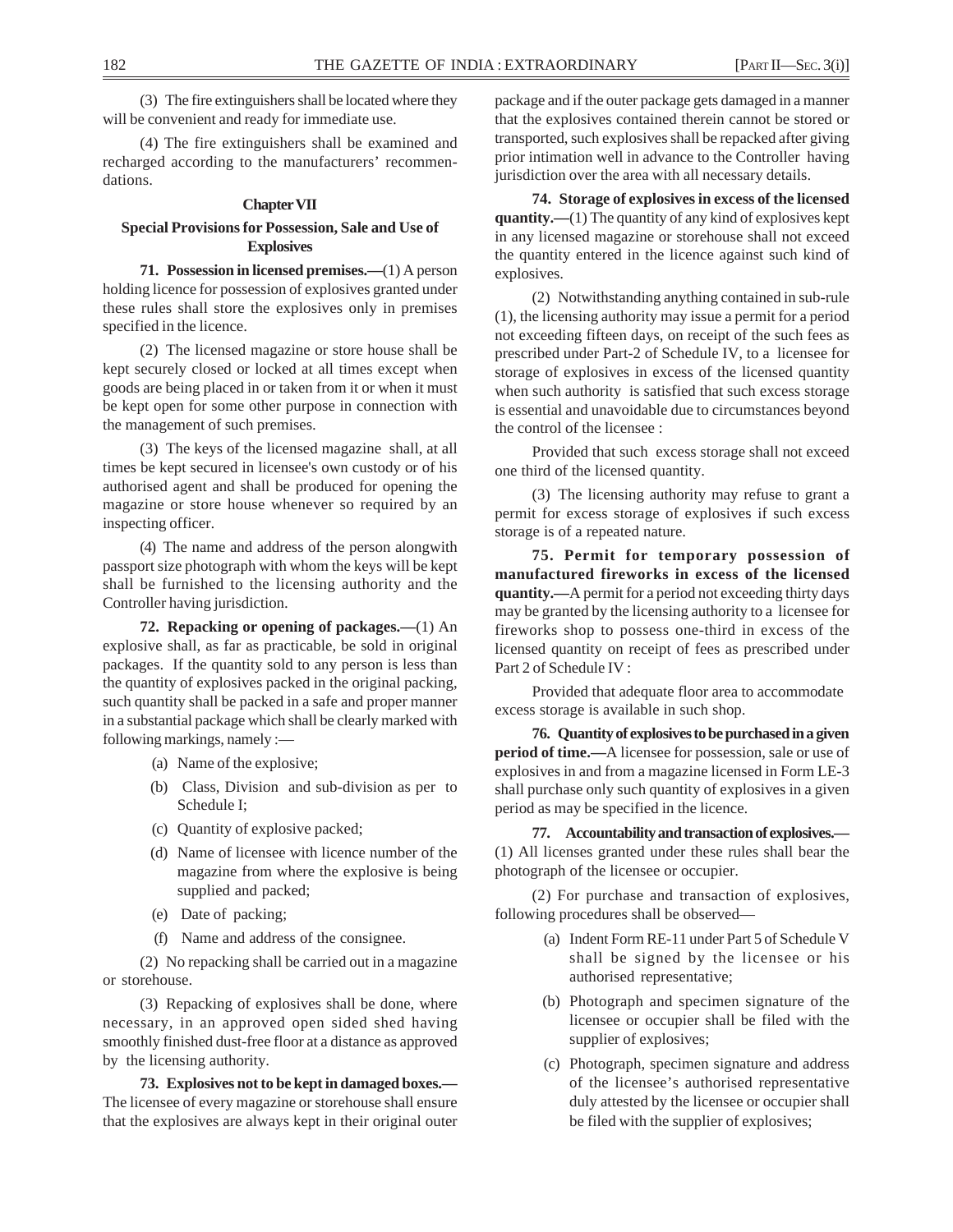- (d) The supplier of explosives shall verify the photograph and signature before effecting the delivery;
- (e) The authorised representative mentioned in clause (c), shall represent one licensee only for receiving explosives on his behalf :

Provided that nothing in this rule shall be applicable for fireworks and safety fuse.

**78. Magazine, store house, or shop to be at ground level.—**A magazine, store house, or shop shall be constructed at ground level only. A magazine or storehouse shall be a single storey building.

**79. Stacking of packages.—**Packages shall be stacked in magazine or store house in such a manner so as to facilitate inspection of the condition of all packages stored and to read the marking particulars of each package and in the manner provided under Schedule VII.

**80. Storage of compatible explosives.—** (1) Detonators or gunpowder or fireworks shall be stored only in separate rooms or compartments meant for each in a magazine.

(2) Paper caps or colour or star matches shall be stored in separate compartments.

**81. Specification for construction of a magazine.—** Magazine used for storage of explosives shall be constructed as per Specification 2 of Schedule VII .

**82. Store house for fireworks or safety fuse.—** (1) Store house shall be used only for possession of fireworks not exceeding five thousand kilograms or safety fuse not exceeding fifty thousand meters and not for sale.

(2) A person holding licence for possession and sale of fireworks or safety fuse from a shop shall be eligible for a licence for one store house per shop.

(3) The store house shall be constructed as per Specification 3 of Schedule VII.

**83. Explosives permitted for possession and sale from shop.—(1)** No explosives, other than fireworks, gun powder, small arm nitro compound and safety fuse, permitted in licence shall be stored in a shop for possession and sale.

(2) **Construction of shop.—**The shop shall be constructed of a brick, stone or concrete and the shop shall be closed and secured so as to prevent unauthorised person from having access thereto.

(3) The premises shall have storage area not less than nine square meters and not more than twenty five square meters.

- (4) The shop shall
	- (a) be located on the ground floor of a building completely separated from other parts of the building by substantial walls having

independent entrance and emergency exit from open air and having doors opening outwards, if applicable;

- (b) not be situated in the sub-level or basement or mezzanine floor;
- (c) not be situated under the upper floor used for the purpose of dwelling;
- (d) not be situated under or nearby any staircase or lift;
- (e) be accessible for fire fighting; and
- (f) have no electrical apparatus or battery or oil lamp or similar equipments capable of producing spark or ignition and all electrical wiring in the shop be fixed and effectively sealed or conduited or mechanically protected; the main switch or circuit breaker be provided at the immediate accessible position outside the premises.

**84. Temporary shops for possession and sale of fireworks during festivals.—**During festivals, the District Magistrate may issue temporary licences for possession and sale of fireworks in a temporary shop subject to the following conditions namely :—

- (1) The fireworks shall be kept in a shed made of non-flammable material, which is closed and secured so as to prevent unauthorised persons having access thereto.
- (2) The sheds for possession and sale of fireworks shall be at a distance of at least three metres from each other and fifty metres from any protected work.
- (3) The sheds shall not face each other.
- (4) No oil burning lamps, gas lamps or naked lights shall be used in the shed or within the safety distance of the sheds. Electrical lights, if used, shall be fixed to the wall or ceiling and shall not be suspended by flexible wire. Switches for each shop shall be fixed rigidly to the wall and a master switch shall be provided for each row of sheds.
- (5) Display of fireworks shall not be allowed within fifty metres of any shed.
- (6) In one cluster not more than fifty shops shall be permitted.

**85. Special precautions to be observed for fireworks.—(1)** Subject to other provisions of this rule, fireworks shall not be placed or kept in a shop window used for display of goods.

(2) Fireworks in the shop shall be kept in a spark proof receptacle, or the original outer packet in which they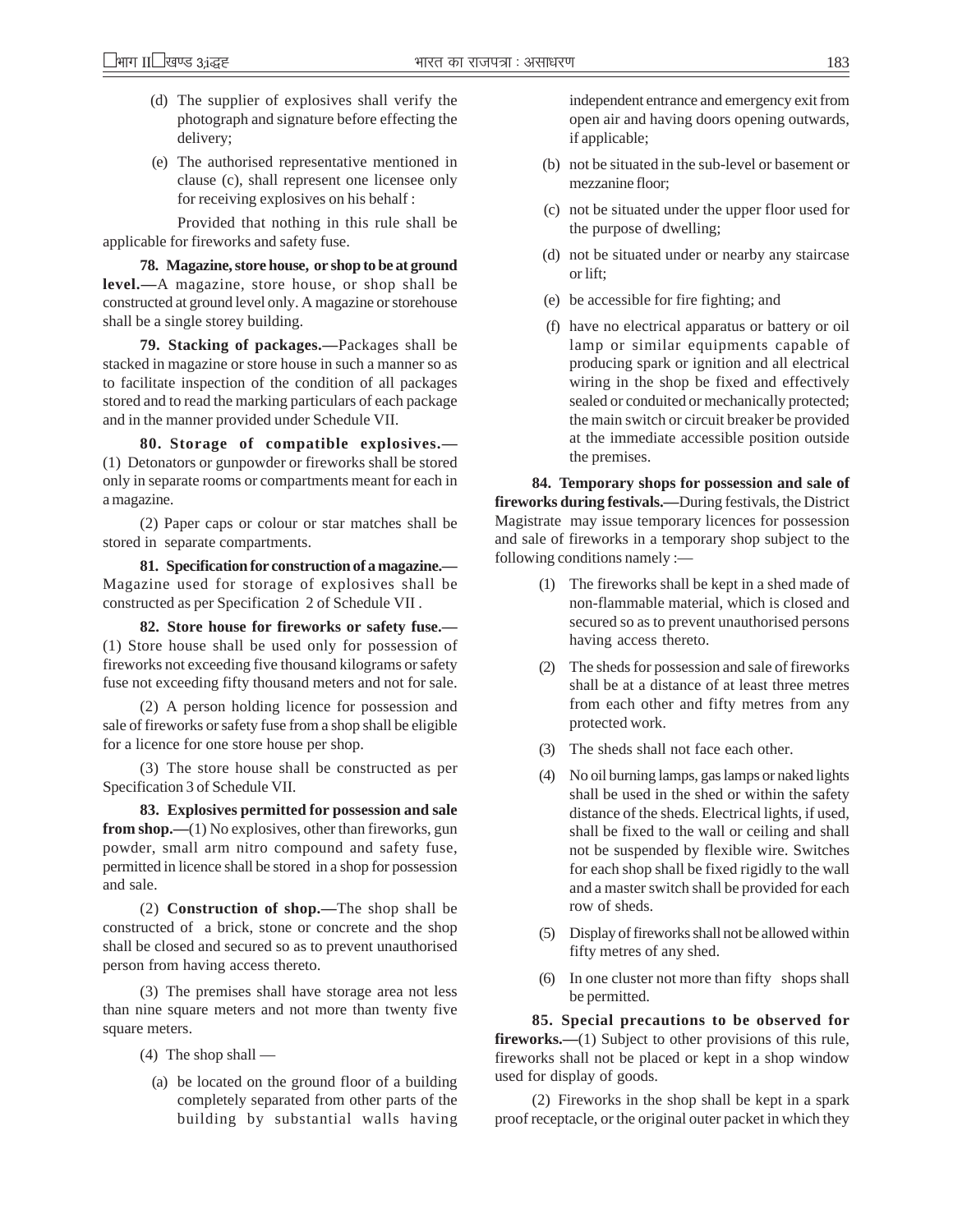were received if that package is effectively sealed and in good order and condition.

(3) A receptacle or package containing fireworks shall be kept in a position away from and clear of shop traffic and to be separated from all articles of a flammable or combustible nature.

(4) Where a package containing fireworks is opened for sale, the fireworks shall immediately be placed in a clean, dust free and spark proof receptacle.

**86. Safety distances to be maintained.—(1) Factory or magazine—**The factory licensed for manufacture or magazine licensed for possession, sale or use of explosives shall maintain safety distance specified in Schedule VIII and condition of licence, as the case may be.

**(2) Store house.—**The store house licensed for possession of fireworks or safety fuse shall maintain safety distance of three metres from protected works and minimum fifteen metres from any such premises or any other premises used for storage of similar explosives, flammable or hazardous materials.

**(3) Shop.—**The shop licensed for storage and sale of small arms nitro-compound, fireworks or safety fuse shall be at a distance of minimum fifteen metres from any such premises or any other premises used for storage of similar explosives, flammable or hazardous materials.

**87. Sale of other article prohibited.—**The premises in which small arms nitro-compound or fireworks or gun powder or safety fuse is kept shall be used only for possession and sale of such explosives and for no other purposes when small arms nitro-compound or fireworks or gun powder or safety fuse is stored :

> Provided that the premises may be used for other purposes except for inflammable and dangerous substances when small arms nitro-compound or fireworks or gun powder or safety fuse are not stored in the premises.

**88. Fireworks to be sold from licensed premises only.—**No person shall sell fireworks from any premises other than those licensed under these rules.

**89. Restriction on preparation of charges.—**(1) An explosive of one description shall not be converted into an explosive of another description.

(2) The explosives of Class 2 or Class 3 shall be used in their original cartridge packing and such cartridges shall not be cut to remove explosives for making cartridges of different sizes.

**90. Restriction on conveyance of explosives to or at the blasting site.—**(1) Explosives shall only be conveyed from the licensed storage premises to near the site in original unopened packages or in closed containers used solely for that purpose and securely locked. No manufacturer shall directly supply the cartridged explosives for charging of boreholes at the blasting site.

(2) Explosives shall not be taken to a point nearer than fifty metres from any site until such site is ready for charging.

(3) Explosives shall not be conveyed in any vehicle with any other materials, tools or implements other than that required for the purpose of blasting.

(4) Explosives left over after the day's work shall be returned to the licensed premises from which the same was taken.

(5) The carrying box used for carrying explosives from original packages shall be maintained thoroughly cleaned and dried and shall be kept closed when not in use. The containers shall be provided with either handles or carrying straps of adequate strength and shall be conspicuously marked with the word "Explosives".

(6) Detonators shall be conveyed in special containers constructed of non metal or non conductive material and these shall not be carried with other explosives. Batteries, dry cells and other sources of electric energy shall not be carried in the vehicle carrying detonators.

(7) No detonator shall be taken out from a case or container unless it is required for immediate use.

**91. Explosives to be examined before use.—**(1) Explosives before use shall be visually examined for any visible defects and any defective explosive shall not be used.

(2) Any explosive showing signs of deterioration of any kind should be reported immediately to the licensing authority and such explosive set-aside for examination by such authority.

(3) Gunpowder, which is found to be caked owing to the moisture, shall not be used.

(4) Frozen nitro-glycerine explosives shall not be used until thawed under the supervision of experienced persons. Where freezing is likely to occur only low freezing explosives shall be used.

**92. Precautions to be observed at site.—**(1) The electric power at the blasting site shall be discontinued as far as practicable before charging the explosives.

(2) No work other than that associated with the charging operations shall be carried out within fifteen metres of the holes unless otherwise specified to the contrary by the licensing authority.

(3) When charging is completed, any surplus explosives, detonators or fuses shall be removed from the vicinity of the hole and stored at a distance which would prevent sympathetic detonation in the event of a charge detonating in any hole.

(4) The holes, which have been charged with explosives, shall not be left unattended till the blasting is completed.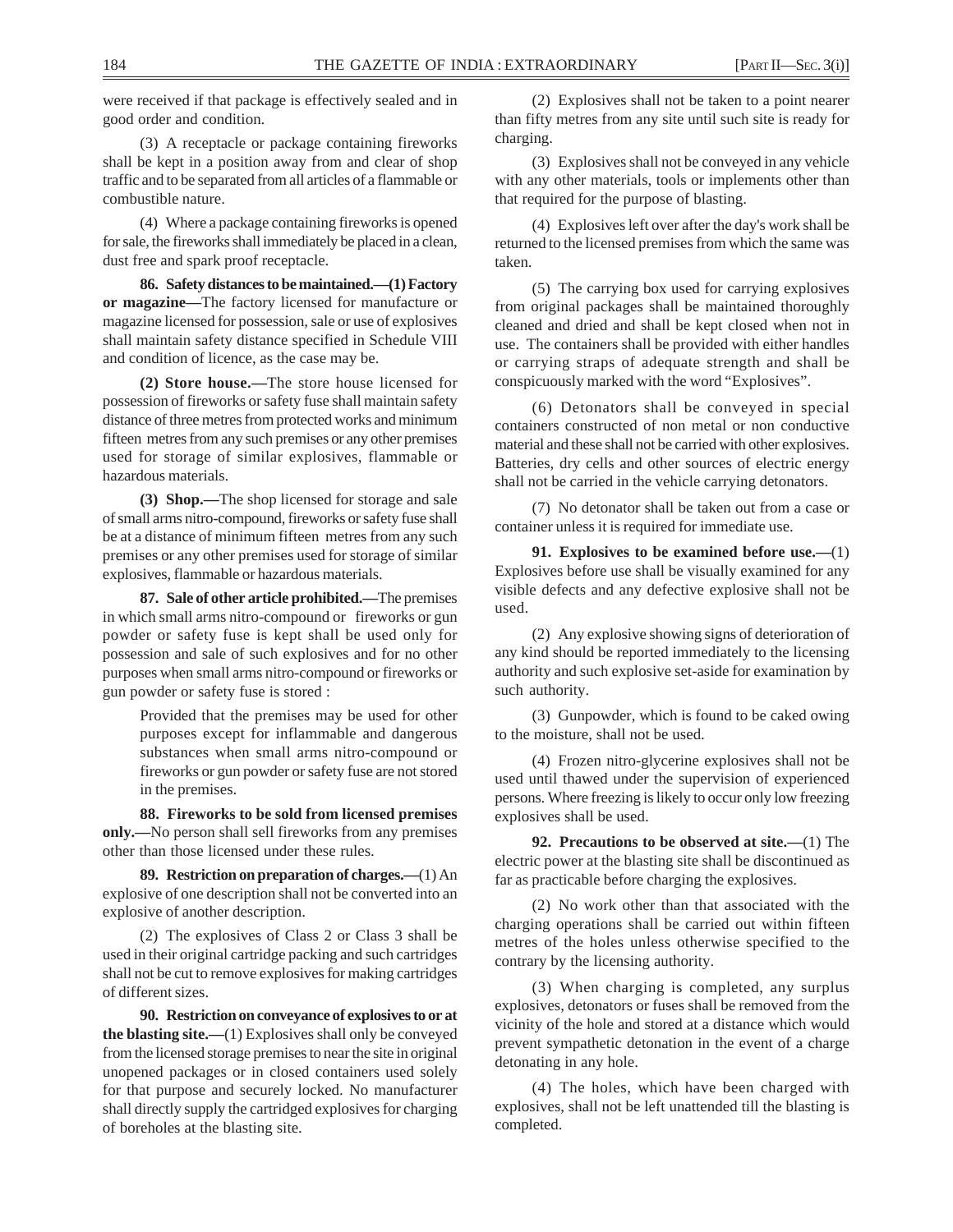(5) Care shall be taken to ensure that fuse or wires connected to the detonators are not damaged during the placing of stemming material and tamping.

**93. Suitable warning procedure to be maintained.—** The licensee or an authorised person appointed by the licensee to be in charge of the use of explosives at the site shall lay down a clear warning procedure consisting of warning signs and audible signals and all persons employed in the area shall be made fully conversant with such signs and signals.

**94. Precautions to be observed while firing.—**(1) The end of the safety fuse should be freshly cut before being lighted.

(2) The exploders shall be regularly tested and maintained in a fit condition for use in firing. An exploder shall not be used for firing a circuit above its rated capacity.

(3) The electric circuit shall be tested for continuity before firing. All persons other than the shot firer and his assistants, if any, shall be withdrawn from the site before testing the continuity.

(4) For the purpose of joining, the ends of all wires and cables should have the insulation removed for a maximum length of 5 centimeters and should then be made clean and bright for a minimum length of 2.5 centimeters and the ends to be joined should be twisted together so as to have a positive metal contact.

**95. Precautions against stray currents.—**Where electrically operated equipment is used in locations having conductive ground or continuous metal objects, tests shall be made for stray currents to ensure that electrical firing can proceed safely.

**96. Person in charge to be responsible.—**The licensee or a shot firer employed by him to be in-charge of blasting operations shall take all precautions against fire, accident, loss, pilferage etc., of explosives and will be personally held responsible for any contravention of the relevant provisions of the Act or Rules thereof.

**97. Blasting operations in mines.—**Blasting operations in mines shall be carried out as per the Mines Act, 1952(35 of 1952) and such operations shall be carried out according to regulations framed under that Act. The shot firer employed for blasting operations shall take all precautions against fire, accident, loss, pilferage etc., of the explosives and personally be held responsible for any contravention of the provisions of the Explosives Act, 1884 and the rules thereof.

**98. Blasting operation by shot firer in areas other than mines.—**(1) Blasting operation shall be carried out by a shot firer holding valid certificate issued by the Controller.

(2) A copy of the certificate shall be carried by the shot firer during blasting operations.

(3) The shot firer shall take all due precautions in handling or charging or blasting operations.

#### **Chapter VIII**

## **Grant or refusal of approval, no objection certificate, licence, certificates, amendment, transfer and renewal**

**99. Licences and licensing authorities.—**Licences and certificates for specific purposes may be granted by the authorities specified in Part 1 of Schedule IV.

**100. Payment of Fees.—**(1) When the licensing authority is the Chief Controller or Controller, the fees payable under these rules shall be paid by a crossed Bank Draft and when the licensing authority is the District Magistrate, the fees payable under these rules shall be paid in such manner as may be specified by him.

(2) The amount of various types of fees payable under these rules shall be as per Part 2 of Schedule IV.

(3) When a licence is sought for more than one financial year, the fees for the desired number of financial years at the rate prescribed in Part 2 of Schedule IV shall be payable.

**101. Prior approval before construction .—**(1) A person desiring to obtain a licence for manufacture, possession for sale, use, transport of explosives, under these rules, shall obtain prior approval from the authority empowered to grant such licence, by submitting documents mentioned in rule 113.

(2) The District Magistrate while granting the prior approval, shall return to the applicant one set of approval together with plans and Form DE-2, if required, showing distances required to be kept clear in and around the premises.

(3) The Chief Controller or Controller while granting the prior approval, shall return to the applicant one set of approval together with plans and a Form DE-2 if required, showing distances required to be kept clear in and around the premises and an additional set of the said documents to enable the applicant to submit the same to the authority authorised to issue no objection certificate under rules 102 and 103.

(4) Prior approval under sub-rule (1) shall not be necessary in case of licences for manufacture of Adivertus, transport of explosives in tractor compressor, possession in shops, public display of fireworks and import and export of explosives.

**102. No objection certificate before construction.—** (1) After approval under rule 101, the person desiring to obtain a licence for manufacture, possession for sale or use of explosives shall obtain a no objection certificate from the District Magistrate or Director General of Mines Safety, as the case may be, before commencing construction of the premises.

(2) Certificate referred to in sub-rule (1) shall not be required if—

> (a) the premises proposed to be licensed is within the factory licensed under these rules for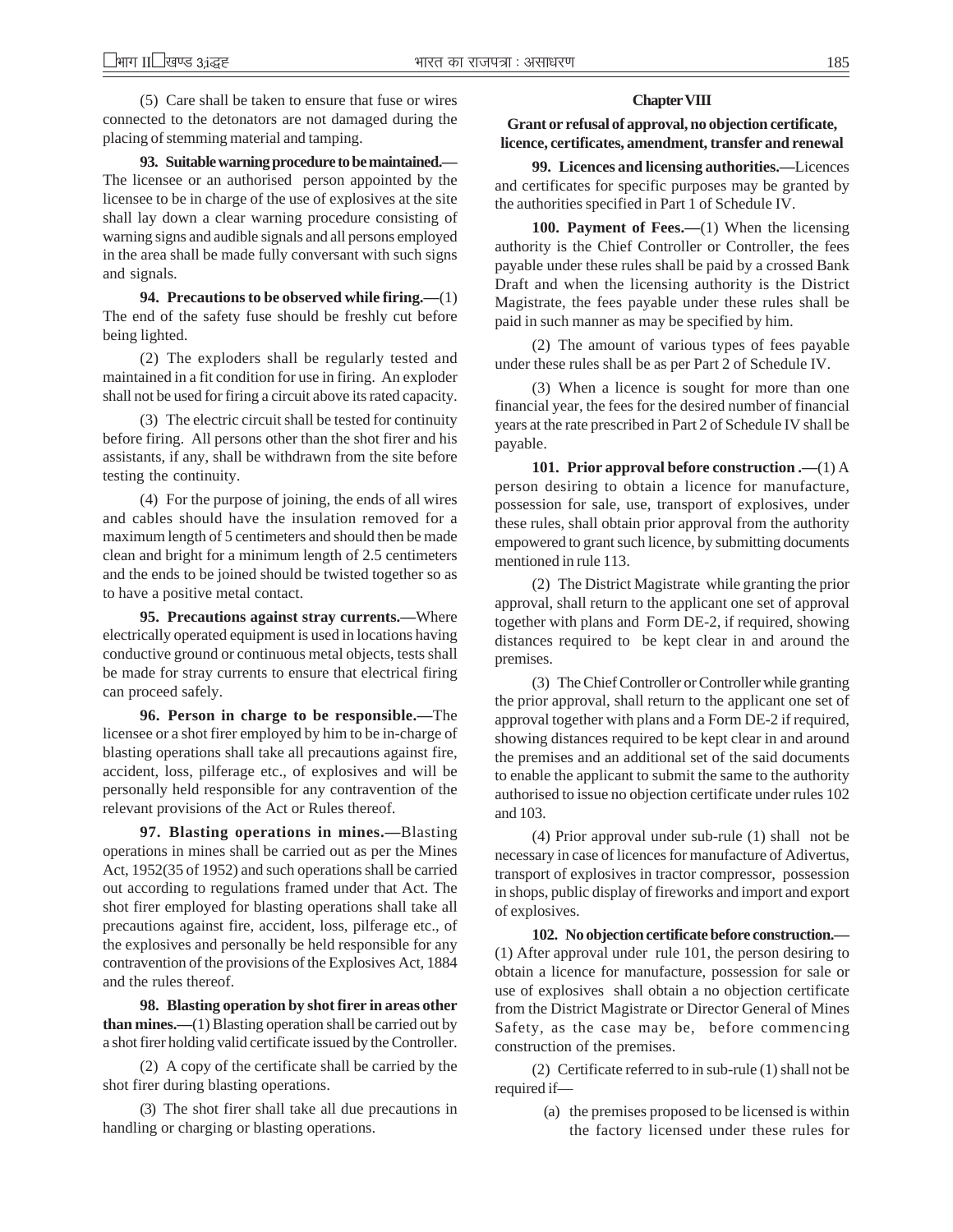manufacture of explosives and the required safety distances are under the control of

- (b) the premises for which the new licence is required is situated within the same survey number, in which the applicant has an existing premises and a valid licence for the same.
- (c) any other amendment in the existing licence is carried out which does not warrant any fresh enquiry for grant of no objection certificate.

## **103. Procedure to be observed for issue of no objection certificate and for grant of licence.—**

applicant;

- (1) The applicant desiring to obtain a licence from the Chief Controller or Controller, shall apply to the District Magistrate or the Director General of Mines Safety with copies of the site plan showing the location of the premises proposed to be licensed for issue of a certificate to the effect that there is no objection to the applicant receiving licence for the site proposed.
- (2) The District Magistrate shall be the authority to issue the certificate referred to in sub-rule (1) if the area of the proposed site does not come under the Indian Mines Act, 1952 (35 of 1952) and the Director General of Mines Safety shall be such authority if the area of the proposed site is for ANFO, Liquid Oxygen Explosives or SME and comes under the Indian Mines Act, 1952.
- (3) The District Magistrate on receipt of application referred in sub-rule (1), shall make verification of the antecedents of the applicant, lawful possession of the site, genuineness of the purpose, interest of public and any other verifications or enquiries as may be specifically required by the licensing authority to be carried out, if any, and on any other matter as deemed necessary.
	- (a) For verification of the interest of public, the District Magistrate shall forthwith cause a notice to be published calling upon the public to submit objections, if any, with reasons thereof, within a period of one month from the date of publication of the notice and specifying the date, time and place for consideration of objections by him. Where the site of the proposed premises lies within 1.5 kilometers of the limits of the jurisdiction of any town planning municipal authority or port or air port or satellite or space craft launching station or similar establishments of national importance,

the District Magistrate shall cause the notice to be served to such authority or establishment. The day of hearing for consideration of objections shall be fixed as early as possible, after the expiration of the period of one month from the date of publication of notice. On receipt of objection, the District Magistrate shall call the person or persons raising objection and also the applicant, giving not less than seven clear days before the day fixed for hearing for consideration of the objection. On the day fixed for the hearing or any day to which such hearing may be adjourned from time to time, the District Magistrate shall hear any objection relating to the purpose of no objection certificate and shall make such enquiry, as he may deem necessary to assess justification of such objection.

- (b) If the quantity of explosives does not exceed one hundred kilograms or in case of ANFO or Liquid Oxygen Explosives or SME or transport of explosives in a road van, the notice for public for objection as stated in clause (a) shall not be necessary.
- (4) The Director General of Mines Safety, on receipt of application referred to in sub-rule (1), shall make verification of lawful possession of the site, genuineness of the purpose, any other verifications or enquiries as may be specifically required by the licensing authority to be carried out, if any, and on any other matter as deemed necessary.
- (5) The authority referred to in sub-rule (3) or subrule (4) shall complete the enquiry within a period of three months and such authority shall after being satisfied, grant no objection certificate along with site plan duly signed and sealed by such authority.
- (6) If the authority referred to in sub-rule (3) or sub-rule (4) objects to the grant of the no objection certificate on any of the grounds relating to the purpose of no objection certificate, no licence shall be granted by the licensing authority except with the sanction of the Central Government.
- (7) The authority referred to in sub-rule (3) or subrule (4) shall grant the no objection certificate in the format specified in Part 2 of Schedule V or convey his refusal for granting no objection certificate with reasons thereof in writing to the applicant as expeditiously as possible but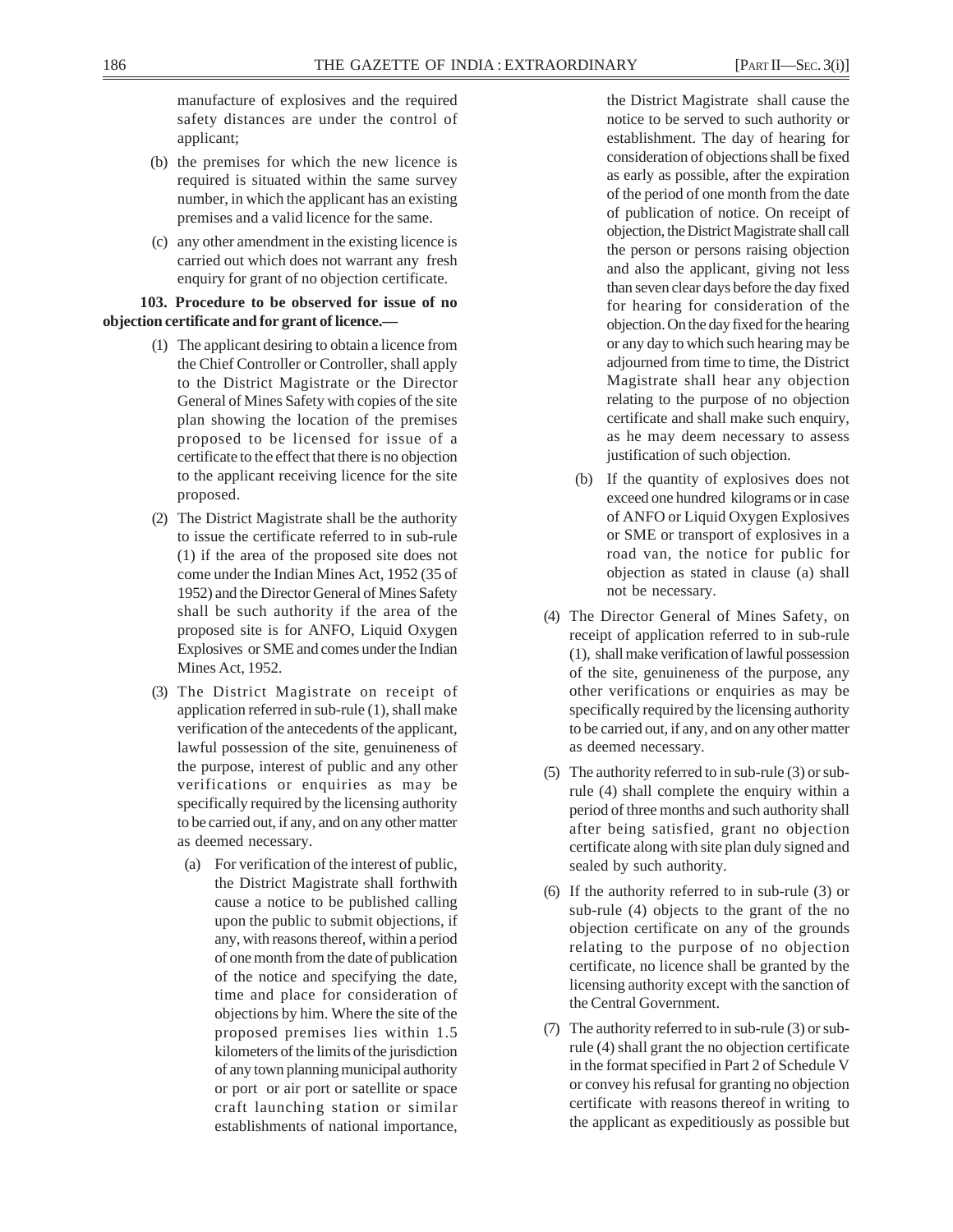not later than six months from the date of receipt of application from the applicant.

(8) No licence for manufacture of explosives other than Liquid Oxygen Explosives shall be granted or renewed to a person for his factory or mine not covered under the Factories Act, 1948 (63 of 1948) or the Mines Act,1952 (35 of 1957), as the case may be, unless he executes a bond in Form CE-3 indemnifying person injured or dependants of deceased workers in the event of an accident in the factory or mine for an amount of Rs. 10,000 for factories manufacturing up to 15 kilograms of gunpowder or fireworks at any one time, an amount of Rs. 25,000 for factories manufacturing up to 200 kilograms. of gunpowder or fire works at any one time and Rs. 50,000 in every other case in respect of factory or mines.

**104. Commencement of construction of premises.—**On receipt of no objection certificate under rule 103, the applicant shall start construction of the premises or installation of the facilities :

Provided that in case of shops or storehouses or other premises, which are already constructed, no objection certificate may be obtained subsequently.

**105. Application for grant of licence. —**After the construction of premises is completed, the applicant shall apply for grant of licence along with documents stated in rule 113.

**106. Period of validity of licence.—**The licensing authority may grant a licence for the period deemed necessary but not exceeding—

- (1) six months for import or export of explosives;
- (2) one month for public display of fireworks;
- (3) five financial years or part thereof in case of manufacture of explosives or storage magazine;
- (4) thirty days for temporary fireworks shops;
- (5) ten financial years or part thereof for all other cases.

**107. Grant of a licence and certificate.—**(1) The licensing authority, on being satisfied with the documents received for grant of licence, and after making such inquiry, if any, as it may consider necessary, shall, subject to the other provisions of this Act and these rules, by order in writing either grant the licence or refuse to grant the same.

(2) A copy each of every licence other than for import or export of explosives granted by the Chief Controller or the Controller shall be forwarded to the District Magistrate and the Superintendent of Police of the District and the Controller in whose jurisdiction the premises are situated.

(3) When the licensing authority grants a licence other than for export or import of explosives, after conducting inspection of the premises to ensure conformity of the premises to the provisions of the Act and these rules, such authority shall endorse the licence and from the date of such endorsement, the licence shall come into force :

Provided that if the licensing authority grants a licence without conducting prior inspection, such authority shall issue provisional permission pending endorsement of licence to use the licensed premises for a period which the licensing authority may require for conducting inspection of the premises for endorsement of the licence.

(4) If the licensing authority observes, on inspection, that the premises do not conform to the provisions of the Act and these rules and not fit for endorsement, he shall communicate to the licensee,

- (i) his direction for rectification of deficiencies; or
- (ii) reasons for not regular endorsement of the licence; or
- (iii) reasons for suspension or revocation of the licence, as the case may be.

(5) In case of application for grant of shot firer's certificate, the Controller on receipt of documents specified in item number 24 of rule 113 shall conduct such examination and enquiries as deemed necessary before granting the shot-firer's certificate. On his being satisfied that the applicant has adequate knowledge and experience in related field of handling and blasting explosives, he shall grant the shot firer's certificate in Form LE-10 specifying therein the authorised area and category of blasting. Such certificate shall be valid for a period of five years from the date of issue. The certificate may be revalidated for subsequent five-year periods on completion of procedures as in the case of fresh grant.

**Explanation :—For the purposes of this sub rule, there** shall be the following categories of blasting, namely :—

| Class     | Category               | Type of blasting permitted                                                      |  |
|-----------|------------------------|---------------------------------------------------------------------------------|--|
| A         | Unlimited              | All types of blasting                                                           |  |
| B         | General<br>aboveground | All phases of aboveground<br>blasting operation                                 |  |
| $\subset$ | General<br>underground | All phases of underground<br>blasting operation                                 |  |
| Ð         | Demolition             | All phases of blasting in<br>demolition projects                                |  |
| Е         | Seismic                | All phases of blasting in seismic<br>prospecting or production                  |  |
| F         | Agricultural           | All phases of blasting in<br>agricultural and well sinking                      |  |
| G         | Special                | Blasting for special purpose not<br>covered under<br>the<br>above<br>categories |  |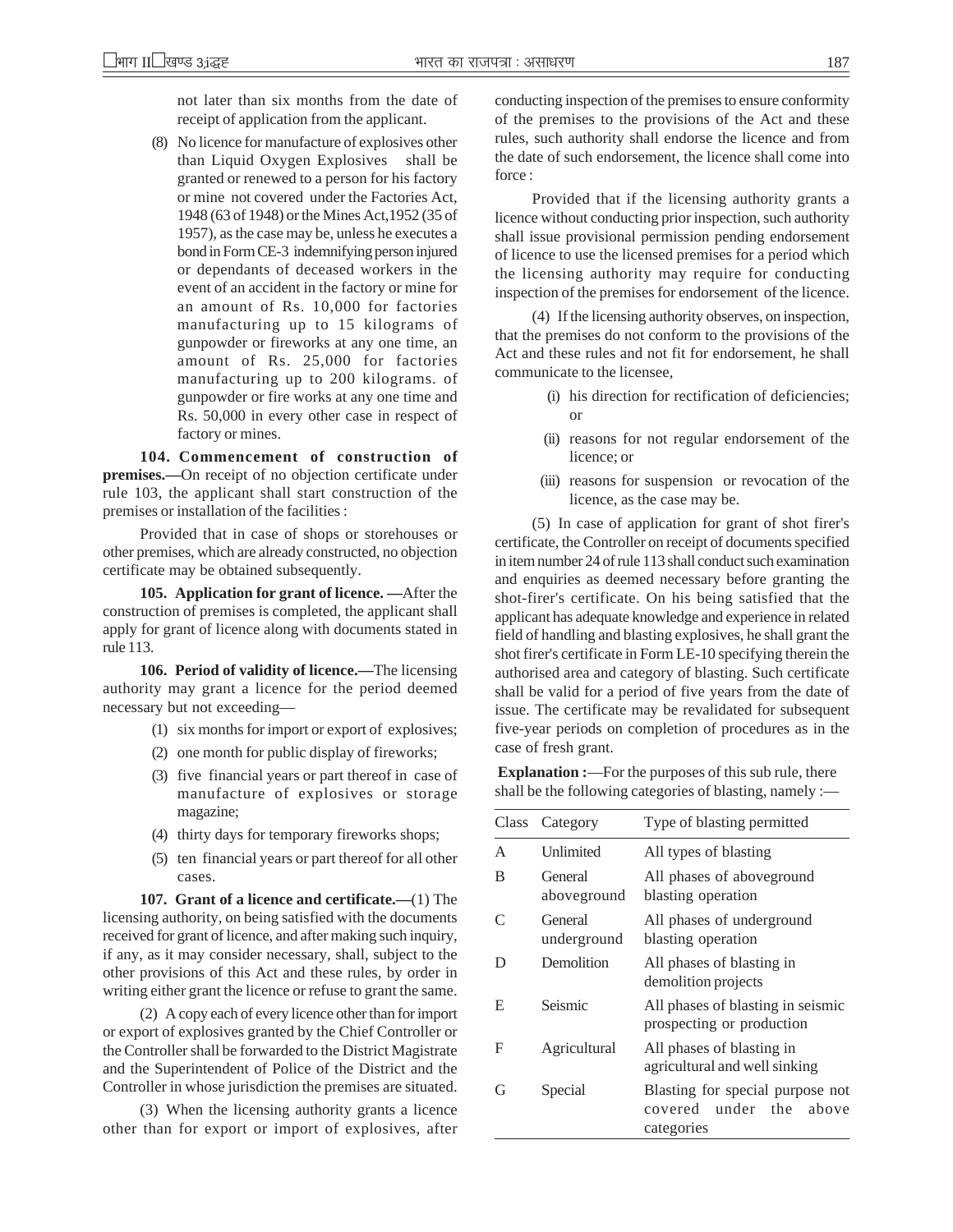(6) In case of application for grant of foreman's certificate, the Controller on receipt of documents specified in item number 25 of rule 113 shall conduct such examination and enquiries as deemed necessary before granting the foreman's certificate. On his being satisfied that the applicant has adequate knowledge and experience in related field of handling and blasting explosives, he shall grant the foreman's certificate in Form LE-11 specifying therein the authorised area of manufacture. Such certificate shall be valid for a period of five years from the date of issue. The certificate may be revalidated for subsequent five-year periods on completion of procedures as in the case of fresh grant.

(7) The District Authority shall forward a copy of every licence granted by him in Form LE-1, LE-2, LE-3, LE-4 and LE-5 to the Controller having jurisdiction over the area.

(8) Wherever licence is granted in Form LE-1 for manufacture of fireworks by the District Authority, he shall ensure that such licence is issued for manufacture of only such fireworks item which are authorized by the Chief Controller.

**108. Transfer of licence.**—(1) A licence granted under these rules may be transferred by the authority empowered to grant the licence.

(2) An applicant who desires to get the licence transferred in his favour shall submit to the licensing authority—

- (a) an application in form appropriate for grant of the licence ;
- (b) specimen signature of the applicant or his authorised person;
- (c) a letter from the existing licensee signed by the authorised person requesting the transfer of licence in favour of the applicant or a succession certificate from a competent court in case of death of a licensee being an individual;
- (d) original licence issued to the existing licensee;
- (e) copies of supporting documents regarding transfer of rights of the premises in favour of the applicant;
- (f) requisite scrutiny fee and transfer fee;
- (g) copies of all approved drawings in the name of the applicant;
- (h) status of the applicant whether individual, proprietary firm, partnership firm, company, association or society or otherwise documentary evidence along with names, addresses of the proprietor or partners or

directors or members as the case may be, and photographs of the occupier, to be submitted;

(i) a no objection certificate from the District Magistrate for transfer of the licence in favour of the applicant :

Provided that no objection certificate shall not be necessary if the applicant holds a licence for which a no objection certificate has already been granted.

**109. Amendment of licence in respect of alteration or change in the premises or licenses capacity, but not involving change of name of licensee or partners or** directors or members.—(1) A licence granted under these rules may be amended by the authority empowered to grant the licence if the amendment is not inconsistent with the provisions of these rules.

(2) A licensee who desires to have his licence amended shall submit the following particulars to the licensing authority, namely :—

- (a) an application stating nature of the amendment and the reasons there for;
- (b) the original licence together with enclosures to it;
- (c) plans showing the details of the proposed amendment if such plans are required by the licensing authority for the purpose of amendment;
- (d) prescribed scrutiny fee;
- (e) prescribed amendment fee.

(3) The licensing authority after scrutiny of the documents submitted under sub-rule (2), and after making such further inquiries and taking such action as deemed necessary, may take suitable action to amend the licence.

**110. Amendment of licence due to change of name of the licensee (firm or company or association or society).—**(1) Wherever, name of the licensee such as firm or company or association or society is proposed to be changed, the licensee shall submit application to the licensing authority for amendment of licence in favour of the new name along with—

- (a) application in the form as appropriate for grant of licence;
- (b) documentary evidence with supporting documents in respect of the change of the name;
- (c) copies of all approved drawings in the new name of the licensee;
- (d) no objection certificate from the District Magistrate for change in the name of the licensee;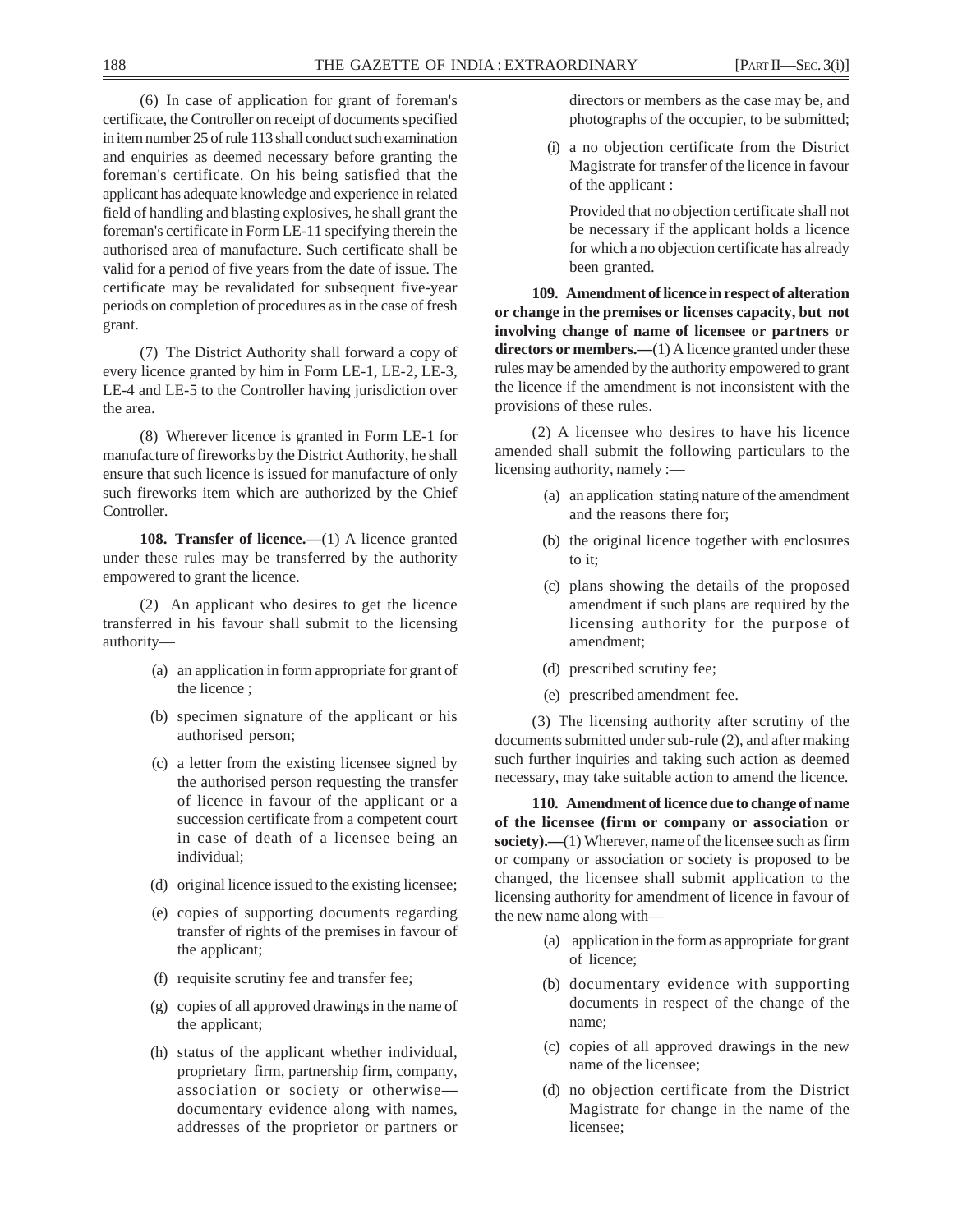(e) requisite scrutiny fee and amendment fee .

(2) In case of change of name of licensee being manufacturer of explosives, the licensee shall apply for corresponding amendments in the list of authorised explosives in respect of explosives manufactured by him.

**111. Procedure for change of partners or directors or members or occupier.—**Whenever any new partner or member or director is inducted in the partnership firm or society or association or company, as the case may be, without any change in the name of the licensee firm or society or association or company, the licensee shall submit application to the licensing authority for accepting the newly inducted partners or members or directors,—

- (a) names and addresses of newly inducted partners or directors or members as the case may be, and in case the occupier is changed, photographs of the new occupier;
- (b) certificate of verification of antecedents from the District Magistrate of the newly inducted partners or members or directors or occupier, as the case may be;
- (c) requisite scrutiny fee;
- (d) any other document as may be called for by the licensing authority.

**112. Renewal of licence.—**(1) Every licence except the licences granted for a specific period not exceeding one year, shall be renewable for a maximum period of five financial years ending on the 31st March.

(2) Every application under sub-rule (1) for renewal of the licence shall be accompanied by the following documents, namely :—

- (a) application in Form RE- 1;
- (b) the original licence;
- (c) prescribed renewal fee.

(3) A licence may be renewed by the authority empowered to grant such licence :

Provided that a licence which has been granted by the Chief Controller may be renewed without any alteration by a Controller duly authorised by the Chief Controller in this behalf:

Provided further that a licence, which has been granted by the District Magistrate, may be renewed without any alteration by a Sub-Divisional Magistrate or an Executive Magistrate duly authorised by the District Magistrate in this behalf.

(4) Every application for the renewal of a licence shall be made so as to reach the licensing authority or the authority empowered to renew the licence on or before the date on which the licence expires.

(5) If the application for renewal reaches the renewing or licensing authority on or before the date of expiry, the licence shall be deemed to be in force until such date as the licensing authority renews the licence or until an intimation that the renewal of the licence is refused has been communicated to the applicant.

(6) The same fee shall be charged for the renewal of a licence for each year as for grant thereof:

Provided that if the renewal application together with complete documents is received by the licensing authority after the date of expiry but not later than six months from the date of expiry; and if the licensing authority is satisfied that such delay is beyond the control of the licensee, the licence may, without prejudice to any other action that may be taken in this behalf, be renewed on payment of penalty fee which is equal to one year's licence fee.

(7) In case of an application for the renewal of the licence for a period of more than one year at a time, the fee prescribed under proviso of sub-rule (6), if payable, shall be paid only for the first financial year of renewal.

(8) Every licence granted under these rules other than a licence granted for a specified period shall be renewable for a maximum period of five years where there has been no contravention of the Act or these rules framed there under or of any condition of the licence so renewed.

(9) Where a licence renewed for more than one financial year is surrendered before its expiry, the renewal fee paid for the unexpired portion of the licence shall be refunded to the licensee:

Provided that no refund of renewal fee shall be made for any financial year during which-

- (a) the licensing authority received the renewed licence for surrender;
- (b) any explosive is received or stored on the authority of the licence.

(10) No licence shall be renewed if the application for renewal is received by the licensing or renewing authority after three months of the date of its expiry. An application for revalidation received after three months of the expiration of the licence shall be considered as an application for a new licence.

(11) When a licence is renewed by the Chief Controller or a Controller, an intimation to that effect shall be sent to the District Magistrate concerned and when a licence is renewed by the District Magistrate, intimation to that effect shall be sent to the Controller having jurisdiction.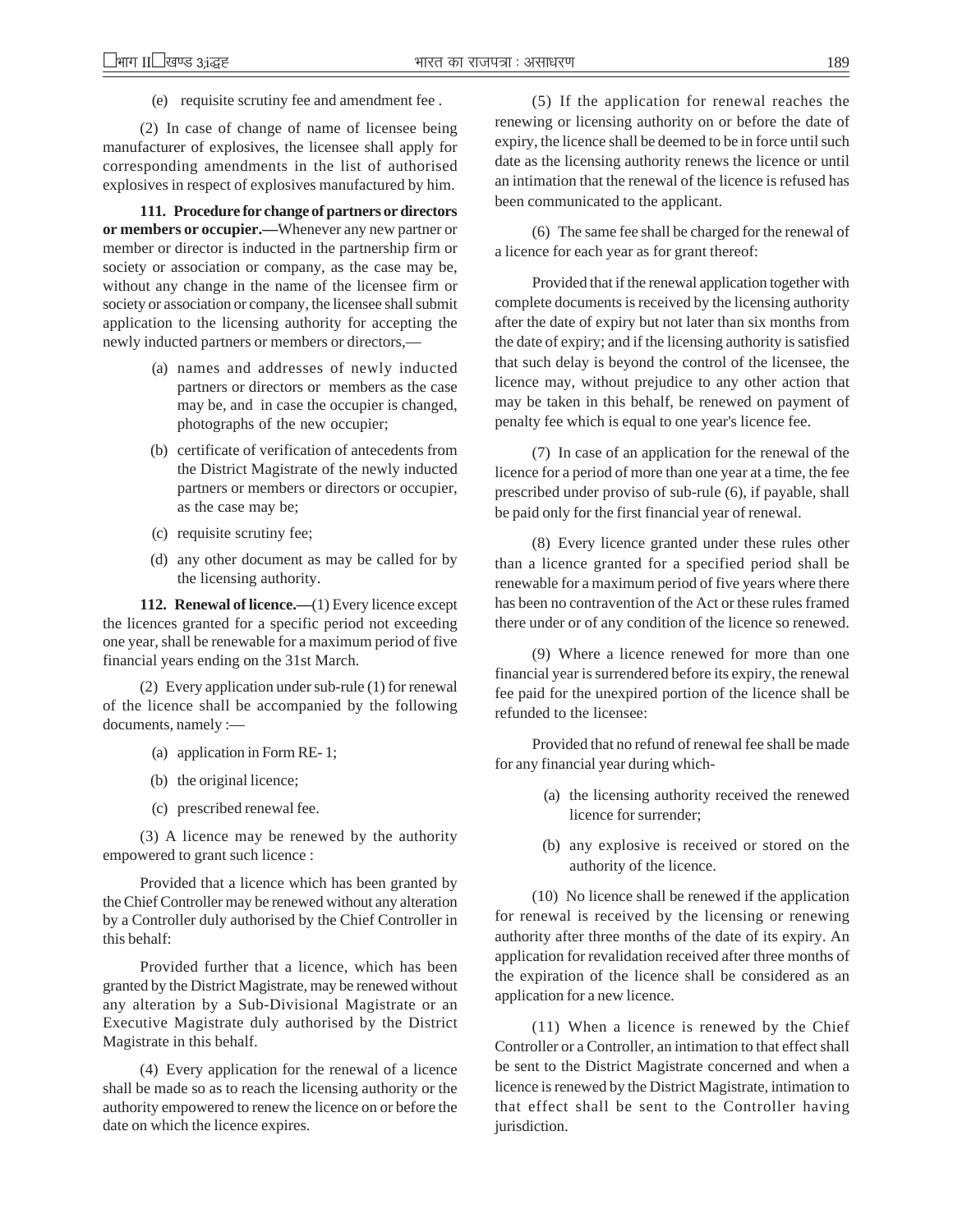| No. | Sl. Purpose of Licence                                                                                                                                       | Article<br>number as<br>per Part I<br>of Schedule<br>IV | Licence<br>Form | Documents required for<br>approval                                                                                                                                                                                                                                                                                                        | Documents required for grant<br>of licence                                                                                                                                                                                                                      |
|-----|--------------------------------------------------------------------------------------------------------------------------------------------------------------|---------------------------------------------------------|-----------------|-------------------------------------------------------------------------------------------------------------------------------------------------------------------------------------------------------------------------------------------------------------------------------------------------------------------------------------------|-----------------------------------------------------------------------------------------------------------------------------------------------------------------------------------------------------------------------------------------------------------------|
| 1   | $\overline{c}$                                                                                                                                               | 3                                                       | $\overline{4}$  | 5                                                                                                                                                                                                                                                                                                                                         | 6                                                                                                                                                                                                                                                               |
|     | 1. Licence to<br>manufacture<br>fireworks or<br>gunpowder or<br>both not exceeding<br>15 kilogrammes<br>at any one time.                                     | 1(a)                                                    | $LE-1$          | $(i)$ Form AE-1;<br>(ii) Plans of the proposed<br>buildings or sheds and the site<br>showing approach road to the<br>factory, all buildings in and<br>around, and safety distances<br>maintained;                                                                                                                                         | $(i)$ Form AE-1;<br>(ii) Plans of the proposed<br>(buildings or sheds and the site<br>showing approach road to the<br>factory, all buildings in and<br>around, and safety distances<br>maintained;                                                              |
|     |                                                                                                                                                              |                                                         |                 | (iii) Particulars of competent<br>persons and their experience in<br>related fields;                                                                                                                                                                                                                                                      | (iii) Particulars of competent<br>persons and their experience in<br>related fields;                                                                                                                                                                            |
|     |                                                                                                                                                              |                                                         |                 | the occupier alongwith docu-<br>mentary evidence of nomination<br>as occupier as per rule 2;                                                                                                                                                                                                                                              | (iv) Passport size photographs of (iv) Passport size photographs of<br>the occupier alongwith docu-<br>mentary evidence of nomination<br>as occupier as per rule 2;                                                                                             |
|     |                                                                                                                                                              |                                                         |                 | (v) Scrutiny fee as per Schedule<br>IV, part-2.                                                                                                                                                                                                                                                                                           | (v) Completion certificate;<br>(vi) Indemnity bond in CE-3;<br>(vii) Licence fee as per Schedule                                                                                                                                                                |
|     |                                                                                                                                                              |                                                         |                 | IV, part-2.                                                                                                                                                                                                                                                                                                                               |                                                                                                                                                                                                                                                                 |
|     | 2. Licence to<br>manufacture<br>fireworks or<br>gunpowder<br>or both exceeding 15<br>kilogrammes but not<br>exceeding 500<br>kilogrammes at any<br>one time. | 1(b)                                                    | $LE-1$          | (i) Form AE-1 and additional<br>information like details of<br>process;<br>(ii) Plans of the proposed<br>buildings and the site showing<br>approach road net work to the<br>factory or premises; all buildings, factory or premises; all buildings,<br>blast wall, safety distances,<br>plant, equipment, explosives<br>limit, man limit; | (i) Form AE-1 and additional<br>information like details of<br>process;<br>(ii) Plans of the completed<br>buildings and the site showing<br>approach road net work to the<br>blast wall, safety distances,<br>plant, equipment, explosives<br>limit, man limit; |
|     |                                                                                                                                                              |                                                         |                 | (iii) Distance form DE-1;                                                                                                                                                                                                                                                                                                                 | (iii) Distance form DE-1;                                                                                                                                                                                                                                       |
|     |                                                                                                                                                              |                                                         |                 | (iv) Particulars of competent<br>their experience in related fields; their experience in related fields;                                                                                                                                                                                                                                  | (iv) Particulars of competent<br>technical persons or foreman and technical persons or foreman and                                                                                                                                                              |
|     |                                                                                                                                                              |                                                         |                 | (v) Passport size photographs of (v) No objection certificate<br>the occupier alongwith docu-<br>mentary evidence of nomination<br>as occupier as per rule 2;                                                                                                                                                                             | alongwith approved plan from<br>competent issuing authority;<br>(vi) Completion certificate;                                                                                                                                                                    |
|     |                                                                                                                                                              |                                                         |                 | (vi) Scrutiny fee as per Schedule<br>$IV$ , part-2.                                                                                                                                                                                                                                                                                       | (vii) Passport size photographs<br>of the occupier alongwith<br>documentary evidence of<br>nomination as occupier as per<br>rule $2$ ;                                                                                                                          |
|     |                                                                                                                                                              |                                                         |                 |                                                                                                                                                                                                                                                                                                                                           | (viii) Indemnity bond in CE-3;<br>(ix) Licence fee as per Schedule<br>IV, part-2.                                                                                                                                                                               |

113. **Documents for approval and grant of licence.—**The following documents shall be required to be submitted for approval and grant of licence.—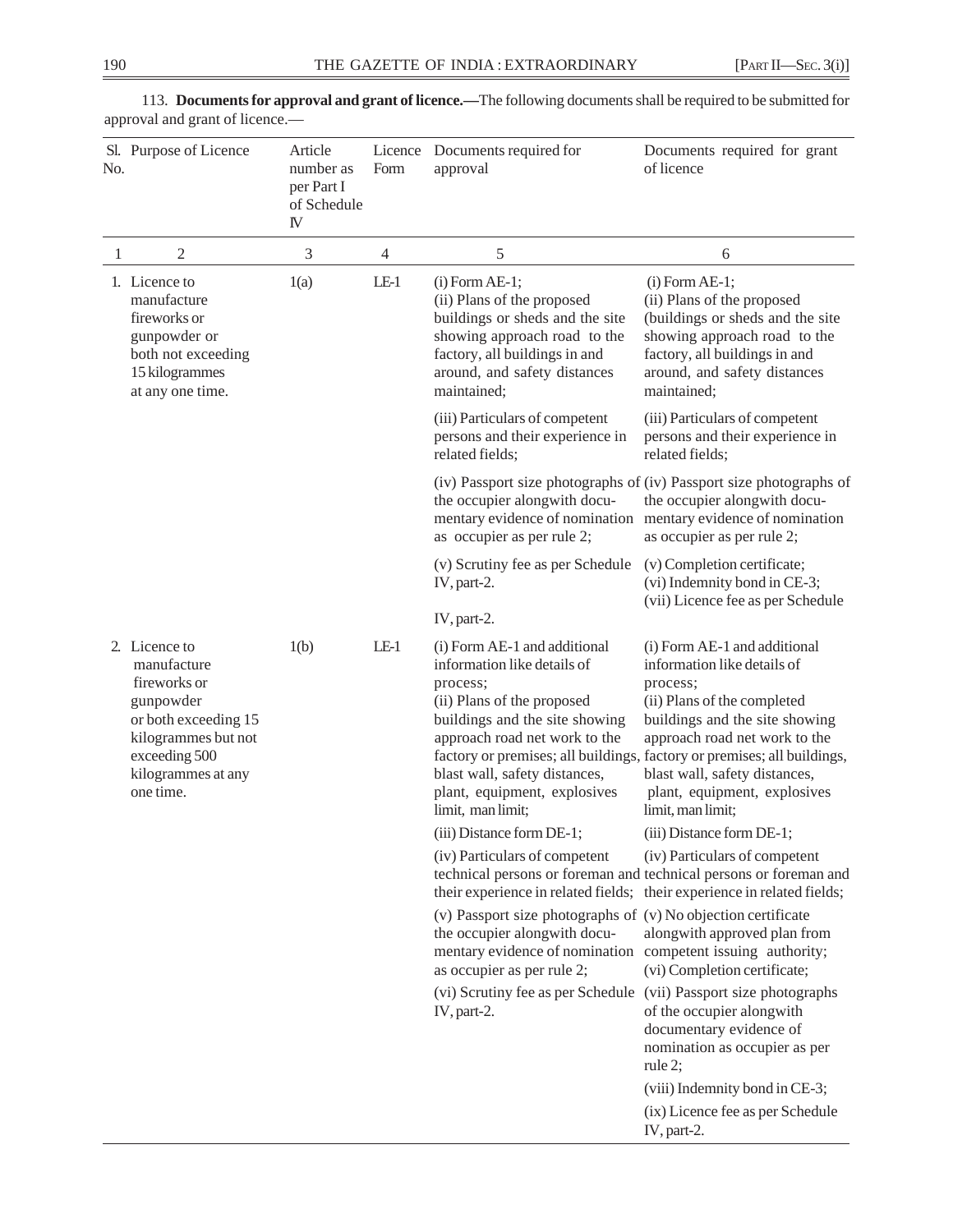| 1 | 2                                                                                                                     | 3    | 4      | 5                                                                                                                                                                                                                                                                                                                                                                                                                                                                                                                                                                                | 6                                                                                                                                                                                                                                                                                                                                                                                                                                                                                                                                                                                                       |
|---|-----------------------------------------------------------------------------------------------------------------------|------|--------|----------------------------------------------------------------------------------------------------------------------------------------------------------------------------------------------------------------------------------------------------------------------------------------------------------------------------------------------------------------------------------------------------------------------------------------------------------------------------------------------------------------------------------------------------------------------------------|---------------------------------------------------------------------------------------------------------------------------------------------------------------------------------------------------------------------------------------------------------------------------------------------------------------------------------------------------------------------------------------------------------------------------------------------------------------------------------------------------------------------------------------------------------------------------------------------------------|
|   | 3. Licence to<br>manufacture<br>fireworks or<br>gunpowder<br>or both exceeding 500<br>kilogrammes at any<br>one time. | 1(c) | $LE-1$ | (i) Form AE-1 and additional<br>information like details of<br>process;<br>(ii) Plans of the proposed<br>buildings and the site showing<br>approach road net work to the<br>factory or premises; all buildings, factory or premises; all buildings,<br>blast wall, safety distances,<br>plant, equipment, explosives<br>limit, man limit;                                                                                                                                                                                                                                        | (i) Form AE-1 and additional<br>information like details of<br>process;<br>(ii) Plans of the completed<br>buildings and the site showing<br>approach road net work to the<br>blast wall, safety distances,<br>plant, equipment, explosives<br>limit, man limit;                                                                                                                                                                                                                                                                                                                                         |
|   |                                                                                                                       |      |        | (iii) Distance form DE-1;                                                                                                                                                                                                                                                                                                                                                                                                                                                                                                                                                        | (iii) Distance form DE-1;                                                                                                                                                                                                                                                                                                                                                                                                                                                                                                                                                                               |
|   |                                                                                                                       |      |        | (iv) Particulars of competent<br>technical persons or foreman and<br>their experience in related fields;                                                                                                                                                                                                                                                                                                                                                                                                                                                                         | (iv) Particulars of competent<br>technical persons or foreman and<br>their experience in related fields;                                                                                                                                                                                                                                                                                                                                                                                                                                                                                                |
|   |                                                                                                                       |      |        | (v) Passport size photographs of (v) No objection certificate<br>the occupier alongwith docu-<br>mentary evidence of nomination competent issuing authority;<br>as occupier as per rule 2;                                                                                                                                                                                                                                                                                                                                                                                       | along with approved plan from<br>(vi) Completion certificate;                                                                                                                                                                                                                                                                                                                                                                                                                                                                                                                                           |
|   |                                                                                                                       |      |        | (vi) Scrutiny fee as per Schedule (vii) Passport size photographs<br>IV, part-2.                                                                                                                                                                                                                                                                                                                                                                                                                                                                                                 | of the occupier along with<br>documentary evidence of<br>nomination as occupier as per<br>rule $2$ ;                                                                                                                                                                                                                                                                                                                                                                                                                                                                                                    |
|   |                                                                                                                       |      |        |                                                                                                                                                                                                                                                                                                                                                                                                                                                                                                                                                                                  | (viii) Indemnity bond in CE-3;                                                                                                                                                                                                                                                                                                                                                                                                                                                                                                                                                                          |
|   |                                                                                                                       |      |        |                                                                                                                                                                                                                                                                                                                                                                                                                                                                                                                                                                                  | (ix) Licence fee as per Schedule<br>IV, part-2.                                                                                                                                                                                                                                                                                                                                                                                                                                                                                                                                                         |
|   | 4 Licence to manufactur<br>at site, ANFO explosi-<br>ves not exceeding 200<br>kilogrammes at any<br>one time.         | 1(d) | $LE-1$ | (i) Form AE-1 and additional<br>information like details of<br>process;<br>(ii) Plans of the proposed<br>manufacturing shed and the site<br>showing approach road net work<br>to the premises; safety distance<br>and equipments for ANFO<br>manufacture;<br>(iii) Particulars of competent<br>technical persons and<br>their experience in related fields;<br>(iv) Passport size photographs of<br>the occupier alongwith docu-<br>mentary evidence of nomination competent issuing authority;<br>as occupier as per rule 2;<br>(v) Scrutiny fee as per Schedule<br>IV, part-2. | (i) Form AE-1 and additional<br>information like details of<br>process;<br>(ii) Plans of the completed<br>manufacturing shed and the site<br>showing approach road net work<br>to the premises; safety distance<br>and equipments for ANFO<br>manufacture;<br>(iii) Particulars of competent<br>technical persons and<br>their experience in related fields;<br>(iv) No objection certificate<br>along with approved plan from<br>(v) Completion certificate;<br>(vi) Passport size photographs<br>of the occupier along with<br>documentary evidence of<br>nomination as occupier as per<br>rule $2$ ; |
|   |                                                                                                                       |      |        |                                                                                                                                                                                                                                                                                                                                                                                                                                                                                                                                                                                  | (vii) Indemnity bond in CE-3(not<br>required if covered under the<br><b>Mines Act, 1955)</b>                                                                                                                                                                                                                                                                                                                                                                                                                                                                                                            |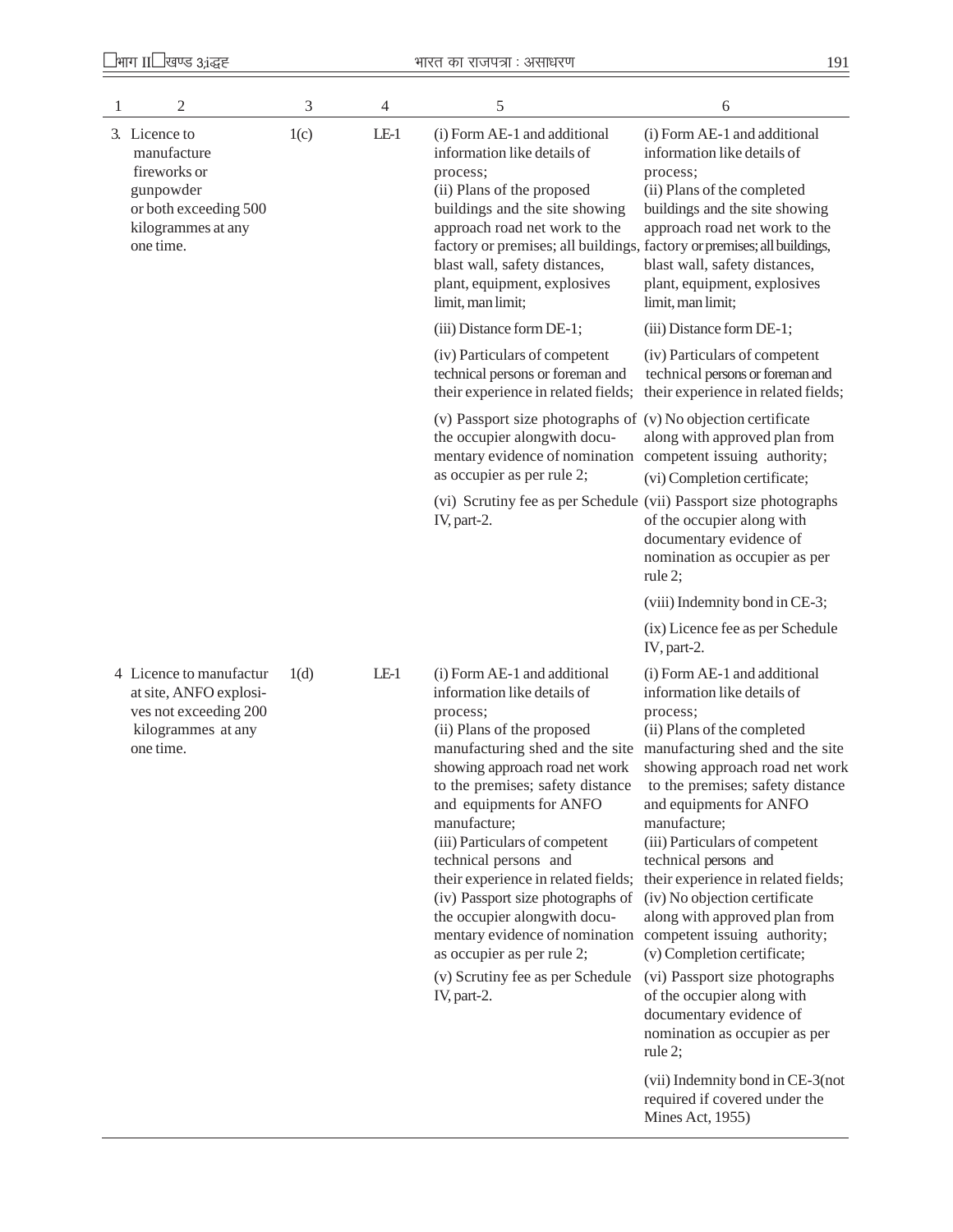| 192 |                                                                      |      |                | THE GAZETTE OF INDIA: EXTRAORDINARY                                                                                                                                                        | [PART II—SEC. 3(i)]                                                                                                                                                                         |
|-----|----------------------------------------------------------------------|------|----------------|--------------------------------------------------------------------------------------------------------------------------------------------------------------------------------------------|---------------------------------------------------------------------------------------------------------------------------------------------------------------------------------------------|
| 1   | $\mathfrak{2}$                                                       | 3    | $\overline{4}$ | 5                                                                                                                                                                                          | 5                                                                                                                                                                                           |
|     |                                                                      |      |                |                                                                                                                                                                                            | (vii) Indemnity bond in CE-3<br>(not required if covered under<br>the Mines Act, 1955).                                                                                                     |
|     |                                                                      |      |                |                                                                                                                                                                                            | (viii) Licence fee as per Schedule<br>IV, Part-2.                                                                                                                                           |
|     | 5. Licence to manufacture 1(e)<br>liquid oxygen<br>explosives (LOX). |      | $LE-1$         | (i) Form AE-1 and additional<br>information like details of<br>process;                                                                                                                    | (i) Form AE-1 and additional<br>information like details of<br>process;                                                                                                                     |
|     |                                                                      |      |                | (ii) Plans of the proposed LOX<br>depot and the site showing<br>approach road net work to the<br>premises; safety distance, and<br>equipments for LOX<br>manufacture;                      | (ii) Plans of the comleted LOX<br>depot and the site showing<br>approach road net work to the<br>premises; safety distance, and<br>equipments for LOX<br>manufacture;                       |
|     |                                                                      |      |                | (iii) Particulars of competent<br>technical persons and<br>their experience in related fields;                                                                                             | (iii) Particulars of competent<br>technical persons and their<br>experience in related fields;                                                                                              |
|     |                                                                      |      |                | (iv) Passport size photographs<br>of the occupier along with docu-<br>mentary evidence of nomination<br>as occupier as per rule 2;                                                         | (iv) No objection certificate<br>along with approved plan from<br>competent issuing authority;<br>(v) Completion certificate;                                                               |
|     |                                                                      |      |                | (v) Scrutiny fee as per Schedule<br>IV, Part-2.                                                                                                                                            | (vi) Passport size photographs<br>of the occupier along with<br>documentary evidence of<br>nomination as occupier as per<br>rule $2$ ;                                                      |
|     |                                                                      |      |                |                                                                                                                                                                                            | (vii) Indemnity bond in CE-3 (not<br>required if covered under the<br>Mines Act, 1955);                                                                                                     |
|     |                                                                      |      |                |                                                                                                                                                                                            | (viii) Licence fee as per Schedule<br>IV, Part-2.                                                                                                                                           |
|     | 6. Licence to manufacture<br>site mixed explosives<br>(SME).         | 1(f) | $LE-1$         | (i) Form AE-1 and additional<br>information like details of<br>process;                                                                                                                    | (i) Form AE-1 and additional<br>information like details of<br>process;                                                                                                                     |
|     |                                                                      |      |                | (ii) Plans of the proposed<br>support plant and the site<br>showing approach road net work<br>to the premises; all buildings,<br>distances, plant, equipment,<br>attached BMD vehicles and | (ii) Plans of the completed<br>support plant and the site<br>showing approach road net work<br>to the premises; all buildings,<br>distances, plant, equipment,<br>attached BMD vehicles and |
|     |                                                                      |      |                | annual capacity;                                                                                                                                                                           | annual capacity;                                                                                                                                                                            |
|     |                                                                      |      |                | (iii) Particulars of competent<br>technical persons and their<br>experience in related fields;                                                                                             | (iii) Particulars of competent<br>technical persons and their<br>experience in related fields;                                                                                              |
|     |                                                                      |      |                | (iv) Passport size photographs<br>of the occupier along with docu-<br>mentary evidence of nomination<br>as occupier as per rule 2;                                                         | (iv) No objection certificate<br>along with approved plan from<br>competent issuing authority;<br>(v) Completion certificate;                                                               |
|     |                                                                      |      |                | (v) Scrutiny fee as per Schedule<br>IV, Part-2.                                                                                                                                            | (vi) Passport size photographs<br>of the occupier along with<br>documentary evidence of                                                                                                     |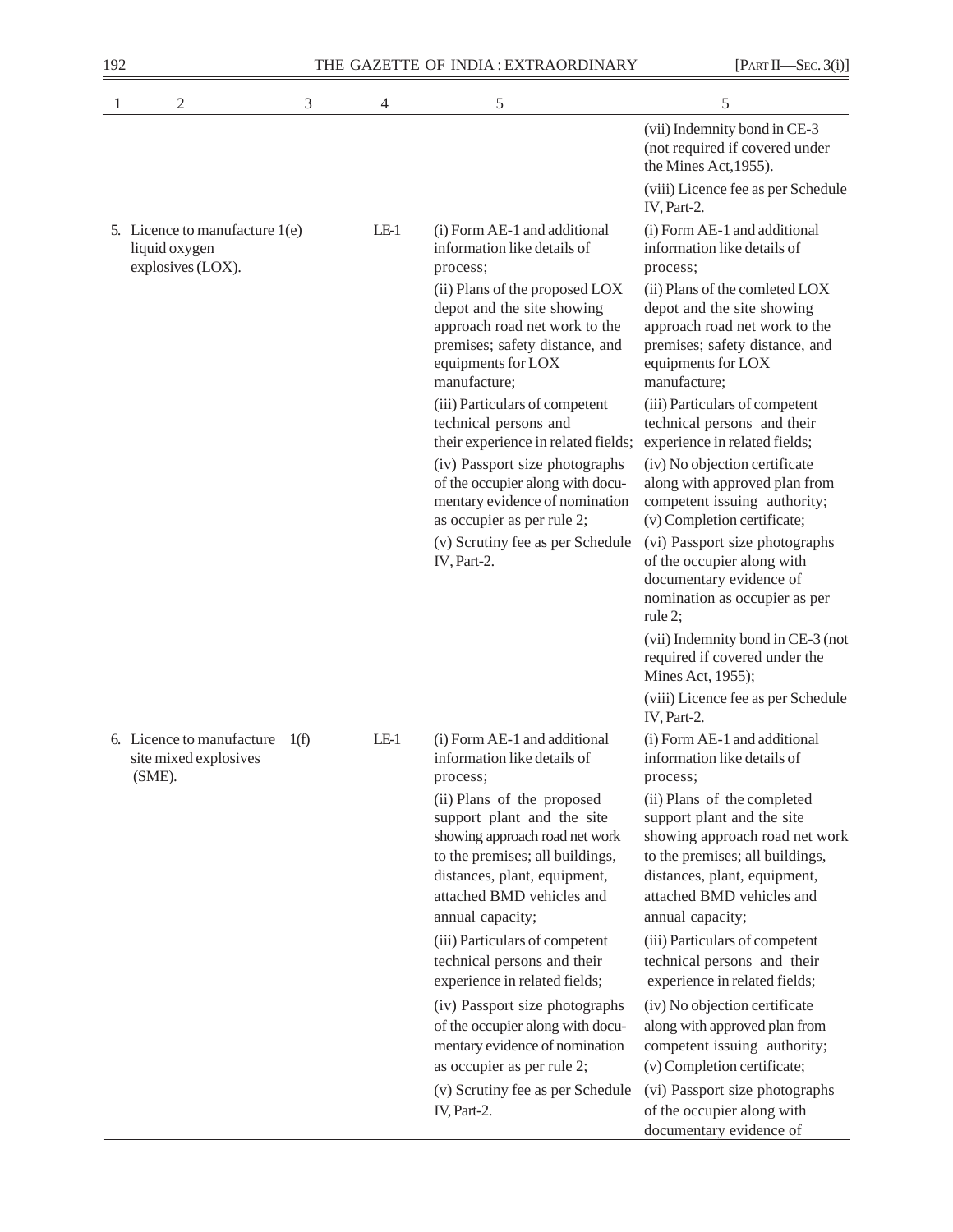| भाग ॥' | खण्ड ३,१द्धह |  |
|--------|--------------|--|
|        |              |  |

| 1 | 2                                                                                                                                                                                                            | 3    | 4      | 5                                                                                                                                                                                                                                                                                                                                        | 5                                                                                                                                                                                                                                                                                                                                        |
|---|--------------------------------------------------------------------------------------------------------------------------------------------------------------------------------------------------------------|------|--------|------------------------------------------------------------------------------------------------------------------------------------------------------------------------------------------------------------------------------------------------------------------------------------------------------------------------------------------|------------------------------------------------------------------------------------------------------------------------------------------------------------------------------------------------------------------------------------------------------------------------------------------------------------------------------------------|
|   |                                                                                                                                                                                                              |      |        |                                                                                                                                                                                                                                                                                                                                          | nomination as occupier as per<br>rule 2:                                                                                                                                                                                                                                                                                                 |
|   |                                                                                                                                                                                                              |      |        |                                                                                                                                                                                                                                                                                                                                          | (vii) Indemnity bond in CE-3 (not<br>required if covered under<br>the Mines Act, 1955);                                                                                                                                                                                                                                                  |
|   |                                                                                                                                                                                                              |      |        |                                                                                                                                                                                                                                                                                                                                          | (viii) Licence fee as per Schedule<br>IV, Part-2.                                                                                                                                                                                                                                                                                        |
|   | 7. Licence to manufacture<br>explosives other than<br>fireworks, gunpowder,<br>ANFO, LOX and SME.                                                                                                            | 1(g) | $LE-1$ | (i) Form AE-1 and additional<br>information like details of<br>manufacturing process;<br>(ii) Plans of the proposed<br>buildings and the site showing<br>full approach road net work to<br>the factory/or premises; all<br>buildings, mounds, safety<br>distances, plant, equipment,<br>explosives limit, man limit,<br>annual capacity; | (i) Form AE-1 and additional<br>information like details of<br>manufacturing process;<br>(ii) Plans of the proposed<br>buildings and the site showing<br>full approach road net work to<br>the factory/or premises; all<br>buildings, mounds, safety<br>distances, plant, equipment,<br>explosives limit, man limit,<br>annual capacity; |
|   |                                                                                                                                                                                                              |      |        | (iii) Distance form DE-1;                                                                                                                                                                                                                                                                                                                | (iii) Distance form DE-1;                                                                                                                                                                                                                                                                                                                |
|   |                                                                                                                                                                                                              |      |        | (iv) Quality control plan and                                                                                                                                                                                                                                                                                                            | (iv) Safety management plan;                                                                                                                                                                                                                                                                                                             |
|   |                                                                                                                                                                                                              |      |        | procedures for raw materials,<br>intermediate and finished<br>products;                                                                                                                                                                                                                                                                  | (v) Particulars of competent<br>technical persons or foreman<br>and their experience in related                                                                                                                                                                                                                                          |
|   |                                                                                                                                                                                                              |      |        | (v) Safety management plan;                                                                                                                                                                                                                                                                                                              | fields;                                                                                                                                                                                                                                                                                                                                  |
|   |                                                                                                                                                                                                              |      |        | (vi) Particulars of competent<br>technical persons or foreman<br>and their experience in related<br>fields;                                                                                                                                                                                                                              | (vi) Passport sized photographs<br>of the occupier along with<br>documentary evidence of nomina-<br>tion as occupier as per rule 2;                                                                                                                                                                                                      |
|   |                                                                                                                                                                                                              |      |        | (vii) Passport sized photographs (vii) No objection certificate<br>of the occupier along with docu- along with approved plan from<br>mentary evidence of nomination competent issuing authority;<br>as occupier as per rule 2;                                                                                                           |                                                                                                                                                                                                                                                                                                                                          |
|   |                                                                                                                                                                                                              |      |        | (viii) Details of BMD vehicles in (viii) Indemnity bond in CE-3;<br>case of SME plant;                                                                                                                                                                                                                                                   | (ix) Completion certificate;                                                                                                                                                                                                                                                                                                             |
|   |                                                                                                                                                                                                              |      |        | (ix) Scrutiny fee as per Schedule<br>IV, Part-2.                                                                                                                                                                                                                                                                                         | (x) Licence fee as per Schedule<br>IV, Part-2.                                                                                                                                                                                                                                                                                           |
|   | 8. Licence to possess<br>gunpowder not exceeding<br>15 kilogramme at any one<br>time for manufacture of<br>adirverttus and posses-<br>sion of adirverttus not<br>exceeding 200 in number<br>at any one time. | 2    | $LE-2$ | Not necessary as per sub-rule<br>$(4)$ of rule 101.                                                                                                                                                                                                                                                                                      | $(i)$ Form AE-2;<br>(ii) The plan showing place for<br>storage of Gun powder, filling<br>and firing of Adirvettus and<br>protected works within 100<br>metres on all sides;<br>(iii) Passport sized photographs<br>of the occupier along with<br>documentary evidence of                                                                 |
|   |                                                                                                                                                                                                              |      |        |                                                                                                                                                                                                                                                                                                                                          | nomination as occupier as per<br>rule 2;<br>(iv) Licence fee as per Schedule<br>$IV, Part-2;$                                                                                                                                                                                                                                            |

(v) Public liability insurance.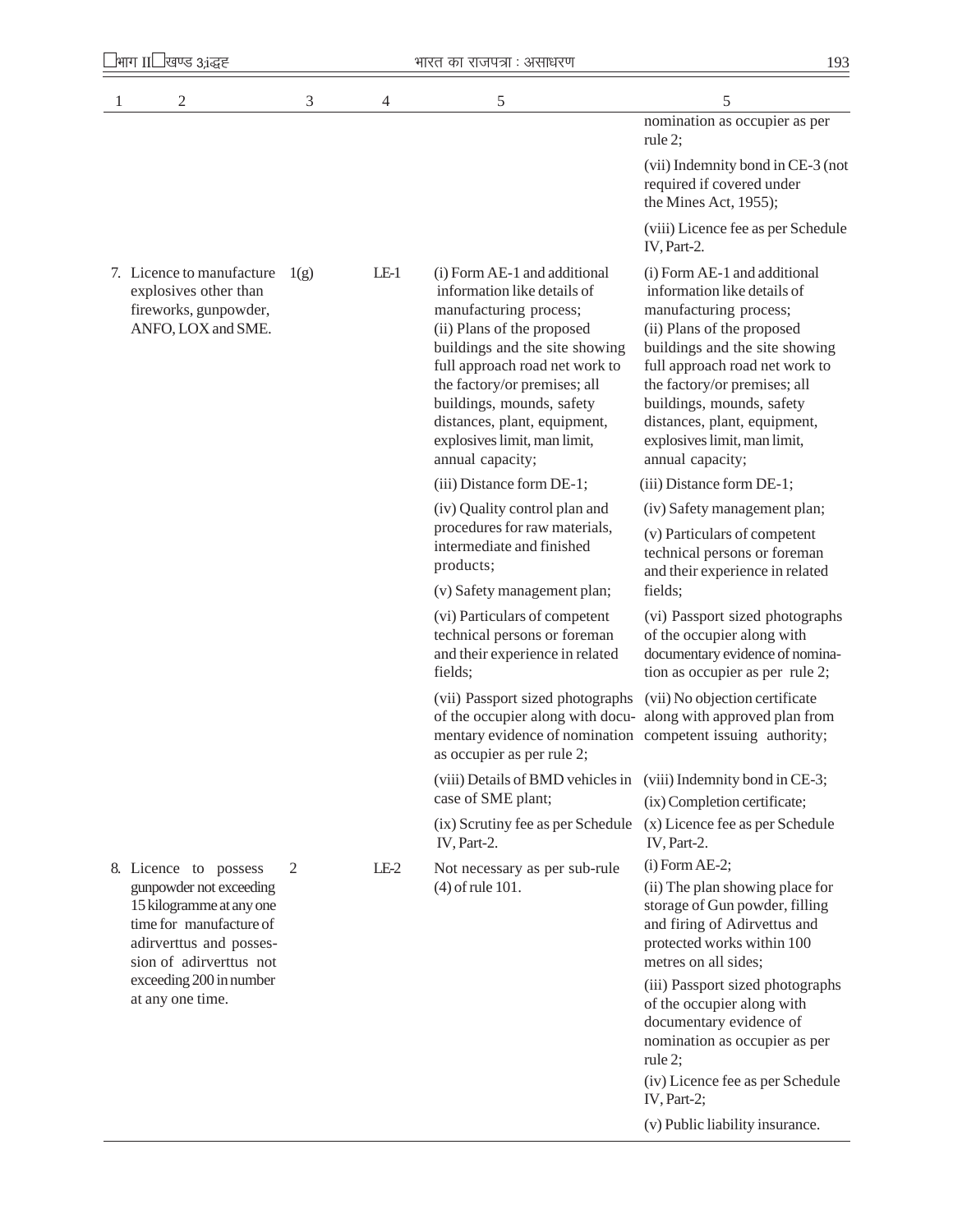| 1 | 2                                                                                                                                                                                                                                                                             | 3    | $\overline{4}$ | 5                                                                                                                                                                                                                                                                                                                                     | 6                                                                                                                                                                                                                                                                                                                                                                                                                   |
|---|-------------------------------------------------------------------------------------------------------------------------------------------------------------------------------------------------------------------------------------------------------------------------------|------|----------------|---------------------------------------------------------------------------------------------------------------------------------------------------------------------------------------------------------------------------------------------------------------------------------------------------------------------------------------|---------------------------------------------------------------------------------------------------------------------------------------------------------------------------------------------------------------------------------------------------------------------------------------------------------------------------------------------------------------------------------------------------------------------|
|   | 9. Licence to possess<br>for use, for agricultural<br>purpose or in small<br>quarry, explosives not<br>exceeding 25 kilo-<br>grams of Class 1, 2 or 3;<br>1500 numbers detonators;<br>1500 meters of Detona-<br>ting Fuse or Safety Fuse<br>at any one time in a<br>magazine. | 3(a) | LE-3           | (i)Form AE-3 (for possession<br>and use);<br>(ii) Plans of the proposed<br>magazine and the site showing<br>licensed capacity;<br>(iii) Passport size photographs<br>of the occupier along with<br>documentary evidence of<br>nomination as occupier as per<br>rule $2$ ;<br>(iv) Scrutiny fee as per Schedule rule 2;<br>IV, Part-2. | (i)Form AE-3 (for possession<br>and use);<br>(ii) Plans of the completed<br>magazine and the site showing<br>approach road; safety distances, approach road; safety distances,<br>licensed capacity;<br>(iii) Completion certificate;<br>(iv) Passport size photographs<br>of the occupier along with<br>documentary evidence of<br>nomination as occupier as per<br>(v) Licence fee as per Schedule<br>IV, Part-2. |
|   | 10. Licence to possess for<br>sale of explosives of<br>Class 1,2,3,4, 5,6 or 7<br>in a magazine.                                                                                                                                                                              | 3(b) | $LE-3$         | $(i)$ Form AE-3;<br>(ii) Plans of the proposed<br>magazine and the site showing<br>approach road; mounds, safety<br>distances, licensed capacity;<br>(iii) Distance form DE-1;                                                                                                                                                        | $(i)$ Form AE-3;<br>(ii) Plans of the completed<br>magazine and the site showing<br>approach road; mounds, safety<br>distances, licensed capacity;<br>(iii) Distance form DE-1;                                                                                                                                                                                                                                     |
|   |                                                                                                                                                                                                                                                                               |      |                | (iv Passport size photographs<br>of the occupier along with docu-<br>mentary evidence of nomination<br>as occupier as per rule 2;                                                                                                                                                                                                     | (iv) Completion certificate<br>(v) No objection certificate<br>with approved Plan from District<br>Magistrate;                                                                                                                                                                                                                                                                                                      |
|   |                                                                                                                                                                                                                                                                               |      |                | (v) Scrutiny fee as per Schedule<br>IV, Part-2.                                                                                                                                                                                                                                                                                       | (vi) Licence fee as per Schedule<br>IV, Part-2.                                                                                                                                                                                                                                                                                                                                                                     |
|   | 11. Licence to possess for<br>use, explosives of class<br>$1, 2, 3, 4, 5, 6$ or $7$ in a<br>magazine.                                                                                                                                                                         | 3(c) | LE-3           | $(i)$ Form AE-3;<br>(ii) Plans of the proposed<br>magazine and the site showing<br>approach road; mounds, safety<br>distances, licensed capacity;<br>(iii) Distance form DE-1;                                                                                                                                                        | $(i)$ Form AE-3;<br>(ii) Plans of the completed<br>magazine and the site showing<br>approach road; mounds, safety<br>distances, licensed capacity;<br>(iii) Distance form DE-1;                                                                                                                                                                                                                                     |
|   |                                                                                                                                                                                                                                                                               |      |                | (iv) Passport size photographs<br>of the occupier along with docu- of the occupier along with docu-<br>mentary evidence of nomination mentary evidence of nomination<br>as occupier as per rule 2;                                                                                                                                    | (iv) Passport size photographs<br>as occupier as per rule 2;                                                                                                                                                                                                                                                                                                                                                        |
|   |                                                                                                                                                                                                                                                                               |      |                | (v) Scrutiny fee as per Schedule<br>IV, Part-2.                                                                                                                                                                                                                                                                                       | (v) Completion certificate<br>(vi) No objection certificate with<br>approved Plan from District<br>Magistrate;                                                                                                                                                                                                                                                                                                      |
|   |                                                                                                                                                                                                                                                                               |      |                |                                                                                                                                                                                                                                                                                                                                       | (vii) Licence fee as per Schedule<br>IV, Part-2.                                                                                                                                                                                                                                                                                                                                                                    |
|   | 12. Licence to possess<br>fireworks not exceeding<br>5000 kilogramme or<br>safety fuse not<br>exceeding 50000 meters,                                                                                                                                                         | 3(d) | LE-3           | $(i)$ Form AE-3;<br>(ii) Plans of the proposed store<br>house of site showing approach<br>road, safety distance, licence<br>capacity;                                                                                                                                                                                                 | $(i)$ Form AE-3;<br>(ii) Plans of the completed store<br>house and the site showing<br>approach road, licence capacity;                                                                                                                                                                                                                                                                                             |
|   | in a storehouse, not                                                                                                                                                                                                                                                          |      |                | (iii) Passport size photographs                                                                                                                                                                                                                                                                                                       | (iii) Completion certificate;                                                                                                                                                                                                                                                                                                                                                                                       |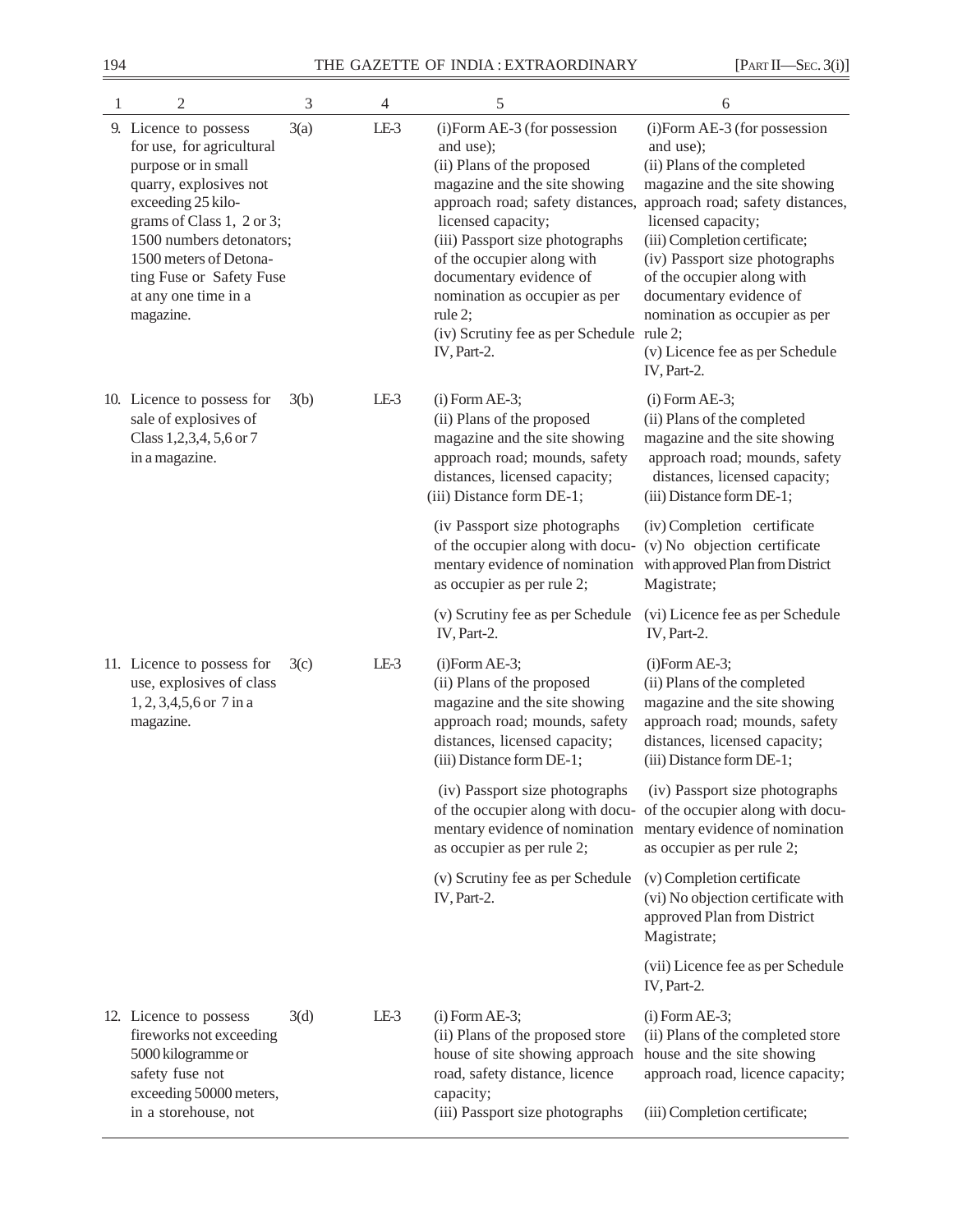| 1 | $\overline{2}$                                                                                                                                                                                                                                                                                                                                              | 3 | $\overline{4}$ | 5                                                                                                                                                                     | 5                                                                                                                                                                                                                                                                                                                                                |
|---|-------------------------------------------------------------------------------------------------------------------------------------------------------------------------------------------------------------------------------------------------------------------------------------------------------------------------------------------------------------|---|----------------|-----------------------------------------------------------------------------------------------------------------------------------------------------------------------|--------------------------------------------------------------------------------------------------------------------------------------------------------------------------------------------------------------------------------------------------------------------------------------------------------------------------------------------------|
|   | for sale but for transfer<br>to own licensed shop                                                                                                                                                                                                                                                                                                           |   |                | mentary evidence of nomination approved plan by District<br>as occupier as per rule 2;<br>(iv) Scrutiny fee as per Schedule of the occupier along with<br>IV, Part-2. | of the occupier along with docu- (iv) No Objection Certificate with<br>Magistrate<br>(v) Passport size photographs<br>documentary evidence of<br>nomination as occupier as per<br>rule $2$ ;                                                                                                                                                     |
|   |                                                                                                                                                                                                                                                                                                                                                             |   |                |                                                                                                                                                                       | (vi) Licence fee as per Schedule<br>IV, Part 2.                                                                                                                                                                                                                                                                                                  |
|   | 13. Licence to possess<br>and transport explosives<br>of class 2 or 3 not<br>exceeding 25 kilogramms,<br>electric or ordinary<br>detonators not exce-<br>eding 200 numbers,<br>detonating fuse not<br>exceeding 100 meters<br>and safety use not<br>exceeding 200 meters<br>in a compressor<br>mounted motor truck<br>or tractor for use in<br>well sinking | 4 | LE-4           | Not necessary as per sub-rule (4) (i) Form AE-4;<br>of rule 101(Type approval to be<br>obtained from Chief Controller). compressor conforming to                      | (ii) Plans of the tractor<br>Specification 5;<br>(iii) Passport size Photographs<br>of the occupier alongwith docu-<br>mentary evidence of nomination<br>as occupier as per rule 2;<br>(iv) Licence fee as per Schedule<br>IV, Part-2.                                                                                                           |
|   | 14. Licence to possess and $5(a)$<br>sale from a shop, at any<br>one time, not exceeding<br>25 kilogramms of small<br>arms nitrocompound.                                                                                                                                                                                                                   |   | LE-5           | Not necessary as per sub-rule (4) (i) Form AE-5;<br>of rule 101.                                                                                                      | (ii) Plans of the shop showing<br>storage capacity, approach<br>road, surrounding facilities<br>specifically indicating com-<br>pliance of sub-rule (3) of rule 86;                                                                                                                                                                              |
|   |                                                                                                                                                                                                                                                                                                                                                             |   |                |                                                                                                                                                                       | (iii) Passport size photograph of<br>the occupier alongwith<br>documentary evidence of<br>nomination as occupier as per<br>rule 2;                                                                                                                                                                                                               |
|   |                                                                                                                                                                                                                                                                                                                                                             |   |                |                                                                                                                                                                       | (iv)Licence fee as per Schedule<br>IV, Part 2.                                                                                                                                                                                                                                                                                                   |
|   | 15. Licence to possess and 5(b)<br>sale from a shop at any<br>one time, not exceeding<br>100 kilogrammes of<br>manufactured fireworks<br>of class 7, division 2,<br>sub-division 2 and 500<br>kilogramms of Chinese<br>crackers or sparklers.                                                                                                               |   | LE-5           | Not necessary as per sub-rule (4) (i) Form AE-5;<br>of rule 101.                                                                                                      | (ii) Plans of the shop showing<br>storage capacity, approach road,<br>surrounding facilities<br>specifically indicating com-<br>pliance of sub-rule (3) of rule 86;<br>(iii) Passport size photograph<br>of the occupier alongwith<br>documentary evidence of<br>nomination as occupier as per<br>rule $2$ ;<br>(iv) Licence fee as per Schedule |
|   |                                                                                                                                                                                                                                                                                                                                                             |   |                |                                                                                                                                                                       | IV, Part 2.                                                                                                                                                                                                                                                                                                                                      |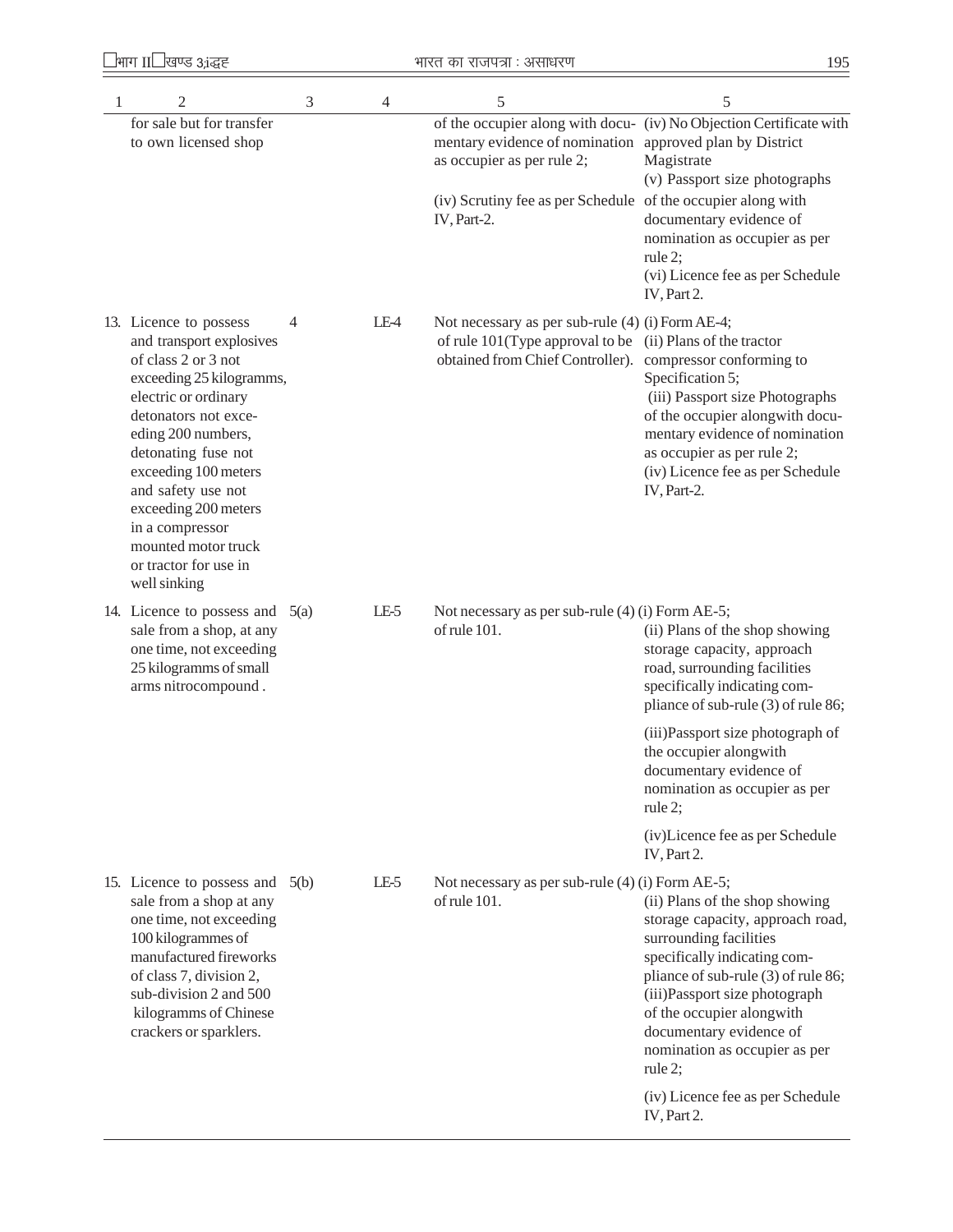| $\mathbf{1}$ | 2                                                                                                                                                                                                                                                                                                   | 3    | 4      | 5                                                               | 6                                                                                                                                                                                                                                                                                                                      |
|--------------|-----------------------------------------------------------------------------------------------------------------------------------------------------------------------------------------------------------------------------------------------------------------------------------------------------|------|--------|-----------------------------------------------------------------|------------------------------------------------------------------------------------------------------------------------------------------------------------------------------------------------------------------------------------------------------------------------------------------------------------------------|
|              | 16. Licence to possess and<br>sale from a shop, at any<br>one time, not exceeding<br>2000 nos. of pyrotechnic<br>device explosives of<br>class 6 division 1.                                                                                                                                        | 5(c) | $LE-5$ | Not necessary as per sub rule (4) (i) Form AE-5;<br>of rule 101 | (ii) Plans of the shop showing<br>storage capacity, approach road,<br>surrounding facilities<br>specifically indicating com-<br>pliance of sub-rule (3) of rule 86;                                                                                                                                                    |
|              |                                                                                                                                                                                                                                                                                                     |      |        |                                                                 | (iii) Passport size photograph of<br>the occupier alongwith<br>documentary evidence of<br>nomination as occupier as per<br>rule 2;                                                                                                                                                                                     |
|              |                                                                                                                                                                                                                                                                                                     |      |        |                                                                 | (iv) Licence fee as per Schedule<br>IV, Part 2.                                                                                                                                                                                                                                                                        |
|              | 17. Licence to possess for<br>use gunpowder not<br>exceeding 5 kilogramms<br>and safety fuse not<br>exceeding 50 meters in<br>the states of Bihar, West<br>Bengal, Kerala and<br>Tamil Nadu                                                                                                         | 5(d) | LE-5   | Not necessary as per sub rule (4) (i) Form AE-5;<br>of rule 101 | (ii) Plans of the shop showing<br>storage capacity, approach road,<br>surrounding facilities<br>specifically indicating com-<br>pliance of sub-rule (3) of rule 86;<br>(iii) Passport size photograph of<br>the occupier alongwith<br>documentary evidence of<br>nomination as occupier as per<br>rule $2$ ;           |
|              |                                                                                                                                                                                                                                                                                                     |      |        |                                                                 | (iv)Licence fee as per Schedule<br>IV, Part 2.                                                                                                                                                                                                                                                                         |
|              | 18. Licence to possess,<br>for use of small arms<br>nitrocompound not<br>exceeding 5 kilogramms<br>in the state of Kerala.                                                                                                                                                                          | 5(e) | LE-5   | Not necessary as per sub rule (4) (i) Form AE-5;<br>of rule 101 | (ii) Plans of the shop showing<br>storage capacity, approach road,<br>surrounding facilities<br>specifically indicating com-<br>pliance of sub-rule (3) of rule 86;<br>(iii) Passport size photograph of<br>the occupier alongwith<br>documentary evidence of<br>nomination as occupier as per<br>rule 2;              |
|              |                                                                                                                                                                                                                                                                                                     |      |        |                                                                 | (iv)Licence fee as per Schedule<br>IV, Part 2.                                                                                                                                                                                                                                                                         |
|              | 19. Licence to possess and<br>sale from a shop manu-<br>factured fireworks of<br>class 7, division 2, sub-<br>division 2 exceeding 100<br>kilogramms but not<br>exceeding 300 kilogramms<br>and Chinese crackers or<br>sparklers exceeding 500<br>kilogramms but not exce-<br>eding 1200 kilogramms | 5(f) | LE-5   | Not necessary as per sub rule (i)<br>(4) of rule 101.           | Form AE-5;<br>(ii) Plans of the shop showing<br>storage capacity, approach road,<br>surrounding facilities<br>specifically indicating com-<br>pliance of sub-rule (3) of rule 86;<br>(iii)Passport size photograph of<br>the occupier alongwith<br>documentary evidence of<br>nomination as occupier as per<br>rule 2; |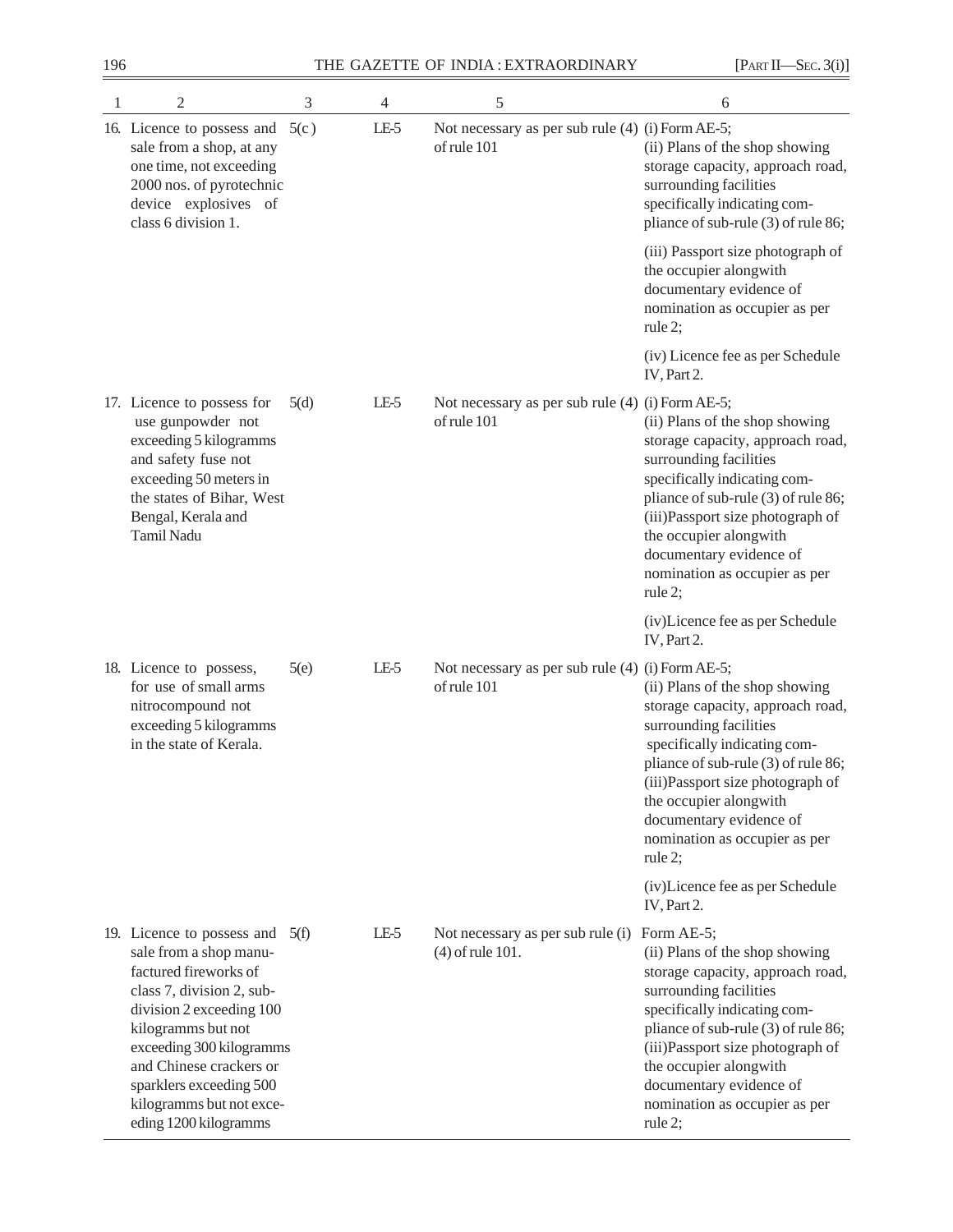| 2                                                                                                                                           | 3 | 4                      | 5                                                                                                                                                                               | 6                                                                                                                                                                                                                                                                                                              |
|---------------------------------------------------------------------------------------------------------------------------------------------|---|------------------------|---------------------------------------------------------------------------------------------------------------------------------------------------------------------------------|----------------------------------------------------------------------------------------------------------------------------------------------------------------------------------------------------------------------------------------------------------------------------------------------------------------|
|                                                                                                                                             |   |                        |                                                                                                                                                                                 | (iv) No Objection Certificate with<br>approved plan by District<br>Magistrate                                                                                                                                                                                                                                  |
|                                                                                                                                             |   |                        |                                                                                                                                                                                 | (v)Licence fee as per Schedule<br>IV, Part 2.                                                                                                                                                                                                                                                                  |
| 20. Licence to possess and 6<br>use fireworks for public<br>display                                                                         |   | LE-6                   | Not necessary as per sub rule<br>$(4)$ of rule 101.                                                                                                                             | $(i)$ Form AE-6;<br>(ii) Site Plan for display of<br>fireworks;                                                                                                                                                                                                                                                |
|                                                                                                                                             |   |                        |                                                                                                                                                                                 | (iii) Passport size photographs of<br>the occupier alongwith docu-<br>mentary evidence of nomination<br>as occupier as per rule 2;                                                                                                                                                                             |
|                                                                                                                                             |   |                        |                                                                                                                                                                                 | (iv) Licence fee as per schedule<br>IV Part 2;                                                                                                                                                                                                                                                                 |
|                                                                                                                                             |   |                        |                                                                                                                                                                                 | (v) Public liability insurance.                                                                                                                                                                                                                                                                                |
| 21. Licence to transport<br>explosives in a road van                                                                                        | 7 | $LE-7$                 | $(i)$ Form AE-7;<br>(ii) Plans of the proposed<br>Explosives Van as per Specifica-<br>tion 4;                                                                                   | $(i)$ Form AE-7;<br>(ii) Plans of the Explosives<br>Van as per Specification.4;<br>(iii) Completion certificate                                                                                                                                                                                                |
|                                                                                                                                             |   |                        | the occupier along with docu-<br>mentary evidence of nomination<br>as occupier as per rule 2;<br>(iv) Scrutiny fee as per Schedule where the applicant is holder<br>IV, Part-2. | (iii) Passport size photographs of (iv) Attested copy of registration<br>certificate of the vehicle;<br>(v)No objection certificate from<br>District Magistrate (not applicable<br>of licence for possession<br>of explosives for sale or use in<br>which case a copy of the said<br>licence to be submitted); |
|                                                                                                                                             |   |                        |                                                                                                                                                                                 | (vi) Passport size photographs<br>of the occupier alongwith docu-<br>mentary evidence of nomination<br>as occupier as per rule 2;                                                                                                                                                                              |
|                                                                                                                                             |   |                        |                                                                                                                                                                                 | (vii)Licence fee as per Schedule<br>IV Part 2.                                                                                                                                                                                                                                                                 |
| 22. Licence to import or<br>export explosives<br>otherwise than by land                                                                     | 8 | $LE-8$                 | Not necessary as per sub rule<br>$(4)$ of rule 101.                                                                                                                             | $(i)$ Form AE-8;<br>(ii) Passport size photographs of<br>the occupier alongwith docu-<br>mentary evidence of nomination<br>as occupier as per rule 2 or<br>exporter;                                                                                                                                           |
|                                                                                                                                             |   |                        |                                                                                                                                                                                 | (iii) Licence fee as per Schedule<br>IV, Part-2.                                                                                                                                                                                                                                                               |
| 23. Licence to manufacture, 9<br>possess, sale, use etc.<br>of explosives not provi-<br>ded in articles 1 to 8 of<br>Part 1 of Schedule IV. |   | LE-9<br>(SPE-<br>CIAL) | $(i)$ Form AE-1;<br>(ii) Plans of the proposed<br>buildings and the site showing<br>full approach road, network to<br>the factory or premises, all<br>buildings, mounds, safety | $(i)$ Form AE-9;<br>(ii) Plans of the proposed<br>buildings and the site showing<br>full approach road, network to<br>the factory or premises, all<br>buildings, mounds, safety                                                                                                                                |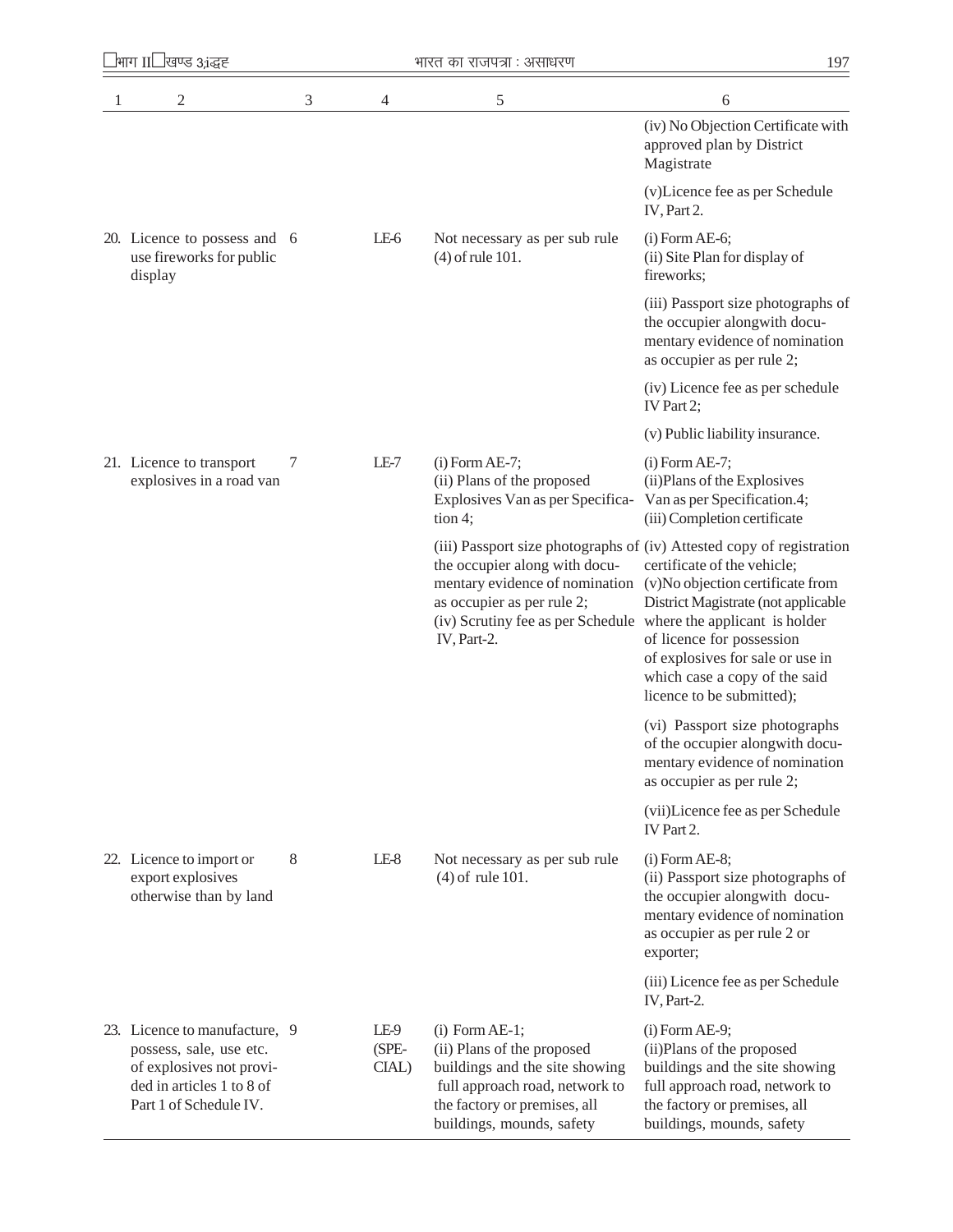| 198 |                              |                |         | THE GAZETTE OF INDIA: EXTRAORDINARY                                                                                              | [PART II—SEC. 3(i)]                                                                                                                                                                                                               |
|-----|------------------------------|----------------|---------|----------------------------------------------------------------------------------------------------------------------------------|-----------------------------------------------------------------------------------------------------------------------------------------------------------------------------------------------------------------------------------|
| 1   | $\sqrt{2}$                   | $\mathfrak{Z}$ | 4       | 5                                                                                                                                | 6                                                                                                                                                                                                                                 |
|     |                              |                |         | distances, plant, equipments,<br>explosives limit, man limit, annual<br>capacity, as the case may be;                            | distances, plant, equipment,<br>explosives limit, man limit, annual<br>capacity, as the case may be;                                                                                                                              |
|     |                              |                |         | (iii) Any other document(s) as<br>may be required by the Chief<br>Controller;                                                    | (iii) Any other document(s) as<br>may be required by the Chief<br>Controller;                                                                                                                                                     |
|     |                              |                |         | (iv) Passport size photograph of<br>the occupier alongwith docu-<br>mentary evidence of nomination<br>as occupier as per rule 2; | (iv) No objection certificate with<br>approved Plan from District<br>Magistrate;                                                                                                                                                  |
|     |                              |                |         | (v) Scrutiny fee as per Schedule (v) Completion certificate;<br>IV, Part 2.                                                      |                                                                                                                                                                                                                                   |
|     |                              |                |         |                                                                                                                                  | (vi) Passport size photographs<br>of the occupier alongwith docu-<br>mentary evidence of nomination<br>as occupier as per rule 2;                                                                                                 |
|     |                              |                |         |                                                                                                                                  | (vii) Licence fee as per Schedule<br>IV, Part-2.                                                                                                                                                                                  |
|     | 24. Shot firer's Certificate | 10             | $LE-10$ | Not required.                                                                                                                    | $(i)$ Form AE-10;                                                                                                                                                                                                                 |
|     |                              |                |         |                                                                                                                                  | (ii) 2 copies of passport size<br>photograph;                                                                                                                                                                                     |
|     |                              |                |         |                                                                                                                                  | (iii) Proof of date of birth;                                                                                                                                                                                                     |
|     |                              |                |         |                                                                                                                                  | (iv) Certificate of educational<br>qualification and experience;                                                                                                                                                                  |
|     |                              |                |         |                                                                                                                                  | (v) Medical fitness certificate;                                                                                                                                                                                                  |
|     |                              |                |         |                                                                                                                                  | (vi) No objection certificate from<br>In-charge of Police Station, (not<br>required in case competency is<br>required only for blasting in<br>connection with testing of<br>explosives in a factory or<br>recognised laboratory); |
|     |                              |                |         |                                                                                                                                  | (vii) Fee as per Schedule IV,<br>Part-2.                                                                                                                                                                                          |
|     | 25. Foreman's Certificate    |                | $LE-11$ | Not required.                                                                                                                    | $(i)$ Form AE-11;                                                                                                                                                                                                                 |
|     |                              |                |         |                                                                                                                                  | (ii) 2 copies of passport size<br>photograph;                                                                                                                                                                                     |
|     |                              |                |         |                                                                                                                                  | (iii) Proof of date of birth;                                                                                                                                                                                                     |
|     |                              |                |         |                                                                                                                                  | (iv) Certificate of educational<br>qualification and experience;                                                                                                                                                                  |
|     |                              |                |         |                                                                                                                                  | (v) Medical fitness certificate;                                                                                                                                                                                                  |
|     |                              |                |         |                                                                                                                                  | (vi) Fee as per Schedule IV,<br>Part-2.                                                                                                                                                                                           |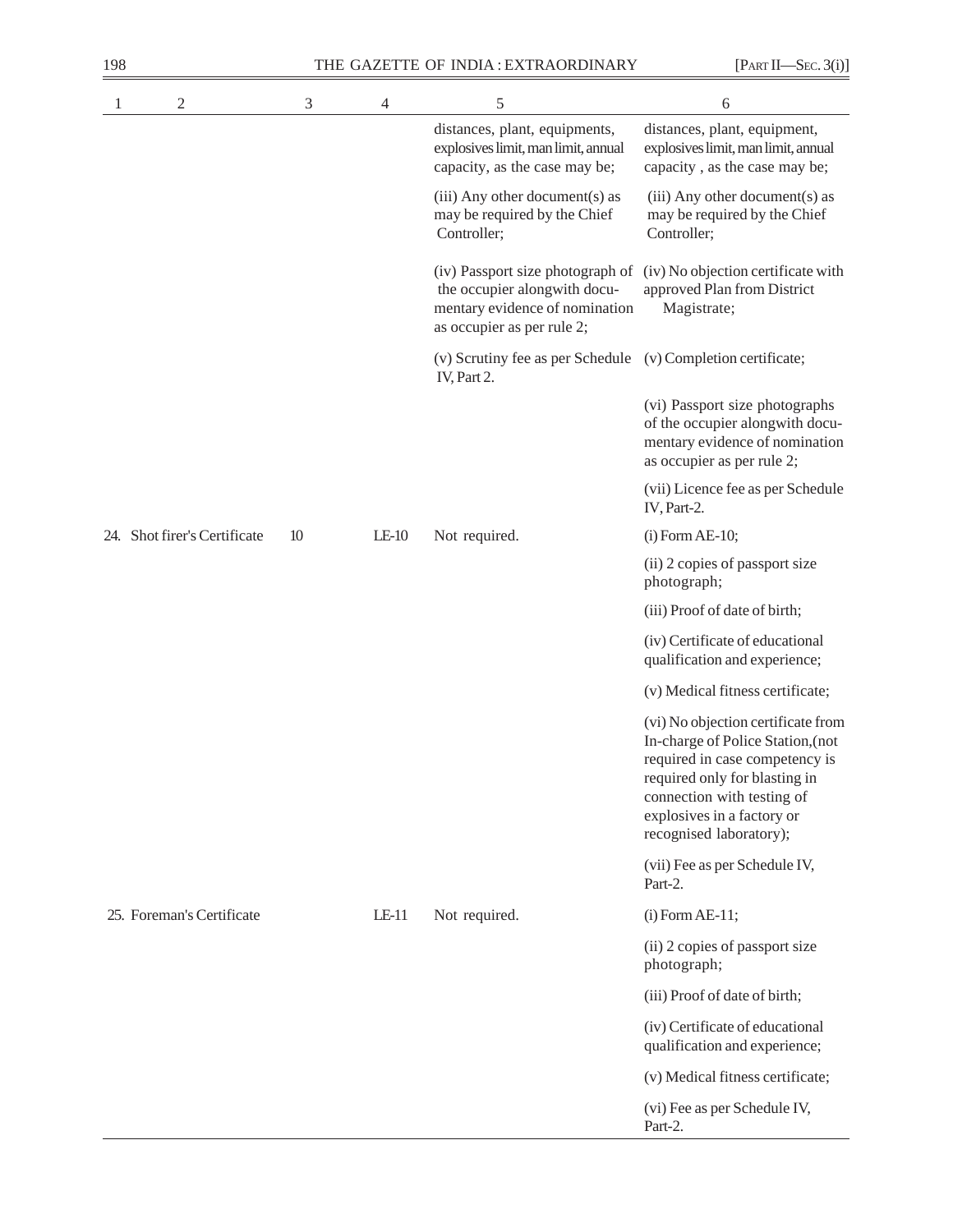**114. Refusal to grant approval or licence.—**The authority refusing to grant approval or licence including amendment and renewal shall record in writing the reasons for such refusal and communicate the same to the applicant. Before refusal, the applicant shall be given an opportunity of being heard.

**115. Cancellation of no objection certificate.—**(1) No objection certificate granted under rule 103, may be cancelled by the authority issuing the same or authority superior to it, if such authority is satisfied, that—

- (a) the licensee has ceased to have any right for the lawful possession over the licensed premises;
- (b) the licensee is convicted and sentenced for any criminal offence or ordered to execute under Chapter VIII of the Code of Criminal Procedure, 1973 (2 of 1974), a bond for keeping peace for good behaviour;
- (c) the cancellation of no objection certificate is absolutely necessary for public peace and safety:

Provided that before cancellation of the no objection certificate, the licensee shall be given a reasonable opportunity of being heard.

(2) The authority issuing the no objection certificate or the District Magistrate or the State Government cancelling no objection certificate shall record, in writing, the reasons for such cancellation and shall immediately furnish to the licensee and the licensing authority concerned, copy of the order cancelling the no objection certificate and the reason for such cancellation.

(3) In case an appeal is made against the cancellation of no objection certificate, the appellate authority may consult, if so desired, the Chief Controller.

**116. Refusal to amend or renew a licence.—**(1) The licensing authority refusing to amend or renew a licence shall record the reasons for such refusal in writing.

(2) The licensing authority shall refuse to renew a licence if such licence can be revoked in accordance with the Act or these rules.

(3) A brief statement of reasons for refusal to renew a licence shall be given to the holder of the licence on demand unless in any case the licensing authority is of the opinion that it will not be in public interest to furnish such statement.

(4) Where the renewal of the licence is refused, the fee paid for the renewal shall be refunded to the licensee after deducting the proportionate fee for the period beginning from the date from which the licence was to be renewed up to the date from which renewal thereof is refused.

(5) Before refusing renewal of a licence under the rule, the holder of the licence shall be given an opportunity of being heard.

**117. Restriction on quantity or period.—**If the authority grants, amends or renews a licence for a quantity or period less than the quantity or period applied by the applicant, the authority shall record in writing the reasons for such reduction in licence quantity and shall communicate the same to the applicant on demand.

**118. Suspension and revocation or cancellation of licence.**—(1) Every licence granted under these rules shall—

- (I) stand cancelled, if—
	- (a) the licensee has ceased to have any right for the lawful possession over the licensed premises;
	- (b) the licensee is convicted and sentenced under any criminal offences or ordered to execute under Chapter VIII of the Code of Criminal Procedure, 1973( 2 of 1974), a bond for keeping peace for good behaviour.
- (II) stand cancelled, if the no-objection certificate is cancelled by the authority issuing the same or District Magistrate or the State Government in accordance with rule 115.
- (III) be liable to be suspended or cancelled by an order of the licensing authority for any contravention of the Act or these rules or of any condition contained in such licence, or by order of the Central Government , if it is satisfied that there are sufficient grounds for doing so:

Provided that before suspending or cancelling a licence under this rule, the holder of the licence shall be given an opportunity of being heard.

(2) The suspension or cancellation shall take effect from the date specified therein.

(3) An order of suspension or revocation of a licence shall be deemed to have been served if sent by post to the address of the licensee entered in the licence.

(4) The suspension of a licence shall not debar the holder of the licence from applying for the renewal.

(5) Notwithstanding anything contained in sub-rule (1), an opportunity of being heard may not be given to the holder of the licence before his licence is suspended or cancelled in cases—

> (i) where the licence is suspended by a licensing authority as an interim measure for violation of any of the provisions of the Act or these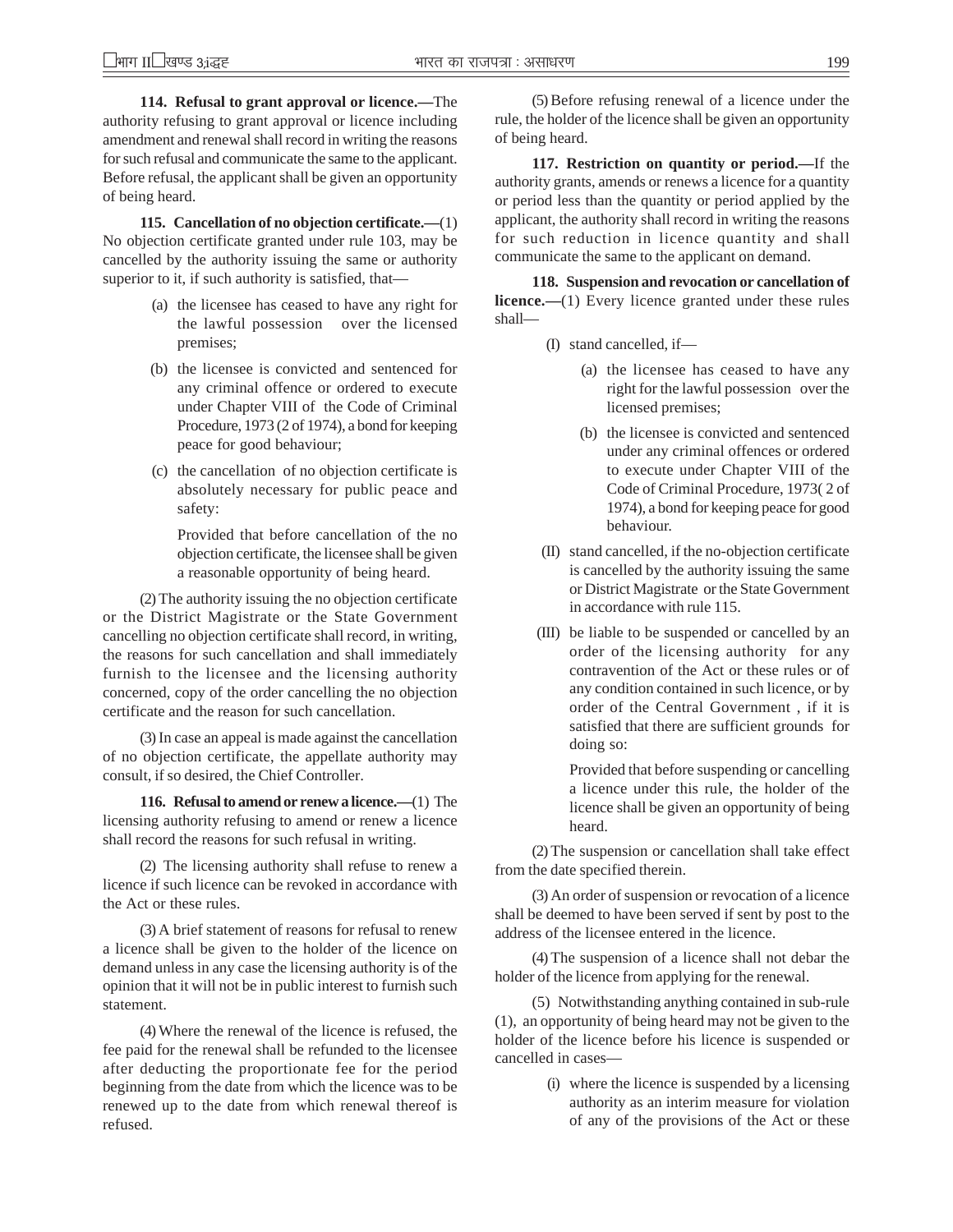rules or of any conditions contained in such licence and in his opinion such violation is likely to cause imminent danger to the public:

Provided that where a licence is so suspended, the licensing authority shall give the holder of the licence an opportunity of being heard before the order of suspension is confirmed; or

(ii) where the licence is suspended or cancelled by the Central Government, if that Government considers that in the public interest or in the interest of the security of the State, such opportunity should not be given.

(6) A licensing authority or the Central Government suspending or cancelling a licence shall record its reason for so doing in writing.

**119. Procedure on expiry, suspension or revocation or cancellation of licence.—**(1) A licensee on the expiry, suspension or revocation or cancellation of the licence shall forthwith give notice to the licensing authority, of the description and quantity of explosives in his possession and shall comply with the directions which the licensing authority may give in regard to their disposal.

(2) In case the licence is revoked or cancelled by the licensing authority, fee for unexpired portion will be reimbursed to the applicant by the licensing authority.

**120. Refusal or withdrawal of shot firer's certificate.—**(1) A shot firer's certificate for use of explosive may be refused or withdrawn for any of the following reasons, namely :—

- (a) non-compliance with any order of the issuing authority within the time specified by such order;
- (b) the applicant or holder is an unlawful user of, or is addicted to, narcotics or dangerous drugs;
- (c) the applicant or holder advocates, or knowingly belongs to, any organisation or group that advocates violent overthrow of or violent action against any State Government or the Central Government;
- (d) the applicant or holder suffers from a mental or physical defect that would interfere with the safe handling of explosives;
- (e) violation by the applicant or holder of any provision of any of these rules or that false information was given or a misrepresentation was made to obtain the certificate;
- (f) the applicant belongs to any unlawful or barred organisation.

(2) In any case where the issuing authority refuses or withdraws a certificate, the issuing authority shall

communicate the same to the applicant or holder of the certificate and such communication shall specify the reason for refusal or withdrawal of the certificate and shall state that, upon written request by the applicant or the holder of the certificate, a hearing before the issuing authority will be held within twenty one days after the date of the request.

(3) Upon intimation of the revocation of any certificate, the holder of the certificate shall immediately surrender to the issuing authority the revoked certificate.

121. Provision for appeal.—(1) An appeal against an order of the authority refusing to grant or renew a licence or suspending or revoking a licence or certificate or varying the condition of a licence or certificate shall lie, if the order is passed by the—

- (a) Chief Controller,—to the Central Government;
- (b) Controller,—to the Chief Controller;
- (c) District Magistrate,—to the immediate superior to such authority.

(2) Every appeal referred to in sub-rule (1) shall be preferred in accordance with the provisions of the Act and shall be presented within sixty days of the date of the communication of such order.

(3) Every appeal shall be accompanied by fees specified in Schedule IV annexed to these rules and the fees shall be refunded to the appellant if the appeal is upheld by the appellate authority.

(4) The action taken by the appellate authority shall conform to the provisions of section 6F of the Act .

**122. Procedure to be followed by the appellate authority.—**(1) On receipt of the appeal and if such appeal can be admitted in accordance with the Act the appellate authority may call for records of the case from the authority who passed the order appealed against and may make such further enquiries as it may deem necessary and after giving the appellant a reasonable opportunity of being heard, pass final orders.

(2) When the State Government is the appellate authority, it may, if desired, may consult the Chief Controller regarding technical matter.

**123. Procedure on death or disability of licensee.—** (1) If a licensee dies or becomes insolvent or mentally incapable or otherwise disabled, the licence granted to him under these rules shall stand cancelled on the date of the licensee's death or mental incapacity or insolvency or disability, as the case may be.

(2) The legal heirs or representatives of the licensee referred to in sub-rule (1) shall as soon as may be, notify the licensing authority—

> (a) the date of death, insolvency, mental incapacity or other disability as the case may be, of the licensee, and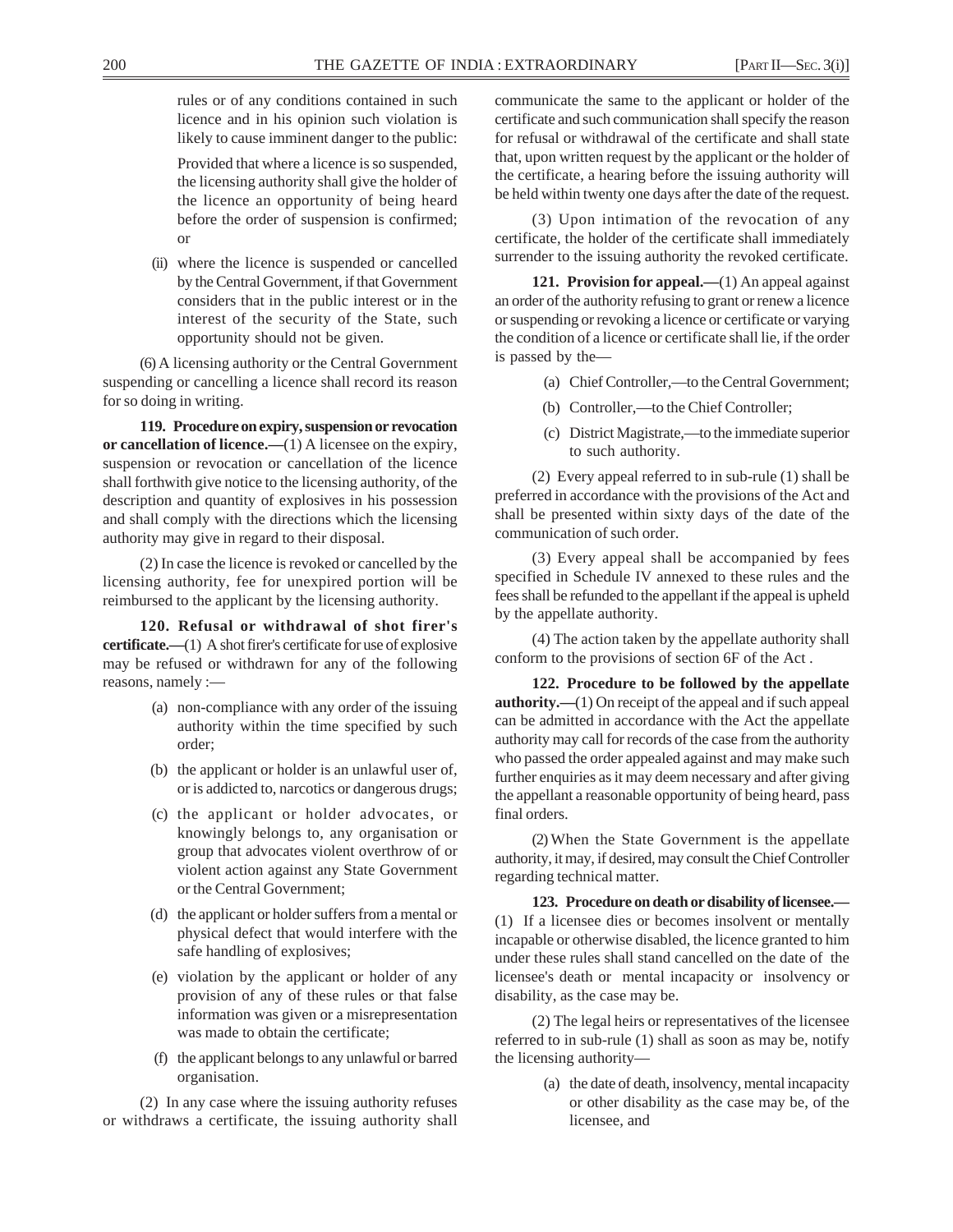(b) shall await the directions of the licensing authority with regard to the disposal of the explosives kept at the licensed premises.

**124. Loss of licence.—**Where a licence granted under these rules or an authenticated copy granted thereof, is lost or accidentally destroyed, a duplicate may be granted on payment of fees, specified in Part 2 of Schedule IV.

#### **Chapter—IX**

#### **Powers vested with Authorities**

**125. Power of officers to demand licence or pass.—** (1) Every person holding or acting under a licence granted under these rules shall, when called upon to do so by any authority specified in rule 128, produce it, or an authenticated copy of it, at such time and place as may be directed by such officer.

(2) Every person in charge of a consignment of explosives in transit under cover of a pass issued under these rules shall produce it when called upon to do so by any authority specified in rule 128 .

(3) Copies of any licence may, for the purposes of this rule, be authenticated free of charge by the authority, which granted the licence.

**126. Executive control over authorities.—**Every authority other than the Central Government acting under this Chapter shall be subject to the directions and control of the Central Government :

> Provided that nothing in this rule shall be deemed to affect the powers of executive control of the Chief Controller over the officers subordinate to him.

**127. Power of officers to prevent dangerous practices.—(1)** If in any matter which is not provided for by any express provision of, or condition of a licence granted under these rules and a Controller or District Magistrate finds any factory, magazine or place where an explosive is being manufactured, possessed or sold, or used or any part thereof, or anything or practice therein or connected therewith or with the handling or transport of explosives to be unnecessarily dangerous or defective so as, in his opinion, to tend to endanger the public safety or the bodily safety of any person, such Controller or District Magistrate may, by an order in writing, require the occupier of such factory magazine, store house or place or the owner of the explosive, to remedy the same within such time as may be specified in the order.

(2) Where the occupier or owner objects to an order made under sub-rule (1), he may appeal to the appellate authority in accordance with rule 121.

**128. Powers of search and seizure.—**(1) Any authority specified in column (1) of the Table below may within the jurisdiction specified in the corresponding entry in column (2) of that Table—

- (a) enter, inspect and examine any place, aircraft, train, carriage, vessel or any mode of transport in which an explosive is being manufactured, possessed, used, sold, transported, exported or imported under a licence granted under these rules, or in which he has reason to believe that an explosive has been or is being manufactured, possessed, used, sold, transported, exported or imported in contravention of the Act or these rules;
- (b) search for explosives or ingredients thereof;
- (c) take samples of any explosive or ingredients found therein on payment of the value thereof, if such payment is demanded at the time of the sample are taken;
- (d) seize, detain and remove any explosive or ingredients thereof found therein together with connected documents thereof in respect of which he has reason to believe that any of the provisions of the Act or these rules have been contravened.

| .<br>v | v<br>v<br>× |
|--------|-------------|
|        |             |

| Authority                                                                    | Jurisdiction                                              |
|------------------------------------------------------------------------------|-----------------------------------------------------------|
| The Chief Controller or<br>Controller                                        | All parts of India                                        |
| All District Magistrates                                                     | Their respective jurisdiction                             |
| All Executive Magistrates<br>subordinate to the District<br>Magistrate       | Their respective jurisdiction                             |
| or Police Officers of rank<br>not below that of a<br>Sub-Inspector of Police | All Commissioners of Police Their respective jurisdiction |
| The Director General of<br>Mines or officers<br>subordinate to him           | Their respective jurisdiction                             |

(2) Whenever any officer other than the Chief Controller seizes, detains or removes any explosive or ingredients thereof or any connected documents thereof under this rule, he shall forth with report the fact by telegram to the Chief Controller and the Controller under whose jurisdiction the place where the explosives were seized falls and whenever any officer not being the District Magistrate seizes, detains or removes any explosives or ingredients thereof or any connected documents thereof under this rule, he shall forthwith report the fact by telegram to the district authority concerned.

(3) Whenever any explosives are seized they shall be stored up in an isolated place under adequate guard until examination by the Chief Controller or Controller and receipt of instructions from him as to their disposal.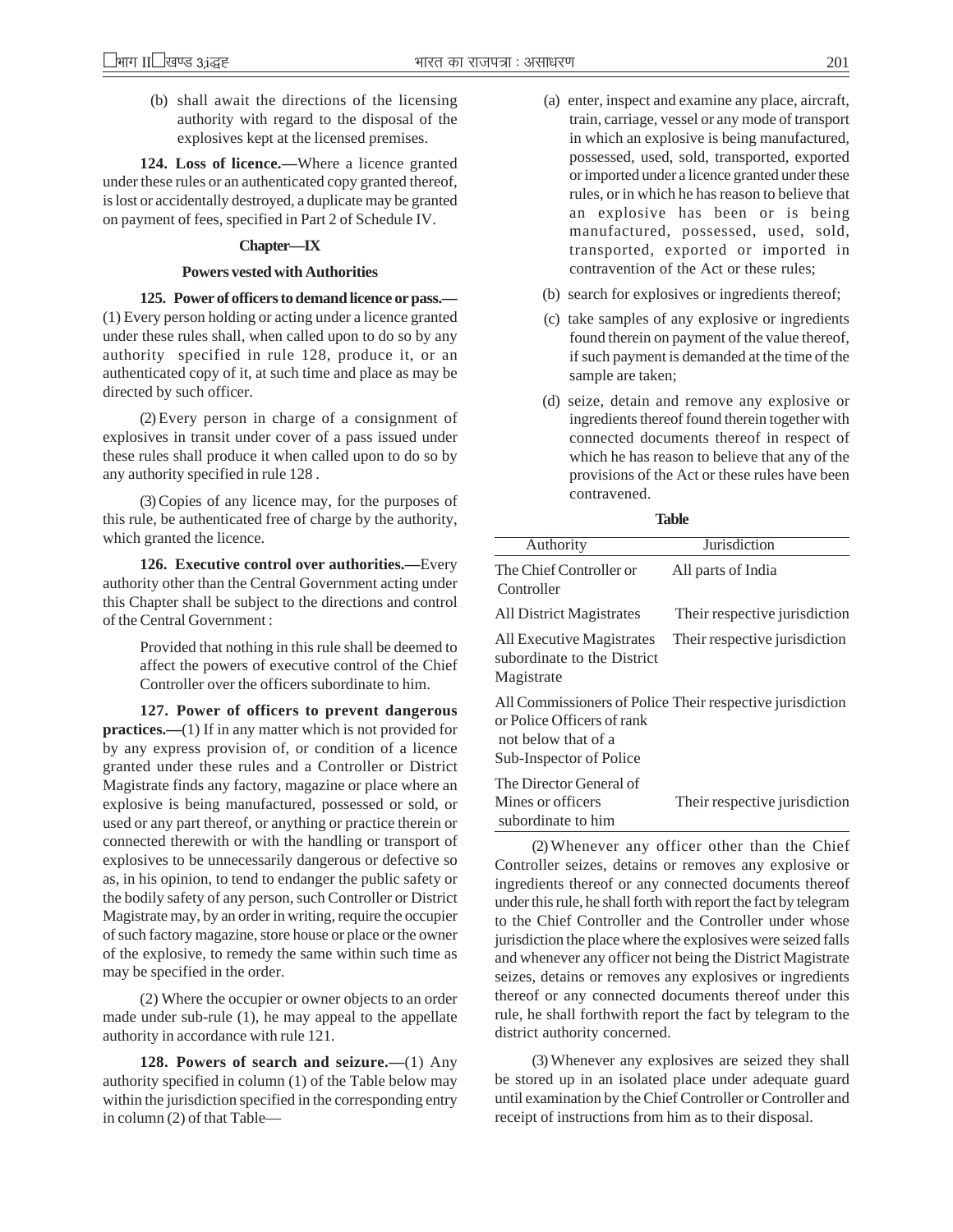(4) Notwithstanding the above, the Executive Magistrates or Police Officers authorized in the table shall carry out inspection of the magazines located within their jurisdiction once in six months in order to ascertain if there has been any violation of the Act or the rules thereof. An assessment regarding adequacy of security guards provided by the licensee at the magazines as per Rule 21(2) should also be made during such inspection. A report of such inspection should be submitted to the concerned District Magistrate or Superintendent of Police or Commissioner of Police with a copy to the licensing authority.

**129. Power to destroy explosives and ingredients thereof.** —(1) The Chief Controller or a Controller-

- (a) shall destroy any explosive other than military ammunition of Indian or foreign origin, whenever found—
	- (i) the manufacture, possession or import of which has been prohibited absolutely under section 6 of the Act; or
	- (ii) if the explosive belongs to the Class 5 (Fulminate) and is being manufactured, possessed, used, sold, transported, exported or imported illegally without a licence under these rules;

(b) may destroy or render harmless any other explosives coming within the purview of these rules, or ingredient thereof in respect of which the Chief Controller or Controller has reasons to believe that any of the provisions of the Act or these rules have been contravened or which in his opinion are no longer fit for storage, transport or use and the matter appears to be urgent to such Controller and fraught with serious danger to public.

(2)Whenever the Chief Controller or a Controller destroys any explosive or ingredient thereof or renders it harmless under sub-rule (1), he shall take and keep a sample thereof :

> Provided that if in his opinion such sample can be taken, transported and kept safely for the period required without any danger to any life or property and if required, he may give a portion of the sample to the person owning the explosive or having the same under his control at the time of seizure.

(3) Where any explosive or ingredient thereof is destroyed by a Controller, he shall report all the facts to the Chief Controller. The explosives shall be destroyed or rendered harmless as provided under this rule at the expense of the occupier of factory, magazine, storehouse or the place or owner of the explosives.

**130. Procedure on reports of infringement—** Whenever any report is made to the District Magistrate by the Chief Controller or Controller of an infringement of the act or of these rules, the District Magistrate shall take immediate action and shall inform the Chief Controller or the Controller, as the case may be, of the action taken by him on such report.

## **Chapter X**

#### **Accidents, Enquiries and Reports**

**131. Notice of accident.—**(1) The notice of an accident required to be given under section 8 of the Act shall be given within twenty four hours of the happening of the accident by telephone, telegram, E-mail, fax or in any other electronic mode or by special messenger followed by a written report signed by the occupier or authorised person to the same authorities giving particulars of circumstances leading o accident, loss of human life, injury to persons, damage to property, emergency action taken etc, to the—

- (a) Chief Controller;
- (b) Controller in whose jurisdiction accident has taken place;
- (c) District Magistrate; and
- (d) Officer-in-charge of the nearest police station.

 (2) Pending the visit of the Chief Controller, or his authorised representative or instruction received from the Chief Controller or his representative that he does not wish any further investigation or inquiry to be made, all wreckage and debris shall be left untouched except in so far as its removal may be necessary for the rescue of persons injured and recovery of the bodies of any persons killed, by the accident or in the case of aerodromes or railways, for the restoration of thorough communication.

(3) The Chief Controller or his authorised representative, if so required by them, shall be provided with all assistance by the officer in charge of the nearest police station.

**132. Procedure at courts of inquiry.—**(1) The Chief Controller shall arrange with the heads of the Armed Forces or Ordnance Factories or other establishments of such forces to be represented at Courts of Inquiry where he so desires. The Chief Controller shall be provided with copies of the proceedings of Court where he is not represented. The heads of Armed Forces or Ordnance Factories or other establishments of such forces, as the case may be, shall co-operate with the Chief Controller by informing him immediately of occurrences, liable to lead to the summoning of Courts of Inquiry on matters of interest to the Chief Controller as indicated by him.

(2) The Chief Controller may attend in person or send a representative and in either case he shall have power to examine witnesses, where he so desires.

**133. Inquiry into accident.—**(1) Whenever a District Magistrate, holds an inquiry under sub-section (1) of section 9A of the Act, he shall adjourn such an inquiry unless the Chief Controller or an officer nominated by him is present to watch the proceedings or such Magistrate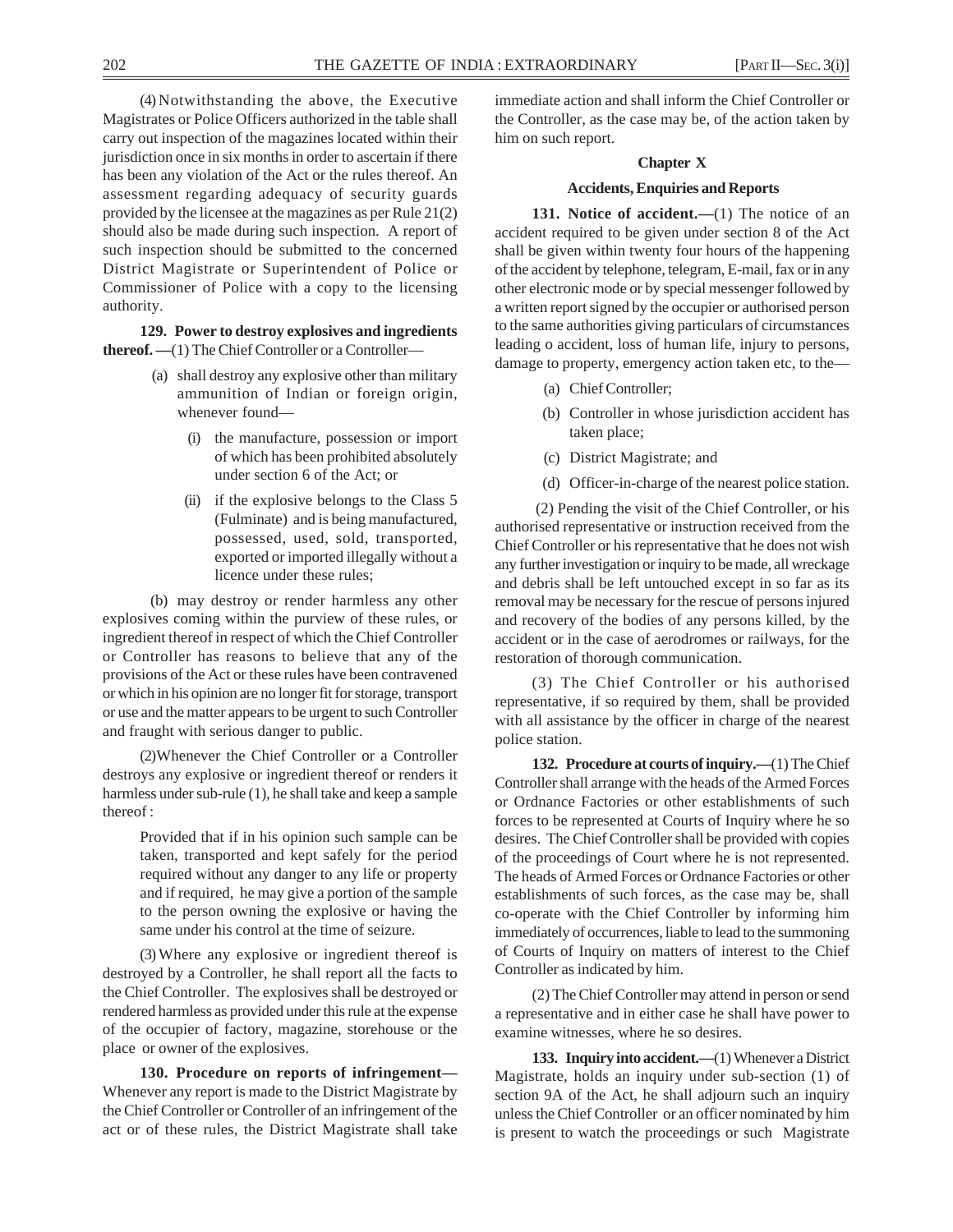has received information from the Chief Controller that officer does not wish to send a representative.

(2) The District Magistrate shall, at least twentyone days before holding the adjourned inquiry, send to the Chief Controller notice in writing of the time and place of holding the adjourned inquiry.

(3) Where an accident has been attended with loss of human life, the District Magistrate, before the adjournment, may, take evidence to identify the dead bodies and may order the disposal thereof.

(4) The Chief Controller or his representative shall be at liberty at any such inquiry to examine any witness subject to the order of the District Magistrate on points of law.

(5) Where the Chief Controller is not present or represented at any inquiry held by a District Magistrate, a copy of the report of the proceedings thereof shall be sent to him.

**134. Inquiry into more serious accidents.—**(1) Whenever an inquiry is held under section 9A of the Act, the persons holding such inquiry shall hold the same in open court in such manner and under such conditions as they may think most effectual for ascertaining the causes and circumstances of the accidents and enabling them to make the report under this rule :

> Provided that where the Central Government so directs the inquiry may be held in-camera.

(1) Whenever an inquiry under sub-rule (1) is held by a person other than the Chief Controller, such person shall arrange for the Chief Controller to be represented at such inquiry including any adjournment thereof. The person holding the inquiry shall, at least twenty one days before holding the inquiry or any adjourned inquiry, send to the Chief Controller a notice in writing of the time and place of holding such inquiry. The Chief Controller may attend in person or send a representative and in either case, he shall have power to examine witnesses where he so desires.

#### **Chapter XI**

#### **Administrative and Penal Actions**

**135. Protection of action taken in good faith.—**No suit, prosecution or other legal proceeding shall lie against the Government or any officer or other employee of the Government or any authority constituted under the Act and these rules in respect of anything which is done or intended to be done in good faith in pursuance of the Act and these rules made or orders or directions issued there under.

**136. Administrative action after inspection for violation.—(1)** The inspecting authority on inspection of the premises, shall communicate to the licensee and licensing authority in writing, his observation,

discrepancies or the violations, if any of the rules or contravention of conditions of the licence; and a copy of the inspection report shall be endorsed to the licensing authority for taking further necessary action.

**137. Communication of administrative action on grant of licence.—(1)** Copy of the licence granted under these rules shall be forwarded to the District Magistrate along with the copy of licence and approved drawings, if applicable.

(2) Every licence granted under these rules by the District Magistrate as mentioned in the Part 1 of Schedule IV, shall be communicated to the Chief Controller or the Controller, as the case may be, along with the copy of licence and approved drawings, if applicable.

**138. Communication of administrative action on suspension or cancellation of licence.—**(1) The administrative action taken by the District Magistrate for suspension or cancellation of licence granted by District Magistrate shall be communicated to the Chief Controller or the Controller, as the case may be.

(2) The administrative action taken by the Chief Controller or the Controller, as the case may be, for suspension and cancellation of licence shall be communicated to the District Magistrate.

**139. Repeal and Savings.—**(1) The Explosives Rules, 1983 are hereby repealed.

(2) Notwithstanding such repeal—

- (a) all licences, permits or duplicates thereof granted or renewed under the said rules and all fees imposed or levied shall be deemed to have been granted, renewed, imposed or levied, as the case may be, under the corresponding provisions of these rules;
- (b) all approvals given and all powers conferred by or under any notification or rule shall, so far as they are consistent with the Act and these rules, be deemed to have been given or conferred by under this Act or these rules.

## **SCHEDULE— I**

**Part—1**

#### **Classification of explosives**

(see rule 4)

Explosives are divided into 8 classes as follows :

| Class 1 | Gunpowder Class         |
|---------|-------------------------|
| Class 2 | Nitrate-Mixture Class   |
| Class 3 | Nitro-Compound Class    |
| Class 4 | Chlorate-Mixture Class  |
| Class 5 | <b>Fulminate Class</b>  |
| Class 6 | <b>Ammunition Class</b> |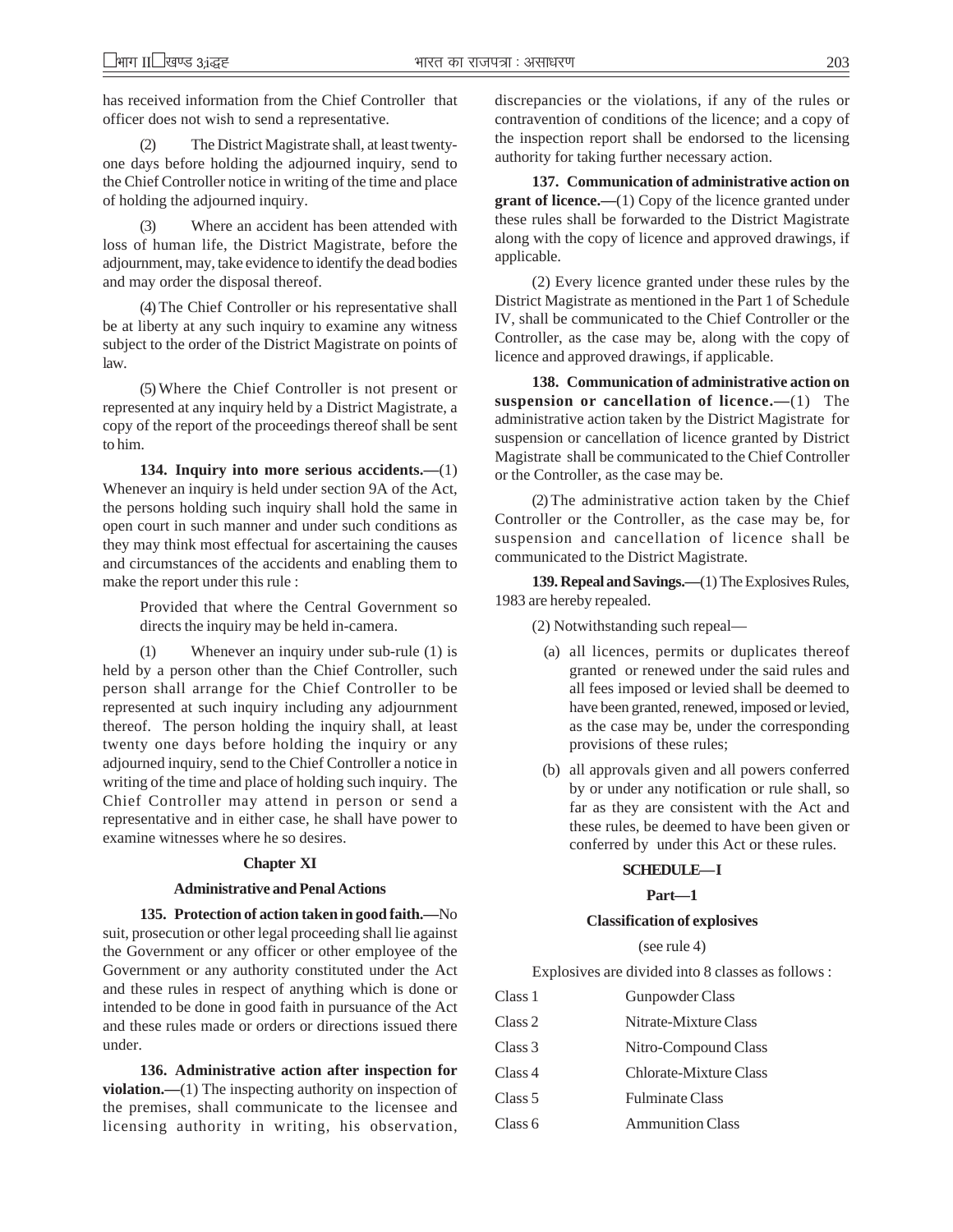Class 8 Liquid Oxygen Explosives Class.

## **Class 1—Gunpowder Class**

"Gunpowder" means gunpowder ordinarily so called.

#### **Class 2—Nitrate Mixture Class**

"Nitrate-mixture" means any preparation, other than gunpowder which is formed by the mechanical mixture of a nitrate with any form of carbon or with any carbonaceous substance not possessed of explosives properties, whether sulphur be or be not added to such preparation, and whether such preparation be or be not mechanically mixed with any other non-explosive substance, and includes any explosive containing as per chlorate and not being a chlorate-mixture, fulminate or nitro-compound as defined in this Schedule

## **Class 3- Nitro-Compound Class**

(1) "Nitro-compound" means any chemical compound which is possessed of explosive properties or is capable of combining with metals to form an explosive compound, and is produced by the chemical action of nitric acid (whether mixed or not, with sulphuric acid), or of a nitrate mixed with sulphuric acid, upon any carbonaceous substance, whether such compound is mechanically mixed with other substances or not.

(2) The nitro-compound class two divisions namely division 1 and division 2.

(3) Division 1, comprising any chemical compound or mechanically mixed preparation which consists, either wholly or partly, of nitro-glycerine or some other liquid nitro-compound.

(4) Division 2 comprising any nitro-compound, which is not comprised in Division 1 that is explosives such as Tri-nitro-toluene (T.N.T.) etc.

#### **Class 4-Chlorate mixture Class**

(1) "Chlorate-mixture" means any explosive containing a chlorate.

(2) Chlorate-mixture class has 2 divisions namely Division 1 and Division 2.

(3) Division 1, comprising any chlorate preparation which consists partly of nitro-glycerine or of some other liquid nitro-compound.

(4) Division 2, comprising any chlorate mixture which is not comprised in Division 1.

## **Class 5 -Fulminate Class**

(1) "Fulminate" means any chemical compound or mechanical mixture whatever, which from its great susceptibility to detonation, is suitable for employment in percussion-caps or any other appliances for developing detonation, or which, from its extreme sensibility to

explosion, and from its great instability (that is to say, readiness to undergo decomposition from very slight exciting causes), is specially dangerous.

(2) The Fulminate class consists of two divisions namely division 1 and division 2.

(3) Division 1 comprising such compounds as the Fulminate of sliver and of mercury, and preparations of those substances such as are used in percussion caps, and any preparation consisting of a mixture of chlorate with phosphorus, or certain descriptions of compounds of phosphorous, with or without the addition of carbonaceous matter, and any preparation consisting of a mixture of a chlorate with sulphur or with sulphuret, with or without carbonaceous matter.

(4) Division 2 comprises such substances as the chloride and the Iodide of Nitrogen, Fulminating Gold and Silver, Diazobenzol and the Nitrate of Diazobenzol, Lead Azide and Tetrazine.

#### **Class 6-Ammunition Class**

(1) "Ammunition" means an explosive of any of the foregoing classes when the same is enclosed in any case or contrivance, or is otherwise adapted or prepared so as to form: (a) a cartridge or charge for small arms, cannon or any other weapon, or (b) a safety or other fuse for blasting or for shells, or (c) a tube for firing explosive, or (d) a percussion cap, detonator, fog signal, shell, torpedo, war rocket or any other contrivance other than a firework.

(2) The ammunition class has three divisions, namely Division 1, Division 2 and Division 3.

(3) Division 1 comprises exclusively of (i) Safety cartridges (ii) Safety fuses for blasting (iii) Railway fog signal and (iv) Percussion caps.

(4) Division 2 comprises any ammunition, which does not contain its own means of ignition and is not included in Division 1, such as cartridges for small arms other than safety cartridge, cartridges and charges for cannon shells and torpedoes containing any explosives, tubes for firing explosives, and war rocket, which do not contain their own means of ignition.

(5) Division 3 comprises any ammunition which contains its own means of ignition and is not included in Division 1, such as detonators, fuses for blasting which are not safety fuses, tubes for firing explosives, containing their own means of ignition.

**Note:** The expression "ammunition containing its own means of ignition" means ammunition having an arrangement, whether attached to or forming part of the ammunition which is adapted to explode or fire the ammunition by friction or percussion. "Percussion cap" does not include a detonator.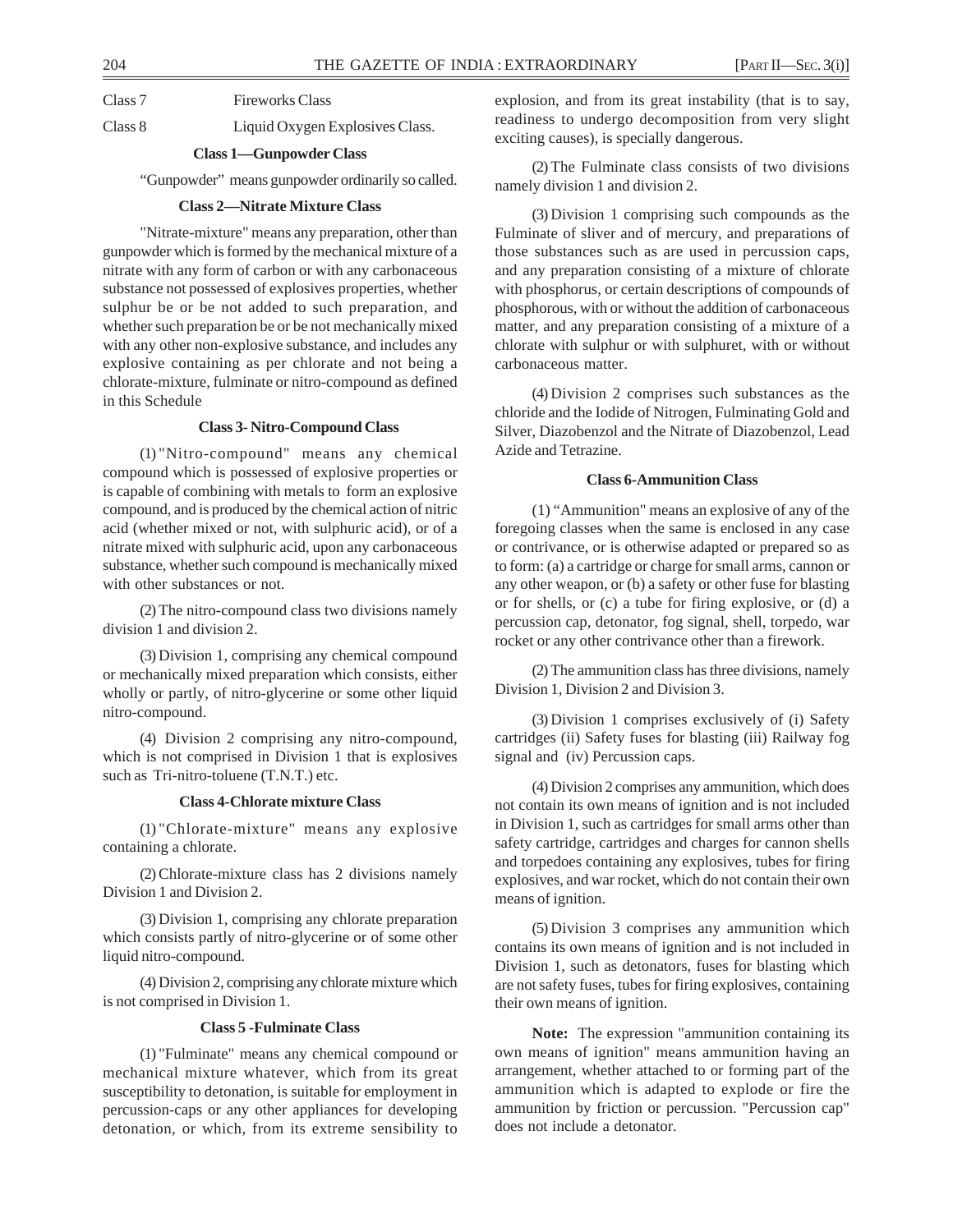#### **Class 7-Fireworks Class**

(1) Fireworks Class has four divisions, namely, Division 1, Division 2, Division 3, and Division 4.

(2) Division 1 comprises fireworks composition that is to say, any chemical compound or mechanically mixed preparation of an explosive or inflammable nature, which is used for the purpose of making manufactured firework, and is not an explosive of classes 1,2,3,4,5 & 6, any star and any coloured fire composition:

Provided that a substantially constructed hermetically closed metal case, containing not more than 500 grammes of coloured fire composition of such a nature, as not to be liable to spontaneous ignition shall be deemed to be "a manufactured firework" and not a "firework composition".

(3) Division 2 fireworks comprises manufactured fireworks i.e. to say any explosive of class 1,2,3,4 or 6 and any fireworks composition when such explosive or composition is enclosed in any case or contrivance or other articles specially adapted, for the production of pyrotechnic effect for pyrotechnic signal or sound signals.

(4) Division 2 fireworks comprises 3 sub-divisions, namely, Sub-division 1, Sub-division 2 and Sub-division 3.

(5) Sub-division 1 of Division 2 fireworks comprises low hazard fireworks which, in the opinion of Chief Controller are relatively innocuous in themselves and are not liable to explode violently or all at once e.g. sparklers [Chinese crackers, serpents, etc.]

(6) Sub-division 2 of Division 2 of fireworks comprises high hazard fireworks which, in the opinion of Chief Controller, present a special hazard to a person e.g. rockets, shells, maroons, wheels, barrages, fountains, illumination pieces, distress signals, pyrotechnic devices etc.

(7) Sub-division 3 of Division 2 fireworks comprises such fireworks, which are assembled at site purely for the purpose of display.

(8) Division 3 comprises any explosive contrivance required for the manufacture of manufactured fireworks e.g. quick match fuse, micro cord fuse etc.

(9) Division 4 comprises manufactured fireworks for use of Armed Forces of the Union.

#### **Class 8-Liquid Oxygen Explosives Class**

"Liquid Oxygen Explosives" means an absorbent carbonaceous material such as wood pulp. carbon black, metal powder, coal dust etc. impregnated with liquid air or liquid oxygen with or without the addition of other substances.

#### **Part —2**

#### **UN Classification of Explosives**

As per the United Nations recommendations in the Model Regulation on the Transport of Dangerous Goods published vide ST/SG/AL.10/1/ Rev 12 in ISBN 92 -1-13974-5, the U N Classification of dangerous goods have been made as U N Class 1(Explosives), Class 2 (Gases), Class 3 (Flammable liquid), Class 4 (Flammable Solids; substances liable to spontaneous combustion; and substances which in contact with water emit flammable gases ), Class 5 ( Oxidizing substances; organic peroxides ), Class 6 (Poisonous and infectious substances), Class 7 (Radioactive Materials), Class 8 (Corrosive substances) and class 9 (Miscellaneous dangerous substances).

Therefore explosives, which come within the purview of the Explosives Rules, are hazardous goods of UN Class 1.

The UN Class 1 i.e. explosives, have been further divided into 6 divisions as follows:

| Division 1.1 (U N Class 1 Division 1): | Substances and articles which have a mass explosion hazard e.g., Gun<br>powder, class 3 explosives, Detonators (ordinary or electric), Detonating<br>fuse, shaped charge, demolition charge, boosters, tetryl, smoke less powder,<br>fireworks composition etc. |
|----------------------------------------|-----------------------------------------------------------------------------------------------------------------------------------------------------------------------------------------------------------------------------------------------------------------|
| Division 1.2 (U N Class 1 Division 2): | Substances and articles, which have a projection, hazard but not a mass<br>explosion hazard.                                                                                                                                                                    |
| Division 1.3 (U N Class 1 Division 3): | Substances and articles, which have a fire hazard and either a minor blast<br>hazard or a minor projection hazard or both but not, a mass explosion hazard.                                                                                                     |
| Division 1.4 (U N Class 1 Division 4): | Substances and articles, which present no significant hazard, e.g., practice<br>grenades, Safety fuse, fireworks,                                                                                                                                               |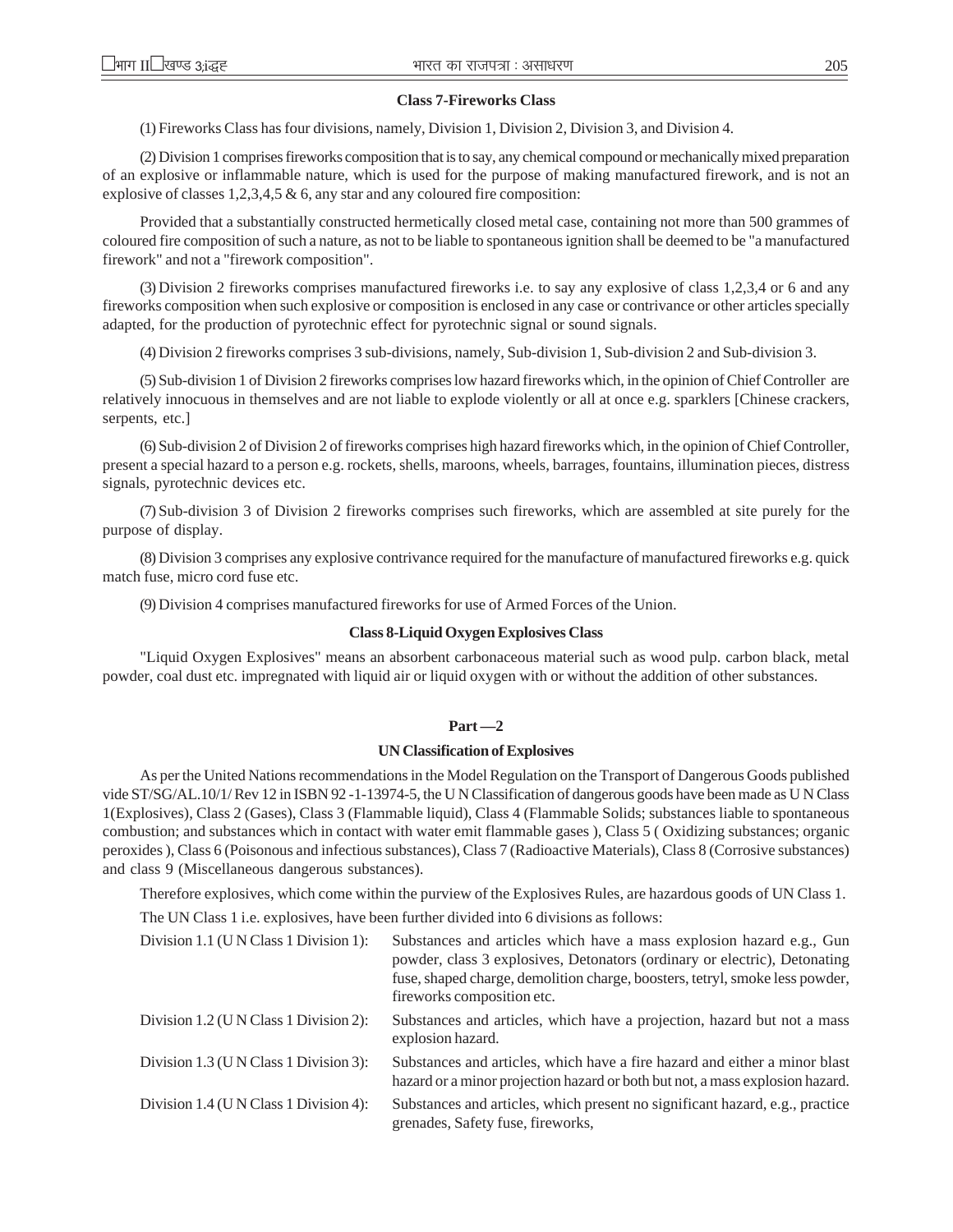Division 1.5 (U N Class 1 Division 5): Very insensitive substances, which have a mass explosion, hazard e.g., noncap sensitive class 2 explosives.

Division 1.6 (U N Class 1 Division 6): Extremely insensitive articles, which do not have a mass explosion hazard.

#### **Notes:**

(1) For the purpose of safety distances as applicable for manufacturing factories and magazines,

- (a) Explosives of "X" category (except sparklers) can be considered as explosives belonging to U N Class 1.4;
- (b) Explosives of "Y" category as explosives of U N Class 1.3;
- (c) Explosives of "ZZ" category as explosives of U N Class 1.1 and 1.5;

(2) For very low hazard fireworks like sparklers, separate Tables of Safety distances have been prescribed for manufacturing or storage purpose.

# **Part - 3**

## Table - 1

## **Compatibility Groups Pertaining to UN Classification of Explosives: -**

The Compatibility Group pertaining to U N Classification Codes of hazardous goods for the purpose of packaging for transport, import and export shall be as follows:

| Serial No.     | Compatibility Group | Description of substance or article to be classified                                                                                                                                                                                                                                                                                                                                                                          |
|----------------|---------------------|-------------------------------------------------------------------------------------------------------------------------------------------------------------------------------------------------------------------------------------------------------------------------------------------------------------------------------------------------------------------------------------------------------------------------------|
| $\mathbf{1}$   | A                   | Primary explosive substance                                                                                                                                                                                                                                                                                                                                                                                                   |
| $\overline{2}$ | B                   | Article containing a primary explosive and not containing two or more<br>independent safety features                                                                                                                                                                                                                                                                                                                          |
| 3              | $\mathcal{C}$       | Propellant explosive substance or other deflagrating explosive substance or<br>article containing such explosive substance                                                                                                                                                                                                                                                                                                    |
| 4              | D                   | Secondary detonating explosive substance or black powder or article<br>containing a secondary detonating explosive substance, in each case without<br>means of initiation and without a propelling charge, or article containing a<br>primary explosive substance and containing two or more independent safety<br>features                                                                                                   |
| 5              | E                   | Article containing a secondary detonating explosive substance, without means<br>of initiation with a propelling charge (other than one containing an inflammable<br>or hypergolic liquid)                                                                                                                                                                                                                                     |
| 6              | $\overline{F}$      | Article containing a secondary detonating explosive substance, without means<br>of initiation, with a propelling charge (other than one containing an inflammable<br>or hypergolic liquid) or without a propelling charge                                                                                                                                                                                                     |
| 7              | G                   | Pyrotechnic substance or article containing a pyrotechnic substance or article<br>containing both an explosive substance and an illuminating, incendiary<br>lachrymatory or smoke-producing substance (other than a water-activated<br>article or one containing white phosphorus, phosphide or inflammable liquid<br>or gel)                                                                                                 |
| $\,8\,$        | H                   | Article containing both an explosive substance and white phosphorus                                                                                                                                                                                                                                                                                                                                                           |
| 9              | J                   | Article containing both an explosive substance and an inflammable liquid or<br>gel                                                                                                                                                                                                                                                                                                                                            |
| $10\,$         | $\bf K$             | Article containing both an explosive substance and a toxic chemical agent                                                                                                                                                                                                                                                                                                                                                     |
| 11             | L                   | Explosive substance or article containing an explosive substance and<br>presenting a special risk needing isolation or each type                                                                                                                                                                                                                                                                                              |
| 12             | ${\bf S}$           | Substance or article so packed or designed that any hazardous effects arising<br>from accidental functioning are confirmed within the package unless the<br>package has been degraded by fire, in which case all blast or projection<br>effects are limited to the extent that they do not significantly hinder or prohibit<br>fire-fighting or other emergency response efforts in the immediate vicinity of<br>the package. |

**Note:** As per the Explosives Rules, the methods of packaging of explosives for transport within India may be as per Part -1 of Schedule 2 but the methods of packaging of explosives for import and export of explosives shall be as per Part -2 of Schedule 2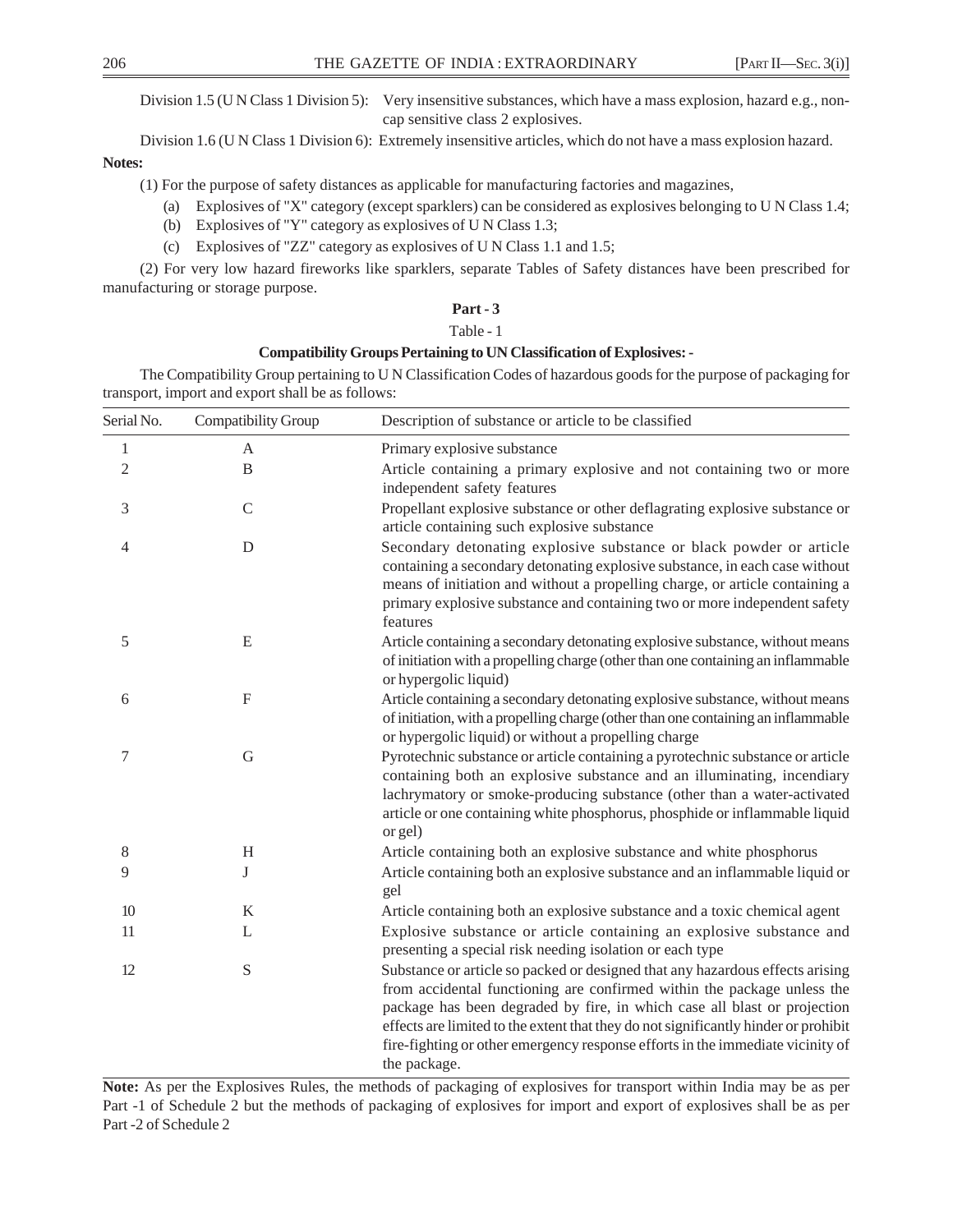| ٧<br>٠<br>٠<br>×<br>۰.<br>I |  |
|-----------------------------|--|
|-----------------------------|--|

**Scheme of classification of goods of class 1**

| Compatibility Group |      |      |      |       |      |             |      |      |       |      |      |      |
|---------------------|------|------|------|-------|------|-------------|------|------|-------|------|------|------|
|                     | A    | B    | C    | D     | E    | $\mathbf F$ | G    | H    | J     | K    | L    | S    |
| Hazard<br>Division  |      |      |      |       |      |             |      |      |       |      |      |      |
| 1.1                 | 1.1A | 1.1B | 1.1C | 1.1 D | 1.1E | 1.1F        | 1.1G |      | 1.1 J |      | 1.1L |      |
| 1.2                 |      | 1.2B | 1.2C | 1.2D  | 1.2E | 1.2F        | 1.2G | 1.2H | 1.2J  | 1.2K | 1.2L |      |
| 1.3                 |      |      | 1.3C |       |      | 1.3F        | 1.3G | 1.3H | 1.3J  | 1.3K | 1.3L |      |
| 1.4                 |      | 1.4B | 1.4C | 1.4D  | 1.4E | 1.4F        | 1.4G |      |       |      |      | 1.4S |
| 1.5                 |      |      |      | 1.5D  |      |             |      |      |       |      |      |      |

| Compatibility Group | $\mathbf{A}$   | B              | $\mathcal{C}$  | D              | E              | G              | S              |
|---------------------|----------------|----------------|----------------|----------------|----------------|----------------|----------------|
| $\mathbf{A}$        | Yes            | N <sub>0</sub> | N <sub>o</sub> | N <sub>o</sub> | N <sub>0</sub> | N <sub>0</sub> | N <sub>0</sub> |
| $\mathbf B$         | N <sub>o</sub> | Yes            | $No*$          | $No*$          | $No*$          | $No*$          | Yes            |
| $\mathsf C$         | N <sub>o</sub> | $No*$          | Yes            | Yes            | Yes            | N <sub>0</sub> | Yes            |
| ${\rm D}$           | N <sub>o</sub> | $No*$          | Yes            | Yes            | Yes            | N <sub>0</sub> | Yes            |
| E                   | N <sub>0</sub> | $No*$          | Yes            | Yes            | Yes            | No             | Yes            |
| $\mathsf G$         | N <sub>o</sub> | N <sub>o</sub> | No             | N <sub>o</sub> | N <sub>0</sub> | N <sub>0</sub> | Yes            |
| S                   | N <sub>o</sub> | Yes            | Yes            | Yes            | Yes            | Yes            | Yes            |

## S**chedule II**

## **Part-1**

## **Methods of packing of explosives for inland transport.**

## (See rules 14 and 15)

- (1) In this Schedule, unless the context otherwise requires, the expression,-
	- (a) "outer package" means a box, barrel, case or cylinder of wood, metal, or corrugated boxes or other solid material, of such strength, construction and character as not to be liable to be broken or accidentally opened, or to become defective or insecure or to allow an explosive to escape;
	- (b) "inner package" means a substantial case, bag, canister, card board or other receptacle, made and closed so as to prevent any explosive from escaping;
	- (c) "propellant" means an authorised explosive of the class 3 adapted and intended exclusively for use as a propelling charge in cannon or small arms .

(2) Wherever an explosive is distinguished as belonging to a particular class or division of a class, the reference is to be made to the classification specified in Schedule 1;

(3) The packages of explosives shall conform to the requirements of relevant standards of Bureau of Indian Standards.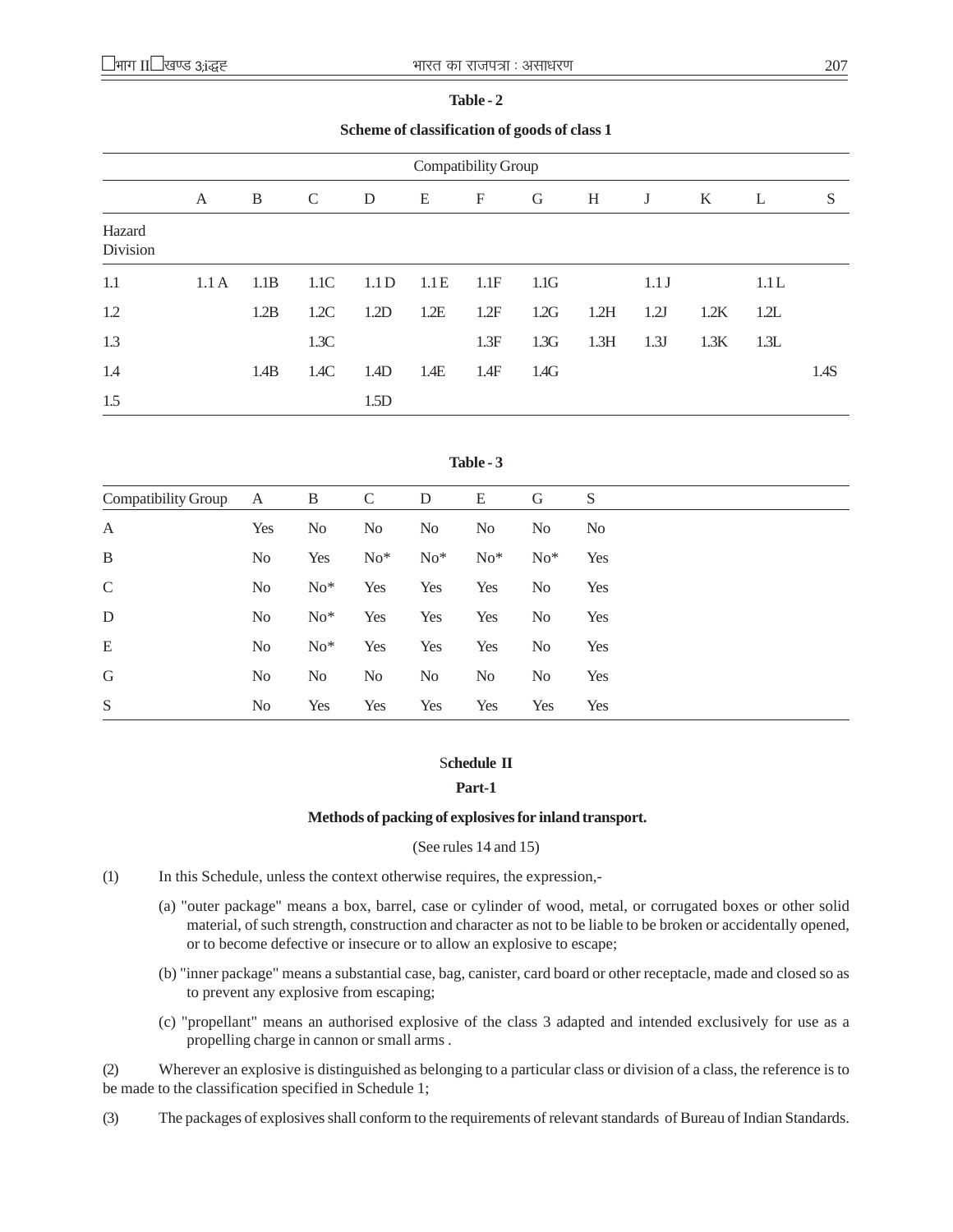| No. | Item Class                                                                                                                                                            | Method of packing                                                                                                                                                                                                                                                                                                                                                                                                                                                                                                                                                                                                                                                                                                                  | Quantity in any one<br>outer package                                                                                                         | Quantity in any<br>one inner package |
|-----|-----------------------------------------------------------------------------------------------------------------------------------------------------------------------|------------------------------------------------------------------------------------------------------------------------------------------------------------------------------------------------------------------------------------------------------------------------------------------------------------------------------------------------------------------------------------------------------------------------------------------------------------------------------------------------------------------------------------------------------------------------------------------------------------------------------------------------------------------------------------------------------------------------------------|----------------------------------------------------------------------------------------------------------------------------------------------|--------------------------------------|
| (1) | (2)                                                                                                                                                                   | (3)                                                                                                                                                                                                                                                                                                                                                                                                                                                                                                                                                                                                                                                                                                                                | (4)                                                                                                                                          | (5)                                  |
| 1   | Class 1                                                                                                                                                               | When the quantity in any one consignment does<br>not exceed 2.5 kilogrammes, a single outer package.<br>When the quantity exceeds 2.5 kilogrammes a<br>double package, the inner and outer packages being<br>as defined in clause (1) of this Schedule. Inner<br>Packages if made of metal shall be secured by<br>cushioning material.                                                                                                                                                                                                                                                                                                                                                                                             | 50 kilogrammes<br>Provided that where gun-<br>powder and propellants<br>are packed together the<br>amount shall not exceed<br>25 Kilogrammes | 2.5 kilogrammes                      |
| 2   | Class 2                                                                                                                                                               | The material except site mixed Ammonium Nitrate<br>Fuel Oil explosive shall be suitably cartridged in<br>wrappings made of suitable plastic material or papers<br>so as to make it impermeable and protect from damp.<br>Further packing as for Class 1.                                                                                                                                                                                                                                                                                                                                                                                                                                                                           | 25 Kilogrammes                                                                                                                               | 12.5 Kilogrammes                     |
| 3   | Site Mixed<br>Ammonium<br>Nitrate Fuel<br>Oil mixture<br>(ANFO)                                                                                                       | As approved by Chief Controller                                                                                                                                                                                                                                                                                                                                                                                                                                                                                                                                                                                                                                                                                                    |                                                                                                                                              |                                      |
| 4   | Class 3<br>Division 1<br>other than<br>propellants                                                                                                                    | The material shall be cartridged in wrappings made<br>of paper or polythene that has been made<br>impermeable. The wrapping should also protect the<br>material from damp. Further packing as for Class 1,<br>provided that either the outer or inner package shall<br>be thoroughly waterproof and no metal shall be used<br>in the construction of the packages, except that $(1)$<br>nails made of brass, zinc or other soft metal or coated<br>with the same may be used for securing the outer pac-<br>kage, and (2) wire stitching may be used for securing<br>the inner package if the wire is effectively prevented<br>from coming into contact with the explosive by means<br>of a sheet of stout cardboard or otherwise. | 25 Kilogrammes                                                                                                                               | 2.5 Kilogrammes                      |
| 5.  | Class 3<br>Division 1<br>propellants.                                                                                                                                 | As for Class 1                                                                                                                                                                                                                                                                                                                                                                                                                                                                                                                                                                                                                                                                                                                     | 25 Kilogrammes                                                                                                                               | 2.5 Kilogrammes                      |
| 6   | Class 3<br>Division 2<br>Other than<br>Picric Acid,<br>Wet Gun<br>Cotton<br>Penta<br>Erythritol<br>Tetranitrate<br>RDX,<br>Tri-nitro<br>Resorcinol<br>(Styphnic Alid) | As for Class 1                                                                                                                                                                                                                                                                                                                                                                                                                                                                                                                                                                                                                                                                                                                     | 25 Kilogrammes                                                                                                                               | 2.5 Kilogrammes                      |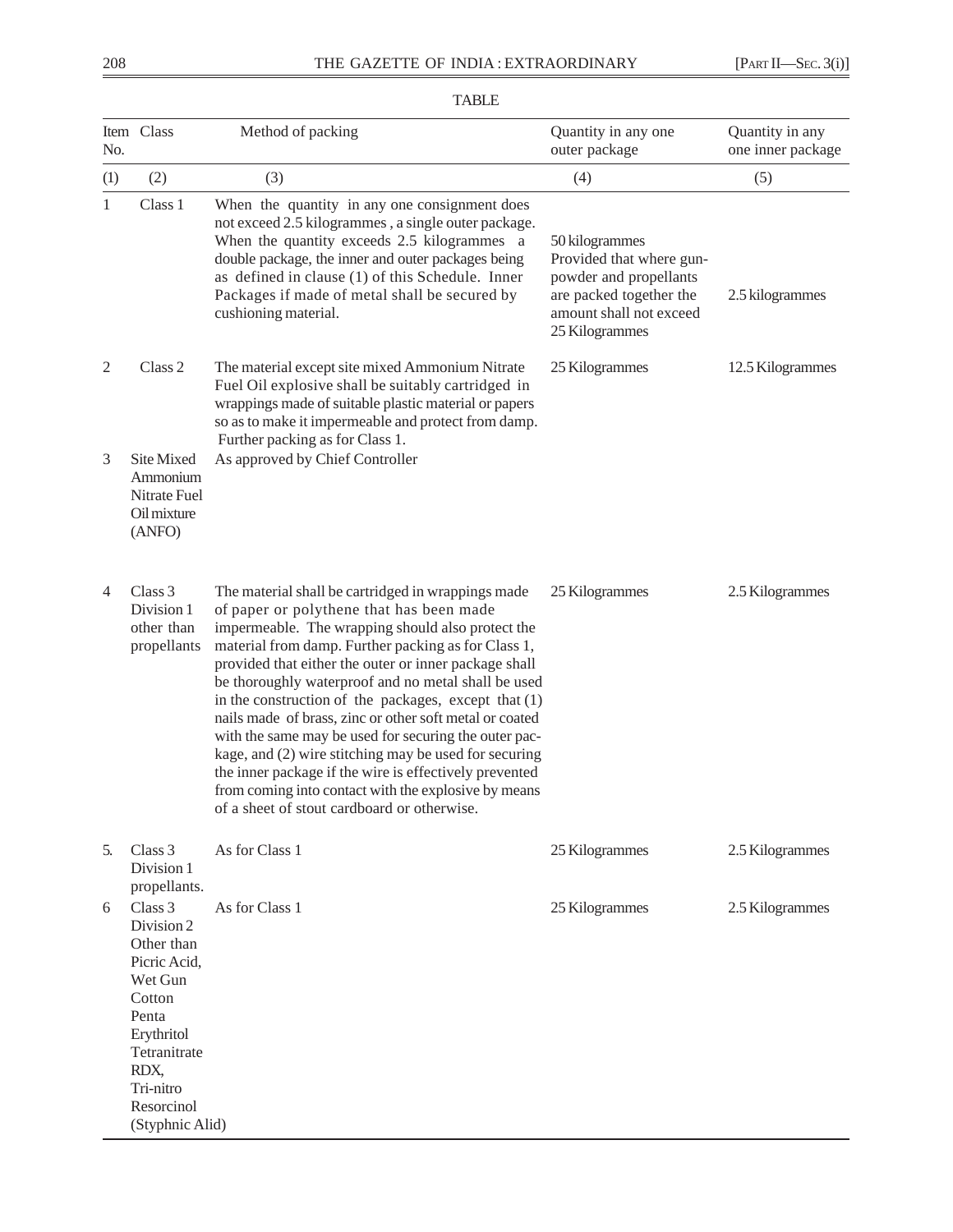¹Hkkx II¹[k.M 3(i)º Hkkjr dk jkti=k % vlk/kj.k 209

| (1)              | (2)                                                                                                 | (3)                                                                                                                                                                                                                                                                                                                                                                                                                                                                                                                                                                                                                                                                                                                                                                                                                                                                                                                                                                            | (4)                                | (5)                                |
|------------------|-----------------------------------------------------------------------------------------------------|--------------------------------------------------------------------------------------------------------------------------------------------------------------------------------------------------------------------------------------------------------------------------------------------------------------------------------------------------------------------------------------------------------------------------------------------------------------------------------------------------------------------------------------------------------------------------------------------------------------------------------------------------------------------------------------------------------------------------------------------------------------------------------------------------------------------------------------------------------------------------------------------------------------------------------------------------------------------------------|------------------------------------|------------------------------------|
| $\overline{7}$ . | Picric Acid                                                                                         | As for Class 1                                                                                                                                                                                                                                                                                                                                                                                                                                                                                                                                                                                                                                                                                                                                                                                                                                                                                                                                                                 | Unlimited                          | Unlimited                          |
| 8.               | Gun<br>Cotton<br>so wetted<br>with water<br>as to be<br>absolutely<br>un-inflamm-<br>able           | As for Class 1, provided that the inner or outer<br>package or both of them shall be of such nature,<br>and so closed, as to prevent any material loss<br>of moisture.                                                                                                                                                                                                                                                                                                                                                                                                                                                                                                                                                                                                                                                                                                                                                                                                         | Unlimited                          | Unlimited                          |
| 9.               | Penta-<br>Erythritol<br>Tetranitrate<br>(P.E.T.N)<br>Penthrite)<br>containing<br>25% of<br>moisture | In double package, the inner package shall be a<br>polythene bag closed at the top with twine thread<br>and placed in a bright tin container. Both the<br>bag and the tin container shall be so closed as to<br>prevent any material loss of moisture. The outer<br>package shall be as defined in clause (1) of the<br>Schedule and so closed as to prevent any material<br>loss of moisture.                                                                                                                                                                                                                                                                                                                                                                                                                                                                                                                                                                                 | 22.5 Kilogrammes<br>(dry basis)    | 11.25 Kilogrammes<br>(dry basis)   |
|                  | 10. RDX                                                                                             | As for PETN                                                                                                                                                                                                                                                                                                                                                                                                                                                                                                                                                                                                                                                                                                                                                                                                                                                                                                                                                                    | 22.5 Kilogrammes<br>(dry basis)    | 11.25 Kilogrammes<br>(dry basis)   |
|                  | 11. Tri-Nitro-<br>Resorcinol<br>(Styphnic<br>Acid)                                                  | As for Class 1, provided that Tri-nitro-Resorcinol<br>(Styphnic Acid) shall be wetted with not less than<br>20% of water calculated on the wet explosives and<br>that the inner package shall be a substantial bag,<br>case or canister so made and closed as to prevent<br>any loss of moisture or escape of explosives.                                                                                                                                                                                                                                                                                                                                                                                                                                                                                                                                                                                                                                                      | 25 Kilogrammes<br>of wet explosive | 25 Kilogrammes<br>of wet explosive |
|                  | 12. Class 4<br>Division 1                                                                           | As for Class 3, Division 1, other than propellants.                                                                                                                                                                                                                                                                                                                                                                                                                                                                                                                                                                                                                                                                                                                                                                                                                                                                                                                            | 25 Kilogrammes                     | 2.5 Kilogrammes                    |
|                  | 13. Class $4$<br>Division 2                                                                         | As for Class 1                                                                                                                                                                                                                                                                                                                                                                                                                                                                                                                                                                                                                                                                                                                                                                                                                                                                                                                                                                 | 25 Kilogrammes.                    | 2.5 Kilogrammes                    |
|                  | 14. Class 5                                                                                         | The explosives shall be packed wet containing not 100 Kilogrammes.<br>less than 25% water, and shall in this condition be<br>enclosed in a treble package; the inner most package<br>containing the wet cloth or other suitable material of<br>close mesh but permeable to water; the intermediate<br>package shall contain all the individual packages and<br>sufficient water to keep the explosive in them cons-<br>tantly wet, and may, consistent with the requirements<br>of the security of the whole package, be in the form<br>of a rubber bag, or of a case, or of such special lining<br>to the other packages as will efficiently attain this<br>object, and it must itself be constantly surrounded<br>by or saturated with water, the outer package contai-<br>ning sufficient water constantly to surround the<br>case. Both the intermediate package and the outer<br>package shall be of such construction and material<br>as will not allow water to escape. |                                    | 12.5 Kilogrammes                   |
|                  | 15. Class 6,<br>Division 1,<br>other than<br>Pin-fire<br>cartridges<br>for pistols.                 | A single outer package. Provided that clause (3)<br>of this Schedule shall not apply to explosives of<br>this Division:<br>Provided also that bulleted cartridges of a calibre<br>exceeding 1.27 centimetres. And belonging to this<br>Division shall be packed in such a manner that the                                                                                                                                                                                                                                                                                                                                                                                                                                                                                                                                                                                                                                                                                      | Unlimited                          |                                    |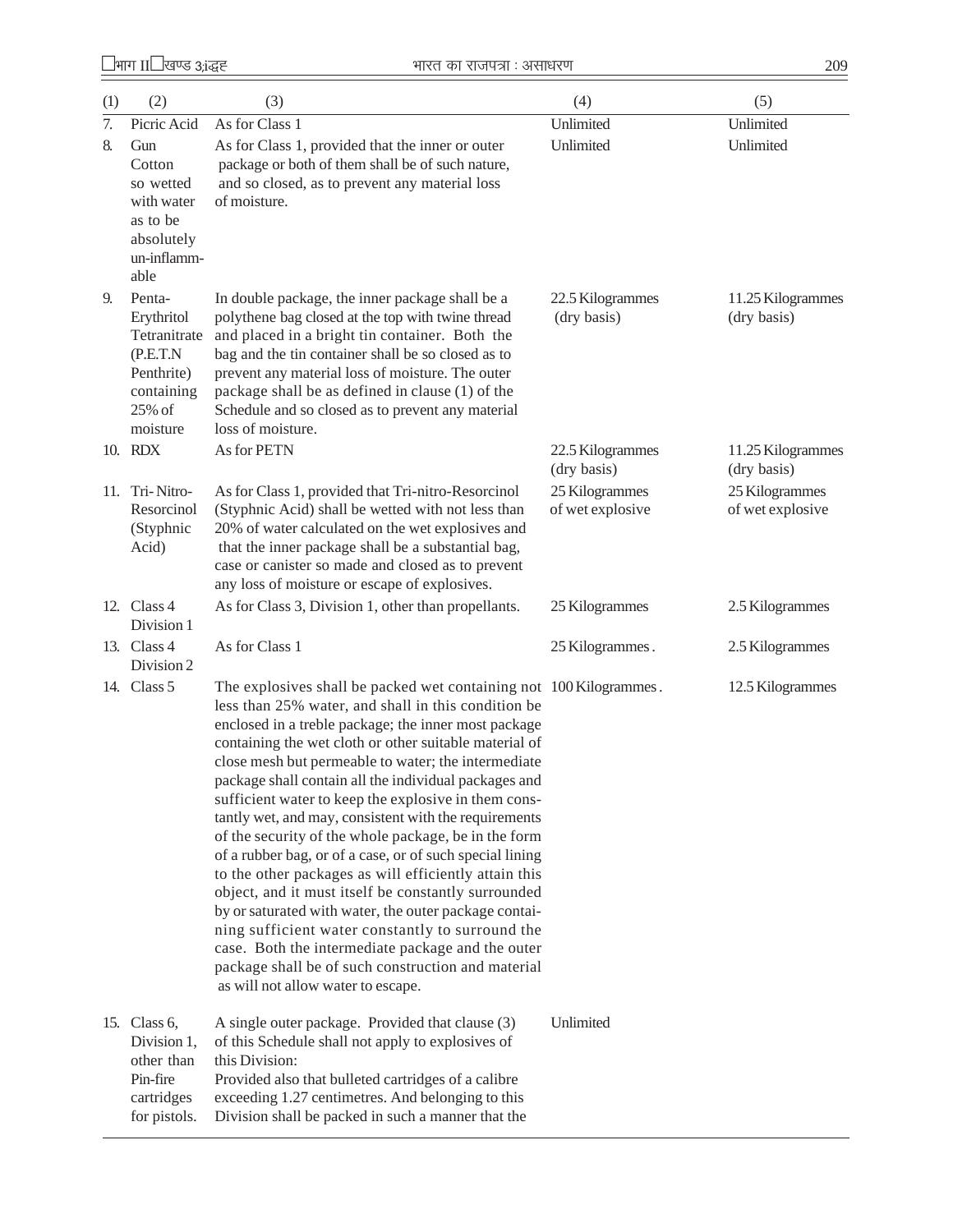| (3)                                                                                                                                                                                                                                                                                                                                                                                                                                                                                                                                                                                                                                                                                                                                                                                                                                                                                                                                                                                                                                                                                                                                                                                                                                                                 | (4)                                                                                                                                           | (5)             |
|---------------------------------------------------------------------------------------------------------------------------------------------------------------------------------------------------------------------------------------------------------------------------------------------------------------------------------------------------------------------------------------------------------------------------------------------------------------------------------------------------------------------------------------------------------------------------------------------------------------------------------------------------------------------------------------------------------------------------------------------------------------------------------------------------------------------------------------------------------------------------------------------------------------------------------------------------------------------------------------------------------------------------------------------------------------------------------------------------------------------------------------------------------------------------------------------------------------------------------------------------------------------|-----------------------------------------------------------------------------------------------------------------------------------------------|-----------------|
| point of any bullet cannot come in contact with the<br>cap of another cartridge.                                                                                                                                                                                                                                                                                                                                                                                                                                                                                                                                                                                                                                                                                                                                                                                                                                                                                                                                                                                                                                                                                                                                                                                    |                                                                                                                                               |                 |
| (a) Not exceeding 50 in number in any one<br>consignment-So packed in a single package<br>that the bases lie alternately in opposite<br>directions. The bases and pins shall be so<br>fitted into perforations in millboard or other<br>suitable material as to prevent the firing of any<br>one of the said cartridges by an explosion in<br>any other of the said cartridges.<br>(b) Exceeding 50 number-In an inner and outer<br>package, the cartridges being packed in inner                                                                                                                                                                                                                                                                                                                                                                                                                                                                                                                                                                                                                                                                                                                                                                                   | 2500 in number                                                                                                                                | 50 in number    |
| Explosives made up into cartridges or charges for<br>cannon, shell, torpedoes, mines, blasting or other<br>like purposes shall be packed in such manner and in<br>such quantity as is required for the same explosive<br>when not so made up:<br>Provided that, where a double package is required,<br>the enclosing ease of such cartridges or charges<br>may, if it satisfies the conditions required for an<br>inner packages, be deemed to be such inner package.<br>Other ammunition of this Division-A single outer<br>package.                                                                                                                                                                                                                                                                                                                                                                                                                                                                                                                                                                                                                                                                                                                               | 2500 in number                                                                                                                                | 50 in number    |
| As for Class 1<br>Provided that bulleted cartridges of a calibre<br>exceeding 1.27 centimetres. And belonging to this<br>Division shall be packed in such a manner that the<br>point of any bullet cannot come in contact with the<br>cap of another cartridge.<br>(a) Not exceeding 1,000 in any one consignment.<br>As for Class 1, provided that the detonators<br>and the spaces between the same and between<br>the sides of the inner package and the said<br>detonators shall all be filled as far as practicable,<br>with fine sawdust or other similar material; a<br>layer of felt or other soft yielding material shall<br>be placed between both ends of all the deto-<br>nators and the interior of the inner package in<br>which the same are placed, in such manner and<br>so secured, that both ends of the detonators<br>will rest upon the said cotton wool or other<br>material, every inner package, if of metal to be<br>lined throughout with the paper or other soft<br>material.<br>(b) Exceeding 1,000 detonators. The detonators<br>shall be packed in inner packages, with sawdust<br>and cotton wool as above described. Such inner<br>packages shall be placed inside a substantial<br>case of wood or metal, made and closed so as to | 10,000 in number                                                                                                                              | 1,000 in number |
|                                                                                                                                                                                                                                                                                                                                                                                                                                                                                                                                                                                                                                                                                                                                                                                                                                                                                                                                                                                                                                                                                                                                                                                                                                                                     | packages with millboards as above required.<br>prevent any of the inner packages escaping<br>there from, and such case shall be placed inside |                 |

an outer package in such manner and so secured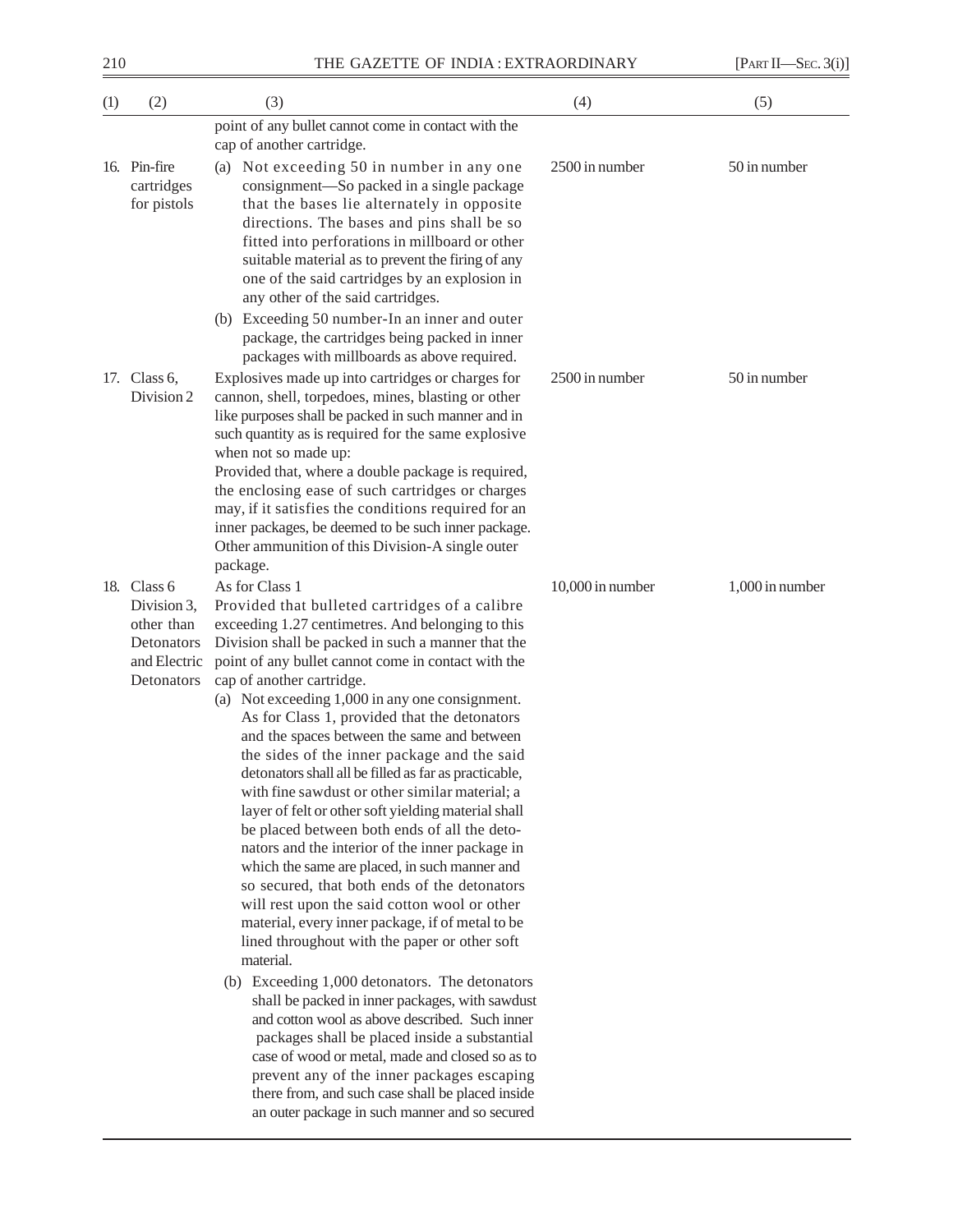| (1) | (2)                                                                                                                       | (3)                                                                                                                                                                                                                                                                                                                                                                                             | (4)             | (5)             |
|-----|---------------------------------------------------------------------------------------------------------------------------|-------------------------------------------------------------------------------------------------------------------------------------------------------------------------------------------------------------------------------------------------------------------------------------------------------------------------------------------------------------------------------------------------|-----------------|-----------------|
|     |                                                                                                                           | as to leave a clear space of not less than 7.5<br>centimetres. Between the case and every part of<br>the interior of the said outer packages, notwith-<br>standing that such clear space may, if preferred<br>be filled with sawdust, straw or other similar<br>material or may contain a light framework or<br>battens of wood to keep the case aforesaid in<br>position in the outer package. |                 |                 |
|     |                                                                                                                           | (c) Where the number of detonators exceeds 5,000<br>such other packages shall be provided with<br>handles or other contrivance, by means of which<br>it can be safely and conveniently carried.                                                                                                                                                                                                 |                 |                 |
|     | 20. Electric<br>Detonators                                                                                                | As for Class 1, provided that the number in any<br>outer package shall not exceeds 2,000.                                                                                                                                                                                                                                                                                                       | 2,000 in number | 100 in number   |
|     | 21. Class 7<br>Division 1                                                                                                 | Double package, the inner package being<br>hermetically closed and contained in an outer<br>package as above defined.                                                                                                                                                                                                                                                                           | 10 Kilogrammes  | 0.5 Kilogrammes |
|     | 22. Class 7<br>Division 2<br>Sub-<br>division 1,<br>$2$ and $3$<br>except<br>serpents<br>and paper<br>caps or<br>amerces  | Double package, the inner and outer packages made<br>of wood being as defined in clause (1) of this<br>Schedule. Inner Packages made of card board.                                                                                                                                                                                                                                             | 50 Kilogrammes  |                 |
| 23  | Class <sub>7</sub><br>Division 2<br>Sub-division<br>$1, 2$ and 3<br>except<br>serpents<br>and paper<br>caps or<br>amerces | Double package, the inner and outer packages being<br>as defined in clause (1) of this Schedule. Inner<br>Packages made of card board                                                                                                                                                                                                                                                           | 20 Kilogrammes  |                 |
| 24  | Class 7<br>Division 2<br>Sub-division<br>1for serpents                                                                    | Double package, the inner and outer packages being<br>as defined in clause (1) of this Schedule. Inner<br>Packages shall be filled with cotton or suitable<br>material to protect from breakage of serpents palates                                                                                                                                                                             | 15 Kilogrammes  |                 |
| 25  | Class <sub>7</sub><br>Division 2<br>Sub-division<br>2 for paper<br>caps or<br>amerces                                     | Double package, the inner and outer packages<br>made of wood being as defined in clause (1) of this<br>Schedule. Inner Packages shall be made as per<br>rule 34                                                                                                                                                                                                                                 | 2.8 Kilogrammes |                 |
| 26  | Class 7<br>Division 2<br>Sub-division<br>2 for paper<br>caps or<br>amerces                                                | Double package, the inner and outer packages<br>corrugated boxes being as defined in clause (1) of<br>this Schedule. Inner Packages shall be made as per<br>rule 34                                                                                                                                                                                                                             | 1.4 Kilogrammes |                 |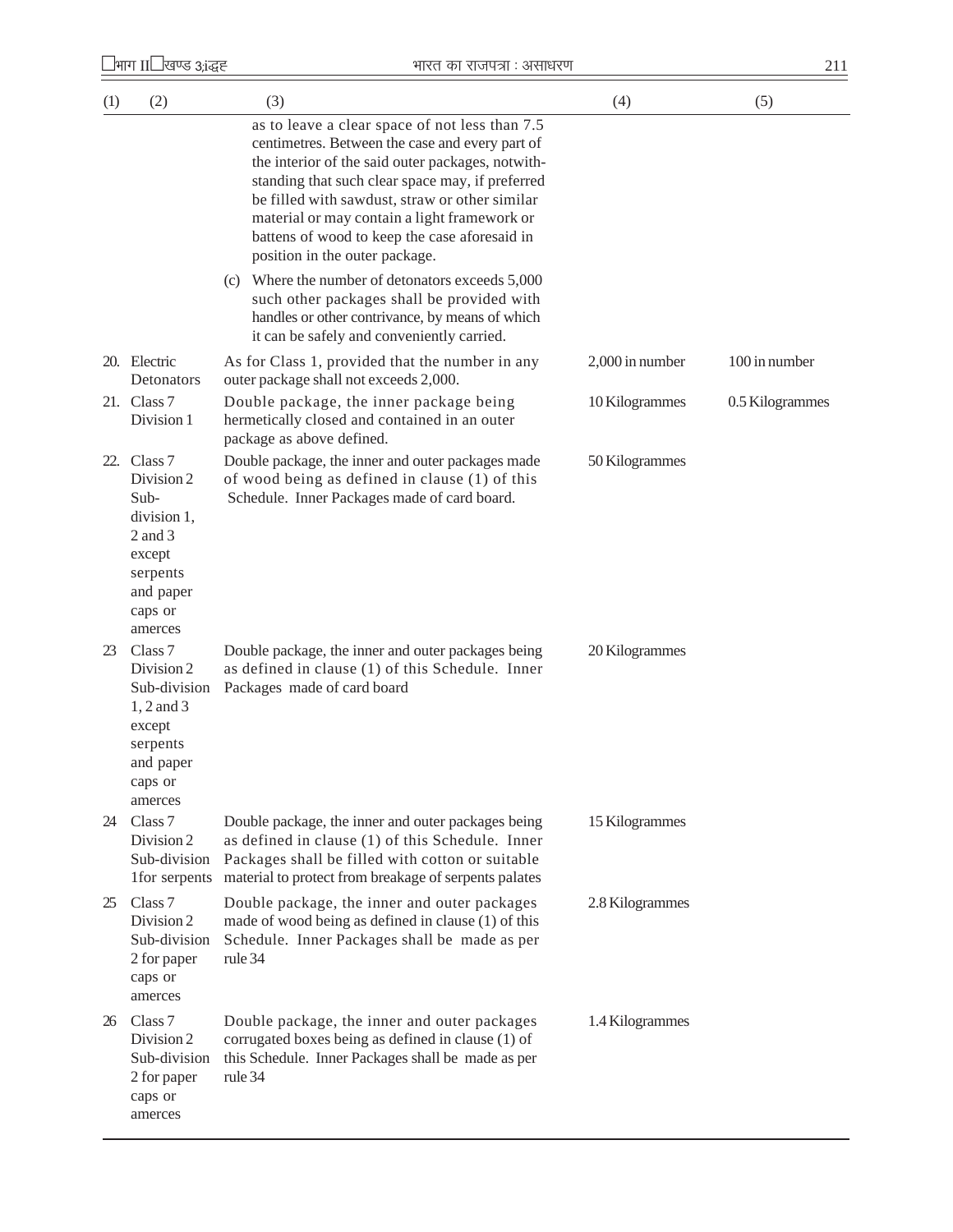| 212 |                                                      | THE GAZETTE OF INDIA: EXTRAORDINARY                                                                                               |                                                                      | [PART II—SEC. 3(i)] |  |
|-----|------------------------------------------------------|-----------------------------------------------------------------------------------------------------------------------------------|----------------------------------------------------------------------|---------------------|--|
| (1) | (2)                                                  | (3)                                                                                                                               | (4)                                                                  | (5)                 |  |
| 27  | Class <sub>7</sub><br>Division 3                     | Single out package and inside of outer box shall be.<br>secured by cushioning material                                            | 25 Kilogrammes                                                       |                     |  |
| 28  | Class 7.<br>Division 4                               | Single outer package provided that clause (3) of<br>this Schedule shall not apply.                                                | 50 Kilogrammes.<br>or as approved by<br>Armed Forces of the<br>Union |                     |  |
| 29. | Class 8.<br>LO.X.<br>(Liquid<br>Oxygen<br>Explosives | Cartridges packed and transported for immediate<br>use in insulated packing boxes of a design<br>approved by the Chief Controller |                                                                      |                     |  |

## **Part - 2**

## **Methods of packing of explosives for import and export**

## (see rules 14 and 15)

(1) The methods of packing of explosives for import and export shall comply with the Scheme of classification of dangerous goods of U N class 1 (i.e., explosives) in combination with the hazard Division and the Compatibility Group devised by United Nations as 'Transport of Dangerous Goods' and accepted world wide as harmonised International Regulations as amended from time to time for governing the various modes of transport of dangerous goods.

## **Schedule III**

## **Methods of testing**

## ( see rule 48)

An explosive of the 3rd (Nitro-compound) Class or of the 4th (Chlorate-mixture) Class shall comply with the tests set forth in this Schedule as applicable to such explosive.

## **Heat test as applied to explosives**

## **1. Apparatus and materials employed**

| Specifi-<br>cation | Pattern<br>No. | Article                                                                                    |                |    |
|--------------------|----------------|--------------------------------------------------------------------------------------------|----------------|----|
|                    | 2              | 3                                                                                          | $\overline{4}$ | 5  |
| A                  |                | Acid, Acetic 56.8 cubic centimetres. Bottle                                                |                |    |
|                    | I              | <b>Balance</b>                                                                             |                |    |
|                    | $\mathbb{I}$   | Bath, water                                                                                |                |    |
|                    | Ш              | Bath, water, for hot water heating *                                                       |                |    |
|                    | IV             | Beaker, glass, 1 1/3 litres                                                                |                |    |
|                    | V              | Bottle, dropper, brown glass, 28.4 cubic<br>centimetres. (for glycerine and water mixture) |                |    |
|                    | VI             | Bottle, glass-stoppered, brown glass, 28.4 cubic<br>centimetres (for standard tint papers) |                |    |
|                    | VII            | Bottle, glass-stoppered, brown glass,<br>56.8 cubic centimetres (for test papers)          |                | -1 |
|                    | VШ             | Brush, cleaning                                                                            |                | 2  |
|                    | IX             | Brush, cleaning, test tube                                                                 |                |    |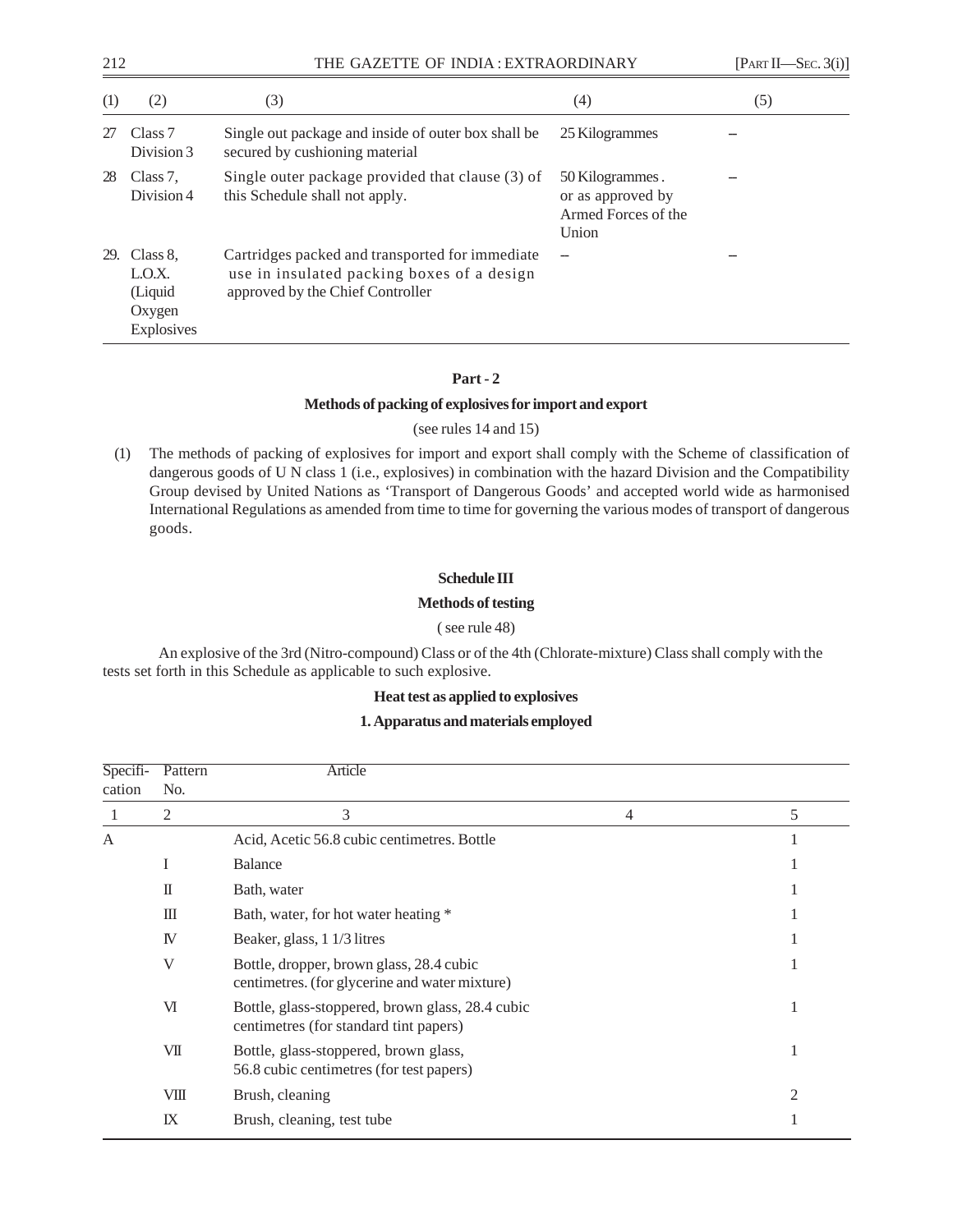| $\mathbf{1}$ | $\overline{c}$ | 3                                                       | $\overline{4}$    | 5            |
|--------------|----------------|---------------------------------------------------------|-------------------|--------------|
|              | $\mathbf X$    | Burner, gas, Argand, and screen                         |                   | 1            |
|              | XI             | Caps, for test tubes                                    | Sufficient supply |              |
| B            | XII            | Chalk, French                                           | Sufficient supply |              |
|              | <b>XIII</b>    | Forceps, lifting, heat test papers                      |                   | 1            |
|              | XIV            | Funnel, aluminium                                       |                   | 1            |
| C            | XV             | Funnel, glass                                           |                   | 1            |
|              |                | Glycerine 28.4 cubic centimetres bottle                 |                   | 1            |
|              | XVI            | Knife, cordite                                          |                   | 1            |
|              | <b>XVII</b>    | Lid, Water bath                                         |                   | 1            |
|              | <b>SVIII</b>   |                                                         |                   |              |
|              |                | Mill, cordite                                           |                   | 1            |
|              | XIX            | Needle, piercing, heat test papers                      |                   | 1            |
|              | XX             | Oven, water                                             |                   | 1            |
| D            |                | Paper, filter                                           | Sufficient supply |              |
|              |                | Papers, filter, 5.5 centimetres.                        | $-Do-$            |              |
|              | XXI            | Papers, standard tint                                   | $-Do-$            |              |
| E            |                | Papers, test                                            | $-Do-$            |              |
|              | <b>XXII</b>    | Pestle and mortar, wedgwoodware                         |                   | 1            |
|              | <b>XXIII</b>   | Plate, glass, resting heat test papers on when piercing |                   | 1            |
|              | <b>XXIV</b>    | Rings, rubber, test tube                                | Sufficient supply |              |
|              | <b>XXV</b>     | Rod, glass, flat-headed                                 |                   | 1            |
|              | <b>XXVI</b>    | Rods, glass, platinum wire hook                         |                   | 6            |
|              | <b>XXVII</b>   | Scoop, aluminium                                        |                   | 1            |
|              | <b>XXVIII</b>  | Screen, burner for water bath                           |                   | 1            |
|              | <b>XXIX</b>    | Sieves, rectangular, tinned, brass wire                 |                   | 1            |
|              | <b>XXX</b>     | Sieves with lid and base, Circular brass                | A set             |              |
|              | <b>XXXI</b>    | Spatula, horn                                           |                   | 1            |
|              | <b>XXXII</b>   | Stand, heat test tubes                                  |                   | 1            |
|              | <b>XXXIII</b>  | Stand, water bath                                       |                   | 1            |
|              | <b>XXXIV</b>   | Stoppers, rubber, perforated                            | Sufficient supply |              |
|              | XXXV           | Thermometers, glass, and wood case                      |                   | $\mathbf{2}$ |
|              | <b>XXXVI</b>   | Trays, aluminium                                        |                   | 6            |
|              | <b>XXXVII</b>  | Tray, cordite knife                                     |                   | 1            |
|              | <b>XXXVIII</b> | Tubes, heat test                                        | Sufficient supply |              |
|              | <b>XXXIX</b>   | Tubes, standard tint paper                              |                   | 1            |
|              | $X\!L$         | Tubing, rubber, Argand gas burner                       | Sufficient supply |              |
|              | XLI            | Weights, gramme and forecps in box                      | A set             |              |

\*Alternative pattern for use where hot water is available.

N.B.—The apparatus and materials are to comply in all respects with the specification and standard patterns.

## **Specification —acid, acetic**

The acetic acid is to be clear, colourless and free from all impurities, and is not to contain less than 96 per cent CH<sub>3</sub>COOH. When 1 cubic centimetre. Of N/10 potassium permanganate solution is added to 100 cubic centimetres of the acetic acid maintained at 15°C, the distinctive colour is to remain for not less than 15 minutes.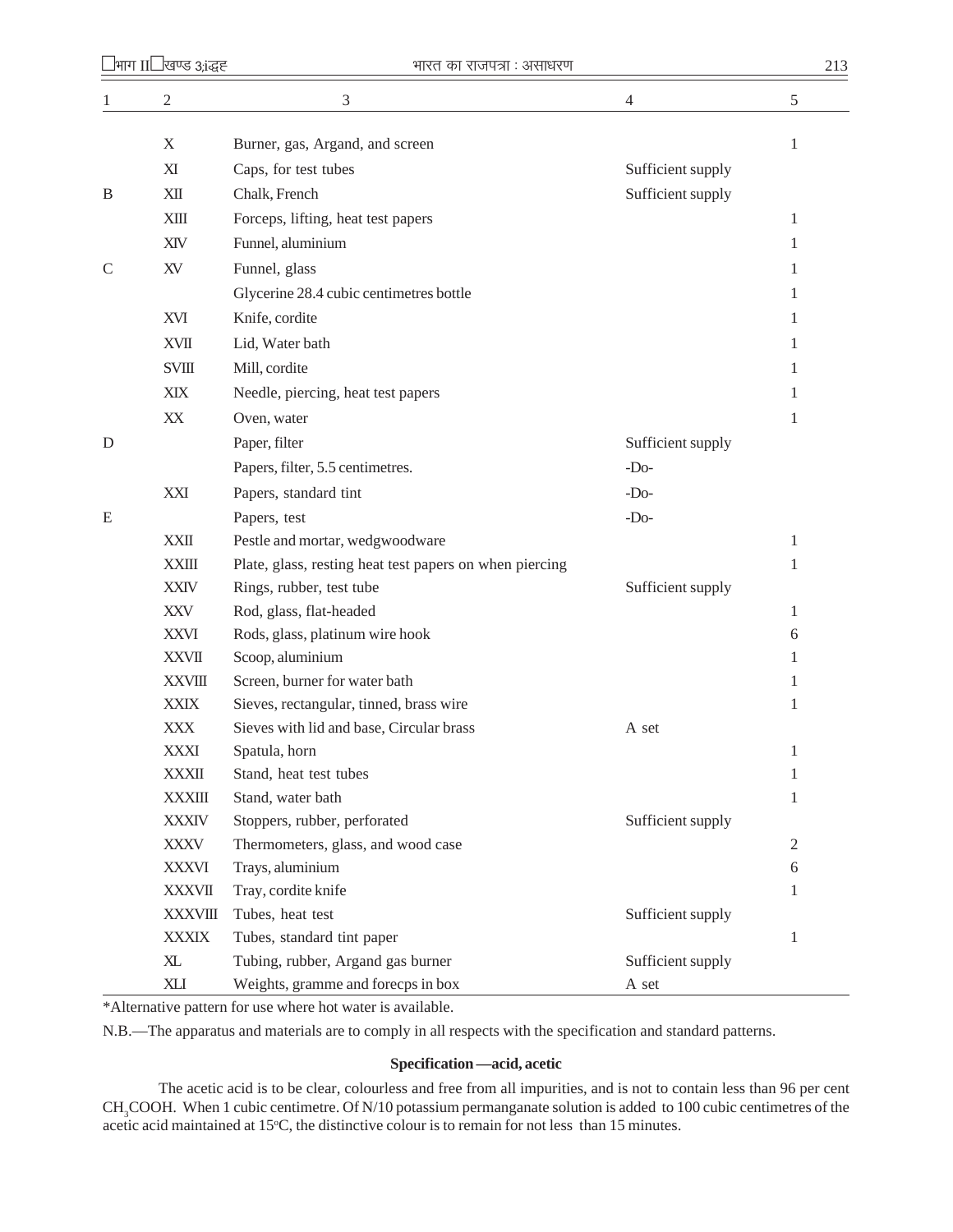One drop of the diluted acetic acid-one volume acetic acid diluted with four volumes of distilled water—when placed by means of a glass rod on freshly-prepared potassium iodide-starch paper is to produce no colour.

#### **Specification —chalk, french**

The French chalk is to be equal in colour, to the standard sample and is not to contain more than 0.5 per cent of moisture.

The bulk of the French chalk is to be such that a volume of 50 cubic centimetres. will weigh 23.5 +1.0 grammes. This to be determined as follows:

A glass funnel, the stem of which is 11 centimetres in length tapering, internally from 8 mm. at the top to 5 mm. at the end, is to be clamped vertically above a 50 cubic centimetres cylinder so that the mouth of the latter is 7 centimetres. Below the lowest point of the funnel. The cylinder is to be 2.5 centimetres. in internal diameter, with a ground edge. The French Chalk is to be poured gradually into the funnel and allowed to flow into the cylinder until the latter overflows. This should take one minute. The surface of the chalk is then to be levelled off, without tapping into the funnel and allowed to flow into the cylinder until the latter overflows. This should take one minute. The surface of the chalk is then to be levelled off, without tapping or shaking the cylinder, by drawing a straight edge over the mouth of the cylinder. The cylinder and contents are then to be weighed.

The fitness of the French chalk is to be such that it will all pass, without rubbing, through a 0.075 mm. wire sieve of 6.400 meshes per square centimetre.

The French chalk is not to contain more than 0.1 per cent of soluble alkali salts calculated as  $CaCo<sub>3</sub>$ . This is to be determined as follows:

10 grams of the chalk are to be boiled with 250 cubic centimetres of water for one minute, filtered, washed and the filtrate titrated with N/10 hydrochloric acid.

The French chalk, when warmed with hydrochloric acid is not to give off more than 1 per cent and not less than 0.25 per cent of carbonic acid gas.

The French chalk is not to absorb more than 0.5 per cent of moisture after being dried at 100°C till constant in weight, and then exposed under a bell-jar to saturated atmosphere at  $15^{\circ}$ C to  $20^{\circ}$ C for 24 hours.

**Note:—** Before use in heat-test experiments the French chalk is to be carefully washed with distilled water, dried in a water oven at 65-70°C, and exposed to a saturated atmosphere for 24 hours. It is to be kept in a well-stoppered bottle.

#### **Specification—glycerine**

The glycerine is to comply with the latest edition of British Pharmacopoeia Specification in all respects.

#### **Specification—paper, filters**

The paper for making heat test paper is to consist entirely of pure normal cotton cellulose of strongly resistant quality and free from any loading or sizing.

During manufacture, the paper is not to be submitted to artificial heat of any kind.

The paper is to have a smooth white surface, and both sides are to be as nearly alike as possible.

The average length of the fibres is to be  $2\pm 0.5$  millimetres.

The sheets, when measured with a Ciceri smith's patent fixed pressure micrometer, are to have a thickness of 1.8 ±0.2 millimetres.

The last treatment in its preparation is to be a thorough washing with pure distilled water and subsequent air drying in a pure atmosphere.

The paper is to be free from all traces of chemical or other impurity particularly acids, chlorine and peroxides.

On boiling with 3 per cent, caustic soda solution for 60 minutes, the paper is to lose more than 7.5 per cent of its weight.

When heated for 15 minutes at  $100^{\circ}$ C with Fehlings's solutions, diluted with twice its volume of boiling water, it is not to produce more than 1.25 per cent of its weight of cuprous oxide  $\text{Cu}_2\text{O}$ .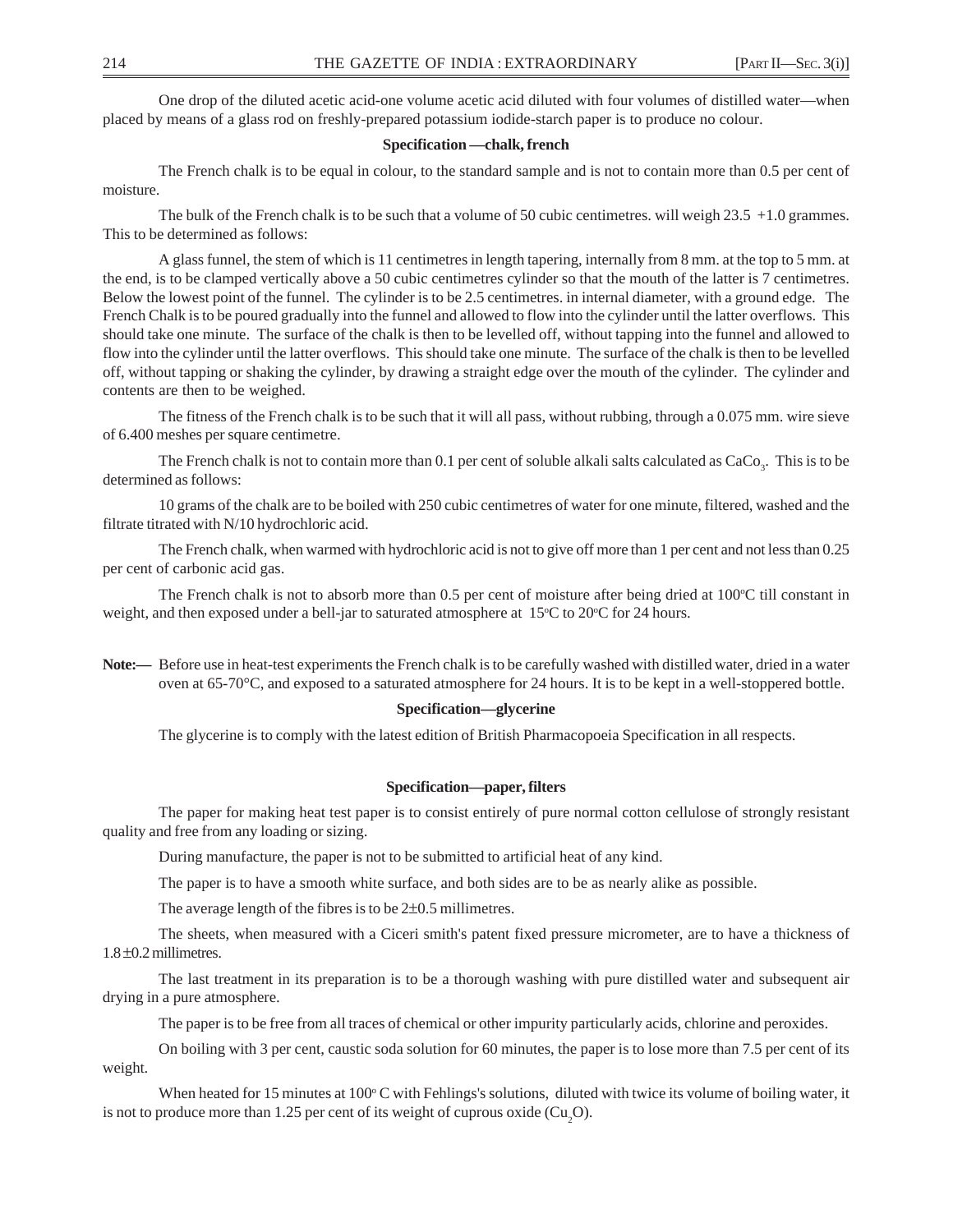It is to be supplied in sheets 50 centimetres. long by 15 centimetres. wide, and each 100 sheets packed separately in a hermetically sealed tin case closed by a tear-off strip.

For use in the extraction of nitro-glycerine from dynamite it is to be supplied in circles 5.5 centimetres in diameter, each 100 papers being packed separately.

#### **Specification—papers, test**

The papers are to be prepared and tested by the method laid down in Appendix II.

Each batch of papers is to be tested by carrying out four consecutive tests of four papers on each of two days. The mean test obtained is to be 18.5± 0.75 minutes. A test different from the mean by more than two minutes is to be considered abnormal, and is to be disregarded unless there are more than one of such abnormal tests amongst the 32 papers tested, in which case the batch is to be condemned.

#### **Specification—papers, standard tint**

The standard tint papers are to be made by the method described in, and are to conform to the conditions laid down in Appendix I.

#### **II—Preparation of the sample to be tested:**

All the operations in preparing a sample for testing are to be carried out as expeditiously as possible, avoiding exposure to light, as far as practicable and the test is to be carried out as soon as the sample is prepared.

In weighing out heat test quantities, an accuracy of  $\pm$  0.05 gramme is sufficient. These quantities are to be weighed out into test tubes which have been fitted with rubber rings, the Explosives of Class 3, Division 1.

(1) Friable Nitro-glycerine preparations from which the nitro-glycerine or liquid nitro-compound cannot be conveniently extracted with water-

- (a) A cartridge of the sample to be tested is to be opened at one end and rotated with one hand while with the other contents of the cartridge are to be loosened by means of pressure between the thumb and forefinger. The first 12.7 millimetres of the sample so loosened is to be rejected.
- (b) The cartridge is then to be inverted over the scoop and the loosening operation continued so as to transfer a portion of the explosive to the scoop.
- (c) When the weight of the sample in the scoop has been adjusted to 3.2 grammes the sample is to be transferred by means of the aluminium funnel to a heat test tubes collected at the bottom by gently tapping the side of the tube with the fingers and pressed down to a height of 3 centimetres by means of the flat-headed glass rod. The sample is then ready to be heat tested.
- (2) Blasting Gelatine and Analogous Preparations-
	- (a) The wrapper of the cartridge is to be opened out and 12.7 millimetres of the sample is to be removed with the spatula and rejected. A price weighing 3.2 grammes as nearly as can be judged is then to be cut off for test. The sample is to lie on its own wrapper during these operations, and direct contact of the operator's hands with the sample is to be avoided.
	- (b) The portion of the sample removed is to be weighted in the scoop and pieces added to, or removed from it, until 3.2 grammes are obtained. This quantity is then to be transferred to the mortar. 6.5 grammes of French Chalk are to be weighed out using the spatula and scoop and also transferred to the mortar.
	- (c) The sample is to be incorporated with the French Chalk by repeatedly squeezing it with the end of the pestle, until it is in a condition in which it can be ground. The times for normal samples should generally be as follows:

| Blasting gelatine        | 1 $\frac{1}{2}$ minutes. |
|--------------------------|--------------------------|
| Gelatine dynamite        | 1 minute.                |
| Gelignite and Similar    | $\frac{1}{2}$ minute.    |
| Explosives containing    |                          |
| less than 63 per cent of |                          |
| Nitro-glycerine.         |                          |

The mixture is then to be ground by a circular movement of the pestle for a further period of half a minute, and should then be homogenous in appearance.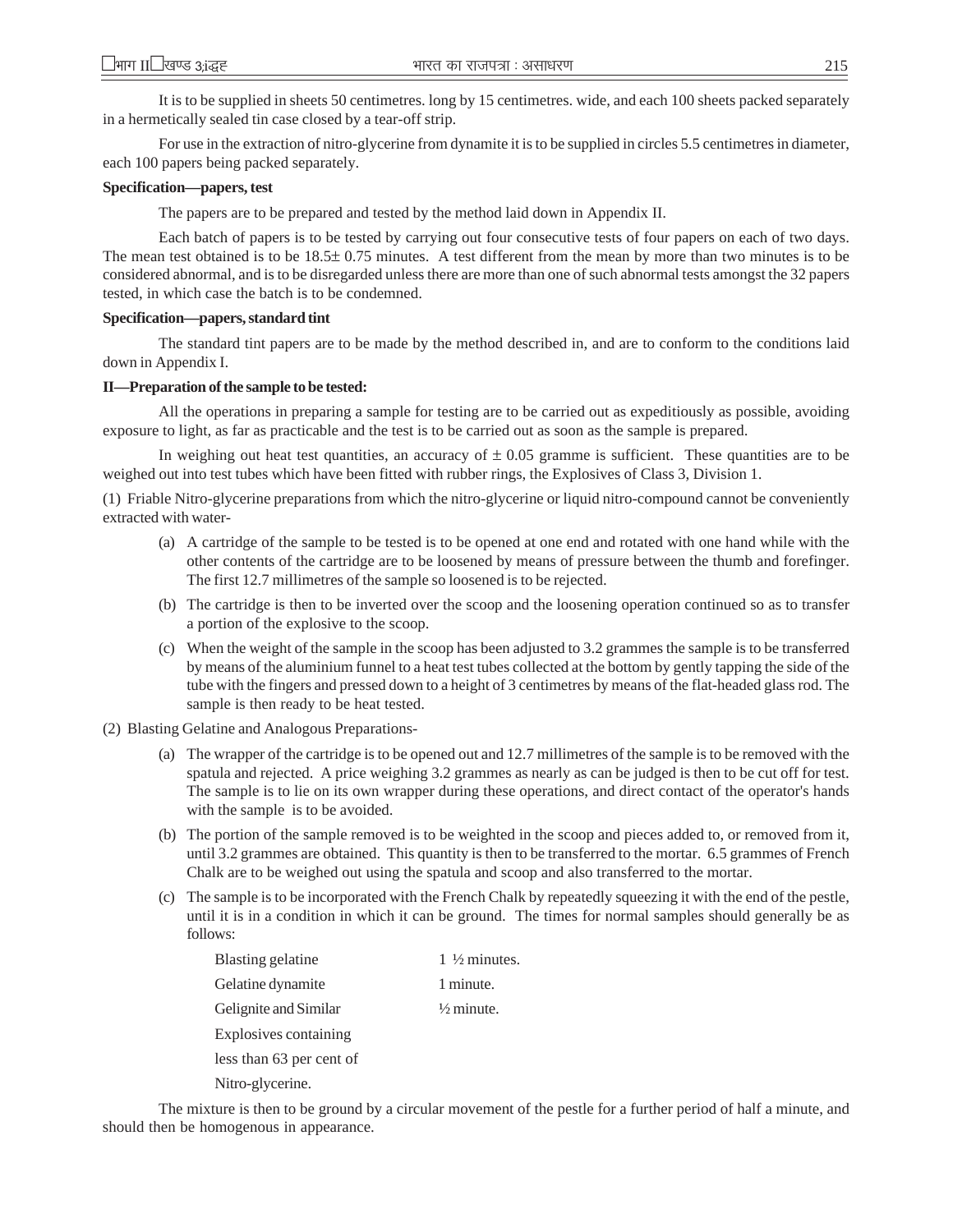- (d) The mixture is to be transferred to a test-tube by means of the horn spatula and the aluminium funnel, and gently pressed down to a height of 5 centimetres with the flat headed glass rod. The sample is then ready to be heat tested.
- (e) The pestle and mortar after each grinding are to be thoroughly washed with tap water, rinsed with distilled water, dried with a clean towel, and finally dried in a bath at  $100^{\circ}$ C. The pestle and mortar are to be allowed to cool to the ordinary temperature before being used again.
- (3) Cordite, Ballistite and other propellants of Class 3, Division 1-
	- (i) Explosives in the form of sticks or tubes—
		- (a) The operator is to wash his hands carefully, thoroughly rinse them in distilled water, and dry them with a clean towel.
		- (b) The sticks or tubes to be tested are to be wiped out with clean filter paper.
		- (c) The sample is to be reduced to a condition suitable for grinding in the cordite mill by being cut into small piece about 3.175 millimetres. long by means of the cordite knife, 12.7 millimetres being rejected from each end of the sticks or tubes to be tested.
		- (d) The set of sieves with the lid removed is to be placed under the mill so as to allow the ground material to fall directly on the top sieve.
		- (e) The cut sample is to be transferred from the cordite tray to the mill and ground. The first portion passing through the mill is to be rejected. A sufficient quantity of the sample is to be taken to ensure that enough material is obtained on the second sieve without grinding the whole quantity introduced into the mill.
		- (f) The lid is to be replaced on the set of sieves and the sample is sieved for one minute. The material which remains on the second sieve is to be taken for heat test, except in the case of powder in sticks or tubes the nominal diameter of which is less than 0.762 millimetres. in this case, the material in the bottom compartment is to be taken for heat test.
		- (g) 1.6 grammes of the ground and sieved sample are to be weighed out in the scoop, transferred by means of the aluminium funnel to a heat test tube and collected at the bottom by gently tapping the side of the tube with the fingers. Three such test quantities are to be so weighed out. The sample is then ready to be heat tested.
		- (h) The set of sieves and the cordite mill are to be cleaned with the cleaning brush before and after the preparation of each sample.
	- (ii) Explosives in the form of grains for small arms.—1.6 grammes of the sample is to be weighed out in the scoop, transferred by means of the aluminium funnel to a heat test tube and collected at the bottom by gently tapping the side of the tube with the fingers. Three such test quantities are to be weighed out. The sample is then ready to be heat tested.

## **Explosives of Class 3, Division 2**

## **(1) Nitro-cellulose Pulp—**

- (a) The operator is to wash his hands carefully, thoroughly rinse them with distilled water and dry them with a clean towel.
- (b) Six thickness of filter paper are to be laid on top of one another. Sufficient quantity of the sample to be tested, to give about 5.6 grammes after the final pressing, is to be spread on the top sheet. Six other thickness of filter paper are to be similarly laid over the sample. The whole is then to be placed under pressure as, for instance, in a hand screw press, and pressure applied for three minutes. On removal from the press, the sample is to be rubbed up by hand on the filter paper and again pressed for three minutes on fresh filter paper. The sample is then to be transferred to the rectangular sieve and rubbed through it with the hand.
- (c) 5 grammes of the sieved sample are to be weighed out in the scoop and spread evenly on an aluminium tray.
- (d) The oven is to have been brought to, and is to be maintained at a temperature of  $48.9^{\circ}C(120^{\circ}F)$  the tray is to be placed in the oven and kept there for 15 minutes with the door closed.
- (e) The tray is to be removed from the oven and the sample transferred to the top sieve of the set of sieves. The lid is to be replaced, and the sample sieved for two minutes. For this operation the second sieve is not to be used.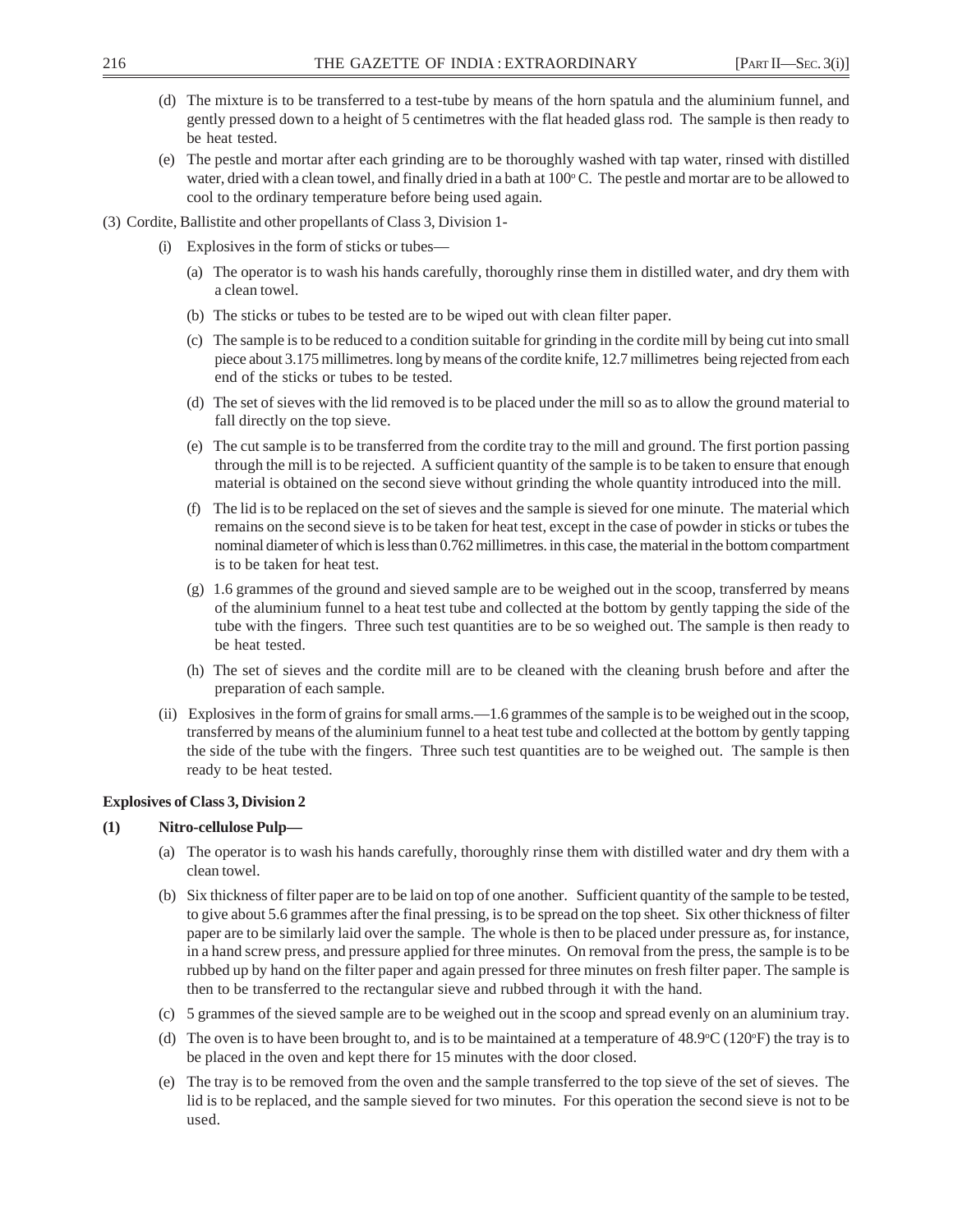- (f) The portion of the sample, which passes through, the top sieve is again to be spread evenly on an aluminium tray and exposed to the air of the room for four hours.
- (g) 1.3 grammes of the exposed sample are to be weighed out in the scoop and transferred by means of the aluminium funnel to a heat test tube. Two such test quantities are to be so weighed out. The material in each is to be gently pressed down with the flat headed glass rod to a height of three centimetres. The sample is then ready to be heat tested.
- (h) The wire sieve and the set of sieves are to be cleaned with the cleaning brush before and after each sample has been sieved.

## **(2) Compressed Guncotton —**

- (a) About 10 grammes of guncotton are to be removed from the centre of the primer or slab by scrapping with the horn spatula.
- (b) The scrapping so obtained are to be placed in the glass beaker two thirds full of cold distilled water. The sample is to be frequently stirred up on the water during 15 minutes with the flat headed glass rod, and then allowed to settle. The water is to be poured off and replaced by a similar quantity of distilled water in which the sample is to be frequently stirred up as before during 15 minutes. After setting, the second wash water is to be poured off.
- (c) The operator is to wash hands carefully, thoroughly rinse them with distilled water and collect the sample by hand squeezing out the excess of water.
- (d) Six thickness of filter paper are to be laid on top of one another. The washed guncotton is to be spread on the top sheet. Six other thickness of filter paper are to be similarly laid over the sample. The whole is then to be placed under pressure as, for instance, in a hand screw press and pressure applied for three minutes. On removal from the press, the sample is to be rubbed up on the filter paper by hand and again pressed for three minutes on fresh filter paper. The sample is then to be transferred to the rectangular sieve and rubbed through it by hand.
- (e) 5 grammes of the sieved sample are to be weighed out in the scoop and spread evenly on an aluminium tray.
- (f) The above is to have been brought to, and is to be maintained at a temperature of  $48.9^{\circ}C(120^{\circ}F)$ . The tray is to be placed in the oven and kept there for 15 minutes, with the door closed.
- (g) The tray is to be removed from the oven and the sample transferred to the top sieve of the set of sieves. The lid is to be replaced, and the sample sieved for two minutes. For this operation the second sieve is not to be used.
- (h) The portion of the sample, which passes through, the top sieve is to be again spread evenly on an aluminium tray and exposed to the air of the room for four hours.
- (i) 1.3 grammes of the exposed sample are to be weighed out in the scoop and transferred by means of the aluminium funnel to a heat test tube. Two such test quantities are to be so weighed out. The material in each is to be gently pressed down with the flat-headed glass rod to a height of three centimetres. The sample is then ready to be heat tested.
- (j) The wire sieve and the set of sieves are to be cleaned with the cleaning brush before and after each sample has been sieved.

## **(3) Nitro-cellulose Propellant —**

- (i) Explosives in the form of sticks or tubes:
	- (a) The operator is to wash his hands carefully, thoroughly rinse them in distilled water, and dry them with a clean towel.
	- (b) The sticks or tubes to be tested are to be wiped with clean filter paper.
	- (c) The sample is to be reduced to a condition suitable for grinding in the cordite mill by being cut into small pieces about 3.175 millimetres long by means of the cordite knife 12.7 millimetres being rejected from each end of the sticks or tubes to be tested.
	- (d) The set of sieves with the lid removed, is to be placed under the mill so as to allow the ground material to fall directly on to the top sieve.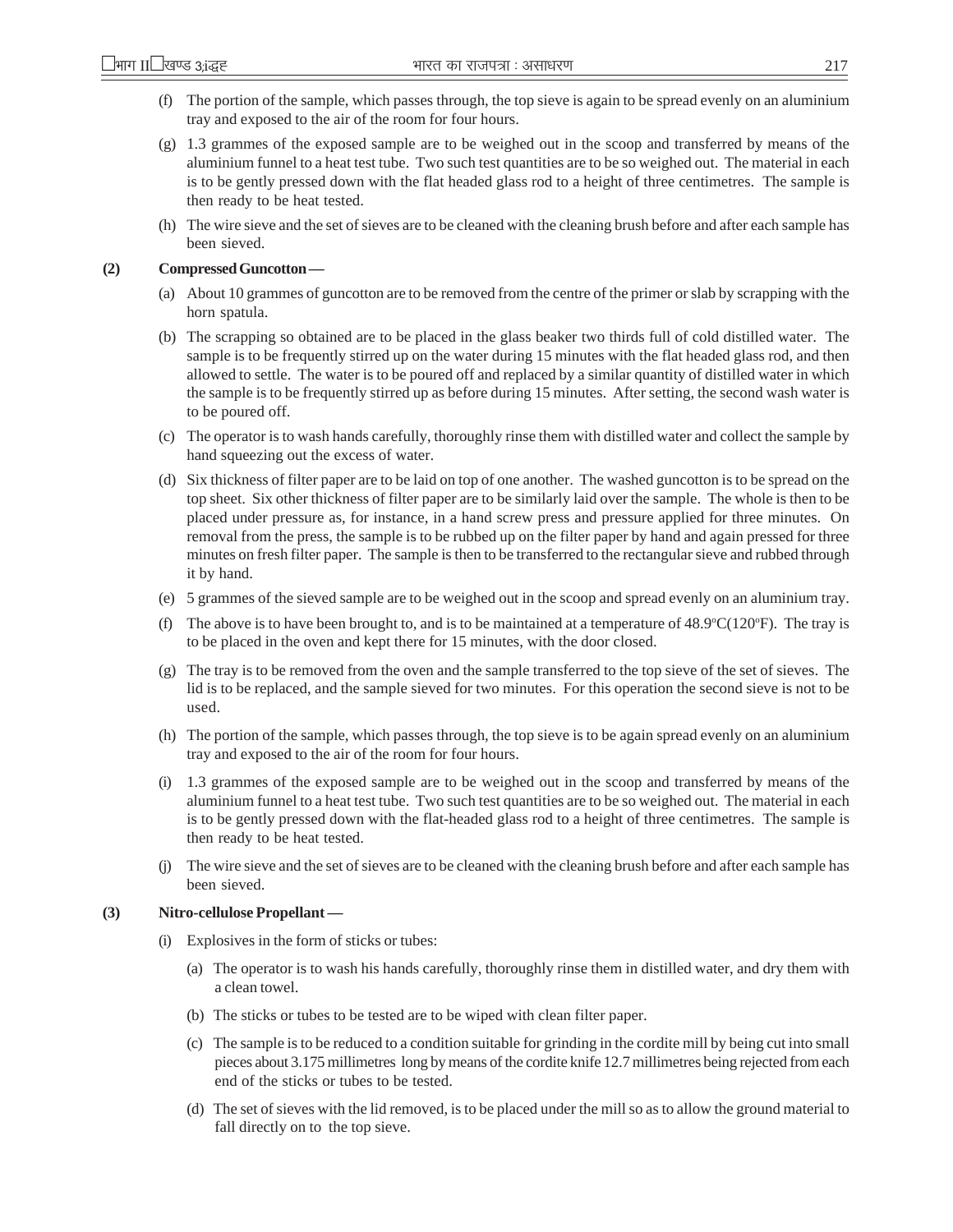- (e) The cut sample is to be transferred from the cordite tray to the mill and ground. The first portion passing through the mill is to be rejected. A sufficient quantity of the sample is to be taken to ensure that enough material is obtained on the second sieve without grinding the whole quantity introduced into the mill.
- (f) The lid is to be replaced on the set of sieves and the sample is to be sieved for one minute. The material which remains on the second sieve is to be taken for heat test, except in the case of powder in sticks or tubes, the nominal diameter of which is less than 0.762 millimetres in this case, the material in the bottom compartment is to be taken for heat test.
- (g) 1.6 grammes of the ground and sieved sample are to be weighed out in the scoop, transferred by means of the aluminium funnel to a heat test tube, and collected at the bottom by gently tapping the side of the tube with the fingers. Three such test quantities are to be so weighted out. The sample is then ready to be heat tested.
- (h) The set of sieves and the cordite mill are to be cleaned with cleaning brush before and after the preparation of each sample.
- (i) The explosives in the form of grants for small arms—
	- (a) A quantity of the sample sufficient for the tests required is to be spread evenly on an aluminium tray.
	- (b) The oven is to have been brought to, and is to be maintained at a temperature of  $48.9^{\circ}C(120^{\circ}F)$ . The tray is to be placed in the oven and kept there for 15 minutes, with the door closed.
	- (c) The tray is to be removed from the oven and exposed to the air of the room for 4 hours.
	- (d) 1.3 grammes of the exposed sample are to be weighed out in the scoop and transferred, by means of the aluminium funnel to a heat test tube. Three such test quantities are to be so weighed out. The sample is then ready to be heat tested.

#### **III—Application of the Test**

- (a) The water bath is to be fitted up and is to be levelled and filled with water up to the outflow. It is to be placed on a table of convenient height in such a position that the heat test tint can readily be observed by reflected light. No part of the apparatus to be exposed to direct sunlight.
- (b) The thermometer fixed in the rubber stopper, is to be inserted in the wire cage provided for the purpose on the under side of the water bath of 7.6 centimetres. The water is heated to the required temperature, and maintained at a constant temperature and depth. The temperatures for the various explosives are given in Table-I.
- (c) The glass rod with platinum wire hook is to be inserted in the rubber stopper. A test paper is then to be removed from the brown glass bottle by means of the forceps placed on the glass plate so that its edges coincide with the lines on the plate, and pierced by passing the needle through the paper and the hole in the plate. The test paper is then to be held by means of the forceps, and a mixture of equal volumes of distilled water and glycerine is to be applied to the upper edge of the test paper by means of the glass rod of the dropping bottle in sufficient quantity to moisten the upper half of the test paper by the time the test is complete. The platinum wire hook of the glass rod is then to be passed through the hole in the paper. At no time is the operator to touch the paper with his finger.
- (d) The rubber stopper carrying the glass rod and test paper is at once to be firmly pressed into the test tube containing the explosives to be tested until the bottom of the stopper coincides with the top line etched on the test tube and the position of the glass rod is to be adjusted, so that the lower edge of the wet portion of the test paper, which edge is to be approximately horizontal, coincides with the middle etched line on the test tube. The test tube is then to be inserted in one of the wire cages of the lid of the water bath, so that the bottom line etched on the test tube coincides with the upper surface of the lid. The rubber ring is to pressed down on the bath and the cap placed in position over the tube.

The quantities of the various explosives to be placed in the test tube are given in Table-I.

The test paper is not to be inspected by lifting the cap until shortly before the time explosive ought to stand the test as given in Table-I.

(e) The test is completed when the faint brown line, which after time makes its appearance at the margin between the wet and the dry positions of the test paper, equals in depth of tint the brown line on the standard tint paper.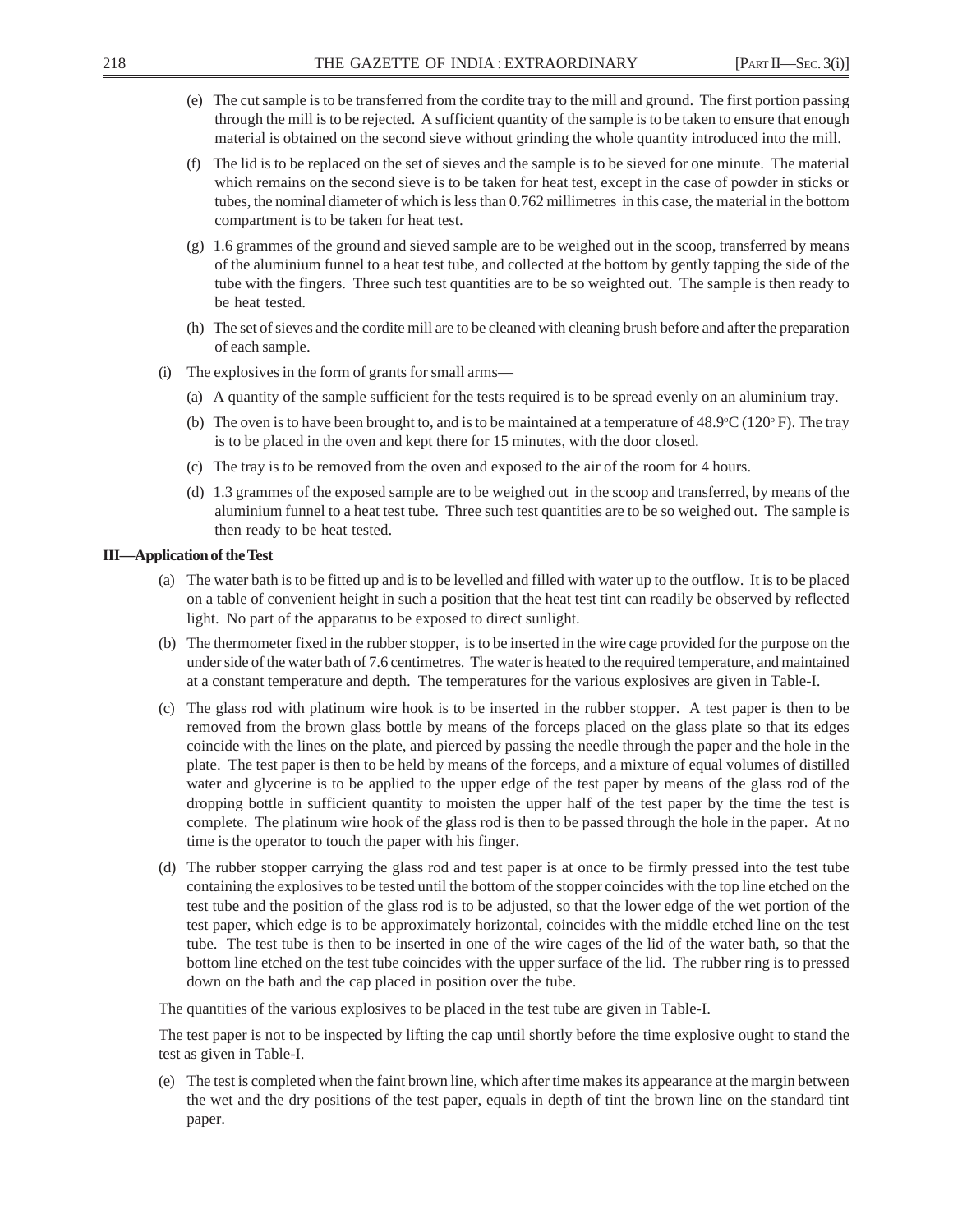| <b>Class</b> | Division       | <b>Explosive Nature</b>                                                                                              | Temperature of<br><b>Heat Test Tested</b> | Quantity of<br><b>Explosive Heat</b><br>Tested      | Time explosive<br>should stand<br>the Test |
|--------------|----------------|----------------------------------------------------------------------------------------------------------------------|-------------------------------------------|-----------------------------------------------------|--------------------------------------------|
| 3            | 1              | Friable Nitro-glycerine preparations<br>from which the Nitro-glycerine cannot<br>conveniently be extracted by water. | $\mathrm{C}$<br>71.1<br>$(160^{\circ}F)$  | 3.2<br>grammes                                      | Min<br>7                                   |
|              |                | <b>Blasting Gelatine, and Analogous</b><br>preparations.                                                             | 71.1<br>$(160°\text{F})$                  | 3.2<br>grammes<br>$+6.5$<br>grammes<br>French chalk | 10                                         |
|              |                | Cordite, Ballistic and other propellant of<br>Class <sub>3</sub> , Division 1.                                       | 71.1<br>$(160°\text{F})$                  | 1.6 grammes                                         | 10                                         |
| 3            | $\mathfrak{2}$ | Nitro-cellulose, pulp, compressed<br>Gun cotton.                                                                     | 76.7<br>$(170°\text{F})$                  | 1.3 gramme                                          | 10                                         |
|              |                | Nitro-cellulose Propellants                                                                                          | 76.7<br>$(170^{\circ} F)$                 | 1.3 grammes                                         | 10                                         |

For any given explosives to pass the test, the time elapsing between the introduction of the tube into the bath and the production of the tint equal to the standard must not be less than the time given in table below:

After the test is finished, the explosive is to be carefully removed from the tubes, and the tubes thoroughly washed out with tap water by means of the test tube brush. They are then to be rinsed out and allowed to drain for a few minutes. The washing is repeated with distilled water, the tubes rinsed, allowed to drain, and finally dried in a bath at 100° C. The tubes are to be allowed to cool to the ordinary temperature before being used again.

#### **IV—Exudation and liquefaction test for Blasting Gelatine and analogous preparations**

#### **Test for Liquefaction**

A cylinder of blasting gelatine is to be cut from the cartridge to be tested, the length of the cylinder to be about equal to its diameter and the ends being cut flat.

The cylinder is to be placed on end on a flat surface without any wrapper and secured by a pin passing vertically through its centre.

In this condition the cylinder is to be exposed for one hundred and forty-four (144) consecutive hours (six days and nights) to a temperature ranging from 29.40 $\degree$ C to 32.2 $\degree$ C and during such exposure the cylinder shall not diminish in height by more than one-fourth of its original height, and the upper cut surface shall retain its flatness and the sharpness o f

its edge.

**Note:—** If the blasting gelatine and gelatine dynamite to be tested cannot be made up in cylindrical form, the test is to be applied with necessary modifications.

#### **Test for liability to exudation**

#### **(''Freezing and thawing test'')**

There shall be no separation from the general mass of the blasting gelatine or gelatine dynamite of any nitro glycerine or liquid nitro-compound under any conditions of storage, transport or use or when the material is subjected to the liquefaction test hereinbefore described or when subjected three times in succession to alternate freezing and thawing i.e. storage at -3 to -6°C for 16 hours (freezing) followed by 8 hours at room temperature (thawing). The cycle is repeated three times (3 days) and the explosives are examined for any abnormality in respect of gel segregation or oozing out of nitro glycerine

#### **V-Picric Acid**

- (1) The material shall contain not more than 0.3 part of mineral or non-combustible matter in 100 parts by weight of the material dried at  $71.^\circ$ C ( $160^\circ$ F).
- (2) It should not contain more than a minute trace of lead.
- (3) One hundred parts of the dry material shall not contain more than 0.3 part of total (free and combined) sulphuric acid, of which not more than 0.1 part shall be free sulphuric acid.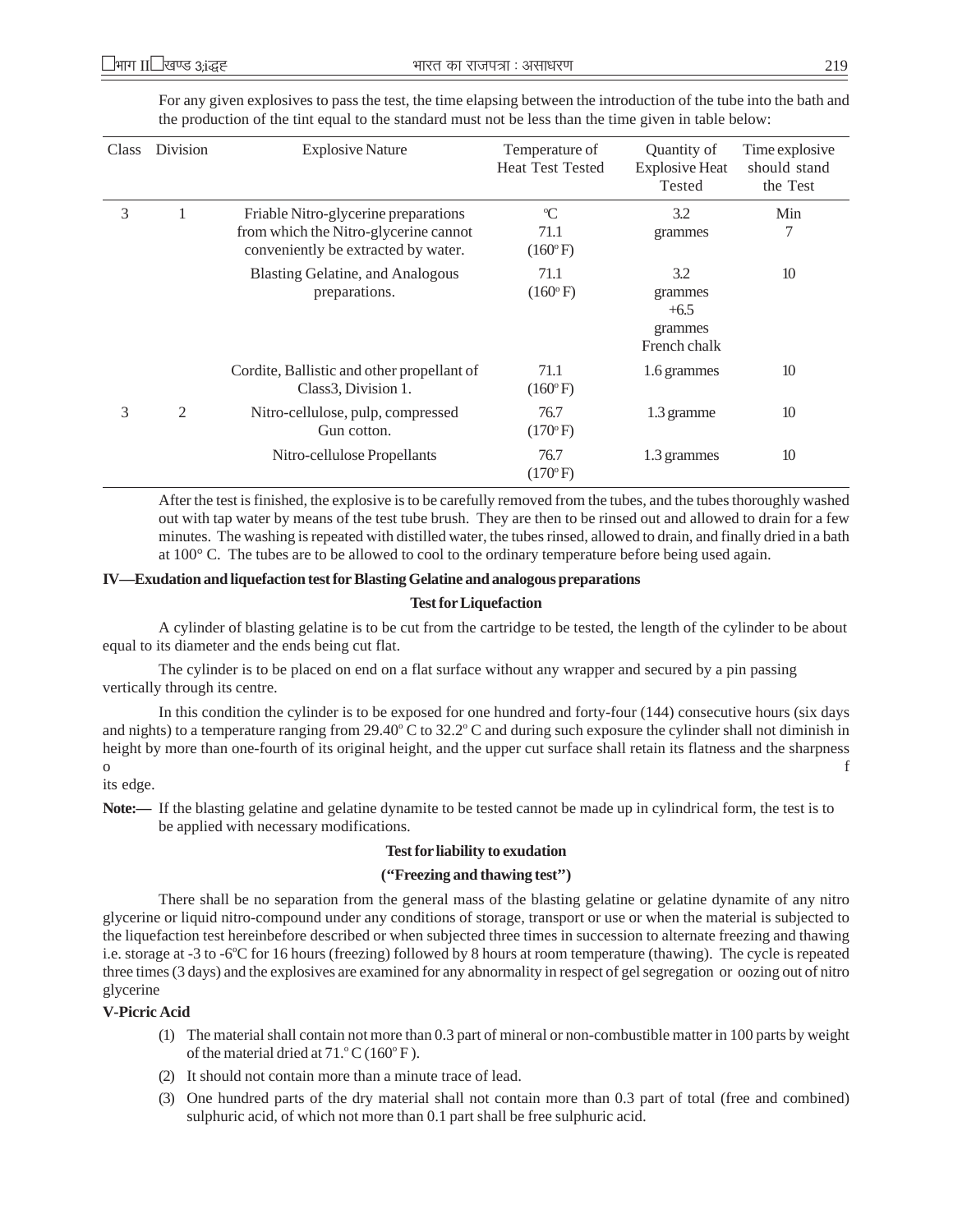## (4) Its melting point should be between  $120^{\circ}$  C and  $122.8^{\circ}$  C.

## **VI- Testing Chlorate mixtures**

The material must not be too sensitive and must show no tendency to increase in sensitiveness on keeping.

The material must contain nothing liable to reduce the chlorate.

Chlorites calculated, as potassium chloride must not exceed 0.25 per cent.

The material must contain no free acid, or substance liable to produce free acid.

Explosives of this class containing nitro-compounds will be subject to the heat test as they belonged to Class 3.

**Note:--**These explosive will considered too sensitive if they can be exploded however, partially by means of a glancing blow with a broom stick on soft wood such as deal.

## **VII-PETN (Penta Erythritol Tetranitrate)**

(A) Heat Test:--

If the sample is received dry, it is to be transferred to a clean sheet of paper and mixed thoroughly in an atmosphere free from dust. Sample of moist PETN is to be dried prior to being heat tested by taking the same in a tared flat-bottomed dish and expose the dish and its contents in a oven at a temperature not exceeding 60°C until constant in weight.

1.3 grammes of the dry sample is carefully transferred to a heat test tube by means of the aluminium funnel. After removal of the funnel the sample is to be collected at the bottom of the tube by tapping with the fingers. It is then to be heat tested at a temperature of  $76.6^{\circ}$  C and the time explosive should stand the test, should not be less than 10 minutes.

## **(B) Other tests and requirements-**

- (1) The PETN should be in the form of white crystals.
- (2) It should be free from gritty particles, visible impurities and foreign matter.
- (3) Melting point-The melting point of the PETN should be between  $139^{\circ}$  C and  $142^{\circ}$  C.
- (4) Insoluble matter-The total insoluble matter in acetone should not be more than 0.05 per cent.
- (5) Volatile matter-Volatile matter should not be more than 0.15 per cent.
- (6) Acidity-The acidity, calculated as  $HNO<sub>2</sub>$  should not exceed 0.01%.
- (7) Alkalinity-The alkalinity, calculated as  $\text{Na}_2\text{Co}_3$ , should not be more than 0.01%.
- (8) Nitrogen content-The nitrogen content should be not less than 17.40 per cent and not more than 27.80 per cent.

## **Appendix 1 to Schedule III**

## **Preparation of Standard Tint Papers**

0.48 grammes of the finest yellow ochre, 0.2 gramme of raw umber and 5 grammes of fine white gum arabic, all of which have been very finely ground in an agate mortar are weighed into a stoppered bottle of about 150 cubic centimetre capacity and 100 cubic centimetre of water added. The whole is shaken in the cold until the gum is dissolved. The suspension is then well shaken and allowed to stand for one hour.

A stylographic pen is then filled from the centre of the suspension and with the aid of a ruler lines are drawn at a steady pace across one side, of a sheet of filter paper to Specification D. The sheet is then cut up into rectangular strips 1 centimetres broad by 2 centimetres long, each with a line across the middle perpendicular to the length of the strip. The breadth of the line must be not less than 0.5 millimetres. not more than 1 millimetres.

In order to maintain continuity as regards depth of tint strips in which the tint does not correspond with that of the sealed pattern are to be rejected.

## **Appendix 2 to Schedule III**

## **Preparation and Testing of Heat Papers**

## **Preparation**

Potassium Iodide:

The purest potassium iodide obtainable commercially is to be purified by triple re-crystallisation from pure ethyl alcohol, diluted by the addition of one-twentieth of its volume of distilled water. The crystals are to be kept as small as possible, and are to be spread out on clean filter paper, resting on a glass plate, and allowed to dry in the dark,. When dry,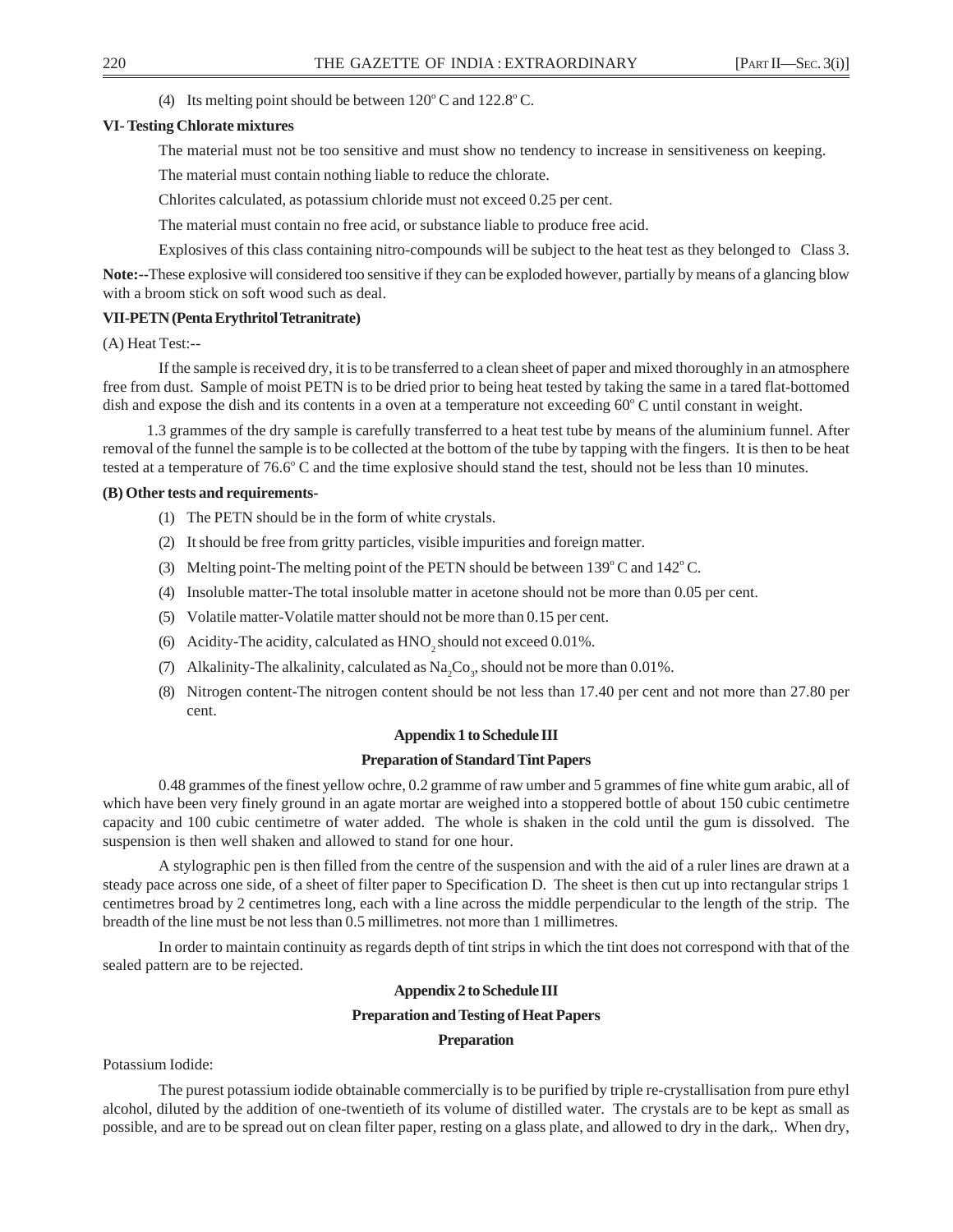they are to be placed in a thin layer on the bottom of a platinum crucible and heated to a dull red heat for one minute over a spirit lamp burning pure alcohol. When cold the crystals are to be transferred to a brown glass stoppered bottle from which the quantities required are to be weighed out.

The potassium iodide used for each batch of filter paper is to be prepared as above immediately before use.

Starch :

The starch used is to be best maize starch in the form of cornflower. It is to be purified immediately before use by washing six times by decantation with freshly distilled water. It is then to be placed on a porous plate of unglazed porcelain, allowed to dry in a warm atmosphere in the dark, and stopped in a brown bottle from which the quantities required are to be weighted out.

#### Preparation of the Dipping Solution:

220 cubic centimetres of freshly distilled water are to be placed in a Jena glass flask and raised to boiling point over a spirit lamp burning pure spirit. 3 gram of the starch, prepared as above, are to be suspended in 30 cubic centimetre of distilled water and the mixture poured into the 220 cubic centimetres of boiling water, with continuous shaking. The whole is to be kept boiling gently, and shaken occasionally for 5 minutes. The solution of starch so prepared is to be added to a solution of 1 gramme of the purified potassium iodide in 250 cubic centimetre of freshly distilled water, and the solution well mixed. The mixture is to stand overnight in a dark room. The following day, the clear supernatant liquid is to be carefully siphoned off and used immediately for dipping the paper.

If it is desired to dip a large batch of paper, the foregoing quantities may be multiplied in order to obtain sufficient solution.

#### Dipping the papers:

The clear potassium iodide and starch solution is to be poured into a porcelain tray, which is to be kept exclusively for this operation. Sheets of filter paper to Specification D are to be passed through it singly, so that all except 3 centimetres at the end of the strip of paper passes beneath the surface of the liquid.

The strip of paper is to be held above the tray by the dry portion and a glass rod passed down each side to remove the excess of solution. It is then to be suspended by the undippened portion in a warm dark room, cupboard, or oven until dry.

It is advisable to nip a small piece, out of the edge of each sheet at the boundary line between the wet and dry portions as a guide in subsequent cutting.

#### Cutting and Trimming the Test Paper :

In cutting and trimming heat test paper the operator is to wear clean cotton gloves.

When the sheets are dry they are to be trimmed by cutting off the unclipped end about 0.5 centimetre below the edge of the undipped portion, 0.5 centimetres strips are also cut from the other three edges. The sheets are then to be stored in amber coloured glass jars, kept in the dark.

When a batch of paper has been passed for issue the sheets are to be cut up into rectangular pieces 1 centimetre by 2 centimetres, and are to be issued in this form.

All the above operations are to be carried out in a building specially reserved for this work. This building is to be protected from the direct access of the sun's rays, and is, as far as possible, to be kept dark.

#### **Testing of Heat Test Paper by the Diffusion Test**

Apparatus and Materials required :

| No. |                                           |                   |  |
|-----|-------------------------------------------|-------------------|--|
|     | Acheson graphite                          | Pieces,           |  |
|     | Acid, Sulphuric, normal solution          | Sufficient supply |  |
|     | Annulus aluminium                         |                   |  |
| 4.  | Cap, light-tightpaste board               |                   |  |
| 5.  | Cylinder, glass, with rubber stopper      |                   |  |
| 6.  | Cylinder, measuring 100 cubic centimetres |                   |  |
|     | Ferrous ammonium sulphate                 | Sufficient supply |  |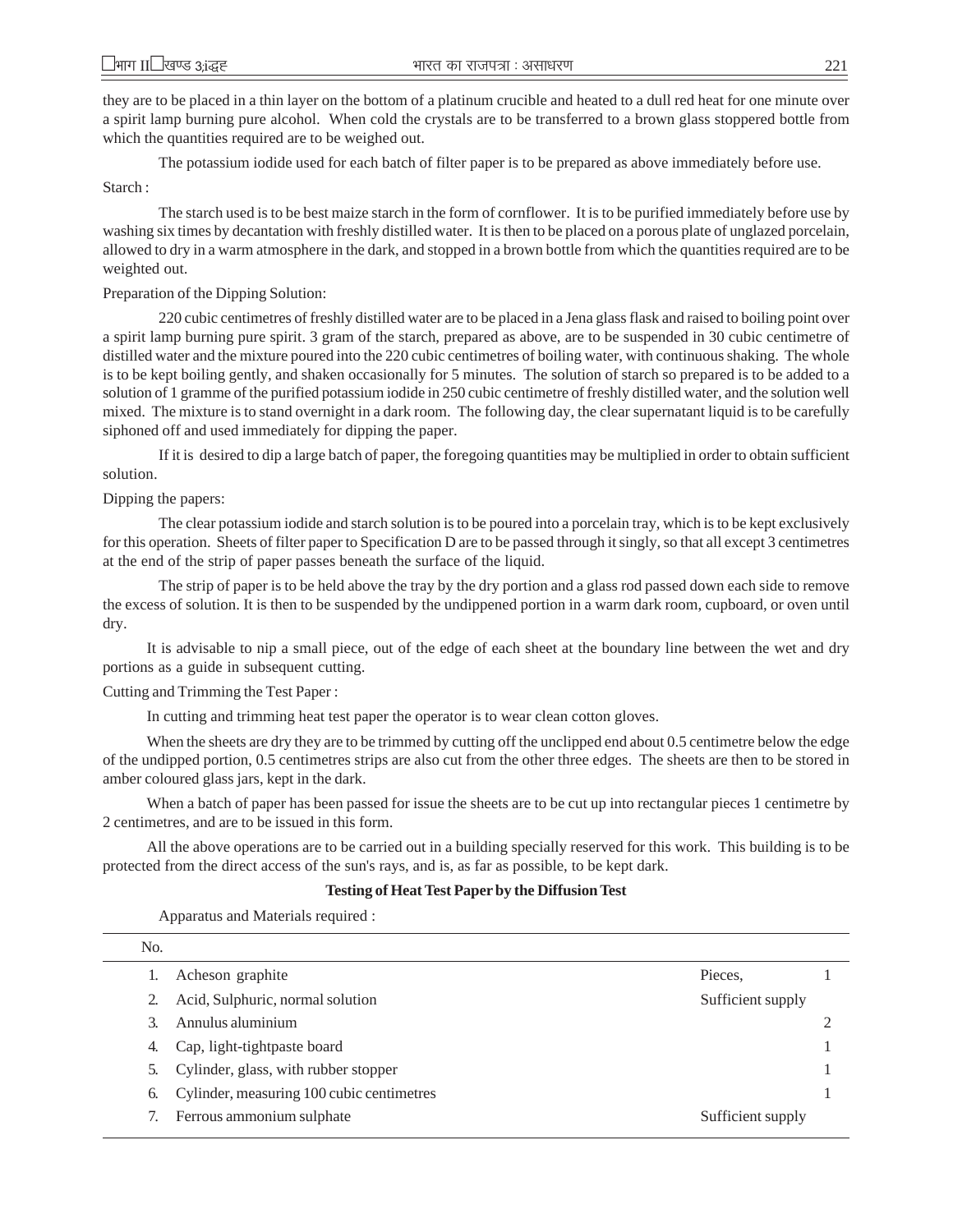| No. |                                                                              |  |
|-----|------------------------------------------------------------------------------|--|
| 8.  | Jar, cylindrical, brown glass                                                |  |
| 9.  | Pipette 10 cubic centimetres                                                 |  |
| 10. | Rod, stirring, glass                                                         |  |
|     | Sodium nitrite solution containing 1.7 grams in 1 litre<br>Sufficient supply |  |
|     | Stopper, rubber, with 4 platinum hooks                                       |  |
|     |                                                                              |  |

#### **Application of the Test :**

The solution is to be brought to  $15^{\circ}$  C before use. 2 grammes of ferrous ammonium sulphate are weighed out and placed in the glass jar, 90 cubic centimetres of the normal sulphuric acid added and solution effected by stirring with the glass rod. The jar is then placed in a bath of water at 15 $^{\circ}$  C, and must be kept at the temperature of the air should be 15 $^{\circ}$  C to 17 $^{\circ}$  C. 10 cubic centimetres of the sodium nitrite solution are then added by means of the pipette and well stirred in. An aluminium annulus is placed centrally over the mouth of the jar and the orifice covered by the graphite slab; over this is placed a second annulus. Good contact between surfaces is to be ensured by exerting a slight pressure and twisting motion.

The glass cylinder with rubber stopper and light tight cap are then placed on the second annulus, and the assembled apparatus is allowed to stand for 20 minutes. After the expiration of the 20 minutes, the light tight cap and the glass cylinder are removed, the rubber stopper taken out of the cylinder waved several times through the air. As soon as possible, four of the heat test papers to be tested are moistened with glycerine solution, placed on the platinum hooks of the stopper, the stopper inserted in the cylinder, and the cylinder and light tight cap again placed in position of the second annulus, and the time noted.

When the papers read by reflected light reach the standard, tint, the time is again noted; the difference gives the time of test. Standard tint papers to be read by reflected light are used for comparison.

The cylinder is then removed uncorked, waved several times through the air, and a fresh set of papers is at once put on for test. After four sets of tests have been made the graphite slab must be heated to 200°C for 1 hour allowed to cool in an evacuated desiccators over potash for at least 16 hours before being used again.

A batch of papers is to be tested by carrying out four consecutive tests of four papers on each of two days.

## **SCHEDULE IV**

# **Part 1**

## (See rule 99)

#### **Licences and licensing authorities**

| Article No. | Purpose for which granted                                                                                                                   | <b>Licence Form</b> | <b>Licensing Authority</b>                                                            |  |
|-------------|---------------------------------------------------------------------------------------------------------------------------------------------|---------------------|---------------------------------------------------------------------------------------|--|
| 1           | 2                                                                                                                                           | 3                   | 4                                                                                     |  |
| 1<br>(a)    | Licence to manufacture fireworks or gunpowder or both<br>not exceeding 15 kilogrammes at any one time.                                      | $LE-1$              | District Magistrate.                                                                  |  |
|             | (b) Licence to manufacture fireworks or gunpowder or both<br>exceeding 15 kilogrammes but not exceeding<br>500 kilogrammes at any one time. | $LE-1$              | Controller of Explosives.                                                             |  |
| (c)         | Licence to manufacture fireworks or gunpowder or both<br>exceeding 500 kilograms at any one time.                                           | $LE-1$              | Chief Controller or<br>Controller of Explosives<br>authorised by Chief<br>Controller. |  |
| (d)         | Licence to manufacture at site, ANFO explosives not<br>exceeding 200 kilogrammes at any one time.                                           | $LE-1$              | Controller of Explosives                                                              |  |
| (e)         | Licence to manufacture liquid oxygen explosives (LOX).                                                                                      | $LE-1$              | Chief Controller or<br>Controller of Explosives<br>authorised by Chief<br>Controller. |  |
| (f)         | Licence to manufacture site mixed explosives (SME)                                                                                          | $LE-1$              | Chief Controller or<br>Controller of Explosives<br>authorised by Chief<br>Controller. |  |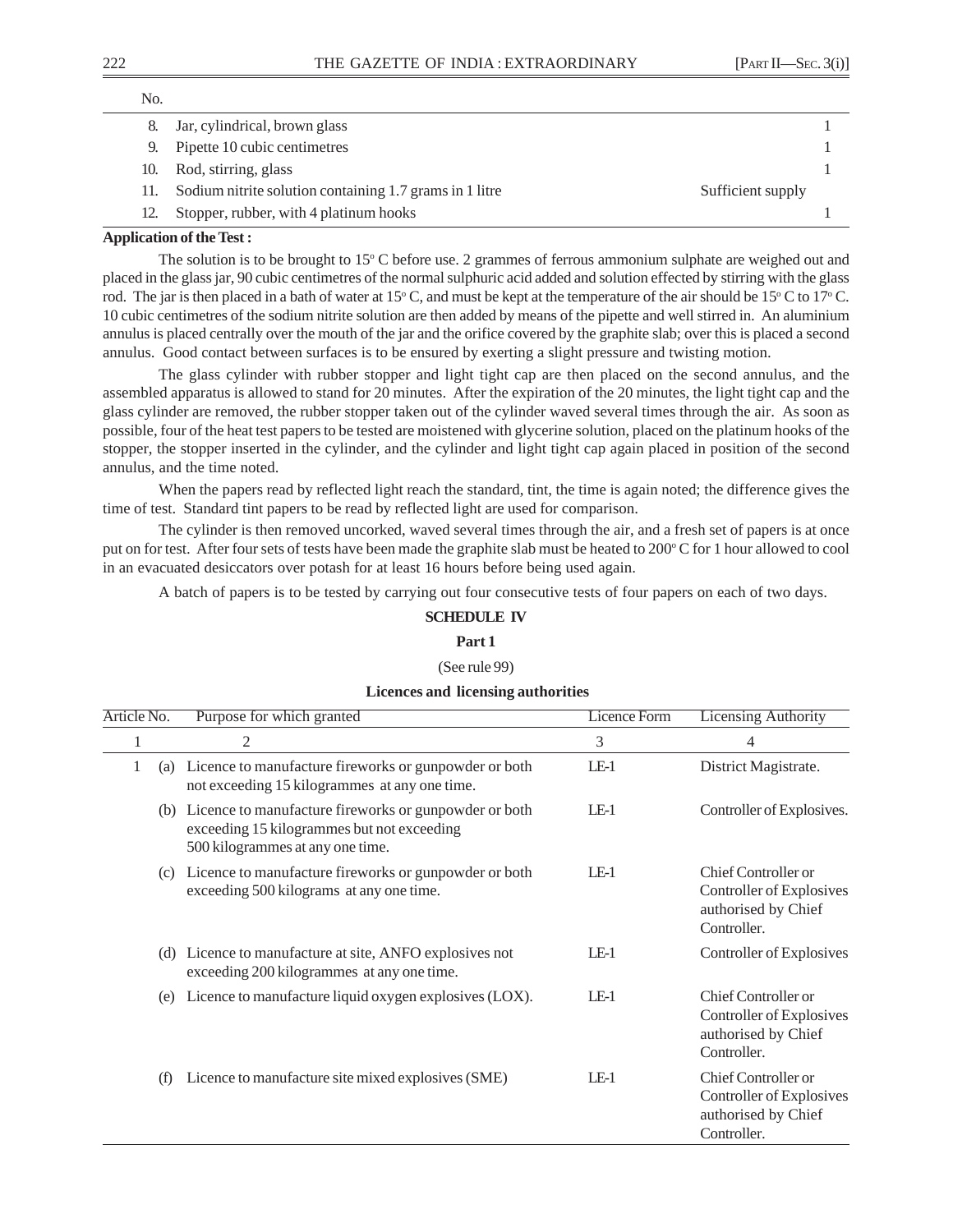| $\mathbf{1}$   |     | $\overline{2}$                                                                                                                                                                                                                                                                                                                    | $\mathfrak{Z}$ | 4                                                                                    |
|----------------|-----|-----------------------------------------------------------------------------------------------------------------------------------------------------------------------------------------------------------------------------------------------------------------------------------------------------------------------------------|----------------|--------------------------------------------------------------------------------------|
|                |     | (g) Licence to manufacture explosives other than fireworks,<br>gunpowder, ANFO, LOX and SME.                                                                                                                                                                                                                                      | $LE-1$         | Chief Controller or<br>Controller of Explosives<br>authorised by Chief<br>Controller |
| $\mathfrak{2}$ |     | Licence to possess gunpowder not exceeding 15 kilogramme<br>at any one time for manufacture of adirverttus and possession<br>of adirverttus not exceeding 200 in number at any one time.                                                                                                                                          | $LE-2$         | District Magistrate                                                                  |
| 3              |     | (a) Licence to possess for use, for agricultural purpose or in<br>small quarry, explosives not exceeding 25 kilogrammes of<br>Class 1 or 2 or 3 and 1500 numbers detonators; and<br>1500 meters of detonating fuse or safety fuse at any<br>one time in a magazine.                                                               | $LE-3$         | District Magistrate                                                                  |
|                |     | (b) Licence to possess for sale, explosives of Class $1, 2, 3, 4$ ,<br>5, 6 or 7 in a magazine.                                                                                                                                                                                                                                   | $LE-3$         | Chief Controller or<br>Controller of Explosives<br>authorised by Chief<br>Controller |
|                |     | (c) Licence to possess for use, explosives of Class $1, 2, 3, 4$ ,<br>5, 6 or 7 in a magazine.                                                                                                                                                                                                                                    | $LE-3$         | Chief Controller or<br>Controller of Explosives<br>authorised by Chief<br>Controller |
|                |     | (d) Licence to possess fireworks not exceeding 5000 kilogramme<br>or safety fuse not exceeding 50000 meters, in a storehouse,<br>not for sale but for transfer to own licensed shop.                                                                                                                                              | $LE-3$         | Chief Controller or<br>Controller of Explosives<br>authorised by Chief<br>Controller |
| $\overline{4}$ |     | Licence to possess and transport explosives of class 2 or<br>class 3 not exceeding 25 kilograms, electric or ordinary<br>detonators not exceeding 200 numbers, detonating fuse<br>not exceeding 100 metres and safety fuse not exceeding<br>200 metres in a compressor mounted motor truck or tractor<br>for use in well sinking. | LE-4           | District Magistrate                                                                  |
| 5              |     | (a) Licence to possess and sell from a shop, at any one time, not<br>exceeding 25 kilogrammes of small-arms nitro-compound                                                                                                                                                                                                        | LE-5           | District Magistrate                                                                  |
|                |     | (b) Licence to possess and sell from a shop, at any one time,<br>not exceeding 100 kilogrammes of manufactured fireworks<br>of Class 7, Division 2, sub-division 2; and 500 kilogrammes<br>of chinese crackers or sparklers                                                                                                       | LE-5           | District Magistrate                                                                  |
|                |     | (c) Licence to possess and sell from a shop, at any one time,<br>not exceeding 2000 numbers of pyrotechnic device explosives<br>of Class 6 Division 1                                                                                                                                                                             | LE-5           | District Magistrate                                                                  |
|                |     | (d) Licence to possess for use Gunpowder not exceeding<br>5 kilogrammes and safety fuse not exceeding 50 metres<br>in the States of Bihar, West Bengal, Kerala and Tamilnadu.                                                                                                                                                     | LE-5           | District Magistrate                                                                  |
|                |     | (e) Licence to possess for use of small-arms nitro-compound<br>not exceeding 5 kilogrammes in the State of Kerala.                                                                                                                                                                                                                | LE-5           | District Magistrate                                                                  |
|                | (f) | Licence to possess and sell from a shop manufactured<br>fireworks of Class 7 Division 2 sub-division 2 exceeding<br>100 kilogrammes but not exceeding 300 kilogrammes, and<br>chinese crackers or sparklers exceeding 500 kilogrammes<br>but not exceeding 1200 kilogrammes.                                                      | LE-5           | Controller of Explosives                                                             |
| 6              |     | Licence to possess and use fireworks for public display.                                                                                                                                                                                                                                                                          | LE-6           | District Magistrate                                                                  |
| $\tau$         |     | Licence to transport explosives in a road van.                                                                                                                                                                                                                                                                                    | LE-7           | Controller of Explosives                                                             |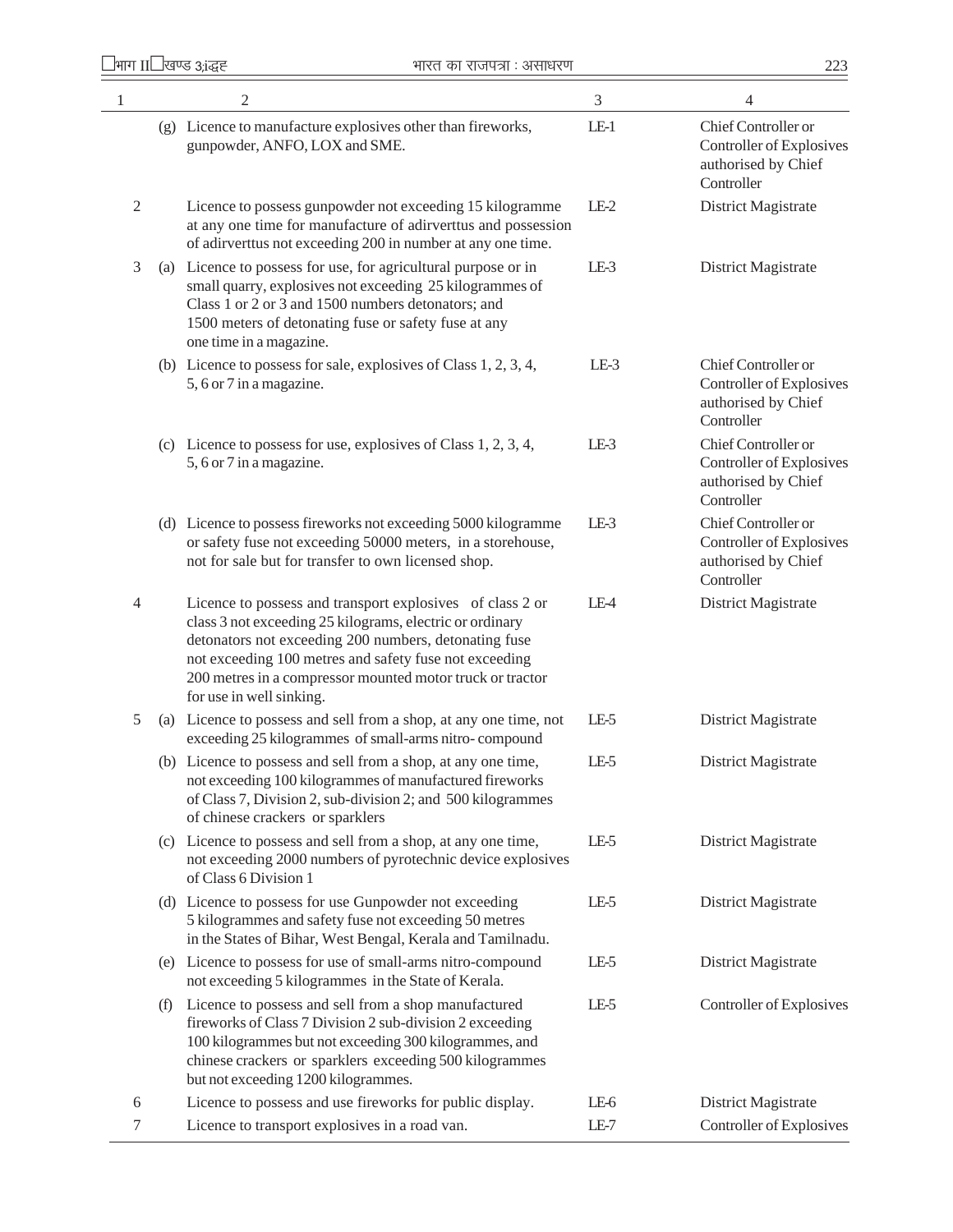| 8  | Licence to import or export explosives otherwise than by land.                                    | LE-8         | <b>Chief Controller</b>         |
|----|---------------------------------------------------------------------------------------------------|--------------|---------------------------------|
| 9  | Licence to manufacture, possess, sell, use, etc of explosives<br>not provided in articles 1 to 8. |              | LE-9 (SPECIAL) Chief Controller |
| 10 | Shot firer's Certificate.                                                                         | $LE-10$      | Controller of Explosives        |
|    | Foreman's Certificate.                                                                            | <b>IF-11</b> | Controller of Explosives        |

## **Part 2**

## **(See rules 100 and 113)**

**A. Fees other than licence fees and fees for testing in the departmental testing station :** The following Fees other than licence fees and fees for testing in the departmental testing station shall be payable: (1) Scrutiny fee for each proposal for inclusion of any explosive in the authorised Rs. 500

|      | list of explosives                                                                                                        |                                                                      |
|------|---------------------------------------------------------------------------------------------------------------------------|----------------------------------------------------------------------|
| (2)  | Fees for testing each sample of imported explosives                                                                       | Rs. 100                                                              |
| (3)  | (i) Fees for testing each sample to issue certificate of safety                                                           | Rs. 100                                                              |
|      | (ii) Fees to renew each certificate issued under (i) above without fresh test.                                            | Rs. 50                                                               |
|      | (iii) Fees for testing each sample to renew certificate issued under (i) above after fresh test.                          | Rs. 500                                                              |
|      | (iv) Scrutiny fee for approval of manufacturing process for any new explosives.                                           | Rs. 2000                                                             |
| (4)  | Fees for storage of explosives in excess of licensed capacity on each occasion.                                           | Rs. 500 for first 15<br>days and Rs. 200 for<br>every additional day |
| (5)  | Fees for permit for temporary possession of fireworks in excess of licensed quantity                                      | Rs. 200                                                              |
| (6)  | Scrutiny fee for application for approval before grant of a licence to manufacture                                        |                                                                      |
|      | (i) any explosives other than those mentioned under (ii), (iii) and (iv) below                                            | Rs. 2000                                                             |
|      | (ii) site mixed ANFO Explosives                                                                                           | Rs. 500                                                              |
|      | (iii) Liquid Oxygen explosive                                                                                             | Rs. 500                                                              |
|      | (iv) (a) Fireworks or Gunpowder in a quantity not exceeding 15 Kilogrammes at a time.                                     | Rs. 50                                                               |
|      | (b) Fireworks or Gunpowder in a quantity exceeding 15 Kilogrammes but not exceeding Rs. 500<br>200 Kilogrammes at a time. |                                                                      |
|      | (c) Fireworks or Gunpowder in a quantity exceeding 200 Kilogrammes at a time                                              | Rs. 500                                                              |
| (7)  | Scrutiny fee for grant of approval to manufacture colour matches                                                          | Rs. 1000                                                             |
| (8)  | Scrutiny fee for application for approval before grant of licence to possess explosives in                                |                                                                      |
|      | (a) magazine or store house                                                                                               | Rs. 500                                                              |
|      | (b) shops                                                                                                                 | Rs. 200                                                              |
| (9)  | Scrutiny fee for application for grant of each licence to import or export explosives                                     | Rs. 500                                                              |
| (10) | Scrutiny fee for application for grant of each licence to transport explosives                                            | Rs. 100                                                              |
| (11) | Scrutiny fee for each application for grant of a licence for a road van compressor<br>mounted motor truck or tractor      | Rs. 200                                                              |
| (12) | Scrutiny fee for each application for grant of a shot-firer's certificate                                                 | Rs. 300                                                              |
| (13) | (a) Scrutiny fee for application for amendment or transfer of each licence or certificate                                 |                                                                      |
|      | (i) to manufacture high explosives and of Class 6 and other explosives not mentioned<br>below:                            | Rs. 1500                                                             |
|      | (ii) to manufacture fireworks or Gunpowder in a quantity not exceeding 15 Kilogrammes<br>at a time;                       | Rs. 50                                                               |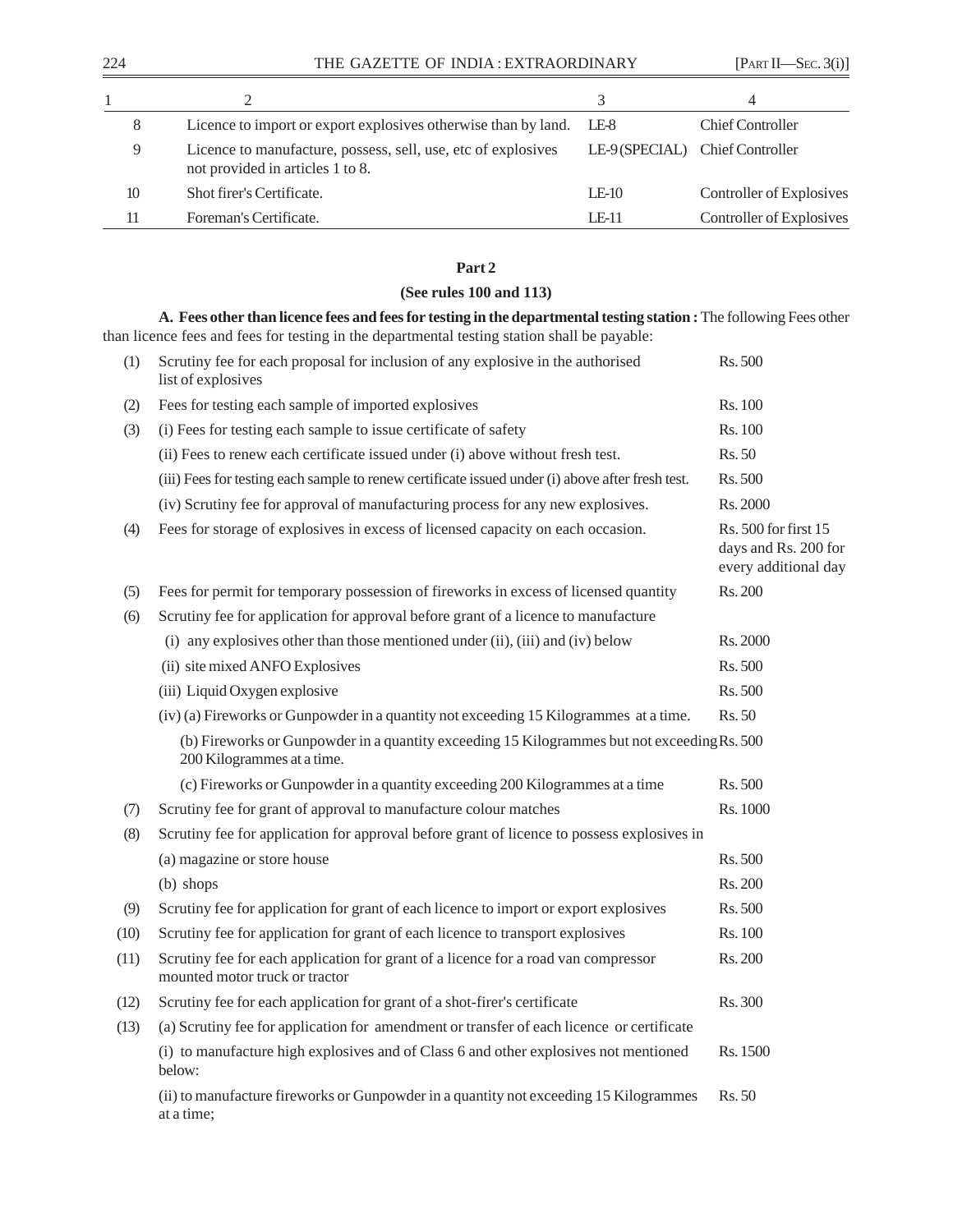|      | (iii) to manufacture fireworks or Gunpowder in a quantity exceeding 15 Kilogrammes<br>but not exceeding 200 kilogrammes at a time; | Rs. 300  |
|------|------------------------------------------------------------------------------------------------------------------------------------|----------|
|      | (iv) to manufacture fireworks or Gunpowder in a quantity exceeding 200 Kilogrammes<br>at a time;                                   | Rs. 300  |
|      | (v) to manufacture site mixed ANFO explosives;                                                                                     | Rs. 300  |
|      | (vi) to manufacture liquid oxygen explosives;                                                                                      | Rs. 300  |
|      | (vii) to possess explosives in magazine for sale or use or in store house;                                                         | Rs. 300  |
|      | (viii) to possess fireworks in a shop for sale;                                                                                    | Rs. 300  |
|      | (ix) to transport explosives in explosives van;                                                                                    | Rs. 300  |
|      | $(x)$ in Form LE-3.                                                                                                                | Rs.50    |
|      | (xi) shot firer's or foreman's certificate                                                                                         | Rs. 100  |
| (b)  | Amendment or transfer fee for each licence                                                                                         |          |
|      | (i) to manufacture high explosives and explosives of Class 6 and other explosives<br>not mentioned below;                          | Rs. 200  |
|      | (ii) to manufacture fireworks or Gunpowder in a quantity not exceeding 15 Kilogrammes<br>at a time;                                | Rs. 50   |
|      | (iii) to manufacture fireworks or Gunpowder in a quantity exceeding 15 Kilogrammes<br>but not exceeding 200 Kilogrammes at a time; | Rs. 200  |
|      | (iv) to manufacture fireworks or Gunpowder in a quantity exceeding 200 Kilogrammes<br>at a time;                                   | Rs. 200  |
|      | (v) to manufacture site mixed ANFO explosives;                                                                                     | Rs. 200  |
|      | (vi) to manufacture liquid oxygen explosives;                                                                                      | Rs. 200  |
|      | (vii) to possess explosives in magazine for sale or use or in store house;                                                         | Rs. 200  |
|      | (viii) to possess fireworks in a shop for sale;                                                                                    | Rs. 200  |
|      | (ix) to transport explosives in explosives van;                                                                                    | Rs. 200  |
|      | $(x)$ in form LE-3                                                                                                                 | Rs.50    |
|      | (xi) shot firer's or foreman's certificate                                                                                         | Rs. 100  |
|      | (c) Scrutiny fee for a proposal for any change in the manufacturing process of explosives Rs. 1000                                 |          |
|      | (d) Scrutiny fee for a proposal for any change in the composition of an authorised<br>explosives                                   | Rs. 500  |
| (14) | For appeal against an order of a licensing authority                                                                               |          |
|      | (i) if such appeal is preferred to Central Government or Chief Controller                                                          | Rs. 1000 |
|      | (ii) if such appeal is preferred to immediate official superior to District Magistrate.                                            | Rs. 200  |
| (15) | For issue of a duplicate copy of licence or certificate                                                                            | Rs. 200  |
| (16) | For approval of -                                                                                                                  |          |
|      | (a) a packing box or container.                                                                                                    | Rs. 1000 |
|      | (b) a new design of equipment, machinery or composite vehicle used for manufacture<br>and transport of explosives                  | Rs. 1000 |
|      | (c) a magazine 'Mode B'                                                                                                            | Rs. 1000 |
|      | (d) BMD vehicle                                                                                                                    | Rs. 1000 |
| (17) | Lightning Conductor testing fee for each test conducted by Departmental officer.                                                   | Rs. 500  |
|      |                                                                                                                                    |          |

**B. Licence fee -(1)** The following fees shall be payable per year for each licence issued under these rules :

| $\alpha$ and $\alpha$ and $\alpha$ is the following focus shall be payment per year for each fiction issued under these fails. |                                                 |
|--------------------------------------------------------------------------------------------------------------------------------|-------------------------------------------------|
| (I) Licenses fees for manufacture of explosives                                                                                | Rs. 1000 per 1000 tonnes or part thereof of the |
| (a) of classes $2,3,4$ and 5 other than site mixed                                                                             | installed annual plant capacity for each explo- |
| Ammonium Nitrate Fuel Oil explosive                                                                                            | sive subject to a maximum of Rs.20,000          |
|                                                                                                                                |                                                 |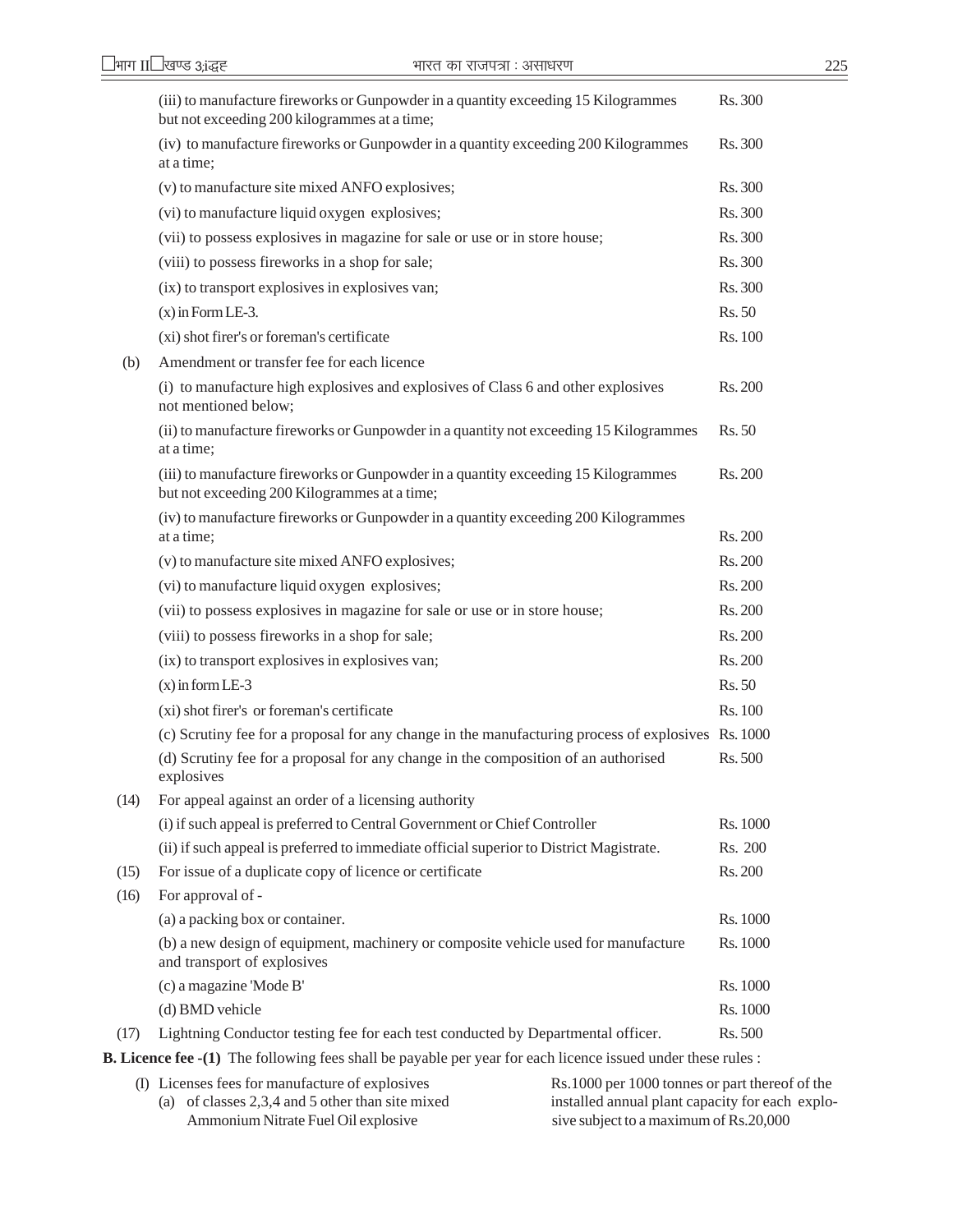| (b) of class $6$                                                                                                                     | Rs.1000 per one million metres or numbers or<br>part thereof of the installed annual plant capacity<br>of each explosives subject to a maximum of<br>Rs.20,000                 |
|--------------------------------------------------------------------------------------------------------------------------------------|--------------------------------------------------------------------------------------------------------------------------------------------------------------------------------|
| (c) of class 1 or class 7                                                                                                            |                                                                                                                                                                                |
| (i) in a quantity not exceeding 15 Kilogrammes at a time;                                                                            | Rs. 200                                                                                                                                                                        |
| (ii) in a quantity exceeding 15 Kilogrammes but not                                                                                  |                                                                                                                                                                                |
| exceeding 200 Kilogrammes at a time;                                                                                                 | Rs. 2000                                                                                                                                                                       |
| (iii) in quantities exceeding 200 Kilogrammes at a time;                                                                             | Rs. 2000 for the first 200 Kilogrammes plus<br>Rs. 500 for every additional 50 Kilogrammes or<br>part thereof at a time subject to a maximum of<br>Rs. 15000                   |
| (d) of class 8 (Liquid Oxygen Explosive)                                                                                             | Rs. 5000                                                                                                                                                                       |
| of site mixed ANFO explosives<br>(e)                                                                                                 | Rs. 1000                                                                                                                                                                       |
| (II) Licence fees for possession and sale of explosives in a<br>magazine.                                                            | (a) Rs.1000 for every 1000 Kilogrammes or part<br>thereof of the licensed capacity of each explosive<br>of Class 1, 2, 3, 4, 5 or 7 subject to a maximum of<br>Rs. 15000       |
|                                                                                                                                      | (b) Rs. 500 for every 10000 metres or numbers or<br>part thereof of each explosive of Class 6 subject<br>to a maximum of Rs. 15000                                             |
| (III) Licence fees for possession of explosives in a magazine<br>for use.                                                            | (a) Rs. 1000 for every 1000 Kilogrammes or part<br>thereof of the licensed capacity of each explosives<br>of Class 1, 2, 3, 4, 5 or 7 subject to a maximum of<br>Rs.15000, and |
|                                                                                                                                      | (b) Rs. 500 for every 10,000 metres or numbers or<br>part thereof of each explosive of Class 6 subject<br>to a maximum of Rs. 15000                                            |
| (IV) Licence fees for possession and sale of fireworks or<br>Gunpowder or smallarms nitrocompound from a shop                        |                                                                                                                                                                                |
| (a) licensed by District Magistrate                                                                                                  | Rs. 500                                                                                                                                                                        |
| (b) licensed by Controller of Explosives                                                                                             | Rs. 1000                                                                                                                                                                       |
| (V) Licence fees for possession of fireworks in storehouse.                                                                          | Rs. 3000                                                                                                                                                                       |
| (VI) Licence fees for road van                                                                                                       | Rs. 2000                                                                                                                                                                       |
| (VII) Licence fees for compressor mounted motor truck or tractor.                                                                    | Rs. 1000                                                                                                                                                                       |
| (VIII) Licence fee for possession of Gunpowder for manufacture of<br>adirvettus                                                      | Rs. 500                                                                                                                                                                        |
| (IX) Licence for possession of explosives for<br>use (other than agricultural purpose) in<br>Form LE-3 issued by District Magistrate | Rs. 1000                                                                                                                                                                       |
| (2) The following fees(one time) shall be payable for each licence issued under these rules:                                         |                                                                                                                                                                                |
| Licence fees for -                                                                                                                   |                                                                                                                                                                                |

| (i)  | import of explosives                                   | Rs.1500 |
|------|--------------------------------------------------------|---------|
| (ii) | export of explosives                                   | Rs.1000 |
|      | (iii) possession and public display of fireworks       | Rs. 500 |
|      | (iv) possession of explosives for use for agricultural | Rs. 100 |
|      | purpose in Form LE-3 issued by District Magistrate     |         |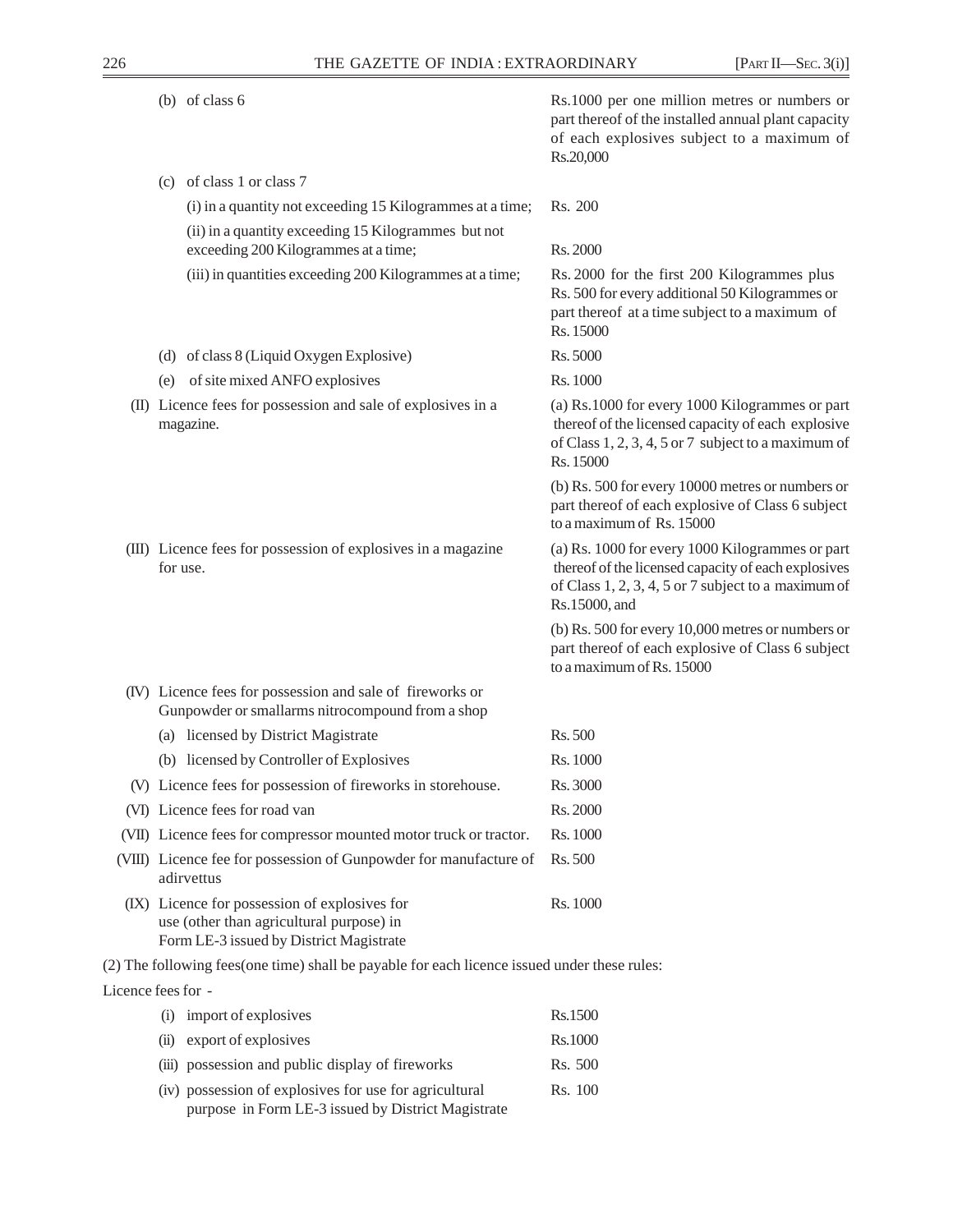| Sl.<br>No. | Name or type of explosive                                                                      | Class and<br>Division |     | Tests to be conducted                                                                                                                                                                        | Fees<br>(in rupees) |
|------------|------------------------------------------------------------------------------------------------|-----------------------|-----|----------------------------------------------------------------------------------------------------------------------------------------------------------------------------------------------|---------------------|
| 1          | $\overline{2}$                                                                                 | 3                     |     | 4                                                                                                                                                                                            | 5                   |
| 1.         | <b>Gun Powder</b>                                                                              | $\mathbf{1}$          | 1.1 | Physical Properties i.e Moisture,<br>Bulk density                                                                                                                                            | 200                 |
|            |                                                                                                |                       | 1.2 | Chemical analysis of composition                                                                                                                                                             | 1000                |
|            |                                                                                                |                       | 1.3 | Any additional test as per BIS specification                                                                                                                                                 | 500                 |
| 2.         | Slurry or Gel or Emulsion<br>Explosives or ANFO or<br>Non-explosives emulsion<br>matrix or SME | $\overline{2}$        | 2.1 | <b>Physical Properties</b><br>2.1.1 Physical examination (Examination of<br>dimensions, markings and nature of inner<br>package)                                                             | 200                 |
|            |                                                                                                |                       |     | 2.1.2 Density                                                                                                                                                                                | 300                 |
|            |                                                                                                |                       |     | 2.1.3 Consistency (Examination of quality of<br>gel or slurry or emulsion)                                                                                                                   | 500                 |
|            |                                                                                                |                       |     | 2.1.4 Segregation (Segregation of constituents<br>in transport)                                                                                                                              | 500                 |
|            |                                                                                                |                       |     | 2.1.5 Behaviour on low and high temperature                                                                                                                                                  | 1000                |
|            |                                                                                                |                       |     | 2.1.6 Tendency to absorb moisture                                                                                                                                                            | 500                 |
|            |                                                                                                |                       | 2.2 | Chemical analysis of composition                                                                                                                                                             | 5000                |
|            |                                                                                                |                       | 2.3 | <b>Stability Test</b>                                                                                                                                                                        |                     |
|            |                                                                                                |                       |     | (Determination of stability after subjecting<br>to such varying environmental conditions<br>as would tend to produce spontaneous<br>ignition or variation in sensitivity of an<br>explosive) | 1000                |
|            |                                                                                                |                       | 2.4 | Ignition characteristics                                                                                                                                                                     | 1000                |
|            |                                                                                                |                       | 2.5 | (Behaviour on ignition, liability to<br>spontaneous ignition, behaviour on<br>ignition in bulk)<br>Mechanical Sensitivity to                                                                 |                     |
|            |                                                                                                |                       |     | 2.5.1 Friction                                                                                                                                                                               | 1500                |
|            |                                                                                                |                       |     | 2.5.2 Impact                                                                                                                                                                                 | 1500                |
|            |                                                                                                |                       |     | 2.6<br>Air Gap Sensitivity                                                                                                                                                                   | 2000                |
|            |                                                                                                |                       |     | 2.7<br>Continuity of detonation                                                                                                                                                              | 2000                |
|            |                                                                                                |                       |     | Velocity of detonation<br>2.8                                                                                                                                                                | 2000                |
|            |                                                                                                |                       |     | 2.9<br>Cap sensitivity                                                                                                                                                                       | 1500                |
|            |                                                                                                |                       |     | 2.10<br>Booster sensitivity                                                                                                                                                                  | 2000                |
|            |                                                                                                |                       |     | Strength by ballistic Mortar<br>2.11                                                                                                                                                         | 5000                |
|            |                                                                                                |                       |     | Any additional test as per BIS specification 500<br>2.12                                                                                                                                     |                     |
| 3          | Nitro-glycerine Explosives                                                                     | 3                     | 3.1 | Physical properties<br>3.1.1 Physical examination (examination of<br>dimensions, markings and nature of inner<br>package)                                                                    | 200                 |
|            |                                                                                                |                       |     | 3.1.2 Heat test (testing of stability of explosives<br>at engoified tamperature                                                                                                              | 500                 |

# **C. Testing fees - The following fees shall be payable for testing of explosives in the Departmental Testing Station.**

- 
- at specified temperature
- 3.1.3 Density. 300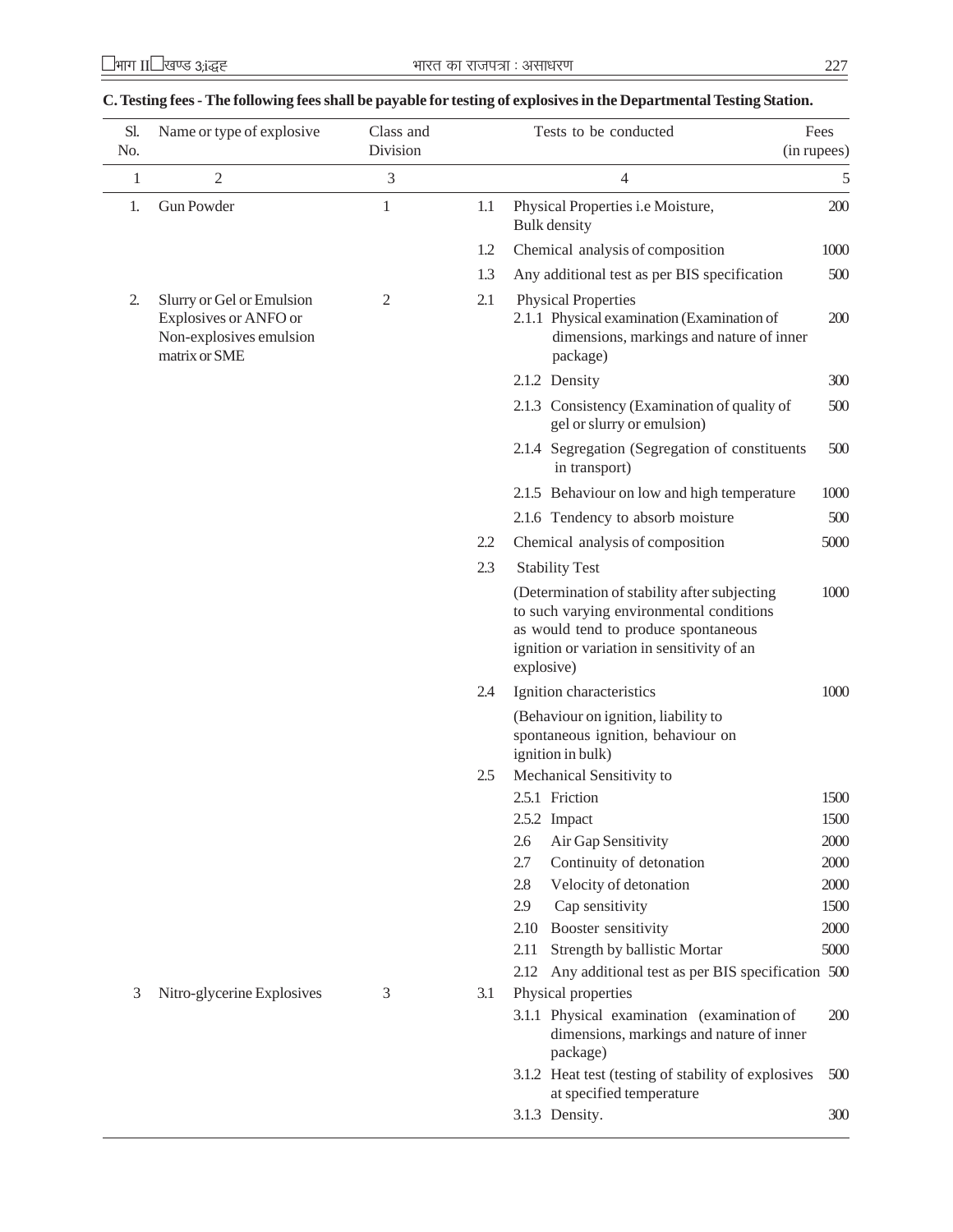| 228 |                |                                |      |      | THE GAZETTE OF INDIA: EXTRAORDINARY<br>[PART II—SEC. 3(i)]                                                                                                                                   |      |
|-----|----------------|--------------------------------|------|------|----------------------------------------------------------------------------------------------------------------------------------------------------------------------------------------------|------|
| 1   | $\mathfrak{2}$ | 3                              | 4    |      | 5                                                                                                                                                                                            |      |
|     |                |                                |      |      | 3.1.4 Consistency (examination of quality of gel). 500                                                                                                                                       |      |
|     |                |                                |      |      | 3.1.5 Exudation                                                                                                                                                                              | 500  |
|     |                |                                |      |      | 3.1.6 Tendency to absorb moisture                                                                                                                                                            | 500  |
|     |                |                                |      | 3.2  | Chemical analysis of composition                                                                                                                                                             | 5000 |
|     |                |                                |      | 3.3  | <b>Stability Test</b>                                                                                                                                                                        | 1000 |
|     |                |                                |      |      | (Determination of stability after subjecting<br>to such varying environmental conditions<br>as would tend to produce spontaneous<br>ignition or variation in sensitivity of an<br>explosive) |      |
|     |                |                                |      | 3.4  | Ignition characteristics                                                                                                                                                                     | 1000 |
|     |                |                                |      |      | (Behaviour on ignition, liability to<br>spontaneous ignition, behaviour on<br>ignition in bulk)                                                                                              |      |
|     |                |                                |      | 3.5  | Mechanical Sensitivity to                                                                                                                                                                    |      |
|     |                |                                |      |      | 3.5.1 Friction                                                                                                                                                                               | 1500 |
|     |                |                                |      |      | 3.5.2 Impact                                                                                                                                                                                 | 1500 |
|     |                |                                |      | 3.6  | Air Gap Sensitivity                                                                                                                                                                          | 2000 |
|     |                |                                |      | 3.7  | Continuity of Detonation                                                                                                                                                                     | 2000 |
|     |                |                                |      | 3.8  | Velocity of Detonation                                                                                                                                                                       | 2000 |
|     |                |                                |      | 3.9  | Cap Sensitivity                                                                                                                                                                              | 1500 |
|     |                |                                |      | 3.10 | <b>Strength by Ballistic Mortar</b>                                                                                                                                                          | 5000 |
|     |                |                                |      | 3.11 | Freezing and Thawing Test                                                                                                                                                                    | 1000 |
|     |                |                                |      | 3.12 | <b>Liquefaction Test</b>                                                                                                                                                                     | 1000 |
|     |                |                                |      | 3.13 | Any additional test as per BIS<br>specification                                                                                                                                              | 500  |
|     | 4              | <b>Booster or Cast Booster</b> | 3(2) | 4.1  | <b>Physical Properties</b>                                                                                                                                                                   |      |
|     |                |                                |      |      | 4.1.1 Physical Examination (examination of<br>dimensions, markings and nature of<br>inner package)                                                                                           | 200  |
|     |                |                                |      |      | 4.1.2 Density                                                                                                                                                                                | 300  |
|     |                |                                |      |      | 4.1.3 Consistency (examination of quality<br>of gel or emulsion or slurry or casting)                                                                                                        | 500  |
|     |                |                                |      |      | 4.1.4 Segregation (separation of constituents<br>in transport)                                                                                                                               | 500  |
|     |                |                                |      |      | 4.1.5 Behaviour on low and high temperature                                                                                                                                                  | 1000 |
|     |                |                                |      |      | 4.1.6 Tendency to absorb moisture                                                                                                                                                            | 500  |
|     |                |                                |      |      | 4.1.7 Melting point (for cast booster)                                                                                                                                                       | 200  |
|     |                |                                |      | 4.2  | Chemical analysis of composition                                                                                                                                                             | 3000 |
|     |                |                                |      | 4.3  | <b>Stability Test</b>                                                                                                                                                                        | 1000 |
|     |                |                                |      |      | (Determination of stability after subjecting<br>to such varying environmental conditions<br>as would tend to produce spontaneous<br>ignition or variation in sensitivity of an               |      |

explosive)

4.4 Ignition characteristics 1000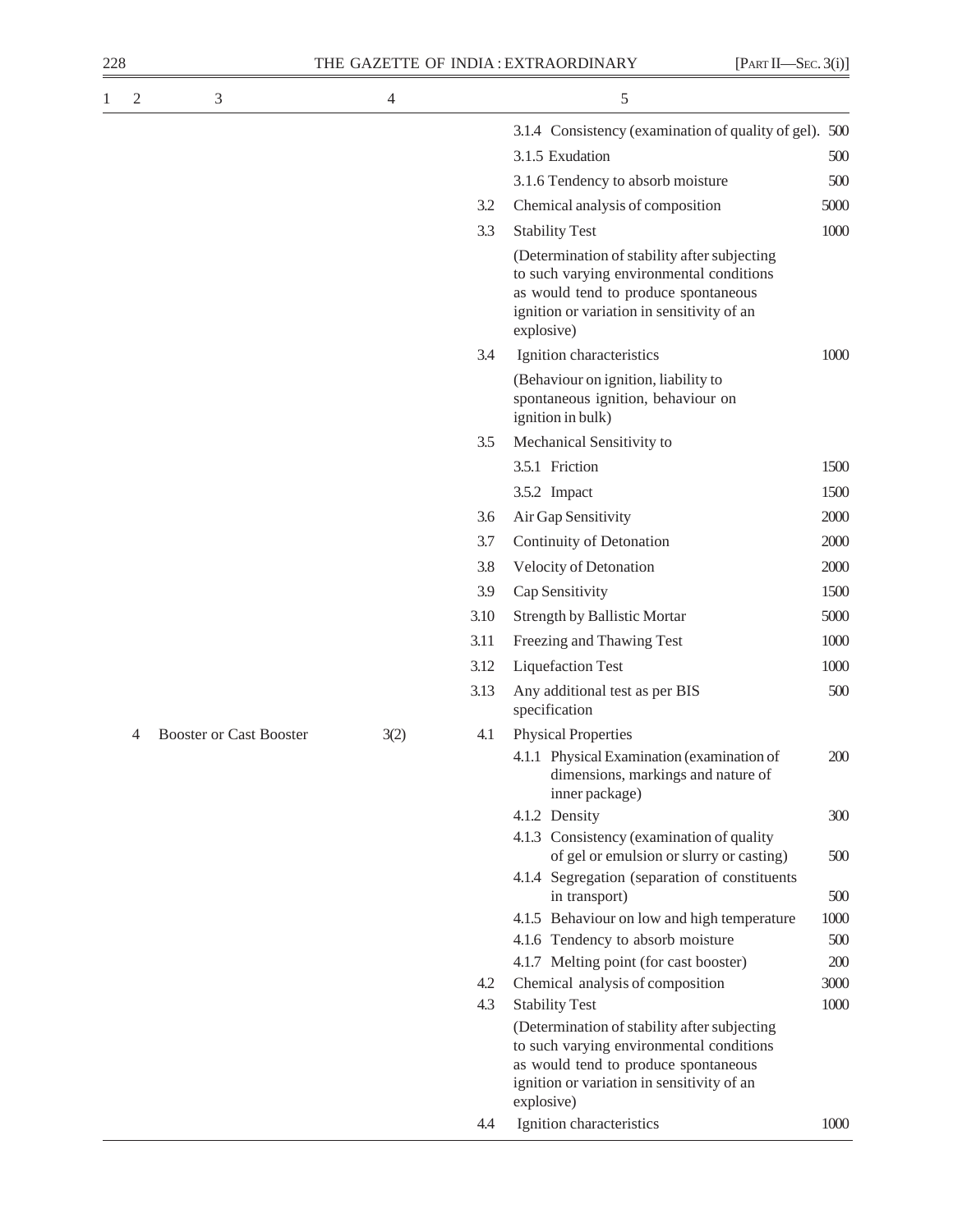| 1 |    | भाग II <sup>1</sup> खण्ड 3;ांद्धह | भारत का राजपत्रा : असाधरण |      |                                                                                                                                                                                                               | 229  |
|---|----|-----------------------------------|---------------------------|------|---------------------------------------------------------------------------------------------------------------------------------------------------------------------------------------------------------------|------|
|   | 2  | $\mathfrak{Z}$                    | 4                         |      | 5                                                                                                                                                                                                             |      |
|   |    |                                   |                           |      | (Behaviour on ignition, liability to<br>spontaneous ignition, behaviour on<br>ignition in bulk)                                                                                                               | 1000 |
|   |    |                                   |                           | 4.5  | Mechanical Sensitivity to                                                                                                                                                                                     |      |
|   |    |                                   |                           |      | 4.5.1 Friction                                                                                                                                                                                                | 1500 |
|   |    |                                   |                           |      | 4.5.2 Impact                                                                                                                                                                                                  | 1500 |
|   |    |                                   |                           | 4.6  | Determination of strength by ballistic<br>mortar                                                                                                                                                              | 5000 |
|   |    |                                   |                           | 4.7  | Cap Sensitivity                                                                                                                                                                                               | 1500 |
|   |    |                                   |                           | 4.8  | Performance Test                                                                                                                                                                                              | 1500 |
|   |    |                                   |                           | 4.9  | Any additional test as per BIS specification 500                                                                                                                                                              |      |
|   | 5  | Safety fuse or Micro cord fuse    | 6(1)                      | 5.1  | Physical Properties (dimensions,<br>smoothness etc)                                                                                                                                                           | 200  |
|   |    |                                   |                           | 5.2  | Chemical analysis of composition of core.                                                                                                                                                                     | 500  |
|   |    |                                   |                           | 5.3  | <b>Stability Test</b>                                                                                                                                                                                         | 500  |
|   |    |                                   |                           |      | (Determination of stability after subjecting<br>to such varying environmental conditions<br>as would tend to produce spontaneous<br>ignition or variation in sensitivity of an<br>explosive)                  |      |
|   |    |                                   |                           | 5.4  | <b>Burning Rate</b>                                                                                                                                                                                           | 200  |
|   |    |                                   |                           | 5.5  | <b>Water Immersion Test</b>                                                                                                                                                                                   | 200  |
|   |    |                                   |                           | 5.6  | <b>Lateral Transmission Test</b>                                                                                                                                                                              | 500  |
|   |    |                                   |                           | 5.7  | Any additional test as per BIS specification 500                                                                                                                                                              |      |
|   | 6  | Detonating Fuse                   | 6(2)                      | 6.1  | Physical Properties (dimensions,<br>smoothness, finishing, inspection of<br>foreign material, pinholes etc).                                                                                                  | 200  |
|   |    |                                   |                           | 6.2  | Chemical analysis of composition                                                                                                                                                                              | 1000 |
|   |    |                                   |                           | 6.3  | Stability Test (Determination of stability<br>after subjecting to such varying environ-<br>mental conditions as would tend to<br>produce spontaneous ignition or variation<br>in sensitivity of an explosive) | 1000 |
|   |    |                                   |                           | 6.4  | Flexibility Test at Low and High Temperature 500                                                                                                                                                              |      |
|   |    |                                   |                           | 6.5  | Water proofness Test                                                                                                                                                                                          | 1000 |
|   |    |                                   |                           | 6.6  | Velocity of Detonation                                                                                                                                                                                        | 2000 |
|   |    |                                   |                           | 6.7  | Transmission of detonation                                                                                                                                                                                    | 1000 |
|   |    |                                   |                           | 6.8  | Determination of Core load                                                                                                                                                                                    | 1000 |
|   |    |                                   |                           | 6.9  | Breaking load test                                                                                                                                                                                            | 1000 |
|   |    |                                   |                           | 6.10 | Any additional test as per BIS specification 500                                                                                                                                                              |      |
|   | 7. | NONEL (Shock Tube)                | 6(2)                      | 7.1  | Physical examination (dimensions,<br>finishing, pinholes etc)                                                                                                                                                 | 200  |
|   |    |                                   |                           | 7.2  | Detonator sensitivity test                                                                                                                                                                                    | 1000 |
|   |    |                                   |                           | 7.3  | Detonating fuse sensitivity test                                                                                                                                                                              | 1000 |
|   |    |                                   |                           | 7.4  | Series test                                                                                                                                                                                                   | 1000 |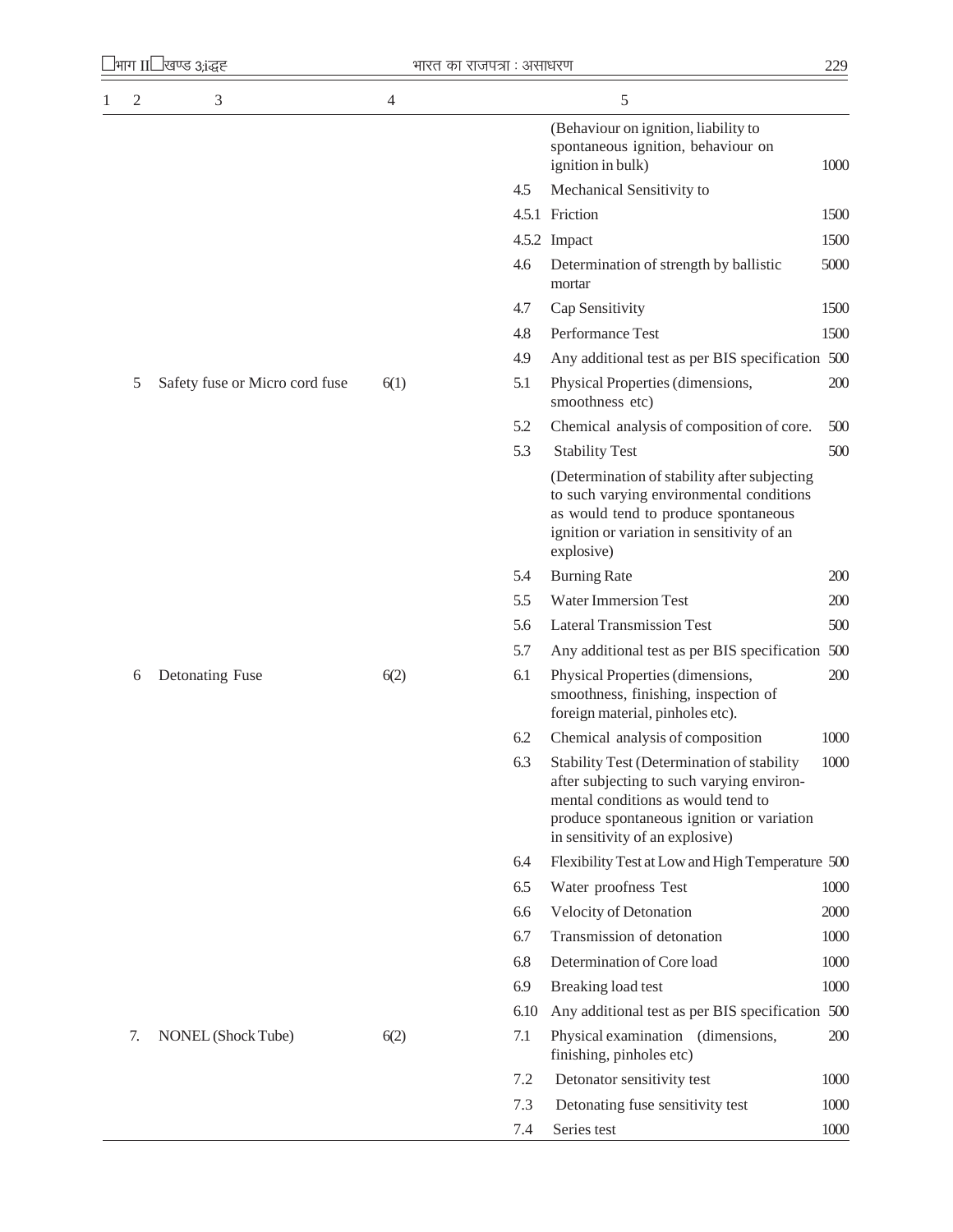| 230 |   |   | THE GAZETTE OF INDIA: EXTRAORDINARY<br>[PART II—SEC. 3(i)] |                                                   |      |  |  |
|-----|---|---|------------------------------------------------------------|---------------------------------------------------|------|--|--|
| 1   | 2 | 3 | 4                                                          | 5                                                 |      |  |  |
|     |   |   |                                                            | Parallel test<br>7.5                              | 1000 |  |  |
|     |   |   |                                                            | 7.6 Kninck and Knot test                          | 1000 |  |  |
|     |   |   |                                                            | 7.7 $180^\circ$ bend test                         | 1000 |  |  |
|     |   |   |                                                            | Side initiation test<br>7.8                       |      |  |  |
|     |   |   |                                                            | 7.8.1 with another nonel tube                     | 500  |  |  |
|     |   |   |                                                            | 7.8.2 with detonating fuse                        | 500  |  |  |
|     |   |   |                                                            | 7.9<br>Tensile strength test                      | 1000 |  |  |
|     |   |   |                                                            | Delay timings test<br>7.10                        |      |  |  |
|     |   |   |                                                            | 7.10.1 surface trunk line                         | 500  |  |  |
|     |   |   |                                                            | 7.10.2 down the hole line                         | 500  |  |  |
|     |   |   |                                                            | 7.10.3 velocity of detonation                     | 2000 |  |  |
|     |   |   |                                                            | 7.11 Any additional test as per BIS specification | 500  |  |  |

|    | Sr. Name/Type of |           |      | Class/Div Tests to be conducted                           | Ordinary  | Electric | Delay               |
|----|------------------|-----------|------|-----------------------------------------------------------|-----------|----------|---------------------|
|    | No. explosive    |           |      |                                                           | detonator |          | detonator detonator |
| 8. | Detonator        | 6(3)      | 8.1  | Physical Examination (Dimensions,<br>Finishing etc.)      | 200       | 200      | 200                 |
|    |                  |           | 8.2  | <b>Water Resistance</b>                                   | --        | 500      | 500                 |
|    |                  |           | 8.3  | Drop Test                                                 | 500       | 500      | 500                 |
|    |                  |           | 8.4  | Snatch Test                                               | --        | 500      | 500                 |
|    |                  |           | 8.5  | <b>Vibration Test</b>                                     | 500       | 500      | 500                 |
|    |                  |           | 8.6  | <b>Strength Test</b>                                      | 2000      | 2000     | 2000                |
|    |                  |           | 8.7  | <b>Electric Resistance</b>                                |           | 500      | 500                 |
|    |                  |           | 8.8  | No Fire Current Test                                      | --        | 1000     | 1000                |
|    |                  |           | 8.9  | Delay Time Test                                           |           | --       | 1000                |
|    |                  |           | 8.10 | Minimum Series Firing Current Test                        | --        | 1000     | 1000                |
|    |                  |           | 8.11 | Any additional test as per BIS specification              | 500       | 500      | 500                 |
| 9. | Fireworks        | 7(2)      | 9.1  | Test for Sound level                                      |           |          | 200                 |
|    |                  | 7(3)      |      |                                                           |           |          |                     |
|    |                  | <b>or</b> |      | 9.2 All other test (physical, chemical, performance etc.) |           |          | 250                 |
|    |                  | 7(4)      |      |                                                           |           |          | (consolidated)      |

# **D. The following fees shall be payable for testing of packages of explosives in the Departmental Testing Station**

| Sl.<br>No. | Tests to be conducted                                           | Fees<br>(in rupees) |
|------------|-----------------------------------------------------------------|---------------------|
|            | ◠                                                               |                     |
|            |                                                                 |                     |
|            | Bursting Strength of Paper or Paper Board                       | 325                 |
|            | <b>Burst Factor</b>                                             | 400                 |
|            | <b>Compression Strength</b>                                     | 650                 |
| 4.         | Drop Test                                                       | 650                 |
| 5.         | Exudation Test (For Bitumen / Pitch Coal tar impregnated Paper) | 350                 |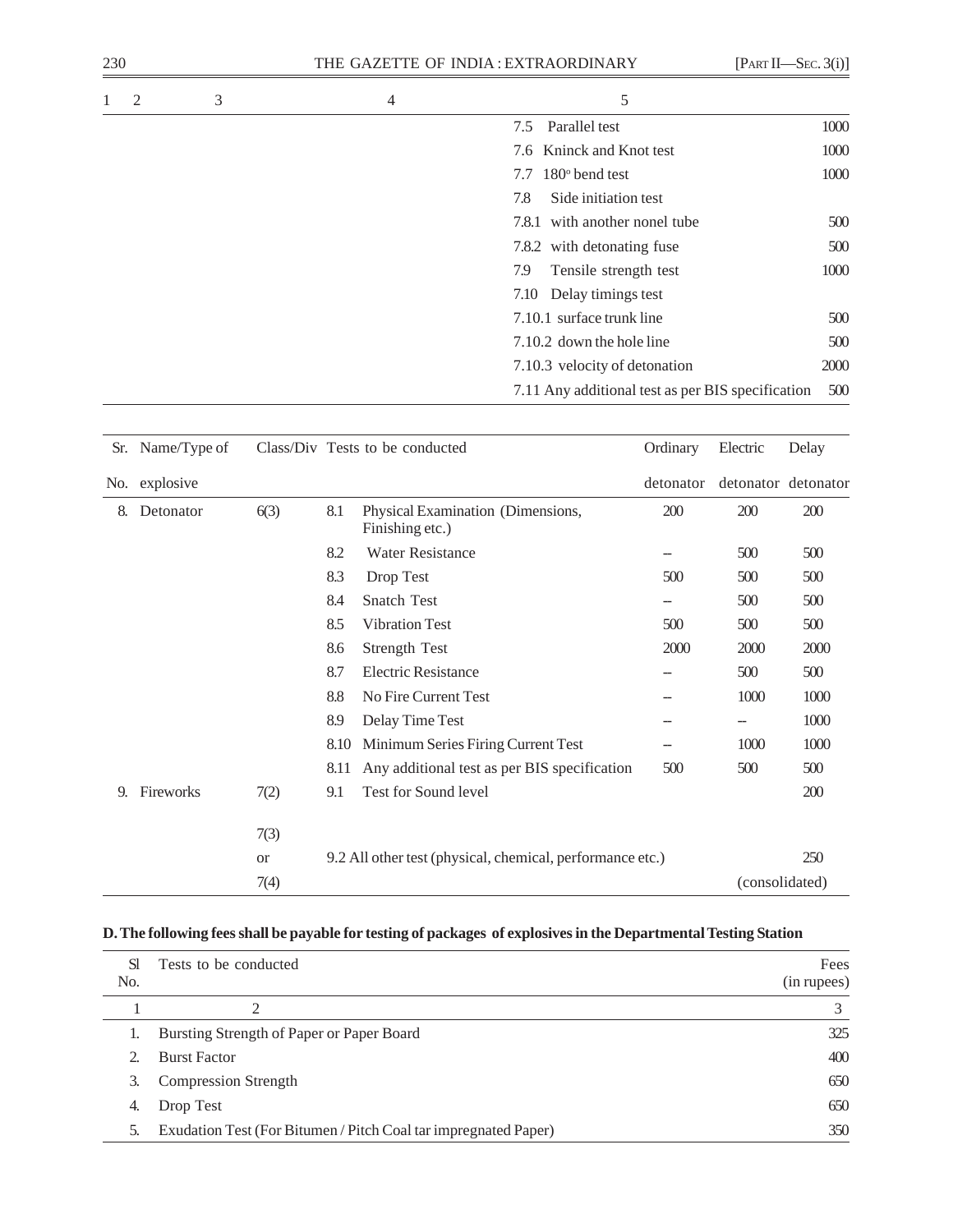| 1          | $\mathfrak{2}$                                                                                        | $\mathfrak{Z}$ |
|------------|-------------------------------------------------------------------------------------------------------|----------------|
| 6.         | Grammage of Paper                                                                                     | 300            |
|            | Grammage for 3 Ply                                                                                    | 350            |
|            | Grammage for 5 Ply                                                                                    | 400            |
|            | Grammage for 7 Ply                                                                                    | 550            |
| 7.         | <b>Inclined Impact Test</b>                                                                           | 550            |
| 8.         | Observations on CFB Box Style, No. of Plies, No. of Joints and external defects                       | 325            |
| 9.         | Dimension of carton / box, per dimension                                                              | 300            |
| 10.        | <b>Puncture Resistance</b>                                                                            | 325            |
| 11.        | Rain Test                                                                                             | 550            |
| 12.        | <b>Scuff Proofness</b>                                                                                | 400            |
| 13.        | <b>Stack Load Test</b>                                                                                | 550            |
| 14.        | Cobb Test                                                                                             | 350            |
| 15.        | Studies on the effect of humidity and temperature on filled (dummy) package                           | 5000           |
| 16.        | Tensile Strength and % elongation for Paper and paper board                                           | 400            |
| 17.        | <b>Tear Factor</b>                                                                                    | 400            |
| 18.        | Tests as per IMDG Code                                                                                |                |
|            | IMDG Testing(drop test and stack load test)<br>1.                                                     | 2350           |
|            | Dimensions (3)<br>2.                                                                                  | 600            |
|            | <b>Bursting Strength</b><br>3.                                                                        | 325            |
|            | Cobb Test<br>4.                                                                                       | 350            |
|            | Scuff Proof ness Test<br>5.                                                                           | 400            |
| 19.        | Tests as per UN Recommendations on Transport of Dangerous Goods for classification<br>Series -1 and 2 |                |
|            |                                                                                                       |                |
|            | UN Gap test<br>1.<br>Koenen test<br>2.                                                                | 5,000<br>5,000 |
|            | Time/Pressure test<br>3.                                                                              | 5,000          |
|            | Internal ignition test<br>4.                                                                          | 5,000          |
| Series-3   |                                                                                                       |                |
|            | Impact sensitivity test<br>1.                                                                         | 5,000          |
|            | Friction sensitivity test<br>2.                                                                       | 5,000          |
|            | Thermal stability test<br>3.                                                                          | 20,000         |
|            | Small scale burning test<br>4.                                                                        | 5,000          |
| Series-4   |                                                                                                       |                |
|            | 1. Thermal Stability Test at 75°C                                                                     | 20,000         |
|            | Drop Test<br>2.                                                                                       | 10,000         |
| Series-5   |                                                                                                       |                |
|            | Cap sensitivity test<br>1.                                                                            | 5,000          |
|            | Deflagration to detonation test<br>2.                                                                 | 10,000         |
|            | External fire test for Division 1.5<br>3.                                                             | 45,000         |
| Series - 6 |                                                                                                       |                |
|            | <b>Single Package Test</b><br>1.                                                                      | 10,000         |
|            | <b>Stack Test</b><br>2.                                                                               | 10,000         |
|            | <b>External Fire (Bonfire) Test</b><br>3.                                                             | 45,000         |
|            |                                                                                                       |                |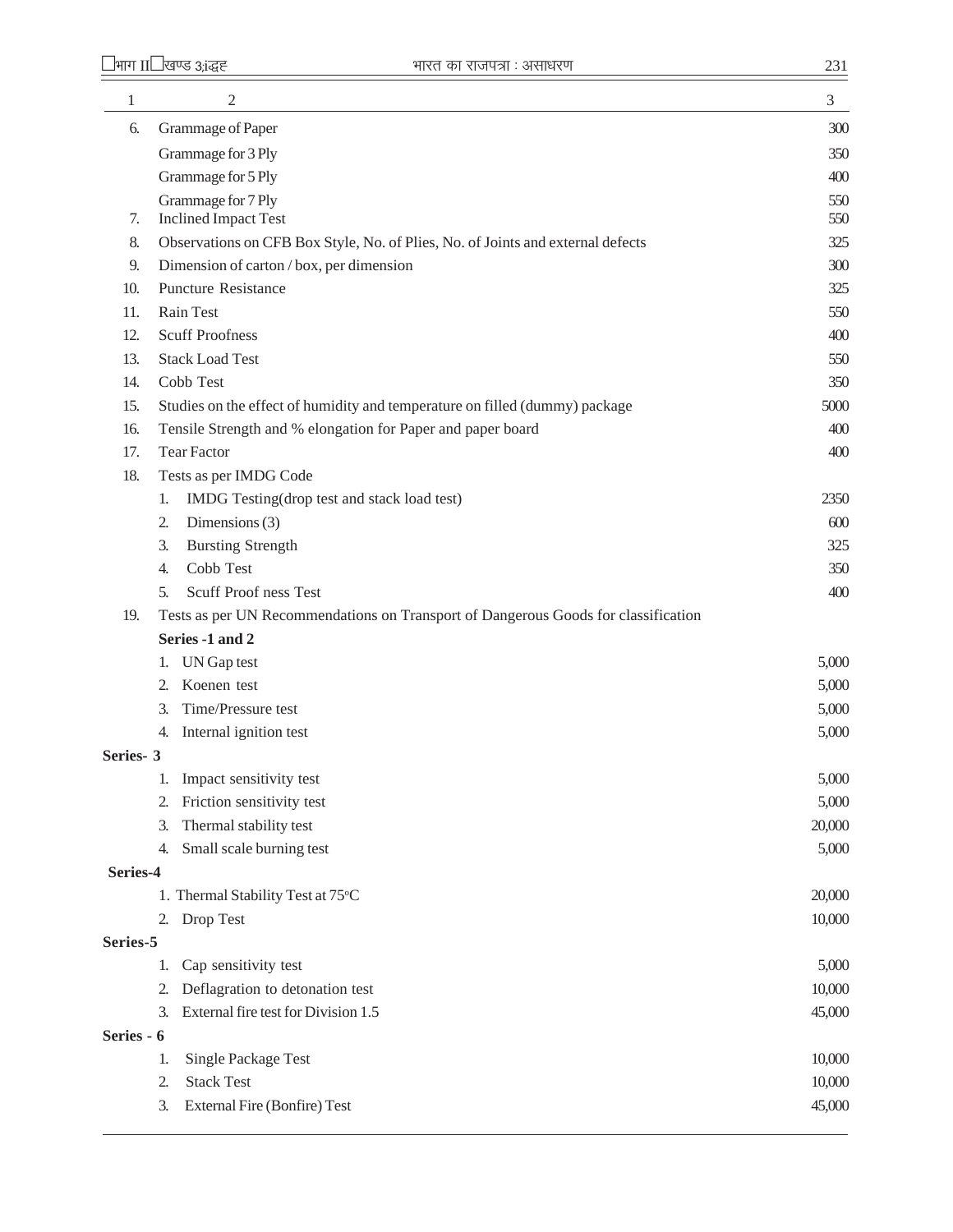|                             | <b>Schedule -V</b><br>(See rule 113)<br>Part-1<br><b>APPLICATION FORMS</b>                             |                                |
|-----------------------------|--------------------------------------------------------------------------------------------------------|--------------------------------|
|                             | Form AE-1                                                                                              |                                |
|                             | (See rule 113 of the Explosives Rules, 2008)                                                           |                                |
|                             | Application for approval or grant or amendment or transfer of licence for manufacture of<br>explosives |                                |
|                             |                                                                                                        |                                |
|                             | amendment <sup>(1)</sup> of licence for the following purpose.                                         |                                |
|                             | 1. Purpose: (Write the purpose corresponding to particular article as per Schedule IV, Part 1)         |                                |
|                             |                                                                                                        |                                |
|                             |                                                                                                        |                                |
|                             | 2. Name: I require licence in the following name and postal address:                                   |                                |
|                             |                                                                                                        |                                |
|                             | (a) Name in which licence is required<br>to be granted (see notes below)                               |                                |
| $(b)$ Status <sup>(1)</sup> |                                                                                                        |                                |
| $(c)Age^{(2)}$              |                                                                                                        |                                |
|                             | (d) Postal address:                                                                                    |                                |
|                             |                                                                                                        |                                |
|                             |                                                                                                        |                                |
|                             |                                                                                                        |                                |
|                             |                                                                                                        | Railway Station / Steamer Ghat |
|                             |                                                                                                        |                                |
|                             | 3. The proposed premises are situated at the following address:                                        |                                |
|                             |                                                                                                        |                                |
|                             |                                                                                                        |                                |
|                             |                                                                                                        |                                |
|                             |                                                                                                        |                                |
| 4.                          | Qualifications and experience of applicant                                                             |                                |
|                             | and the technical personnel employed by him.                                                           |                                |
|                             | (Give individual details and attach separate                                                           |                                |
|                             | sheet if required)                                                                                     |                                |
| 5.                          | Explosives proposed to be manufactured                                                                 |                                |
|                             | (a) Class                                                                                              |                                |
|                             | (b) Division (if any)                                                                                  |                                |
|                             | (c) Name and description                                                                               |                                |
|                             | (d) UN Classification and number<br>(e) Annual capacity of the manufacturing plant                     |                                |
|                             | (f) Quantity of explosives present at any one time in                                                  |                                |
|                             | each shed of the manufacturing plant                                                                   |                                |
|                             | (g) Quantity of explosives proposed to be manufactured                                                 |                                |
|                             | in one day                                                                                             |                                |
|                             | (h) Details of BMD vehicles approved (in case of SME Plant)                                            |                                |
|                             | (i) Details of amendment proposed or additional<br>information, if any                                 |                                |
|                             |                                                                                                        |                                |
| 6                           |                                                                                                        |                                |
|                             | or ordered to execute bond under Chapter VIII of<br>Code of Criminal Procedure, 1973, during the last  |                                |
|                             | 10 years. If yes, please give details.                                                                 |                                |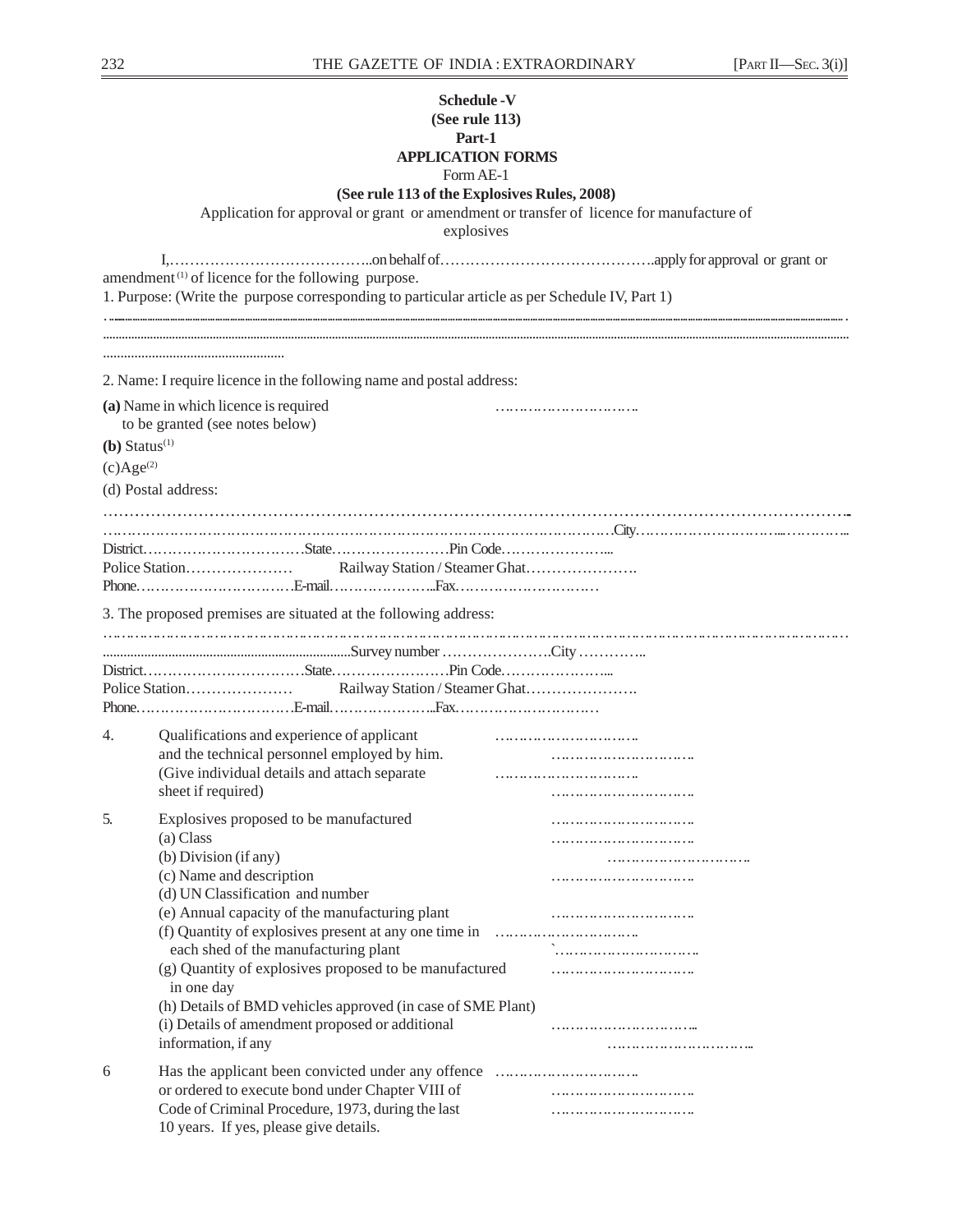|           | 7 (a) particulars of other licenses under |                              |
|-----------|-------------------------------------------|------------------------------|
|           | Explosives Act, 1884, if any held by      |                              |
|           | the applicant during the last 10 years    | $, Y_{\text{CS}},,, N_{0},,$ |
| (b)       | was any licence cancelled or not renewed? |                              |
| $\rm (c)$ | If yes, give details                      |                              |

I hereby certify that the above particulars given by me are correct.

| (Authorised person in case of a Company) |
|------------------------------------------|
|                                          |
|                                          |
|                                          |

Notes:

Please see the rule for the purpose and documents to be enclosed

(1) In case where application is made by a person other than an individual, the names and addresses of the occupier as per rule 2 and directors or partners or members, as the case may be, and specimen signatures of authorised person to be attached.

(2) Passport size photographs of the occupier to be attached.

(3) Any change in the above information should be immediately communicated to the licensing authority and authority renewing the licence.

(4) Age to be given in case the applicant is an individual.

**Statutory Warning**: Mishandling and misuse of explosives shall constitute serious criminal offence under the law.

## Form AE-2

---------------------------

## **(See rule 113 of the Explosives Rules, 2008)**

Application for approval or grant or amendment or transfer of licence to possess gunpowder not exceeding 15 kilogrammes at any one time for manufacture of adirverttus and possession of adirverttus not exceeding 200 in number at any one time.

 I, ……………………………..on behalf of ……………………………….., apply for grant of licence/amendment of licence No…………………… to possess gunpowder for manufacture of adirverttus and possession of adirverttus

1. Name in which licence is required to

be granted. (see notes below)

- 2. Status:( Individual, Company or Society)
- 3. Age (see notes below) :
- 4. Postal Address :

……………………………………………………………………………………………………………………………………………. ………………………………………………………………………………………………City………………………………………. District………….. ……………………………State……………………Pin code…………………... Police Station………………… Railway Station / Steamer Ghat…………………. Phone……………………………E-mail…………………..Fax………………………… 5. Qualifications and experience of the applicant and the technical personnel employed by him (Give individual details and attach separate sheet if required) 6. Situation of the Premises: …………………………………………………………………………………………………………………………………………………… ..........................................................................Survey number …………………….City ………….. District……………………………State……………………Pin code…………………... Police Station………………… Railway Station / Steamer Ghat…………………. Phone……………………………E-mail…………………..Fax…………………………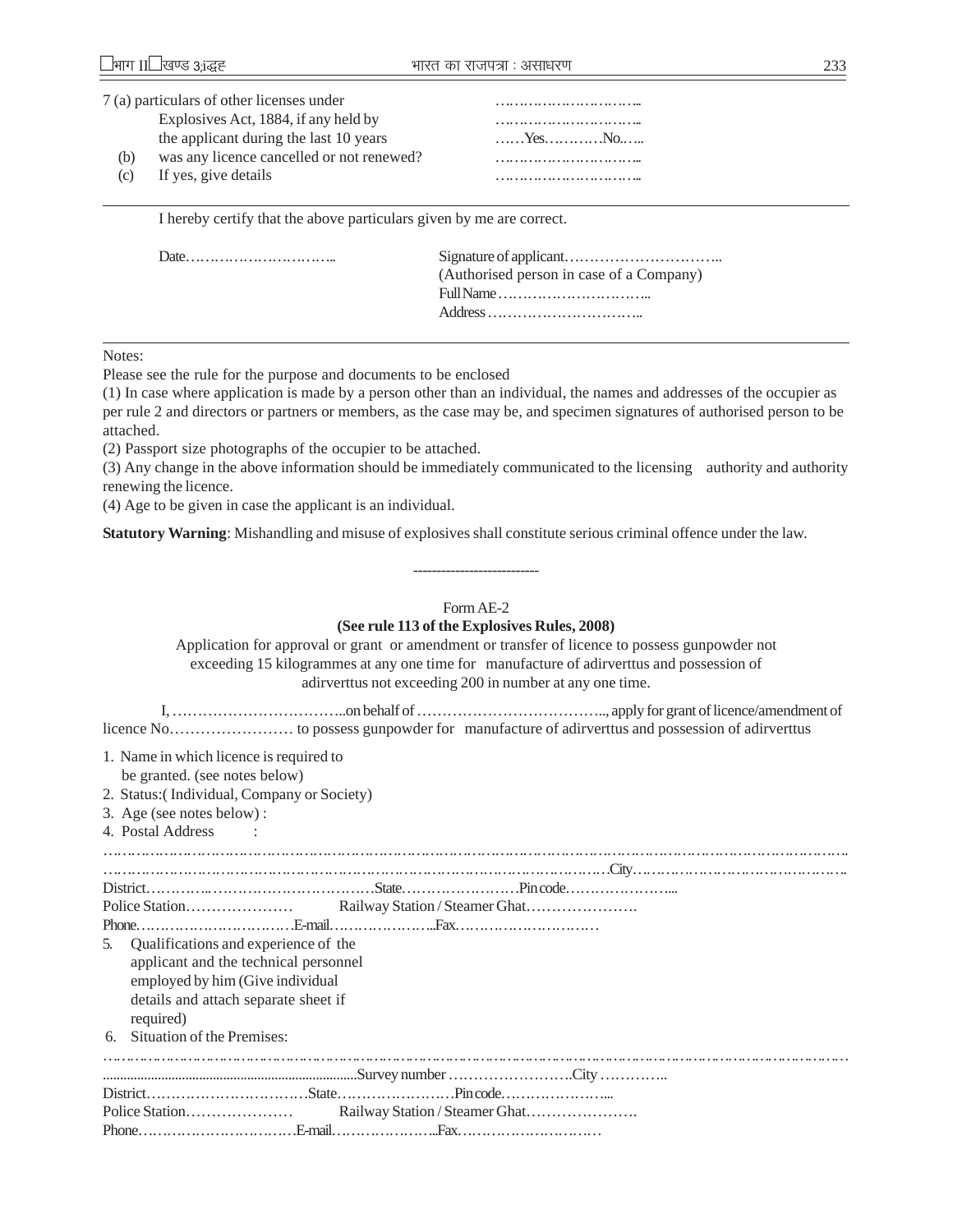6.(a) Quantity of gunpowder proposed to be possessed at any one time………….

 (b) Quantity of adirverttus proposed to be manufactured and possessed at any one time………….

: I hereby certify that the above particulars given by me are correct.

| (Authorised person in case of a Company) |
|------------------------------------------|
|                                          |
|                                          |
|                                          |

Notes:

Please see the rule for the purpose and documents to be enclosed

(1) In case where application is made by a person other than an individual, the names and addresses of the occupier as per rule 2 and directors or partners or members, as the case may be, and specimen signatures of authorised person to be attached.

(2) Passport size photographs of the occupier to be attached.

(3) Any change in the above information should be immediately communicated to the licensing authority and authority renewing the licence.

(4) Age to be given in case the applicant is an individual.

**Statutory Warning**: Mishandling and misuse of explosives shall constitute serious criminal offence under the law.

## Form AE-3 **(See rule 113 of the Explosives Rules, 2008)**

------------------------

Application for approval or grant or amendment or transfer of licence for possession and sale of explosives; for possession and use of explosives; or for possession of fireworks or safety fuse in a store house

|                             | amendment <sup>(1)</sup> of licence for the following purpose.                                  |  |  |
|-----------------------------|-------------------------------------------------------------------------------------------------|--|--|
|                             | 1. Purpopse: (Write the purpose corresponding to particular article as per Schedule IV, Part 1) |  |  |
|                             |                                                                                                 |  |  |
|                             |                                                                                                 |  |  |
|                             |                                                                                                 |  |  |
|                             | 2. Name: I require licence in the following name and postal address:                            |  |  |
|                             | (a) Name in which licence is required                                                           |  |  |
|                             | to be granted (see notes below)                                                                 |  |  |
| $(b)$ Status <sup>(1)</sup> |                                                                                                 |  |  |
| $(c)Age^{(2)}$              |                                                                                                 |  |  |
|                             |                                                                                                 |  |  |
|                             | (d) Postal address:                                                                             |  |  |
|                             |                                                                                                 |  |  |
|                             |                                                                                                 |  |  |
|                             |                                                                                                 |  |  |
|                             |                                                                                                 |  |  |
|                             |                                                                                                 |  |  |
|                             | 3. The proposed premises are situated at the following address:                                 |  |  |
|                             |                                                                                                 |  |  |
|                             |                                                                                                 |  |  |
|                             |                                                                                                 |  |  |
|                             |                                                                                                 |  |  |
|                             |                                                                                                 |  |  |
| 4.                          | Qualifications and experience of applicant                                                      |  |  |
|                             | And the technical personnel employed by him.                                                    |  |  |
|                             | (Give individual details and attach separate                                                    |  |  |
|                             | sheet if required)                                                                              |  |  |
|                             |                                                                                                 |  |  |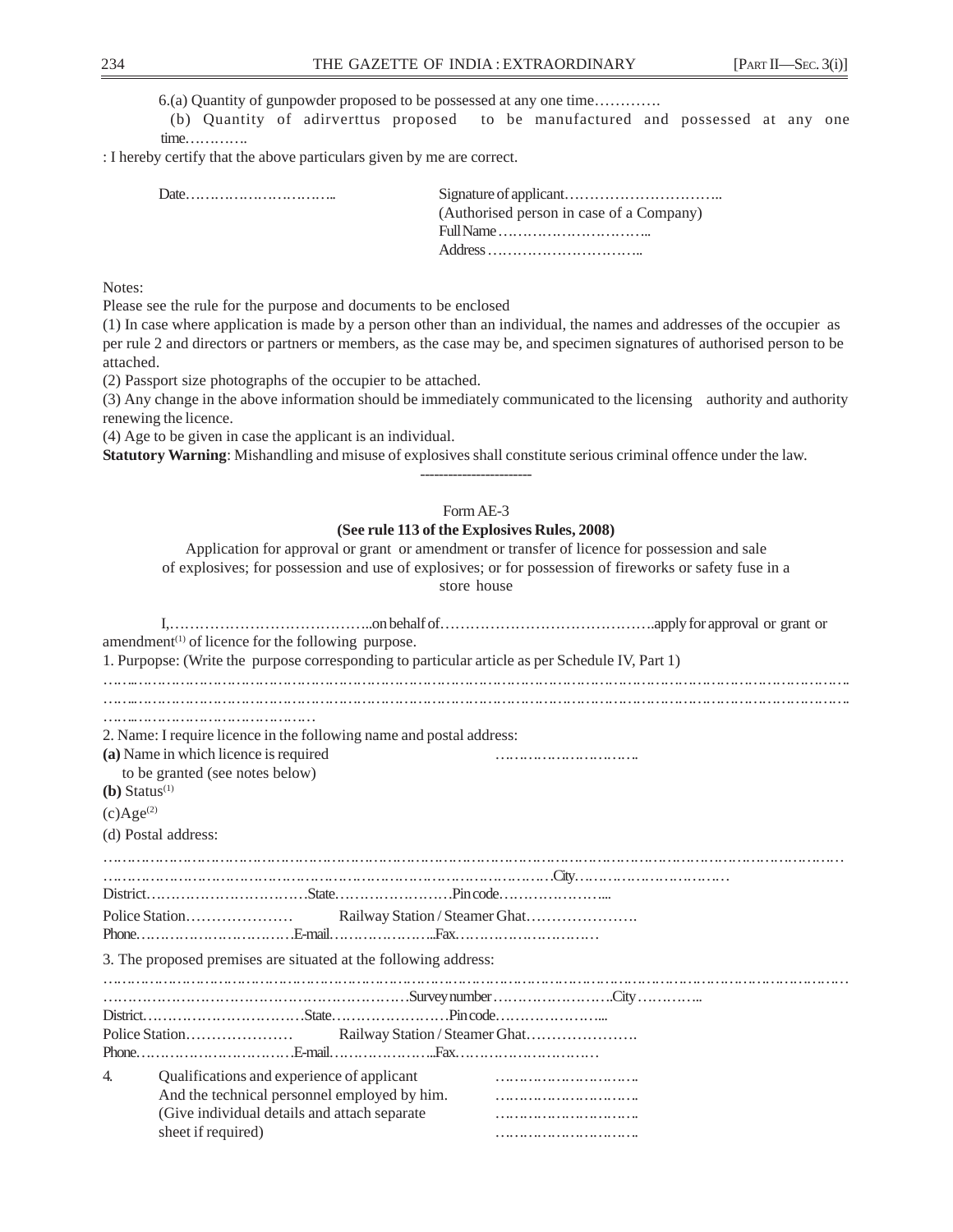|      | Name and Description                   | Class | Division if any | Quantity        |              |
|------|----------------------------------------|-------|-----------------|-----------------|--------------|
|      |                                        |       |                 | at any one time | In one month |
| 1.   |                                        |       |                 |                 |              |
| ii.  |                                        |       |                 |                 |              |
| iii. |                                        |       |                 |                 |              |
| iv.  |                                        |       |                 |                 |              |
| V.   |                                        |       |                 |                 |              |
| vi.  |                                        |       |                 |                 |              |
| (b)  | Are the premises attached to a factory |       |                 |                 |              |

licensed to manufacture explosives? If so, please give the licence number ……………………………………..

| Name and Description                                                                                           | Class | Division if any |                 | Quantity       |               |
|----------------------------------------------------------------------------------------------------------------|-------|-----------------|-----------------|----------------|---------------|
|                                                                                                                |       |                 | To be possessed | To be used per | To be used in |
|                                                                                                                |       |                 | at any one time | day            | one month     |
| $\mathbf{1}$                                                                                                   |       |                 |                 |                |               |
| ii.                                                                                                            |       |                 |                 |                |               |
| 111.                                                                                                           |       |                 |                 |                |               |
| 1V.                                                                                                            |       |                 |                 |                |               |
| V.                                                                                                             |       |                 |                 |                |               |
| VI.                                                                                                            |       |                 |                 |                |               |
| (b) Details of site where explosives will be used                                                              |       |                 |                 |                |               |
| (c) Whether the site is coming under the Mines Act, 1952                                                       |       |                 |                 |                |               |
| (If yes, documentary evidence to be submitted ; if not, particulars of proposed activity, documentary evidence |       |                 |                 |                |               |
| and shot firer employed to be furnished)                                                                       |       |                 |                 |                |               |
| (d) List of documents attached with reference to clause (c) above                                              |       |                 |                 |                |               |
| $(i)$                                                                                                          |       |                 |                 |                |               |
| $(ii)$                                                                                                         |       |                 |                 |                |               |
| $(iii)$                                                                                                        |       |                 |                 |                |               |
| (e) Distance of site where the explosives will be used                                                         |       |                 |                 |                |               |
| from the storage premises mentioned in item 6                                                                  |       |                 |                 |                |               |
| (f) Mode of transport of explosives                                                                            |       |                 |                 |                |               |
| (g) Licence particulars of road van, if used                                                                   |       |                 |                 |                |               |
| 7. Has the applicant been convicted under any offence                                                          |       |                 |                 |                |               |
| or ordered to execute bond under Chapter VIII of                                                               |       |                 |                 |                |               |
| Code of Criminal Procedure, 1973, during the last                                                              |       |                 |                 |                |               |
| 10 years. If yes, please give details.                                                                         |       |                 |                 |                |               |
| 8. (a) particulars of other licenses under                                                                     |       |                 |                 |                |               |
| Explosives Act, 1884, if any held by                                                                           |       |                 |                 |                |               |
| the applicant during the last 10 years                                                                         |       |                 |                 |                |               |
| (b) was any licence cancelled or not renewed?                                                                  |       |                 |                 |                |               |
| (c) If yes, give details                                                                                       |       |                 |                 |                |               |
| I hereby certify that the above particulars given by me are correct.                                           |       |                 |                 |                |               |
|                                                                                                                |       |                 |                 |                |               |
|                                                                                                                |       |                 |                 |                |               |

\***strikeout inapplicable portion**

<sup>6. (</sup>a) Explosives proposed to be possessed and used\* -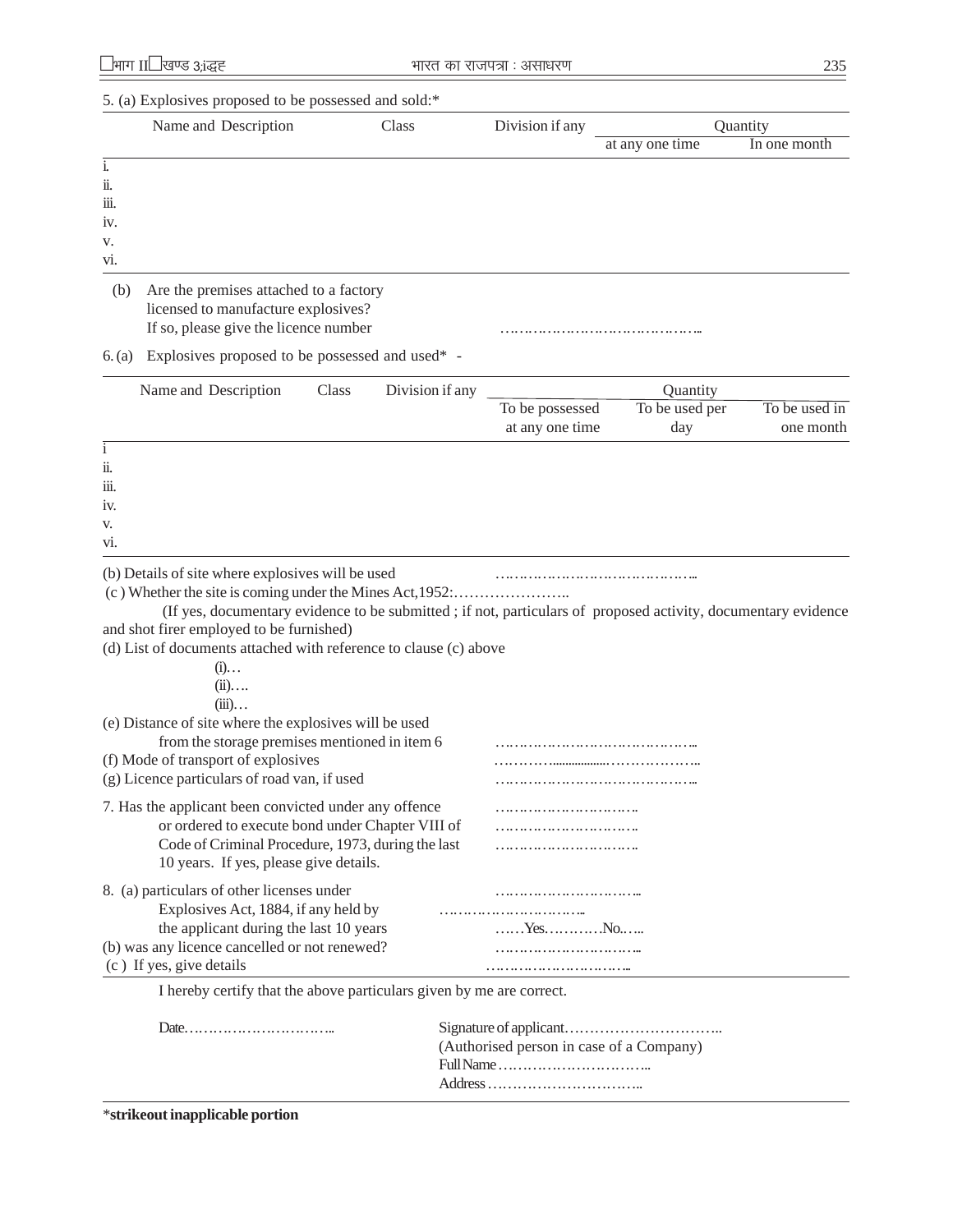Notes:

Please see the rule for the purpose and documents to be enclosed

(1) In case where application is made by a person other than an individual, the names and addresses of the occupier as per rule 2 and directors or partners or members, as the case may be, and specimen signatures of authorised person to be attached.

(2) Passport size photographs of the occupier to be attached.

(3) Any change in the above information should be immediately communicated to the licensing authority and authority renewing the licence.

(4) Age to be given in case the applicant is an individual.

**Statutory Warning**: Mishandling and misuse of explosives shall constitute serious criminal offence under the law.

|                          |                                                                                                                                                         | Form AE-4                                                                                    |
|--------------------------|---------------------------------------------------------------------------------------------------------------------------------------------------------|----------------------------------------------------------------------------------------------|
|                          |                                                                                                                                                         | (See rule 113 of the Explosives Rules, 2008)                                                 |
|                          |                                                                                                                                                         | Application for approval or grant or amendment or transfer of licence for tractor compressor |
|                          | amendment $(1)$ of licence for the following purpose.<br>1. Purpose: (Write the purpose corresponding to particular article as per Schedule IV, Part 1) |                                                                                              |
|                          | 2. Name: I require licence in the following name and postal address:<br>(a) Name in which licence is required<br>to be granted (see notes below)        |                                                                                              |
|                          | $(b)$ Status <sup>(1)</sup>                                                                                                                             |                                                                                              |
| $(c)$ Age <sup>(2)</sup> |                                                                                                                                                         |                                                                                              |
|                          | (d) Postal address:                                                                                                                                     |                                                                                              |
|                          |                                                                                                                                                         |                                                                                              |
|                          |                                                                                                                                                         |                                                                                              |
|                          |                                                                                                                                                         |                                                                                              |
|                          |                                                                                                                                                         |                                                                                              |
|                          | 3.Qualifications and experience of applicant                                                                                                            |                                                                                              |
|                          | and particulars of shot firer employed by him.                                                                                                          |                                                                                              |
|                          | (Give individual details and attach separate                                                                                                            |                                                                                              |
|                          | sheet if required)                                                                                                                                      |                                                                                              |
| 5.                       | Experience of the applicant in handling:<br>& blasting of explosives                                                                                    |                                                                                              |
| б.                       | Address of the premises where the<br>compressor mounted motor truck or tractor<br>is to be normally parked when not in use.                             |                                                                                              |
| 7.                       | Particulars of the area where the<br>compressor mounted motor truck or<br>tractor is to be used for well sinking purpose.                               |                                                                                              |
| 8.                       | Explosives to be possessed and transported-                                                                                                             |                                                                                              |
|                          |                                                                                                                                                         | Max. Capacity Permitted                                                                      |

|       | Max. Capacity Permitted |
|-------|-------------------------|
| (i)   | 25 kilogrammes          |
| (ii)  | 200 numbers             |
| (iii) | 100 meters.             |
| (iv)  | $200$ mtrs.             |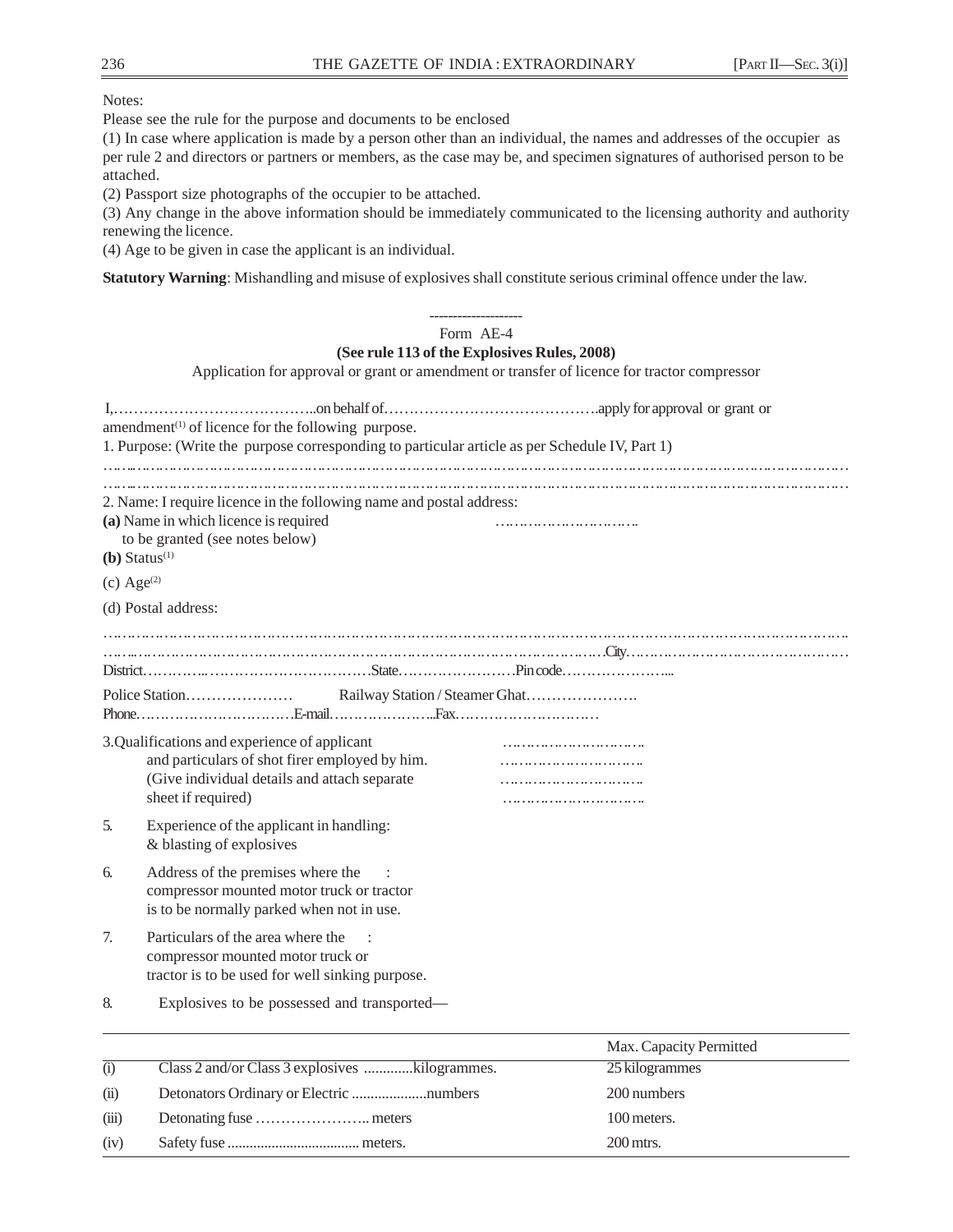| 9.  | Description of the compressor<br>mounted motor truck or tractor of                                                                                                                                        |                                         |
|-----|-----------------------------------------------------------------------------------------------------------------------------------------------------------------------------------------------------------|-----------------------------------------|
|     | the applicant -                                                                                                                                                                                           |                                         |
|     | Make                                                                                                                                                                                                      |                                         |
|     | Registration No.                                                                                                                                                                                          |                                         |
|     | Engine No.                                                                                                                                                                                                |                                         |
|     | Chassis No.                                                                                                                                                                                               |                                         |
|     | Description of other fittings                                                                                                                                                                             |                                         |
|     | on the vehicle                                                                                                                                                                                            |                                         |
|     | 10. Has the applicant been convicted under any offence<br>Or ordered to execute bond under Chapter VIII of<br>Code of Criminal Procedure, 1973, during the last<br>10 years. If yes, please give details. |                                         |
| 11. | (a) particulars of other licenses under<br>Explosives Act, 1884, if any held by<br>the applicant during the last 10 years                                                                                 | $\ldots$ . Yes. $\ldots$ . No. $\ldots$ |

| (Authorised person in case of a Company) |
|------------------------------------------|
|                                          |
|                                          |

Notes :

Please see the rule for the purpose and documents to be enclosed

- (1) In case where application is made by a person other than an individual, the names and addresses of the occupier as per rule 2 and directors or partners or members, as the case may be, and specimen signatures of authorised person to be attached.
- (2) Passport size photographs of the occupier to be attached.
- (5) Any change in the above information should be immediately communicated to the licensing authority and authority renewing the licence.
- (4) Age to be given in case the applicant is an individual.

**Statutory Warning**: Mishandling and misuse of explosives shall constitute serious criminal offence under the law.

# Form AE-5

--------------------------

#### **(See rule 113 of the Explosives Rules, 2008)**

Application for approval or grant or amendment or transfer of licence in Form LE-5 as per article 5(a) to (f) of Part 1 of Schedule IV

| of licence for the following purpose. |                                                                                                                                                                                                                                                                                                                                                     |  |
|---------------------------------------|-----------------------------------------------------------------------------------------------------------------------------------------------------------------------------------------------------------------------------------------------------------------------------------------------------------------------------------------------------|--|
|                                       | 1. Purpose: (Write the purpose corresponding to particular article as per Schedule IV, Part 1)                                                                                                                                                                                                                                                      |  |
|                                       |                                                                                                                                                                                                                                                                                                                                                     |  |
|                                       |                                                                                                                                                                                                                                                                                                                                                     |  |
|                                       |                                                                                                                                                                                                                                                                                                                                                     |  |
|                                       | $\overline{a}$ , $\overline{a}$ , $\overline{a}$ , $\overline{a}$ , $\overline{a}$ , $\overline{a}$ , $\overline{a}$ , $\overline{a}$ , $\overline{a}$ , $\overline{a}$ , $\overline{a}$ , $\overline{a}$ , $\overline{a}$ , $\overline{a}$ , $\overline{a}$ , $\overline{a}$ , $\overline{a}$ , $\overline{a}$ , $\overline{a}$ , $\overline{a}$ , |  |

2. Name: I require licence in the following name and postal address :

(a) Name in which licence is required …………………………. to be granted (see notes below)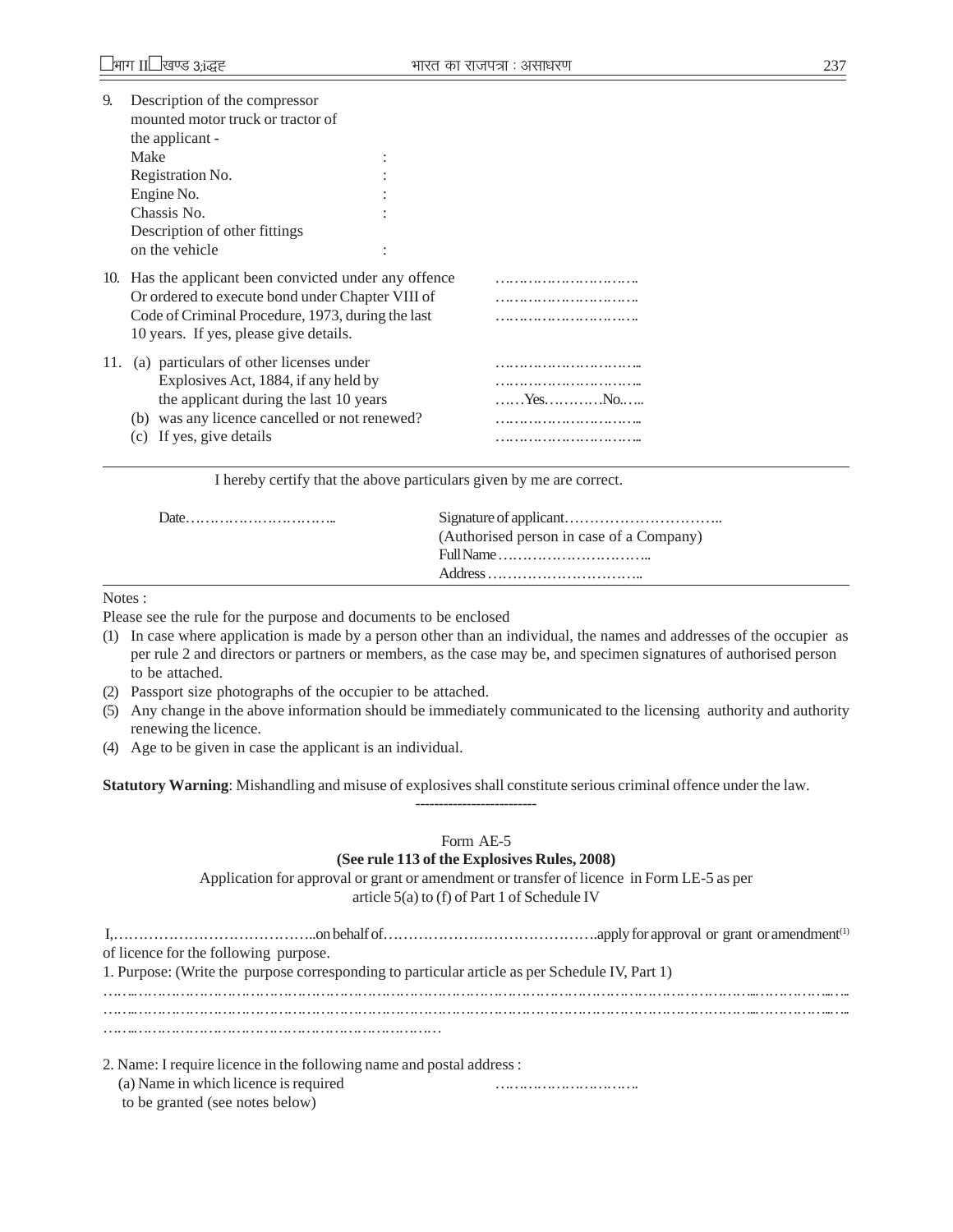(b)  $Status<sup>(1)</sup>$ 

(c)  $Age^{(2)}$ 

(d) Postal address :

3. The proposed premises are situated at the following address :

………………………………… 4. Explosives proposed to be possessed :

|                                 |                                    | Name and Description                                                                                                                                                   | Class | Division if any                                  | Quantity at any one time. |
|---------------------------------|------------------------------------|------------------------------------------------------------------------------------------------------------------------------------------------------------------------|-------|--------------------------------------------------|---------------------------|
| $\mathbf{1}$<br>ii.<br><br>111. |                                    |                                                                                                                                                                        |       |                                                  |                           |
| 5.<br>6.                        |                                    | 10 years. If yes, please give details.                                                                                                                                 |       | or ordered to execute bond under Chapter VIII of |                           |
|                                 | 7. (a)<br>(c) If yes, give details | Particulars of other licenses under<br>Explosives Act, 1884, if any held by<br>the applicant during the last 10 years<br>(b) was any licence cancelled or not renewed? |       | $, Y_{\text{ES}}, , , N_{0}, $                   |                           |

I hereby certify that the above particulars given by me are correct.

| (Authorised person in case of a Company) |
|------------------------------------------|
|                                          |
|                                          |
|                                          |

#### Notes:

Please see the rule for the purpose and documents to be enclosed

- (1) In case where application is made by a person other than an individual, the names and addresses of the occupier as per rule 2 and directors or partners or members, as the case may be, and specimen signatures of authorised person to be attached.
- (2) Passport size photographs of the occupier to be attached.
- (3) Any change in the above information should be immediately communicated to the licensing authority and authority renewing the licence.
- (4) Age to be given in case the applicant is an individual.

**Statutory Warning**: Mishandling and misuse of explosives shall constitute serious criminal offence under the law.

----------------------------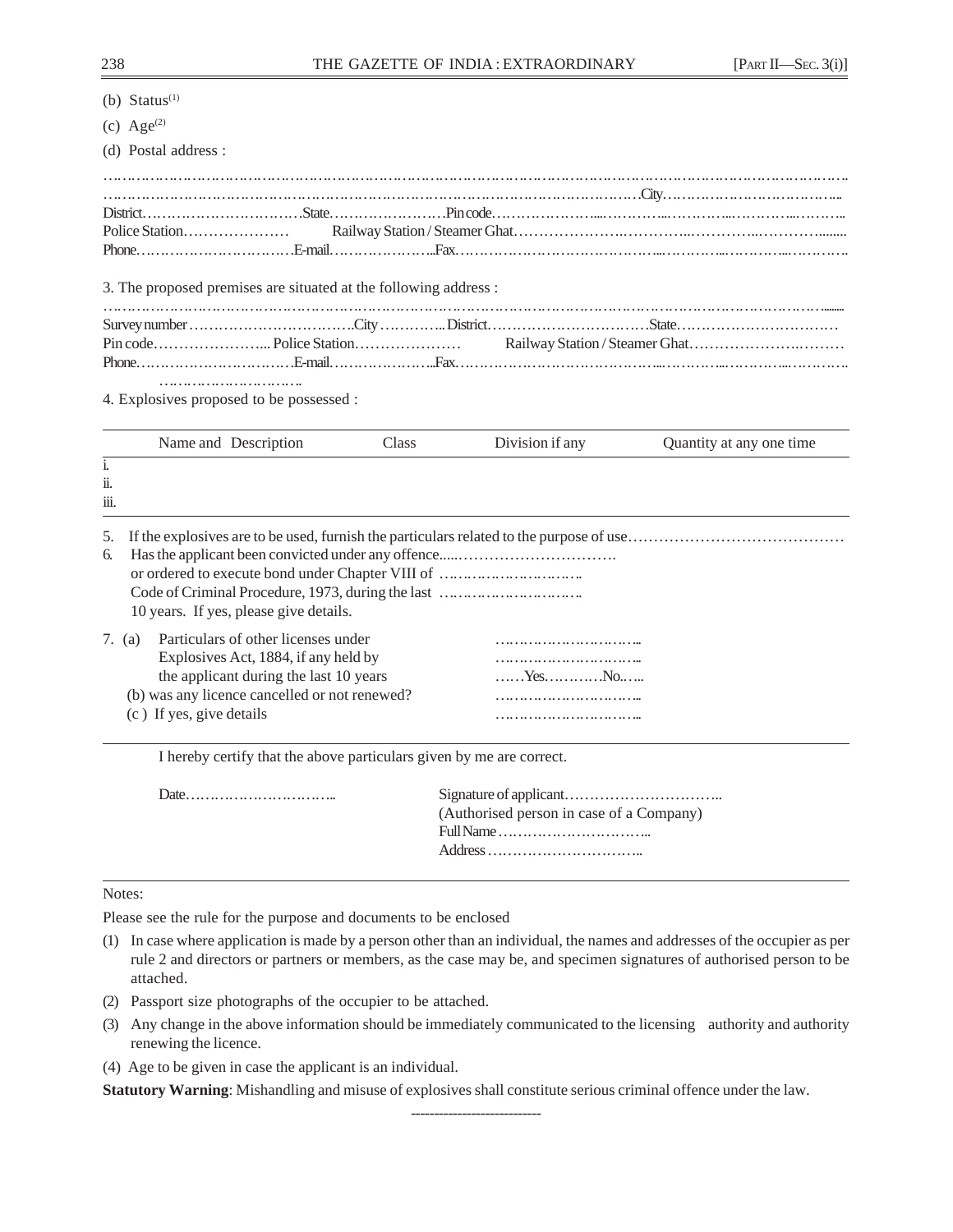### Form AE-6

# **(See rule 113 of the Explosives Rules, 2008)**

|               | Application for approval or grant of licence for public display of fireworks                           |            |
|---------------|--------------------------------------------------------------------------------------------------------|------------|
|               |                                                                                                        |            |
|               | amendment <sup>(1)</sup> of licence for the following purpose.                                         |            |
|               | 1. Purpose: (Write the purpose corresponding to particular article as per Schedule IV, Part 1)         |            |
|               |                                                                                                        |            |
|               |                                                                                                        |            |
|               |                                                                                                        |            |
|               |                                                                                                        |            |
|               | 2. Name: I require licence in the following name and postal address:                                   |            |
|               | (a) Name in which licence is required<br>to be granted (see notes below)                               |            |
|               | (b) Status $(1)$                                                                                       |            |
| (c) Age $(2)$ |                                                                                                        |            |
|               |                                                                                                        |            |
|               |                                                                                                        |            |
|               |                                                                                                        |            |
|               |                                                                                                        |            |
|               | 3. The proposed premises are situated at the following address:                                        |            |
|               |                                                                                                        |            |
|               |                                                                                                        |            |
|               |                                                                                                        |            |
|               |                                                                                                        |            |
|               |                                                                                                        |            |
| 4.            | Qualifications and experience of applicant                                                             |            |
|               | And the technical personnel employed by him.                                                           |            |
|               | (Give individual details and attach separate                                                           |            |
|               | sheet if required)                                                                                     |            |
| 5.            | Name, qualification and experience of the persons                                                      |            |
|               | supervising the display                                                                                |            |
| 6.            | Description and quantity of fireworks to be used                                                       |            |
| 7.            | (a) Licensee from whom the fireworks will be obtained                                                  |            |
|               | Name                                                                                                   |            |
|               | Address                                                                                                |            |
|               | Particulars of licence (licence number and form, issuing authority and validity)                       |            |
|               |                                                                                                        |            |
|               | (b) Location of the place where                                                                        |            |
|               | the fireworks will be stored prior to display                                                          |            |
| 8.            | (a) Description and quantity of fireworks to be displayed                                              |            |
|               | (b) Date and time of display                                                                           |            |
|               | (c) Location of the place where the display will be held                                               |            |
|               |                                                                                                        |            |
| 9.            | Has the applicant been convicted under any offence<br>Or ordered to execute bond under Chapter VIII of |            |
|               | Code of Criminal Procedure, 1973, during the last                                                      |            |
|               | 10 years. If yes, please give details.                                                                 |            |
|               |                                                                                                        |            |
| 10.           | (a) particulars of other licenses under                                                                |            |
|               | Explosives Act, 1884, if any held by                                                                   |            |
|               | the applicant during the last 10 years                                                                 | . Yes. No. |
|               | (b) was any licence cancelled or not renewed?                                                          |            |
|               | (c) If yes, give details                                                                               |            |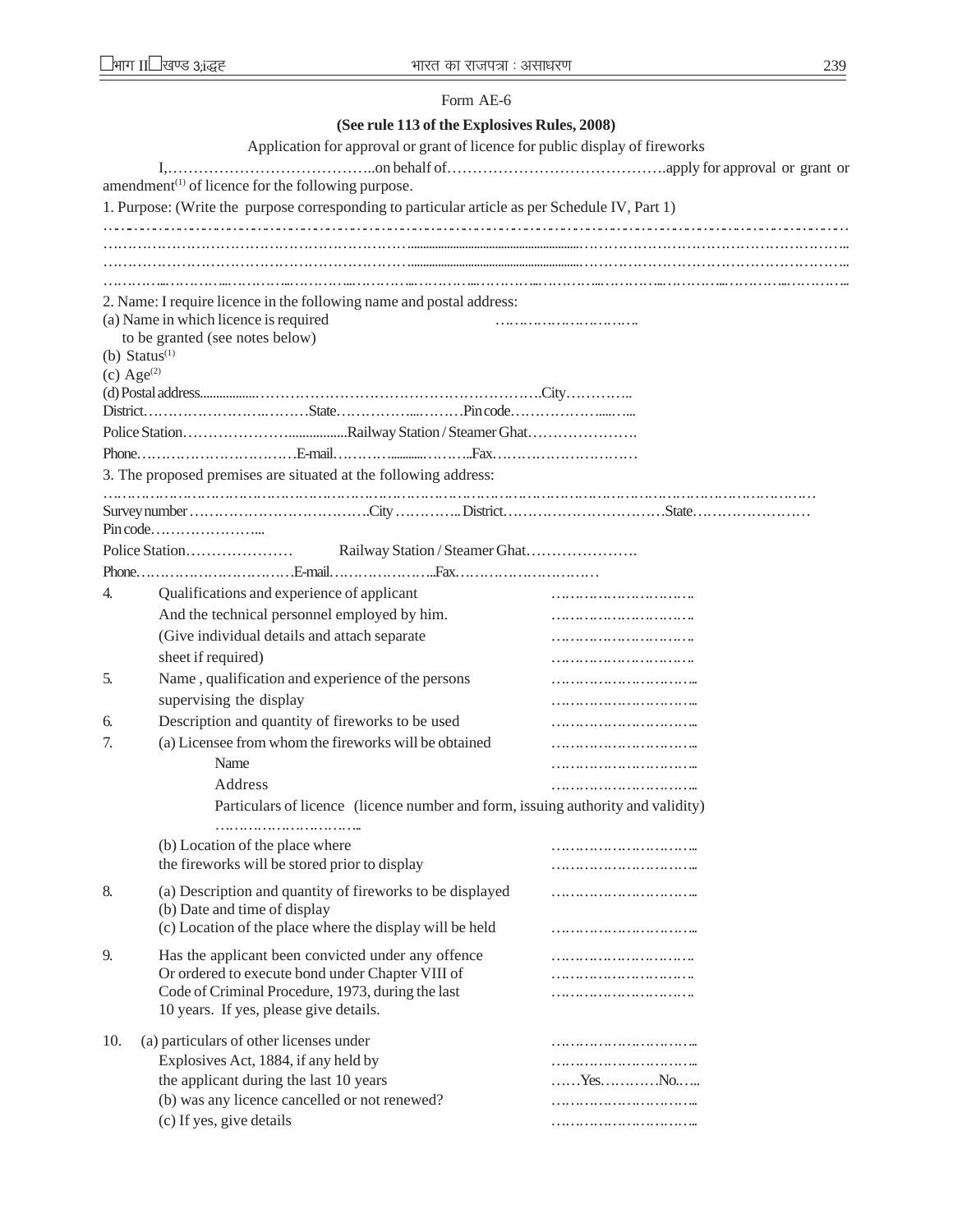| (Authorised person in case of a Company)                                |
|-------------------------------------------------------------------------|
| $Full Name \dots \dots \dots \dots \dots \dots \dots \dots \dots \dots$ |
|                                                                         |

## **Notes :**

Please see the rule for the purpose and documents to be enclosed

(1) In case where application is made by a person other than an individual, the names and addresses of the occupier as per rule 2 and directors or partners or members, as the case may be, and specimen signatures of authorised person to be attached.

(2) Passport size photographs of the occupier to be attached.

(3) Any change in the above information should be immediately communicated to the licensing authority and authority renewing the licence.

------------------

(4) Age to be given in case the applicant is an individual.

**Statutory Warning**: Mishandling and misuse of explosives shall constitute serious criminal offence under the law.

|    | Form AE-7<br>(See rule 113 of the Explosives Rules, 2008)<br>Application for approval or grant or amendment or transfer of licence for transport of explosives in<br>road van |  |
|----|-------------------------------------------------------------------------------------------------------------------------------------------------------------------------------|--|
|    |                                                                                                                                                                               |  |
|    | amendment <sup>(1)</sup> of licence for the following purpose.                                                                                                                |  |
|    | 1. Purpose: (Write the purpose corresponding to particular article as per Schedule IV, Part 1)                                                                                |  |
|    |                                                                                                                                                                               |  |
|    |                                                                                                                                                                               |  |
|    | 2. Name: I require licence in the following name and postal address:                                                                                                          |  |
|    |                                                                                                                                                                               |  |
|    | (a) Name in which licence is required                                                                                                                                         |  |
|    | to be granted (see notes below)                                                                                                                                               |  |
|    | (b) $Status^{(1)}$                                                                                                                                                            |  |
|    | $(c)$ Age <sup>(2)</sup>                                                                                                                                                      |  |
|    | (d) Postal address:                                                                                                                                                           |  |
|    |                                                                                                                                                                               |  |
|    |                                                                                                                                                                               |  |
|    |                                                                                                                                                                               |  |
|    |                                                                                                                                                                               |  |
| 3. | Address of the premises where the vehicle is to be                                                                                                                            |  |
|    | normally stationed                                                                                                                                                            |  |
|    |                                                                                                                                                                               |  |
| 4. | Kinds and quantities of explosives to be carried                                                                                                                              |  |
|    |                                                                                                                                                                               |  |
| 5. | Places (states or districts) where the van will normally ply                                                                                                                  |  |
|    |                                                                                                                                                                               |  |
|    |                                                                                                                                                                               |  |
| 6. | Description of vehicle                                                                                                                                                        |  |
|    | Make                                                                                                                                                                          |  |
|    | Registration No.                                                                                                                                                              |  |
|    | Engine No.                                                                                                                                                                    |  |
|    | Chassis No.                                                                                                                                                                   |  |
|    | Gross vehicle weight                                                                                                                                                          |  |
|    | Unladen weight                                                                                                                                                                |  |
| 7. | Description of other fittings on the vehicle                                                                                                                                  |  |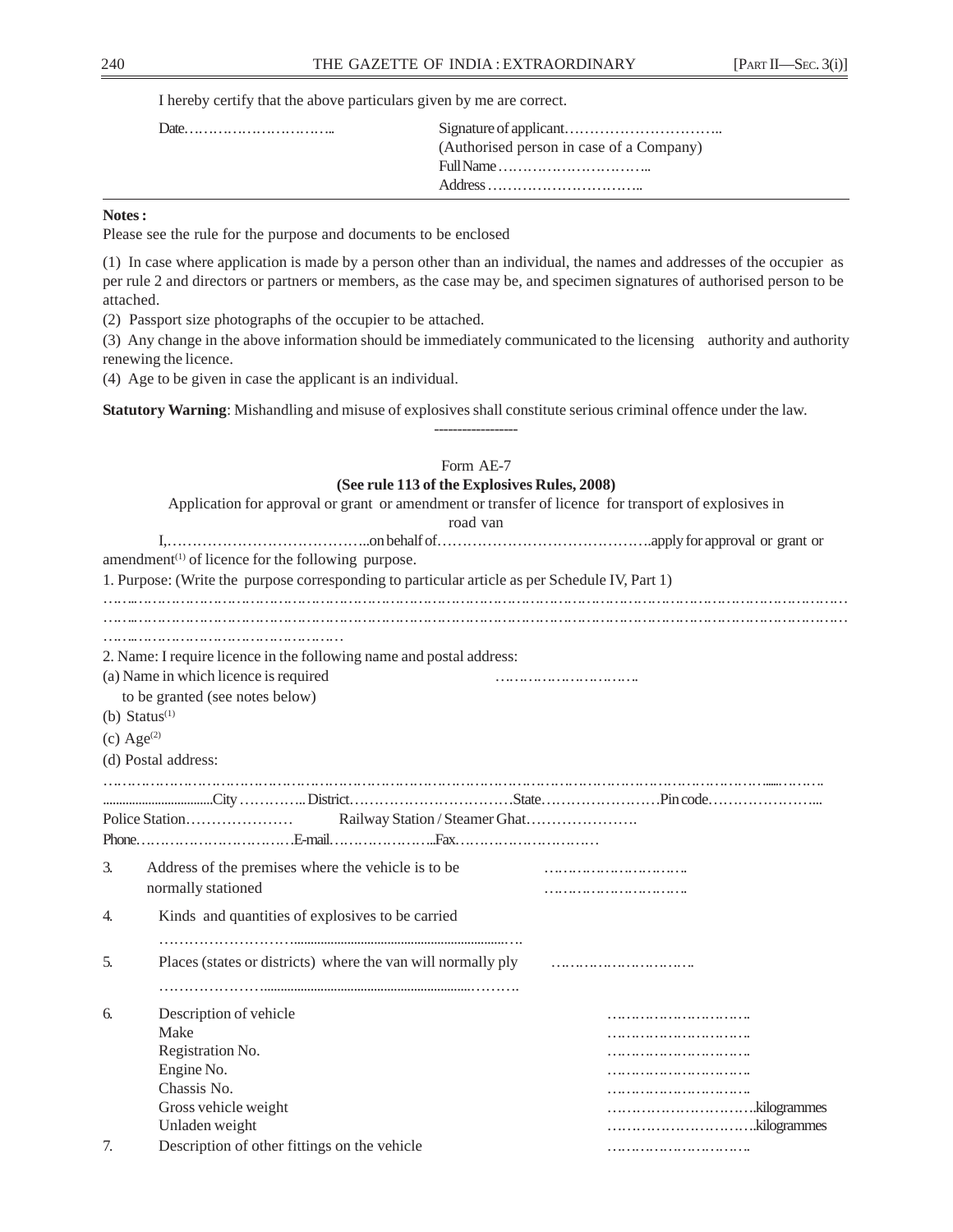| 8.        | Carrying capacity permitted by Regional Transport<br>Authority |                                |
|-----------|----------------------------------------------------------------|--------------------------------|
| 9.        | Has the applicant been convicted under any offence             | .   .                          |
|           | Or ordered to execute bond under Chapter VIII of               |                                |
|           | Code of Criminal Procedure, 1973, during the last              | .   .                          |
|           | 10 years. If yes, please give details.                         |                                |
| 10. $(a)$ | Particulars of other licenses under                            |                                |
|           | Explosives Act, 1884, if any held by                           |                                |
|           | the applicant during the last 10 years                         | $, Y_{\text{ES}}, , , N_{0}, $ |
|           | (b) was any licence cancelled or not renewed?                  |                                |
|           | (c) If yes, give details                                       |                                |

| (Authorised person in case of a Company)                                |
|-------------------------------------------------------------------------|
| $Fill Name \dots \dots \dots \dots \dots \dots \dots \dots \dots \dots$ |
|                                                                         |
|                                                                         |

Notes:

Please see the rule for the purpose and documents to be enclosed

(1) In case where application is made by a person other than an individual, the names and addresses of the occupier as per rule 2 and directors or partners or members, as the case may be, and specimen signatures of authorised person to be attached.

(2) Passport size photographs of the occupier to be attached.

(3) Any change in the above information should be immediately communicated to the licensing authority and authority renewing the licence.

(4) Age to be given in case the applicant is an individual.

**Statutory Warning**: Mishandling and misuse of explosives shall constitute serious criminal offence under the law.

# Form AE-8 **(See rule 113 of the Explosives Rules, 2008)**

--------------------------

Application for approval or grant of licence for import or export of explosives

| amendment $(1)$ of licence for the following purpose.                     |       |                                                                                                |                 |
|---------------------------------------------------------------------------|-------|------------------------------------------------------------------------------------------------|-----------------|
|                                                                           |       | 1. Purpose: (Write the purpose corresponding to particular article as per Schedule IV, Part 1) |                 |
|                                                                           |       |                                                                                                |                 |
| 2. Name: I require licence in the following name and postal address:      |       |                                                                                                |                 |
| (a) Name in which licence is required                                     |       |                                                                                                |                 |
| to be granted (see notes below)                                           |       |                                                                                                |                 |
| (b) Status $(1)$                                                          |       |                                                                                                |                 |
| (c) Age <sup>(2)</sup>                                                    |       |                                                                                                |                 |
| (d) Postal address:                                                       |       |                                                                                                |                 |
|                                                                           |       |                                                                                                |                 |
|                                                                           |       |                                                                                                |                 |
|                                                                           |       |                                                                                                |                 |
|                                                                           |       |                                                                                                |                 |
| $3(a)$ . (In case of Import) Explosives proposed to be imported at a time |       |                                                                                                |                 |
|                                                                           |       |                                                                                                |                 |
| $(i)$ Name & Description                                                  | Class | Division, if any                                                                               | <b>Ouantity</b> |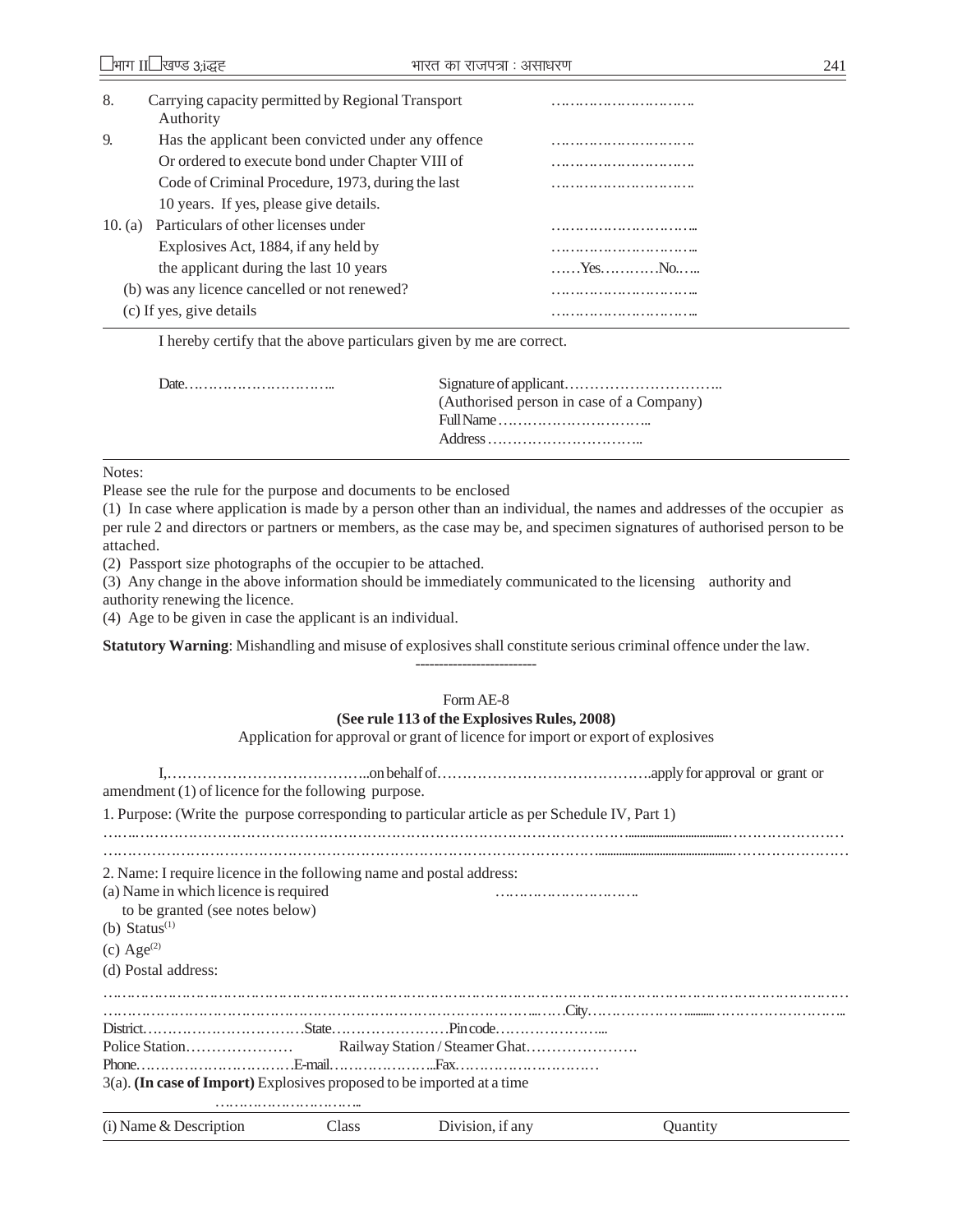|                    | (ii) Are the explosives to be imported authorised explosives YesNo                          |       |                  |                 |
|--------------------|---------------------------------------------------------------------------------------------|-------|------------------|-----------------|
|                    | imported.                                                                                   |       |                  |                 |
|                    | (iv) Licence particulars of the premises where explosives will<br>be stored:                |       |                  |                 |
|                    | (v) Port or place of import                                                                 |       |                  |                 |
|                    | (vi) Mode of Import                                                                         |       |                  |                 |
| 3.(b)              |                                                                                             |       |                  |                 |
|                    | (i) Name & Description                                                                      | Class | Division, if any | <b>Ouantity</b> |
|                    | (ii) Name and address of consignee                                                          |       |                  |                 |
|                    | (iii) Place or port from which explosives will be exported                                  |       |                  |                 |
|                    | (iv) Name of the ship carrying explosives and likely date of sailing                        |       |                  |                 |
| (v) Mode of import |                                                                                             |       |                  |                 |
|                    | (vi) Quantity of each explosives to be loaded on the ship                                   |       |                  |                 |
|                    | 4. Has the applicant been convicted under any offence                                       |       |                  |                 |
|                    | or ordered to execute bond under Chapter VIII of                                            |       |                  |                 |
|                    | Code of Criminal Procedure, 1973, during the last<br>10 years. If yes, please give details. |       |                  |                 |
|                    | 5. (a) particulars of other licenses under                                                  |       |                  |                 |
|                    | Explosives Act, 1884, if any held by                                                        |       |                  |                 |
|                    | the applicant during the last 10 years                                                      |       | YesNo            |                 |
|                    | (b) was any licence cancelled or not renewed?                                               |       |                  |                 |
|                    | (c) If yes, give details                                                                    |       |                  |                 |

| (Authorised person in case of a Company) |
|------------------------------------------|
|                                          |
|                                          |
|                                          |

### **Notes :**

Please see the rule for the purpose and documents to be enclosed

(1) In case where application is made by a person other than an individual, the names and addresses of the occupier as per rule 2 and directors or partners or members, as the case may be, and specimen signatures of authorised person to be attached.

(2) Passport size photographs of the occupier to be attached.

(3) Any change in the above information should be immediately communicated to the licensing authority and authority renewing the licence.

(4) Age to be given in case the applicant is an individual.

**Statutory Warning :** Mishandling and misuse of explosives shall constitute serious criminal offence under the law.

| Form AE-9                                                                                     |
|-----------------------------------------------------------------------------------------------|
| (See rule 113 of the Explosives Rules, 2008)                                                  |
| Application for grant or amendment or transfer of licence in Form LE-9(SPECIAL)               |
| of licence for the following purpose.                                                         |
| 1 Purpose: (Write the purpose corresponding to particular article as per Schedule IV, Part 1) |
|                                                                                               |
|                                                                                               |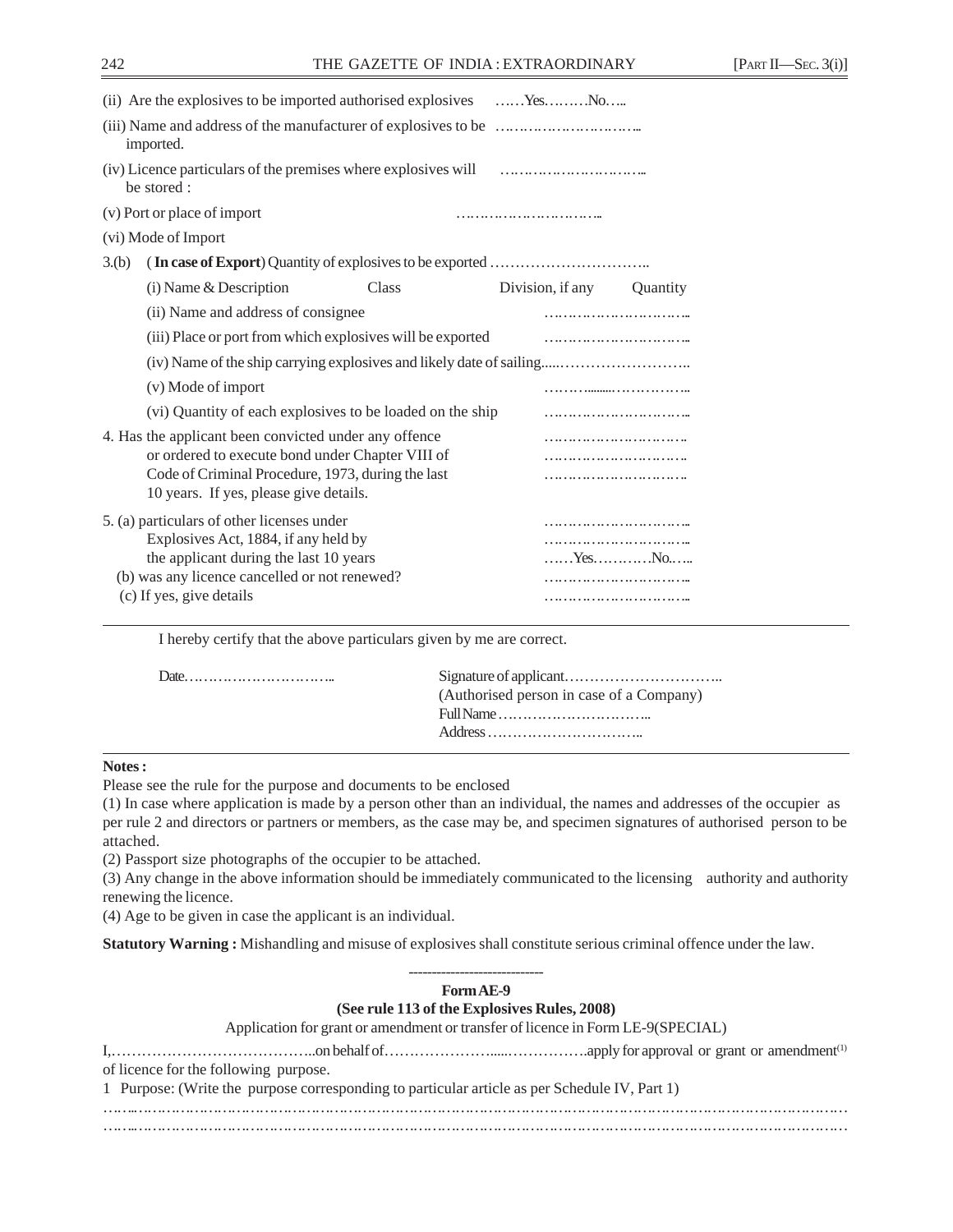|                | 2. Name: I require licence in the following name and postal address:<br>(a) Name in which licence is required<br>to be granted (see notes below)<br>(b) Status $(1)$ |       |
|----------------|----------------------------------------------------------------------------------------------------------------------------------------------------------------------|-------|
| $(c)Age^{(2)}$ |                                                                                                                                                                      |       |
|                | (d) Postal address:                                                                                                                                                  |       |
|                |                                                                                                                                                                      |       |
|                |                                                                                                                                                                      |       |
|                |                                                                                                                                                                      |       |
|                |                                                                                                                                                                      |       |
|                |                                                                                                                                                                      |       |
|                | 3. The proposed premises are situated at the following address:                                                                                                      |       |
|                |                                                                                                                                                                      |       |
|                |                                                                                                                                                                      |       |
|                |                                                                                                                                                                      |       |
|                |                                                                                                                                                                      |       |
|                |                                                                                                                                                                      |       |
| 4.             | Qualifications and experience of applicant                                                                                                                           |       |
|                | and the technical personnel employed by him.                                                                                                                         |       |
|                | (Give individual details and attach separate                                                                                                                         |       |
|                | sheet if required)                                                                                                                                                   |       |
| 5.             | Explosives proposed to be manufactured or possessed<br>(a) Class                                                                                                     |       |
|                | (b) Division, (if any)                                                                                                                                               |       |
|                | (c) Name and description                                                                                                                                             |       |
|                | (d) UN Classification and number                                                                                                                                     |       |
|                | (e) Annual capacity of the manufacturing plant                                                                                                                       |       |
|                |                                                                                                                                                                      |       |
|                | each shed of the manufacturing plant                                                                                                                                 |       |
|                | (g) Quantity of explosives proposed to be manufactured                                                                                                               |       |
|                | in one day                                                                                                                                                           |       |
|                | (h) Details of amendment proposed or additional                                                                                                                      |       |
|                | information, if any                                                                                                                                                  |       |
| б.             |                                                                                                                                                                      |       |
|                | or ordered to execute bond under Chapter VIII of                                                                                                                     |       |
|                | Code of Criminal Procedure, 1973, during the last                                                                                                                    |       |
|                | 10 years. If yes, please give details.                                                                                                                               |       |
| 7. (a)         | Particulars of other licenses under                                                                                                                                  |       |
|                | Explosives Act, 1884, if any held by                                                                                                                                 |       |
|                | the applicant during the last 10 years                                                                                                                               | YesNo |
| (d)            | was any licence cancelled or not renewed?                                                                                                                            |       |
| (e)            | If yes, give details                                                                                                                                                 |       |
|                |                                                                                                                                                                      |       |

| (Authorised person in case of a Company)                                |
|-------------------------------------------------------------------------|
| $Fill Name \dots \dots \dots \dots \dots \dots \dots \dots \dots \dots$ |
|                                                                         |
|                                                                         |

### **Notes:**

Please see the rule for the purpose and documents to be enclosed

(1) In case where application is made by a person other than an individual, the names and addresses of the occupier as per rule 2 and directors or partners or members, as the case may be, and specimen signatures of authorised person to be attached.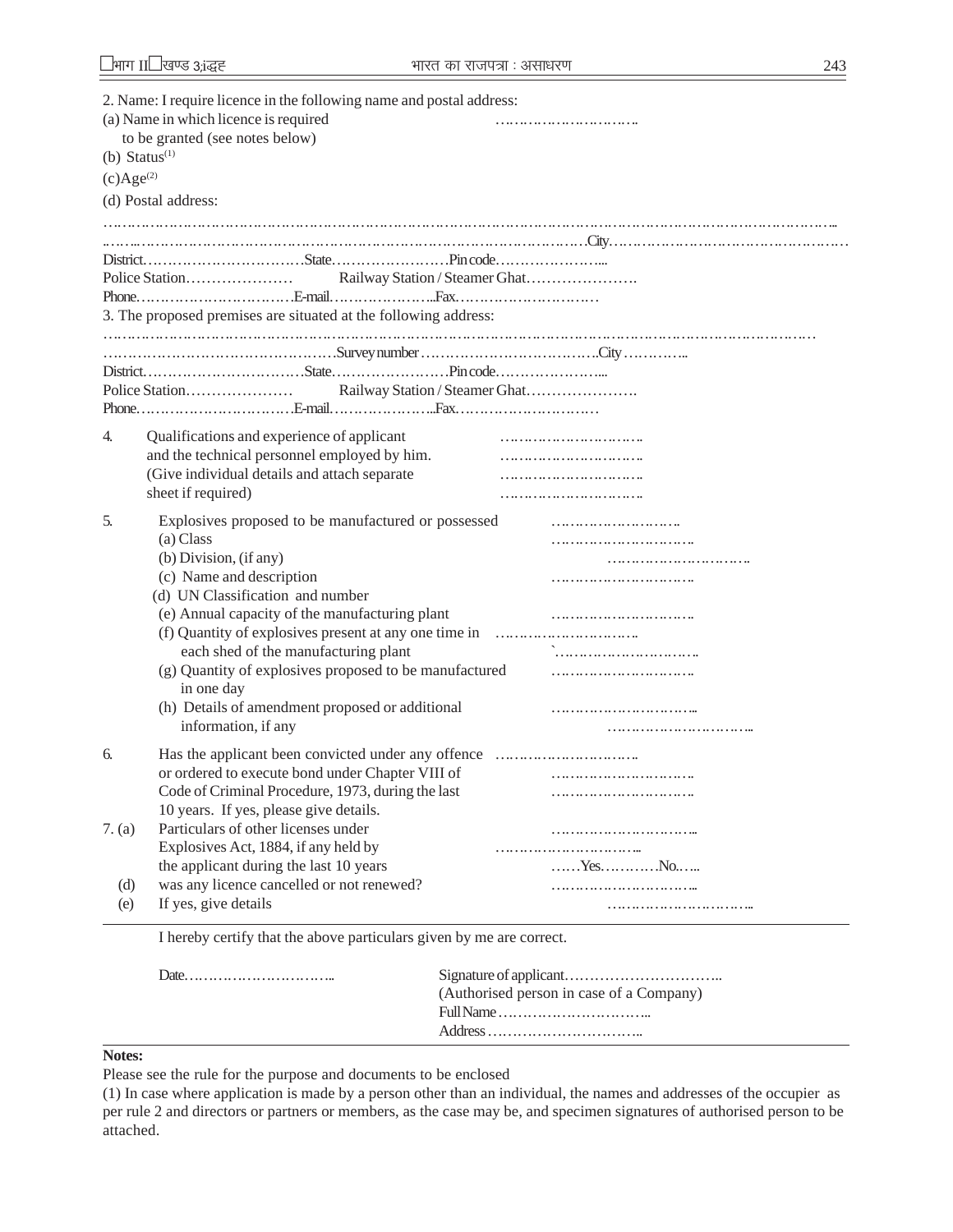(2) Passport size photographs of the occupier to be attached.

(3) Any change in the above information should be immediately communicated to the licensing authority and authority renewing the licence.

(4) Age to be given in case the applicant is an individual.

**Statutory Warning:** Mishandling and misuse of explosives shall constitute serious criminal offence under the law.

# Form AE-10

----------------

### **(See rule 113 of the Explosives Rules, 2008)**

Application for grant or amendment of Shot firer's certificate to carry out blasting of explosives in areas not coming under Mines Act, 1952.

|    | 1. (a) Name in which certificate is required                                                                                                                                           |
|----|----------------------------------------------------------------------------------------------------------------------------------------------------------------------------------------|
|    | to be granted                                                                                                                                                                          |
|    | $(b)$ Age                                                                                                                                                                              |
|    | (c) Postal address:                                                                                                                                                                    |
|    |                                                                                                                                                                                        |
|    |                                                                                                                                                                                        |
|    |                                                                                                                                                                                        |
|    |                                                                                                                                                                                        |
|    | (d) Residential address:                                                                                                                                                               |
|    |                                                                                                                                                                                        |
|    |                                                                                                                                                                                        |
|    |                                                                                                                                                                                        |
|    |                                                                                                                                                                                        |
|    | (e) Whether the applicant is employed; if yes, name and address of the employer                                                                                                        |
| 2. | Qualifications and experience of applicant                                                                                                                                             |
|    | (attach documentary evidence)                                                                                                                                                          |
| 3. | Field of specialisation                                                                                                                                                                |
| 4. | Particulars of no objection certificate. numberdated issued by                                                                                                                         |
| 5. | Particular of category and type for which certificate is required (see note below):                                                                                                    |
| 6. | I certify that                                                                                                                                                                         |
|    | (i) the above particulars are true and correct.                                                                                                                                        |
|    | (ii) I am aware that permit to conduct blasting operation is required to be obtained by me from the local authority before<br>conducting blasting.                                     |
|    | (iii) I am aware that if explosives are illegally transferred by me to any unauthorised person(s), it may lead to terrorist<br>activity for which I shall commit a punishable offence. |
|    | (iv) Annousement before blasting and after sunrise and before sunset.                                                                                                                  |
|    | (Signature of applicant)                                                                                                                                                               |

**Note :** (1) Please enclose certified copies of certificates showing Date of Birth, Educational qualifications, experience and **medical fitness certificate.**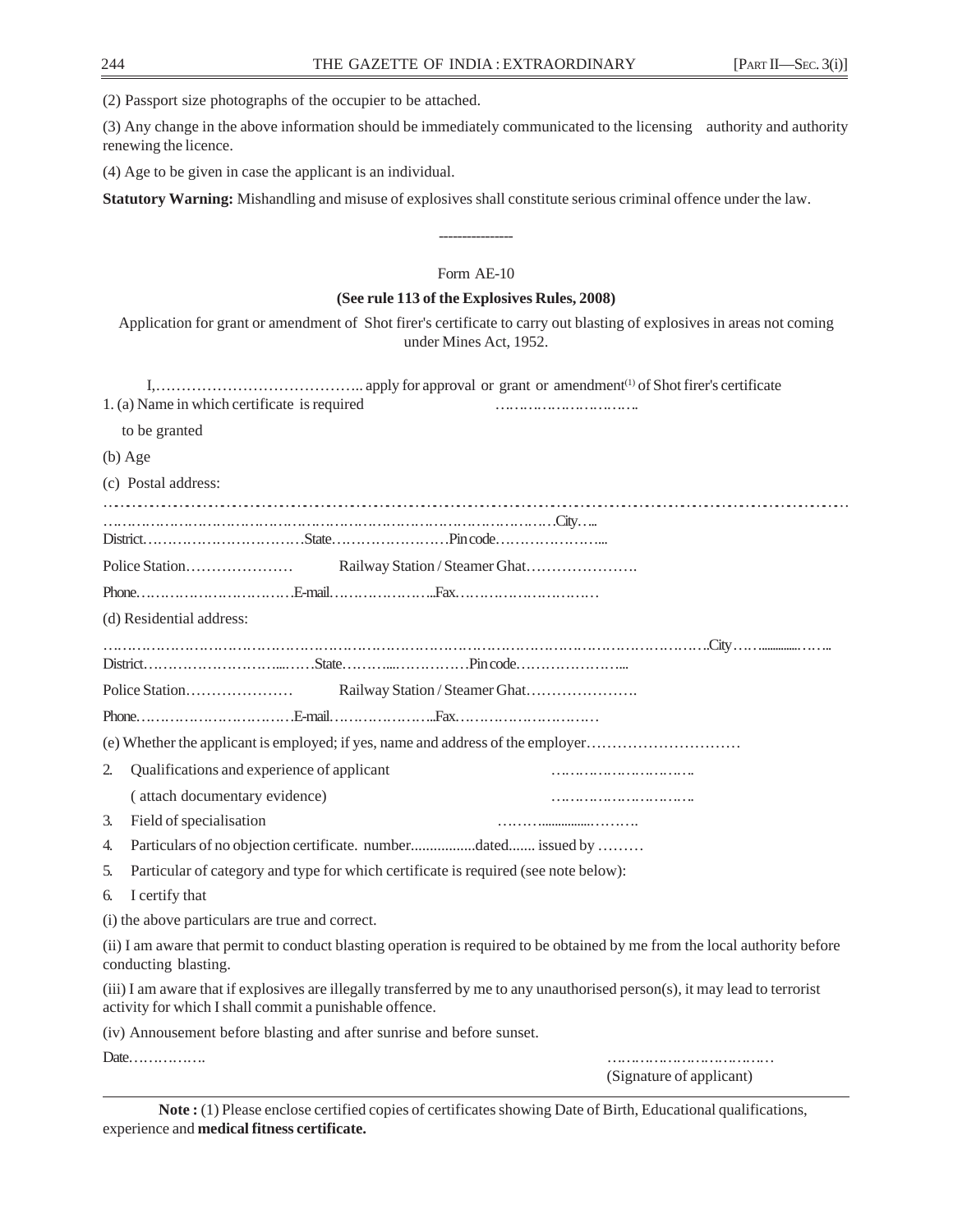| Class | Category            | Type of blasting permitted                                          |
|-------|---------------------|---------------------------------------------------------------------|
| A     | <b>Unlimited</b>    | All types of blasting                                               |
| B     | General aboveground | All phases of aboveground blasting operation                        |
| C     | General underground | All phases of underground blasting operation                        |
| D     | Demolition          | All phases of blasting in demolition projects                       |
| E     | Seismic             | All phases of blasting in seismic prospecting or production         |
| F     | Agricultural        | All phase of blasting in agricultural and well sinking              |
| G     | Special             | Blasting for special purpose not covered under the above categories |
|       |                     |                                                                     |

(2) Category and type of blasting as per rule 107 :

**Statutory Warning** : Mishandling and misuse of explosives shall constitute serious criminal offence under the law.

……………………………

# **Form AE-11 (See rule 113 of the Explosives Rules, 2008)**

Application for grant or amendment of foreman's certificate to supervise manufacture of fireworks

or safety fuse

I, …………………………………… hereby apply for a Foreman's certificate to supervise manufacture of fireworks / safety fuse (strike off which is not relevant).

The necessary particulars are given below and required documents are enclosed.

- 1. Name of the Applicant in full :……………………………………………
- 2. Age of the Applicant :……………………………….:
- 3. Father's Name :……………………………………………..
- 4. (a) Postal Address :

| a) I Ustai Audicss.       |  |  |
|---------------------------|--|--|
|                           |  |  |
|                           |  |  |
|                           |  |  |
| (b) Residential address : |  |  |
|                           |  |  |
|                           |  |  |
|                           |  |  |
|                           |  |  |
|                           |  |  |

- 5. Qualifications and experience of the applicant………………………
- 6. Field of Specialisation.........…………
- 7. (a) Name and address of the factory where the applicant has acquired experience

(b) Particulars of process or operation in which the applicant has gained experience

- ………………………………………………………………………………………… 8. (a) Name and address of the factory where the applicant is working at present……………………………………………………… (b) Capacity in which the applicant is working at present…………………… 9. Any other information ……………………………………………………............
- I certify that the above particulars are true and correct.

Date …………………. Place …………………

…………………………… Signature of applicant

**NOTE** : Please attach the following with the application :

- (1) Two copies of pass-port size photograph.
- (2) Experience certificate.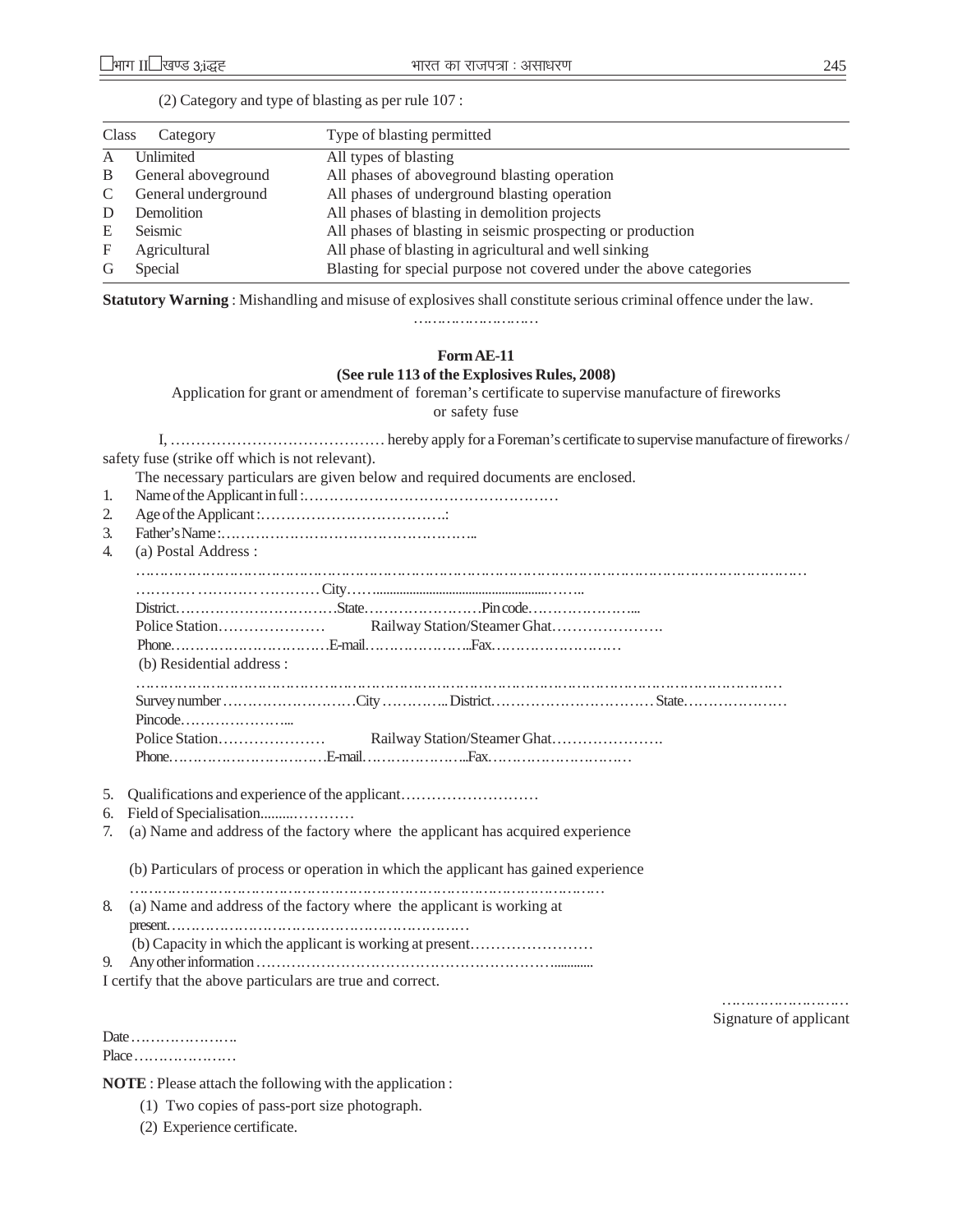(3) Certificate of age proof.

(4) Medical certificate stating that the applicant is not handicapped and having good health.

**Statutory Warning** : Mishandling and misuse of explosives shall constitute serious criminal offence under the law.

#### ……………………….. **Form AE-12**

## **(See rule 113 of the Explosives Rules, 2008)**

Form of application for grant of no objection certificate under the Explosives Rules, 2008

To

| -10                                                                                                           |       |                 |                              |  |
|---------------------------------------------------------------------------------------------------------------|-------|-----------------|------------------------------|--|
| (Designation and address of the no objection certificate issuing authority)                                   |       |                 |                              |  |
| Sub: Application for grant of no objection certificate under the Explosives Rules, 2008.                      |       |                 |                              |  |
|                                                                                                               |       |                 |                              |  |
|                                                                                                               |       |                 |                              |  |
| under the Explosives Rules, 2008 required for grant of licence for the following purpose.                     |       |                 |                              |  |
| 1. Purpose : (Write the purpose corresponding to particular article as per Schedule IV, Part 1)               |       |                 |                              |  |
|                                                                                                               |       |                 |                              |  |
|                                                                                                               |       |                 |                              |  |
| 2. (a) Name in which no objection certificate and licence is required (see notes below):                      |       |                 |                              |  |
|                                                                                                               |       |                 |                              |  |
| $(b)$ Age                                                                                                     |       |                 |                              |  |
|                                                                                                               |       |                 |                              |  |
|                                                                                                               |       |                 |                              |  |
|                                                                                                               |       |                 |                              |  |
|                                                                                                               |       |                 |                              |  |
|                                                                                                               |       |                 |                              |  |
|                                                                                                               |       |                 |                              |  |
| 3. Situation of the premises: The proposed premises are situated at the following address:                    |       |                 |                              |  |
|                                                                                                               |       |                 |                              |  |
|                                                                                                               |       |                 |                              |  |
|                                                                                                               |       |                 |                              |  |
| 4. Quantity of Explosives proposed to be manufactured/possessed for the purpose stated at serial No. 1 above: |       |                 |                              |  |
| Name and Description                                                                                          | Class | Division if any | <b>Ouantity</b>              |  |
|                                                                                                               |       |                 | at any one time In one month |  |

i. ii. iii

iv.

v.

vi.

5. Details of site where explosives will be used and distance of site of use from the storage premises **(in case of licence for use)**

6. Details of explosives road van which will be used for transportation of explosives (in case of no objection certificate for road van)

# 7. **Additional information:**

(i) I or We have not been convicted under any offence or ordered to execute bond under Chapter VIII of Code of Criminal Procedure, 1973, during the last 10 years ( If yes, please give details).

(ii) Particulars of other licenses: I / We possess under Explosives Act, 1884 (Note: Please write the licence no(s), if any) (iii) I/We have obtained approval as required under rule 101 from the competent authority: (Note: Please enclose the approval letter, approved drawing(s), other enclosures, if any) (iv) Any other relevant information: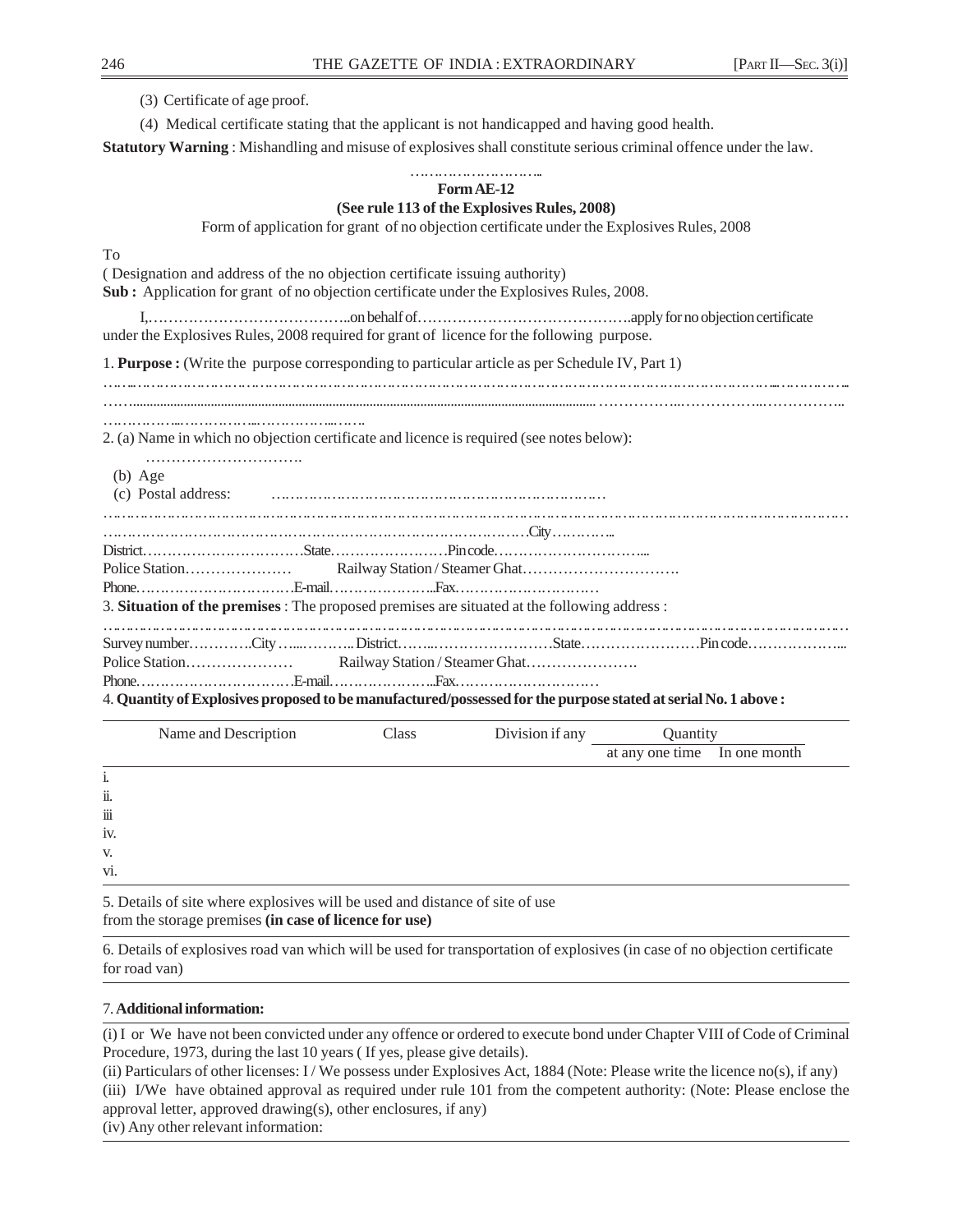I/We hereby certify that the above particulars given by me/us are correct, nothing therein has been concealed and there is no title dispute pertaining to the site of the proposed premises.

Therefore no objection certificate may be granted to me /us as per rule 103 of the Explosives Rules, 2008 in format specified in Part 2 of Schedule V of the Explosives Rules, 2008. I/We enclose the following documents:

> Signature of applicant………………………….. (Authorised person in case of a Company) Full Name ………………………….. Address …………………………..

Date……………

**Notes:**

Please see the rule for the purpose and documents to be enclosed

(1) In case where application is made by a person other than an individual, the names and addresses of the occupier as per rule 2 and directors or partners or members, as the case may be, and specimen signatures of authorised person to be attached.

(2) Passport size photographs of the occupier to be attached.

(3) Any change in the above information should be immediately communicated to the licensing authority and authority renewing the licence.

(4) Proof of the status of the company to be attached.

(5) Age to be given in case the applicant is an individual.

**Statutory Warning**: Mishandling and misuse of explosives shall constitute serious criminal offence under the law.

#### ----------------- **Part-2**

# **Format of no objection certificate (See Rules 102 and 103) Subject: No objection certificate under the Explosives Rules, 2008**

#### No……………. Date

With reference to the application in Form AE - 12 dated ……..submitted by…………..and in pursuance of rules 102 and 103 of the Explosives Rules, 2008, there is no objection for granting licence under the Explosives Rules, 2008 to Shri/M/s. \_\_\_\_\_\_\_\_\_\_\_\_\_\_\_\_\_\_\_\_\_\_\_\_\_ of address………………… for the following purpose, kinds and quantities of explosives in the premises at Survey No./Gat No./Khasra No.………………., Village ………… Taluka……………….……… District …………………… State……………………………as shown in the site plan duly endorsed and enclosed herewith.

1. **Purpose** (Note: Please write only one purpose corresponding to one Article No. as stated in Table of purposes and authority in Part 1 of Schedule IV annexed to the Explosives Rules, 2008):

……………………………………………………………………………………………

| 2. Kinds and quantities of explosives: |       |      |          |
|----------------------------------------|-------|------|----------|
| Name of Explosives                     | Class | Div. | Quantity |
| (a)                                    |       |      |          |
| (b)                                    |       |      |          |

Signature of the no objection certificate issuing authority with his office seal (District Magistrate or Directorate General of Mines Safety)

**Note:** The following particulars have been verified/considered while issuing this No Objection Certificate. (a) The antecedents of the applicant (in case of individual or proprietary firm) /partners (in case of partnership company) or directors (in case of limited company) or office bearers in case of society or association and also occupier of the premises.

(b) The lawful possession of the site by the applicant.

(c) Interest of public.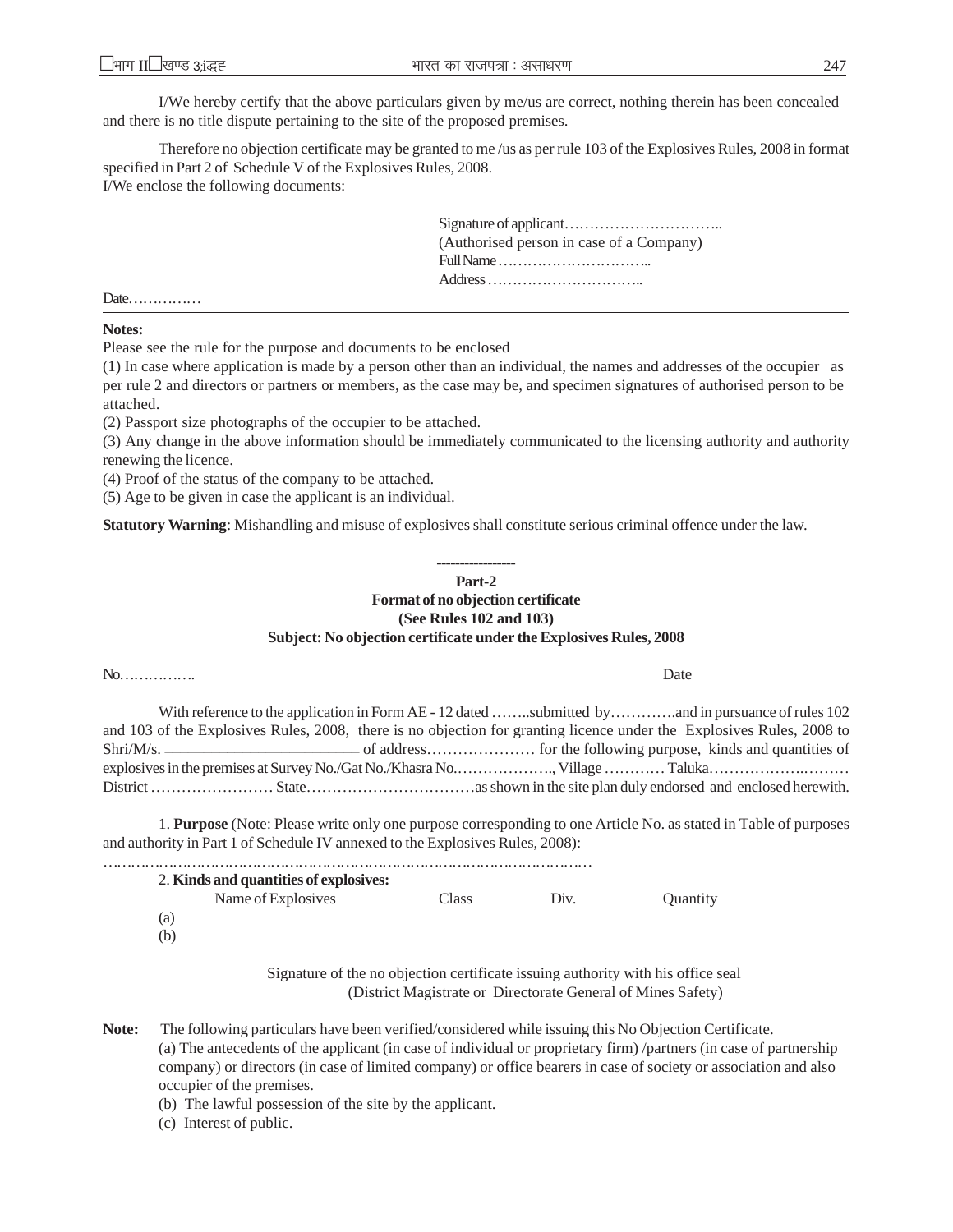- (d) Requirement of explosives for use in mines or quarries (possessed by the applicant) or in the area proposed by the licensee have been considered
- (e) Genuineness of purpose

# **Notes:—**

- (1) Genuineness of purpose means relating to manufacture whether there is need for manufacture of the explosives for lawful constructive use in the area or state or country or for export purpose.
- (2) Verification of antecedents and lawful position of site by applicant as stated in serial Nos. 1 and 2 are not applicable in case of no objection certificate granted by Directorate General of Mines Safety.

#### …………………………………………… **Part 3**

### **Forms of licence or certificate**

# **LICENCE FORM LE-1.**

# **[See article 1(a) to (g) of Part 1 of Schedule IV of the Explosives Rules, 2008]**

# Licence to manufacture:

| (a) |                                  |                                 | fireworks or gunpowder or both not exceeding 15 kilogrammes at any one time;                      |                 |                                                                                                            |
|-----|----------------------------------|---------------------------------|---------------------------------------------------------------------------------------------------|-----------------|------------------------------------------------------------------------------------------------------------|
| (b) |                                  |                                 |                                                                                                   |                 | fireworks or gunpowder or both exceeding 15 kilogrammes but not exceeding 500 kilogrammes at any one time; |
|     | <sub>or</sub>                    |                                 |                                                                                                   |                 |                                                                                                            |
| (c) |                                  |                                 | fireworks or gunpowder or both exceeding 500 kilogrammes at any one time;                         |                 |                                                                                                            |
|     | or                               |                                 |                                                                                                   |                 |                                                                                                            |
| (d) |                                  |                                 | at site, ANFO explosives not exceeding 200 kilogrammes at any one time;                           |                 |                                                                                                            |
|     | $\alpha$                         |                                 |                                                                                                   |                 |                                                                                                            |
| (e) |                                  | liquid oxygen explosives (LOX); |                                                                                                   |                 |                                                                                                            |
|     | $\alpha$                         |                                 |                                                                                                   |                 |                                                                                                            |
| (f) |                                  | site mixed explosives (SME);    |                                                                                                   |                 |                                                                                                            |
|     | or                               |                                 |                                                                                                   |                 |                                                                                                            |
| (g) |                                  |                                 | explosives other than Fireworks, Gunpowder, ANFO, LOX and SME.                                    |                 | Space for                                                                                                  |
|     |                                  |                                 |                                                                                                   |                 | photograph                                                                                                 |
|     |                                  |                                 |                                                                                                   |                 | of the licensee                                                                                            |
|     | Annual Fees Rs                   |                                 |                                                                                                   |                 | or occupier                                                                                                |
|     |                                  |                                 |                                                                                                   |                 | with signature                                                                                             |
|     | 1. Licence is hereby granted to: |                                 |                                                                                                   |                 |                                                                                                            |
|     |                                  |                                 |                                                                                                   |                 |                                                                                                            |
|     |                                  |                                 |                                                                                                   |                 |                                                                                                            |
|     |                                  |                                 |                                                                                                   |                 |                                                                                                            |
|     |                                  |                                 |                                                                                                   |                 |                                                                                                            |
|     |                                  |                                 |                                                                                                   |                 |                                                                                                            |
|     |                                  |                                 |                                                                                                   |                 |                                                                                                            |
|     |                                  |                                 |                                                                                                   |                 |                                                                                                            |
|     |                                  |                                 |                                                                                                   |                 |                                                                                                            |
|     |                                  |                                 | 3. Licence is valid for the following purpose: Manufacture of                                     |                 |                                                                                                            |
|     |                                  |                                 |                                                                                                   |                 |                                                                                                            |
|     |                                  |                                 |                                                                                                   |                 |                                                                                                            |
|     |                                  |                                 |                                                                                                   |                 |                                                                                                            |
|     |                                  |                                 | 4. Licence is valid for the following kinds and quantity of explosives:                           |                 |                                                                                                            |
|     |                                  |                                 | (Name, description, Class, Division, sub-division, quantity at any one time and annual capacity): |                 |                                                                                                            |
|     | Name of explosive                | Description                     | Class, Division,                                                                                  | Quantity        | Quantity annual capacity                                                                                   |
|     |                                  |                                 | sub-division                                                                                      | at any one time | [only for licence                                                                                          |
|     |                                  |                                 |                                                                                                   |                 | under article $1(g)$ ]                                                                                     |
|     |                                  |                                 |                                                                                                   |                 |                                                                                                            |
|     |                                  |                                 |                                                                                                   |                 |                                                                                                            |
|     |                                  |                                 |                                                                                                   |                 |                                                                                                            |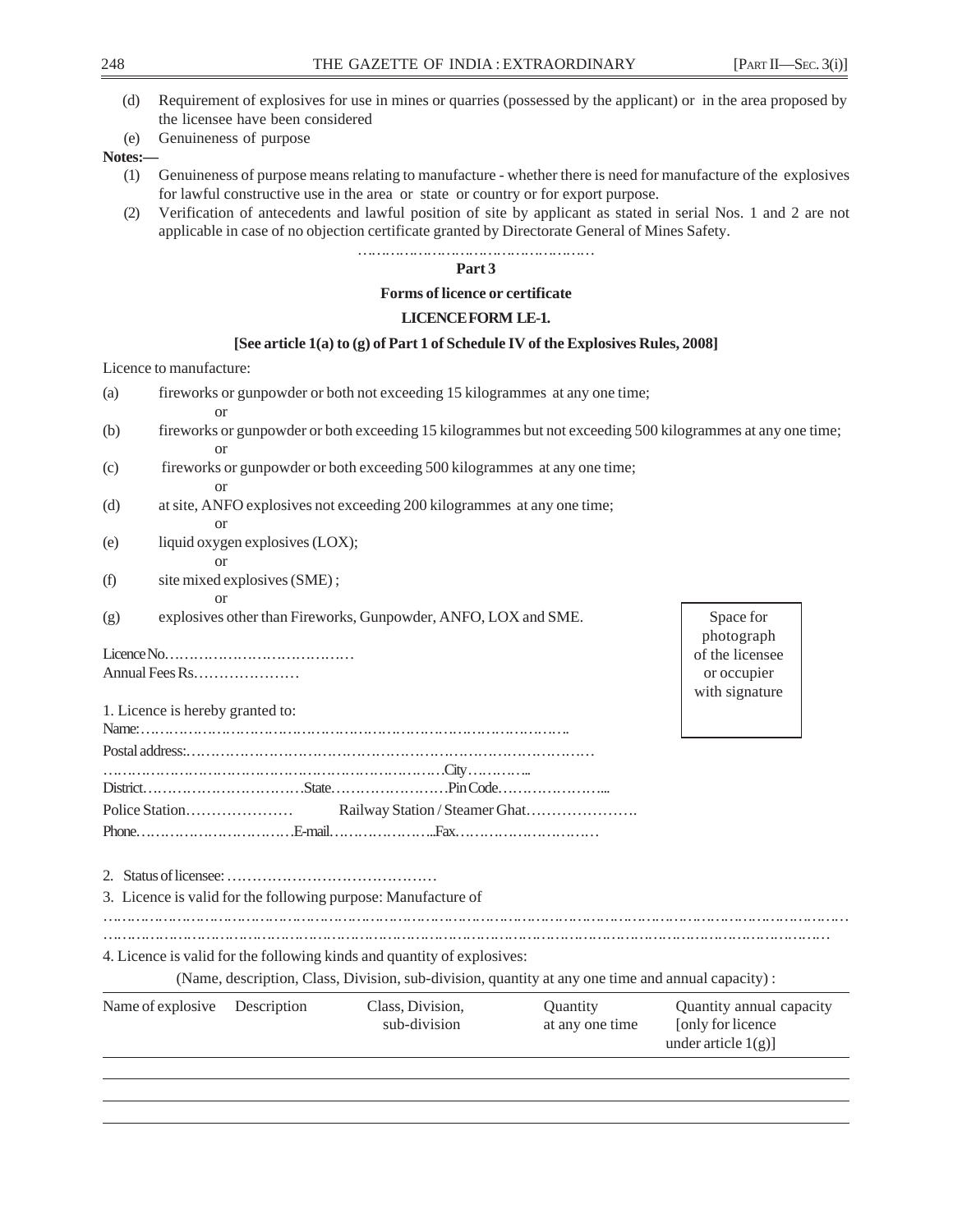| 5. The licensed premises shall conform to the following drawing(s):                                                                                                                                                                                                                                                                                                                                                                                                                                                                                                                                                                                                                                                                                                                                                                                                                                                                                                                                                            |                                                                |
|--------------------------------------------------------------------------------------------------------------------------------------------------------------------------------------------------------------------------------------------------------------------------------------------------------------------------------------------------------------------------------------------------------------------------------------------------------------------------------------------------------------------------------------------------------------------------------------------------------------------------------------------------------------------------------------------------------------------------------------------------------------------------------------------------------------------------------------------------------------------------------------------------------------------------------------------------------------------------------------------------------------------------------|----------------------------------------------------------------|
| 6. The licensed premises are situated at following address:                                                                                                                                                                                                                                                                                                                                                                                                                                                                                                                                                                                                                                                                                                                                                                                                                                                                                                                                                                    |                                                                |
|                                                                                                                                                                                                                                                                                                                                                                                                                                                                                                                                                                                                                                                                                                                                                                                                                                                                                                                                                                                                                                |                                                                |
|                                                                                                                                                                                                                                                                                                                                                                                                                                                                                                                                                                                                                                                                                                                                                                                                                                                                                                                                                                                                                                |                                                                |
|                                                                                                                                                                                                                                                                                                                                                                                                                                                                                                                                                                                                                                                                                                                                                                                                                                                                                                                                                                                                                                |                                                                |
|                                                                                                                                                                                                                                                                                                                                                                                                                                                                                                                                                                                                                                                                                                                                                                                                                                                                                                                                                                                                                                |                                                                |
| 7. The licensed premises consist of following facilities:                                                                                                                                                                                                                                                                                                                                                                                                                                                                                                                                                                                                                                                                                                                                                                                                                                                                                                                                                                      |                                                                |
| 8. The licence is granted subject to the provision of Explosives Act 1884 as amended from time to time and the Explosives<br>Rules, 2008 framed there under and the conditions, additional conditions and annexure.                                                                                                                                                                                                                                                                                                                                                                                                                                                                                                                                                                                                                                                                                                                                                                                                            |                                                                |
| Drawings (showing site, constructional and other details) as stated in serial no. 5 above.<br>(1)<br>Conditions and Additional Conditions of this licence signed by the licensing authority.<br>(2)<br>Distance Form<br>(3)<br>(4)<br>Annexure                                                                                                                                                                                                                                                                                                                                                                                                                                                                                                                                                                                                                                                                                                                                                                                 |                                                                |
|                                                                                                                                                                                                                                                                                                                                                                                                                                                                                                                                                                                                                                                                                                                                                                                                                                                                                                                                                                                                                                |                                                                |
| This licence is liable to be suspended or revoked for any violation of the Act or rules framed there under or the<br>conditions of this licence as set forth under SET-1 to SET-VI, wherever applicable, referred to in Part 4 of Schedule V or if<br>the licensed premises are not found conforming to the description shown in the plans and annexure attached hereto.<br>Signature, Designation and seal of licensing authority<br>The 20<br>[District Magistrate for article 1(a)]<br>[Chief Controller of Explosives or Controller of Explosives<br>authorised by Chief Controller for Articles 1(b) to (g)]<br>Statutory Warning: Mishandling and misuse of explosives shall constitute serious criminal offence under the law.<br><b>FORM LE-2.</b><br>Licence to possess Gunpowder not exceeding 15 kilogrammes at any one time for manufacture of adirverttus and<br>possession of adirverttus not exceeding 200 in number at any one time.<br>(See article 2 of Part 1 of Schedule IV of the Explosives Rules, 2008) | Space for                                                      |
|                                                                                                                                                                                                                                                                                                                                                                                                                                                                                                                                                                                                                                                                                                                                                                                                                                                                                                                                                                                                                                | photograph<br>of the licensee<br>or occupier<br>with signature |
| 1. Licence is hereby granted to:                                                                                                                                                                                                                                                                                                                                                                                                                                                                                                                                                                                                                                                                                                                                                                                                                                                                                                                                                                                               |                                                                |
|                                                                                                                                                                                                                                                                                                                                                                                                                                                                                                                                                                                                                                                                                                                                                                                                                                                                                                                                                                                                                                |                                                                |
| Police Station                                                                                                                                                                                                                                                                                                                                                                                                                                                                                                                                                                                                                                                                                                                                                                                                                                                                                                                                                                                                                 |                                                                |
|                                                                                                                                                                                                                                                                                                                                                                                                                                                                                                                                                                                                                                                                                                                                                                                                                                                                                                                                                                                                                                |                                                                |
| 3. Licence is valid for the following purpose :                                                                                                                                                                                                                                                                                                                                                                                                                                                                                                                                                                                                                                                                                                                                                                                                                                                                                                                                                                                |                                                                |
|                                                                                                                                                                                                                                                                                                                                                                                                                                                                                                                                                                                                                                                                                                                                                                                                                                                                                                                                                                                                                                |                                                                |

4. Licence is valid for the following kinds and quantity of explosives:

possession of ………………………………kilogrammes of gunpowder at any one time for manufacture of adirvettus and possession of adirvettus not exceeding ……….. numbers at any one time.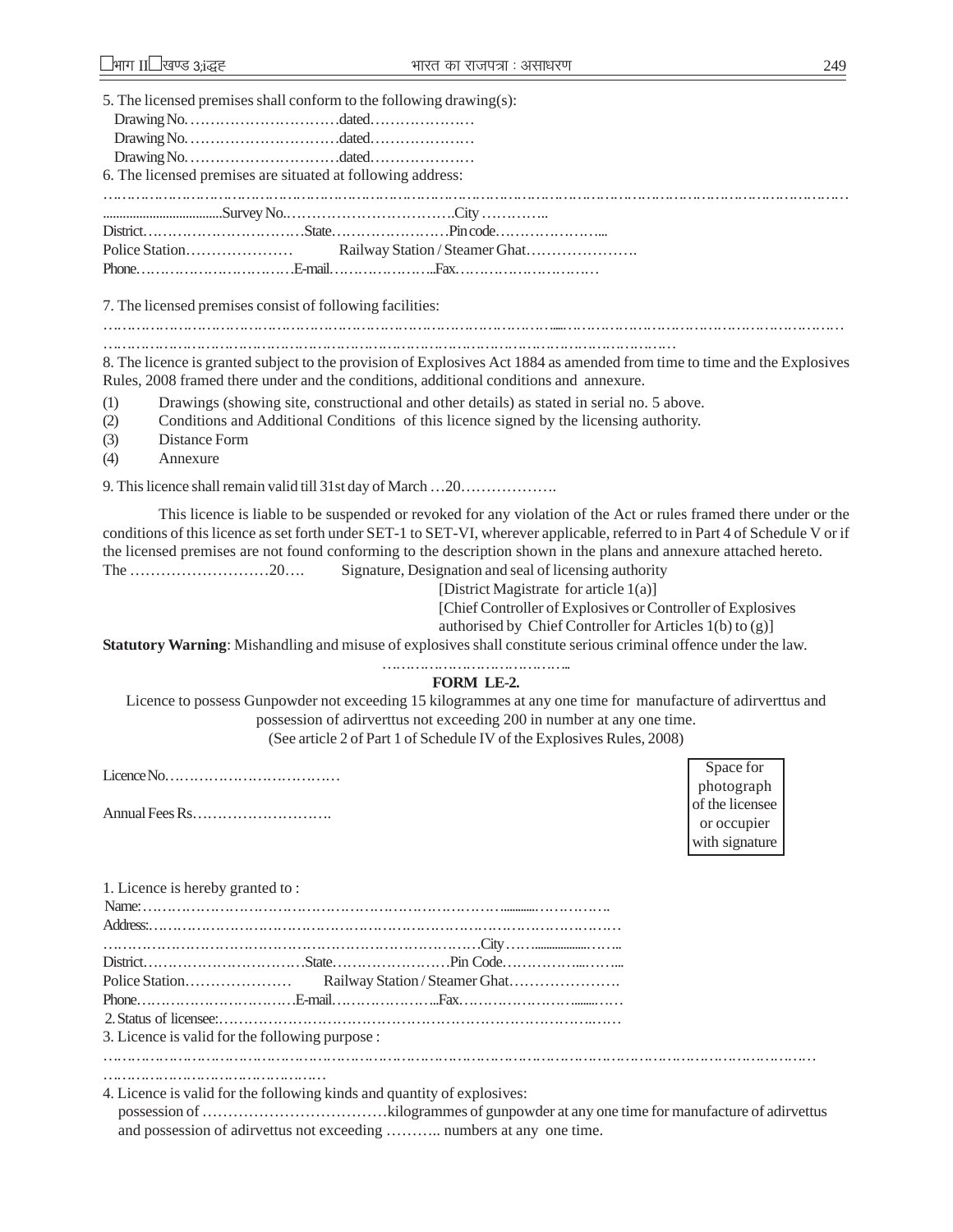5. The licensed premises shall conform to the following drawing(s):

6. The licensed premises are situated at following address:

…………………………………………………………………………………………………………………………………………………………………………………… ......................Survey No ………………………………….City …………………………………................................... District……………………………State……………………Pin Code……………..........……... Police Station………………… Railway Station / Steamer Ghat……...…………….

7. The licensed premises consist of following facilities:

……………………………………………………………………………………………………………………………………………. ……………………………………………………………………………………………………………………………………………………………… ………………………………………………………………………………

8. The licence is granted subject to the provision of Explosives Act 1884 as amended from time to time and the Explosives Rules, 2008 framed there under and the conditions, additional conditions and annexures:

- (1) Drawings (showing site, constructional and other details) as stated in serial No. 5 above.
- (2) Conditions of this licence signed by the licensing authority.

Phone……………………………E-mail…………………..Fax…………….............……………

9. This licence shall remain valid till 31st day of March …20……………….

This licence is liable to be suspended or revoked for any violation of the Act or rules framed thereunder or the conditions of this licence or if the licensed premises are not found conforming to the description shown in the plans and annexure attached hereto.

The ………………………20…. Signature, Designation and seal of licensing authority [District Magistrate ]

**Statutory Warning**: Mishandling and misuse of explosives shall constitute serious criminal offence under the law.

# **CONDITIONS**

- (1) The maximum quantity of gunpowder, which may be kept at any one time on the licensed premises, shall not exceed 15 Kilogrammes.
- (2) The gun powder or adirvettus shall be kept in a storage shed constructed of non-flammable materials in a fireproof box as may be approved by the licensing authority, separated from any other building used for storage of explosives or another licensed premises under this rule or storage of flammable substances or other hazardous material by fire proof wall.
- (3) The total number of tubes for making adirvettus shall be recorded in the licence as licensed tubes.
- (4) The tubes which are pitted or badly rusted, or visibly defective shall not be used.
- (5) Internal diameter of the tubes shall not be less than 40 millimetre and thickness of walls not less than 10 millimetre.
- (6) Not more than 50 grammes of gunpowder shall be used in each tube and no tube shall be filled to more than ¼ its total length.
- (7) "Tamping" of gunpowder in the tubes shall not be done with iron rods. Only wooden implements shall be used.
- (8) The tubes shall be securely mounted and fixed to a log of wood or other suitable base.
- (9) No person under 18 years of age and no person who is in a state of intoxication or of unsound mind or physically handicapped shall be employed in manufacture of adirvettus.
- (10) The tubes shall be produced for inspection before the licensing authority or other authority specified by the licensing authority at the time of grant of licence and thereafter at such intervals as the licensing authority may direct.
- (11) The interior of the storage shed or the box as a case may be and all fittings therein shall be so constructed, covered, or lined, as to prevent the exposure of any iron or steel, or of any hard or gritty surface or the entry, detaching or accumulating of any grit, iron, steel or similar substance.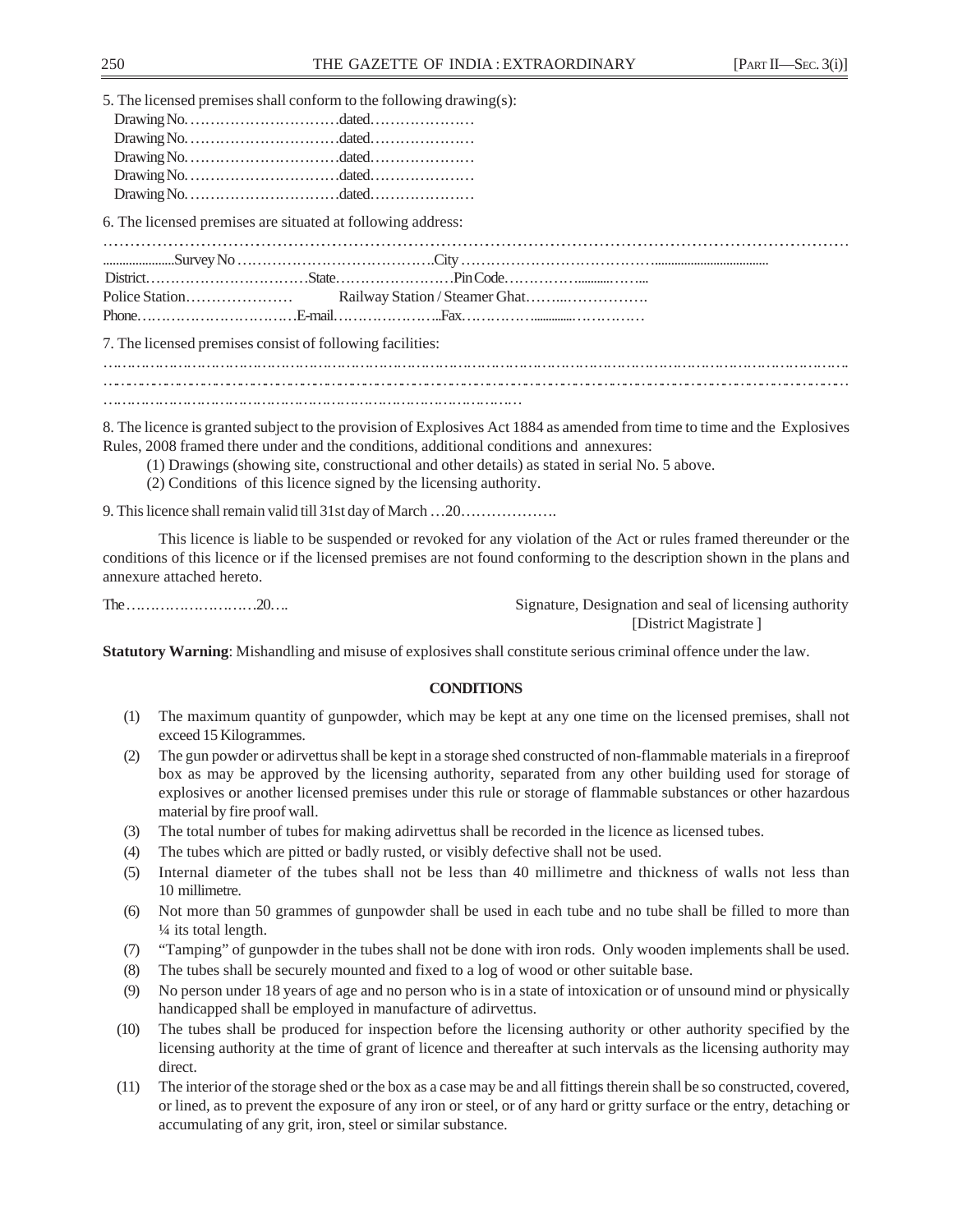- (12) Adequate provision shall be made for the ventilation and the interior of the storage shed or box shall be kept scrupulously cleaned.
- (13) The doors of the storage shed or the box shall open outwards, and shall be kept clearly closed or locked except when required to be opened for receipt or issue of explosives or for other necessary purposes.
- (14) All articles or substances of explosive or highly inflammable nature shall be kept at a safe distance from the explosives and from any room or part of a building or fire proof box containing the explosive, and no person entering such room or part of building or opening such safe shall have any iron or steel in his possession or attached to or on his boots or shoes.
- (15) No tools, implements, balance, weights, etc. made of iron or steel shall be kept at any time on the premises.
- (16) The licensee shall maintain records of purchase of gunpowder with supplier's name, address and his licence particulars; and also of daily stock and account of use of gunpowder, adirvettus manufactured and fired and produce the same to the inspecting authority.
- (17) Gun powder purchased on the strength of this licence shall not be sold or transferred to any other person.
- (18) Experienced person shall be engaged for manufacture and firing adirvettus.
- (19) The licensee may manufacture adirvettus by filling in manufacturing shed.
- (20) The total quantity of adirvettus on the licensed premises including the manufacturing shed in which such adaptation or preparation is carried on, shall not exceed the quantity the licensee is authorised to possess.
- (21) No work unconnected with such adaptation, or preparation or manufacture shall be carried on in the said manufacturing shed while such adaptation or preparation or manufacture is being carried on.
- (22) The said manufacturing shed shall be situated at a distance of 18 meters from storage shed.
- (23) The area of firing of adirvettus shall maintain a distance of at least 45 meters from the place of storage shed, manufacturing shed and spectators or devotees. Where the confines of a street or temple precincts do not permit this distance to be observed readily in all directions from the spot where the adirvettus is fired, the person firing the adirvettus shall give prior warning to all persons within a distance of 45 metres that the adirvettus are to be fired and request them to remove themselves to a safe place for shelter. This warning should be conveyed orally as well as by placard in the vernacular language. The licensing authority shall not grant permission to fire adirvettus at a location where the above requirement cannot be complied.
- (24) The licensee and his employees shall be conversant with procedure to be taken during the emergency within the premises.
- (25) Free access to the licensed premises shall be given at all reasonable times to any inspecting or sampling officer and every facility shall be afforded to the officer for ascertaining that the provisions of the Act and these rules and the safety conditions are duly observed.
- (26) If the licensing authority informs in writing, the holder of the licence to execute any repairs or to make any additions or alterations to the licensed premises or machinery, tools or apparatus or carry out recommendations, which are in the opinion of such authority may pose unacceptable risk and so necessary for the safety of either on-site or off-site of the premises or persons, the holder of the license shall execute the recommendations and report compliance within the period specified by such authority.
- (27) No chlorate shall be used in the manufacture of adirverttus and in the gun powder.
- (28) Accidents by fire or explosion and losses, shortage or theft of explosives shall be immediately reported to the nearest police station and the licensing authority and local office of the licensing authority.

 Signature, Designation and seal of licensing authority [ District Magistrate]

#### **LICENCE FORM LE-3.**

#### **[See articles 3(a) to (d) of Part 1 of Schedule IV of the Explosives Rules, 2008]**

#### Licence to :

- (a) possess for use, for agricultural purpose or in small quarry, explosives not exceeding 25 kilogrammes of Class 1, 2 or 3; 1500 numbers detonators; and 1500 metres of Detonating Fuse or Safety Fuse at any one time in a magazine; or
- (b) possess for sale, explosives of Class 1, 2, 3, 4, 5, 6 or 7 in a magazine; or
- (c) possess for use, explosives of Class 1, 2, 3, 4, 5, 6 or 7 in a magazine; or
- (d) possess fireworks not exceeding 5000 kilogrammes or safety fuse not exceeding 50000 metres, in a storehouse, not for sale but for transfer to own licensed shop.

Licence No……………………………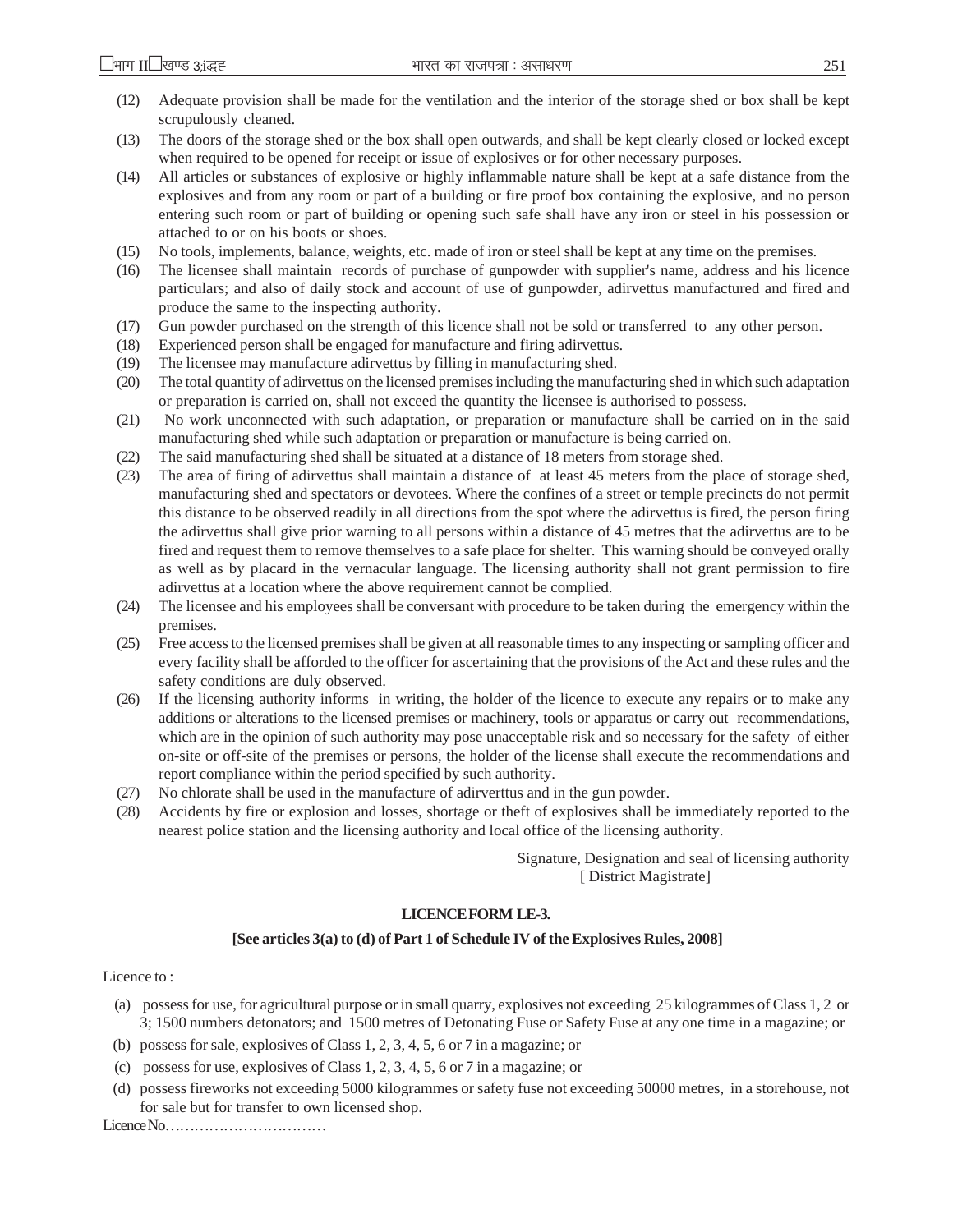|    | Annual Fees Rs                                                                                                                                                                                                                                                                                                                                                                                                                                      |                                                                                            | Space for                                              |
|----|-----------------------------------------------------------------------------------------------------------------------------------------------------------------------------------------------------------------------------------------------------------------------------------------------------------------------------------------------------------------------------------------------------------------------------------------------------|--------------------------------------------------------------------------------------------|--------------------------------------------------------|
|    | 1. Licence is hereby granted to:                                                                                                                                                                                                                                                                                                                                                                                                                    |                                                                                            | photograph                                             |
|    | $Name: \ldots \ldots \ldots \ldots \ldots \ldots \ldots$                                                                                                                                                                                                                                                                                                                                                                                            |                                                                                            | of the licensee                                        |
|    |                                                                                                                                                                                                                                                                                                                                                                                                                                                     |                                                                                            | or occupier                                            |
|    |                                                                                                                                                                                                                                                                                                                                                                                                                                                     |                                                                                            | with signature                                         |
|    |                                                                                                                                                                                                                                                                                                                                                                                                                                                     | Railway Station/Steamer Ghat                                                               |                                                        |
|    |                                                                                                                                                                                                                                                                                                                                                                                                                                                     |                                                                                            |                                                        |
| 2. |                                                                                                                                                                                                                                                                                                                                                                                                                                                     |                                                                                            |                                                        |
|    | 3. Licence is valid for the following purpose :                                                                                                                                                                                                                                                                                                                                                                                                     |                                                                                            |                                                        |
|    | 4. Licence is valid for the following kinds and quantity of explosives :                                                                                                                                                                                                                                                                                                                                                                            |                                                                                            |                                                        |
|    | (a) Name, Description, Class, Division, Sub-division,                                                                                                                                                                                                                                                                                                                                                                                               |                                                                                            | Quantity at any one time                               |
|    |                                                                                                                                                                                                                                                                                                                                                                                                                                                     |                                                                                            |                                                        |
|    | (b) Quantity of explosives to be purchased in a calendar month [applicable for licence under article 3(b) and<br>$(c)]\dots$                                                                                                                                                                                                                                                                                                                        |                                                                                            |                                                        |
|    | Description, Class, Division, Sub-division, Quantity in a month<br>Name,                                                                                                                                                                                                                                                                                                                                                                            |                                                                                            |                                                        |
|    |                                                                                                                                                                                                                                                                                                                                                                                                                                                     |                                                                                            |                                                        |
|    | 5. The licensed premises shall conform to the following drawing(s):                                                                                                                                                                                                                                                                                                                                                                                 |                                                                                            |                                                        |
|    |                                                                                                                                                                                                                                                                                                                                                                                                                                                     |                                                                                            |                                                        |
|    | 6. The licensed premises are situated at following address:                                                                                                                                                                                                                                                                                                                                                                                         |                                                                                            |                                                        |
|    |                                                                                                                                                                                                                                                                                                                                                                                                                                                     |                                                                                            |                                                        |
|    |                                                                                                                                                                                                                                                                                                                                                                                                                                                     |                                                                                            |                                                        |
|    |                                                                                                                                                                                                                                                                                                                                                                                                                                                     |                                                                                            |                                                        |
|    |                                                                                                                                                                                                                                                                                                                                                                                                                                                     |                                                                                            |                                                        |
|    | 7. The licensed premises consist of following facilities:                                                                                                                                                                                                                                                                                                                                                                                           |                                                                                            |                                                        |
|    |                                                                                                                                                                                                                                                                                                                                                                                                                                                     |                                                                                            |                                                        |
|    |                                                                                                                                                                                                                                                                                                                                                                                                                                                     |                                                                                            |                                                        |
|    |                                                                                                                                                                                                                                                                                                                                                                                                                                                     |                                                                                            |                                                        |
| 8. | The licence is granted subject to the provision of Explosives Act, 1884 as amended from time to time and the Explosives<br>Rules, 2008 framed thereunder and the conditions, additional conditions and the following annexure<br>(1) Drawings (showing site, constructional and other details) as stated in serial No. 5 above.<br>(2) Conditions and additional conditions of this licence signed by the licensing authority.<br>(3) Distance Form |                                                                                            |                                                        |
|    | (4) Annexure                                                                                                                                                                                                                                                                                                                                                                                                                                        |                                                                                            |                                                        |
| 9. | This licence shall remain valid till 31st day of March  20                                                                                                                                                                                                                                                                                                                                                                                          |                                                                                            |                                                        |
|    | This licence is liable to be suspended or revoked for any violation of the Act or rules framed there under or the<br>conditions of this licence as set forth under SET-VII to SET-IX wherever applicable, referred to in Part 4 of Schedule V or if<br>the licensed premises are not found conforming to the description shown in the plans and annexure attached hereto.                                                                           |                                                                                            |                                                        |
|    |                                                                                                                                                                                                                                                                                                                                                                                                                                                     |                                                                                            | Signature, Designation and seal of licensing authority |
|    |                                                                                                                                                                                                                                                                                                                                                                                                                                                     | [District Magistrate for article 3(a)]<br>[Chief Controller of Explosives or Controller of |                                                        |
|    |                                                                                                                                                                                                                                                                                                                                                                                                                                                     | $3(b)-(d)$ ]                                                                               | Explosives authorised by Chief Controller for Articles |
|    | Statutory Warning: Mishandling and misuse of explosives shall constitute serious criminal offence under the law.                                                                                                                                                                                                                                                                                                                                    |                                                                                            |                                                        |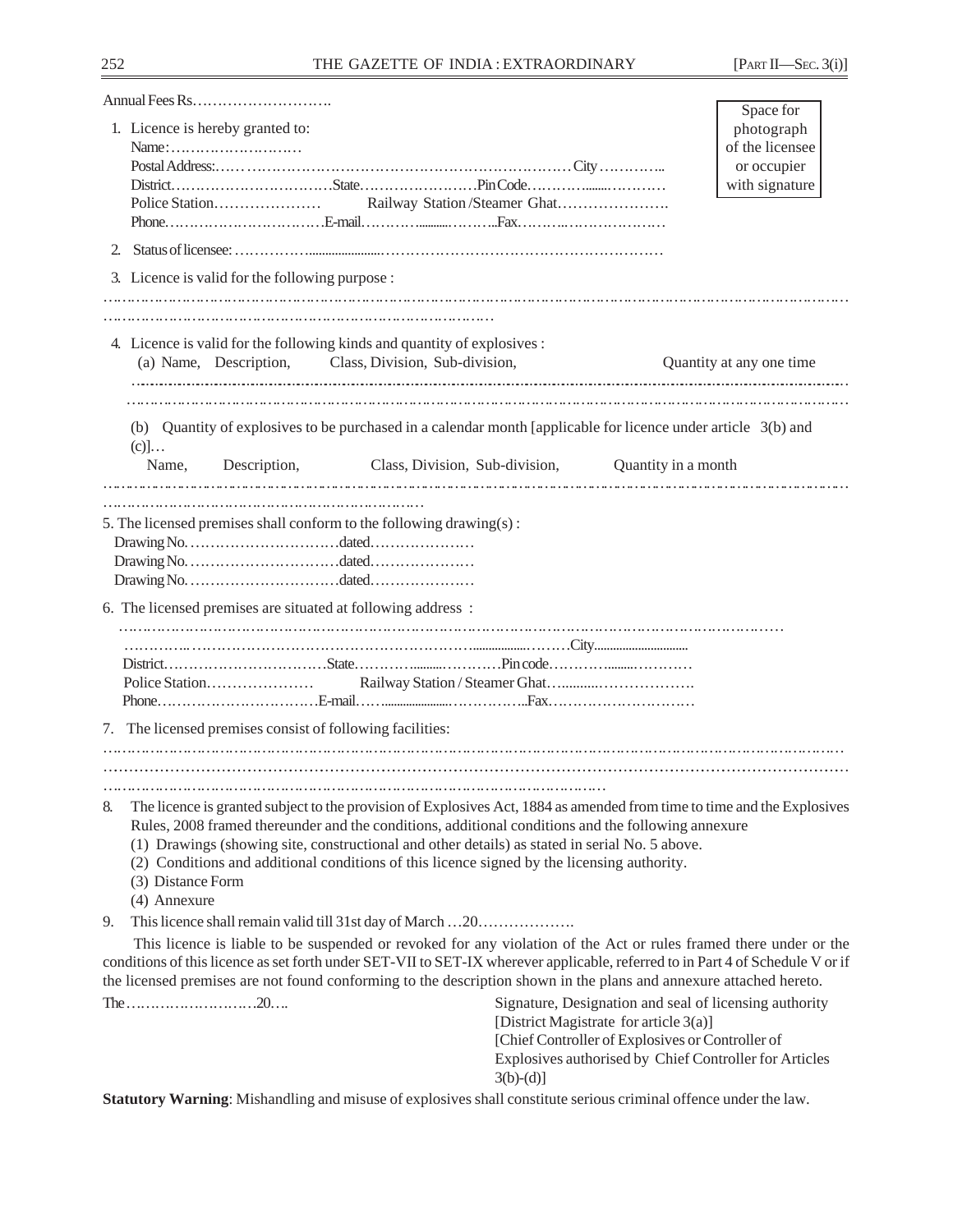### **LICENCE FORM LE-4.**

**Licence to possess and transport explosives of Class 2 or Class 3 not exceeding 25 kilogrammes, electric or ordinary detonators not exceeding 200 numbers, detonating fuse not exceeding 100 metres and safety fuse not exceeding 200 metres in a compressor mounted motor truck or tractor for use in well sinking.**

### **(See article 4 of Part 1 of Schedule IV of the Explosives Rules, 2008)**

|                                                                                                                            | Space for       |
|----------------------------------------------------------------------------------------------------------------------------|-----------------|
|                                                                                                                            | photograph      |
|                                                                                                                            | of the licensee |
|                                                                                                                            | or occupier     |
| 1. Licence is hereby granted to:                                                                                           | with signature  |
|                                                                                                                            |                 |
|                                                                                                                            |                 |
|                                                                                                                            |                 |
|                                                                                                                            |                 |
| Railway Station / Steamer                                                                                                  |                 |
|                                                                                                                            |                 |
|                                                                                                                            |                 |
| 3. Licence is valid for the following kinds and quantity of explosives:                                                    |                 |
|                                                                                                                            |                 |
|                                                                                                                            |                 |
|                                                                                                                            |                 |
| 4. The licensed premises shall conform to the following drawing(s):                                                        |                 |
|                                                                                                                            |                 |
| 5. Particulars of the Compressor mounted motor truck or tractor:                                                           |                 |
| (a) Registration number                                                                                                    |                 |
|                                                                                                                            |                 |
| 6. The licence is granted subject to the provision of Explosives Act, 1884 as amended from time to time and the Explosives |                 |
| Rules, 2008 framed thereunder and the following annexure.                                                                  |                 |
| (1) Drawings (showing constructional and other details) as stated in serial no. 4 above.                                   |                 |
| (2) Conditions of this licence signed by the licensing authority.                                                          |                 |
|                                                                                                                            |                 |
|                                                                                                                            |                 |
| This licence is liable to be suspended or revoked for any violation of the Act or rules framed there under or the          |                 |
| conditions of this licence or if the licensed premises are not found conforming to the description shown in the plans and  |                 |
| annexure attached hereto.                                                                                                  |                 |

The ………………………20…. Signature, Designation and seal of Licensing authority [District Magistrate]

**Statutory Warning**: Mishandling and misuse of explosives shall constitute serious criminal offence under the law.

#### **Conditions**

- (1) The licence shall be valid only for the particular Tractor-Compressor described above.
- (2) The Compressor mounted motor truck or tractor shall conform in all respect to the Specification 5 in Schedule VII of the Explosives Rules, 2008.
- (3) This licence or its authenticated copy shall at all times be kept in the Compressor mounted motor truck or tractor and produced on demand by an inspecting officer.
- (4) The Compressor mounted motor truck or tractor shall not be used for transport of any other inflammable and hazardous material other than that authorised by this licence.
- (5) No smoking, fire, artificial light or any article capable of causing fire shall be allowed on the Compressor mounted motor truck or tractor.
- (6) The Compressor mounted motor truck or tractor especially its compressor fittings like safety valve, limiting pressure switch and pressure gauge shall be maintained in good working condition and checked at least once in a year for correct operation.
- (7) (i) The explosives shall be procured from a licensed magazine and shall be used up in well-sinking carefully and in case of any inordinate delay in completing the work during daytime the same shall be reported to nearest police station.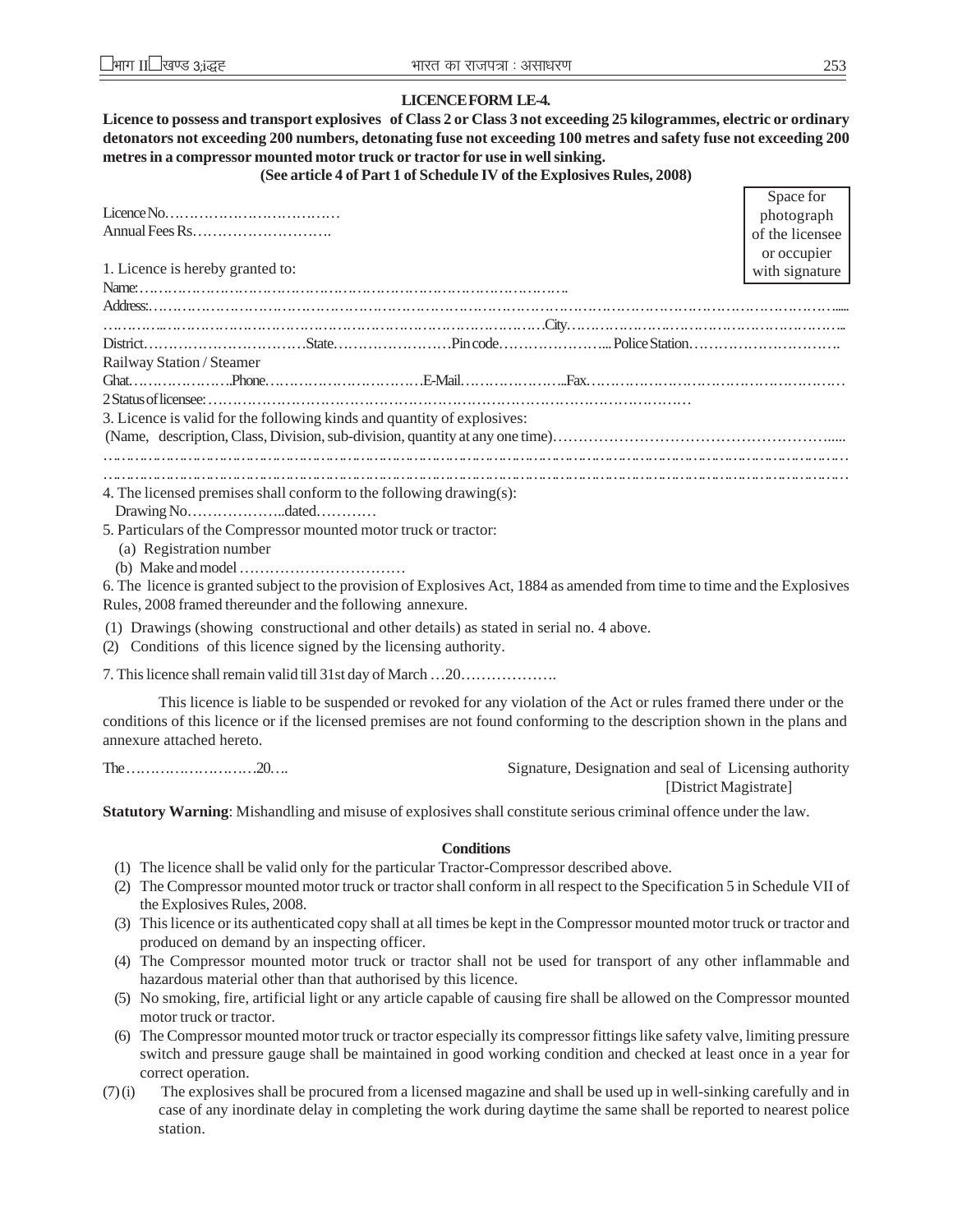- (ii) The receipt and use of the explosives shall be recorded in the Record sheet annexed to this licence. The entries shall be signed by the licensee or his authorised agent in respect of explosives procured and used and the entries should be endorsed by the local authority.
- (8) The explosives of Class 2 or 3 and Detonating Fuse class 6, division 2 shall be kept in an wooden box; and Detonators of class 6 division 3 shall be kept in another wooden box. Both the boxes of the type approved by the Chief Controller of Explosives shall be locked and placed inside the two separate steel boxes fixed to the Compressor mounted motor truck or tractor. These outer boxes also shall be locked. Explosives shall neither be primed nor primed explosives shall be kept in the Compressor mounted motor truck or tractor.
- (9) While running the Compressor mounted motor truck or tractor, the locked wooden boxes shall be removed from the vehicle and kept at a secluded place under guard. The two boxes for high explosives and detonators shall be at least kept 2 meters apart and no source of fire and smoking shall be allowed within a distance of 15 meters. The place shall be adequately away from the site of blasting and protected.
- (10) (i) After the drilling of all the holes, the persons engaged in drilling shall retire from the site, and the drilling equipments shall be restored to the Compressor mounted motor truck or tractor.
	- (ii) The explosives required for blasting the holes shall be kept apart and the rest of the explosives shall be restored to the steel boxes fixed on the Compressor mounted motor truck or tractor and the vehicle shall be driven away.
	- (iii) The explosives kept apart shall be prepared for blasting by the shot-firer. Sufficient time, not less than 30 minutes in any case, shall be allowed for the drill holes to cool down to ambient temperature. The primed cartridges shall be placed in the drill holes and the connections shall be checked by the shot-firer. The key of the exploder used for blasting by electric detonator shall be kept with the shot firer during charging the holes.
	- (iv) The firing of the shots shall be carried out by the shot-firer from a safe distance of at least 30 meters under protection in case of electrical firing and in case of firing by safety fuse, sufficient length of fuse shall be used to enable him to move to safe distance from the blasting site.
	- (v) Before firing the shots, warning by shouting or whistling and by red flags shall be given and the shot-firer shall ensure that no person is present within 100 meters of the blasting site.
- (11) After allowing adequate time, not less than 30 minutes after firing of the shots, the shot-firer shall ensure that all the holes are fired. No other person shall be allowed to the site of blasting before this is checked by the shot-firer.
- (12) The Compressor mounted motor truck or tractor shall not carry any person at any time other than driver and shot-firer having a valid driving licence and a shot-firer's permit respectively.
- (13) The licensee shall inform the nearest police station in advance of the location where blasting is to be carried out for well sinking.
- (14) (i) When not in use in the day or at night, the Compressor mounted motor truck or tractor shall be parked in open place duly guarded maintaining at least 45 meters safe distance all-round. No source of fire or smoking shall be allowed within 15 meters of the vehicle.
	- (ii) The boxes containing explosives fixed on the Compressor mounted motor truck or tractor shall be protected from sun and rain as far as practicable by covering with a tarpaulin.
	- (iii) The nearest police station or outpost shall be kept informed of the location where the vehicle is parked at night.
- (15) Any accident and all losses, shortage of stock and thefts of explosives shall be reported without delay to the nearest police station and the licensing authority.
- (16) The licensee and the shot-firer shall be responsible for preparation of charges, the charging of holes and the firing of shots and shall take all precautions against fire and accident involving the explosives.
- (17) For charging or stemming a shot hole, no person shall use an iron or steel tools, scraper, or tamping rod, nor shall forcibly press the explosive into a hole of insufficient size. A tamping rod made entirely of wood shall be used.
- (18) Before exploding any blasting charge, adequate measures shall be taken so as to prevent as far as possible, the projection of fragments of stone by the explosion of the blasting charge.
- (19) No person shall re-bore or tamper a hole that has once been charged or attempt to withdraw a charge either before firing or after a misfire or deepen or tamper with empty holes or sockets left after blasting.
- (20) The licensee of the magazine shall submit at the end of every month a return in Form RE-6 to the District Magistrate, Superintendent or Commissioner of Police in whose jurisdiction the magazine is situated in the proforma prescribed from time to time so as to reach the above authorities by 10th day of the succeeding month.
- (21) The licensee and the employee shall be conversant with procedure to be taken during the emergency within the premises.
- (22) Free access shall be given at all reasonable times to any inspecting or sampling officer and every facility shall be afforded to the officer for ascertaining that the provisions of the Act and these rules and the safety conditions are duly observed.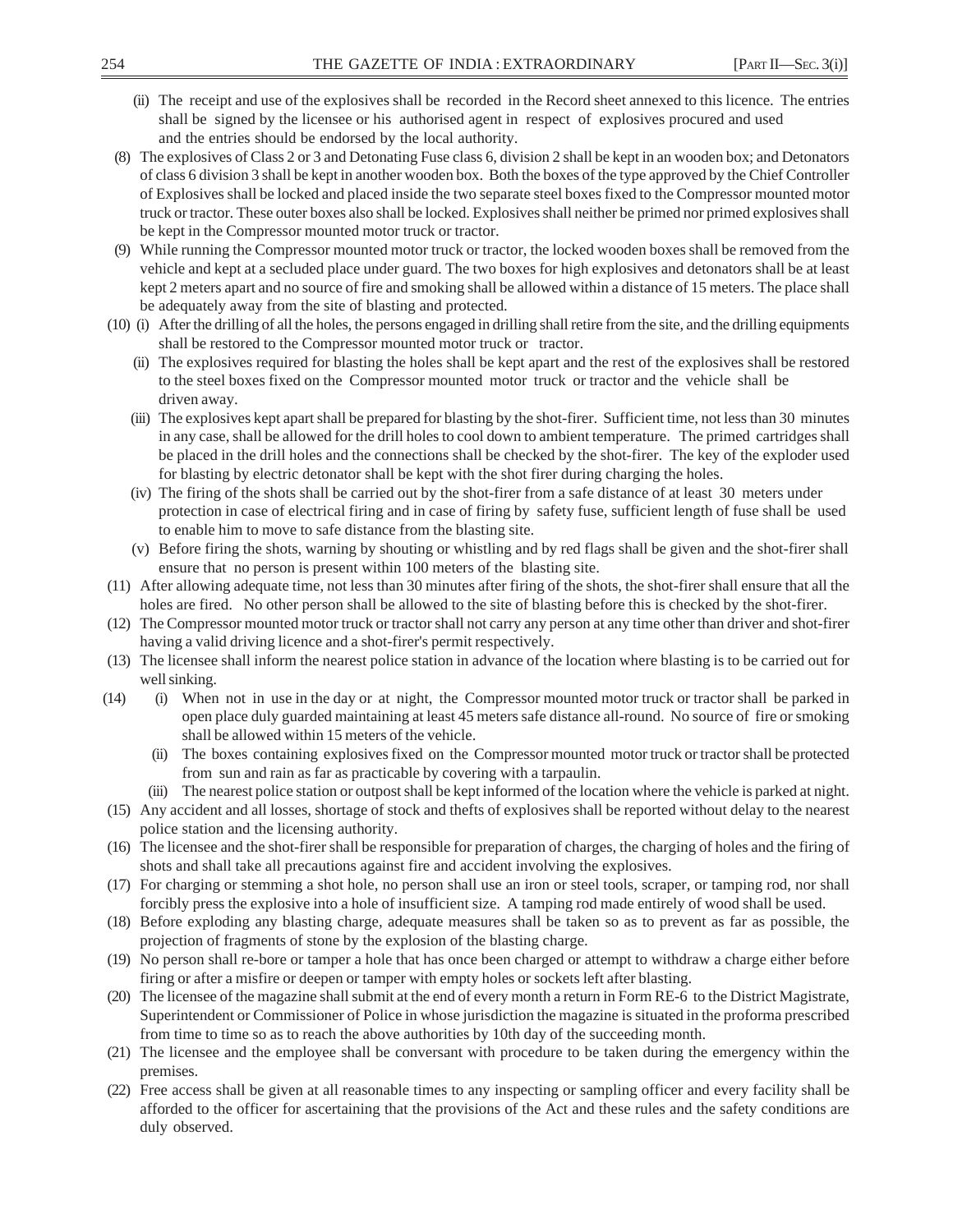- (23) If the licensing authority informs in writing, the holder of the licence to carry out recommendations, which are in the opinion of such authority may pose unacceptable risk and so necessary for the safety of either on-site or off-site persons, the holder of the license shall execute the recommendations and report compliance within the period specified by such authority.
- (24) Accidents by fire or explosion and losses, shortage or theft of explosives shall be immediately reported to the nearest police station and the licensing authority and local office of the licensing authority.

### Signature, Designation and seal of Licensing authority [District Magistrate]

Record sheet attached to licence No.....................................for Compressor mounted motor truck or tractor Registration No.....................................

### RECEIPT OF EXPLOSIVES FROM MAGAZINE

| Date | Name of licensee, location and | Quantity received | Signature of the licensee of the magazine or his |
|------|--------------------------------|-------------------|--------------------------------------------------|
|      | licence number                 |                   | authorised agent                                 |

### USE OF EXPLOSIVES

| Date | Place<br>where<br>used | Number<br>of Holes<br>blasted | Quantity<br>used | Remarks | Signature of<br>occupier of<br>the well where<br>explosives<br>used | Signature of<br>licensee of<br>Compressor<br>mounted<br>motor truck<br>or tractor or<br>the shot-firer | Particulars<br>(number,<br>issuing<br>authority<br>and validity)<br>or the shot-<br>firer's certifi-<br>cate | Endorsement<br>by local<br>authority |
|------|------------------------|-------------------------------|------------------|---------|---------------------------------------------------------------------|--------------------------------------------------------------------------------------------------------|--------------------------------------------------------------------------------------------------------------|--------------------------------------|
|------|------------------------|-------------------------------|------------------|---------|---------------------------------------------------------------------|--------------------------------------------------------------------------------------------------------|--------------------------------------------------------------------------------------------------------------|--------------------------------------|

### **LICENCE FORM LE-5.**

---------------------------------

[See article 5(a) to (f) of Part 1 of Schedule IV of the Explosives Rules, 2008]

#### Licence to

- (a) possess and sell from a shop, at any one time, not exceeding 25 kilogrammes of small-arms nitro- compound; or
- (b) possess and sell from a shop, at any one time, not exceeding 100 kilogrammes of manufactured fireworks of Class 7, Division 2, sub-division 2 and 500 kilograms of Chinese crackers or sparklers; or
- (c) possess and sell from a shop, at any one time, not exceeding 2000 numbers of pyrotechnic device explosives of Class 6 Division 1; or
- (d) possess for use gunpowder not exceeding 5 kilogrammes and safety fuse not exceeding 50 metres in the States of Bihar, West Bengal, Kerala and Tamilnadu; or
- (e) possess for use of small-arms nitro-compound not exceeding 5 kilogrammes in the State of Kerala; or
- (f) possess and sell from a shop manufactured fireworks of Class 7 Division 2 sub-division 2 exceeding 100 kilogrammes but not exceeding 300 kilogrammes, and Chinese Crackers or Sparklers exceeding 500 kilogrammes but not exceeding 1200 kilogrammes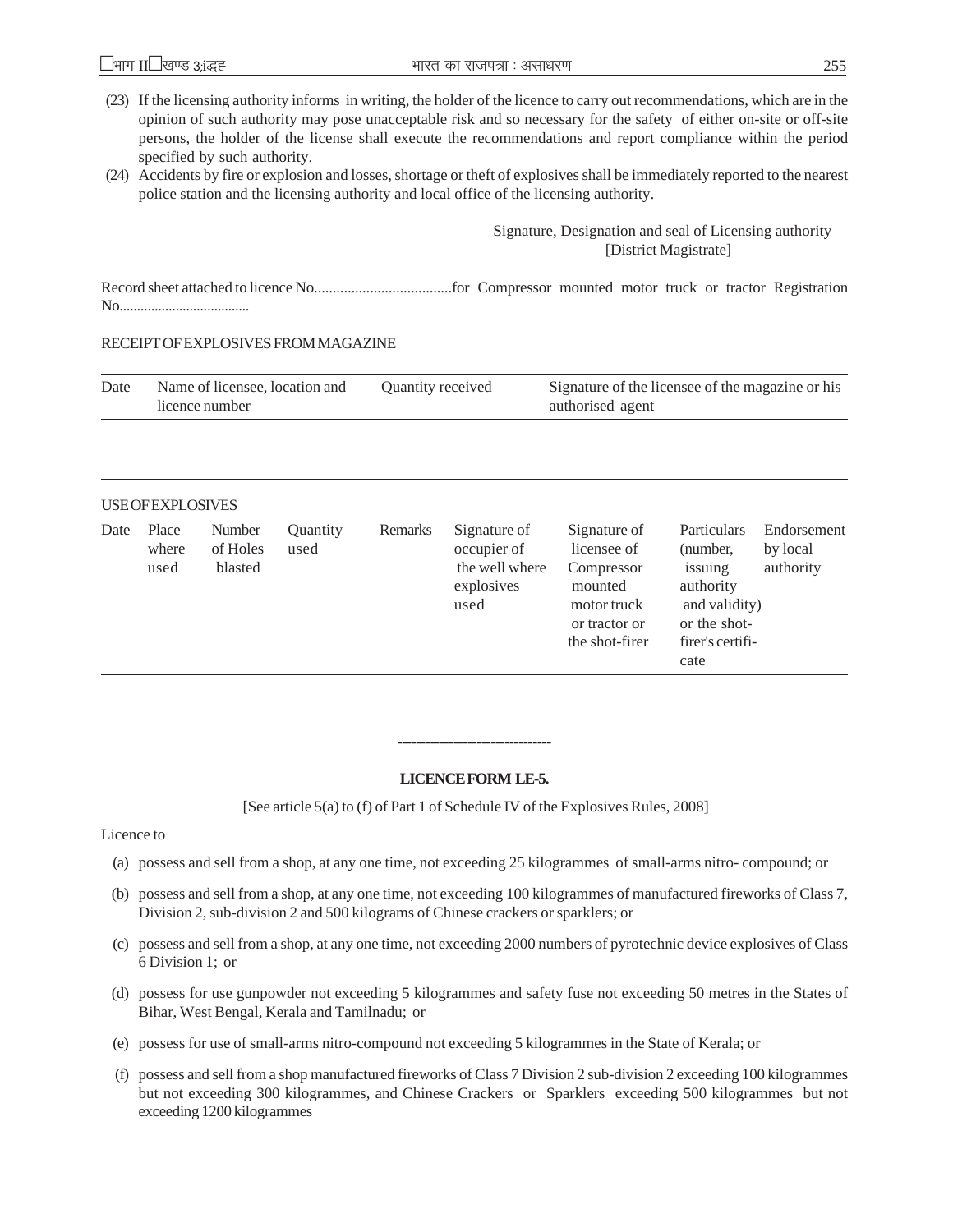|                                                                                                                           | Space for                                    |
|---------------------------------------------------------------------------------------------------------------------------|----------------------------------------------|
|                                                                                                                           | photograph<br>of the licensee<br>or occupier |
| 1. Licence is hereby granted to:                                                                                          | with signature                               |
|                                                                                                                           |                                              |
|                                                                                                                           |                                              |
|                                                                                                                           |                                              |
|                                                                                                                           |                                              |
|                                                                                                                           |                                              |
|                                                                                                                           |                                              |
| 3. Licence is valid for the following purpose:                                                                            |                                              |
|                                                                                                                           |                                              |
| 4. Licence is valid for the following kinds and quantity of explosives:                                                   |                                              |
|                                                                                                                           |                                              |
|                                                                                                                           |                                              |
| 5. The licensed premises shall conform to the following drawing(s):                                                       |                                              |
|                                                                                                                           |                                              |
|                                                                                                                           |                                              |
|                                                                                                                           |                                              |
|                                                                                                                           |                                              |
|                                                                                                                           |                                              |
| 6. The licensed premises are situated at following address:                                                               |                                              |
|                                                                                                                           |                                              |
|                                                                                                                           |                                              |
|                                                                                                                           |                                              |
|                                                                                                                           |                                              |
|                                                                                                                           |                                              |
| 7. The licensed premises consist of following facilities:                                                                 |                                              |
|                                                                                                                           |                                              |
|                                                                                                                           |                                              |
| 8. The licence is grapped subject to the provision of Explosives Act 1884 as amended from time to time and the Explosives |                                              |

The licence is granted subject to the provision of Explosives Act, 1884 as amended from time to time and the Explosives Rules, 2008 framed thereunder and the conditions, and annexures ………

(1) Drawings (showing site, constructional and other details) as stated in serial no. 5 above.

(2) Conditions of this licence signed by the licensing authority.

9. This licence shall remain valid till 31st day of March 20……………….except for temporary licences issued under rule 84 for which the maximum period should be 15 days from the date of issue.

This licence is liable to be suspended or revoked for any violation of the Act or rules framed thereunder or the conditions of this licence as set forth under SET-X to SET-XV, wherever applicable, referred to in Part 4 of Schedule V or if the licensed premises are not found conforming to the description shown in the plans and annexure attached hereto.

The ………………………20…. Signature, Designation and seal of licensing authority

[District Magistrate for articles 5(a) to 5(e)]

[Controller of Explosives for article 5(f)]

**Statutory Warning**: Mishandling and misuse of explosives shall constitute serious criminal offence under the law.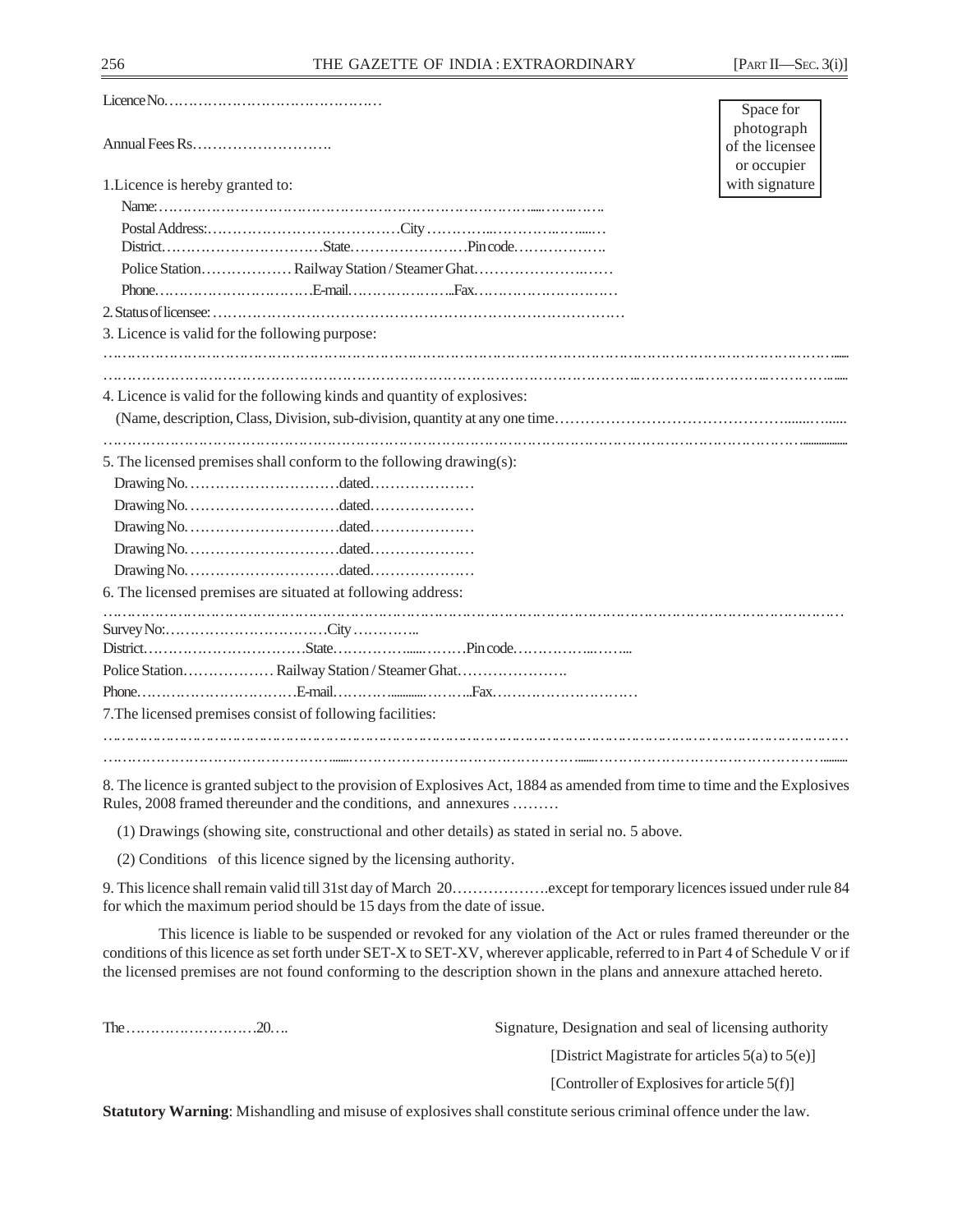| <b>LICENCE FORM LE-6.</b>                                                                                                                                                                                                                                                                                                                                          |                                                                                                                  |
|--------------------------------------------------------------------------------------------------------------------------------------------------------------------------------------------------------------------------------------------------------------------------------------------------------------------------------------------------------------------|------------------------------------------------------------------------------------------------------------------|
| (See article 6 of Part 1 of Schedule IV of the Explosives Rules, 2008)<br>Licence to possess and use fireworks for public display                                                                                                                                                                                                                                  |                                                                                                                  |
|                                                                                                                                                                                                                                                                                                                                                                    |                                                                                                                  |
| Licence No. $\dots \dots \dots \dots \dots \dots \dots \dots \dots \dots \dots \dots \dots$                                                                                                                                                                                                                                                                        | Space for<br>photograph                                                                                          |
|                                                                                                                                                                                                                                                                                                                                                                    | of the licensee<br>or occupier                                                                                   |
| 1. Licence is hereby granted to:                                                                                                                                                                                                                                                                                                                                   | with signature                                                                                                   |
|                                                                                                                                                                                                                                                                                                                                                                    |                                                                                                                  |
|                                                                                                                                                                                                                                                                                                                                                                    |                                                                                                                  |
|                                                                                                                                                                                                                                                                                                                                                                    |                                                                                                                  |
|                                                                                                                                                                                                                                                                                                                                                                    |                                                                                                                  |
|                                                                                                                                                                                                                                                                                                                                                                    |                                                                                                                  |
| 3. Licence is valid for the following purpose:                                                                                                                                                                                                                                                                                                                     |                                                                                                                  |
|                                                                                                                                                                                                                                                                                                                                                                    |                                                                                                                  |
| 4. The licensed premises shall conform to the following drawing(s):                                                                                                                                                                                                                                                                                                |                                                                                                                  |
| Police Station                                                                                                                                                                                                                                                                                                                                                     |                                                                                                                  |
| 6. The licence is granted subject to the provision of Explosives Act, 1884 as amended from time to time and the Explosives<br>Rules, 2008 framed thereunder and the conditions and the following annexures:<br>(1) Drawings (showing site and other details) as stated in serial no. 4 above.<br>(2) Conditions of this licence signed by the licensing authority. |                                                                                                                  |
|                                                                                                                                                                                                                                                                                                                                                                    |                                                                                                                  |
| conditions of this licence or if the licensed premises are not found conforming to the description shown in the plans and<br>annexure attached hereto.                                                                                                                                                                                                             | This licence is liable to be suspended or revoked for any violation of the Act or rules framed thereunder or the |
|                                                                                                                                                                                                                                                                                                                                                                    | Signature, Designation and Seal of licensing authority<br>[District Magistrate]                                  |

**Statutory Warning**: Mishandling and misuse of explosives shall constitute serious criminal offence under the law.

#### **Conditions**

- (1) The licensee shall intimate the licensing authority at least seven days in advance before conducting fireworks display :
	- (a) time and place at which the public display is to be held,
	- (b) the types of fireworks to be used in the display,
	- (c) the name, address and licence number of the supplier of fireworks for use in display,
	- (d) names, addresses and experience of persons who will be supervising the display.
- (2) The fireworks shall be stored and displayed only at the places shown in the plan attached with the licence.
- (3) A minimum distance of 100 meter shall be maintained between the spectators and the area where the display is carried out.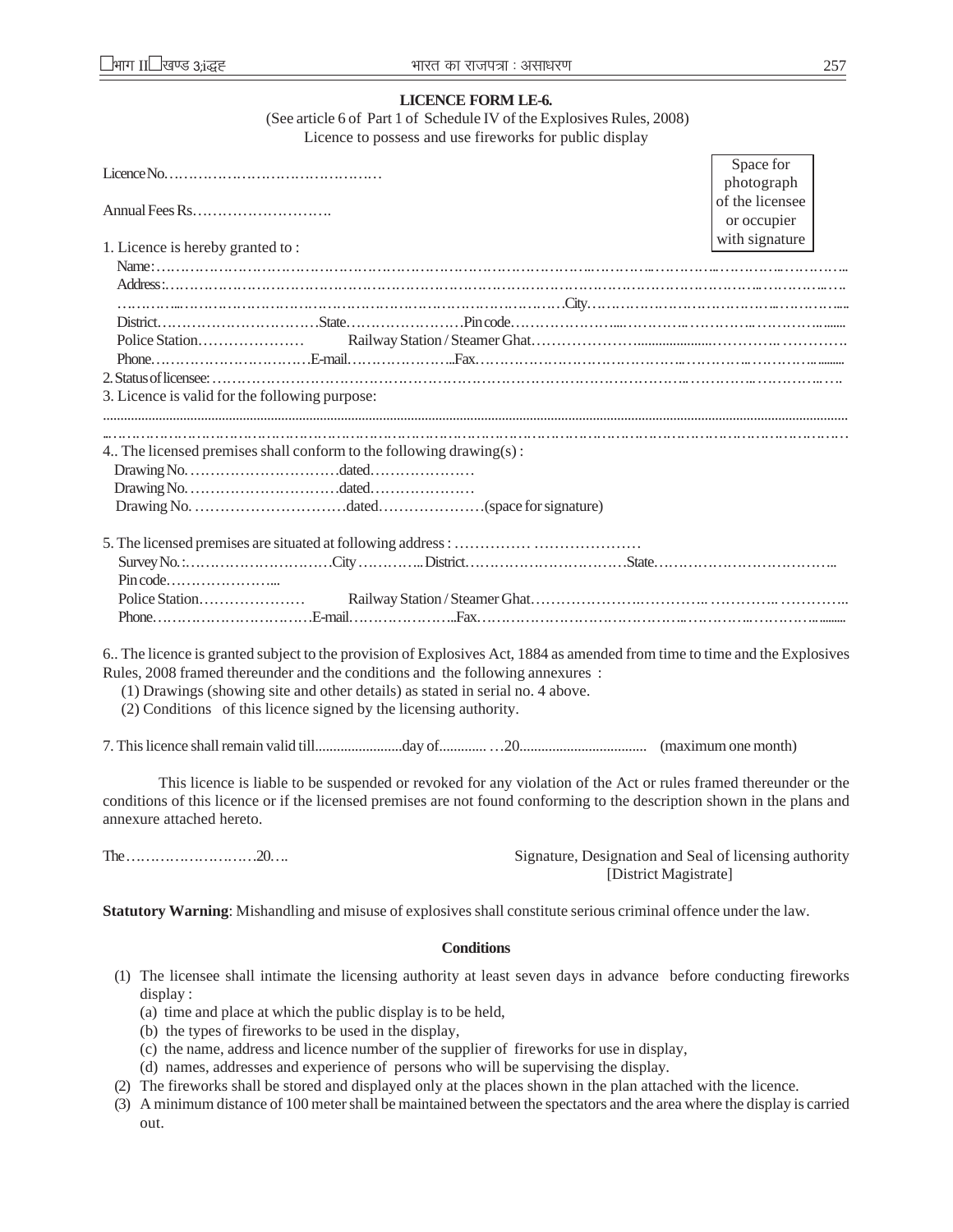- (4) Only authorised fireworks shall be used. Such fireworks shall be purchased directly from persons holding valid licence granted to manufacture such fireworks.
- (5) The fireworks shall be assembled at site for the purpose of display.
- (6) No fireworks shall contain chlorate or prohibited explosives mixture.
- (7) No display of fireworks shall be carried out when the wind velocity exceeds 50 kilometres per hour or the control over spectators has been lost.
- (8) Only minimum persons shall be employed for making and display of fireworks. The site should be constantly supervised and the persons employed shall wear protective clothings, ear defenders, safety glasses and other protective devices.
- (9) Once fireworks have been taken to the site, the site must not be left unattended or unprotected.
- (10) No fireworks shall be ignited inside of or closer than 15 metres of any tent, trailer, canvas shelter of vehicle.
- (11) No fireworks shall be ignited within 250 metres of a hospital, nursing home, schools unless consent from local authorities and the owner or its agent is obtained.
- (12) Adequate fire fighting equipments, facilities and first-aids shall be provided in consultation with the fire service authorities.
- (13) After the display, the wastes and remnants shall be carefully collected, removed from the site and destroyed by burning under supervision of a competent person, taking due precautions.
- (14) The licensee shall follow the provisions of the Act and these rules made thereunder as otherwise applicable.
- (15) No electrical wire shall be allowed within 15 metres of the area where the fireworks are laid down.
- (16) Half the length of the iron mortars used for display shall be buried in the ground .The mortars of the same size shall be grouped and spaced not less than 50 centimetres apart. Groups of different size mortars shall be placed at least 10 metres apart. The mortars or frames shall be securely anchored to the ground.

**Note:** Mortars made of card board or paper of sufficient strength may be used in case small shell.

- (17) Before starting the display it shall be ensured that the fireworks explode and the debris fall in the safe area.
- (18) No matches, lights or any article of flammable or hazardous nature liable to cause fire or explosion shall be brought or kept in the licensed premises expect for firing purpose only.
- (19) No tools, implements etc. made of iron or steel except mortars used for display shall be kept at any time in the premises and no person on the licensed premises shall have any iron or steel in his possession or on his boots or shoes.
- (20) The licensee shall keep records and accounts of all fireworks received, used and stock on hand.
- (21) The licensee shall follow the local bye-laws at the place of storage and display and obtain necessary permission whenever required.
- (22) The kinds and quantities of explosives remaining after the expiry of licence shall be intimated to the licensing authority and the licensee shall abide by the instructions of such authority regarding disposal of explosives.
- (23) If the licensing authority directs the licensee by notice in writing to make any additions or alterations, which, in the opinion of such authority, is considered necessary for the safety, of the premises or of the person working therein or the spectators the licensee shall execute such additions or alterations within such period as may be specified.
- (24) The licensee and the employee shall be conversant with procedure to be taken during the emergency within the premises.
- (25) Free access to the licensed premises shall be given at all reasonable times to any inspecting or sampling officer and every facility shall be provided to the officer for ascertaining that the provisions of the Act, these rules and the conditions are complied with.
- (26) If the licensing authority informs in writing, the holder of the licence to execute any repairs or to make any additions or alterations to the licensed premises or machinery, tools or apparatus or carry out recommendations, which are in the opinion of such authority may pose unacceptable risk and so necessary for the safety of either on-site or off-site of the premises or persons, the holder of the license shall execute the recommendations and report compliance within the period specified by such authority.
- (27) Accidents by fire or explosion and losses, shortage or theft of explosives shall be immediately reported to the nearest police station and the licensing authority.

Signature, Designation and Seal of licensing authority [District Magistrate]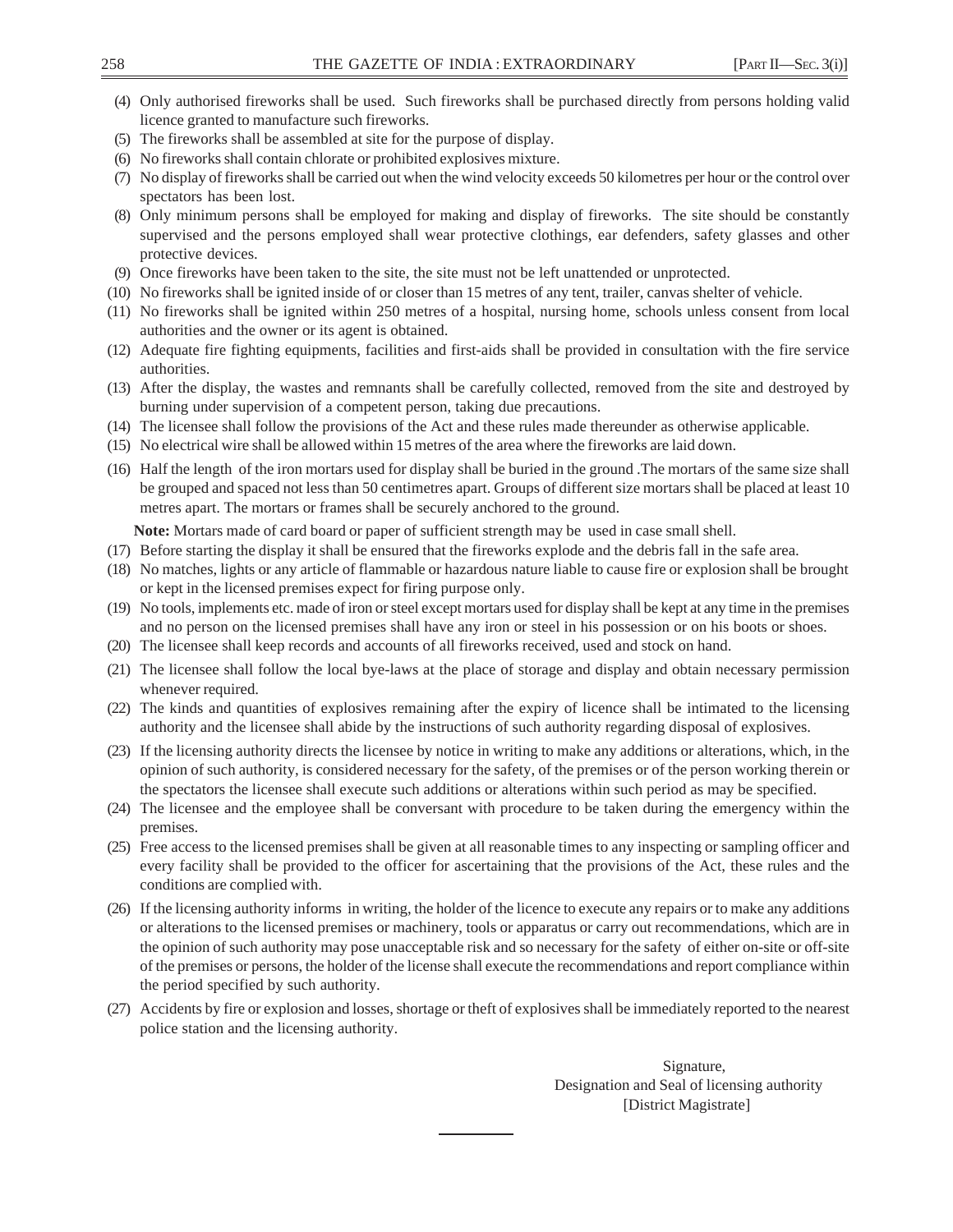### **LICENCE FORM LE-7.**

Licence to transport explosives in a road van (See article 7 of Part 1 Schedule IV of the Explosives Rules, 2008)

|                                                                                                                           | Space for       |  |
|---------------------------------------------------------------------------------------------------------------------------|-----------------|--|
|                                                                                                                           | photograph      |  |
|                                                                                                                           | of the licensee |  |
| 1. Licence is hereby granted to:                                                                                          | or occupier     |  |
|                                                                                                                           | with signature  |  |
|                                                                                                                           |                 |  |
|                                                                                                                           |                 |  |
|                                                                                                                           |                 |  |
|                                                                                                                           |                 |  |
|                                                                                                                           |                 |  |
|                                                                                                                           |                 |  |
| 3. Particulars of the road van:                                                                                           |                 |  |
| (a) Registration number                                                                                                   |                 |  |
|                                                                                                                           |                 |  |
|                                                                                                                           |                 |  |
| (d) Maximum laden weight                                                                                                  |                 |  |
|                                                                                                                           |                 |  |
|                                                                                                                           |                 |  |
| 4. The licensed premises shall conform to the following drawing(s):                                                       |                 |  |
|                                                                                                                           |                 |  |
| 5. The licence is quented subject to the nucrician of Evalogives A at 1994 as emanded from time to time and the Frulegive |                 |  |

5. The licence is granted subject to the provision of Explosives Act, 1884 as amended from time to time and the Explosives Rules, 2008 framed thereunder and the conditions and the following annexures ……

(a) Drawings of the road van as stated in serial no.4 above.

(b) Conditions signed by the licensing authority.

6. This licence shall remain valid till 31st day of March …20……………….

This licence is liable to be suspended or revoked for any violation of the Act or rules framed thereunder or the conditions of this licence or if the licensed premises are not found conforming to the description shown in the plans and annexure attached hereto.

The ………………………20…. Signature, Designation and Seal of licensing authority [Controller of Explosives]

**Statutory Warning** : Mishandling and misuse of explosives shall constitute serious criminal offence under the law.

# **Conditions**

- (1) This licence is not transferable to any other explosives van.
- (2) No alterations should be made to the vehicle, its body and other fittings without approval from the licensing authority.
- (3) This licence or its authenticated copy shall at all times be kept in the van and produced on demand by an inspecting officer.
- (4) The road van shall not be used for transport of explosives unless it is in a fit condition and complies with the Explosives Rules, 2008.
- (5) The road van shall not be used for transport of any material other than that authorised by this licence, unless permitted by licensing authority in writing.
- (6) No smoking and no fire or artificial light or any article capable of causing fire shall be allowed on the explosives van.
- (7) The vehicle shall not be used for carrying passenger.
- (8) Road van, while explosives are being loaded or unloaded or transported shall always be under the charge of competent person who shall be experienced in handling of explosives and fully conversant thereunder. Where the vehicle is not driven by the licence holder, a document signed by the licensee naming persons authorised to drive and accompany the vehicle shall be carried in the van and produced on demand to an inspecting officer.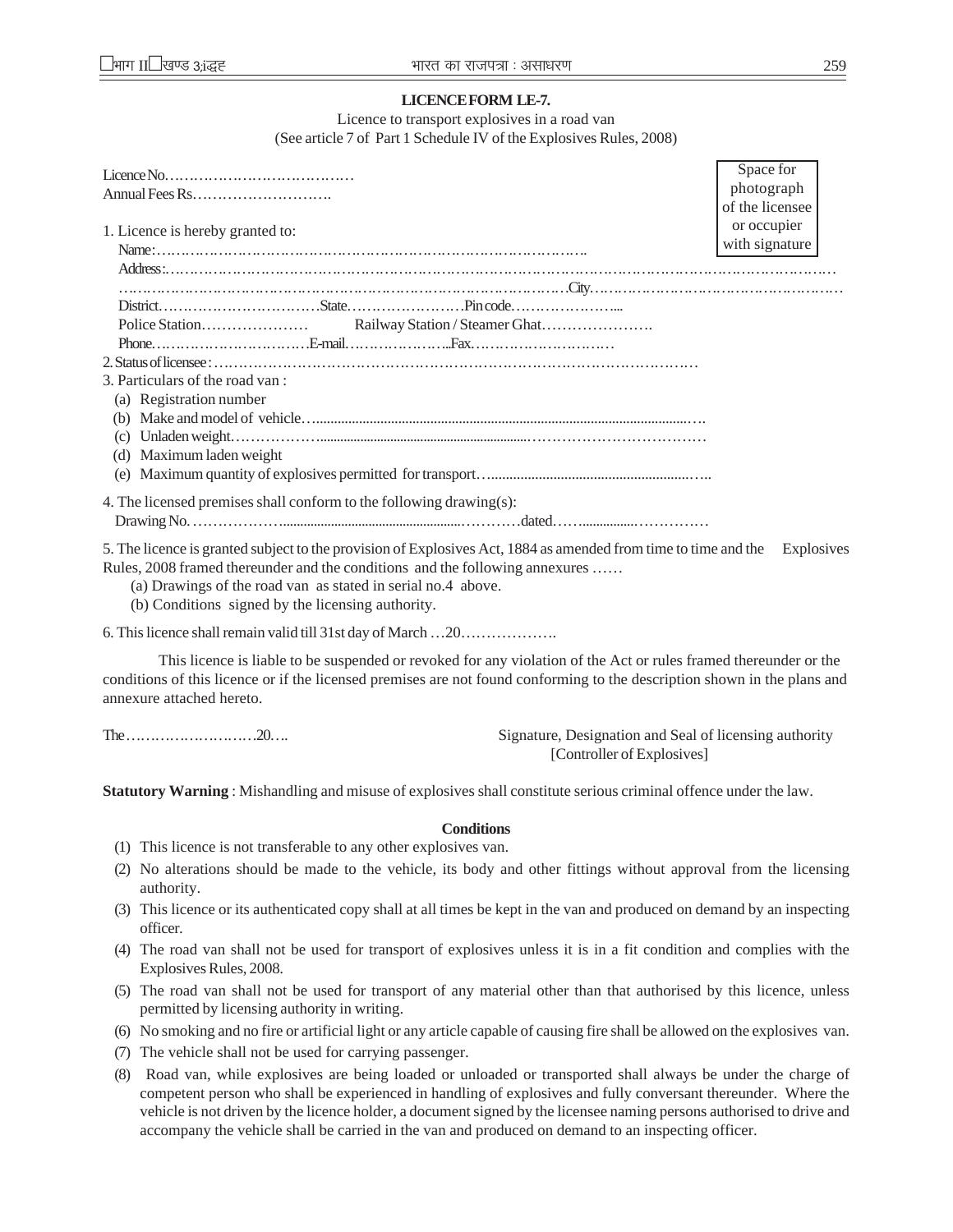- (9) No explosives unless they are packed in accordance with the Explosives Rules or in a manner specified by the Chief Controller shall be transported in the explosives van.
- (10) Detonators shall not be transported with any other explosives.
- (11) Any breakdown, accident, fire or explosion occurring in or involving the road van, shall be immediately reported to the licensing authority together with a full report of such breakdown, accident, fire or explosion. If such accident, fire or explosion is attended with loss of human life or serious injury to person or property, a report shall also be made immediately to the nearest Police Station.
- (12) The explosives shall be loaded into the van only at the licensed premises of consignor and unloaded from the van at the licensed premises of the consignee.
- (13) The licensee shall maintain account of explosives transported in Form RE-5 and present the same on demand by an inspecting officer.
- (14) The licensee and the employee shall be conversant with procedure to be taken during the emergency within the premises.
- (15) Free access shall be given at all reasonable times to any inspecting or sampling officer and every facility shall be afforded to the officer for ascertaining that the provisions of the Act or these rules and these conditions are duly observed.
- (16) If the licensing authority or a Controller of Explosives informs in writing, the holder of the licence to carry out recommendations, which are in the opinion of such authority may pose unacceptable risk and so necessary for the safety of either on-site or off-site persons, the holder of the licence shall execute the recommendations and report compliance within the period specified by such authority.
- (17) Accidents by fire or explosion and losses, shortage or theft of explosives shall be immediately reported to the nearest police station and the licensing authority and local office of the licensing authority.

 Signature, Designation and Seal of licensing authority [Controller of Explosives]

### **LICENCE FORM LE-8.**

--------------------------------

 (See article 8 of Part 1 of Schedule IV of the Explosives Rules, 2008) Licence to import or export explosives otherwise than by land. Licence No………………………… Fees Rs………………………. 1. Licence is hereby granted to Name : …………………………………………………………………… Postal Address :………………………………………………………… ………………………………………………………………………………………………………City ………….. District……………………………State……………………Pin code…………………... Police Station………………… Railway Station / Steamer Ghat………………….Phone……………………………E mail…………………....... Fax…………… 2. Status of licensee: …………………………………………………………………… 3.Licence is valid for the following purpose : ……………………………… ……………………………………………………………………… 4. Licence is valid for the following kinds and quantity of explosives : (a) **For import** Description of explosives and consignor : Name of Weight in Number of Consignor's name and Licence number Port of Mode of explosives kilogram or packages address from where of the magazine import import Class & number or explosives will be or store house of Division metres imported the consignee Space for photograph of the licensee or occupier with signature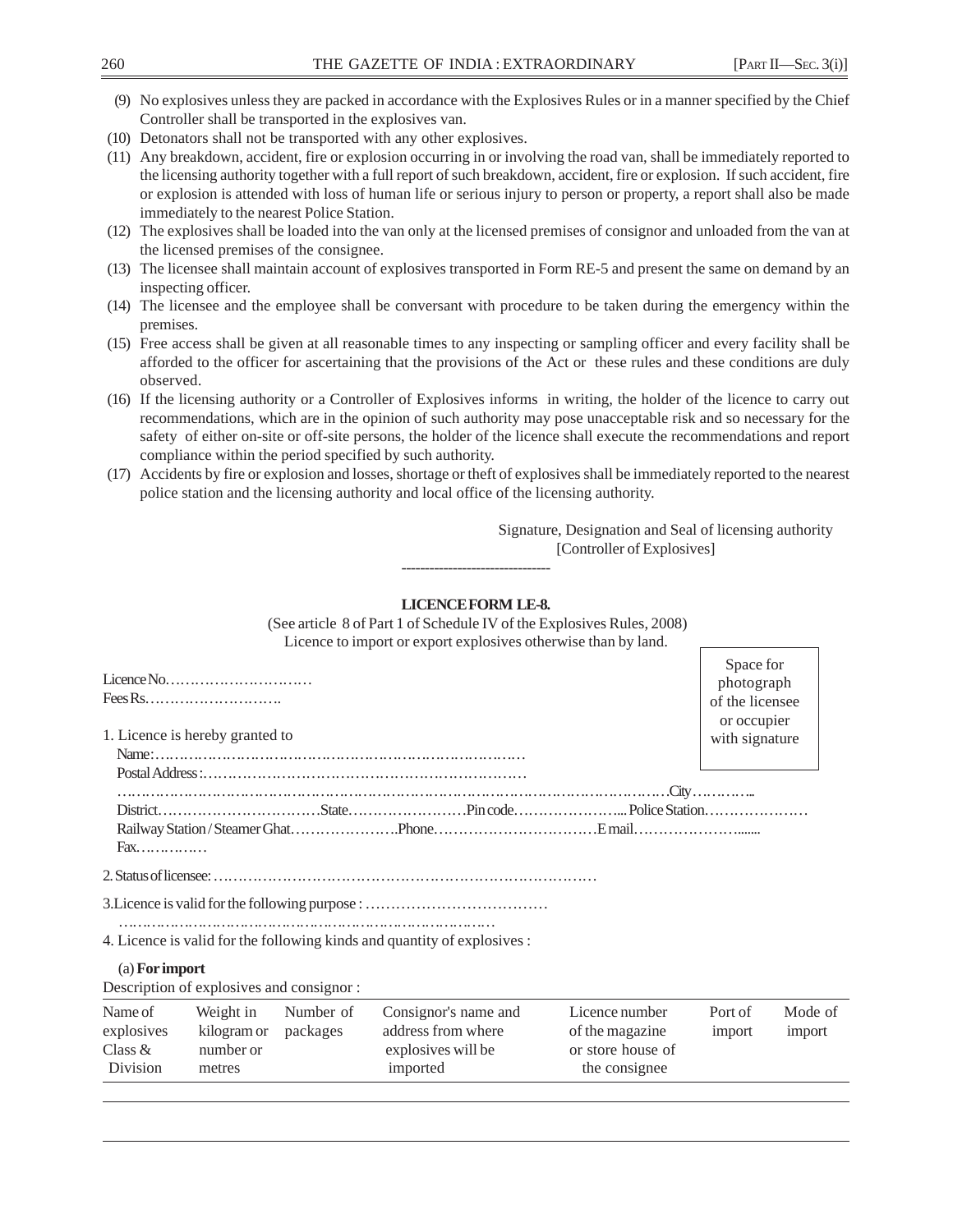### (b) **For export**

Description of explosives and consignee :

| Name of<br>explosives<br>Class $\&$ | Weight in kilograms<br>or number or metres | Number of<br>packages | Consignee's name and<br>address | Port of<br>export | Mode of<br>export |
|-------------------------------------|--------------------------------------------|-----------------------|---------------------------------|-------------------|-------------------|
| Division                            |                                            |                       |                                 |                   |                   |

5. The licence is granted subject to the provision of Explosives Act, 1884 as amended from time to time and the Explosives Rules, 2008 framed thereunder and the conditions and the following annexure :

(1) Conditions signed by the licensing authority.

(2) Annexure.

6. This licence shall remain valid till ……..…(maximum six months from the date of issue).

This licence is liable to be suspended or revoked for any violation of the Act or rules framed thereunder or the conditions of this licence or if the licensed premises are not found conforming to the description shown in the plans and annexure attached hereto.

The ………………………20…. Signature, Designation and eal of licensing authority [Chief Controller of Explosives]

**Statutory Warning** : Mishandling and misuse of explosives shall constitute serious criminal offence under the law.

### **Conditions**

- (1) No explosives other than those permitted under this licence shall be imported.
- (2) The quantity of explosives imported shall not exceed that authorised by this licence.
- (3) All explosives imported under this licence shall be packed and marked in accordance with the provisions of Explosives Rules, 2008.
- (4) No ship or boat or aircraft containing explosive imported on the strength of this licence shall bring to or more and no such explosive shall be unloaded or trans-shipped from any ship or boat or aircraft except at the port authorised by this licence.
- (5) The licensee shall comply with all the rules and regulations in force at the port of import mentioned in this licence.
- (6) The owner and master of the ship or boat or aircraft in which explosives are imported on the strength of this licence, shall, if and when required by an inspecting authority or the custom's authority having jurisdiction over the place of importation, allow such inspector or officer to take for examination samples of any explosive so imported.
- (7) As soon as the explosive has been cleared from the place or port and despatched to the magazine for storage, the licensee shall complete the importer's transmission Schedule in Form RE-9 and forward it to the Chief Controller.
- (8) The explosive shall be despatched to the various consignees mentioned in the licence directly from the port and the licensee shall make prior arrangements to ensure that there is no hold up of explosives at any place.
- (9) The imported explosives if of Class 3 or Class 4 shall not be unloaded from the ship or boat unless such explosives have been tested and permission to unload given by the Chief Controller or Controller authorised for the purpose.
- (10) The licensee and the employee shall be conversant with procedure to be taken during the emergency within the premises.
- (11) Free access shall be given at all reasonable times to any inspecting or sampling officer and every facility shall be afforded to the officer for ascertaining that the provisions of the Act or these rules and these conditions are duly observed.
- (12) If the licensing authority or a Controller informs in writing, the holder of the licence to carry out recommendations, which are in the opinion of such authority may pose unacceptable risk and so necessary for the safety of either onsite or off-site persons , the holder of the licence shall execute the recommendations and report compliance within the period specified by such authority.
- (13) Accidents by fire or explosion and losses, shortage or theft of explosives shall be immediately reported to the nearest police station and the licensing authority and local office of the licensing authority.

Signature, Designation and Seal of licensing authority

[Chief Controller of Explosives]

--------------------------------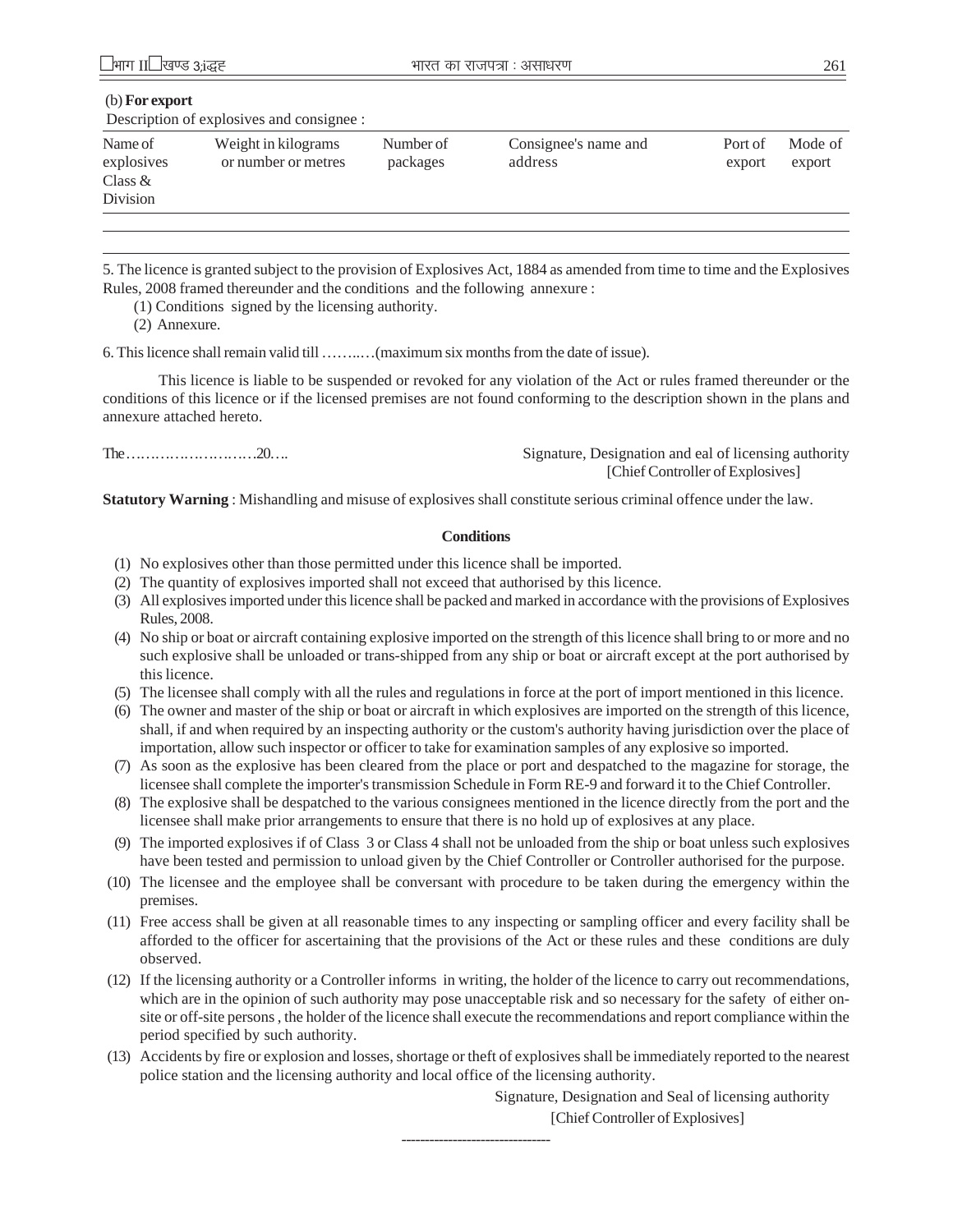# **LICENCE FORM LE-9 (SPECIAL)**

(See article 9 of Part 1 of Schedule IV of the Explosives Rules, 2008)

Licence to manufacture, possess, sell, use etc. of explosives not provided in articles 1 to 8 of Part 1 of Schedule IV

| Licence No. $\dots\dots\dots\dots\dots\dots\dots\dots\dots\dots\dots\dots\dots\dots$                                                                                                                                                                                       |                                                        | Space for                        |
|----------------------------------------------------------------------------------------------------------------------------------------------------------------------------------------------------------------------------------------------------------------------------|--------------------------------------------------------|----------------------------------|
|                                                                                                                                                                                                                                                                            |                                                        | photograph                       |
| 1. Licence is hereby granted to: Name:                                                                                                                                                                                                                                     |                                                        | of the licensee                  |
|                                                                                                                                                                                                                                                                            | or occupier<br>with signature                          |                                  |
|                                                                                                                                                                                                                                                                            |                                                        |                                  |
|                                                                                                                                                                                                                                                                            |                                                        |                                  |
|                                                                                                                                                                                                                                                                            |                                                        |                                  |
|                                                                                                                                                                                                                                                                            |                                                        |                                  |
|                                                                                                                                                                                                                                                                            |                                                        |                                  |
| 3. Licence is valid for the following purpose :                                                                                                                                                                                                                            |                                                        |                                  |
| 4. Licence is valid for the following kinds and quantity of explosives :                                                                                                                                                                                                   |                                                        |                                  |
| (Name, description, Class, Division, sub-division, quantity at any one time, in a month and annual capacity as                                                                                                                                                             |                                                        |                                  |
| 5. The licensed premises shall conform to the following drawing(s):                                                                                                                                                                                                        |                                                        |                                  |
|                                                                                                                                                                                                                                                                            |                                                        |                                  |
|                                                                                                                                                                                                                                                                            |                                                        |                                  |
|                                                                                                                                                                                                                                                                            |                                                        |                                  |
| 6. The licensed premises are situated at following address: Name:                                                                                                                                                                                                          |                                                        |                                  |
|                                                                                                                                                                                                                                                                            |                                                        |                                  |
|                                                                                                                                                                                                                                                                            |                                                        |                                  |
|                                                                                                                                                                                                                                                                            |                                                        |                                  |
|                                                                                                                                                                                                                                                                            |                                                        |                                  |
| 7. The licensed premises consist of following facilities :                                                                                                                                                                                                                 |                                                        |                                  |
| 8. The licence is granted subject to the provision of Explosives Act, 1884 as amended from time to time and the Explosives                                                                                                                                                 |                                                        |                                  |
| Rules, 2008 framed thereunder and the conditions, and the following annexures:                                                                                                                                                                                             |                                                        |                                  |
| (1) Drawings (showing site, constructional and other details) as stated in serial No. 5 above.                                                                                                                                                                             |                                                        |                                  |
| (2) Conditions of this licence signed by the licensing authority.                                                                                                                                                                                                          |                                                        |                                  |
| (3) Distance Form.                                                                                                                                                                                                                                                         |                                                        |                                  |
| (4)                                                                                                                                                                                                                                                                        |                                                        |                                  |
|                                                                                                                                                                                                                                                                            |                                                        |                                  |
| This licence is liable to be suspended or revoked for any violation of the Act or rules framed thereunder or the<br>conditions of this licence or if the licensed premises are not found conforming to the description shown in the plans and<br>annexure attached hereto. |                                                        |                                  |
|                                                                                                                                                                                                                                                                            | Signature, Designation and Seal of Licensing Authority |                                  |
|                                                                                                                                                                                                                                                                            |                                                        | [Chief Controller of Explosives] |
| Statutory Warning: Mishandling and misuse of explosives shall constitute serious criminal offence under the law.                                                                                                                                                           |                                                        |                                  |
| <b>Conditions:</b> (To be specified by the Chief Controller)                                                                                                                                                                                                               |                                                        |                                  |
|                                                                                                                                                                                                                                                                            | Signature, Designation and Seal of Licensing Authority |                                  |

………………………

[Chief Controller of Explosives]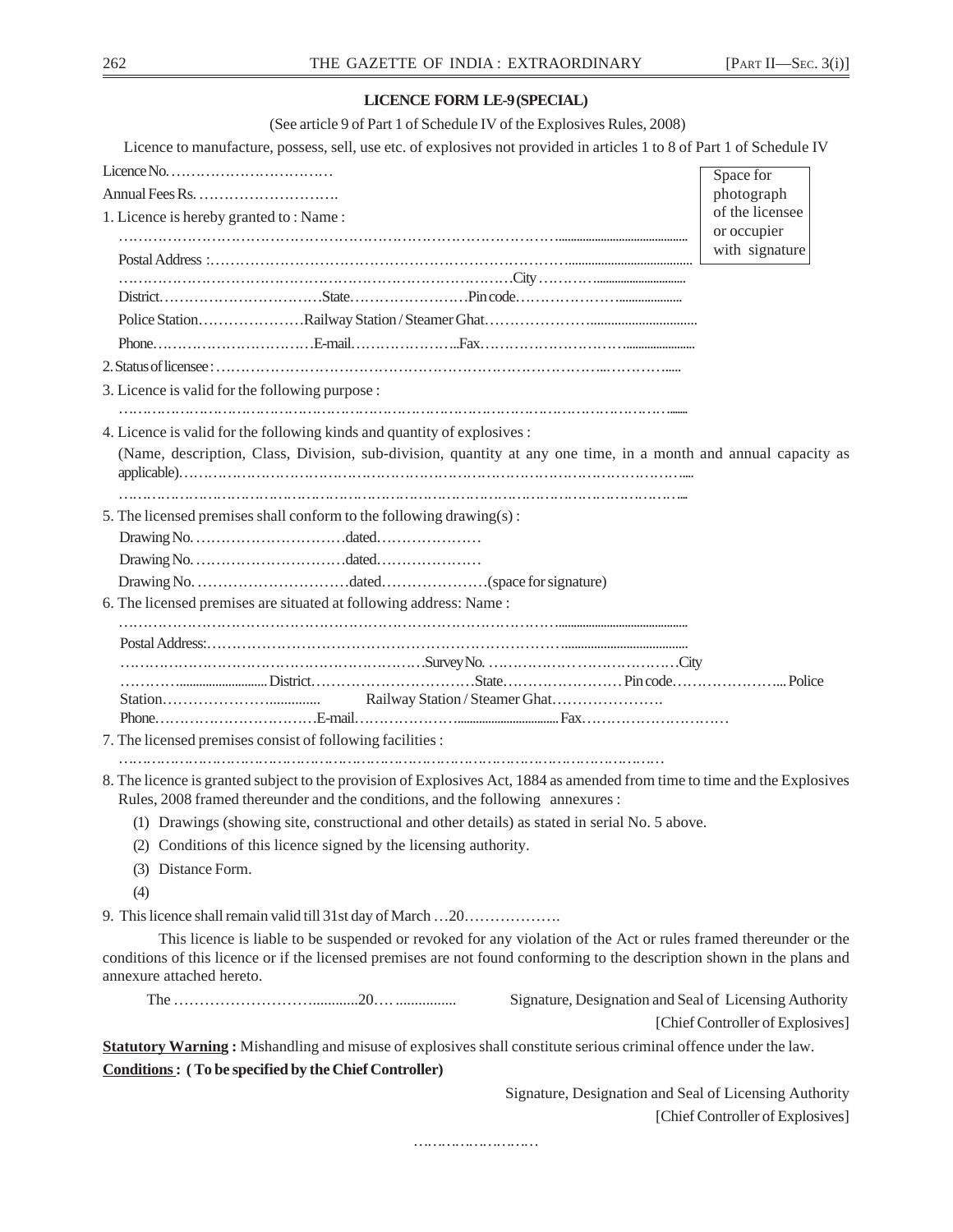#### **Form LE-10**

### **Shot Firer's Certificate**

### **(See article 10 of Part 1 of Schedule IV)**

### **[See rule 107(5) of the Explosives Rules, 2008]**

#### **(Certificate of competency to carry out blasting of explosives in area not coming under the Mines Act, 1952)**

|        | No.                                           |                                    |                                                                                                                                                                                                                                                                 | Space for                  |
|--------|-----------------------------------------------|------------------------------------|-----------------------------------------------------------------------------------------------------------------------------------------------------------------------------------------------------------------------------------------------------------------|----------------------------|
|        |                                               |                                    |                                                                                                                                                                                                                                                                 | photograph                 |
| (name) |                                               |                                    | of the Shot                                                                                                                                                                                                                                                     |                            |
|        |                                               |                                    |                                                                                                                                                                                                                                                                 | Firer's with<br>signature  |
|        | (date of birth)                               |                                    | (address)                                                                                                                                                                                                                                                       |                            |
|        |                                               |                                    |                                                                                                                                                                                                                                                                 |                            |
|        | (date)                                        |                                    | (name of examination)                                                                                                                                                                                                                                           |                            |
|        |                                               |                                    |                                                                                                                                                                                                                                                                 |                            |
|        | (date)                                        | (authority conducting examination) |                                                                                                                                                                                                                                                                 |                            |
| under. |                                               |                                    | and is authorised to conduct blasting operations as mentioned below using explosives in areas other than mines coming<br>under the purview of the Mines Act 1952, subject to the provisions of the Explosives Act, 1884 and the rules framed there              |                            |
|        |                                               |                                    |                                                                                                                                                                                                                                                                 |                            |
|        | [See explanation to sub-rule (5) of rule 107] |                                    |                                                                                                                                                                                                                                                                 |                            |
|        |                                               |                                    |                                                                                                                                                                                                                                                                 |                            |
|        | applicant in his application form.            |                                    | This certificate is liable to be suspended or revoked for any violation of the Act or rules framed there under or the conditions<br>of this certificate or if there is any discrepancy or deviation in the information or suppression of facts furnished by the |                            |
|        |                                               |                                    |                                                                                                                                                                                                                                                                 | [Controller of Explosives] |
|        |                                               |                                    |                                                                                                                                                                                                                                                                 |                            |
|        |                                               |                                    | Statutory Warning: Mishandling and misuse of explosives shall constitute serious criminal offence under the law.                                                                                                                                                |                            |
|        | Endorsement for revalidation                  |                                    |                                                                                                                                                                                                                                                                 |                            |
|        |                                               |                                    | <b>Conditions</b>                                                                                                                                                                                                                                               |                            |
|        | explosive materials shall be followed.        |                                    | (1) All local laws and regulations applicable for obtaining, owning, transporting, storing, handling and using                                                                                                                                                  |                            |
|        |                                               |                                    | (2) Explosive materials shall be protected form unauthorised possession and shall not be abandoned.                                                                                                                                                             |                            |
| (3)    | hold all required permits.                    |                                    | Explosive materials shall be used only by experienced persons who are familiar with the hazards involved and who                                                                                                                                                |                            |

- (4) Loading and firing shall be performed or supervised only by a person possessing an appropriate shot firer certificate and permit to blast.
- (5) Trainees helpers and other persons who do not hold the required shot firer certificate or permits shall work only under the supervision of persons holding such permits.
- (6) No explosive materials shall be located or stored where they may be exposed to flame excessive heat sparks or impact.
- (7) No smoking shall be permitted within 15 metre of any location where explosive are being handled or used.
- (8) No person with in 15 metres of any location where explosive are being handled or used shall carry any matches open light or other fire or flame. However, suitable devices for lighting safety fuse are exempted form this requirement.
- (9) No person under the influence of intoxicating liquors narcotics or other dangerous drugs shall be allowed to handle explosive materials.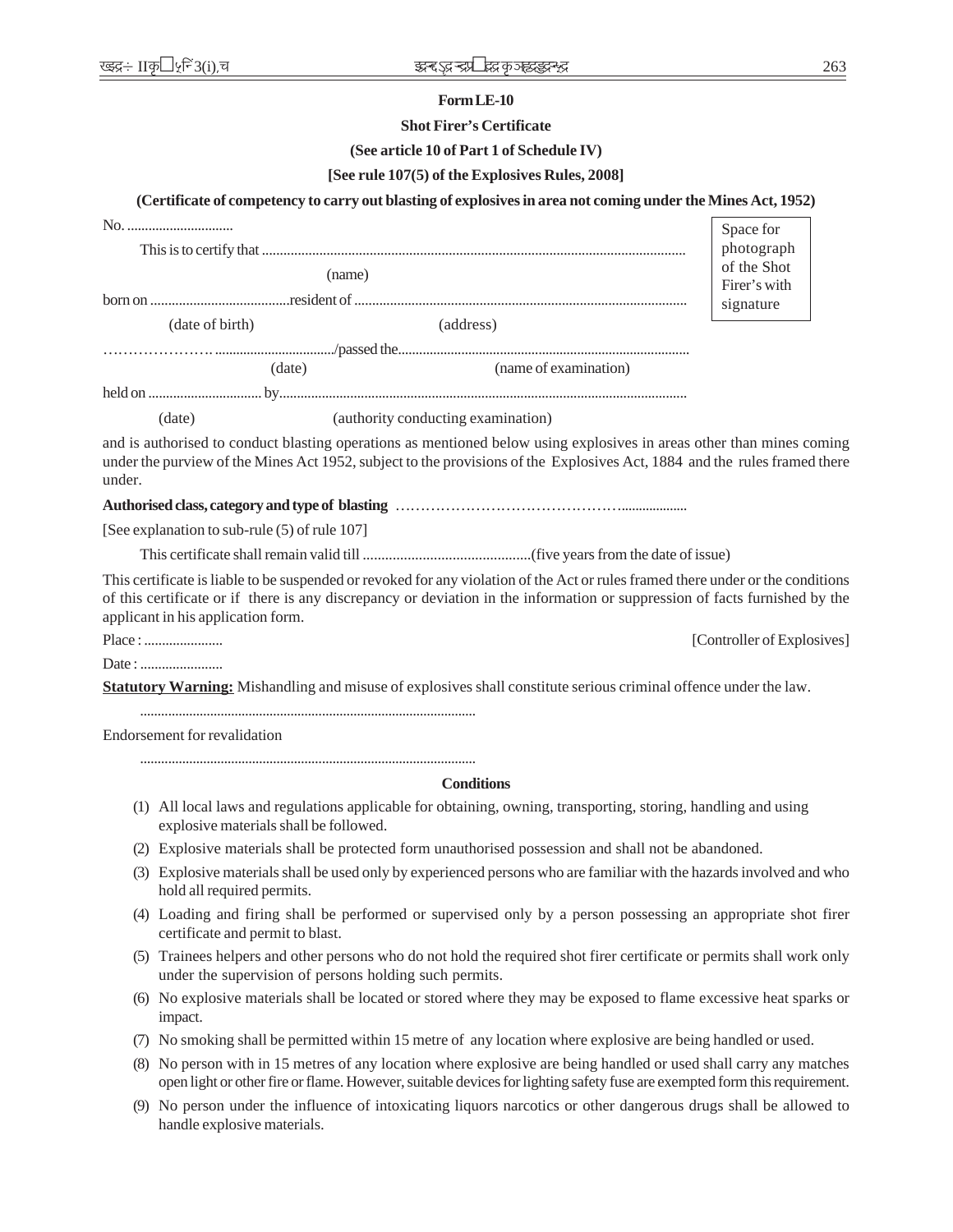| (10) Explosive materials shall be kept in close approved containers or packages while being transported between the<br>storage magazine and the blasting site.                                                                               |                              |  |  |  |  |
|----------------------------------------------------------------------------------------------------------------------------------------------------------------------------------------------------------------------------------------------|------------------------------|--|--|--|--|
| (11) A holder of a shot firer certificate and Permit to Blast shall keep a daily record of all explosive materials received and<br>fired or otherwise disposed of by the permit holder. Such records shall be retained for five years.       |                              |  |  |  |  |
| (12) The shot firer and the employee shall be conversant with procedure to be taken during the emergency.                                                                                                                                    |                              |  |  |  |  |
| (13) The holder of the shot firer certificate shall comply with all or any of the directions as may be given by the<br>Controller from time to time in the interest of safety.                                                               |                              |  |  |  |  |
| (14) Accidents by fire or explosion and losses, shortage or theft of explosives shall be immediately reported to the<br>nearest police station and the Controller of Explosives having jurisdiction over the area.                           |                              |  |  |  |  |
|                                                                                                                                                                                                                                              | [Controller of Explosives]   |  |  |  |  |
|                                                                                                                                                                                                                                              |                              |  |  |  |  |
| Form LE-11                                                                                                                                                                                                                                   |                              |  |  |  |  |
| <b>Foreman's Certificate</b>                                                                                                                                                                                                                 |                              |  |  |  |  |
| (See article 11 of Part 1 of Schedule IV)                                                                                                                                                                                                    |                              |  |  |  |  |
| [See rule 107(6) of the Explosives Rules, 2008]                                                                                                                                                                                              |                              |  |  |  |  |
| (Certificate of competency to supervise manufacture of fireworks or safety fuse)                                                                                                                                                             |                              |  |  |  |  |
| No.                                                                                                                                                                                                                                          |                              |  |  |  |  |
|                                                                                                                                                                                                                                              | Space for                    |  |  |  |  |
| (name)                                                                                                                                                                                                                                       | photograph<br>of the Foreman |  |  |  |  |
|                                                                                                                                                                                                                                              | with signature               |  |  |  |  |
| (date of birth)<br>(address)                                                                                                                                                                                                                 |                              |  |  |  |  |
| (name of examination)<br>(date)                                                                                                                                                                                                              |                              |  |  |  |  |
|                                                                                                                                                                                                                                              |                              |  |  |  |  |
| (authority conducting examination)<br>(date)                                                                                                                                                                                                 |                              |  |  |  |  |
| and is authorised to supervise manufacture of ------------------- in a factory licensed under Explosives Rules, 2008                                                                                                                         |                              |  |  |  |  |
| be suspended or revoked for any violation of the Act or rules framed there under or the conditions of this certificate or if<br>there is any discrepancy or deviation in the information furnished by the applicant in his application form. |                              |  |  |  |  |
| Place :                                                                                                                                                                                                                                      | [Controller of Explosives]   |  |  |  |  |
|                                                                                                                                                                                                                                              |                              |  |  |  |  |
| Statutory Warning: Mishandling and misuse of explosives shall constitute serious criminal offence under the law.                                                                                                                             |                              |  |  |  |  |
| <b>Endorsement</b> for revalidation                                                                                                                                                                                                          |                              |  |  |  |  |
| <b>Conditions</b>                                                                                                                                                                                                                            |                              |  |  |  |  |
| (1) All local laws and regulations applicable for manufacture of explosives shall be followed.                                                                                                                                               |                              |  |  |  |  |
| (2) No person under the influence of intoxicating liquors narcotics or other dangerous drugs shall be allowed to<br>handle explosive materials.                                                                                              |                              |  |  |  |  |
| (3) The holder of the this certificate shall comply with all or any of the directions as may be given by the Controller<br>from time to time in the interest of safety.                                                                      |                              |  |  |  |  |
| (4) Accidents by fire or explosion and losses, shortage or theft of explosives shall be immediately reported to licensee,                                                                                                                    |                              |  |  |  |  |

the nearest police station and the Controller of Explosive having jurisdiction over the area.

[Controller of Explosives]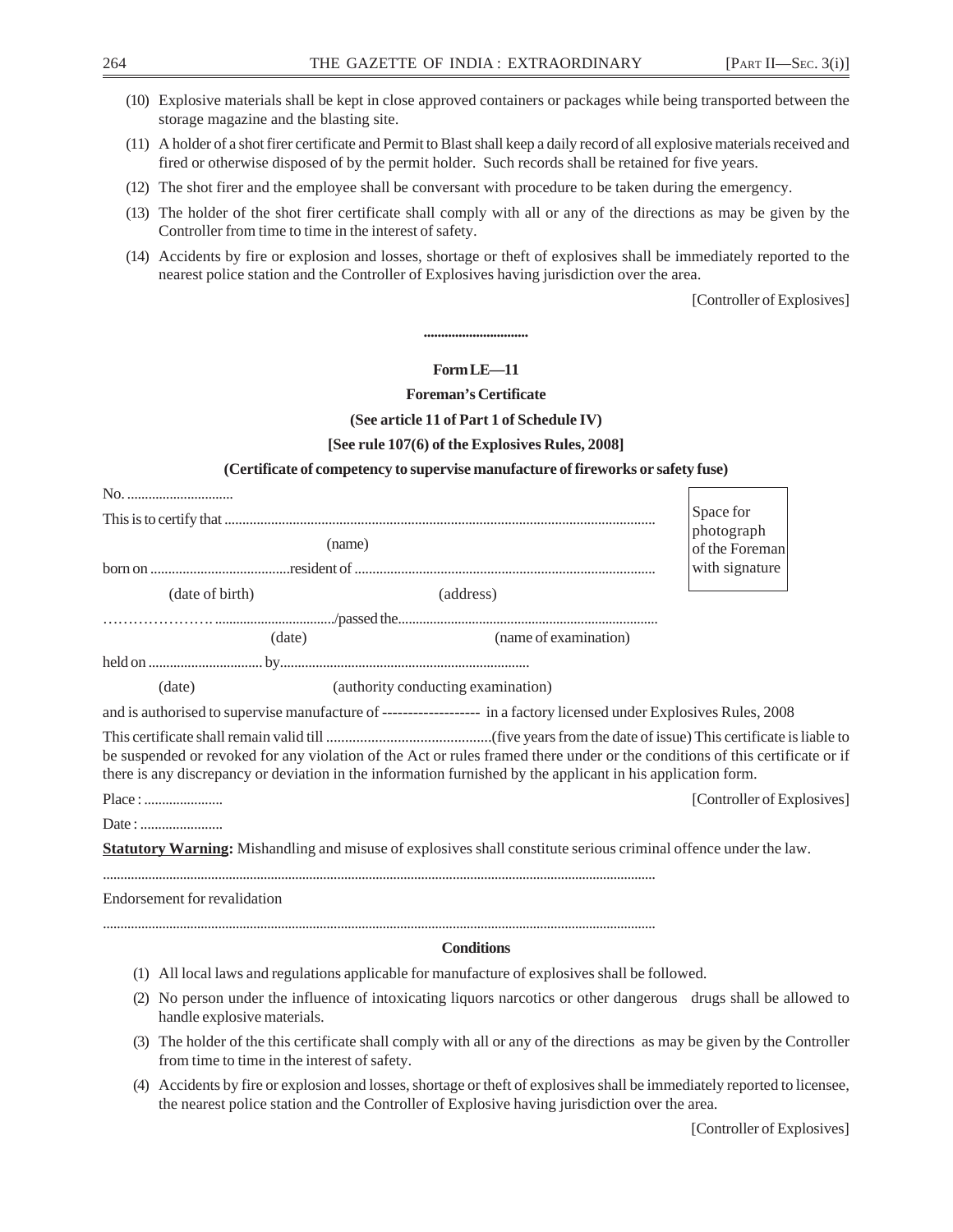#### **Part 4**

### **(Conditions of Various Licences)**

#### **SET-I**

### **The Following are the conditions of licence number ………. to manufacture fireworks or gunpowder, or both, not exceeding 15 kilogrammes at any one time in Form LE-1 [article 1(a)] granted by District Magistrate**

- (1) The maximum quantity of explosives in the whole factory at any one time, including those in process of manufacture as well as those stored in the licensed premises, shall not exceed as mentioned in item 4 in from LE-1.
- (2) All explosives in the premises shall be manufactured and kept in a building substantially constructed of brick, stone or concrete or in a securely constructed fireproof safe and shall be separated from any dwelling house, highway, street, public thoroughfare building or public place or another licensed premises by the safe distances as mentioned in the licence and its enclosures.
- (3) No explosive other than specified in the licence in form LE-1 shall be kept in the premises
- (4) The fireworks/gunpowder shall be manufactured in single storied building and all doors of the building shall open outwards.
- (5) The interior of every building and receptacle used for explosives and the shelves and fittings therein shall be so constructed or so lined and covered as to prevent the exposure of any iron or steel, or the detaching of any grit, iron steel or similar substance, in such manner as to come into contact with the explosives. Such interior, shelves and fittings shall, so far as reasonably practicable, be kept free from grit and otherwise clean.
- (6) The building or receptacle in which explosive is kept shall be used only for the keeping of such explosive and for no other purpose whatsoever.
- (7) Fireworks shall be kept in separate receptacles or shall be so separated as to prevent explosion or fire communicating from one to the other.
- (8) All explosives exceeding 0.5 kilogramme in amount shall be packed and marked in accordance with the Schedule II of the Explosives Rules 2008.
- (9) The explosive shall be manufactured in rooms of lightly constructed one-storied building kept and used only for the purpose of such manufacture and separated from the storage place by a distance of 45metres and separated from any dwelling house, other building, another licensed premises, highway, street, public thoroughfare or public place by a distance of 45 metres.

| From shed or<br>room | To ingredient store,<br>road, dwelling house<br>and place of public<br>assembly | To manufacturing<br>sheed | To drying<br>platform | To magazine                                |
|----------------------|---------------------------------------------------------------------------------|---------------------------|-----------------------|--------------------------------------------|
| Ingredient Shed      |                                                                                 | 45                        | 45                    | 45                                         |
| Manufacturing Shed   | 45                                                                              | 10                        | 10                    | 45                                         |
| Drying platform      | 45                                                                              | 10                        | 10                    | 45                                         |
| Magazine             | 45                                                                              | 45                        | 45                    | more than one<br>magazine not<br>permitted |

#### **The facilities of the factory shall maintain the following inter-distances in metres :**

(10) The ingredients for the manufacture of gunpowder shall be kept in separate stores distinct from each other and separated by a distance of at least 45 meters from the place where gunpowder/fireworks is manufactured or stored as per above table.

- (11) Not more than four persons shall be allowed at any one time in any one building or tent in which the explosive is being manufactured and only persons actually employed in manufacturing or superintending manufacture shall be allowed inside the place of manufacture.
- (12) No iron or steel implements or stone implements, such as mortars, pestles, grinders (chukkis) shall be used in the manufacture of explosives or shall be kept at any time in the licensed premises.. Only copper, gun metal or wooden tools are permissible.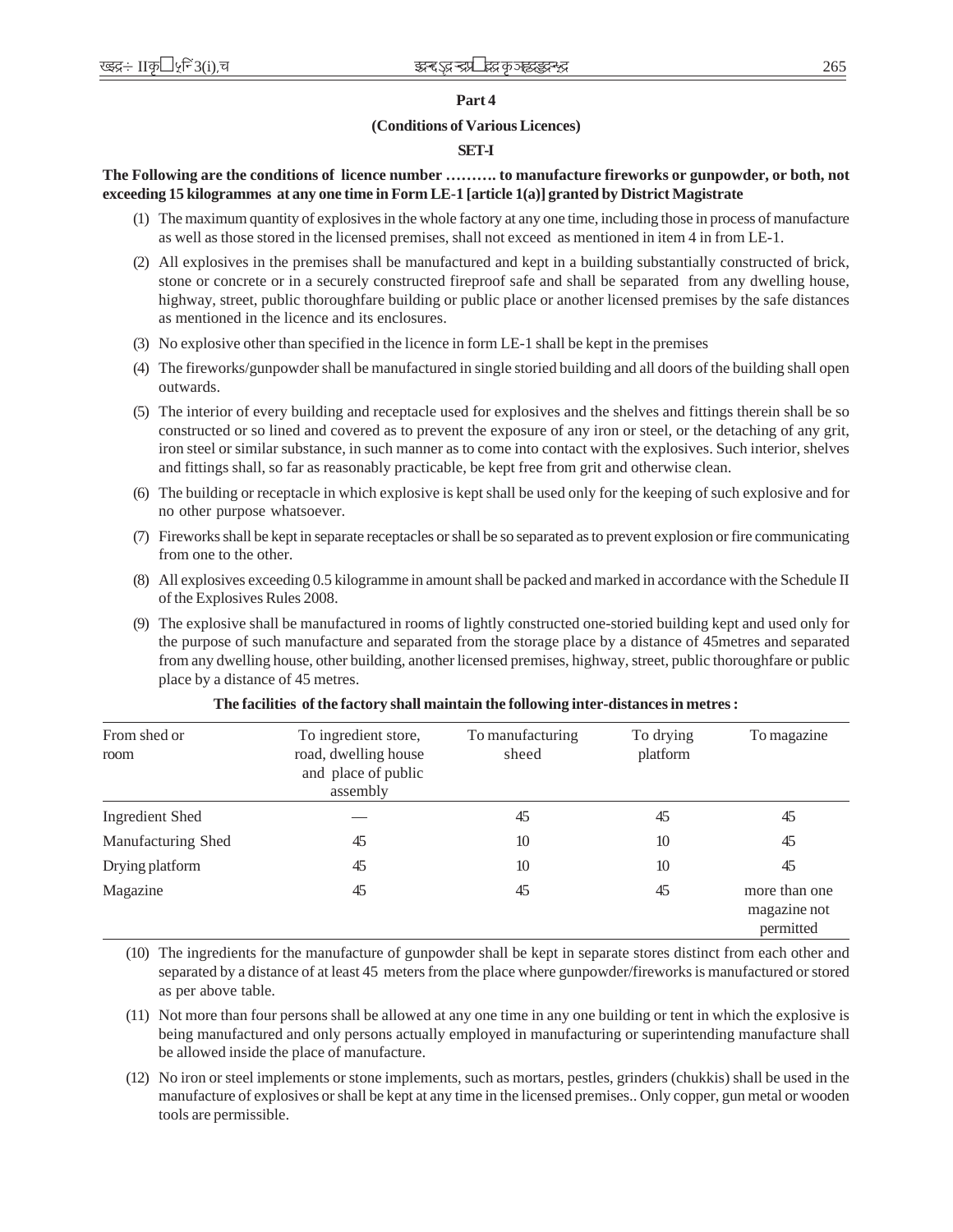- (13) All explosives, as and when they are manufactured, shall be removed, without delay to the licensed place of storage and no explosive shall be allowed to accumulate in the place of manufacture.
- (14) Manufacture shall only be carried on between sunrise and sunset and no smoking or lights shall be allowed in or near the place where explosives are being manufactured.
- (15) No oils, paints, matches, lights, any article of a highly inflammable or explosive nature or liable to cause fire or explosion or any acids or similar substances shall be brought or kept in the licensed premises. No smoking shall be allowed inside the factory.
- (16) The licensee shall keep records and accounts of all explosives manufactured and of all stocks in hand in forms RE-2 and RE-4 and exhibit the stock books and records to the officers authorised under Explosives Rules, 2008, whenever such officer may call upon him to do so.
- (17) No activity other than those specified in licence shall be carried out in the factory premises.
- (18) The licensee and the employee shall be conversant with procedure to be observed during the emergency within the premises.
- (19) Free access to the licensed premises shall be given at all reasonable times to any inspecting or sampling officer and every facility shall be afforded to the officer for ascertaining that the provisions of the Act and the Rules and the safety conditions are duly observed.
- (20) If the licensing authority informs in writing, the holder of the licence to execute any repairs or to make any additions or alterations to the licensed premises or machinery, tools or apparatus or carry out recommendations, which are in the opinion of such authority may pose unacceptable risk and so necessary for the safety of either on-site or off-site of the premises/persons, the holder of the license shall execute the recommendations and report compliance within the period specified by such authority.
- (21) Accidents by fire or explosion and losses, shortage or theft of explosives shall be immediately reported to the nearest police station and the licensing authority and local office of the licensing authority.
- (22) No person under 18 years of age and no person who is in a state of intoxication or of unsound mind or physically handicapped shall be employed in or allowed to enter the factory.
- (23) No electronic appliances or instruments like mobile phones, pagers shall be allowed in or near the premises where explosives are manufactured handled, stored and used.
- (24) The date of manufacture shall be marked in conspicuous indelible character, by means of stamping or printing on the label/outer package of the sound producing cracker.
- (25) No chlorate shall be used in the manufacture of fireworks.
- (26) The manufacture or sale of fire-crackers generating noise level exceeding;
	- (a) 125 dB(AI) or 145 dB(C)<sub>pk</sub> at 4 meters distance from the point of bursting shall be prohibited
	- (b) For individual fire-cracker constituting the series (joined fire-crackers), the above mentioned limit be reduced by 5  $\log_{10}$  (N) dB, where N = number of crackers joined together

Signature, Designation and seal of licensing authority

#### **SET - II**

**The Following are the conditions of licence number ………. to manufacture fireworks in Form LE-1 [articles 1(b) and (c)] granted by the Chief Controller or Controller of Explosives.**

### **CONDITIONS**

### **General :**

(1) All explosives in the premises shall be manufactured and kept in a building substantially constructed of brick, stone or concrete as per specification No. 3 under Schedule-VII or in a securely constructed fireproof safe or of a type and design approved by the Chief Controller of Explosives.

(2) The interior of every building and receptacle used for explosives and the shelves and fittings therein shall be so constructed or so lined and covered as to prevent the exposure of any iron or steel, or the detaching of any grit, iron steel or similar substance, in such manner as to come into contact with the explosive. Such interior, shelves and fittings shall, so far as reasonably practicable, be kept free from grit and otherwise clean.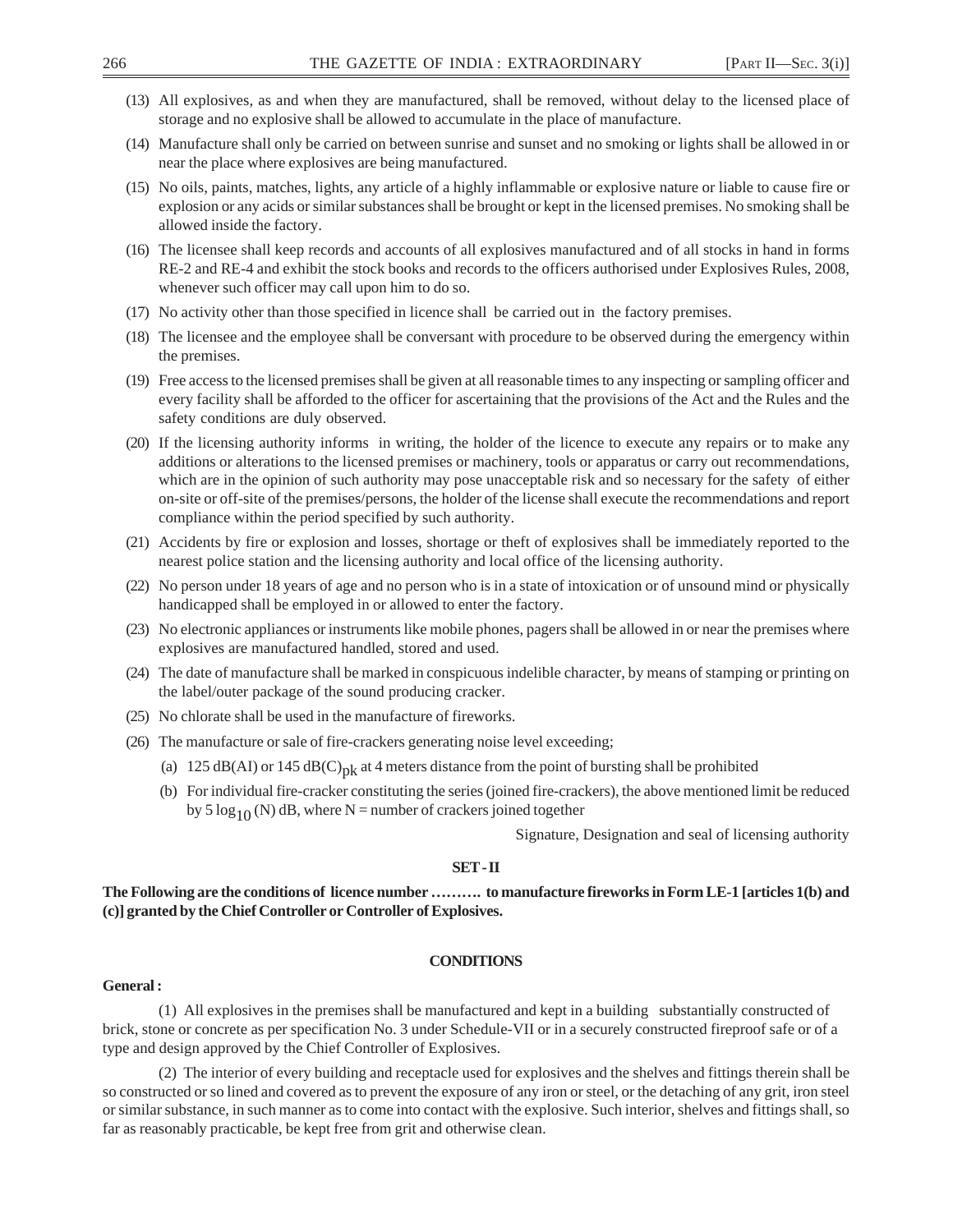- (3) The building or receptacle in which explosive is kept shall be used only for keeping of such explosive and for no other purpose whatsoever.
- (4) Fireworks shall be kept in separate receptacles or shall be so separated as to prevent explosion or fire communicating from one to the other.
- (5) All explosives exceeding 0.5 kilogramme in amount shall be packed and marked in accordance with the Schedule II.
- (6) The ingredients for the manufacture of fireworks, serpents, paper caps, safety fuse/micro cord fuse or sparklers shall be kept in separate stores distinct from each other and separated by safety distances as mentioned in the table 4 or 6 of Schedule VIII.
- (7) No iron or steel implements or stone implements, such as mortars, pestles, grinders (chukkis) shall be used in the manufacture of explosives or shall be kept at any time in the licensed premises. Only copper, gun metal or wooden tools are permissible.
- (8) All explosives, as and when they are manufactured, shall be removed, without delay to the licensed place of storage and no explosive shall be allowed to accumulate in the place of manufacture.
- (9) Manufacture shall only be carried in between sunrise and sunset and no lights shall be allowed in or near the place where fireworks are manufactured provided that nothing in this rule shall apply to handling/manufacture of fireworks during dark hours if proper illumination with flame and/or dust proof motors, light and fittings is provided in the area and the place is guarded.
- (10) No oils, paints, matches, lights, any article of a highly inflammable or explosive nature or liable to cause fire or explosion or any acids or similar substances shall be brought or kept in the licensed premises. No smoking shall be allowed inside the factory.
- (11) The licensee shall keep records and accounts of all explosives manufactured and of all stocks in hand in forms RE-2 and RE-4 and exhibit the stock books and records to the officers authorised under rule 128 of the Explosives Rules, 2008, whenever such officer may call upon him to do so.
- (12) No activity other than those specified in licence shall be carried out in the factory premises.
- (13) The licensee and the employee shall be conversant with procedure to be observed during the emergency within the premises.
- (14) Free access to the licensed premises shall be given at all reasonable times to any inspecting or sampling officer and every facility shall be afforded to the officer for ascertaining that the provisions of the Act and the Rules and the safety conditions are duly observed.
- (15) If the licensing authority or a Controller of Explosives informs in writing, the holder of the licence to execute any repairs or to make any additions or alterations to the licensed premises or machinery, tools or apparatus or carry out recommendations, which in the opinion of such authority may pose unacceptable risk and so necessary for the safety of either on-site or off-site of the premises or persons, the holder of the license shall execute the recommendations and report compliance within the period specified by such authority.
- (16) Accidents by fire or explosion and losses, shortage or theft of explosives shall be immediately reported to the nearest police station and the licensing authority and local office of the licensing authority.
- (17) The maximum number of process buildings excluding mixing/filling, transit building and drying platform in a factory shall not exceed 85.
- (18) Unless specifically exempted by the Chief Controller of Explosives, the minimum capacity for store house attached to any factory shall be  $1/5<sup>th</sup>$  of its annual manufacturing capacity.
- (19) Licensee shall appoint minimum one qualified foreman certified by the Controller of Explosives, for every 20 process buildings to supervise the manufacture of fireworks.
- (20) Every process building where electrically operated machinery is used in the manufacture of explosives shall have attached thereto one or more efficient lighting conductors designed and erected in accordance with the specification laid down in Indian Standard Specification No.2309 as amended from time to time.
- (21) No electronic appliances or instruments like mobile phones, pagers shall be allowed in or near the premises where explosives are manufactured, handled, stored and used.
- (22) No person under 18 years of age and no person who is in a state of intoxication or of unsound mind or physically handicapped shall be employed in or allowed to enter the factory.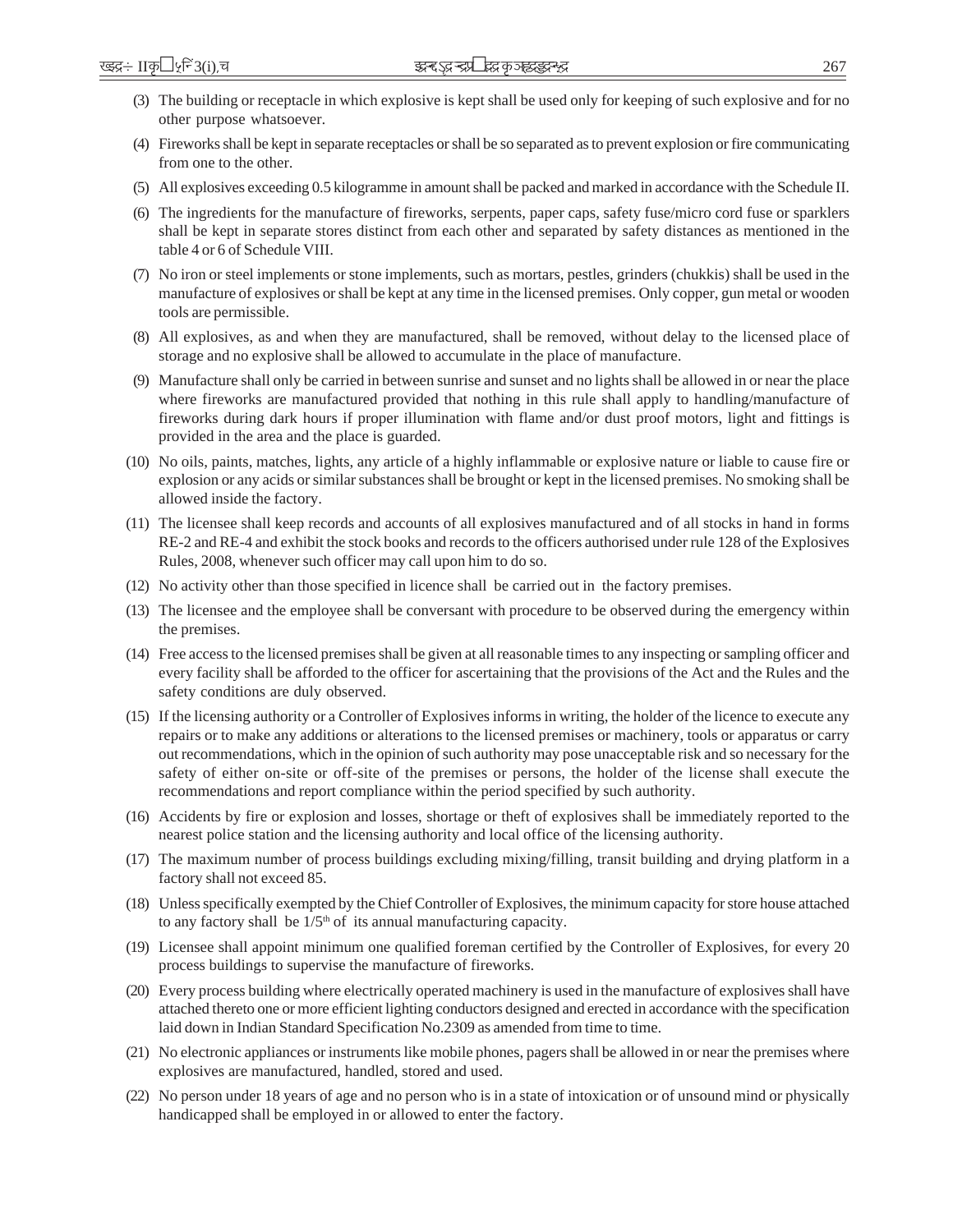- (23) The doors of any process building shall not face each other. If doors of adjoining sheds face each other, a screen wall of 23 cm cement and brick should be provided at a distance of 1 to 2 M from the building and 0.5 m wider than the door opening on both sides and up to the height of the doors.
- (24) The maximum quantity of explosives in the whole factory at any one time, including those in process of manufacture as well as those stored on the licensed premises, shall not exceed as mentioned in item 4 in from LE-1.

#### **Special conditions for fireworks**

- (25) The Mixing /filling building shall be surrounded by a blast wall as per specification no. 3 under Schedule-VII.
- (26) Manufacturing building , mixing, filling, transit building and drying platform shall observe inner safety distance to and from any process building and an outer safety distance from the fence as per table 6 of Schedule VIII.
- (27) The total quantity of explosives and person/persons in any manufacturing building, mixing, filling, transit building and drying platform shall be as per table 6 of Schedule VIII.
- (28) The licensed premises shall be surrounded by a wall or barbed wire fencing at least 2 meters high of such strength and construction as to prevent entry of unauthorised persons at safe distance as mentioned in the table 6 of schedule VIII.
- (29) One drying platform shall be provided for every five manufacturing sheds (excluding filling/mixing/transit building).
- (30) Black powder and fireworks shall not be kept in the same receptacle and shall be so separated as to prevent explosion or fire communicating from one to the other.
- (31) No chlorate shall be used in the manufacture of fireworks.
- (32) No loose fireworks composition, dry or wet, shall be allowed to be kept in the factory at the close of any single working day. All such compositions that remain at the close of the day shall be destroyed..
- (33) The fireworks shall be manufactured in single storied building and all doors of the building shall open outwards : Provided that nothing in this condition shall apply to manufacture of explosives with aid of electrically operated machinery and such process of manufacture and machinery approved by Licensing Authority
- (34) Every process building shall have required number of doors as approved by Licensing Authority
- (35) The safety distance is required to be kept clear between any licensed factory building, magazine or store house, public road and protected works as per Table-6 of Schedule VIII
- (36) The date of manufacture shall be marked in conspicuous indelible character, by means of stamping or printing on the label/outer package of the sound producing cracker
- (37) The manufacture or sale of fire-crackers generating noise level exceeding;
	- (a) 125 dB(AI) or 145 dB(C)pk at 4 meters distance from the point of bursting shall be prohibited
	- (b) For individual fire-cracker constituting the series (joined fire-crackers), the above mentioned limit be reduced by 5  $\log_{10}$  (N) dB, where N = number of crackers joined together

#### **Special conditions for paper caps or amorces**

- (38) The composition of dots in the amerces or paper caps shall be a mixture of potassium chlorate, amorphousphosphorus, starch and calcium carbonate with or without the addition of sulphur (free from acid), provided that amount of amorphous-phosphorus, present in the mixture shall not exceed the proportion of 0.65 grams, in 1000 dots.
- (39) The composition used in the amerces or paper caps shall be in a proportion not exceeding 4.54 mgs. to every 1000 dots, i.e. no one dot shall individually contain more than 0.0045 gram. of the composition. If the amerces or paper caps be manufactured in the form of a tape, it shall not have more than 30 dots for one tape.
- (40) Not more than one kilogram of explosives composition required for the manufacture of amerces or paper caps shall be prepared at a time.
- (41) The ingredients shall be kept separately until mixed wet in a mixing vat, which shall not have any exposed iron.
- (42) Potassium chlorate shall be kept in a separate store room distinct from other ingredients.
- (43) Sulphur shall be kept in a separate store room distinct from other ingredients.
- (44) Licence under Arms Rule, 1962 shall be obtained for storage of sulphur and chlorate.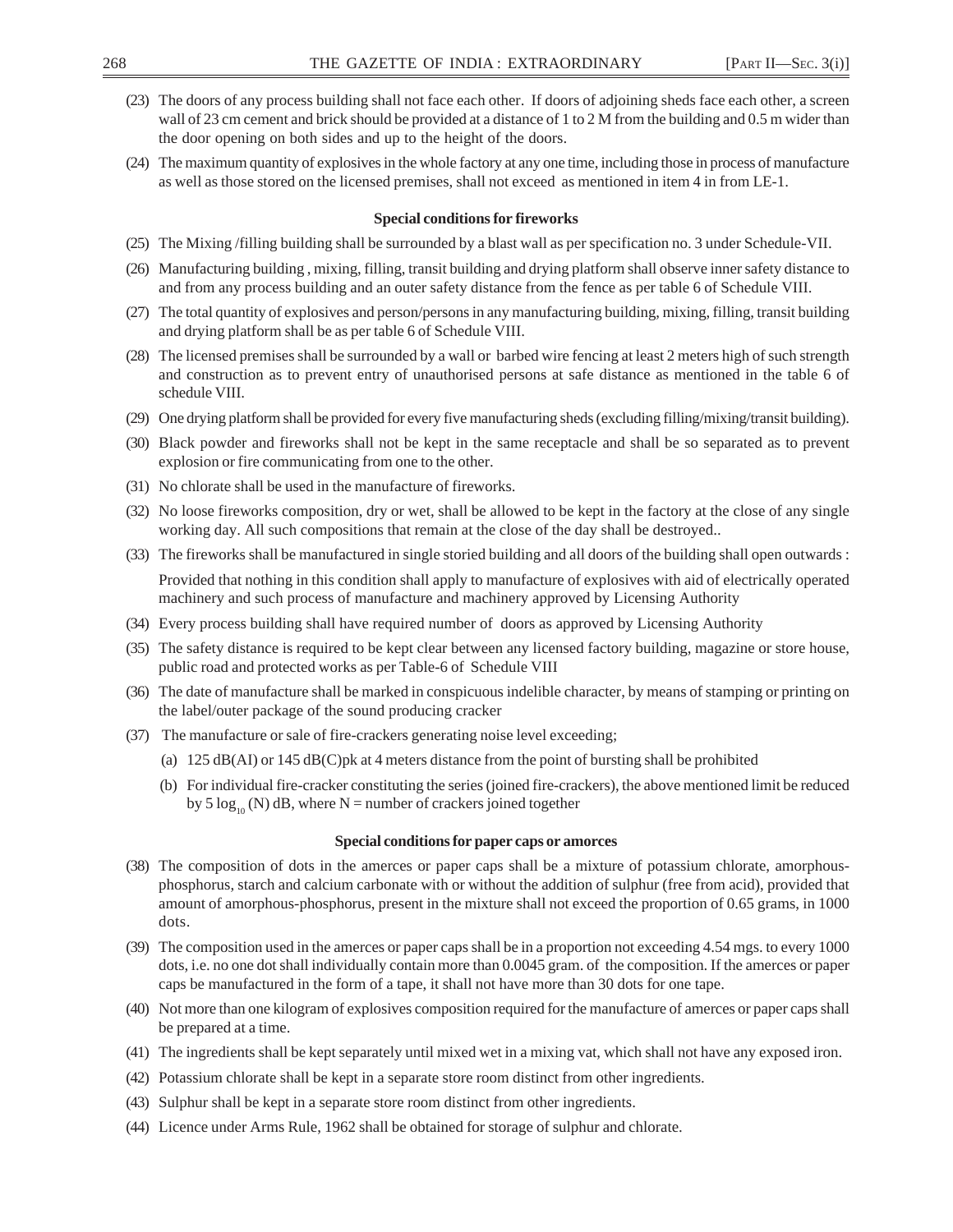- (45) Amorces shall be packed in approved closed boxes of cardboard of not less than .33 mm thickness. The boxes shall be of round shape and not less than 25 mm in dia and 20 mm in height and shall contain not more than 50 amorces in each. A round corrugated cardboard sheet shall be placed in each box before amorces are packed in it. (If, however, not more than 30 amorces are packed in a cardboard box, such sheet need not be placed in each box). The round cardboard boxes shall then be bunched and rolled in a paper wrapper forming 10's packets, and ten such 10's packets shall be packed in a strong cardboard box making the 100's package. Such 100's boxes not exceeding 80 in number shall finally be packed in approved strong wooden cases bound with hoop iron or corrugated boxes of a type and structure approved by Chief Controller of Explosives.
- (46) Net weight of paper caps containing 80 units shall not exceeds 2.8 kilogrammes.
- (47) The over pasting building may be an extension of first stage drying building through window in amorces factory.
- (48) The Second stage drying shed shall be constructed of a type and design approved by the Chief Controller of Explosives.
- (49) The dipped amorces sheets shall be dried inside second stage drying building by placing them in singles without lying on each other.
- (50) The gum used for over pasting of amorces sheet shall not contain copper sulphate or a chemical acidic in nature.
- (51) Manufacturing building , mixing, filling , transit building and drying platform shall observe inner safety distance to and from any process building and an outer safety distance from the fence as per Table 6 of Schedule VIII.
- (52) The licensed premises shall be surrounded by a wall or barbed wire fencing at least 2 meters high of such strength and construction as to prevent entry of unauthorised persons at safe distance as mentioned in the Table 6 of schedule VIII.
- (53) The manufacture or sale of fire-crackers generating noise level exceeding;
	- (a) 125 dB(AI) or 145 dB(C)<sub>nk</sub> at 4 meters distance from the point of bursting shall be prohibited.
	- (b) For individual fire-cracker constituting the series (joined fire-crackers), the above mentioned limit be reduced by 5  $\log_{10}$  (N) dB, where N = number of crackers joined together.

#### **Special Conditions for Saparklers**

- (54) Manufacturing building, mixing, filling , transit building and drying platform shall observe inner safety distance to and from any process building and an outer safety distance from the fence as per Table 4 of Schedule VIII.
- (55) The sparklers shall be manufactured in one storied building and all doors of the building shall open outwards.
- (56) Every process building expect transit building shall have four doors.
- (57) Mixing building shall be constructed as per specification no. 3 under schedule VII.
- (58) Manufacturing (packing) building/transit shed shall be constructed as per specification no. 3 under schedule VII.
- (59) Drying space shall of hard smooth surface without rising from the ground level.
- (60) The doors of different buildings shall not face each other.
- (61) The steel filings or iron borings or magnesium metal should be coated with linseed oil or paraffin wax or pitch before mixing along with other chemical in wet condition.
- (62) The wires of sparklers shall be G.I. wire or shall be coated with copper.
- (63) The wires of sparklers shall not be dipped with any other material except with the mixture of chemical approved by the Chief Controller.
- (64) The total quantity of explosives and person/persons in any manufacturing (packing) building, mixing, dipping shed transit building and drying platform shall be as per Table 4 of Schedule VIII.
- (65) A transit building shall be provided for storing semi finished or unpacked sparklers at end of day.
- (66) No chlorate shall be used in the manufacture of fireworks.
- (67) Manufacturing (packing) building, mixing, dipping, transit building and drying space shall observe inner safety distance to and from any process building and an outer safety distance from the fence, as per Table 4 of Schedule VIII.
- (68) The total quantity of explosives and person/persons in any manufacturing building, mixing, transit building and drying space shall be as per Table 4 of Schedule VIII.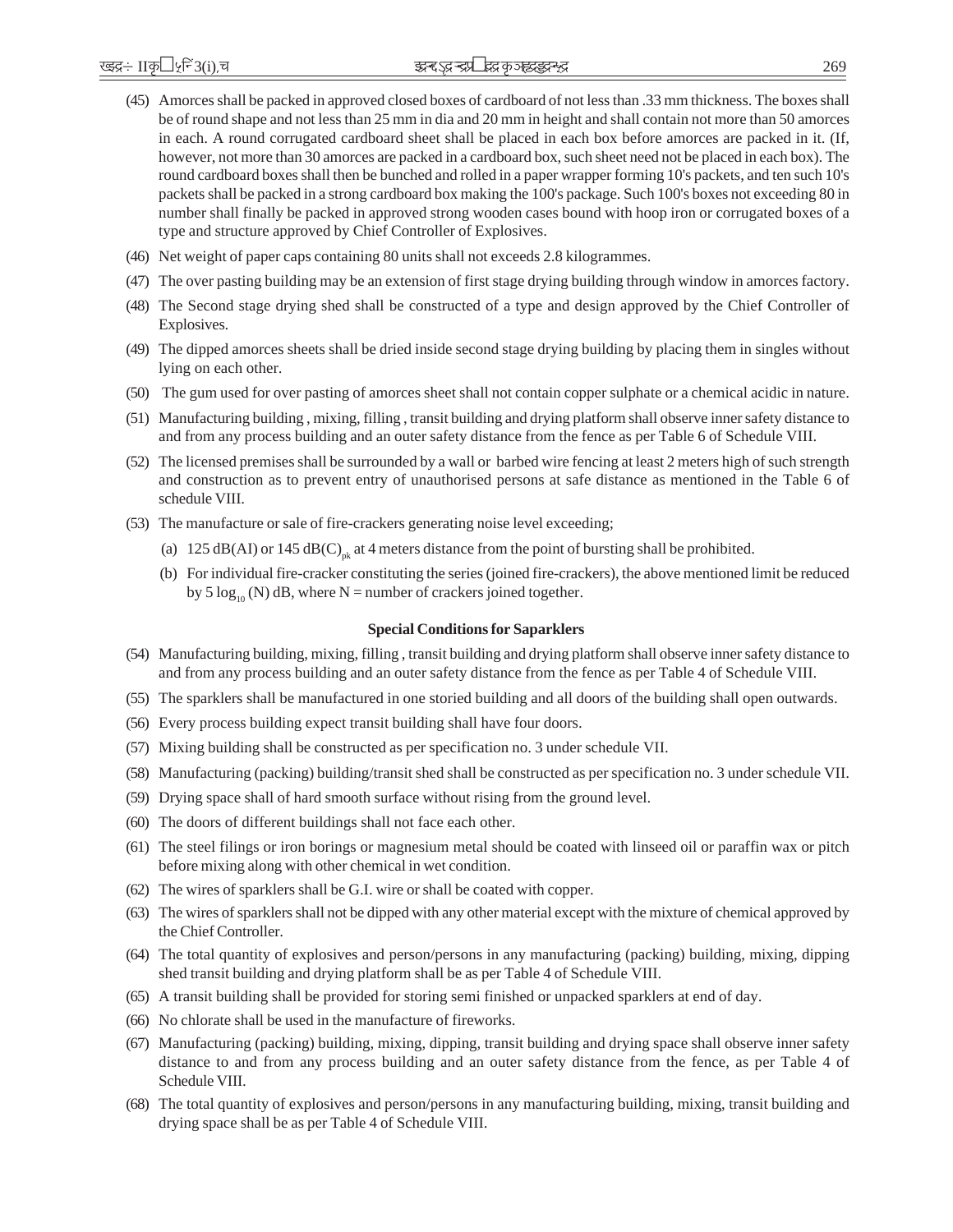(69) The licensed premises shall be surrounded by a wall or barbed wire fencing at least 2 meters high of such strength and construction as to prevent entry of unauthorised persons at safe distance as mentioned in the Table 4 of Schedule VIII.

#### **Special Conditions for Serpent Eggs**

- (70) All the process building shall be of a type and design approved by the Chief Controller of Explosives.
- (71) Nitration Nitration of bitumen shall be done in room having acid proof tiles or brick floor with efficient ventilation system to disperse acid fumes or a building of a type and design approved by the Chief Controller of Explosives.
- (72) Washing-Nitrated bitumen shall be washed thoroughly by water to remove the trace of acid before taking to drying platform or grinding or mixing building.
- (73) The floor of washing building shall be made of acid proof tiles or bricks with sufficient water drainage system.
- (74) Every person employed in Nitration and wash building shall use goggles, acid proof gloves and apron.
- (75) Utensil used in Nitration shall be made of acid proof material.
- (76) The mixture of chemical shall be moist, before making pellet or tablet to prevent fire due to friction.
- (77) The pellets or tablets shall be packed in a cardboard box along with cushioning material to prevent the breakage of pellets or tablets if packaging is done by hand.
- (78) No chlorate shall be used in the manufacture of fireworks.
- (79) Manufacturing building , mixing, filling , transit building and drying platform shall observe inner safety distance to and from any process building and an outer safety distance from the fence as per Table 6 of Schedule VIII.
- (80) The licensed premises shall be surrounded by a wall or barbed wire fencing at least 2 meters high of such strength and construction as to prevent entry of unauthorised persons at safe distance as mentioned in the Table 6 of Schedule VIII.

Signature, Designation and seal of Licensing Authority

#### **SET-III**

### **The following are the conditions of licence number ………. for manufacture of ANFO explosives in Form LE-1 [article 1(d)] granted by Chief Controller or Controller of Explosives. —**

#### **CONDITIONS**

- (1) The quantity of ANFO explosives in the premises or any part thereof shall not exceed at any one time the quantity for which licence has been issued.
- (2) The ANFO manufacturing shed shall be protected by a fencing at a distance of 15 metres and it shall maintain safety distance from protected works as specified in Table 1 of Schedule VIII.
- (3) Work in the shed shall be carried out strictly in accordance with the laid down safe working procedures and instructions.
- (4) The ANFO explosives shall be manufactured under the immediate supervision of a qualified responsible person appointed by the licensee.
- (5) The licensee and every person employed shall take all due precautions for the prevention of accidents by fire or explosion in the place or places where the ANFO explosives is manufactured, handled or used.
- (6) All spillage of ANFO explosive shall be collected and destroyed at a safe place away from the licensed premises under the supervision of experienced person.
- (7) All containers and mixers used for manufacturing the ANFO explosive shall after use, be thoroughly cleaned with suitable detergent solution and washed with water.
- (8) The licensee and the employee shall be conversant with procedure to be taken during the emergency within the premises.
- (9) Free access to the licensed premises shall be given at all reasonable times to any inspecting or sampling officer and every facility shall be afforded to the officer for ascertaining that the provisions of the Act and these rules and the safety conditions are duly observed.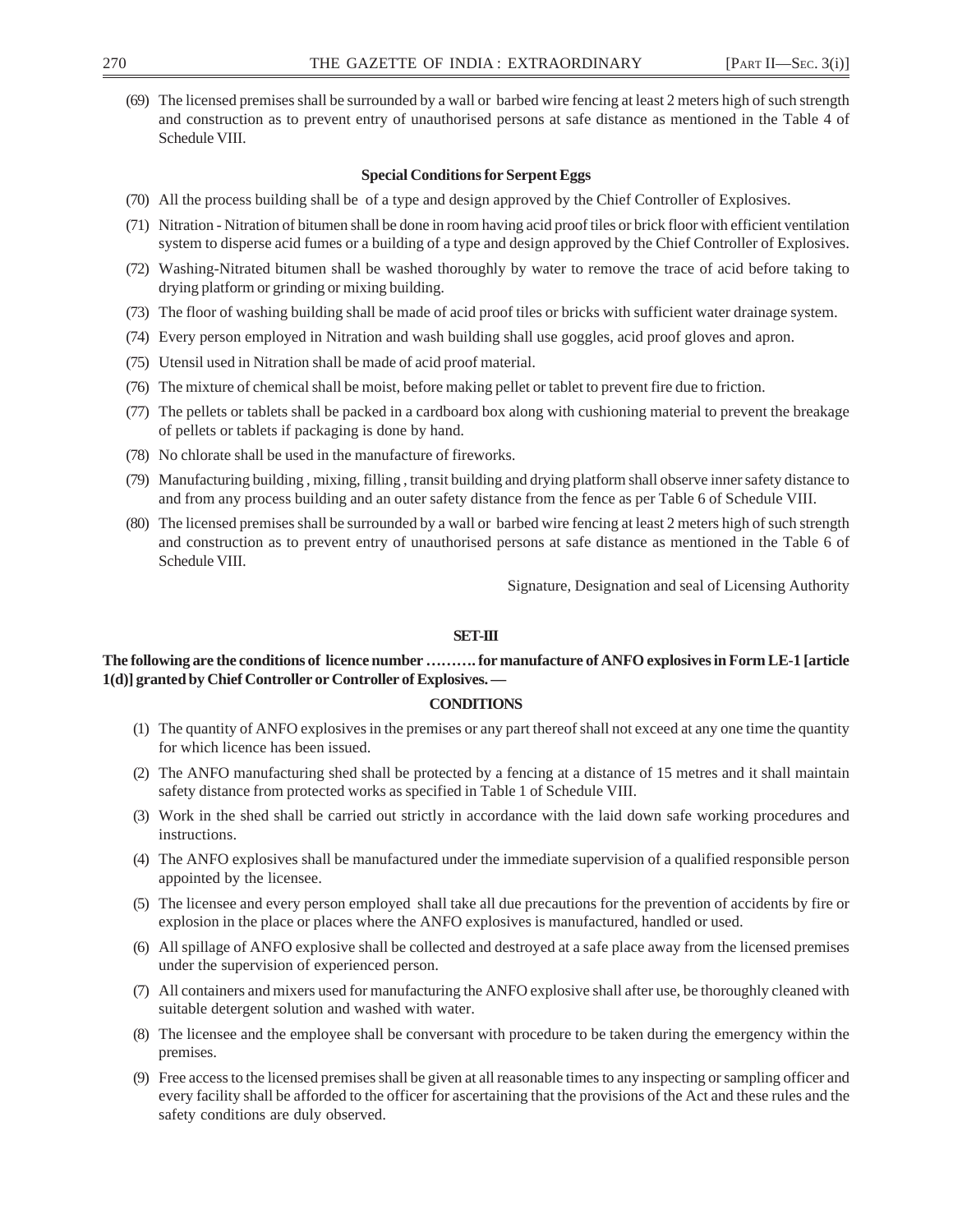- (10) If the licensing authority or a Controller of Explosives informs in writing, the holder of the licence to execute any repairs or to make any additions or alterations to the licensed premises or machinery, tools or apparatus or carry out recommendations, which are in the opinion of such authority may pose unacceptable risk and so necessary for the safety of either on-site or off-site of the premises or persons, the holder of the license shall execute the recommendations and report compliance within the period specified by such authority.
- (11) Accidents by fire or explosion and losses, shortage or theft of explosives shall be immediately reported to the nearest police station and the licensing authority and local office of the licensing authority.

Signature, Designation and seal of Licensing Authority

#### **SET - IV**

# **The following are the conditions of licence number ………. for manufacture of Liquid Oxygen Explosives (LOX) in Form LE-1 [Article 1(e)] granted by Chief Controller or Controller of Explosives. —**

### **CONDITIONS**

- (1) The quantity of Liquid Oxygen Explosives (LOX) on the premises or any part thereof shall not exceed at any one time the quantity for which licence has been issued.
- (2) Soaking of Liquid Oxygen Explosives (LOX) cartridges shall be done in a secured location within a fenced area maintaining safety distance from protected works as specified in table 1 of Schedule VIII.
- (3) Work shall be carried out strictly in accordance with the laid down safe working procedures and instructions.
- (4) The Liquid Oxygen Explosives (LOX) shall be manufactured under the immediate supervision of a qualified responsible person appointed in writing by the licensee.
- (5) The licensee and every person employed shall take all due precautions for the prevention of accidents by fire or explosion in the place or places where the Liquid Oxygen Explosives is manufactured, handled or used.
- (6) The licensee and the employee shall be conversant with procedure to be taken during the emergency within the premises.
- (7) Free access to the licensed premises shall be given at all reasonable times to any inspecting or sampling officer and every facility shall be afforded to the officer for ascertaining that the provisions of the Act and these rules and the safety conditions are duly observed.
- (8) If the licensing authority or a Controller2 of Explosives informs in writing, the holder of the licence to execute any repairs or to make any additions or alterations to the licensed premises or machinery, tools or apparatus or carry out recommendations, which are in the opinion of such authority may pose unacceptable risk and so necessary for the safety of either on-site or off-site of the premises/persons, the holder of the license shall execute the recommendations and report compliance within the period specified by such authority.
- (9) Accidents by fire or explosion and losses, shortage or theft of explosives shall be immediately reported to the nearest police station and the licensing authority and local office of the licensing authority.

Signature, Designation and seal of Licensing Authority

#### **SET - V**

### **The following are the conditions of licence number ………. for Site Mixed Explosives (SME) plant in Form LE-1 [Article 1(f)] granted by Chief Controller or Controller of Explosives. -**

### **CONDITIONS**

- (1) Only SME permitted in writing by the Chief Controller of Explosives shall be manufactured in the Bulk Mixing and Delivery (BMD) Vehicle.
- (2) The SME shall be manufactured in the BMD vehicle only within the mining area of\_\_\_\_\_\_\_\_\_\_\_\_\_\_\_\_\_\_\_\_\_\_\_\_\_\_\_\_\_\_\_\_\_\_after obtaining necessary clearance from Director General of Mines Safety under Mines Act in force and the SME so manufactured shall not be used except under and in accordance with such conditions as may be imposed by the Director General of Mines Safety.
- (3) The SME shall be manufactured strictly in accordance with the laid down safe working procedures and related instructions.
- (4) All due precautions shall be taken in the Support-Plant to prevent any mixing of solutions or ingredients which may form explosives.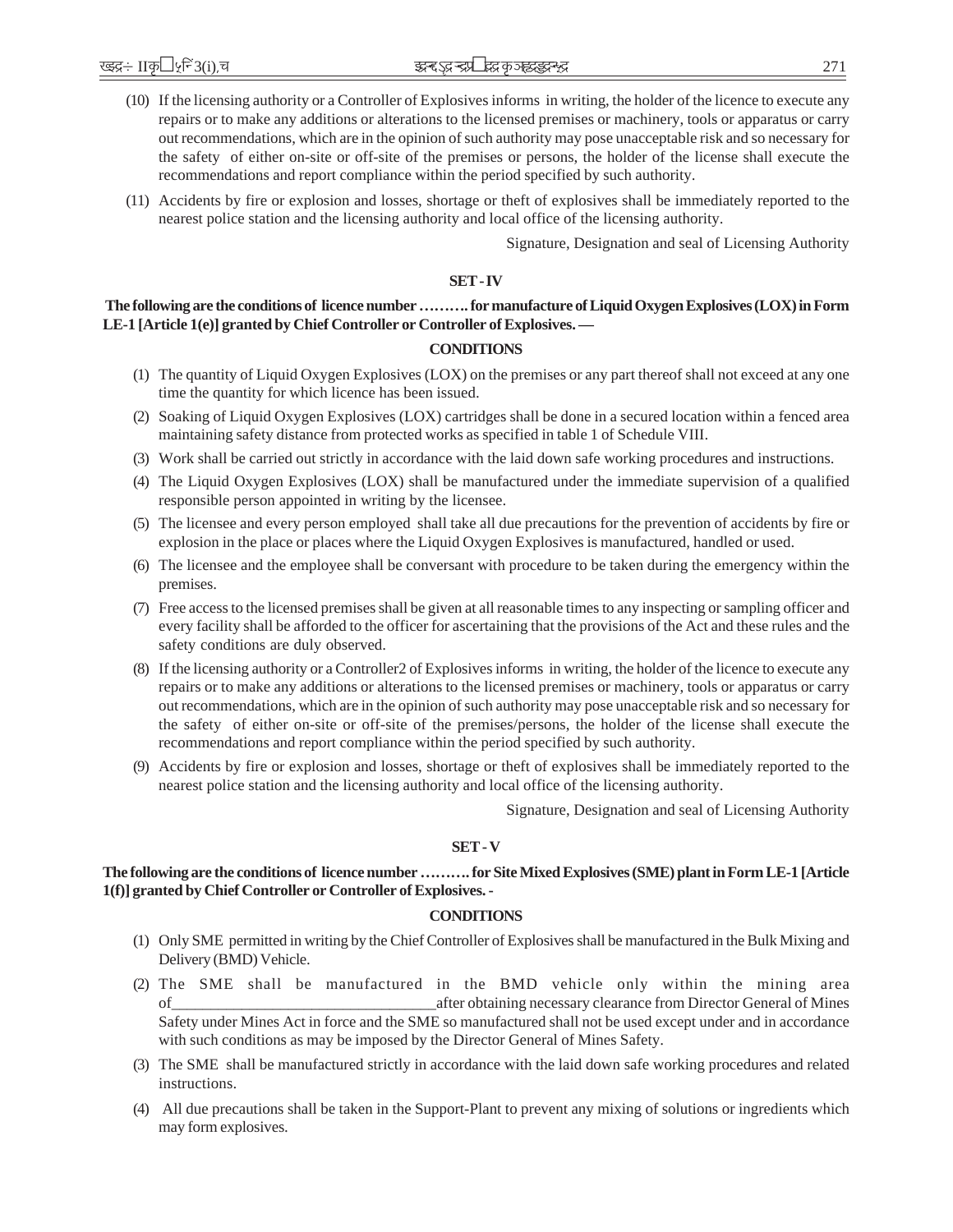- (5) At least two fire extinguishers of suitable size and capable of fighting electrical and petroleum fires shall be provided in each vehicle in an easily accessible position. During the process of manufacture, they must be kept in a state of readiness.
- (6) The manufacture of SME shall be carried out by or under the immediate supervision of a experienced person appointed in writing for the purpose by the licensee. This supervisor and the operators shall be conversant with the operation of the vehicle and the facilities mounted thereon. The supervisor shall be familiar with the general procedure for handling emergency situations and the requirements of these rules and the conditions of this licence.
- (7) During mixing and loading, a positive grounding device and a semi-conductive hose shall be used to prevent accumulation of static electricity. The supervisor shall evaluate all system to ensure that they will adequately dissipitate static electricity under potential field conditions.
- (8) The flexible hoses used to deliver explosives directly in the boreholes shall be electrically and mechanically continuous. The hoses shall be periodically tested by water at the prescribed pressure and also tested for electrical continuity periodically.
- (9) The manufacture of SME shall be carried out only between sunrise and sunset.
- (10) The SME manufactured in the vehicle shall be charged into the bore holes immediately on its manufacture and at the end of charging operation, the entire system including hose pipes should be emptied of explosives by evacuating with compressed air flushing with water. At the end of the loading operations for the day, the entire system of the vehicle including hose pipes shall be completely cleaned and thereafter the vehicle shall be parked at the support plant.
- (11) All spillages of explosives shall be collected and destroyed at a safe place and the effluents shall be discharged after proper treatment.
- (12) The licensee shall keep records and accounts of all explosives manufactured in form RE-2 and shall exhibit his books and records to any of the officers authorised under these rules whenever such officer may call upon him to do so.
- (13) All boosters, detonators and detonating fuses required in connection with the work of blasting, shall be kept in a magazine, licensed under the Explosive Rules, 2008.
- (14) All due precautions for blasting of charged holes shall be taken as per Indian Mines Act, 1952 (35 of 1952).
- (15) The licensee and the shot firer shall be responsible for preparation of charges, the charging of holes, and the firing of shots and shall take all precautions against fire and accident involving the explosives.
- (16) The licensee and the employee shall be conversant with the procedure to be taken during an emergency.
- (17) Free access to the licensed premises shall be given at all reasonable times to any inspecting or sampling officer and every facility shall be afforded to the officer for ascertaining that the provisions of the Act and these rules and the safety conditions are duly observed.
- (18) If the licensing authority or a Controller of Explosives informs in writing, the holder of the licence to execute any repairs or to make any additions or alterations to the licensed premises or machinery, tools or apparatus or carry out recommendations, which are in the opinion of such authority may pose unacceptable risk and so necessary for the safety of either on-site or off-site of the premises or persons, the holder of the licence shall execute the recommendations and report compliance within the period specified by such authority.
- (19) Accidents by fire or explosion and losses, shortage or theft of explosives shall be immediately reported to the nearest police station and the licensing authority and local office of the licensing authority.

Signature, Designation and seal of licensing authority

## **SET - VI**

 **The following are the conditions of licence number ………. to manufacture explosives other than fireworks, gunpowder, ANFO, Liquid Oxygen Explosives and Site Mixed Explosives in Form LE-1 [article 1(g)] granted by Chief Controller or Controller of Explosives.**

## **CONDITIONS**

(1) The quantity of explosives on the premises or any part thereof shall not exceed at any one time the quantity for which licence has been issued.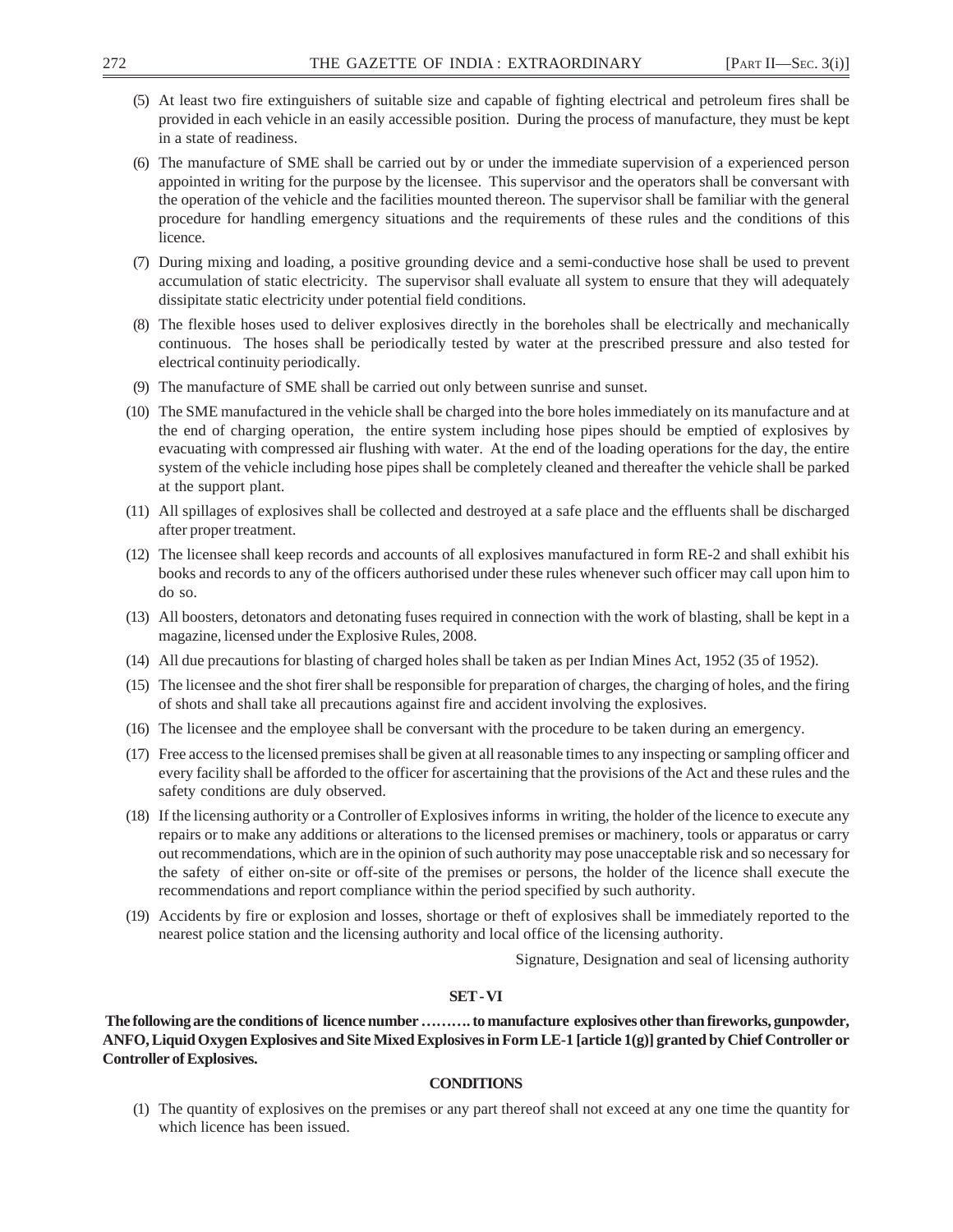- (2) The process and storage sheds or buildings shall maintain safety distances as specified in Schedule VIII.
- (3) Work in each building or shed shall be carried out strictly in accordance with the laid down safe working procedures and instructions.
- (4) The licensee and every person employed in or about the factory shall take all due precautions for the prevention of accidents by fire or explosion in the factory and for preventing unauthorised person from having access to the factory or to the explosives therein and shall abstain from any act whatsoever which tends to cause fire or explosion and is not reasonably necessary for the purposes of work in the factory. Due provisions shall be made, by the use of suitable working clothes, suitable shoes etc. as not to cause any danger of fire or explosion.
- (5) No additions and alterations shall be carried out in the licensed premises without a previous sanction in writing of the licensing authority. Such additions and alterations so sanctioned shall be shown in the amended plan attached to the licence.
- (6) The interior of the compartments of the building in which explosives are manufactured or handled and the machinery or fittings therein shall be thoroughly cleaned at the end of day's work. Sweepings from the compartments of the building in which explosives are manufactured or handled shall be carefully collected and disposed as per laid down procedure. The effluent shall be discharged only after proper treatment as per laid down procedure.
- (7) The licensee shall appoint a qualified and competent person to supervise the manufacture of explosives and other process and to conduct the operations in accordance with these rules.
- (8) The licensee, occupier, the safety officer and the qualified and competent persons shall undergo and also organise safety workshops and training programmes regularly for safety awareness and for knowledge for their own as well as their sub-ordinates and shall record the same.
- (9) All employees (full time, part time or contract basis) shall be conversant with the emergency response plan for disaster management of the factory.
- (10) All unsafe incidents (including the minor one) shall be recorded (preferably stating the near-misses and also critical situations) and shall be reviewed periodically by the licensee and the competent person as a learning process disseminate the lesson(s) learnt, to all the people working in the premises.
- (11) Free access to the licensed premises shall be given at all reasonable times to any inspecting or sampling officer and all facilities shall be offered to the officer for ascertaining that the provisions of the Act and these rules and the safety conditions are duly observed.
- (12) If the licensing authority or the Controller of Explosives informs in writing, the holder of the licence to execute any repairs or to make any additions or alterations to the licensed premises or machinery, tools or apparatus or carry out recommendations, which are in the opinion of such authority may pose unacceptable risk and therefore the same is necessary for the safety of either on-site or off-site of the premises or persons, the holder of the license shall execute the recommendations and report compliance within the period specified by such authority.
- (13) Accidents by fire or explosion and losses, shortage or theft of explosives shall be immediately reported to the nearest police station and the licensing authority and local office of the licensing authority.

Signature, Designation and seal of licensing authority

#### **SET - VII**

**The following are the conditions of licence number ………. to possess for use, for agricultural purpose or in small quarry, explosives not exceeding 25 kilogrammes of Class 1, 2 or 3; 1500 numbers detonators; and 1500 meters of Detonating Fuse or Safety Fuse at any one time in a magazine in Form LE-3 [Article 3(a)] granted by the District Magistrate.**

## **CONDITIONS**

- (1) The quantity of explosives on the premises at any one time shall not exceed the licensable capacity.
- (2) The magazine used for storage of explosives shall maintain safety distance of 45 meters from protected works.
- (3) The magazine shall be used only for keeping explosives specified in this licence and of receptacles, tools or implements for work connected with the keeping of such explosives.
- (4) The opening of packages and the weighing and packing of explosives shall not be carried in the magazine.
- (5) Two or more description or explosives which may be permitted to be kept in the magazine shall be kept only if they are separated from each other by an intervening partition of such substance or character, or by such intervening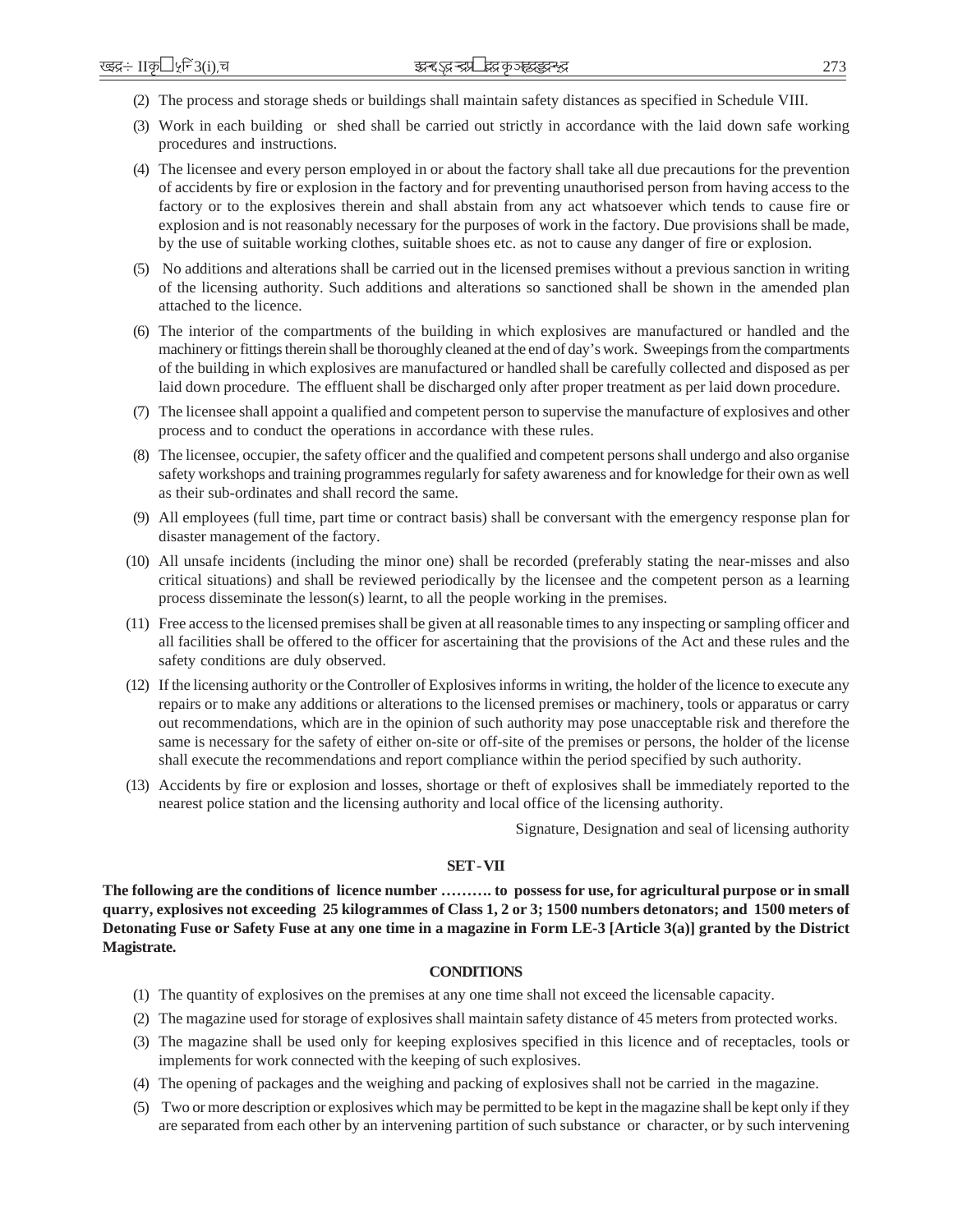space, as will effectually prevent explosion or fire in the one communicating with the other :

Provided that—

- (a) the various explosives of Classes 2 (nitrate-mixture), 3 (nitro-compound), safety fuses belonging to Class 6 Division 1 and detonating fuses belonging to Class 6 Division 2 as do not contain any exposed iron or steel, may be kept with each other without any intervening partition or space;
- (b) Detonators belonging to Class 6 Division 3 shall be kept separately;
- (c) Gunpowder belonging to Class 1 shall be kept separately.
- (6) Explosives of Class 3 (nitro-compound) shall not be kept in the magazine after the expiration of one year from the date of their manufacture except with the special sanction of licensing authority.
- (7) When an explosive owing to its being no longer of standard purity or owing to signs of liquefaction or of exuded nitro-glycerine or liquid nitro-glycerine or liquid nitro-compound is no longer fit for storage in the magazine, the licensee shall comply, at his own expense, with such directions as licensing authority may issue.
- (8) The interior of the magazine and the benches, shelves and fittings therein shall be so constructed or so lined or covered as to prevent the exposure of any iron or steel to come in contact with the explosives. Such interior, benches, shelves and fittings shall so far as is reasonably practicable, be kept free from grit and shall otherwise be clean; and in the case of any explosives liable to be dangerously affected by water, due precautions shall be taken to exclude water therefrom:

Provided that so much of this condition as relates to precautions against the exposure of any iron or steel shall not be obligatory in a building in which no explosive other than safety fuses belonging to Class 6 Division 1 are kept.

(9) If the lighting conductor is tested by licensing authority, the licensee shall pay the fees prescribed for test. In the event of the test proving unsatisfactory, the same fees shall be payable by the licensee for each subsequent test until the lighting conductor is passed by the testing officer as satisfactory :

Provided that the fees payable for a single test shall be charged for all tests made on a conductor during any one day :

Provided further that where two or more lighting conductors are attached to one and the same magazine, the fee for the testing of all such conductors shall not exceed the fee prescribed in this condition for testing a single lighting conductor.

- (10) The licensee shall keep records and accounts of all explosives in Forms RE-2 and RE-4 and exhibit the stock books and records to the officers authorised under these rules whenever such officer may call upon him to do so. The stock books in prescribed proforma shall be page numbered.
- (11) Any accident and losses, shortage of stock and thefts of explosives shall be reported without delay to the nearest police station, and the licensing authority.
- (12) Free access to the licensed premises shall be given at all times to any inspecting or sampling officer and all facilities shall be offered to the officer for ascertaining that the provisions of the Act and these rules and the conditions of this licence are duly observed.
- (13) No changes or alterations shall be carried out to the premises without prior approval of the licensing authority and the licensee shall comply with any condition that may be specified by the licensing authority in this behalf.
- (14) If the licensing authority calls upon the holder of the licence by a notice in writing to take any action which may in the opinion of such authority be necessary for the safety of the premises or the public, the holder of licence shall take such action within such period, not being less than one month from the date of receipt of the notice, as may be fixed by the notice.
- (15) Magazine shall at all times be kept in state of good repair (or maintained in good condition). The licensee shall report to licensing authority forthwith, if the magazine becomes unfit for storage of any explosives for any reason whatsoever.
- (16) The licensee of the magazine shall submit at the end of every quarter a return in Form RE-7 to the District Magistrate and District Superintendent or Commissioner of Police in whose jurisdiction the magazine is situated in the proforma prescribed from time to time so as to reach the above authorities by 10th day of the succeeding quarter.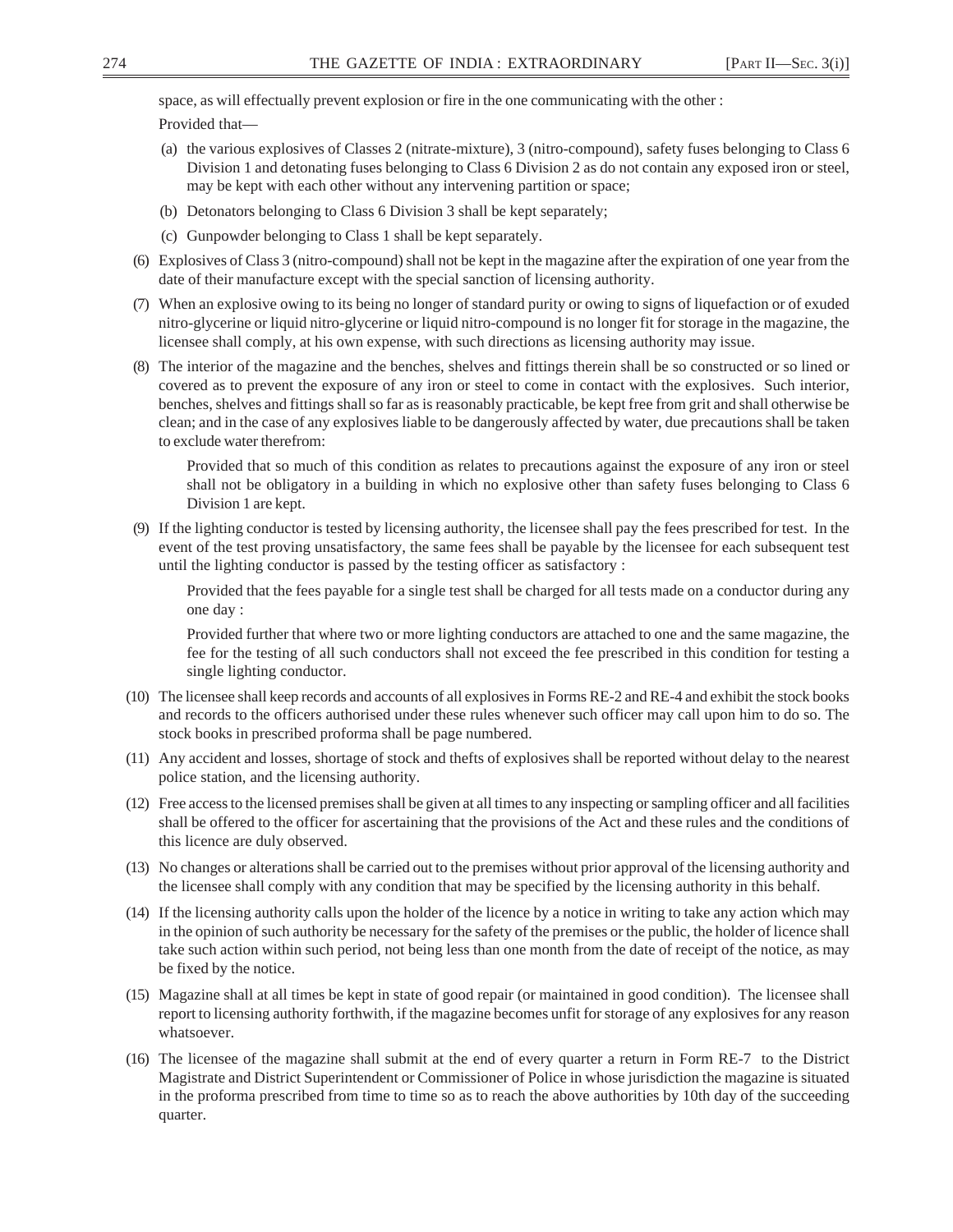- (17) Any encroachment of the safety distance shall be immediately communicated to the licensing authority for necessary advice and action.
- (18) The licensing authority shall be immediately informed for advice if any explosive is found deteriorated or unserviceable.
- (19) The explosive packages shall be stacked in such a way so as to allow movement of at least one person to check the condition of all packages stored and to read the manufacture particulars of each package.
- (20) The resistance of the lightning conductor to earth shall be as low as possible and in no case more than 10 ohms.
- (21) A distance of 15 metres surrounding the magazine shall be kept clear of dried grass or bush or flammable materials.
- (22) Every packet of explosive at the time of bringing inside the magazine shall be examined for its sound condition.
- (23) Not more than four persons shall be allowed inside the magazine at any one time.
- (24) Empty packages of the explosives shall be removed at the earliest and destroyed.
- (25) The explosives shall not be used for blasting purposes in the areas not coming within the purview of Mines Act, 1952 (35 of 1952) unless the licensee employs a qualified shot firer holding a shot-firer's permit granted under these rules or the person having equivalent qualifications as recognized by the Chief Controller.
- (26) The licensee and the shot firer shall be responsible for preparation of charges, the charging of holes and the firing of shots and shall take all precautions against fire and accident involving the explosives.
- (27) No smoking or any source of light or fire shall be allowed in or near the place where explosives charges are being prepared or kept.
- (28) For charging or stemming a shot hole, no person shall use an iron or steel tools, scraper, or tamping or nor shall forcibly press the explosive into a hole of insufficient size. A tamping rod made entirely of wood shall be used.
- (29) Before exploding any blasting charge, adequate measures shall be taken so as to prevent as far as possible, the projection of fragments of stone by the explosion of the blasting charge.
- (30) No person shall re-bore or temper a hole that has once been charged or attempt to withdraw a charge either before firing or after a misfire or deepen or tamper with empty holes or sockets left after blasting.
- (31) Before commencing shot firing the licensee shall give sufficient warning to the public by an efficient system of signals and by putting up red flags in the danger zone. He shall see that all persons in the vicinity have taken proper shelter and shall also take suitable steps to prevent any person approaching the shot.
- (32) The licensee shall warn the public not to approach the site of blasting operation at least within an hour after explosion or in the case of an open quarry, not to approach such quarry within half an hour after explosion.
- (33) The number of shots, which explode, shall be counted and unless it is certain that all the shots have exploded no person shall approach or be permitted to approach the place until 30 minutes after the firing of shots.
- (34) In the event of a misfire, if relieving hole is to be drilled it shall not be placed within 30 centimetres from the misfired hole. The relieving hole shall run parallel to the misfired hole.
- (35) The licensee and the employee shall be conversant with procedure to be taken during the emergency within the premises.
- (36) Free access to the licensed premises shall be given at all reasonable times to any inspecting or sampling officer and every facility shall be afforded to the officer for ascertaining that the provisions of the Act or these rules and the safety conditions are duly observed.
- (37) If the licensing authority or a Controller of Explosives informs in writing, the holder of the licence to execute any repairs or to make any additions or alterations to the licensed premises or machinery, tools or apparatus or carry out recommendations, which are in the opinion of such authority may pose unacceptable risk and so necessary for the safety of either on-site or off-site of the premises or persons, the holder of the license shall execute the recommendations and report compliance within the period specified by such authority.
- (38) Accidents by fire or explosion and losses, shortage or theft of explosives shall be immediately reported to the nearest police station and the licensing authority and local office of the licensing authority.

Signature, Designation and seal of licensing authority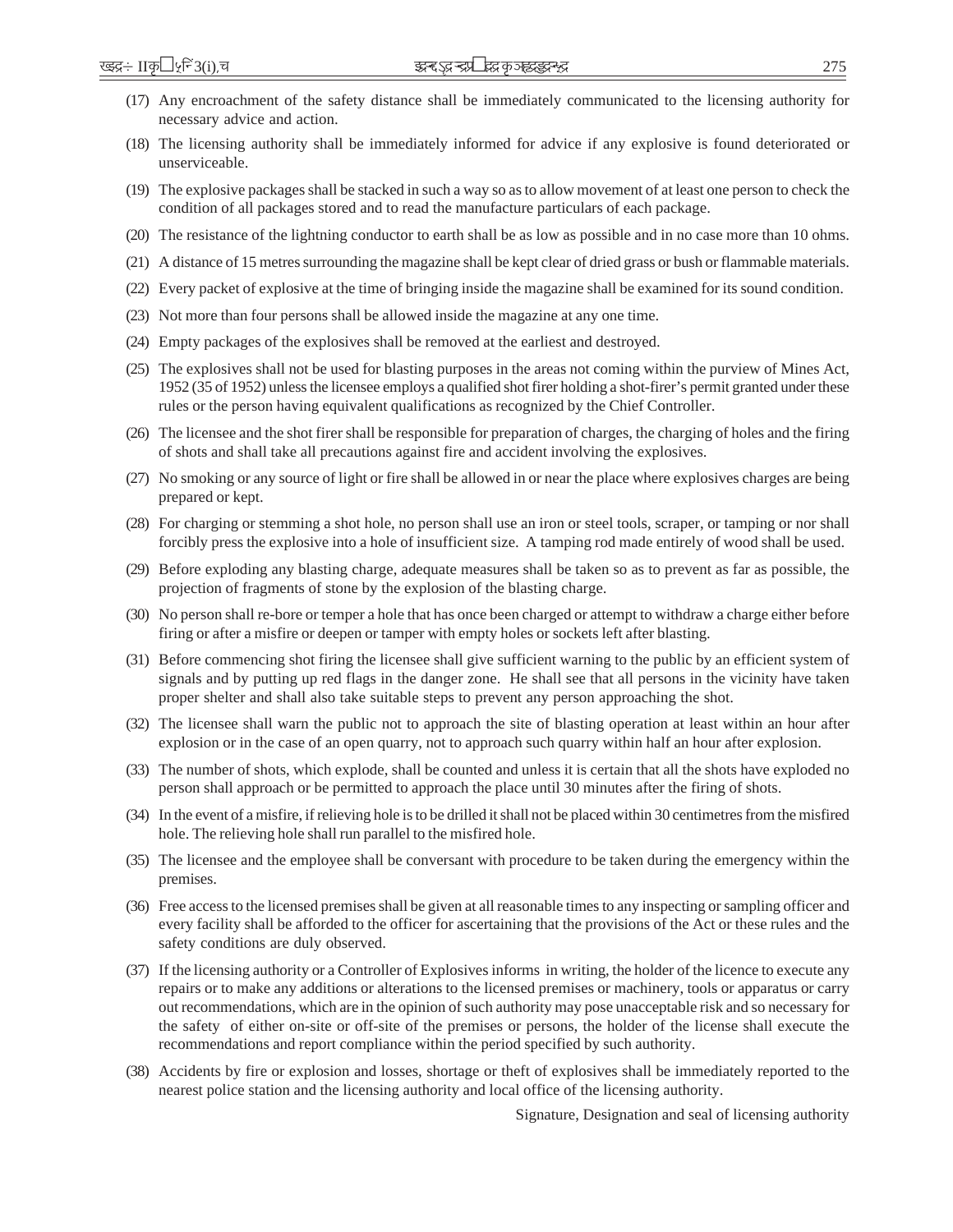# **SET-VIII**

**The following are the conditions of licence number ………. to possess for sale or use, explosives of Class 1, 2, 3, 4, 5, 6 or 7 in a magazine in Form LE-3 [articles 3(b) to (c)] granted by Chief Controller of Explosives or Controller of Explosives.**

# **CONDITIONS**

- (1) The quantity of explosives on the premises at any one time shall not exceed the licensable capacity.
- (2) The magazine used for storage of explosives shall maintain safety distance specified in Schedule III and annexure to the licence.
- (3) The magazine shall be used only for keeping all explosives specified in this licence and of receptacles for, or tools or implements for work connected with the keeping of such explosives.
- (4) The opening of packages and the weighting and packing of explosives shall not be carried on in the magazine.
- (5) Two or more description or explosives which may be permitted to be kept in the magazine shall be kept only if they are separated from each other by an intervening partition of such substance or character, or by such intervening space, as will effectually prevent explosion or fire in the one communicating with the other;

Provided that—

- (d) the various explosives of Class 2 (nitrate-mixture), Class 3 (nitro-compound), safety fuses belonging to Class 6 Division 1and detonating fuses belonging to Class 6 Division 2 as do not contain any exposed iron or steel, may be kept with each other without any intervening partition or space ;
- (e) Detonators belonging to Class 6 Division 3 shall be kept separately;
- (f) Gun powder belonging to Class 1 shall be kept separately.
- (6) Explosives of Class 3 (nitro-compound) shall not be kept in the magazine after the expiration of one year from the date of their manufacture except with the special sanction of licensing authority.
- (7) Explosives of Class 3 (nitro-compound) shall not be kept in the magazine after the expiration of one year from the date of their manufacture except with the special sanction of the Controller of Explosives.
	- (i) When such sanction has been given, a written certificate showing the period covered by the sanction shall be obtained from the Controller of Explosives at each inspection, and shall be kept by the licensee and produced on demand.
	- (ii) When an explosive owing to its being no longer of standard purity or owing to signs of liquefaction or of exuded nitro-glycerine or liquid nitro-glycerine or liquid nitro-compound is no longer fit for storage in the magazine or store house the licensee shall comply, at his own expense, with such directions as to its disposal as the Chief Controller or Controller of Explosives may issue.
- (8) The interior of the magazine and the benches, shelves and fittings therein shall be so constructed or so lined or covered as to prevent the exposure of any iron or steel to come in contact with the explosives. Such interior, benches, shelves and fittings shall, so far as is reasonably practicable, be kept free from grit and shall otherwise be clean; and in the case of any explosives liable to be dangerously affected by water, due precautions shall be taken to exclude water there from :

Provided that so much of this condition as relates to precautions against the exposure of any iron or steel shall not be obligatory in a building in which no explosive other than explosive of the 1st Division 6th (Ammunition) Class is kept.

(9) If the lighting conductor is tested by the Controller of Explosives, the licensee shall pay the fees prescribed for test. In the event of the test proving unsatisfactory, the same fees shall be payable by the licensee for each subsequent test until the lighting conductor is passed by the testing officer as satisfactory:

Provided that the fees payable for a single test shall be charged for all tests made on a conductor during any one day :

Provided further that where two or more lighting conductors are attached to one and the same magazine, the fee for the testing of all such conductors shall not exceed the fee prescribed in this condition for testing a single lighting conductor.

(10) Due provisions shall be made, by the use of suitable working clothes without pockets, suitable shoes and by searching or otherwise or by such means, for preventing the introduction into danger area of the factory premises of fire, Lucifer matches or any substance or article likely to cause explosion or fire, but this condition shall not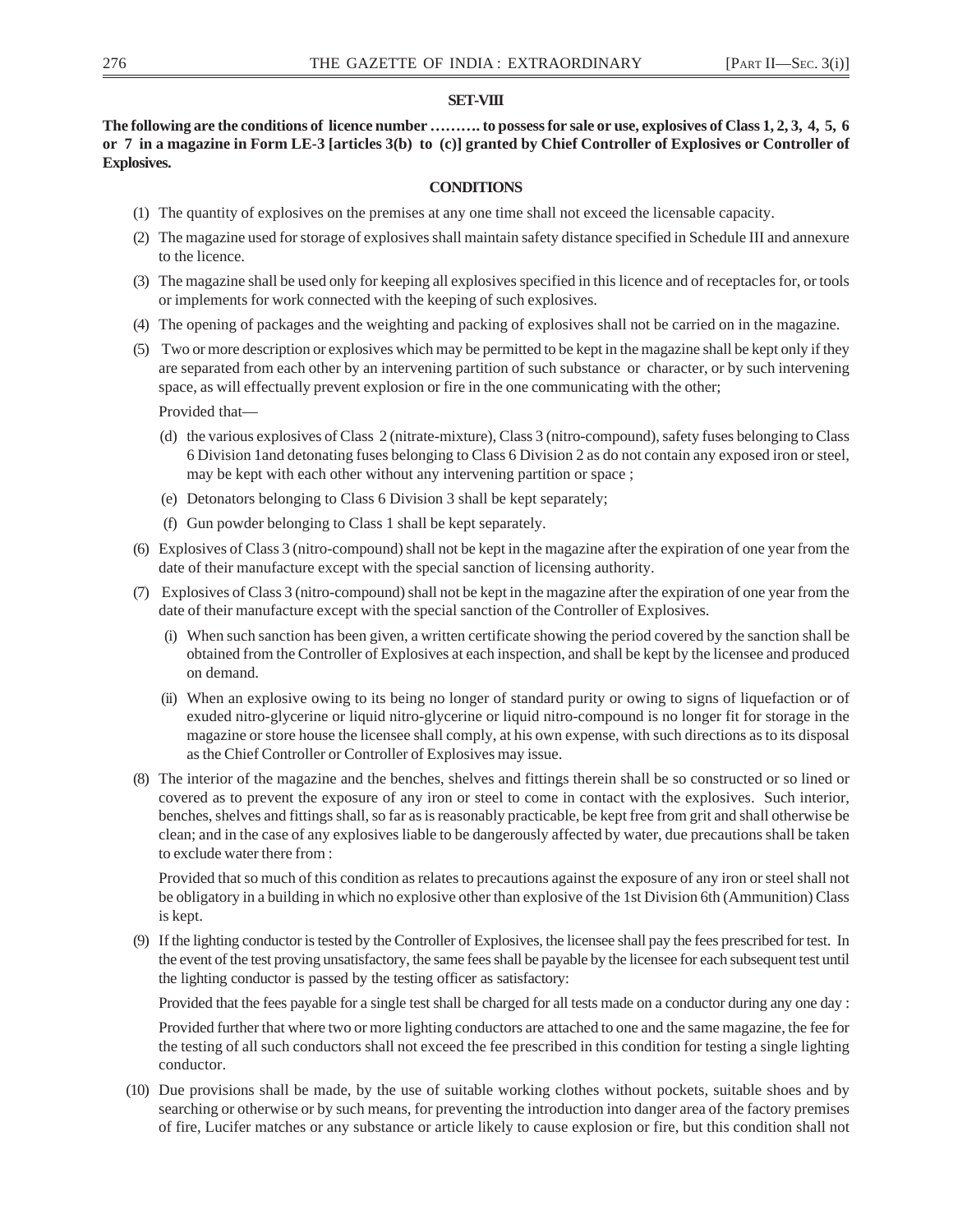prevent the introduction of an artificial light of such construction, position or character as not to cause any danger of fire or explosion:

Provided that so much of this condition as applies to the exclusion of iron or steel, shall not be obligatory in a building in which no explosive other than an explosive of the 1st Division of the 6th (Ammunition) Class is kept.

- (11) The licensee shall keep records and accounts of all explosives in Forms RE-3 and RE-4 or RE-5, as the case may be, and exhibit the stock books and records to any of the officers authorised under the Explosives Rules, 2008 whenever such officer may call upon him to do so. The stock books in the prescribed proforma shall be page numbered.
- (12) No changes or alterations shall be carried out to the premises without prior approval of the licensing authority and the licensee shall comply with any condition that may be specified by the licensing authority in this behalf.
- (13) Magazine shall at all times be kept in state of good repair (or maintained in good condition). The licensee shall report to licensing authority forthwith, if the magazine becomes unfit for storage of any explosives for any reason whatsoever.
- (14) The licensee of the magazine shall submit quarterly return as per sub-rules (3) and (4) of rule 24 of these rules.
- (15) Any encroachment of the safety distance shall be immediately communicated to the licensing authority for necessary advice and action.
- (16) The licensing authority shall be immediately informed for advice if any explosive is found deteriorated or unserviceable.
- (17) The explosive packages shall be stocked in such a way so as to allow movement of at least one person to check the condition of all packages stored and to read the manufacture particulars of each package.
- (18) The resistance of the lightning conductor to earth shall be as low as possible and in no case be more than 10 ohms.
- (19) A distance of 15 meters surrounding the magazine or store house shall be kept clear of dried grass or bush or flammable materials.
- (20) Every package of explosive at the time of bringing inside the magazine shall be examined for its sound condition.
- (21) Not more than 4 persons shall be allowed inside the magazine or store house at any one time.
- (22) Empty packages of the explosives shall be removed at the earliest and destroyed.
- (23) The licensee and the employee shall be conversant with procedure to be taken during the emergency within the premises.
- (24) Free access to the licensed premises shall be given at all reasonable times to any inspecting or sampling officer and every facility shall be afforded to the officer for ascertaining that the provisions of the Act and these rules and the safety conditions are duly observed.
- (25) If the licensing authority or a Controller of Explosives informs in writing, the holder of the licence to execute any repairs or to make any additions or alterations to the licensed premises or machinery, tools or apparatus or carry out recommendations, which are in the opinion of such authority may pose unacceptable risk and so necessary for the safety of either on-site or off-site of the premises or persons, the holder of the license shall execute the recommendations and report compliance within the period specified by such authority.
- (26) The licensee shall purchase authorised explosives/ fireworks or safety fuse as mentioned in the list authorised explosives from a licensed factory or company for possession and sale from the magazine.
- (27) The possession and sale of fire-crackers generating noise level exceeding;
	- (a)  $125 \text{ dB}(A)$  or  $145 \text{ dB}(C)/p$ k/at 4 meters distance from the point of bursting shall be prohibited;
	- (b) For individual fire-cracker constituting the series (joined fire-crackers), the above mentioned limit be reduced by 5 log10 (N) dB, where  $N =$  number of crackers joined together.
	- (28) Accidents by fire or explosion and losses, shortage or theft of explosives shall be immediately reported to the nearest police station and the licensing authority and local office of the licensing authority.

Signature, Designation and Seal of Licensing Authority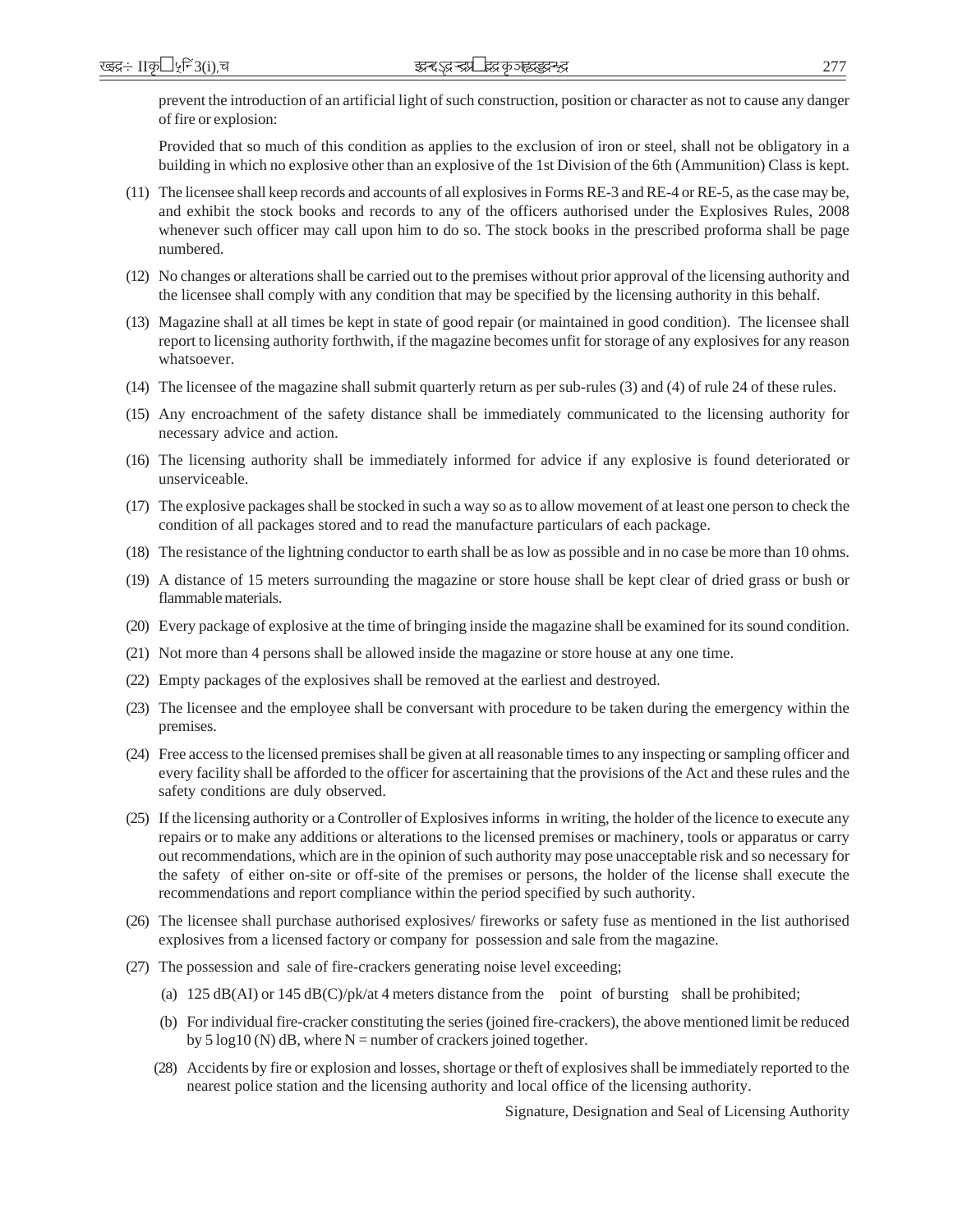## **SET-IX**

**The following are the conditions of licence number ………. to possess fireworks not exceeding 5,000 kilogrammes or safety fuse not exceeding 50,000 metres, in a storehouse, not for sale but for transfer to own licensed shop; in Form LE-3 [article 3(d)] granted by Controller of Explosives**

## **CONDITIONS**

- (1) The quantity of fireworks or safety fuse in the premises at any one time shall not exceed the licensed capacity.
- (2) The licensee shall purchase authorised fireworks or safety fuse as mentioned in the list authorised explosives from a licensed factory or company for possession in the store house.
- (3) No fireworks containing chlorate except paper caps or amorces or colour match or fireworks approved by Chief Controller shall be kept in the premises.
- (4) The opening of packages and the weighing and packing of fireworks or safety fuse shall not be carried out in the store house.
- (5) The store house shall be constructed as per specification given in specification 3 of Schedule VII.
- (6) A person holding licence for possession and sale of fireworks or safety fuse from a shop shall only be eligible for a licence for storehouse.
- (7) The paper caps or amorces or colour or star matches which contain chlorate, which may be permitted to be kept in the store house, shall be kept only if they are separated from each other by an intervening partition wall made of brick or stone with cement mortar to prevent explosion or fire in the one communicating to the other.
- (8) The interior of the store house and the benches, shelves and fittings therein shall be so constructed or so lined or covered as to prevent the exposure of any iron or steel to come in contact with the explosives. Such interior, benches, shelves and fittings shall so far as is reasonably practicable, be kept free from grit and otherwise clean; and in the case of any explosives liable to be dangerously affected by water, due precautions shall be taken to exclude water therefrom.
- (9) Due provisions shall be made, by the use of suitable working clothes without pockets, suitable shoes and by searching or otherwise or by such means, for preventing the introduction into danger area of the store house premises of fire, Lucifer matches or any substance or article likely to cause explosion or fire, but this condition shall not prevent the introduction of an artificial light of such construction, position or character as not to cause any danger of fire or explosion or light of dust proof approved by Chief Controller.
- (10) The licensee shall keep records and accounts of all fireworks manufactured and of all stocks in hand in Form RE-2 and RE-3 and exhibit the stock books and records to any of the officers authorised under the Explosives Rules, 2008 whenever such officer may call upon him to do so.
- (11) No changes or alterations shall be carried out to the premises without prior approval of the licensing authority and the licensee shall comply with any condition that may be specified by the licensing authority in this behalf.
- (12) Store house shall at all times be kept in state of good repair (or maintained in good condition). The licensee shall report to licensing authority forthwith, if the storehouse becomes unfit for storage of any explosives for any reason whatsoever.
- (13) Any encroachment of the safety distance required to be kept clear as shown in enclosed Form DE 2 shall be immediately communicated to the licensing authority for necessary advice and action.
- (14) The store house shall be used only for possession and for no other purposes. However the premises may be used for other purpose, as permitted by the licensing authority, when no explosives is kept in the premises.
- (15) The licensing authority shall be immediately informed for advice if any fireworks or safety fuse is found deteriorated or unserviceable.
- (16) The fireworks or safety fuse packages shall be stacked in such a way so as to allow movement of at least one person to check the condition of all packages stored and to read the manufacture particulars of each package.
- (17) A distance of 3 metres surrounding the storehouse shall be kept clear of dried grass or bush or flammable materials.
- (18) Every package of fireworks or safety fuse at the time of bringing inside the storehouse shall be examined for its sound condition.
- (19) Not more than 4 persons shall be allowed inside the store house at any one time.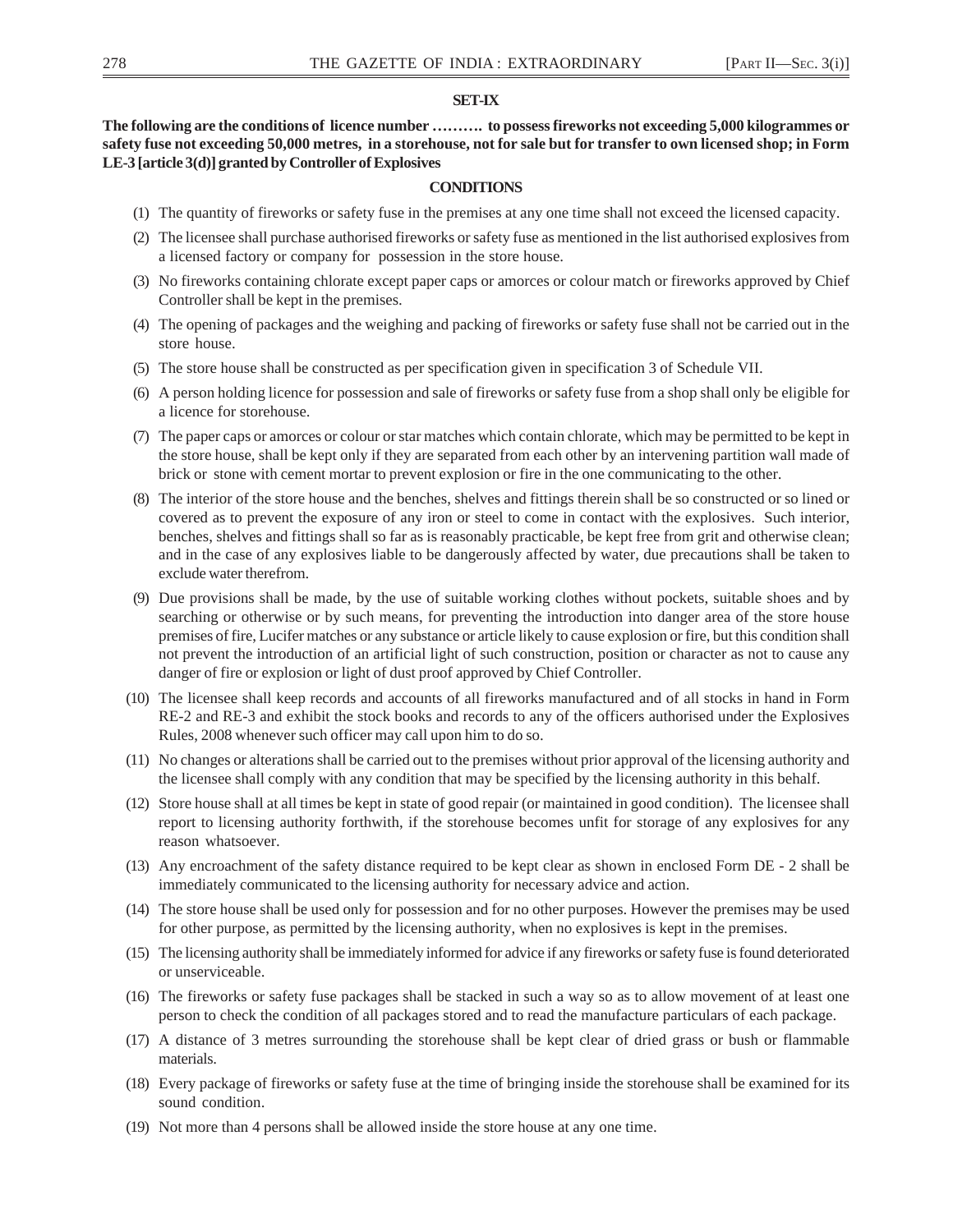- (20) Empty packages of the fireworks or safety fuse shall be removed at the earliest and destroyed.
- (21) All tools and implements kept or used in opening or closing of packages of fireworks shall be made only of wood, copper, brass or other similar soft metal or shall be covered with some safe and suitable material.
- (22) No person shall smoke or have any Lucifer matches or any other fire producing devices in any part of the premises.
- (23) The licensee and the employee shall be conversant with procedure to be taken during the emergency within the premises.
- (24) Free access to the licensed premises shall be given at all times to any inspecting or sampling officer and all facilities shall be offered to the officer for ascertaining that the provisions of the Act or these rules and the conditions of this licence are duly observed.
- (25) If the licensing authority or a Controller of Explosives inform in writing, the holder of the licence to execute any repairs or to make any additions or alterations to the licensed premises or machinery, tools or apparatus or carry out recommendations, which are in the opinion of such authority may pose unacceptable risk and therefore the same is necessary for the safety of either on-site or off-site of the premises or persons, the holder of the license shall execute the recommendations and report compliance within the period specified by such authority.
- (26) The possession of fire-crackers generating noise level exceeding :

(i) 125 dB(AI) or 145 dB(C)pk at 4 metres distance from the point of bursting shall be prohibited.

(ii) For individual fire-cracker constituting the series (joined fire-crackers), the above-mentioned limit be reduced by 5 log10 (N) dB, where  $N =$  number of crackers joined together.

- (27) There shall at all times be kept prominently exhibited in clearly legible writing—
	- (a) Licence No. of the premises.
	- (b) The quantity of the various fireworks authorised for storage.
	- (c) The daily opening stock of various fireworks.
- (28) Accidents by fire or explosion and losses, shortage or theft of explosives shall be immediately reported to the nearest police station and the licensing authority and local office of the licensing authority.

Signature, Designation and Seal of Licensing Authority

## **SET - X**

# **The following are the conditions of licence number ………. to possess and sell from a shop, at any one time, not exceeding 25 kilogrammes of small-arms nitro- compound in Form LE-5 [article 5(a)] granted by District Magistrate.**

## **CONDITIONS**

- (1) The holder of this licence is authorised to sell only small arm nitro- compound in quantities not exceeding the quantities as specified in the licence.
- (2) The small arm nitro- compound shall be kept in premises made of non-flammable material which is closed and secured so as to prevent unauthorised persons having access thereto.
- (3) No oil burning lamps, gas lamps or naked lights shall be used in the shed or within the safety distance of the sheds for the purpose of lighting. Any electrical light, if used shall be fixed to the wall or ceiling and should not be suspended by flexible wire.
- (4) The licensee shall keep records and accounts of all explosives in stock and of all sales in form below as the licensing authority may from time to time direct and shall exhibit his stock and his books and records to any of the officers authorised under these rules whenever such officer may call upon him to do so.

| Date | <b>Opening</b><br>balance | Quantity<br>of small<br>arm nitro-<br>compound<br>purchased | Name and licence number<br>of the licensee from whom<br>purchased | Quantity of<br>small arm nitro-<br>compound<br>sold | Closing<br>balance |
|------|---------------------------|-------------------------------------------------------------|-------------------------------------------------------------------|-----------------------------------------------------|--------------------|
|------|---------------------------|-------------------------------------------------------------|-------------------------------------------------------------------|-----------------------------------------------------|--------------------|

(5) All sales under this licence must be made in the premises described in the licence and shall not be sold to any person under the age of 16 years.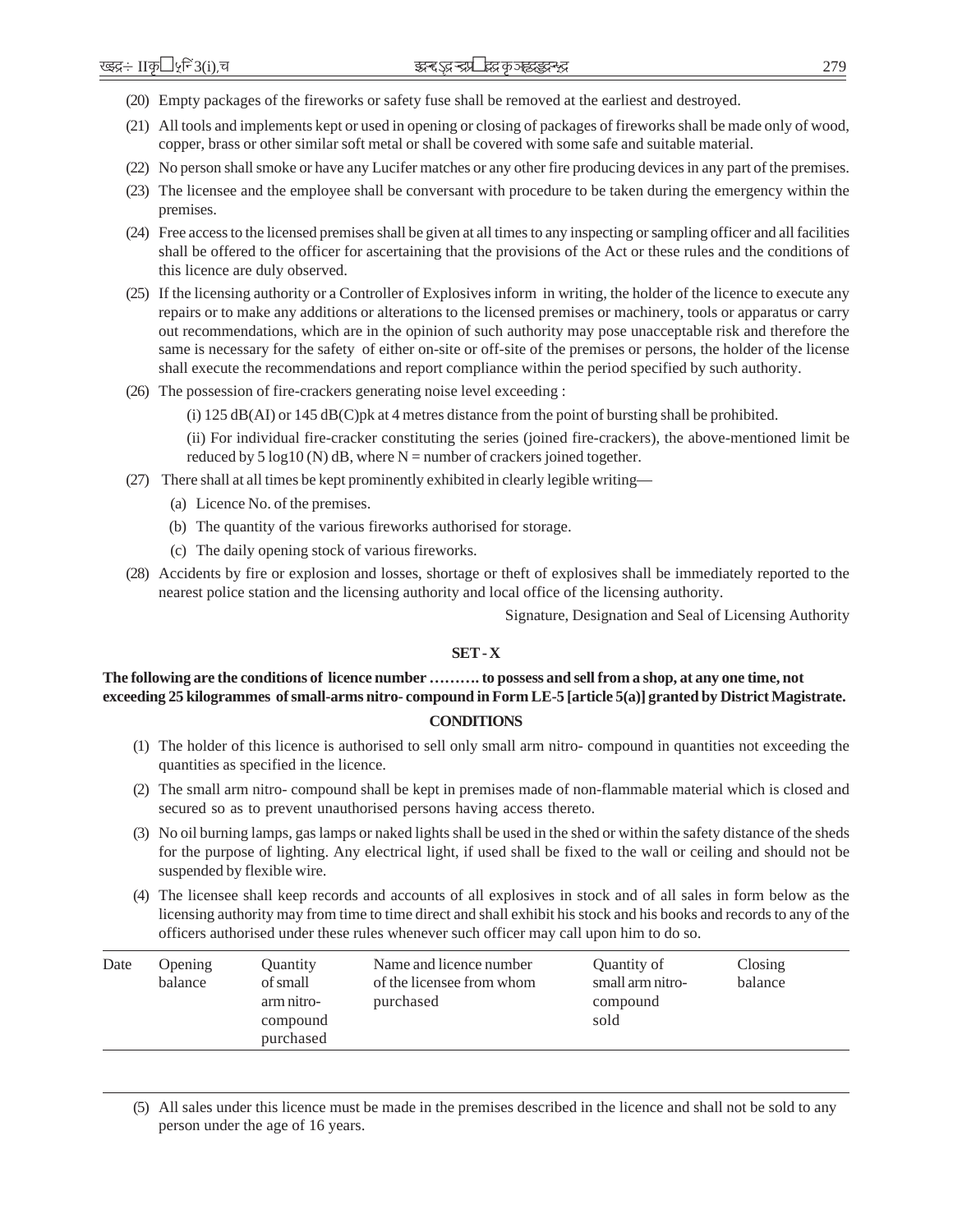- (6) The licensee and the employee shall be conversant with procedure to be taken during the emergency within the premises.
- (7) Free access to the licensed premises shall be given at all reasonable times to any inspecting or sampling officer and every facility shall be afforded to the officer for ascertaining that the provisions of the Act or these rules and the safety conditions are duly observed.
- (8) If the licensing authority informs in writing, the holder of the licence to execute any repairs or to make any additions or alterations to the licensed premises or machinery, tools or apparatus or carry out recommendations, which are in the opinion of such authority may pose unacceptable risk and so necessary for the safety of either on-site or off-site of the premises or persons, the holder of the license shall execute the recommendations and report compliance within the period specified by such authority.
- (9) Accidents by fire or explosion and losses, shortage or theft of explosives shall be immediately reported to the nearest police station and the licensing authority and local office of the licenceing authority.

Signature, Designation and Seal of Licensing Authority

## S**ET-XI**

**The following are the conditions of licence number ………. to possess and sell from a shop, at any one time, not exceeding 100 kilogrammes of manufactured fireworks of Class 7 Division 2 sub-division 2; and 500 kilogrammes of Chinese crackers or sparklers in Form LE-5 [article 5(b)] granted by District Magistrate.**

# **CONDITIONS**

- (1) The fireworks shall be kept in a shed/building made of non flammable material, which is closed and secured so as to prevent unauthorised persons having access thereto.
- (2) No oil burning lamps, gas lamps or naked lights shall be used in the shed or within the safety distance of the sheds for the purpose of lighting. Any electrical light, if used shall be fixed to the wall or ceiling and should not be suspended by flexible wire. Switches should be fixed rigidly.
- (3) The licensee and the employee shall be conversant with procedure to be taken during the emergency within the premises.
- (4) Free access to the licensed premises shall be given at all reasonable times to any inspecting or sampling officer and every facility shall be afforded to the officer for ascertaining that the provisions of the Act or these rules and the safety conditions are duly observed.
- (5) If the licensing authority informs in writing, the holder of the licence to execute any repairs or to make any additions or alterations to the licensed premises or machinery, tools or apparatus or carry out. recommendations, which are in the opinion of such authority may pose unacceptable risk and so necessary for the safety of either on-site or off-site of the premises or persons, the holder of the license shall execute the recommendations and report compliance within the period specified by such authority.
- (6) Accidents by fire or explosion and losses, shortage or theft of explosives shall be immediately reported to the nearest police station and the licensing authority and local office of the licensing authority.
- (7) The licensee shall purchase authorised fireworks as mentioned in the list of authorised explosives from a licensed factory or company for possession and sale from the shop.
- (8) Fireworks / colour /star matches containing chlorates shall be separated from other type of fireworks by intervening partition of such substance and character or by such intervening space, as well effectually prevent explosion or fire in the one communicating with other.
- (9) All sales of fireworks under this licence must be made in the premises described in the licence.
- (10) No fireworks containing chlorate except paper caps or amorces or colour match or fireworks approved by Chief Controller shall be kept in the premises.
- (11) The licensee shall keep records and accounts of all explosives in stock and of all sales in form below as the licensing authority may from time to time direct and shall exhibit his stock and his books and records to any of the officers authorised under these rules, whenever such officer may call upon him to do so.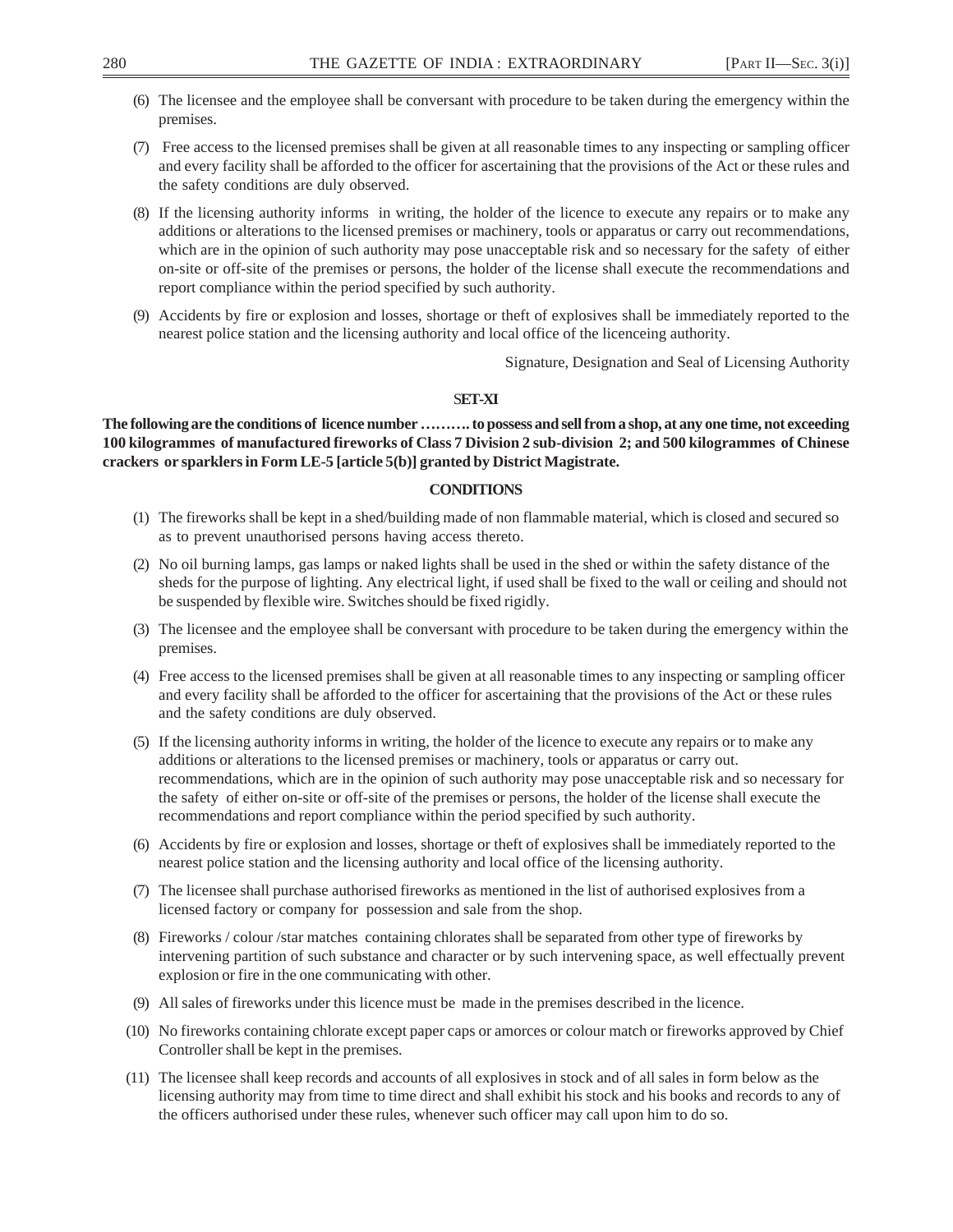|      | ख्झ्द्र÷ IIकृ <sup>1</sup> ५्रनि3(i),च |                                        | इन्देऽदन्द्रा' द्भवकाह्यइदन्द्र                                   |                                |                    | 281 |
|------|----------------------------------------|----------------------------------------|-------------------------------------------------------------------|--------------------------------|--------------------|-----|
| Date | <b>Opening</b><br>balance              | Quantity of<br>fire works<br>purchased | Name and licence number<br>of the licensee from whom<br>purchased | Quantity of<br>fire works sold | Closing<br>balance |     |

- (12) No fireworks capable of generating noise exceeding level as under shall be stored in the premises and sale from the premises :
	- (a) 125 dB(AI) or 145 dB(C)pk at 200 meters distance from the point of bursting shall be prohibited.
	- (b) For individual fire-cracker constituting the series (joined fire-crackers), the above mentioned limit be reduced by 5  $\log_{10}$  (N) dB, where N = number of crackers joined together.

Signature, Designation and Seal of Licensing Authority

S**ET - XII**

**The following are the conditions of licence number ………. to possess and sell or use from a shop, at any one time, not exceeding 2000 numbers of pyrotechnic device explosives of Class 6 Division 1 in Form LE-5 [article 5 (c )] granted by the District Magistrate.**

## **CONDITIONS**

- (1) The holder of this licence is authorised to possess for sale or use only pyrotechnic device explosives in quantities not exceeding the quantity as specified in the licence.
- (2) The pyrotechnic device explosives shall be kept in premises made of non-flammable material which is closed and secured so as to prevent unauthorised persons having access thereto.
- (3) No oil burning lamps, gas lamps or naked lights shall be used in the shed or within the safety distance of the sheds for the purpose of lighting. Any electrical light, if used shall be fixed to the wall or ceiling and should not be suspended by flexible wire.
- (4) The licensee shall keep records and accounts of all explosives in stock and of all sales in form below as the licensing authority may from time to time direct and shall exhibit his stock and his books and records to any of the officers authorised under these rules, whenever such officer may call upon him to do so.

| Date | <b>Opening</b><br>balance | Quantity of<br>pyrotechnic<br>device explo-<br>sives purchased | Name and licence number<br>of the licensee from whom<br>purchased | Quantity of<br>pyrotechnic<br>device explo-<br>sives sold | Closing<br>balance |
|------|---------------------------|----------------------------------------------------------------|-------------------------------------------------------------------|-----------------------------------------------------------|--------------------|
|------|---------------------------|----------------------------------------------------------------|-------------------------------------------------------------------|-----------------------------------------------------------|--------------------|

- (5) The licensee and the employee shall be conversant with procedure to be taken during the emergency within the premises.
- (6) Free access to the licensed premises shall be given at all reasonable times to any inspecting or sampling officer and every facility shall be afforded to the officer for ascertaining that the provisions of the Act or these rules and the safety conditions are duly observed.
- (7) If the licensing authority informs in writing, the holder of the licence to execute any repairs or to make any additions or alterations to the licensed premises or machinery, tools or apparatus or carry out recommendations, which are in the opinion of such authority may pose unacceptable risk and so necessary for the safety of either onsite or off-site of the premises or persons, the holder of the license shall execute the recommendations and report compliance within the period specified by such authority.
- (8) Accidents by fire or explosion and losses, shortage or theft of explosives shall be immediately reported to the nearest police station and the licensing authority and local office of the licensing authority.

Signature, Designation and Seal of Licensing Authority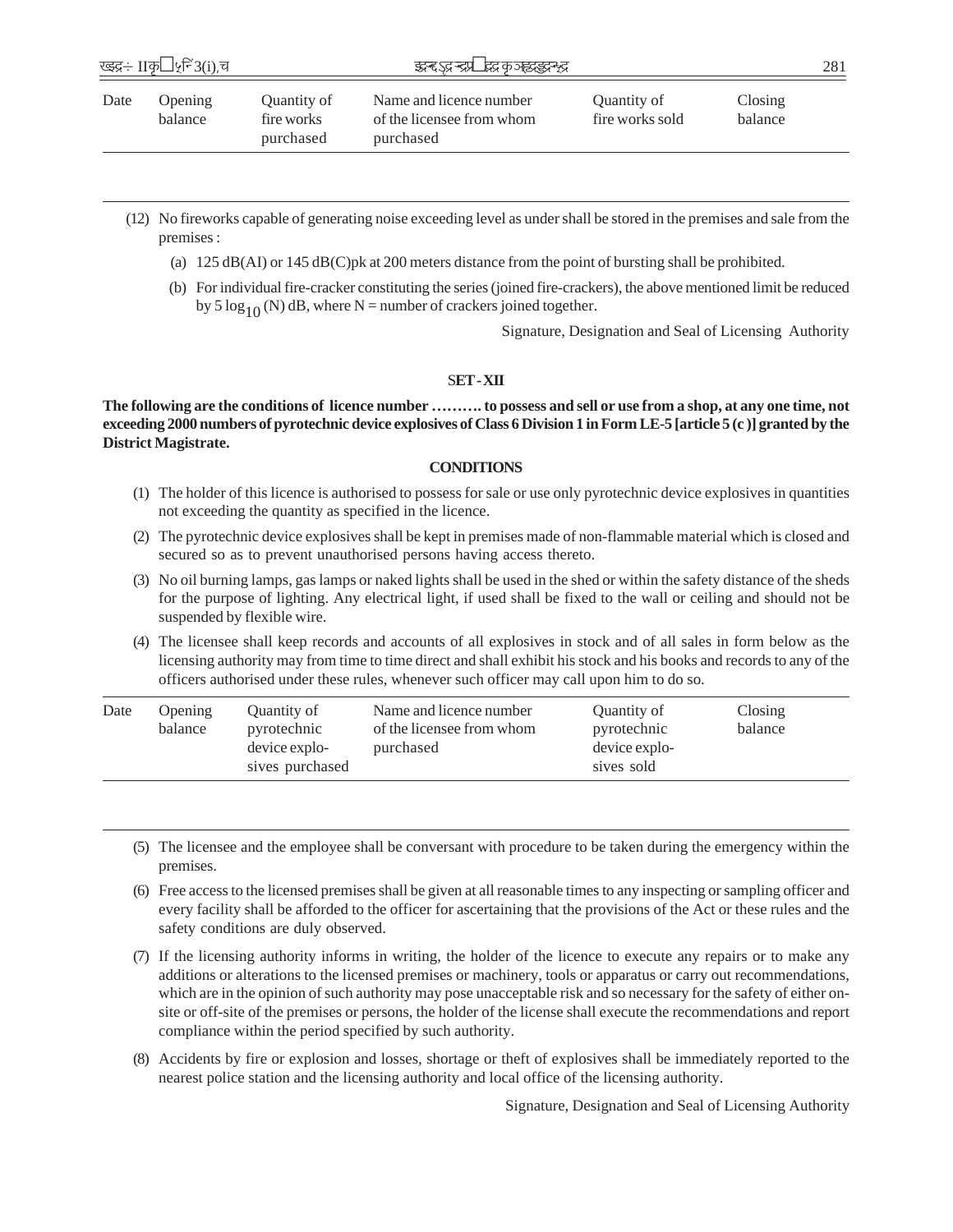# **SET-XIII**

**The following are the conditions of licence number ………. to possess for use Gunpowder not exceeding 5 kilogrammes. and safety fuse not exceeding 50 meters in the States of Bihar, West Bengal, Kerala and Tamilnadu in Form LE-5 [article 5(d)] granted by District Magistrate.**

# **CONDITIONS**

- (1) The maximum quantity of gunpowder, which may be kept at one time on the licensed premises, shall not exceed 5 Kilograms.
- (2) Gunpowder shall be kept in a secured substantial receptacle.
- (3) The interior of every receptacle used for keeping gunpowder shall be so constructed or so lined and covered as to prevent the exposure of any iron or steel or the detaching of any grit, iron, steel or similar substance in such manner as to come into contact with the gunpowder.
- (4) The receptacle in which gunpowder is kept must be kept locked and used only for the keeping of such gunpowder and for no other purpose whatsoever.
- (5) Gunpowder exceeding 0.5 kilogramme in amount must be kept in a substantial bag, canister or case made and closed so as to prevent any gunpowder from escaping and shall be otherwise packed and marked in accordance with the requirements of rule 14 and 15 of Explosives Rules,2008.
- (6) No oils, paints, matches, lights or any article of a highly inflammable or explosive nature or liable to cause fire or explosion or any acids or similar substances shall be brought or kept on the licensed premises.
- (7) The licensee shall at the time of purchasing have the following particulars endorsed upon his licence and signed by the person delivering the gun powder :

| Name and address and<br>licence number of the | Signature | The quantities of gun<br>powder purchased | Name and address of<br>the person who takes | The date of<br>purchase |
|-----------------------------------------------|-----------|-------------------------------------------|---------------------------------------------|-------------------------|
| person delivering gun                         |           |                                           | delivery                                    |                         |
| powder                                        |           |                                           |                                             |                         |

- (8) The licensee shall keep register of all receipts and issues in such form shall exhibit his stock and register to any of the officers authorised under rule 128 of these rules, whenever such officer may call upon him to do so.
- (9) The licensee and the employee shall be conversant with procedure to be taken during the emergency within the premises.
- (10) Free access to the licensed premises shall be given at all reasonable times to any inspecting or sampling officer and every facility shall be afforded to the officer for ascertaining that the provisions of the Act or these rules and the safety conditions are duly observed.
- (11) If the licensing authority informs in writing, the holder of the licence to execute any repairs or to make any additions or alterations to the licensed premises or machinery, tools or apparatus or carry out recommendations, which are in the opinion of such authority may pose unacceptable risk and so necessary for the safety of either on-site or off-site of the premises or persons, the holder of the license shall execute the recommendations and report compliance within the period specified by such authority.
- (12) Accidents by fire or explosion and losses, shortage or theft of explosives shall be immediately reported to the nearest police station and the licensing authority and local office of the licensing authority.

Signature, Designation and Seal of Licensing Authority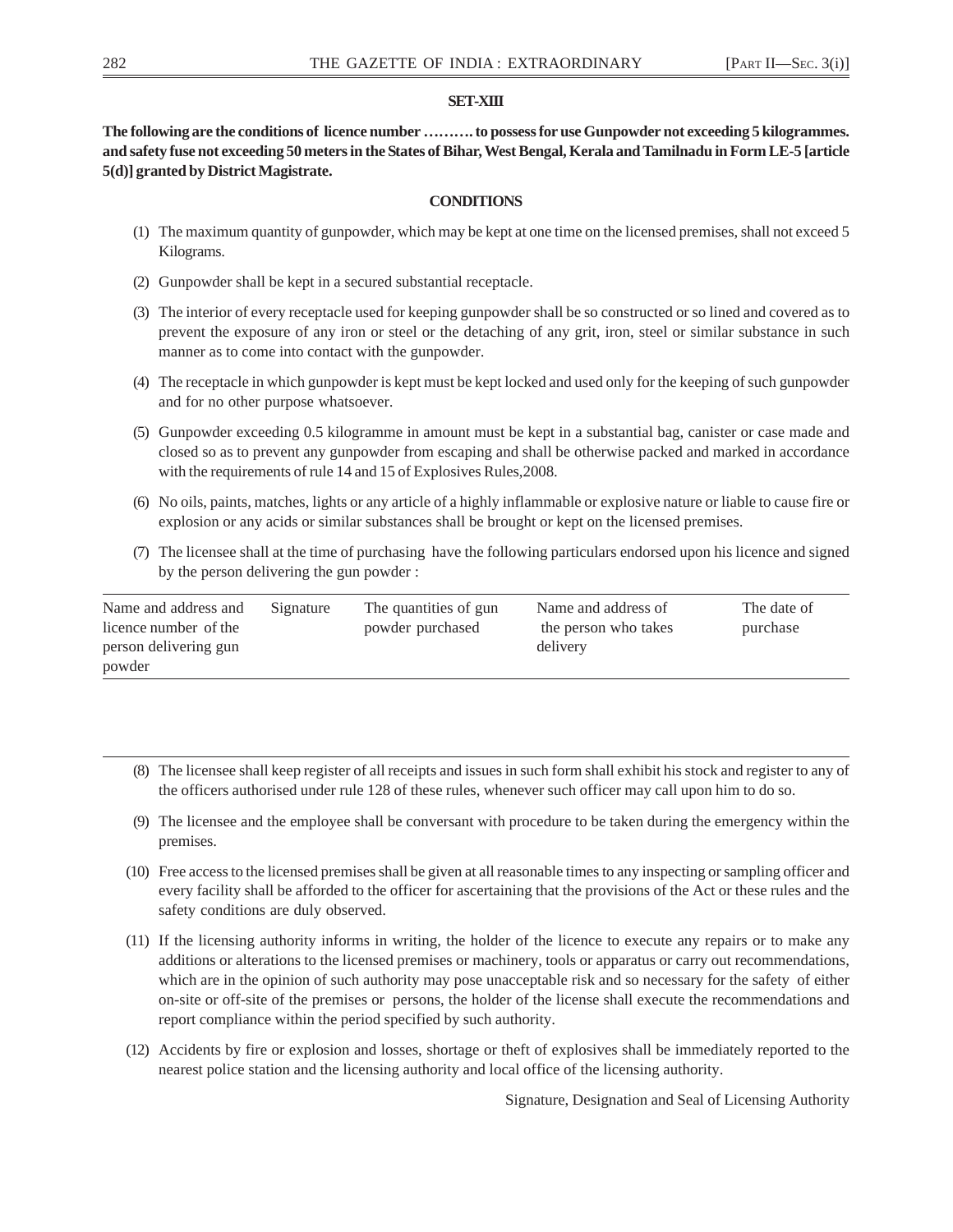# **SET-XIV**

# **The following are the conditions of licence number ………. to possess for use of small-arms nitro-compound not exceeding 5 kilogrammes in the State of Kerala in Form LE 5 [article 5(e)] granted by District Magistrate.**

# **CONDITIONS**

- (1) The maximum quantity of small-arms nitro-compound, which may be kept at one time on the licensed premises, shall not exceed 5 kilogrammes.
- (2) Small-arms nitro-compound exceeding 0.5 kilogramme shall be kept in a substantial bag, canister or case made and closed so as to prevent any small-arms nitro-compound from escaping and shall be otherwise packed and marked in accordance with the requirements of rules 14 and 15 of these rules.
- (3) The interior of every receptacle used for keeping small-arms nitro-compound shall be so constructed or so lined and covered as to prevent the exposure of any iron or steel or the detaching of any grit, iron, steel or similar substance in such manner as to come into contact with the small-arms nitro-compound.
- (4) The receptacle in which small-arms nitro-compound is kept must be kept locked and used only for the keeping of such small-arms nitro-compound and for no other purpose whatsoever.
- (5) No oils, paints, matches, lights or any article of a highly inflammable or explosive nature or liable to cause fire or explosion or any acids or similar substances shall be brought or kept on the licensed premises.
- (6) The licensee shall at the time of purchasing have the following particulars endorsed upon his licence and signed by the person delivering the small-arms nitro-compound.

| Name and address and     | Signature | The quantities of small- | Name and address of  | The date of |
|--------------------------|-----------|--------------------------|----------------------|-------------|
| licence Number of the    |           | arms nitro-compound      | the person who takes | purchase    |
| person delivering small- |           | purchased                | delivery             |             |
| arms nitro-compound      |           |                          |                      |             |

- (7) The licensee shall keep register of all receipts and issues in above form and shall exhibit his stock and register to any of the officers authorised under rule 128 of the Explosives Rules, whenever such officer may call upon him so to do.
- (8) The licensee and the employee shall be conversant with procedure to be taken during the emergency within the premises.
- (9) Free access to the licensed premises shall be given at all reasonable times to any inspecting or sampling officer and every facility shall be afforded to the officer for ascertaining that the provisions of the Act and these rules and the safety conditions are duly observed.
- (10) If the licensing authority informs in writing, the holder of the licence to execute any repairs or to make any additions or alterations to the licensed premises or machinery, tools or apparatus or carry out recommendations, which are in the opinion of such authority may pose unacceptable risk and so necessary for the safety of either on-site or off-site of the premises or persons, the holder of the license shall execute the recommendations and report compliance within the period specified by such authority.
- (11) Accidents by fire or explosion and losses, shortage or theft of explosives shall be immediately reported to the nearest police station and the licensing authority and local office of the licensing authority.

Signature, Designation and seal of licensing authority

# **SET- XV**

**The following are the conditions of licence number ………. to possess and sell from a shop manufactured fireworks of Class 7 Division 2 sub-division 2 exceeding 100 kilogrammes but not exceeding 300 kilogrammes, and Chinese Crackers or Sparklers (manufactured fireworks of Class 7, Division 2, sub-division 1) exceeding 500 kilogrammes but not exceeding 1200 kilogrammes in Form LE 5 [article 5(f)] granted by Controller of Explosives**

# **CONDITIONS**

(1) The fireworks shall be kept in a shed/building made of non flammable material, which is closed and secured so as to prevent unauthorised persons having access thereto.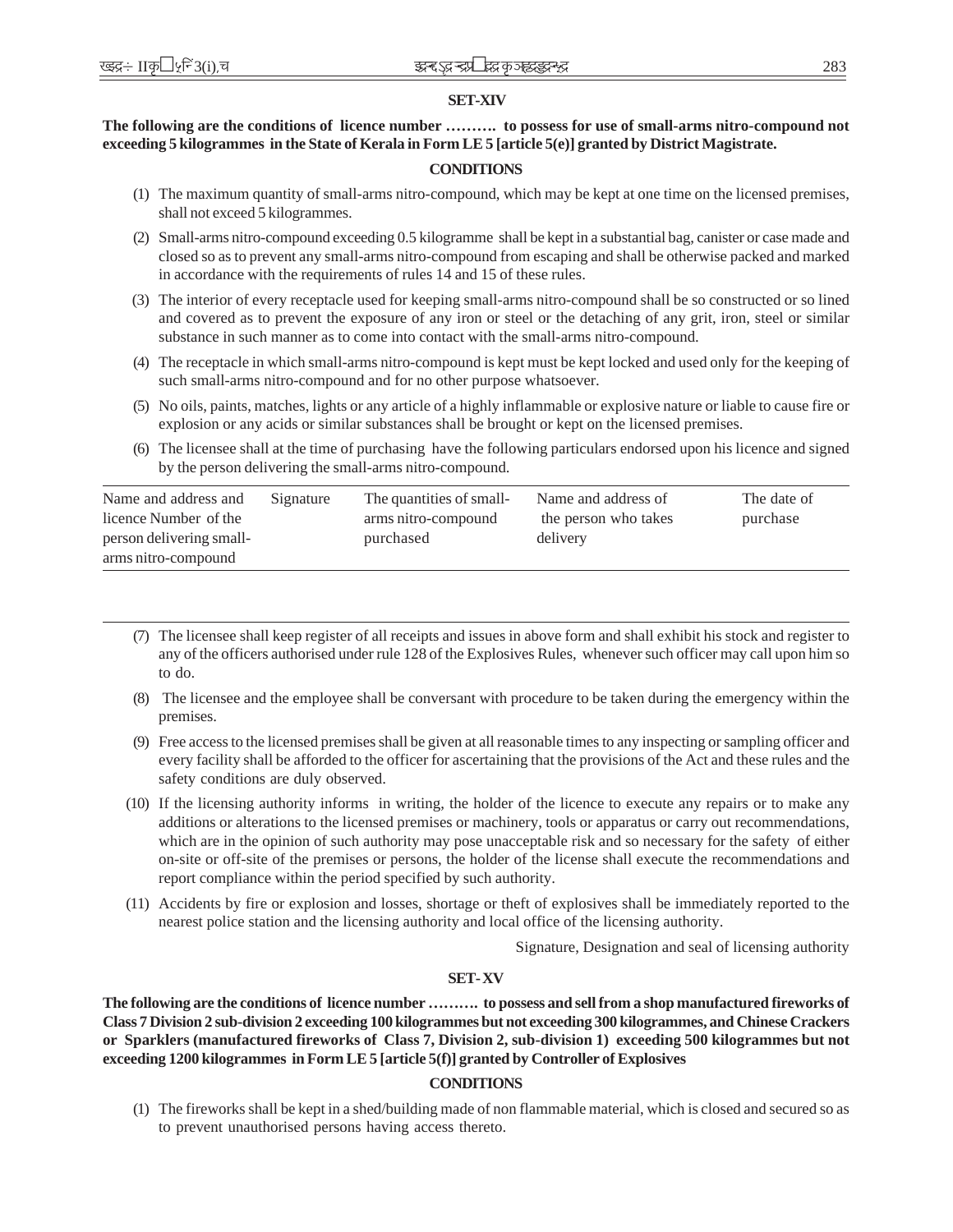- (2) No oil burning lamps, gas lamps or naked lights shall be used in the shed or within the safety distance of the sheds for the purpose of lighting. Any electrical light, if used shall be fixed to the wall or ceiling and should not be suspended by flexible wire. Switches should be fixed rigidly.
- (3) The licensee and the employee shall be conversant with procedure to be taken during the emergency within the premises.
- (4) Free access to the licensed premises shall be given at all reasonable times to any inspecting or sampling officer and every facility shall be afforded to the officer for ascertaining that the provisions of the Act or these rules and the safety conditions are duly observed.
- (5) If the licensing authority informs in writing, the holder of the licence to execute any repairs or to make any additions or alterations to the licensed premises or machinery, tools or apparatus or carry out recommendations, which are in the opinion of such authority may pose unacceptable risk and so necessary for the safety of either on-site or off-site of the premises or persons, the holder of the license shall execute the recommendations and report compliance within the period specified by such authority.
- (6) Accidents by fire or explosion and losses, shortage or theft of explosives shall be immediately reported to the nearest police station and the licensing authority and local office of the licensing authority.
- (7) No fireworks containing chlorate except paper caps or amerces or colour match or fireworks approved by Chief Controller shall be kept in the premises.
- (8) The licensee shall purchase authorised fireworks as mentioned in the list of authorised explosives from a licensed factory or company for possession and sale from the shop.
- (9) Fireworks /colour/star matches containing chlorates shall be separated from other type of fireworks by intervening partition of such substance and character or by such intervening space, as well that effectually prevent explosion or fire in the one communicating with other.
- (10) All sales of fireworks under this licence must be effected on the premises described on the face of the licence.
- (11) The licensee shall keep records and accounts of all explosives in stock and of all sales in form below as the licensing authority may from time to time direct and shall exhibit his stock and his books and records to any of the officers authorised under these rules, whenever such officer may call upon him to do so.

| Date | Opening | Ouantity of | Name and licence number   | Quantity of     | Closing |
|------|---------|-------------|---------------------------|-----------------|---------|
|      | balance | fire works  | of the licensee from whom | fire works sold | balance |
|      |         | purchased   | purchased                 |                 |         |

- (12) No fireworks capable of generating noise exceeding level as under shall be stored in the premises and sold from the premises :
	- (a) 125 dB(AI) or 145 dB(C)pk at 4 meters distance from the point of bursting shall be prohibited
	- (b) For individual fire-cracker constituting the series (joined fire-crackers), the above mentioned limit be reduced by 5  $\log_{10}$  (N) dB, where N = number of crackers joined together.

2Signature, Designation and seal of licensing authority

## **SET-XVI**

# **Permission to manufacture, possess and sell colour or star matches under sub-rule (2) of rule 9 of the Explosives Rules, 2008**

# **Number ……….**

Permission is hereby granted to……………………………(name and address ) valid only to manufacture, possess and sell colour and /or star matches at any one time at the premises described below subject to the conditions given below :

This permission is liable to be suspended or revoked for any violation of the Act or these rules or the conditions of this permission or if the premises are not found conforming to the description shown in the attached plans and annexure.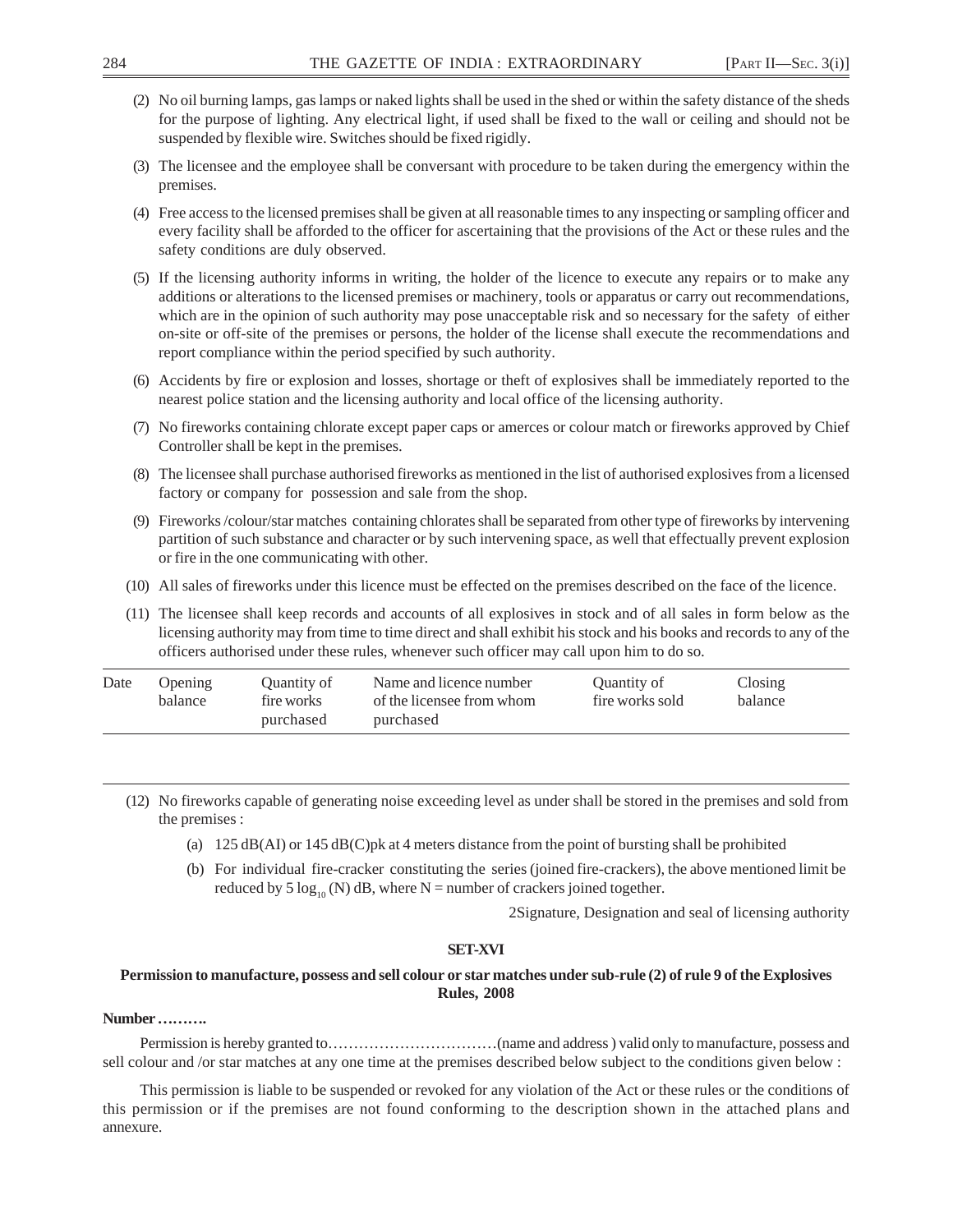## **Description of the premises**

| Dated the $\ldots \ldots \ldots 20 \ldots$ |  |  |
|--------------------------------------------|--|--|

[Chief Controller of Explosives]

# **CONDITIONS**

- (1) The manufacture of colour or star matches shall be done in a factory approved by the Chief Controller of Explosives.
- (2) (a) The colour or star matches shall be manufactured in one or more lightly constructed single storied buildings(s) which may be divided into rooms. The quantity of colour and / or star matches or its ingredients in the manufacturing rooms and bonded storage room shall not exceed the following quantity:

| Serial<br>Number | Room                   | Quantity for<br>manufacture of 100<br>kilogrammes at a time | Quantity for<br>manufacture of<br>200 kilogrammes<br>at a time | Quantity for<br>manufacture of<br>500 kilogrammes<br>at a time |
|------------------|------------------------|-------------------------------------------------------------|----------------------------------------------------------------|----------------------------------------------------------------|
| 1.               | Mixing                 | 20                                                          | 40                                                             | 100                                                            |
| 2.               | Drying dipped splints  | 20                                                          | 40                                                             | 100                                                            |
| $\mathfrak{Z}$ . | Dipping                | 20                                                          | 40                                                             | 100                                                            |
| 4.               | Box filling            | 10                                                          | 20                                                             | 50                                                             |
| 5.               | Painting/side painting | 10                                                          | 20                                                             | 50                                                             |
| 6.               | Band rolling           | 10                                                          | 20                                                             | 50                                                             |
| 7.               | Packing                | 10                                                          | 20                                                             | 50                                                             |
| 8.               | Bonded storage         | 200                                                         | 500                                                            | 2000                                                           |

(b) Not more than four persons shall be allowed at any time in any of the manufacturing rooms namely Mixing, Drying and Dipping rooms.

- (c) Doors of all the rooms shall open outwards.
- (d) A clear space of 6 metres, 9 metres or 15 metres for the manufacturing capacity of 100 Kilogrammes, 200 Kilogrammes or 500 Kilogrammes, respectively, shall be maintained all round the factory building. Barbed wire fencing or wall of 2 metres high and adequate strength shall be provided along the perimeter of the safety zone.
- (e) The manufacturing and storage rooms shall have adequate space to accommodate comfortably the prescribed quantity of explosives and the number of persons.
- (3) (a) The explosive mixture on each stick shall not exceed 0.8 gramme in the case of colour match and 1.0 gramme in the case of star match.
	- (b) The side painting on each box shall have a clearance of at least 2 millimetres from the edges.
- (4) (a) Ingredients shall be kept adequately separated until mixing. Potassium Chlorate shall be kept in a separate room away from the other ingredients storage.
	- (b) Mixing of the ingredients shall be done under solvent or water. Any electrical grinder used for mixing shall have flameproof / dust tight motor and accessories as the case may be.
	- (c) The dipped splinter frames shall be dried in racks not exceeding 1.8 metres in height and the number of such racks in the drying room shall not exceed 10 in number. Each rack shall hold a maximum of 10 frames placed in the alternate groves.
	- (d) The matches shall not be accumulated unpacked and shall be packed as soon as they are dried.
	- (e) The manufacture shall be done only between sunrise and sunset.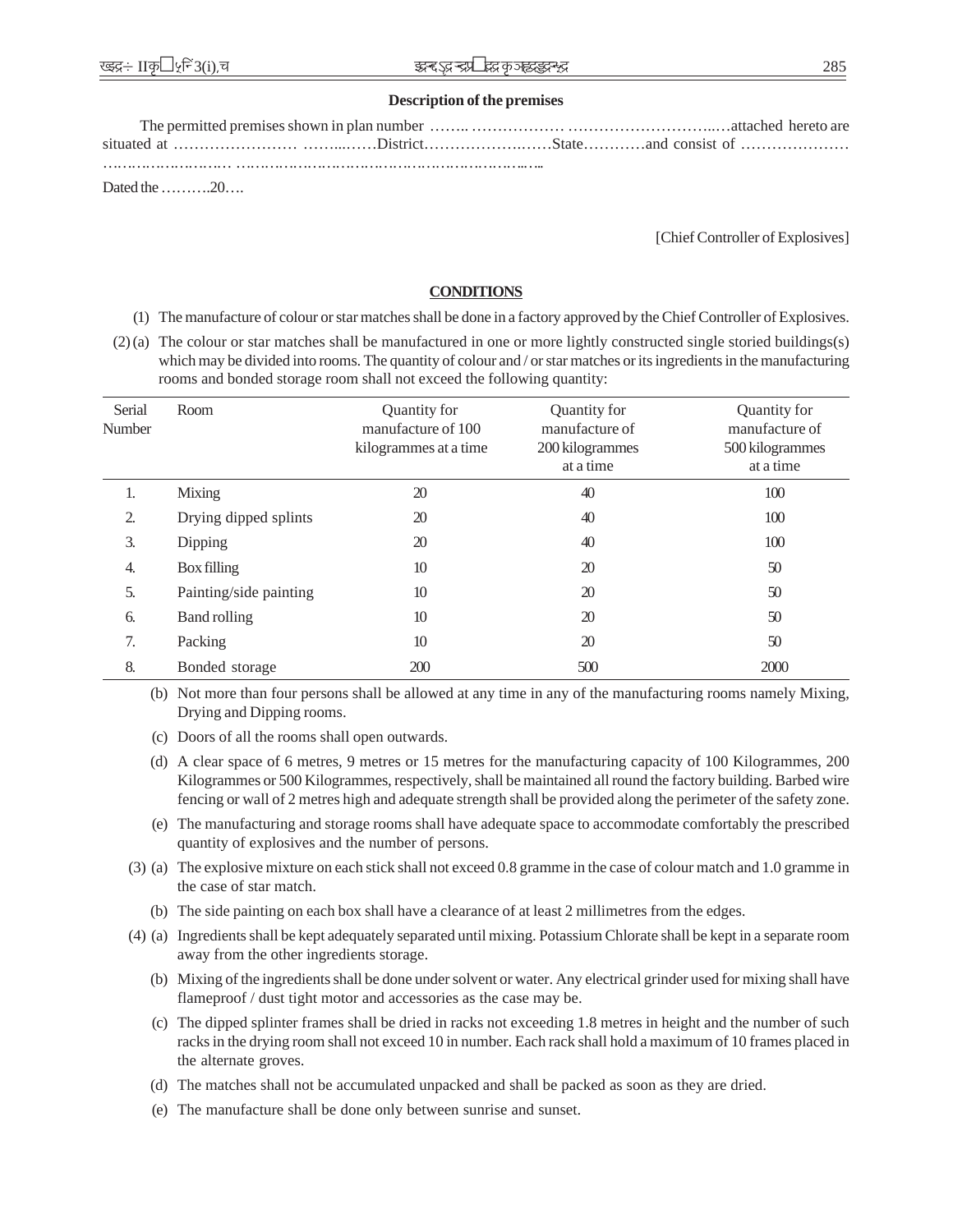- (f) No loose explosives composition shall be left in the factory at the end of the working day. All such material shall be carefully collected and destroyed at the end of the day as per the procedure laid down.
- (5) (a) The interior of the manufacturing rooms and the fittings therein, other than machinery, shall be so constructed, lined or covered as to prevent exposure of any iron or steel or detaching of any grit, iron or similar substance in such manner as to come in contact with any explosives. The interior including the floor of the rooms shall be kept clean and free from grit.
	- (b) No tools, implements, balance, weights, receptacles etc. made of iron or steel shall be brought or kept at any time in the licensed premises.
	- (c) No stone implements such as mortars, pestles, grinders etc. shall be used for grinding, mixing or pounding of match composition.
- (6) (a) All due precautions shall be taken during drying of the match sticks and in handling dried matches. No smoking, fire or naked light shall be allowed in the premises.
	- (b) Adequate provisions of water shall be made in the premises for purpose of fire fighting.
- (7) (a) If Controller of Explosives calls upon the manufacturer of colour and/ or star matches by notice in writing to execute any repairs or to make any alterations to the factory premises which are in the opinion of such authority necessary for the safety of the premises or of the persons working in the factory, the manufacturer shall execute the repairs, alterations within the period specified in the notice.
	- (b) No change in the manufacturing process and no addition/alteration in the premises shall be carried out without permission from the Chief Controller of Explosives.
- (8) (a) No persons shall commit or attempt to commit any act which may tend to cause fire or explosion in or about any place where colour and /or star matches are manufactured, stored, handled or transported.

Provided that nothing in this connection shall apply to any act which is reasonably necessary for the purpose of manufacture, storage or handling during transport of any such matches or of any article present therewith.

- (b) Every person in charge of or engaged in the manufacture, sale, transport or handling of colour or star matches shall at all times :
- (i) observe all the precautions for the prevention of accidents by fire or explosion;
- (ii) prevent unauthorised persons from having access to the body composition and head composition;
- (iii) prevent any other person from committing any such act as is prohibited under sub-condition (a) above.
- (9) The manufacture of colour or star matches shall be done under the supervision of qualified and competent person.
- (10) Free access to the factory premises shall be given at all times to any authorised inspecting or sampling officer and all facilities shall be offered to such officer for ascertaining that the provisions of the Act, these rules or the conditions of this permission are duly observed.
- (11) Accidents by fire or explosion and losses, shortage or theft of explosives shall be immediately reported to the nearest police station and the licensing authority and local office of the licensing authority.
- (12) If the factory is used for manufacture of safety matches as well, such manufacture shall be completely discontinued and the premises and its ingredients shall be freed of safety match before taking up manufacture of colour or star matches. The Controller of Explosives in whose jurisdiction the factory is situated shall be intimated before commencing manufacture of colour or star matches and on its completion. After completion of manufacture and before resuming manufacture of safety match, the premises shall be made free of all compositions used in the manufacture of colour or star match.
- (13) No person under 18 years of age and no person who is in a state of intoxication or of unsound mind shall be employed in or allowed to enter the factory.
- (14) The colour or star matches shall not be stored, handled or transported along with other items of fireworks, safety matches, flammable or hazardous materials.
- (15) No person shall import, export, transport, manufacture, possess, use or sell any colour/star matches which is not approved by Chief Controller of Explosives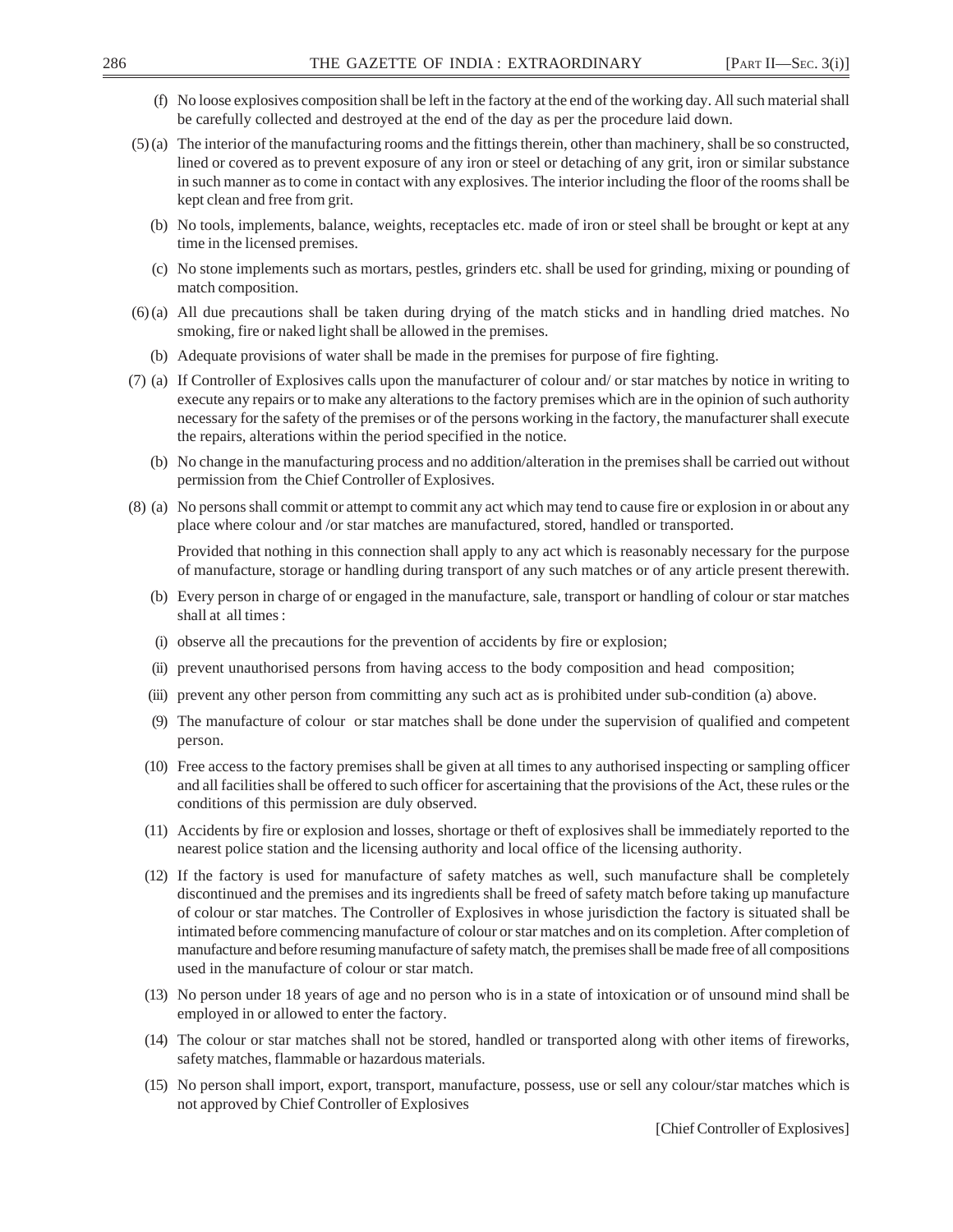## **Part - 5**

## **Forms of Accounts and Returns of Explosives**

#### **FORM RE - 1**

## **(See rule 112 of the Explosives Rules, 2008)**

#### **Application for Renewal or revalidation of licence or certificate**

#### **(See also note below before filling up the form)**

Form: -------------------------------------

\_\_\_\_\_\_\_\_\_\_\_\_\_\_\_\_\_\_\_\_

\_\_\_\_\_\_\_\_\_\_\_\_\_\_\_\_\_\_\_\_

To,

Dear Sir,

During the last five years—

- (i) I was/we were—
	- (a) not convicted/convicted and sentenced for………..for following offences…………..
	- (b) not ordered/ordered to execute under Chapter VIII of Code of Criminal Procedure, 1973, a bond for keeping peace or for good behaviour.
	- (c) Not issued any direction from the Court in connection with the above said licence or certificate. ( Give details if answer in affirmative)
- (ii) Licence or certificate No……………..in Form……………..granted under the Act and these rules to me/us were cancelled/not renewed by the licensing authority.
- 2. I/We also enclose the following documents:
	- (i) Licence or certificate No………..in Form………………together with approved plans and schedules.
	- (ii) Renewal fee of Rs…………by bank draft of………(name of issuing bank) bearing number ………date …….payable in favour of…………………………

3. I/We confirm that I/we shall inform you about the court's order or direction, interim or otherwise, if any issued in connection to the licence for which renewal is being applied, failing which I/we shall commit a punishable offence.

- 4. I/We hereby certify that
	- (i) the above particulars given by me/us are correct.
	- (ii) I am/we are aware that if explosives are illegally transferred by me/us to any unauthorised person(s), I/we shall commit a punishable offence.
	- (iii) I am/we are aware that if I/we conceal any material information relevant to this application, I/we shall commit a punishable offence and in addition, any administrative action can be taken against me/us.

| (Authorised person in case of company) |  |  |  |  |
|----------------------------------------|--|--|--|--|
|                                        |  |  |  |  |
| _ _                                    |  |  |  |  |

Notes.— (1) The complete renewal or revalidation application should reach the renewal authority before the expiry date of licence or certificate, to avoid payment of late fees.

(2) Strike out the inapplicable portion.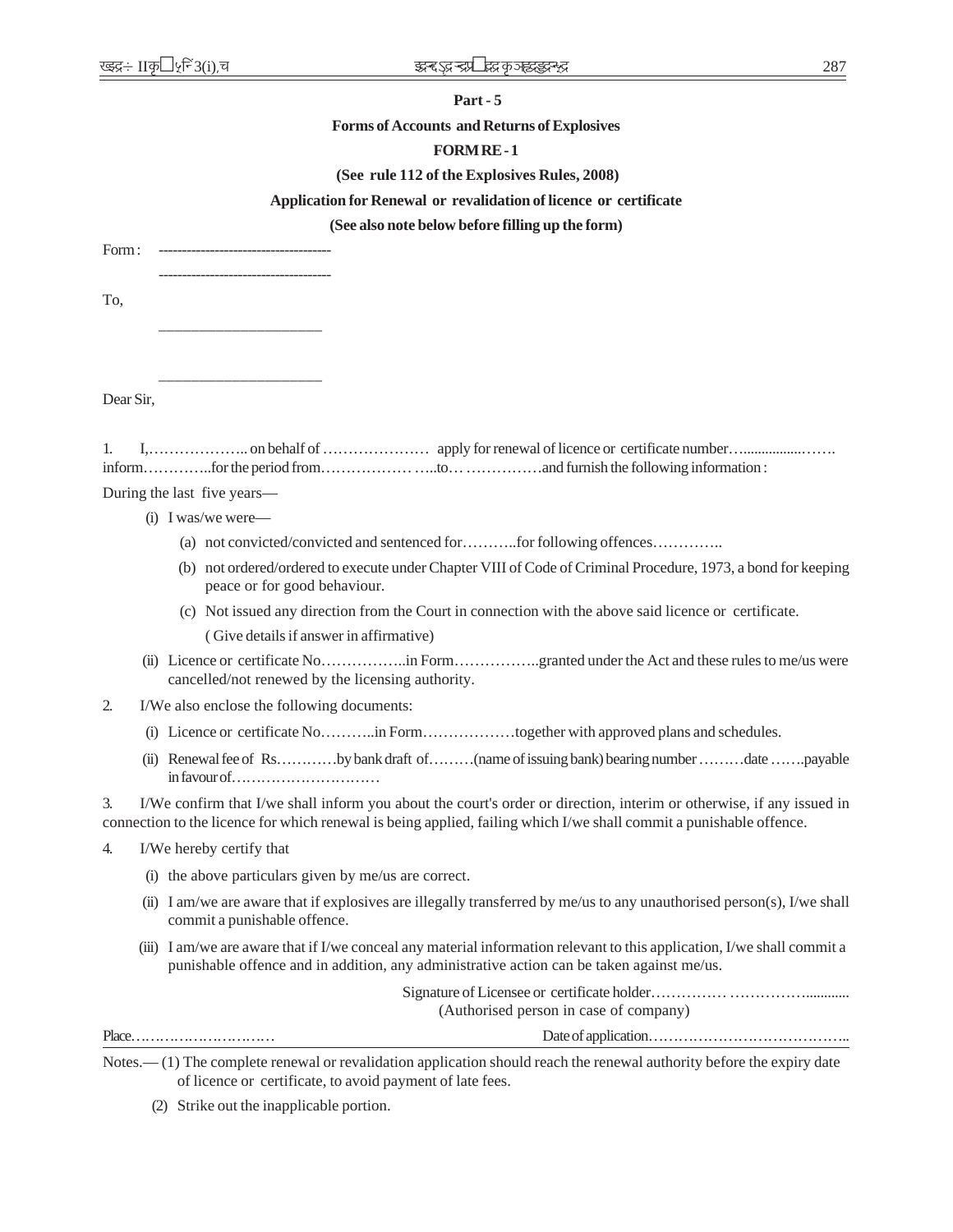# **FORM RE - 2**

# **(See rule 24 of the Explosives Rules, 2008)**

# **Form of account to be maintained by a licensee**

# **Accounts of explosives manufactured (other than fireworks)**

Note.—This record should be kept up to-date.

|--|--|--|--|--|

| Date and shift<br>number | Brand name of<br>explosives |                    | Class and<br><b>Division</b>                                                | Dimensions of<br>finished products | Batch number                                    |
|--------------------------|-----------------------------|--------------------|-----------------------------------------------------------------------------|------------------------------------|-------------------------------------------------|
|                          |                             |                    | 3                                                                           | 4                                  |                                                 |
| Quantity<br>manufactured | Date<br>of test             | No. of<br>packages | Magazine or<br>storehouse licence<br>number to which the<br>explosives sent | Remarks                            | Signature of<br>person in-charge<br>or licensee |
| 6                        |                             | 8                  | 9                                                                           | 10                                 | 11                                              |

# **FORM RE -3**

**(See rule 24 of the Explosives Rules, 2008)**

**Form of account to be maintained by a licensee**

# **Accounts of receipt of explosives (other than fireworks)**

Note- This record should be kept up to-date. Entries should be made daily and as and when explosives are received.

Licence number………………….. in Form ……………… of Explosives Rules, 2008

| Date                           | Description of explosives                                |       |                                                                               | Opening<br>balance | Explosives<br>received by<br>licensee |         | Quantity                                           |
|--------------------------------|----------------------------------------------------------|-------|-------------------------------------------------------------------------------|--------------------|---------------------------------------|---------|----------------------------------------------------|
|                                | Name                                                     | Class | Division                                                                      |                    |                                       |         |                                                    |
| 1                              | $\overline{2}$                                           | 3     | $\overline{4}$                                                                | 5                  |                                       | 6       | 7                                                  |
| <b>Batch</b><br>N <sub>o</sub> | Name,<br>address and<br>licence<br>number of<br>supplier |       | Mode of transport<br>and road van<br>licence number if<br>transported by road | Pass No.           | Closing<br>balance                    | Remarks | Signature of<br>licensee or<br>person in<br>charge |
| 8                              | 9                                                        |       | 10                                                                            | 11                 | 12                                    | 13      | 14                                                 |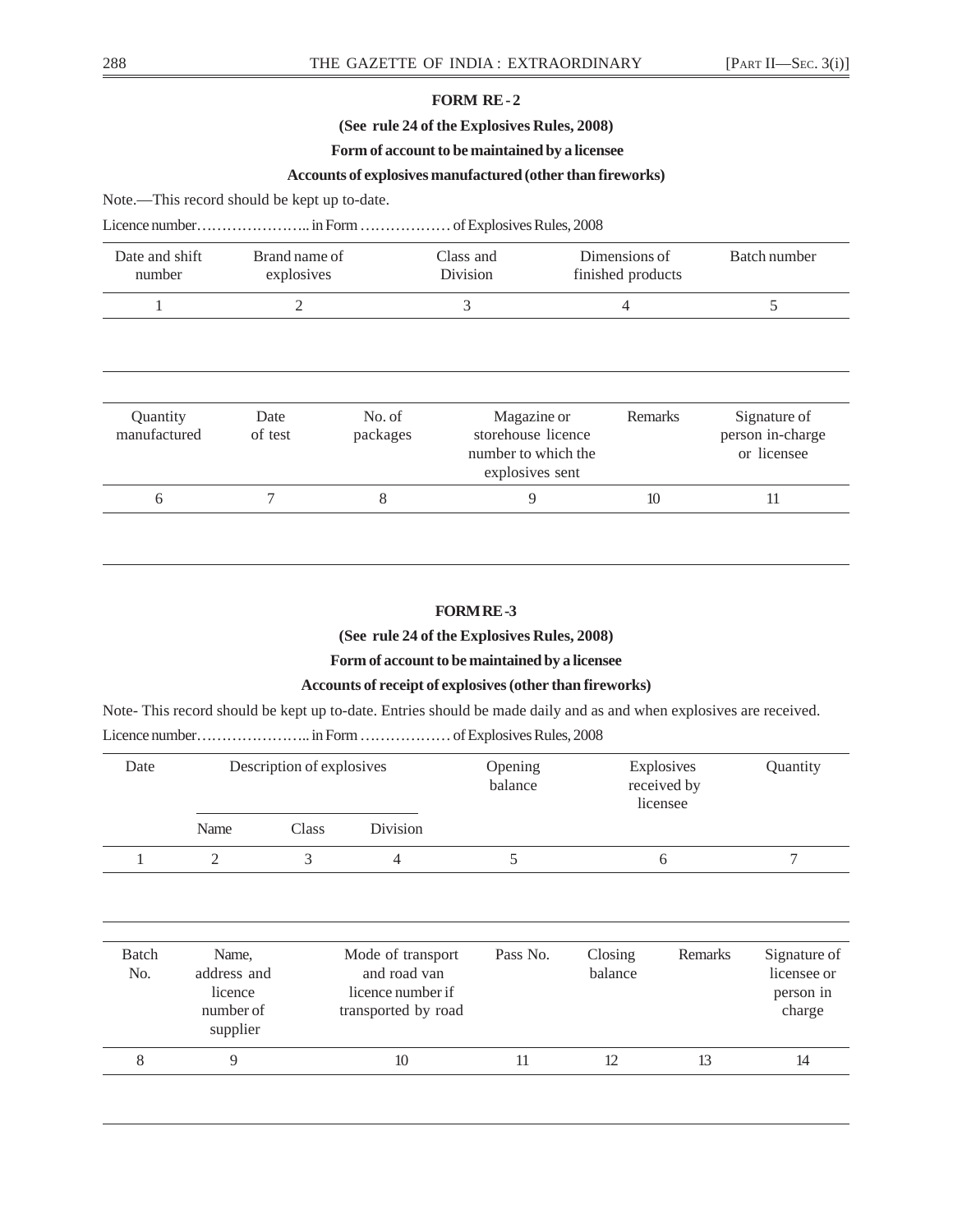# **FORM RE - 4**

# **(See rule 24 of the Explosives Rules, 2008)**

## **Form of account to be maintained by a licensee**

# **Accounts of sale of explosives (other than fireworks)**

Note - This record should be kept up to date. Entries should be made daily and as and when explosives are sold.

Licence number………………….. in Form ……………… of Explosives Rules, 2008

| Date                   |                                    | Description of explosives |                                                                              |                                                                            |  |  |  |  |
|------------------------|------------------------------------|---------------------------|------------------------------------------------------------------------------|----------------------------------------------------------------------------|--|--|--|--|
|                        |                                    | Name                      | Class                                                                        | Division                                                                   |  |  |  |  |
| 1                      |                                    | $\overline{2}$            | 3                                                                            | $\overline{4}$                                                             |  |  |  |  |
|                        |                                    |                           |                                                                              |                                                                            |  |  |  |  |
| <b>Opening Balance</b> |                                    |                           | Explosives sold by licensee                                                  |                                                                            |  |  |  |  |
|                        |                                    | Name                      | Class                                                                        | Division                                                                   |  |  |  |  |
| 5                      |                                    | 6                         | 7                                                                            | $\,8\,$                                                                    |  |  |  |  |
|                        |                                    |                           |                                                                              |                                                                            |  |  |  |  |
| Quantity               | <b>Batch</b><br>number<br>and Date |                           | Name, address and licence number<br>of person to whom explosives are<br>sold | Mode of transport and road<br>van licence number if<br>transported by road |  |  |  |  |
| 9                      | 10                                 |                           | 11                                                                           | 12                                                                         |  |  |  |  |
|                        |                                    |                           |                                                                              |                                                                            |  |  |  |  |
| Pass number            |                                    | Closing balance           | <b>Remarks</b>                                                               | Signature of licensee<br>or person in charge                               |  |  |  |  |
| 13                     |                                    | 14                        | 15                                                                           | 16                                                                         |  |  |  |  |

# **FORM RE - 5**

**(See rule 24 of the Explosives Rules, 2008)**

**Form of account to be maintained by a licensee**

## **Accounts of explosives used by licensee (other than fireworks)**

Note - This record should be kept up to date. The entries should be made daily and as soon as explosives are issued for use or unused explosives are returned.

Licence number………………….. in Form ……………… of Explosives Rules, 2008

| Date | Shot Firers name and permit<br>number. | Description of explosives |       |          |
|------|----------------------------------------|---------------------------|-------|----------|
|      |                                        | Name                      | Class | Division |
|      |                                        |                           |       |          |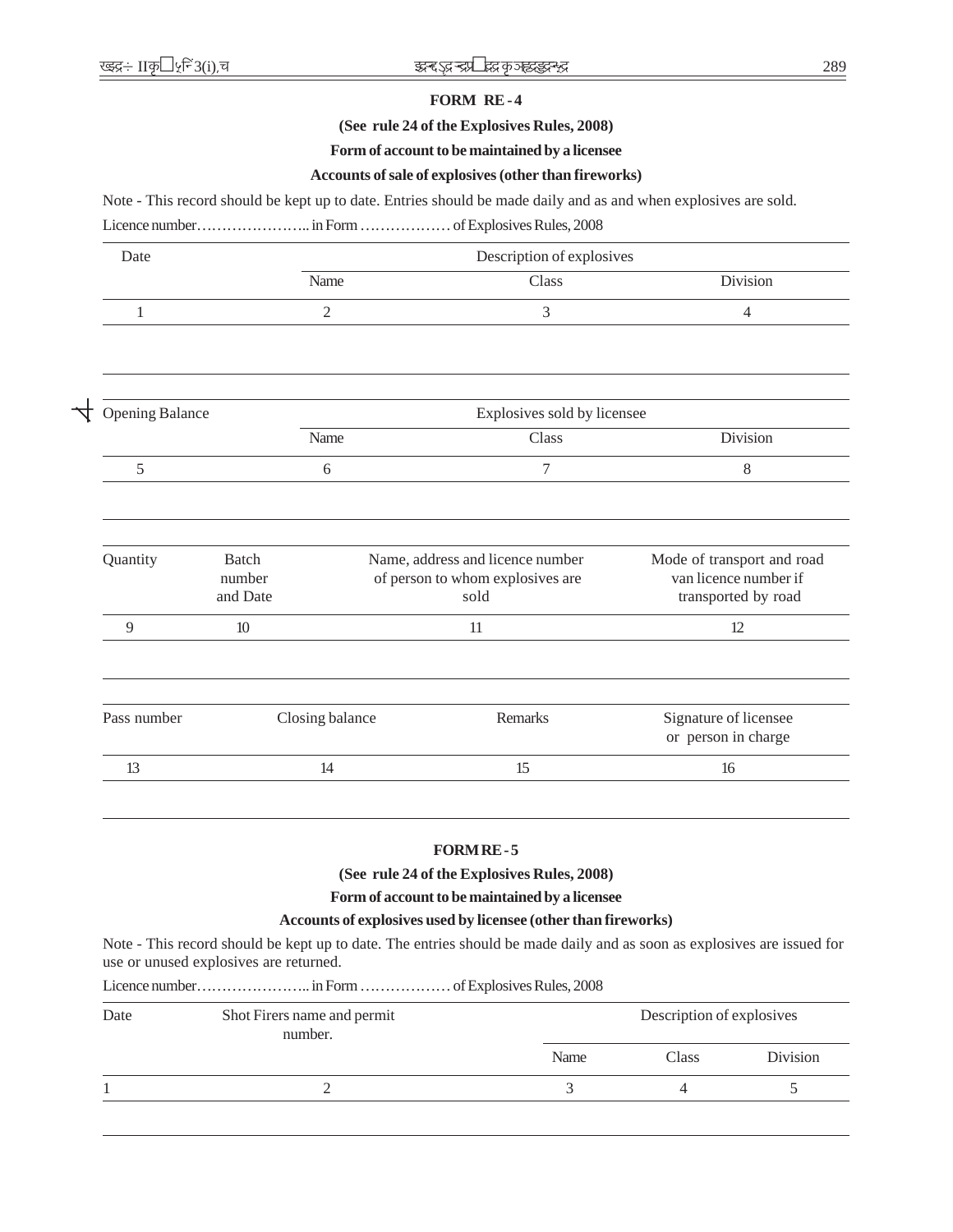| Quantity issued   |                                 | Number of holes fired                         |                                                                                                                                                                                                        | Description of explosives |                  |  |
|-------------------|---------------------------------|-----------------------------------------------|--------------------------------------------------------------------------------------------------------------------------------------------------------------------------------------------------------|---------------------------|------------------|--|
|                   |                                 |                                               | Name                                                                                                                                                                                                   | Class                     | Division         |  |
| 6                 |                                 | 7                                             | 8                                                                                                                                                                                                      | 9                         | 10               |  |
| Quantity used     |                                 |                                               | Description of explosives                                                                                                                                                                              |                           |                  |  |
|                   |                                 | Name                                          | Class                                                                                                                                                                                                  |                           | Division         |  |
| 11                |                                 | 12                                            | 13                                                                                                                                                                                                     |                           | 14               |  |
| Quantity returned |                                 |                                               | Signature of shot firer of magazine in charge                                                                                                                                                          |                           | Remarks          |  |
| 15                |                                 |                                               | 16                                                                                                                                                                                                     |                           | 17               |  |
|                   |                                 | Note - This record should be kept up to date. | (See rule 61(2) of the Explosives Rules, 2008)<br>Form of records to be maintained by a licensee<br>Records of explosives transported by road van<br>Licence number in Form  of Explosives Rules, 2008 |                           |                  |  |
| Date              |                                 |                                               | Name, address and licence number of the consignor                                                                                                                                                      |                           | Place of loading |  |
| 1                 |                                 |                                               | $\overline{2}$                                                                                                                                                                                         |                           | 3                |  |
|                   | Description of explosives       |                                               | Batch number and date of                                                                                                                                                                               |                           | Quantity         |  |
| Name              | Class                           | Division                                      | manufacture                                                                                                                                                                                            |                           | transported      |  |
| 4                 | 5                               | 6                                             | 7                                                                                                                                                                                                      |                           | 8                |  |
| Pass number       |                                 | Signature of<br>the consignor                 | Name, address and licence number of                                                                                                                                                                    |                           | Place of         |  |
|                   |                                 |                                               | the consignee                                                                                                                                                                                          |                           | unloading        |  |
| 9                 |                                 | 10                                            | 11                                                                                                                                                                                                     |                           | 12               |  |
|                   | Date of unloading of explosives |                                               | Signature of consignee                                                                                                                                                                                 |                           | Remarks          |  |
|                   | $\mathbf{B}$                    |                                               | 14                                                                                                                                                                                                     |                           | 15               |  |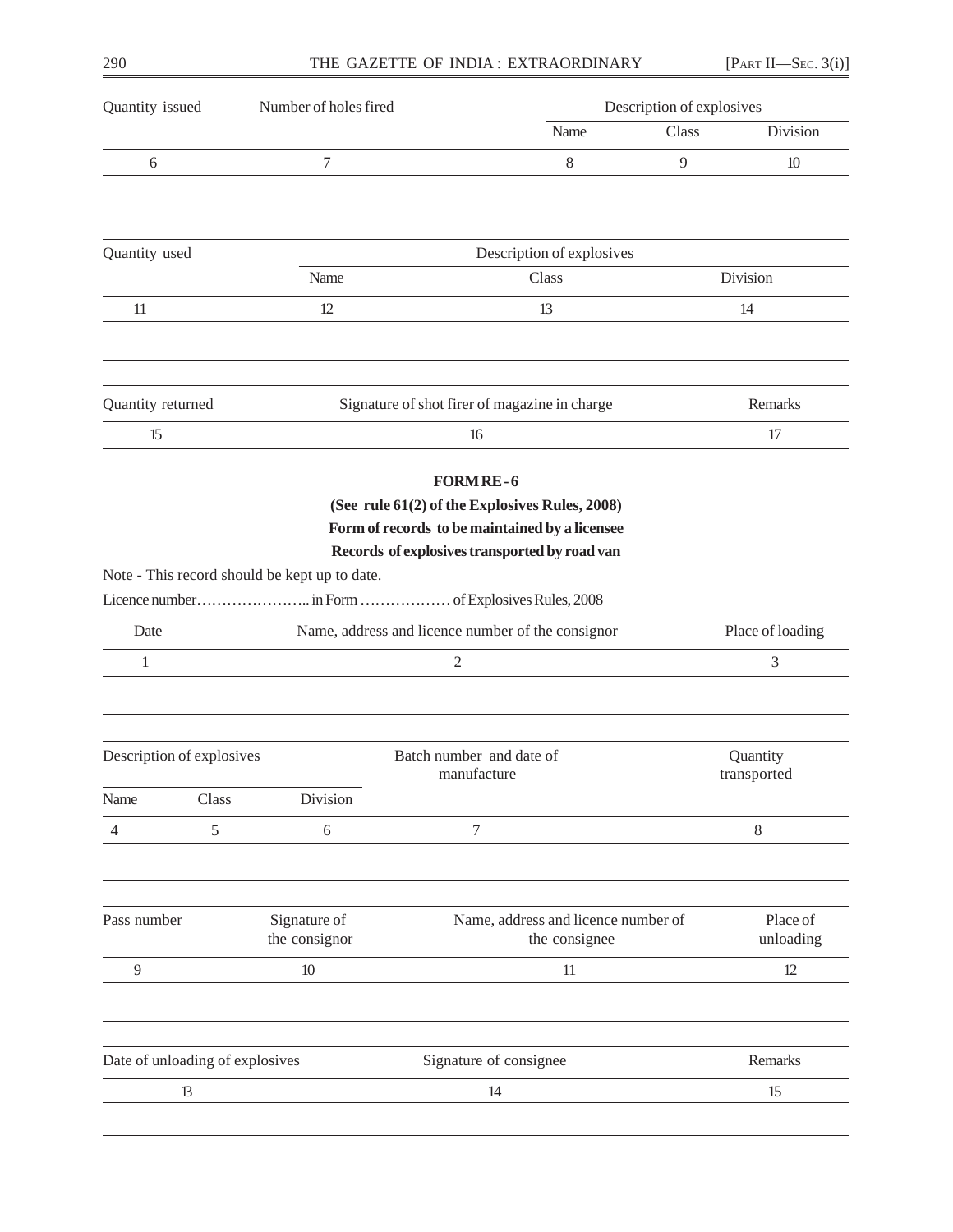# **FORM RE - 7**

# **(See rule 24 of the Explosives Rules, 2008)**

# **Return of explosives**

in respect of the explosives magazine or store house of ……………………………………

situated at……………………………………District………………………State………….

----------------------------------------------------------------

# Name of Explosives, Class and Division Quantity ----------------------------------------------------------------

1. Licence number ………………….. in Form ……………… of Explosives Rules, 2008

2. Opening balance on the 1st day of the quarter:

3. Account of explosives:

| Date | Name of explosives | Class and Division | Quantity |
|------|--------------------|--------------------|----------|
|      | ⌒                  |                    |          |
| 1.   |                    |                    |          |
| 2.   |                    |                    |          |
| 3.   |                    |                    |          |
| 4.   |                    |                    |          |
|      |                    |                    |          |

|                      |                          |                        | Particulars of explosives received                                                     |          |                               |
|----------------------|--------------------------|------------------------|----------------------------------------------------------------------------------------|----------|-------------------------------|
| Name of<br>explosive | Class<br>and<br>Division | <i><b>Ouantity</b></i> | Name, address and licence number of<br>suppliers from whom explosives were<br>received | Pass no. | Road van<br>licence<br>number |
|                      |                          |                        |                                                                                        |          | 10                            |

| Date | Particulars of explosives used or sold |                    |          |  |  |  |
|------|----------------------------------------|--------------------|----------|--|--|--|
|      | Name of explosive                      | Class and Division | Quantity |  |  |  |
|      |                                        |                    |          |  |  |  |

|                      |                                 |          | Sold                                                                          |          |                               |
|----------------------|---------------------------------|----------|-------------------------------------------------------------------------------|----------|-------------------------------|
| Name of<br>explosive | Class<br>and<br><b>Division</b> | Quantity | Name, address and licence number of<br>person to whom explosives were<br>sold | Pass no. | Road van<br>licence<br>number |
|                      | 16                              |          | 18                                                                            | 19       | 20                            |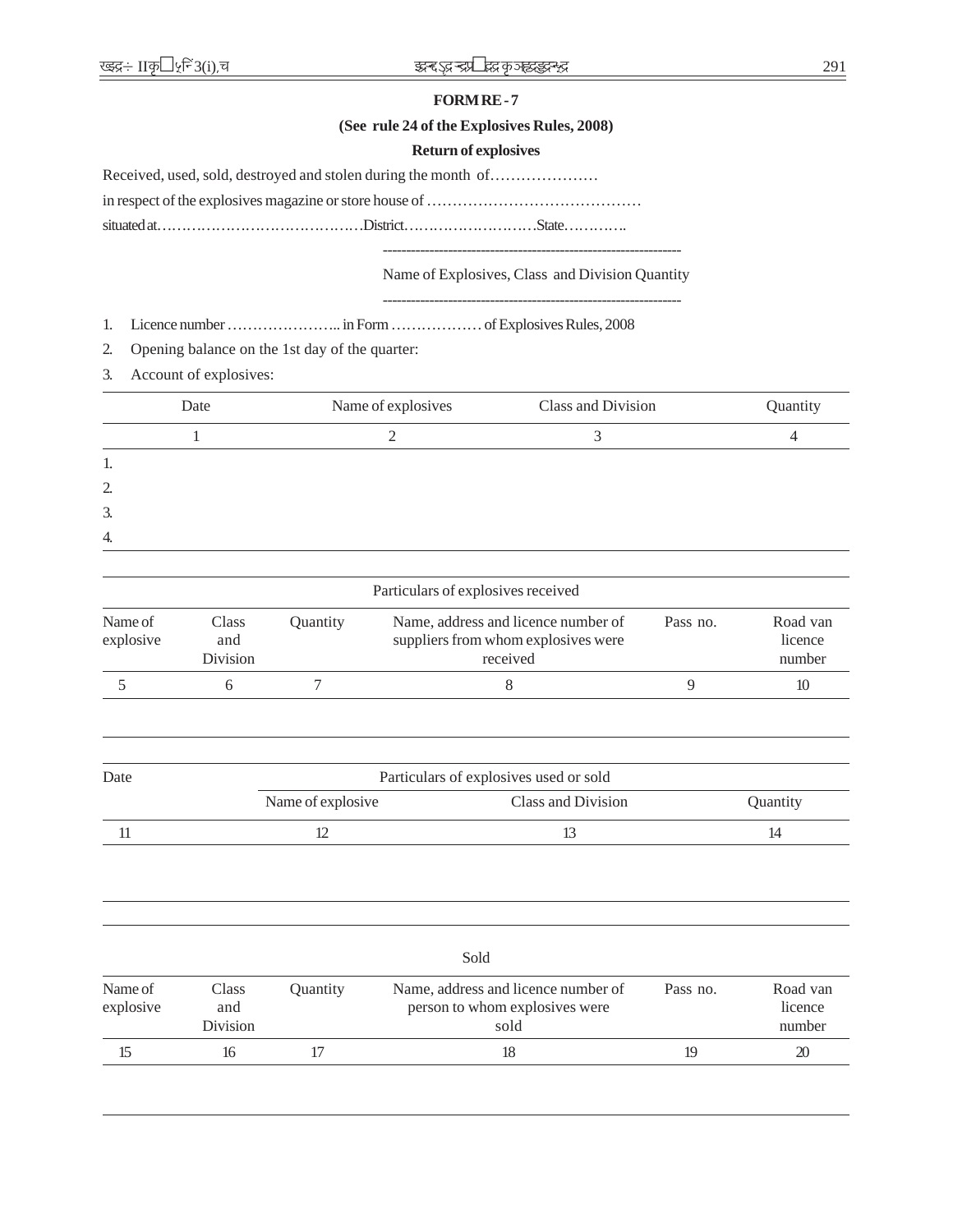3. 4

|                | 4. Total quantity of each kind of explosives used or sold during the quarter | Used                                                                                            |                                               |
|----------------|------------------------------------------------------------------------------|-------------------------------------------------------------------------------------------------|-----------------------------------------------|
|                | Name of explosives                                                           | Class and Division                                                                              | Quantity                                      |
|                | $\mathbf{1}$                                                                 | $\mathfrak{2}$                                                                                  | 3                                             |
| 1.             |                                                                              |                                                                                                 |                                               |
| 2.             |                                                                              |                                                                                                 |                                               |
| 3.             |                                                                              |                                                                                                 |                                               |
| 4              |                                                                              |                                                                                                 |                                               |
|                |                                                                              | Sold                                                                                            |                                               |
|                | Name of explosives                                                           | Class and Division                                                                              | Quantity                                      |
|                | $\overline{4}$                                                               | $\mathfrak s$                                                                                   | $\sqrt{6}$                                    |
| 1.             |                                                                              |                                                                                                 |                                               |
| 2.             |                                                                              |                                                                                                 |                                               |
| 3.             |                                                                              |                                                                                                 |                                               |
| 4.             |                                                                              |                                                                                                 |                                               |
|                | 5. Particulars of explosives destroyed during the quarter                    |                                                                                                 |                                               |
|                | Date                                                                         | Name of explosives                                                                              | Class and Division                            |
|                | $\mathbf{1}$                                                                 | $\mathfrak{2}$                                                                                  | 3                                             |
| 1.             |                                                                              |                                                                                                 |                                               |
| 2.             |                                                                              |                                                                                                 |                                               |
| 3.             |                                                                              |                                                                                                 |                                               |
| 4.             |                                                                              |                                                                                                 |                                               |
|                |                                                                              |                                                                                                 |                                               |
|                | Quantity                                                                     | Reasons for destruction                                                                         | Authority under which<br>destruction was done |
|                | 4                                                                            | 5                                                                                               | 6                                             |
|                | 6. Particulars of explosives stolen or short received                        |                                                                                                 |                                               |
|                | Date                                                                         | Name of explosives                                                                              | Class and Division                            |
|                | 1                                                                            | 2                                                                                               | $\mathfrak{Z}$                                |
| 1.             |                                                                              |                                                                                                 |                                               |
| 2.             |                                                                              |                                                                                                 |                                               |
| 3.             |                                                                              |                                                                                                 |                                               |
| 4              |                                                                              |                                                                                                 |                                               |
|                |                                                                              |                                                                                                 | Remarks                                       |
| Quantity       |                                                                              | Whether theft or loss reported to police and<br>Department of Explosives, if so, give reference |                                               |
| $\overline{4}$ |                                                                              | 5                                                                                               | $\sqrt{6}$                                    |
| 1.             |                                                                              |                                                                                                 |                                               |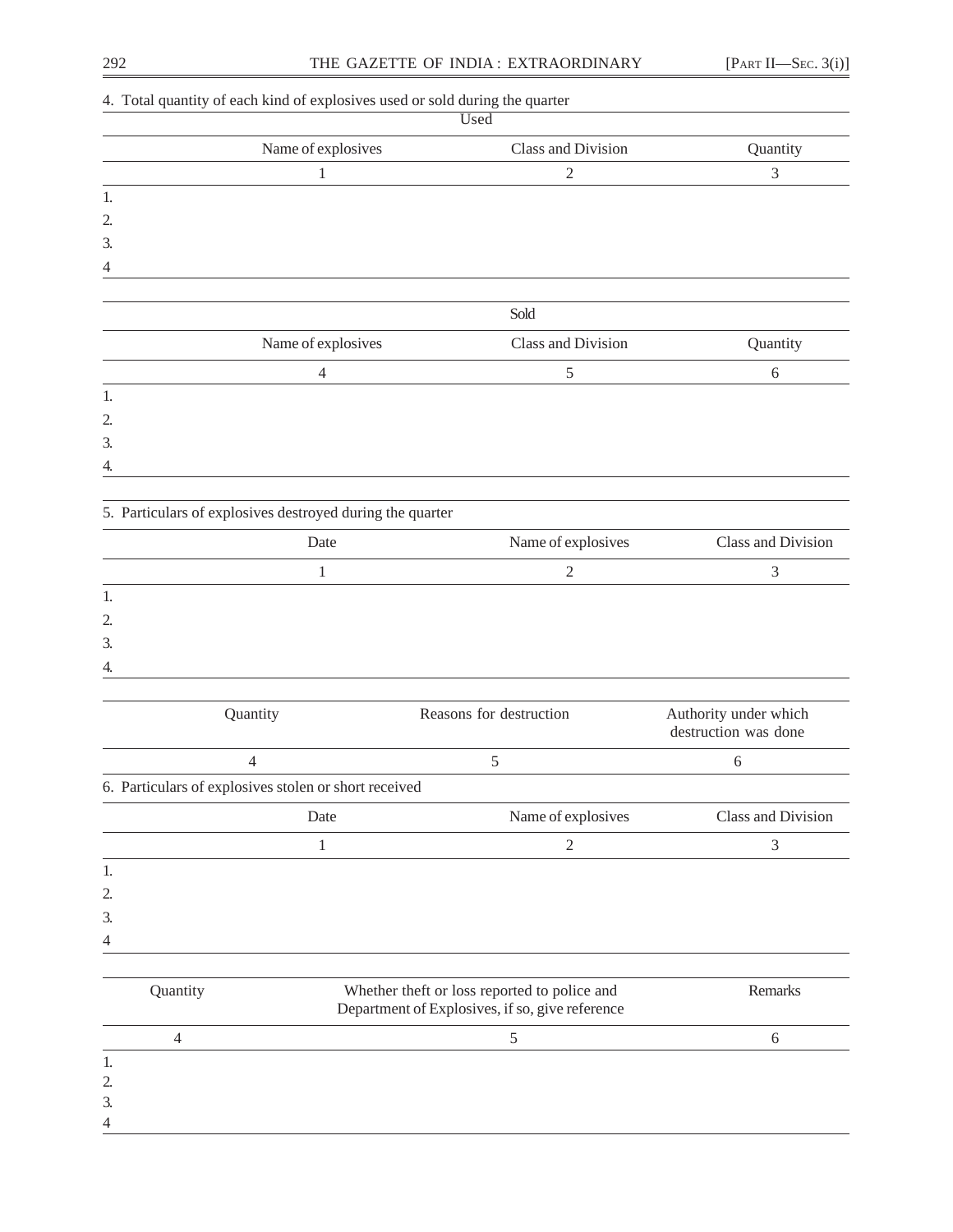# **FORM RE-8**

# **[See rule 45(1)(a) of the Explosives Rules, 2008]**

# **Declaration to be submitted to the Chief Controller by an importer on despatch of explosives from the place or port of loading**

| Name and address<br>of the importer                                                                                                                                           | Import licence number<br>granted by Central<br>Government and kinds<br>and quantities of<br>explosives permitted to<br>be imported and date of<br>expiry of licence |  | Import licence number<br>granted by Chief Controller<br>and date of expiry of the licence. |                                          | Name and address<br>manufacturer of explosives |
|-------------------------------------------------------------------------------------------------------------------------------------------------------------------------------|---------------------------------------------------------------------------------------------------------------------------------------------------------------------|--|--------------------------------------------------------------------------------------------|------------------------------------------|------------------------------------------------|
| Kind and quantities of explosives on the ship or aircraft                                                                                                                     |                                                                                                                                                                     |  |                                                                                            |                                          |                                                |
| Name and Description                                                                                                                                                          |                                                                                                                                                                     |  | Class and Division                                                                         |                                          | Date of manufacture                            |
| Name and address<br>of consignor                                                                                                                                              | Place or port of<br>despatch                                                                                                                                        |  | Name of ship or<br>airlines and date<br>of sailing or air lift                             | Place or port of<br>import               | Likely date of<br>arrival                      |
| Batch number                                                                                                                                                                  |                                                                                                                                                                     |  | Quantity                                                                                   |                                          | Number of packages                             |
|                                                                                                                                                                               |                                                                                                                                                                     |  |                                                                                            | Signature of Importer                    |                                                |
| Date:<br>Place:                                                                                                                                                               |                                                                                                                                                                     |  |                                                                                            | (Authorised person in case of a Company) |                                                |
|                                                                                                                                                                               |                                                                                                                                                                     |  |                                                                                            |                                          |                                                |
|                                                                                                                                                                               |                                                                                                                                                                     |  |                                                                                            |                                          |                                                |
|                                                                                                                                                                               |                                                                                                                                                                     |  |                                                                                            |                                          |                                                |
|                                                                                                                                                                               |                                                                                                                                                                     |  |                                                                                            |                                          |                                                |
|                                                                                                                                                                               |                                                                                                                                                                     |  | <b>FORM RE-9</b>                                                                           |                                          |                                                |
|                                                                                                                                                                               |                                                                                                                                                                     |  | [See rule 45(1)(b) of the Explosives Rules, 2008]                                          |                                          |                                                |
|                                                                                                                                                                               |                                                                                                                                                                     |  | <b>Importer's despatch Schedule</b>                                                        |                                          |                                                |
| This declaration should be filled up and forwarded in triplicate to Chief Controller as soon as any consignment<br>of explosives is cleared from the place or port of import. |                                                                                                                                                                     |  |                                                                                            |                                          |                                                |

| Name and address<br>of importer | Import licence number<br>granted by Chief Controller<br>under Explosives Rules and<br>date of expiry of licence | Description of explosives | Name and address<br>of the manufacturer of<br>explosives |
|---------------------------------|-----------------------------------------------------------------------------------------------------------------|---------------------------|----------------------------------------------------------|
|                                 |                                                                                                                 |                           |                                                          |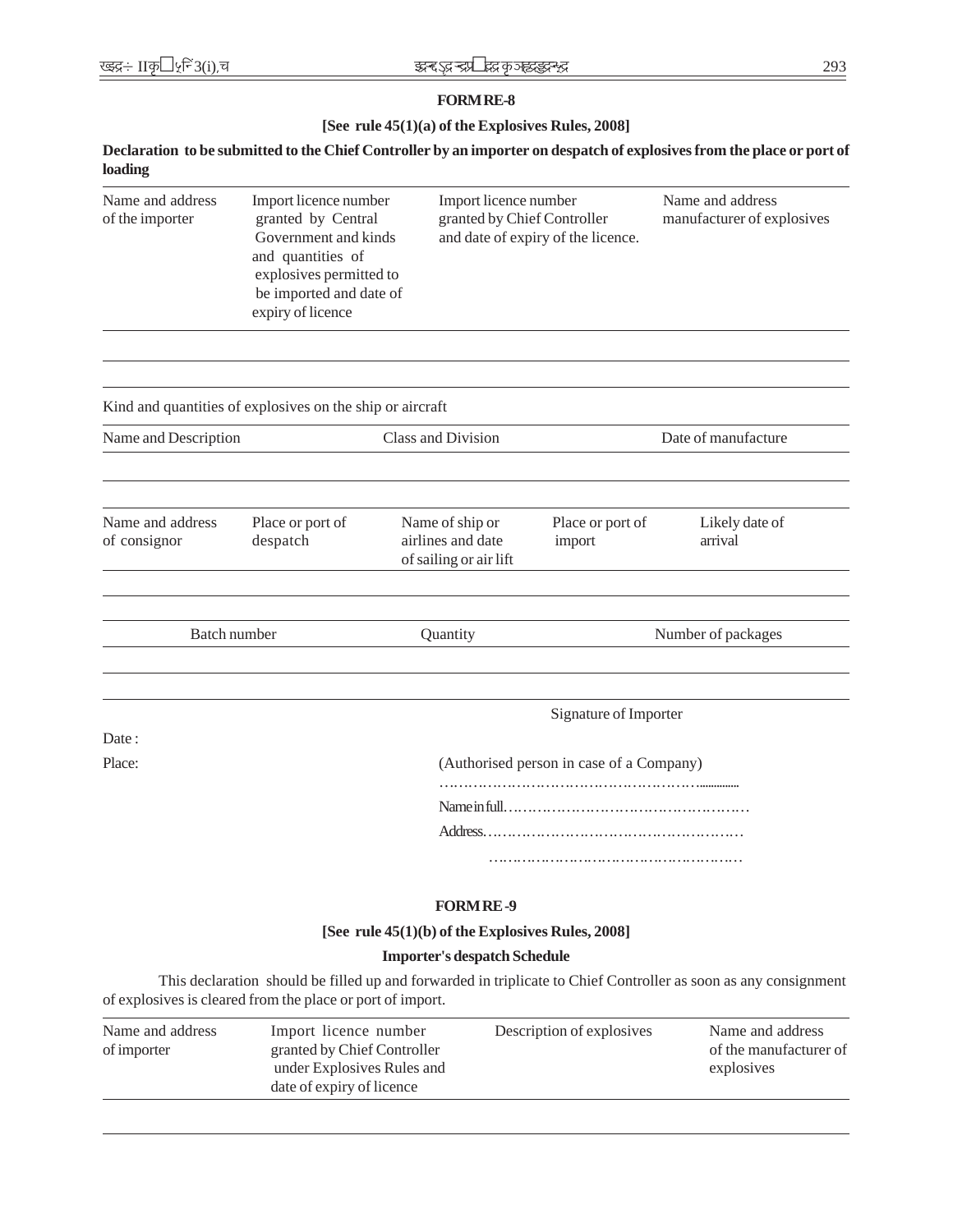|                                                                          | Particulars of despatch from place or port of import. |                                          |                                   |                             |          |                                                  |
|--------------------------------------------------------------------------|-------------------------------------------------------|------------------------------------------|-----------------------------------|-----------------------------|----------|--------------------------------------------------|
| Name and address<br>of licensee to whom<br>explosives were<br>despatched | Licence<br>number<br>and Form                         | Quantity of explosives despatched        |                                   |                             |          |                                                  |
|                                                                          |                                                       |                                          | Name and<br>description           | Class and<br>Division       | Quantity | Number of<br>packages                            |
| Name and address<br>of consignor                                         | Quantity of<br>explosives<br>imported                 | Place or port<br>from which<br>forwarded | explosives were                   | Name of ship or<br>airlines |          | Date of arrival and<br>place or port of import   |
| Batch number and date                                                    | Date of despatch                                      |                                          |                                   | Mode of despatch            |          | Road van licence number<br>if despatched by road |
| Date:                                                                    |                                                       |                                          | Name in full<br><b>FORM RE-10</b> |                             |          |                                                  |
|                                                                          |                                                       |                                          |                                   |                             |          |                                                  |

# **(See rule 46 of the Explosives Rules, 2008)**

Declaration to be submitted to the Chief Controller by an exporter on despatch of explosives from the place or port of loading

| Name and address<br>of exporter | Exporter's licence number<br>granted by Chief Controller<br>under Explosives Rules and | Description of<br>explosives<br>exported | Name and address<br>of the manufacturer of<br>explosives |
|---------------------------------|----------------------------------------------------------------------------------------|------------------------------------------|----------------------------------------------------------|
|                                 | date of expiry of licence                                                              |                                          |                                                          |

Particulars of despatch from place or port of export.

| Name, address and authority<br>of person to whom explosives<br>were despatched | Kinds and quantity of explosives exported |                       |                 |                       |
|--------------------------------------------------------------------------------|-------------------------------------------|-----------------------|-----------------|-----------------------|
|                                                                                | Name and<br>description                   | Class and<br>Division | <b>Ouantity</b> | Number of<br>packages |
|                                                                                |                                           |                       |                 |                       |

| Place or port from which | Name of ship or air lines | Date of despatch |
|--------------------------|---------------------------|------------------|
| explosives were exported |                           |                  |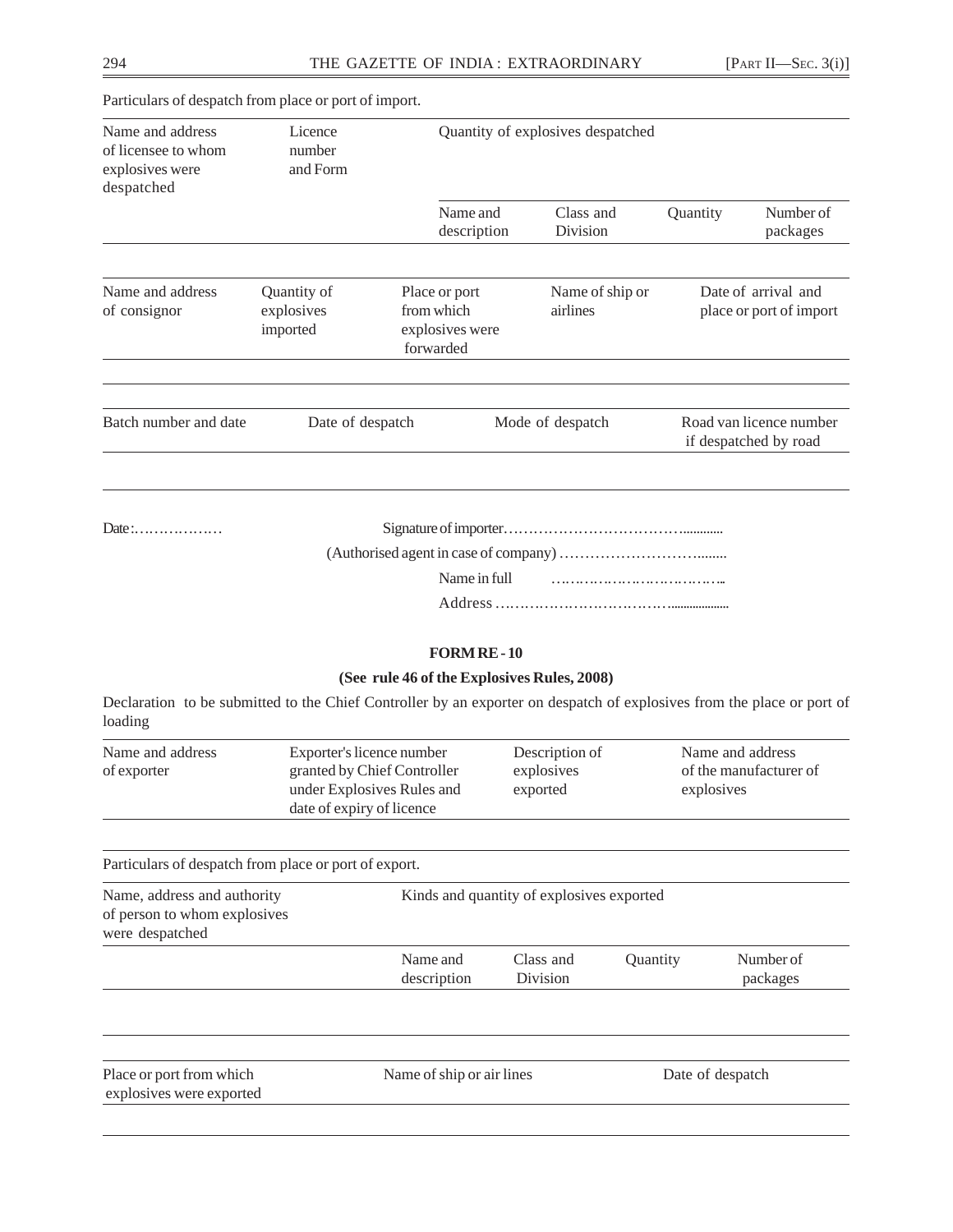| Batch No. and date | Mode of despatch | Road van licence number if despatched by road       |
|--------------------|------------------|-----------------------------------------------------|
|                    |                  |                                                     |
|                    |                  |                                                     |
|                    |                  |                                                     |
|                    |                  |                                                     |
|                    |                  |                                                     |
|                    |                  | <b>FORM RE-11</b>                                   |
|                    |                  | (See rules 50 and 77 of the Explosives Rules, 2008) |

# **Form of indent for explosives**

| To,              |                                                                 |                     |          |
|------------------|-----------------------------------------------------------------|---------------------|----------|
|                  |                                                                 |                     |          |
|                  |                                                                 |                     |          |
|                  |                                                                 |                     |          |
| Dear Sir,        |                                                                 |                     |          |
|                  | Kindly supply the following quantities of explosives to me/us:- |                     |          |
| Sl. No.          | Name                                                            | Class and Divmision | Quantity |
| 1.               |                                                                 |                     |          |
| $\overline{2}$ . |                                                                 |                     |          |
|                  |                                                                 |                     |          |
| 3.               |                                                                 |                     |          |
| 4.               |                                                                 |                     |          |

I/We hold a licence number. …………………in Form…………………of Explosives Rules, 2008 for possession for sale or use of following quantities of explosives:

| Sl. No.          | Name | Class and Division | Quantity |
|------------------|------|--------------------|----------|
| 1.               |      |                    |          |
| 2.               |      |                    |          |
| 3.               |      |                    |          |
| $\overline{4}$ . |      |                    |          |
| 5.               |      |                    |          |
|                  |      |                    |          |

The abovementioned licence is valid till…………………………………….

\*The licence is sent herewith for necessary endorsement as required under rule…. of Explosives Rules, 2008. The licence may please be returned after the endorsement.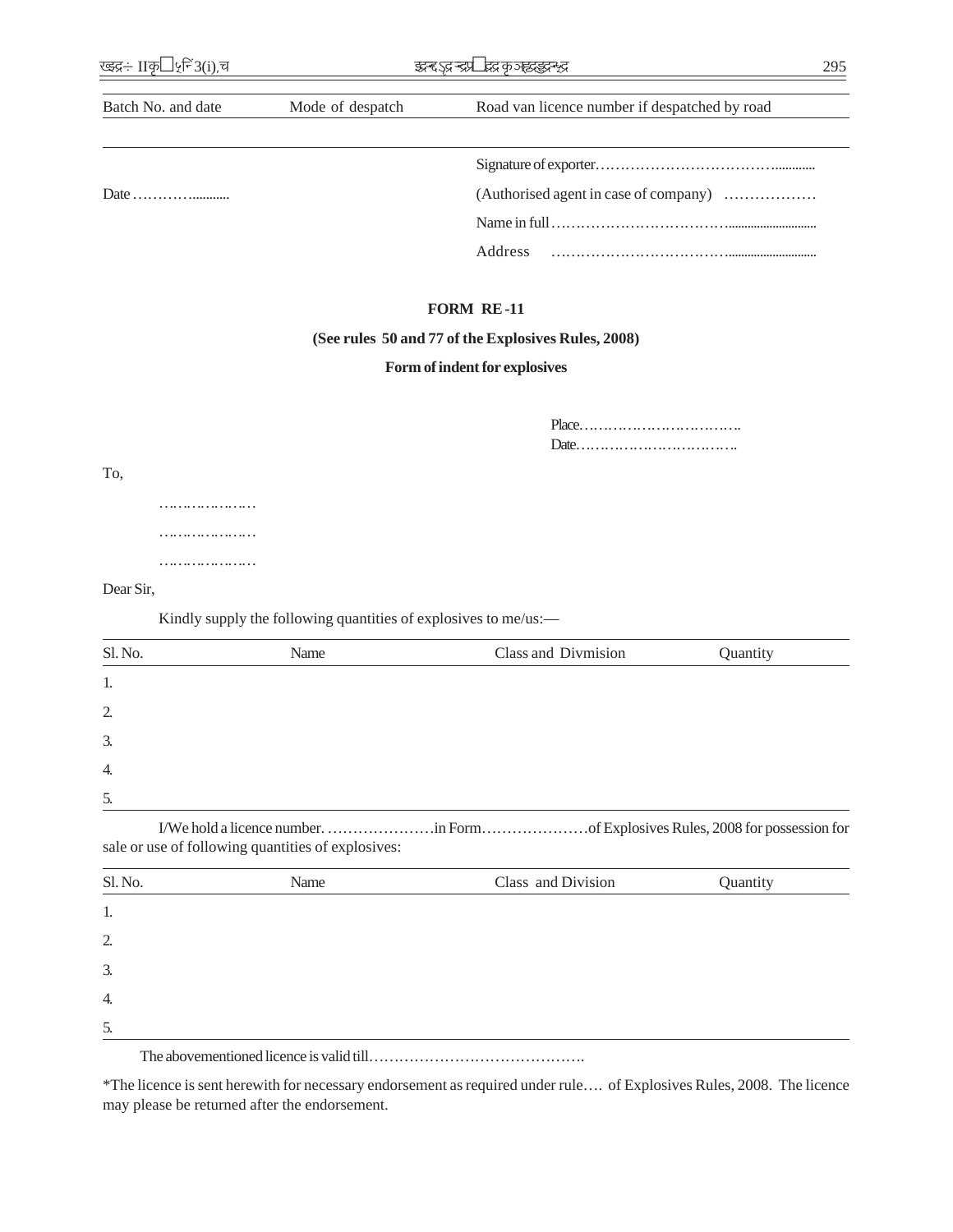I/We solemnly declare that

- (a) the receipt of explosives indented will not result in the licensed quantity being exceeded; and
- (b) no identical indent has been placed with any other supplier

 \*The explosives may please be handed over to my/our-authorised representative whose signatures are attested below :

Attested

Signature of Licensee.

Yours faithfully,

Licensee

Designation

Copy forwarded to the Controller of Explosives……………………………………………………

\*Strike out whichever is not applicable.

# **FORM RE-12**

## **(See rules 47 and 50 of the Explosives Rules, 2008)**

Pass issued by the consignor for transport of a consignment of explosives.

1. No. .………………………………..

2. This pass covers. ………………………………..packages containing following explosives :

|       | Name and description                                   | Class | Division if any | Quantity                   | Number of<br>packages | Batch number<br>and date |
|-------|--------------------------------------------------------|-------|-----------------|----------------------------|-----------------------|--------------------------|
| (i)   |                                                        |       |                 |                            |                       |                          |
| (i)   |                                                        |       |                 |                            |                       |                          |
| (iii) |                                                        |       |                 |                            |                       |                          |
| (iv)  |                                                        |       |                 |                            |                       |                          |
| (v)   |                                                        |       |                 |                            |                       |                          |
|       |                                                        |       |                 |                            |                       |                          |
| 3.    | mechanically propelled vehicle.                        |       |                 |                            |                       |                          |
| 4.    |                                                        |       |                 |                            |                       |                          |
| 5.    |                                                        |       |                 |                            |                       |                          |
| 6.    | Consignee's order number and date and quantity of each |       |                 |                            |                       |                          |
|       |                                                        |       |                 |                            |                       |                          |
| 7.    | Consignee's letter number and date intimating          |       |                 |                            |                       |                          |
|       |                                                        |       |                 |                            |                       |                          |
| 8.    |                                                        |       |                 |                            |                       |                          |
| 9.    | Approximate date on which consignment                  |       |                 |                            |                       |                          |
|       |                                                        |       |                 |                            |                       |                          |
|       |                                                        |       |                 | Signature of the consignor |                       |                          |
|       |                                                        |       |                 | Licence number             |                       |                          |
|       |                                                        |       |                 |                            |                       |                          |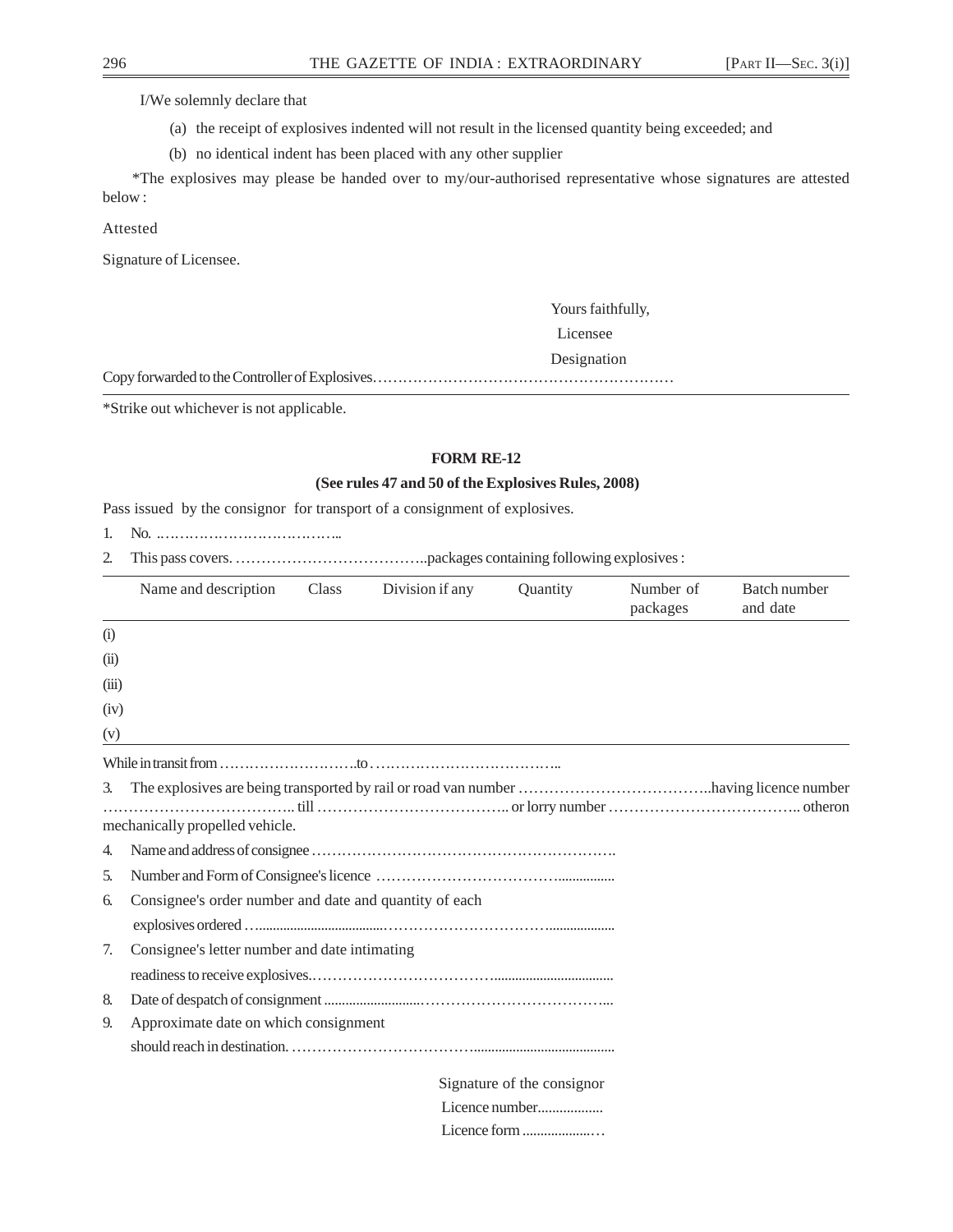# **Part-6**

# **Certificates, Declaration and Distance Forms**

# **Form CE - 1**

# **(See rules 45 and 48 of the Explosives Rules, 2008)**

# TEST CERTIFICATE FOR EXPLOSIVES

Certified that samples of the explosives of the description given below have been tested and have passed the tests set forth in Schedule III as applicable to such explosive and in the case of explosives of the 1st Division of class 3 (Nitrocompounds) or class 4 (Chlorate Mixture), that there are no signs of liquefaction or of exuded nitro-glycerine or liquid nitrocompound.

| Name and      | Description of | Number of | Date of manu-     | Actual time   | <b>Remarks</b> |
|---------------|----------------|-----------|-------------------|---------------|----------------|
| address of    | explosives     | packages  | facture and batch | taken in Heat |                |
| importer*     |                |           | number            | Test for tint |                |
| $/$ consignor |                |           |                   | to appear     |                |

This certificate is valid for twelve months only that is to say it expires on the ………………………. Day of …………20 provided that, in case of nitro-glycerine compounds which are not used as propellants, it shall expire on the 31st day of July following.

| Date:  | Signature of Testing Officer |
|--------|------------------------------|
| Place: | Designation                  |

\*Name of importer in case of import, and consignor in case of transport.

# **Form CE - 2**

————

# **(See Rule 45 of the Explosives Rules, 2008)**

Declaration to be made by the master of a ship carrying explosives before entering a port or by the ship's agent.

- 1. Name of ship………………………………..
- 2. Date of Arrival at……………………Port………………………….

| Description   | Date of manufacture,   | Total quantity   | Quantity to be   | Remarks |
|---------------|------------------------|------------------|------------------|---------|
| of explosives | batch number and other | carried          | landed at port   |         |
|               | distinguishing marks   |                  |                  |         |
|               | cases                  | Kilogramme/Cases | Kilogramme/Cases |         |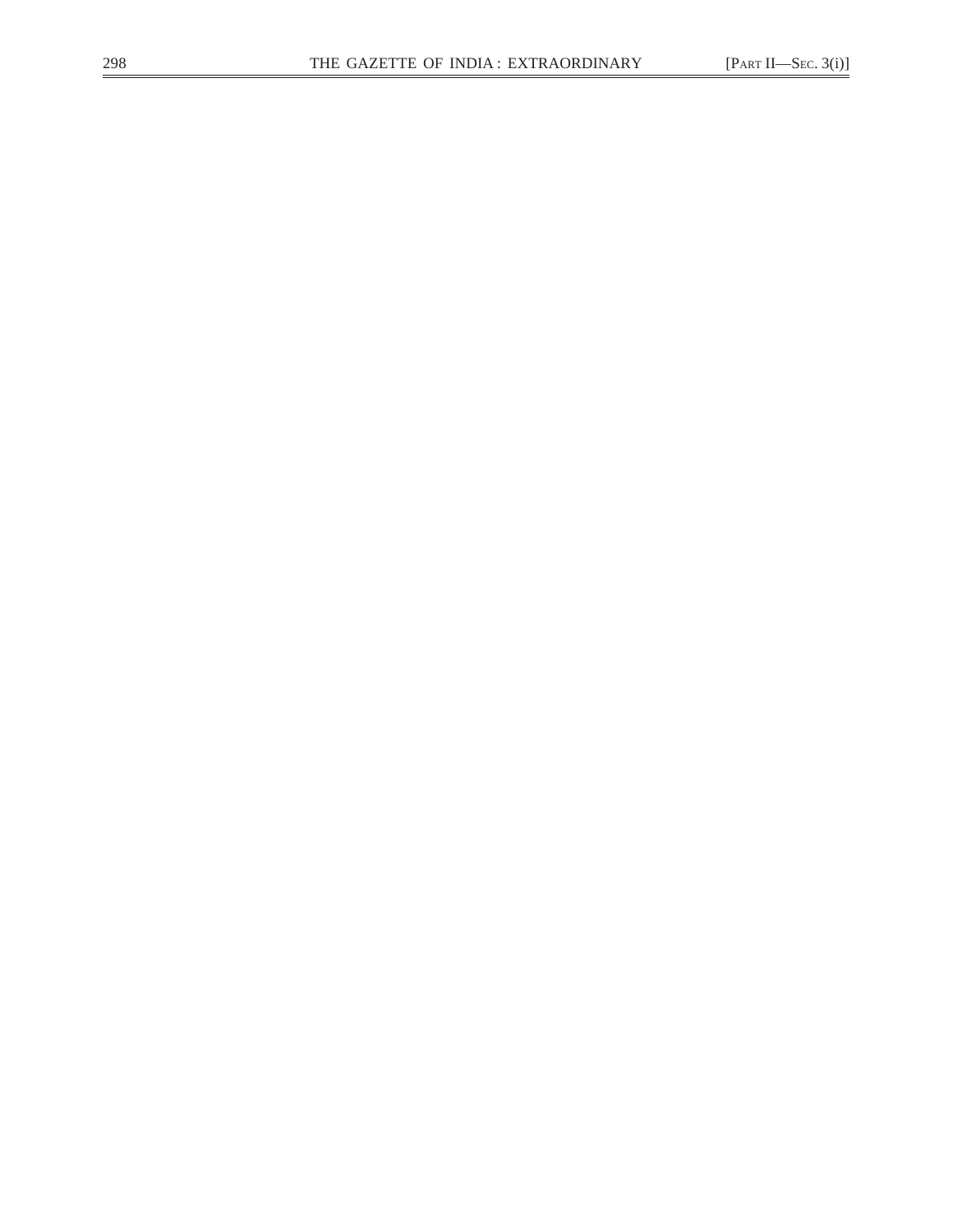# **Form CE - 3**

 **(See rule 103 of the Explosives Rules, 2008)**

## FORM OF INDEMNITY BOND

To

The President of India,

I/we ………………..carrying on business as manufacturer(s) of fireworks and/or gunpowder and having a factory or shop at………………..and I/we of …………… …… sureties on his or their behalf hereby jointly and severally agree and undertake that we shall pay to the President of India, his successors and assigns on demand a sum of Rs……….. for which payment to be well and truly made we bind ourselves, our respective heirs, executors, administrators and assigns. I/We agree that the dependents of such workers as may die as a result of accidents occurring in the factory or shop above mentioned and that such compensation amounts shall be a first charge on the immovable properties mentioned in the Schedule hereunder and that the above undertaking shall remain in force until all compensation payable hereunder have been fully paid and shall be binding upon us, our respective heirs, executors, administrators and assigns.

We, our heirs, executors, administrators and assigns jointly and severally undertake to keep the President of India indemnified against all claims that may be made on behalf of workers dying as a result of accidents. In case the compensation awarded is paid to the dependants by us or by our heirs, executors, administrators and assigns the above written bond shall be void but otherwise it shall remain in full force and virtue.

It is hereby agreed that the liability of the sureties hereunder shall not be discharged by reason of time being granted or any other indulgence shown to the Principal(s) nor shall it be necessary for the President of India to sue the Principal(s) before suing the sureties for the amounts due hereunder.

## SCHEDULE ABOVE REFERRED TO

(Here full description of the immovable properties should be given)

| In witness whereof these presents have been duly executed on the day of |
|-------------------------------------------------------------------------|
|                                                                         |
|                                                                         |
|                                                                         |
|                                                                         |
|                                                                         |
|                                                                         |
|                                                                         |
|                                                                         |
|                                                                         |
|                                                                         |
|                                                                         |
|                                                                         |
|                                                                         |

Executed in my presence

………………………………………

District Magistrate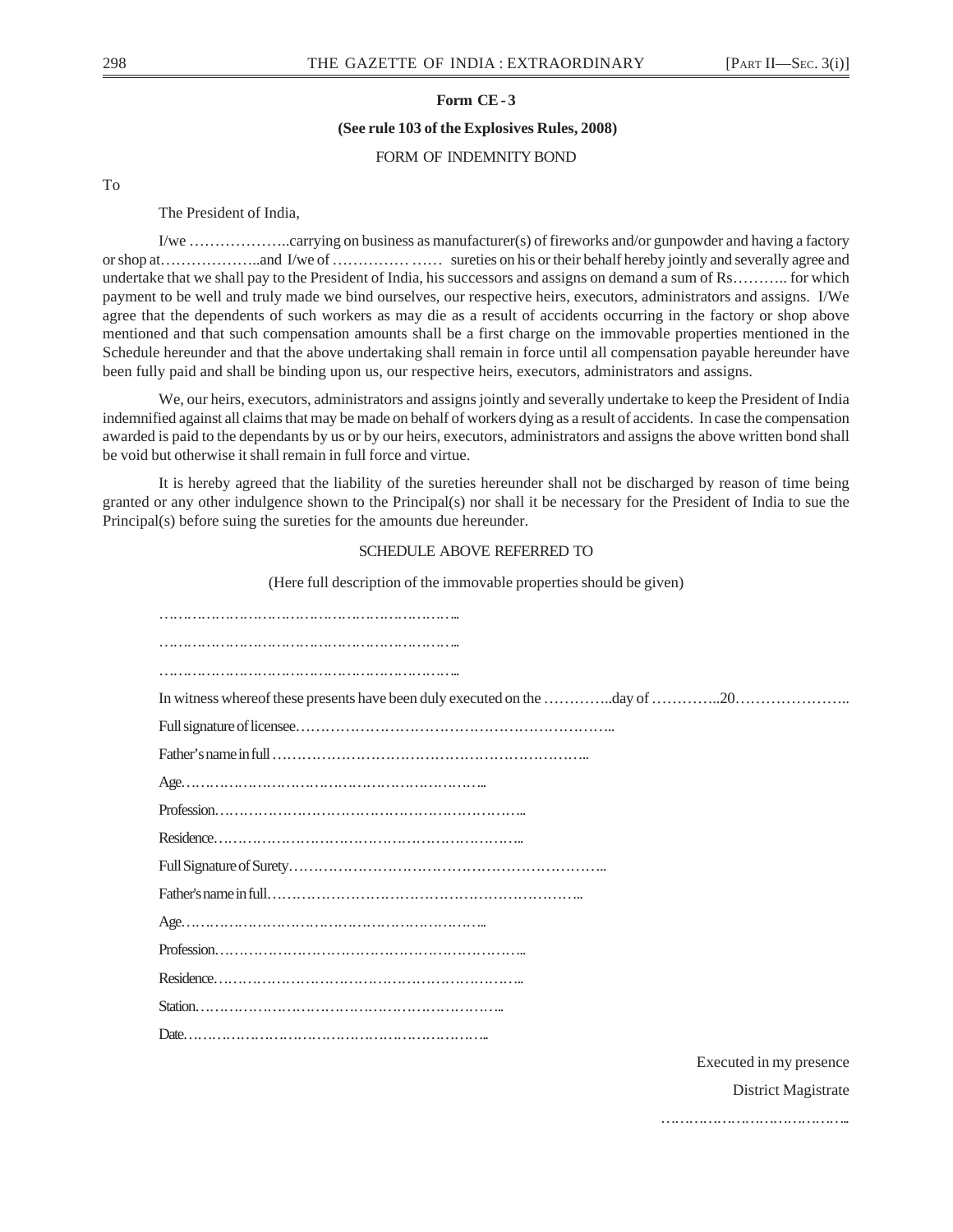# **Form DE - 1 (See rule 113 of the Explosives Rules, 2008)**

Distance form to be submitted by the applicant indicating the clear distances available around proposed storage magazine for explosives or fire works or proposed explosives factory

Proposed kinds and quantity of explosives ……………………… ………………………………

# Inside Safety Distance (ISD)

- 1. Room or works used in connection with the magazine
- 2. Any other explosives magazine
- 3. Magazine office for this magazine

# Middle Safety Distance (MSD)

- 4. Dwelling house of the security guard of the magazine
- 5. Railway including private Railway
- 6. Canal (in active use) or other navigable water
- 7. Dock or Pier or Jetty
- 8. Public highway or Public roads
- 9. Private road which is a principal means of access to a temple, mosque, church, gurudwara or other places of worships, hospital, college, school or factory
- 10. River embankment or sea embankment or Public well
- 11. Reservoir or bounded tank or rope way
- 12. Wind mill or solar panel for power generation Outside Safety Distance(OSD)
- 13. Dwelling house
- 14. Government and Public building
- 15. Temple, mosque, gurudwara, church or other place of worship
- 16. Shops, market place, public, recreation and sports ground, College, School, hospital, theatre, cinema or other buildings, where the public are accustomed to assemble
- 17. Factory
- 18. Buildings or works used for the storage in bulk of petroleum spirit, gas or other inflammable or hazardous substance
- 19. Building or works used for the manufacture of explosives or of articles which contain explosives
- 20. Aerodrome
- 21. Furnace, Kiln or chimney
- 22. Quarry or mine pit head
- 23. Power house or electric sub-station
- 24. Wireless Station
- 25. Warehouse or other storage buildings
- 26. Any other protected works

# Over head Electric lines

- 27. Electric Powerover head Transmission lines above 440 V
- 28. Electric Powerover head Transmission lines up to 440 V

Date ……………

| (Authorised person in case of company) |  |
|----------------------------------------|--|
|                                        |  |
|                                        |  |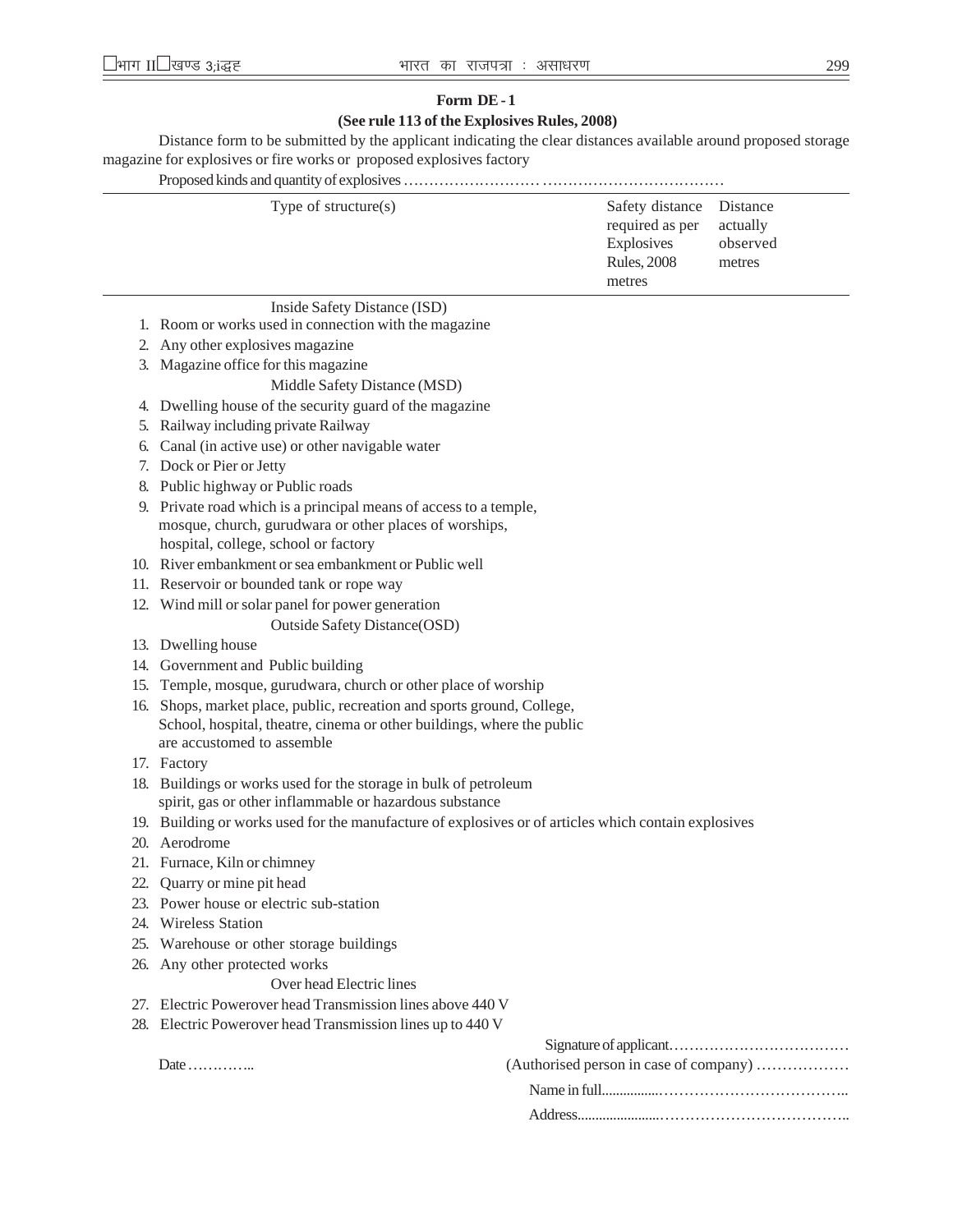# **Form DE - 2**

# **(See rule 113 of the Explosives Rules, 2008)**

# (Distance Form to be attached to the licence)

Safety distances required to be kept clear around magazine for high explosives or fire works or factory licence number……………in form ………….granted to……………….

Type of structure(s) Safety distance metres Inside Safety Distance (ISD) 1. Room or works used in connection with the magazine 2. Any other explosives magazine. 3. Magazine office for this magazine Middle Safety Distance (MSD) 4. Dwelling house of the security guard of the magazine

5. Railway including private Railway

- 6. Canal (in active use) or other navigable water
- 7. Dock or Pier or Jetty
- 8. Public highway or Public roads
- 9. Private road which is a principal means of access to a temple, mosque, church, gurudwara or other places of worships, hospital, college, school or factory
- 10. River embankment or sea embankment or Public well
- 11. Reservoir or bounded tank or rope way
- 12 Wind mill or solar panel for power generation

Outside Safety Distance(OSD)

- 13. Dwelling house
- 14. Government and Public building
- 15. Temple, mosque, gurudwara, church or other place of worship
- 16. Shops, market place, public, recreation and sports ground, College, School, hospital, theatre, cinema or other buildings, where the public are accustomed to assemble
- 17. Factory
- 18. Buildings or works used for the storage in bulk of petroleum spirit, gas or other inflammable or hazardous substance
- 19. Building or works used for the manufacture of explosives or of articles which contain explosives
- 20. Aerodrome
- 21. Furance, Kiln or chimney
- 22. Quarry or mine pit head
- 23. Power house or electric sub-station
- 24. Wireless Station
- 25. Warehouse or other storage buildings
- 26. Any other protected works
	- Overhead Electric lines
- 27. Electric Power overhead Transmission lines above 440 V
- 28. Electric Power overhead Transmission lines up to 440 V

[Controller of Explosives/Chief Controller of Explosives]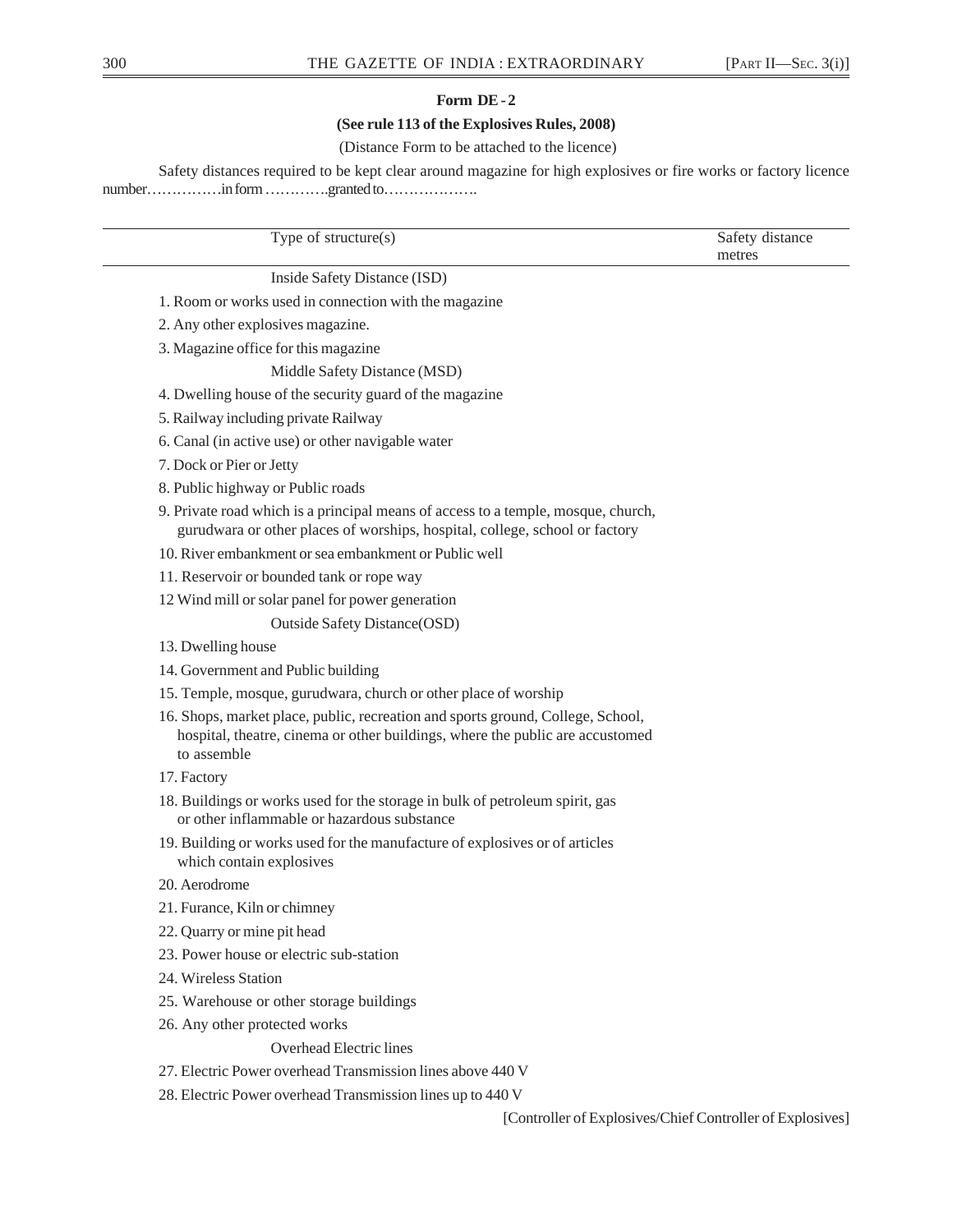## **Schedule - VI**

## **Part 1**

## **Safety provisions for manufacture of explosives**

I. Process:

The sensitive operations and processes including cleaning, disposal of waste, shall have control mechanism (remote control, temperature control, heating medium, etc) to the satisfaction of the Chief Controller of Explosives

II. Machineries and equipments:

Vessels and machineries for making and processing explosives, electrical equipments, protection against static charge, maintenance of electrical equipments, personnel protection etc should be suitable for safe operation of the process.

## **Part 2**

## **Safety provisions for Bulk Mixing Delivery (BMD) Vehicles**

- (1) No welding or cutting shall be performed on a bulk mixing delivery vehicle until the vehicle has been washed down and all explosive material, ingredients, oxidizer have been removed. Before welding or cutting on a hollow shaft, the shaft shall be thoroughly cleaned inside and outside and vented with sufficient ventilation.
- (2) Plastic tubes shall not be used as hole liners if the hole contains an electric detonator.
- (3) All spills or leaks shall be cleaned up immediately.
- (4) No welding or open flames shall be used in or around any part of the delivery equipment unless it has been completely washed down and all oxidizer materials removed.
- (5) Before welding or repairs to hollow loading shafts, the shaft shall be thoroughly cleaned inside and outside and vented.
- (6) The entire loading and mixing equipment shall be cleaned to prevent hazardous accumulations of ingredients and before open flame work is performed on the unit.
- (7) Mixing of blasting agents shall not be performed during transit.
- (8) The location chosen for water gel or ingredient transfer from a support vehicle into the borehole loading vehicle shall be away from the blast hole site when the bore holes are loaded or in the process of being loaded.
- (9) No person shall smoke, carry matches or any flame-producing device, or carry any fire arms while in or about bulk vehicles effecting the mixing transfer or down-the-hole loading of blasting agents at or near the blasting site.
- (10) BMD vehicle shall only be driven by a capable and competent driver familiar with regulations applicable to explosive materials, and the requirements of these rules.
- (11) The BMD vehicle operator shall be trained in the safe operation of the vehicle, as well as with its mixing, conveying, and related equipments. The operator shall be familiar with the general procedure for handling emergency situations.
- (12) Caution shall be exercised in moving the vehicle in the blasting area to avoid driving the vehicle over or dragging hoses over firing lines, cap wires, or explosive materials. The driver shall obtain the assistance of a second person to guide the driver's movements when moving the vehicle in the charging area.
- (13) Material shall not be mixed while vehicle is in motion.
- (14) Pneumatic loading from bulk mixing delivery vehicles into blast holes primed with electric blasting caps or other systems sensitive to static-electricity shall be provided with semi conductive discharge hose and suitable earthing device to prevent the accumulation of static charges.
- (15) When electric power is applied by a self-contained motor-generator located on the vehicle, the generator shall be separated from the discharge point of the explosives. The generator or the battery shall be provided with a cut-off switch in a readily accessible position.
- (16) Wiring shall be so fixed and protected so as to minimize accidental damage or undue wear.
- (17) The BMD vehicle body and equipment shall be electrically continuous with the vehicle chassis. The frame of the mixer and all other equipment that may be used shall be electrically bonded. Bonding points and bonding cables for effective grounding shall be provided.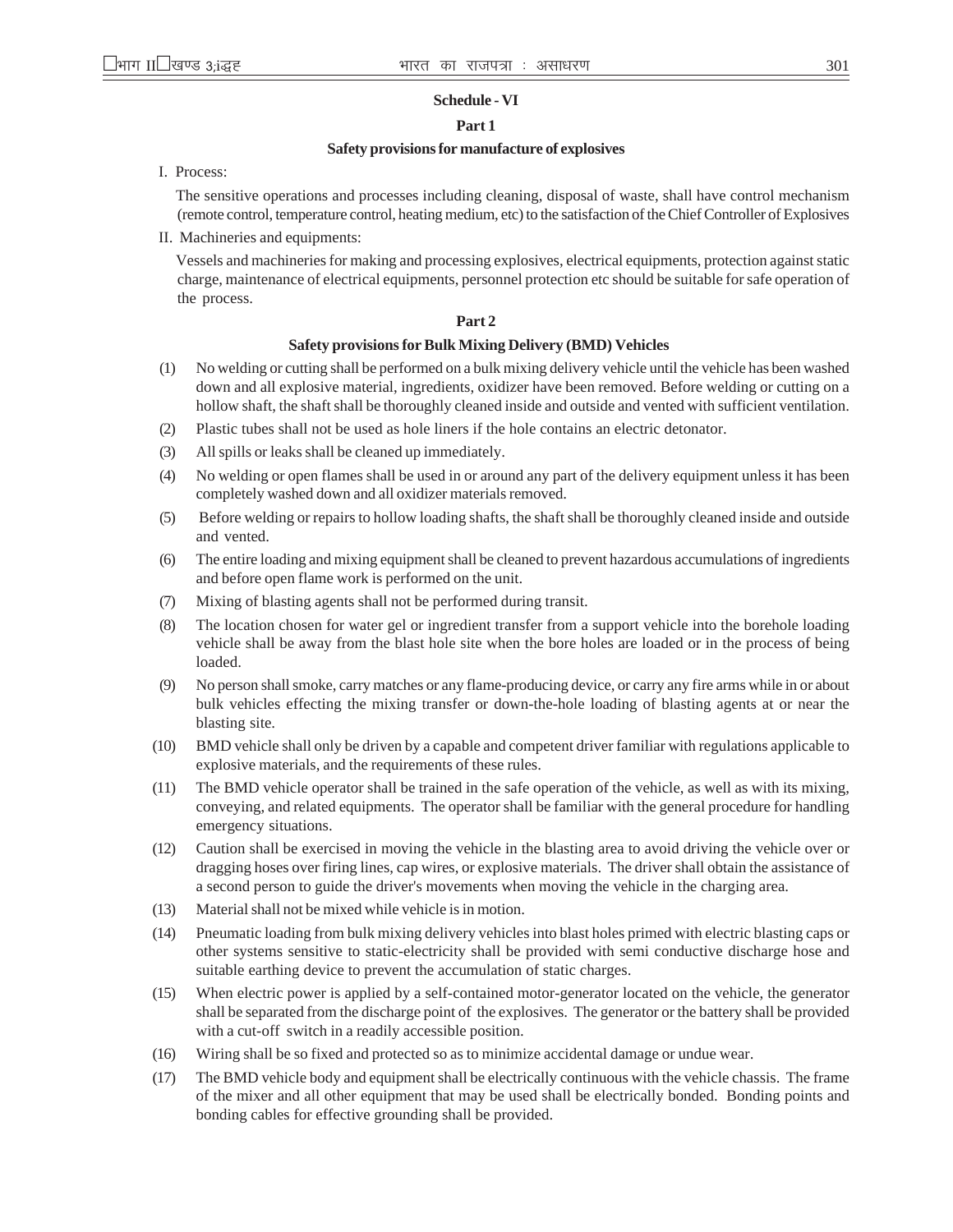## **Part-3**

## **Safety provisions for transport of explosives by water**

- (1) Notice of loading on or unloading from ships or vessel. —No explosive shall be loaded on or unloaded from a ship or vessel within the limits of a port unless 48 hours' notice in writing of the intended time and place of such operation has been given to the Conservator of the port.
- (2) Steamer fires and lights.—No explosives shall be loaded on or unloaded from any ship or vessel
	- (a) unless the engine room fires have been previously carefully banked up, and all other fires and lights extinguished;
	- (b) while the ship or vessel is attached to or alongside of any steam vessel or steam tug unless the engine room fires of such steam vessel or steam tug, have previously been carefully banked up and all other fires and lights have been previously extinguished:

Provided that nothing in this rule shall prevent the employment of an artificial light or ship's signal lights of a type approved in writing by the Chief Controller in areas outside the port limits and by the Conservator of the port within the port limits:

Provided further that a steam tug may be employed at the port of Chennai to place boats alongside a ship carrying explosives or to remove them but no loading or unloading operations shall be carried on so long as a tug is within a distance of 50 metres from the ship.

- (3) Storage.—No explosives shall be stowed in a ship except in accordance with regulations contained in the Merchant Shipping Carriage of Dangerous Goods Rules, 1978.
- (4) Conveyance of explosives on special trade passenger ships.—Any authorised explosives satisfying the requirements of these provisions may be transported in a properly constructed magazine on a trade passenger ship to which Part VIII of the Merchant Shipping Act, 1958 (44 of 1958-Annexure II) applies being a home trade ship as defined in clause (16) of section 3 of the said Act:

Provided that—

- (a) the consignor satisfies the certifying officer referred to in section 243 of the Merchant Shipping Act, 1958 (44 of 1958-AnnexureII) that no other means of conveying the explosives are available;
- (b) the magazine complies in all respects with the specifications for magazines in ships laid down by the Board of Trade and is approved by the Surveyors of the Mercantile Marine Department;
- (c) the explosives are packed and marked in accordance with these rules;
- (d) detonators are not carried in the same hold as other explosives; and
- (e) the hold containing the magazine does not contain any other hazardous or flammable goods at any time during which the magazine is in use for the carriage of explosives.
- (5) Conveyance of explosives on passenger vessels.—
	- (1) The following explosives may be carried in a passenger vessels, namely:
		- (a) any explosives not exceeding 2.5 kilogrammes in weight other than a fulminate (Class 5), ammunition containing its own means of ignition (Class 6, Division 3) or fireworks (Class 7); and
		- (b) detonators not exceeding 200 in number and certified in writing by the licensee not to contain in the aggregate more than 225 grammes of explosives:

Provided that—

- (i) previous notice is given to the person in charge of the vessel in which the explosive is intended to be conveyed;
- (ii) all the precautions are taken to prevent accidents by fire or explosion;
- (iii) Detonators are not carried in the same compartment as other explosives.
- (2) Nothing in these provisions shall apply to explosives carried in a passenger vessel under (1).
- (6) Anchorage of vessels carrying explosives.—
- (1) Every vessel having explosives on board and entering a port shall be anchored at such anchorage as the conservator of the port shall appoint in this behalf and shall not leave such anchorage without the general or special order of the Conservator of the port and subject to such conditions as may be specified in the order.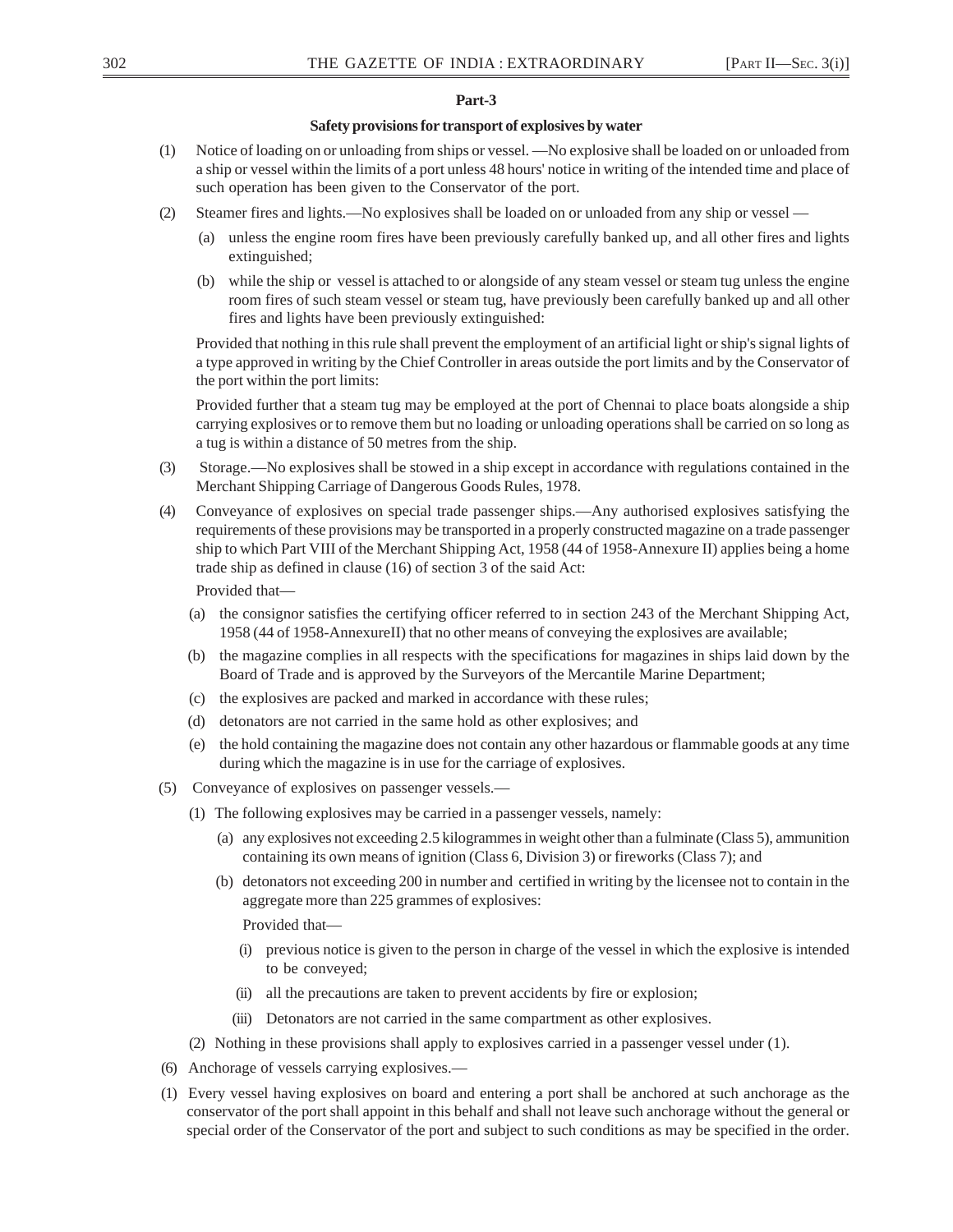- (2) Such anchorage shall in no case be the same as that for vessels laden with petroleum and shall be at such distance from the anchorage for vessels laden with petroleum as to render it impossible for a fire originating at the former anchorage to affect vessel anchored at the later.
- (7) Red flag or warning light to be exhibited.—Every vessels having explosives on board exceeding 50 kilogrammes in weight shall while approaching or leaving a port and during the time that it remains within the limits of the port or on any inland water exhibit conspicuously—
	- (a) between sunrise and sunset a red flag not less than 1 metre square, and
	- (b) between sunset and sunrise a single red light visible all round the horizon.
	- (8) Vessels to lie singly.—Every vessel wholly or partly laden with explosive shall lie singly and be kept at a distance of at least 50 meters from any other vessel except during the actual transhipment of explosives, when one boat may lie alongside on each side of a ship, boat or floating magazine and two ships may lie alongside each other.
- (9) Vessels not to lie alongside magazine, jetties, etc.—No vessel having any explosive on board shall lie alongside any vessel, floating magazine, quay wharf, jetty and land or landing stage except for the purposes of loading or unloading and then only during the time necessary for the actual loading or unloading of such vessel and shall proceed on its voyage without delay except such delay as may be unavoidable in consequence of tide or weather.
- (10) Loading and unloading prohibited while a vessel is underway.—No explosives exceeding 450 kilogrammes in weight and no detonators shall be loaded or unloaded while a vessel is underway.

Explanation.—A vessel is 'underway' when she is not at anchor or moored or made fast to the shore or a ground.

- (11) Place of loading and unloading within a port area.—Explosives shall within the limits of a port, be loaded from, landed at, brought into or deposited upon, only such quay or other place as the Conservator of the Port may by general or special order direct.
- (12) Cushion to be used.—A cushion properly stuffed with oakum and covered with leather, or one of such other kind as the Conservator of the port may from time to time approve, shall be used in shipping an explosive in any vessel or in landing it upon any wharf or other landing place within the limits of a port.
- (13) Ships to handle explosives with despatch.—
	- (1) Ships arriving in a port with explosives intended to be landed at the port shall discharge them with all reasonable despatch, and ships taking explosives on board shall proceed to sea with all reasonable despatch.
	- (2) No ship or boat shall retain on board any cargo of explosives and remain in the port for a period longer than three days :

Provided that the conservator of the port in consultation with Chief Controller may extend such period under such conditions as deemed fit if he is satisfied that such extension of period is considered necessary.

(14) Boats to be licensed.—

(1) No boats shall be used for the transport of explosives exceeding 1,000 kilogrammes in weight except under and in accordance with the conditions of the licence granted—

- (a) by the Conservator of the port in the case of a boat plying within the limits of a port, or
- (b) by an officer appointed by the Central Government in the case of a boat plying in areas outside port limits.

(2) The licence shall specify the maximum quantity of explosives the boat is authorised to carry which quantity shall be fixed in consultation with the Chief Controller.

- (3) Every licence granted under these provisions shall remain valid for a period of—
	- (a) four months in the case of a boat plying within the limits of a port; and
	- (b) one year in the case of a boat plying in areas outside port limits.

(4) The licence referred to (1) shall be granted or renewed in such form and on payment of such fees as may be specified by the Central Government.

(5) A copy of every licence granted in (1) shall be forwarded to the Chief Controller.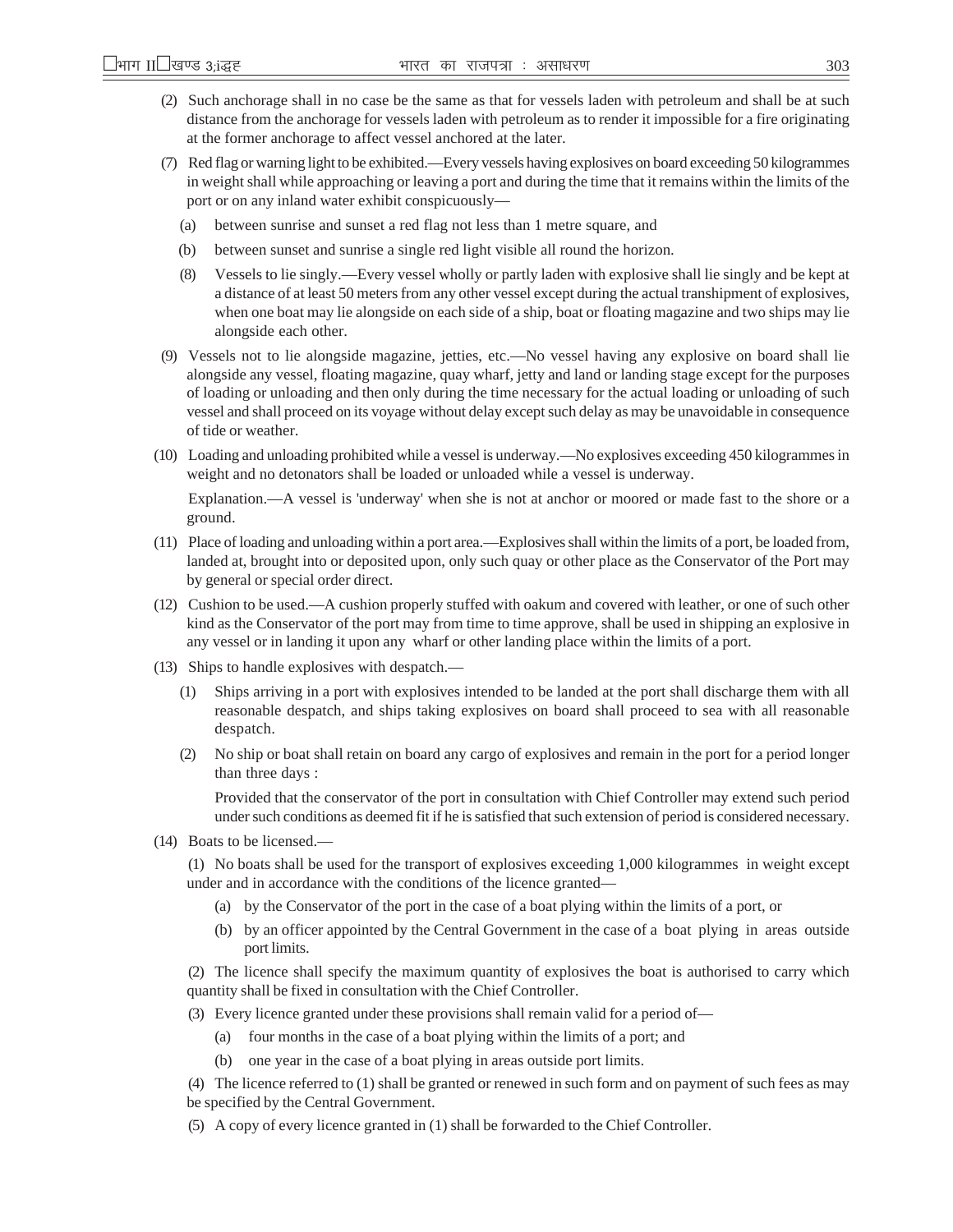(6) Every person in charge of any boat licensed under (1) shall, when required so to do by an officer mentioned in Explosives Rule 2008 produce the licence of such boat for inspection.

(15) Buoy to be carried.—

(1) Every boat carrying explosives within the limits of a port shall carry on deck a buoy with a rope 27 metres in length and 7.50 centimetres in diameter, one end of the rope being attached to the buoy and the other end to the boat. The rope shall be attached to such part of the boat as is most clear of spars gear or other obstruction and at such point as is approved by the licensing authority.

(2) The buoy shall be a drum painted red measuring not less than 55 centimetres in length and 35 centimetres in diameter, properly strapped with an iron band in the middle and having a ring attached for securing the rope.

- (16) Smoking, fire, dangerous articles and other cargo prohibited.—The following shall not be permitted on board any boat which has explosives on board—
	- (a) fire or light of any description other than the warning lights;
	- (b) smoking;
	- (c) any substance of an inflammable nature or liable to spontaneous ignition;
	- (d) any substance liable to cause or communicate fire or explosion;

(e) any other cargo, unless the carrying of such other cargo, has been specially authorised in writing by the Conservator of the port within port limits or by Chief Controller in areas outside port limits:

Provided that nothing in this rule shall apply to the transport of explosives in a mechanically propelled boat subject such conditions as may be specified by the Chief Controller.

## **Part-4**

### **Safety provisions for transport of explosives by rail**

- (1) **Rail vans to be approved.**—No explosives other than safety fuse and fireworks shall be transported by rail except in a van specially constructed for the carriage of explosives and of a type approved by the Chief Controller and the Railway Board.
- (2) **Making of railway carriage.—**

(1) On each side of every railway carriage containing any explosive there shall be affixed in conspicuous characters by means of a securely attached label or otherwise the word "Explosives".

(2) Nothing in (1) shall apply in a carriage containing explosives transported in accordance with the provisions of Explosives Rule 2008.

- (3) **Transport of explosives with ordinary goods**.—Notwithstanding anything contained in earlier provision, the following explosives may be transported by any train other than a passenger or mixed train in a carriage not carrying any article or substance liable to cause or communicate fire or explosion:
	- (a) any quantity of safety fuse for blasting;

(b) any other explosive approved by the Chief Controller for the purpose of this rule provided such explosive is packed in metallic cases or cylinders which fulfil all the requirements of these rules and are of a pattern approved by the Indian Railways and the Chief Controller.

- (4) **Position of railway carriages.**—Every railway carriage containing explosive shall be placed as far away as practicable from the engine and shall be close-coupled to the adjoining carriages not loaded with explosives or other articles or substances of flammable or hazardous nature, provided that—
	- (a) on the Darjeeling-Himalayan Railway carriages containing explosives need not be close-coupled;
	- (b) on the Nilgiri and Karaikal-Peralam Railways, only one carriage need intervene between the engine and carriages containing explosives;
	- (c) on the electrified section of Railways when trains are hauled by electric locomotives, no carriages need intervene between the engine and the carriage containing explosives.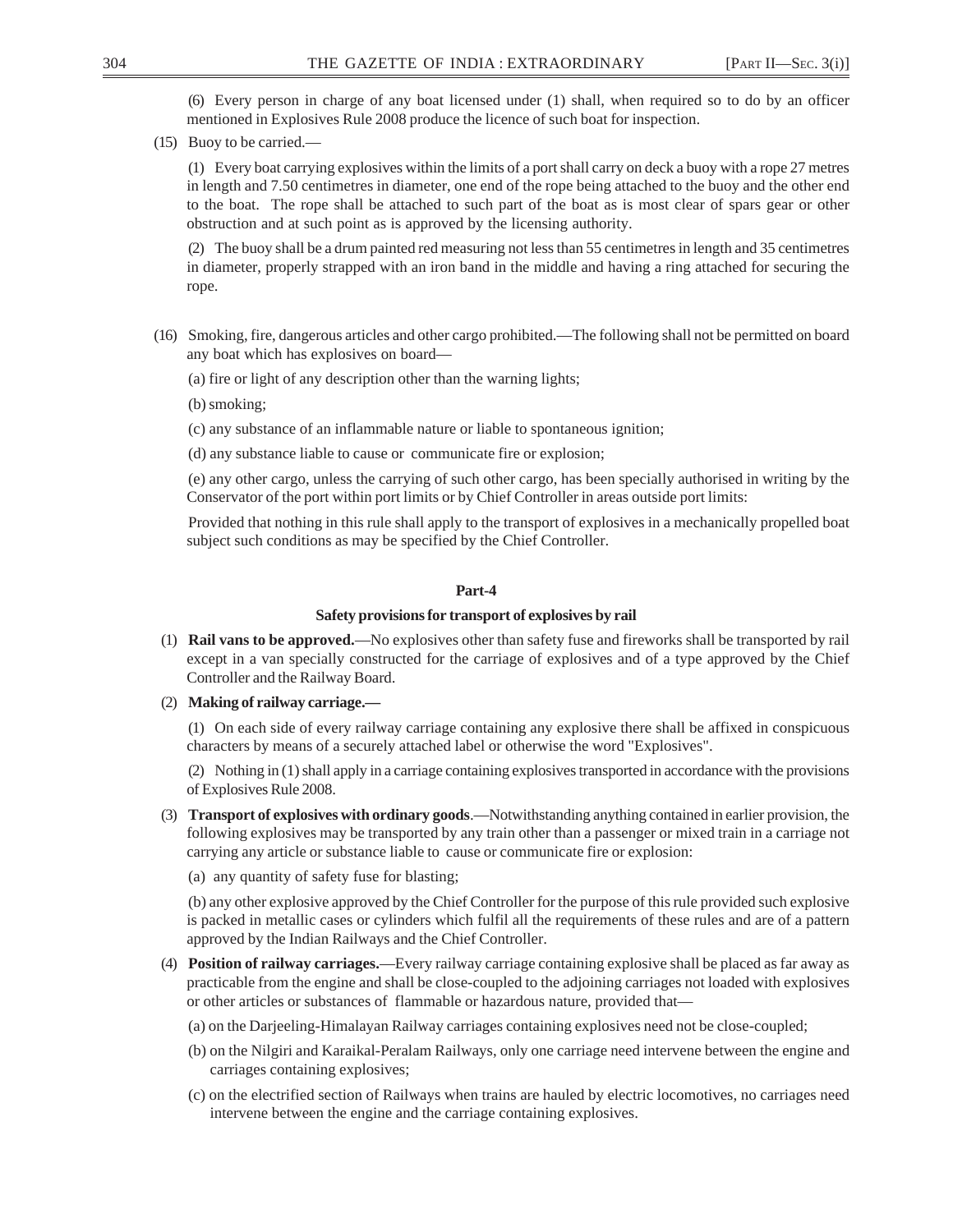- (5) **Maximum quantity of explosives to be transported by rail**.—Not more than 5 carriages containing explosives shall at any one time be loaded or unloaded at or on any railway station or wharf and not more than 10 carriages containing explosives shall be attached to or transported by any one train.
- (6) **Prohibition on passenger or mixed trains.**—No explosive shall be transported by any passenger or mixed train.
- (7) **Despatch of explosive vans by mixed train**—Notwithstanding anything contained in these rules, any explosive may be transported by a mixed train in vans specially approved on any line or section on which goods trains are not running subject to the following conditions, namely:-
	- (a) not more than three such vans containing explosives shall be hauled at any one time.
	- (b) there shall be not less than three carriages between the vans containing explosives and the engine and between such vans and the passenger carriages.
	- (c) the vans containing explosives shall be close-coupled to the adjoining carriages and to each other.
	- (d) immediately on entering on any section upon which goods trains are running, the vans containing explosives shall be detached from the mixed train.
- (8) **Conveyance of explosives by passenger or mixed train—**Notwithstanding anything contained in these rules, the following explosives may be transported by passenger or mixed trains:
	- (a) safety fuses for blasting.
	- (b) explosives of the Class 3 (Nitro-compound) other than propellants, in the form of cartridges not exceeding in the aggregate 2.5 kilogrammes in weight, provided no detonators are carried in the same compartment.
	- (c) detonators to the number of 200 if the amount of explosives in the package or package containing detonators does not exceed in the aggregate 225 grammes provided—
		- (i) a certificate to such effect is tendered by the consignor; and
		- (ii) no other explosive is carried in the same compartment.
	- (d) sporting powders and propellants packed in double packages prescribed in Schedule II, provided—
		- (i) the explosive is contained in tin canisters containing not more than 5 kilogrammes each packed in a stout wooden case with a completely park-proof outer cover of tin or zinc or in a metal case or cylinder of a pattern approved by the Chief Controller;
		- (ii) no outer case contains more than 12.5 kilogrammes of explosives; and
		- (iii) the total consignment by one train does not exceed in the aggregate 37.5 kilogrammes.
- (9) **Receipt of consignment of explosives by railways.—**Consignments of explosives intended to be transported by rail shall be received only—
	- (a) by a servant authorised by the Indian Railways concerned to receive dangerous goods; and
	- (b) at such times between sunrise and sunset and at such places within railway premises as the Indian Railways may specify in this behalf.
- (10) **Shunting. —** No shunting of carriages containing explosives shall be carried out on any railway save under the superintendence of duly authorised officer who shall be responsible that—
	- (a) when the train is being marshalled carriages loaded with explosives shall not be shunted by a locomotive unless they are separated from any engine by not less than three carriages containing no explosive or easily inflammable substance;
	- (b) during the shunting of carriage containing explosive, the speed of all movements shall not exceed 8 kilometers an hour; and
	- (c) no loose shunting take place.
- (11) **Delivery to and from railway premises.** (1) Packages containing any explosive shall be removed by the consignee from the station, wharf or depot of the railway to which they have been transported as soon as practicable and with all due diligence after arrival.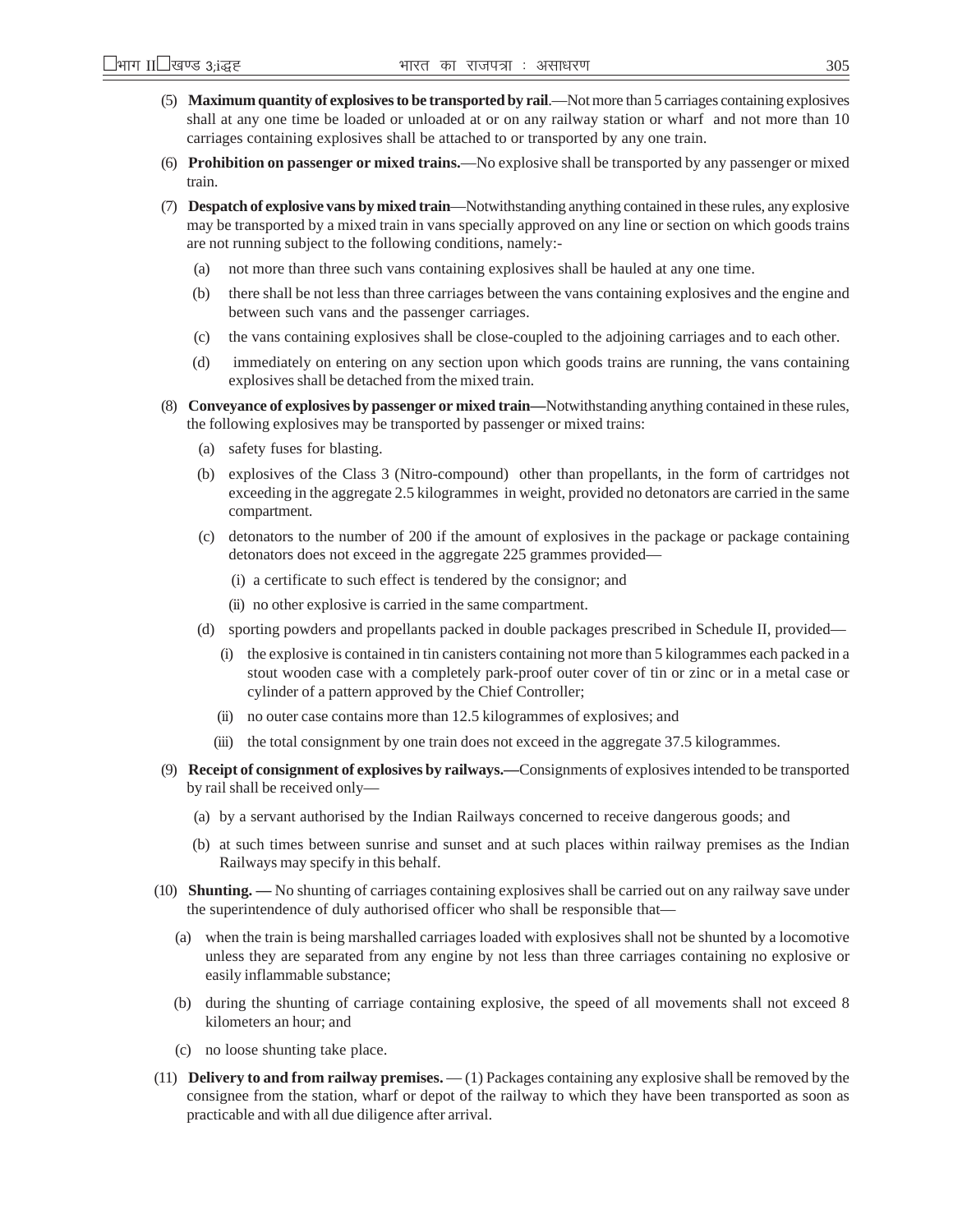(2) If the packages are not removed within the twelve hours of daylight following their arrival the packages and contents may be forthwith returned to the consignor at his risk and expense.

(3) Every package containing an explosive shall until removed, returned or despatched be kept in a safe place under the special direction of the Station Master at a safe distance from the station buildings under the police guard if necessary and shall be completely covered with tarpaulins or other suitable material.

(12) **Power of Indian Railways.**—(1) Where Indian Railways suspects that an explosive or carriage or package containing an explosive does not comply with any of these rules, it may-

(a) prevent the entry of such explosive, carriage or package upon their premises or refuse to receive or transport them; or

(b) at any time open or require such carriage or package to be opened to ascertain the facts.

(2) If any explosive or any carriage or package containing explosives is found not to comply with any of these rules, the Indian Railways may return such explosives carriage or package to the consignor at his risk and expense.

(3) Where any explosive or any carriage or package containing explosive not complying with these rules cannot in the opinion of the Indian Railways be returned to the consignor under (2) without undue risk, it may in consultation with the Chief Controller and in such manner as he may specify, destroy at the consignor's risk and expense the explosives or the contents of the carriage or package.

(13) **Explosives not to be carried across railway bridges**—No explosives shall be carried otherwise than by rail across any railway bridge which reasonable facilities for the transport thereof by rail are afforded by the Indian Railways:

Provided that nothing in this rule shall apply to—

- (a) safety fuses for blasting in any quantity; or
- (b) gunpowder or nitro-compound not exceeding 5 kilogrammes or any quantity of ammunition, Class 6, Divisions 2 and 3.

#### **Schedule VII**

#### **Specifications**

The specifications laid down in this Schedule are for general guidance only. Approval of the Chief Controller shall be obtained separately for each case.

### **Specification 1: Specification of Explosives manufacturing factories other than that of fireworks**

#### **1. Site, layout, construction and safety distance**

#### **A. Concept of safety distance:**

The location, construction and traversing of process buildings should be such that an explosion in one building does not initiate explosion in another through blast, shock , or missiles and it should cause no or little damage to personnel or property in such other buildings. Therefore the safety distances for different quantities of the different catagories of explosives (X, Y and ZZ) under Explosives Rules, are classified in three types viz. Inter Process Distance (IPD) between process buildings, Middle Safety Distance (MSD) from process buildings to facilities like highways, railways, navigable waterways, dams or reservoirs etc. and Outside Safety Distance (OSD) from process buildings to outside property, which may be built-up or inhabited, have been prescribed in the Tables 1, 2 and 3 in Schedule VIII annexed to these rules.

#### **B. Layout of facilities:**

The layout of different buildings should be made observing at least the minimum safety distances prescribed and taking the maximum advantage of the natural topography. Hill slopes and dense forests serve as natural protection. The difference in the ground level in a hilly area can be utilized with advantage in placing sensitive explosives buildings concealed or protected with very little additional traversing being necessary. Explosive buildings on a flat ground or on a plateau with built up area downhill are not at all desirable for the same reason.

### **C. Construction:**

(a) **Roof and Walls**—Process buildings are constructed of strong but light walls and strong roof. Cement brick walls 22.5 centimetres thick and 15 centimetres RCC roofs are recommended. The light wall, in case of an explosion, creates light missiles, which can be contained by the vertical inner face traverse provided all-round. In some cases when the force of explosion can be safety and easily let off through one side, one of the four walls may be very weak. Examples are nitration buildings with the weak side facing an hill slope or forest and detonator press cubicles with back side open. The strong roof intercepts missiles from another exploding building, which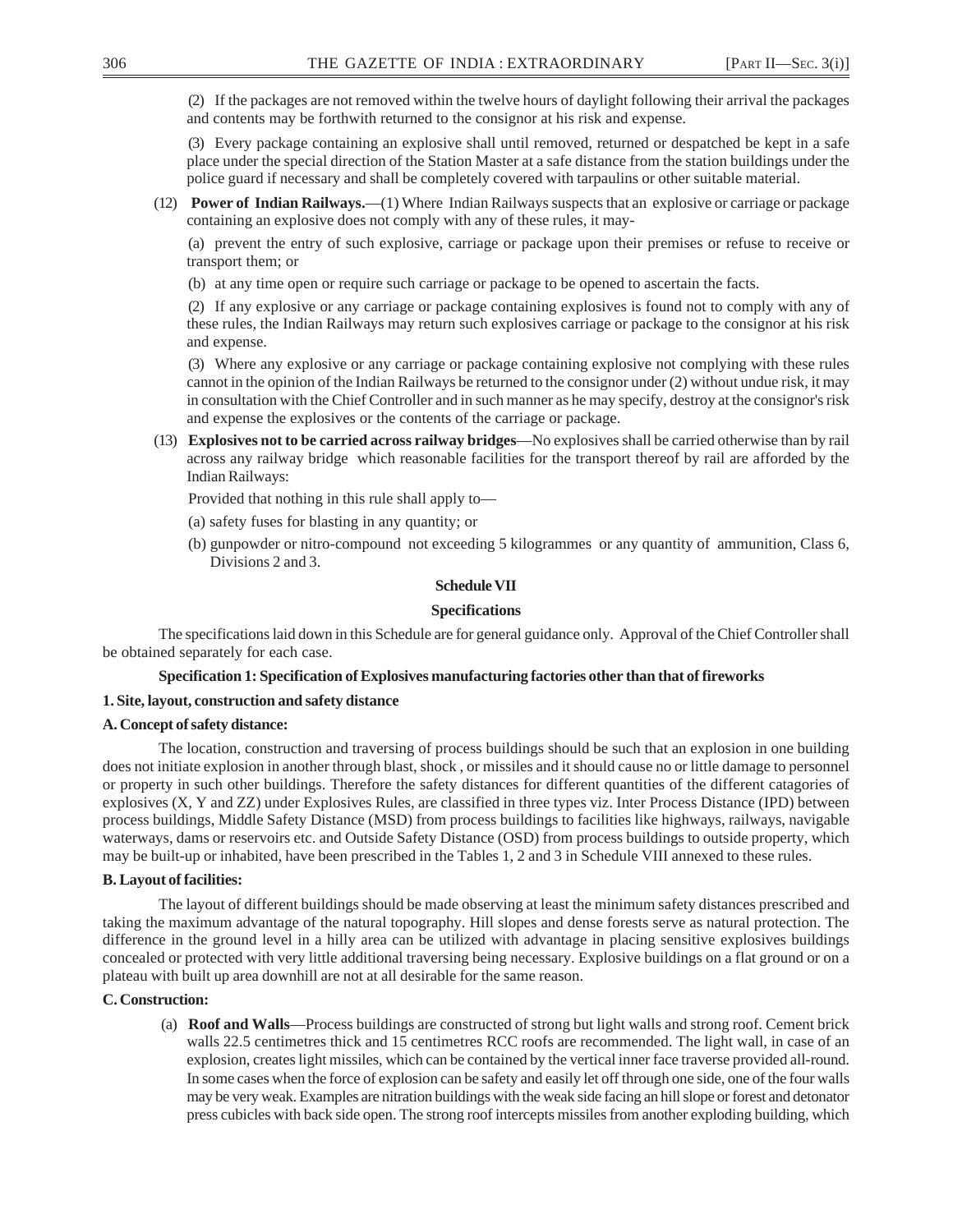may otherwise be falling through the roof initiating an explosion. The RCC slab roof also can come down and smoother the effects of explosion when the same takes place dislodging and breaking the walls.

- (b) **Doors—**Process buildings should have easily accessible doors opening outwards except in case of nonmanned remote controlled rooms. Each process building shall have adequate number (minimum 2) of exits for quick escape of personnel in the event of a mishap. The doors should be of wood painted with a suitable fire resistant paint.
- (c) **Windows—**ventilators: Number and size of windows and ventilators shall be decided on the basis of actual requirements. Frames may be of steel or wood. No exposed iron or steel is allowed. It should be either galvanized or adequately covered with paint. Iron frames is not preferred where acid fumes are likely to corrode or explosive dust may accumulate in cracks and crevices. The glass panes for the windows and ventilators should be wired glass type.
- (d) **Surface and finishing**—The floor, wall and ceiling should be finished smooth and free from cracks and crevices. Depending on the nature of chemicals handled, special protection on floor and lower wall may be necessary. Mastic floor or antistatic rubber matting on floor is essential in some cases. In chemical plants the drains for taking out liquor and washing shall have chemical resistant plastic or mastic lining.

### **2.Traverses**

### **A Types of traverses:**

The most commonly used traverses are natural angle traverse (NAT) of earthen mounds for storage buildings and vertical inner face traverse (VIFT) for process buildings. The traverses should be at least 2.4 metres wide at the explosives stack level. The minimum width at the top is 1.5 metres for VIFT and 1 metre for NAT, the top being at least 0.6m above the explosives stack level. The tow of the traverse should not be more than 1 to 1.5 metres away from the building to be protected. If more clearance becomes essential, the height of the traverse is to be increased proportionately maintaining the same angle of protection. The inner face of the VIFT is a vertical masonry wall, strong enough to bear the load of the earth filling at the back.

A semi VIF traverse is similar to VIFT except that above the stack level, the inside surface is inclined and not vertical reducing the top thickness to 1 metre.

#### **B. Sectional view showing types of traverses :**





The construction of the buildings and traverses are required to be strictly as per the specifications. There is no scope for any compromise in the material and dimensions. RCC roof or wall with reinforcement only for namesake, a traverse located at 5m or farther from the building or a VIFT with little earth behind the vertical wall serve no purpose.

#### **C. Internal Wall as Traverse:**

Buildings handling small quantity of explosives can be effectively traversed by its own walls of adequate construction. The following table shows the recommended wall thickness for different quantities of explosives.

| Weight of explosives<br>kilogrammes | RCC wall (preferred thickness)<br>millimetres | Brick wall thickness<br>millimetres |
|-------------------------------------|-----------------------------------------------|-------------------------------------|
|                                     | 225                                           | 340                                 |
|                                     | 225                                           | 450                                 |
| 12                                  | 225                                           | 570                                 |
| 18                                  | 300                                           | 700                                 |
| 35                                  | 450                                           | Not permitted                       |
| 50                                  | 600                                           | Not permitted                       |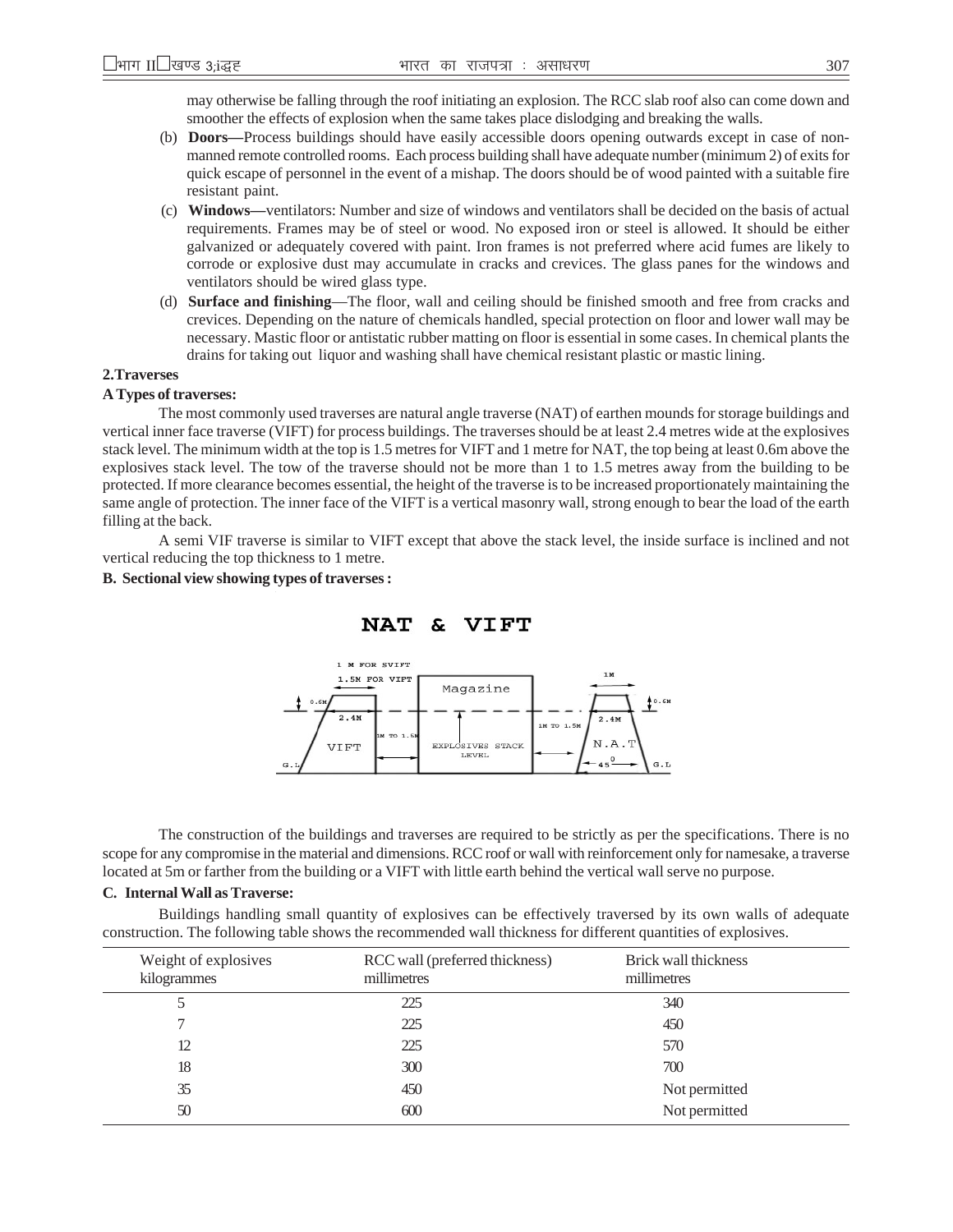### **D. Partition Walls :**

A processed building having several rooms or compartments can have partition walls of adequate dimensions and constructions. Such walls can delay substantial transmission of explosion from one side to the other side of the wall, thus preventing simultaneous detonation. The wall thickness for different quantities of explosives are given in the table below:—

| Weight of explosives in |       | Wall thickness in centimetres for preventing of reinforcement by volume* |         |
|-------------------------|-------|--------------------------------------------------------------------------|---------|
| kilogrammes             | 0.20% | $0.5\%$                                                                  | $0.7\%$ |
| $0 - 75$                | 10    | 10                                                                       | 10      |
| $>75-100$               | 15    | 15                                                                       | 10      |
| $>100-150$              | 20    | 20                                                                       | 15      |
| $>150-200$              | 25    | 25                                                                       | 20      |
| $>200-250$              | 30    | 25                                                                       | 25      |
| $>250-300$              | 30    | 30                                                                       | 25      |
| $>300-350$              | 35    | 35                                                                       | 30      |

\* The wall if made of brick should be twice the thickness of RCC wall with 0.2% reinforcement.

The safety distance of such a process building having rooms or compartments separated by partition walls as above can be based on the explosive content of any of the compartment, which is the largest.

### **3. Explosive Limit—Person Limit:**

Limiting the quantity of explosives handled in a building and the number of persons employed therein are obviously to reduce the adverse effects of an explosion. It is desirable that the minimum quantity of explosives and the minimum number of persons absolutely necessary for an operation or process should only be allowed in the relevant building from the point of view of safety.

The recommended limit on quantity of explosives and number of persons shall also depend on the sensitivities and properties of explosives handled. In case of sensitive initiating explosives the limits should be as low as possible. For keeping the reasonably low, it may be necessary to divide an operation into several sub-operations in different buildings.

### **Specification—2: Specifications of magazines other than that of fireworks**

### **1. General :**

The basic considerations in the construction of magazines are security to ensure that the contents are kept out of the hands of unauthorised persons, to maintain them in good conditions and to reduce the risk of accidental explosion. This calls for a construction, which will resist illegal entry as much as possible and is well ventilated. In choosing a site for a magazine, consideration should be given to protection of life and property offered by natural features of the ground in the event of a fire and/or an explosion. The suitability of a site and the amount of explosives that may be stored are determined by its distance from public thoroughfares; residential or industrial areas, railways etc. as specified in the table of safety distance in Schedule VIII. Naturally a site obscured from public view either by natural or artificial means is preferred.

Apart from the rules and regulations concerning the storage of explosives, certain conditions should be observed from the point of view of care for the materials concerned for example, improper storage may lead directly to misfires later on. In all cases, places of storage should be dry, well ventilated and protected from extremes of temperature as much as possible. Stocks should be drawn upon in strict rotation. Any surplus from the day's work being returned to the magazine should be kept separately for use on the following day.

Safety Fuse and detonators should be kept in perfect condition for obtaining good results. Therefore, at all times during transport, handling and storage, they should be protected from moisture and contact with oil, grease, kerosene or other liquids. Detonators shall not be stored with other explosives.

#### **2. Materials of construction of magazine :**

Magazines may be of heavy construction, i.e. steel, reinforced concrete, brick, stone or preformed concrete blocks. Maximum security is attainable only with steel or reinforced concrete structures. The internal dimensions of the magazine shall be such that there is ready access to all explosives.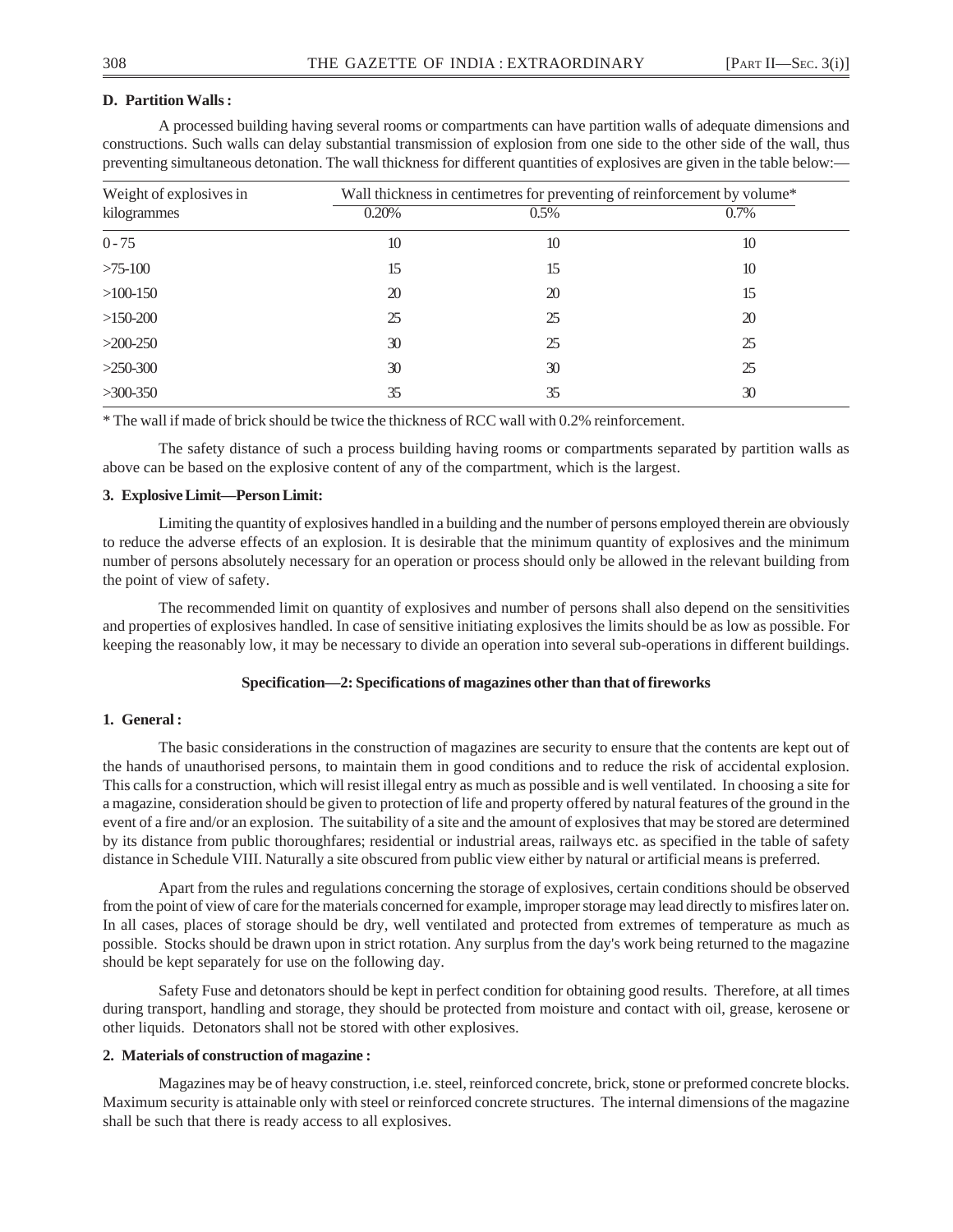## **3. Construction of the magazine :**

A magazine shall be well and substantially and shall be made and close so as to prevent unauthorised persons from having access thereto and to secure it from danger. Magazines can be of the following types:

\*Type 'A' magazine:

Type 'A' magazine shall be of a type approved by the Chief Controller and shall primarily have the following -

- Walls of reinforced concrete at least 225 millimetres thick or brick or stone at least 450 millimetres thick set in cement mortar. Concrete shall have a minimum compressive strength of 2,500 lb/sq.inch at 28 days (the required strength will be reached by a mixture consisting of 1 part cement, 1-½ parts sand, 3 parts of aggregate by volume). Reinforcement should consist of square mesh, hard-drawn steel wire fabric, providing a cross-section area in each direction of not less than 0.21 sq. inch of 2 ft. of wall. The reinforcement shall be covered by not less than 50 millimetres of concrete on either side. The bricks and concrete blocks shall conform to relevant Indian Standard Specifications. Commercial grade steel is satisfactory for use in construction. The cement mortar shall consist of not less than one part of cement and three parts of clean sand.
- (b) Interior, and the benches, shelves and fittings therein shall be so constructed or so lined or covered as to prevent the exposure of any iron or steel and the detaching of grit, iron, steel or similar substances in such manner as to come into contact with explosives. Such interior benches shelves and fittings shall be kept free from grit and otherwise clean; and in the case of any explosive that is liable to be dangerously affected by water, due precautions shall be taken to exclude it therefrom.
- (c) Roof shall be of reinforced concrete at least 150 millimetres thick.
- (d) One ventilator at the top and bottom in each opposite side wall of the magazine shall be provided where the weight of explosive stored is up to and including 500 kilogrammes and minimum two in the top and bottom of each wall shall be provided where the weight of explosive stored exceeds 500 kilogrammes. Number of the ventilators may be increased as desired by the licensing authority. The ventilators shall be 22.5 centimetres x 11.25 centimetres. Z type fitted with frame of iron bars set firmly in the wall on the outer face, the bars to be of 2.35 square centimetres, (3/8" sq.) iron set angle-wise with the frame. The inner opening to be protected with brass wire gauge of 3 meshes per centimetre.
- (e) External doors —

(i) that opens outwards and when closed fit tightly;

- (ii) to be constructed of steel plate at least 5 millimetres, thick with or without internal lining of wood.
- (f) Every internal door
	- (i) made of wood;

(ii)locks and fittings of non-ferrous metal.

- (g) External door-locks should be of "dead lock" type.
- (h) A separate room for storage of detonators or other explosives of Class 6 Division 3 if stored within the magazine. Such room shall have independent entrance and a minimum air-gap of 1 metre from any other room in the magazine and the thickness of the wall of the detonator storage room facing any other room in the magazine shall be minimum 60 centimetres.
- (i) Wooden trestles or raised cement platform for storage of explosive packages.
- (j) A porch if necessary shall be

(i) of the same construction as the remainder of the magazine; and

(ii) used only for keeping all tools or implements used in connection with the magazine or the changing of clothe and shoes.

- (k) 25 x 50 mm furring strips fastened to the wall, vertically on 300 millimetres centres starting 130 millimetre from floor and continuous to the stacking line, around the usable portions of the walls to provide air circulation and to prevent cases of explosives being stacked directly against the walls.
- (l) A minimum 12 millimetre red line painted on the interior walls of the magazine at a height of 2.5 metres from the floor level. This line indicates the maximum height to which explosives may be stacked. The licensing authority may specify lower stacking height if deemed necessary.
- (m) An internal volume not less than 0.4 cubic metre for each 100 kilogrammes of explosives. In addition sufficient space shall be provided for passage between stocks of packages if required by licensing authority.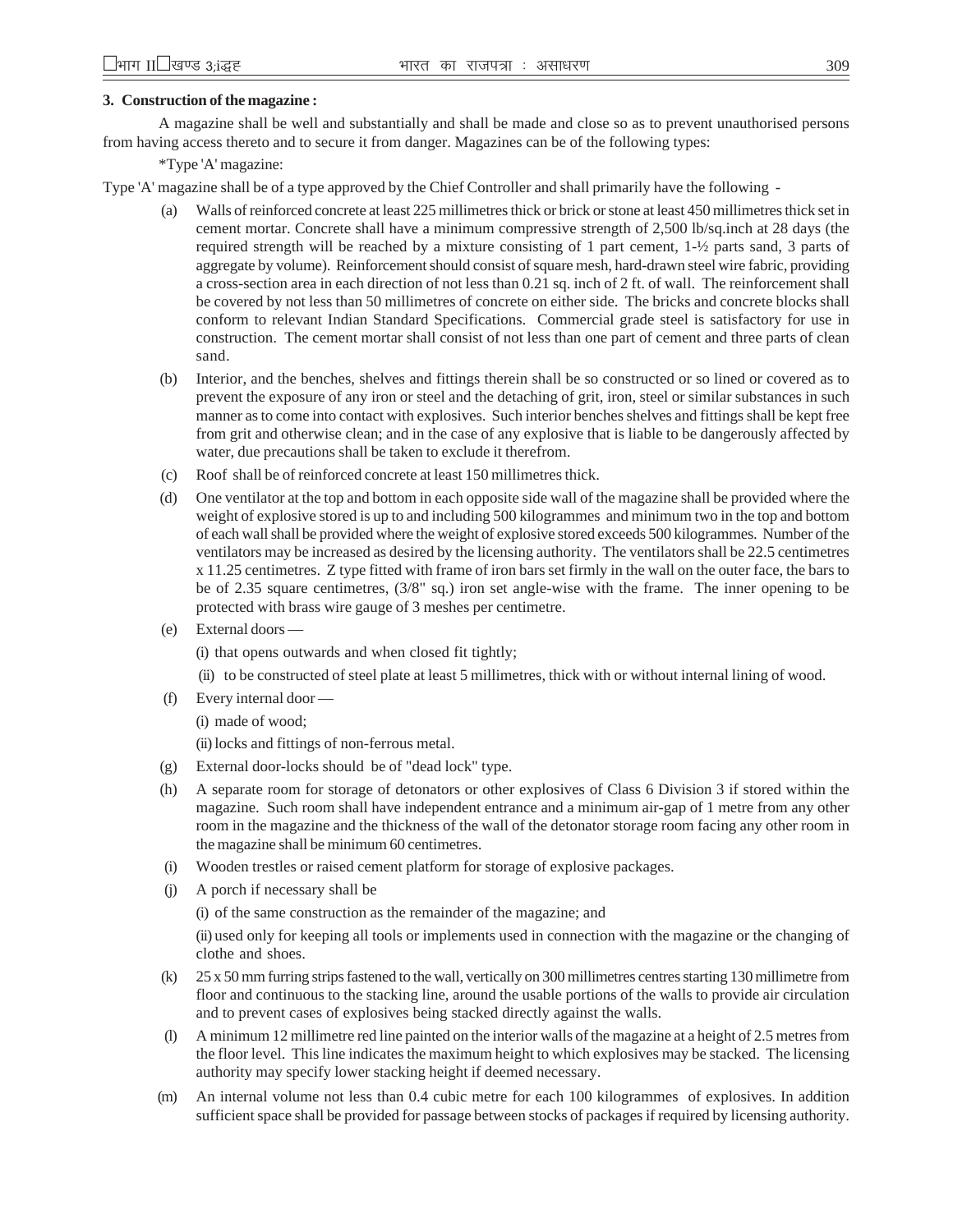(n) Sufficient number of windows for proper lighting inside the magazine. The windows shall open outside and constructed of steel plate at least 5 millimetre thick with or without internal lining of wood.

•Type 'B' magazine (portable magazine):

Type 'B' magazine shall be of a type approved by Chief Controller and shall primarily have the following —

- (a) Walls of steel plate at least 5 millimetres thick;
- (b) A roof of steel plate at least 5 millimetres thick;
- (c) Interior lining at least 10 millimetres thick on walls, doors and ceiling and 25 mm thick on door and consisting of closed fittings boards or wood joined together by tongue and groove joints in such a way that no iron or steel is exposed on the interior sides, ceiling, floor or doors;
- (d) An internal volume not less than 0.4 cubic metre for each 100 kilogrammes of explosives. The maximum internal volume shall not be more than 2 cubic metres.
- (e) Ventilation by means of vents which shall be adequately protected;
- (f) External hinges of steel welded to the door and to the frame of the magazine;
- (g) A lock of "dead lock" type for external door.

<sup>z</sup>Type 'C' magazine (small brick cement magazine for storage of explosives up to 100 kilogrammes and one box of detonators):

Small brick cement magazine shall primarialy have the following:

(a) The magazine shall be constructed of brick masonary or cement concrete on plinth 1 metre above ground level with 45 centimetres thick walls and 15 centimetres thick RCC roof.

(b) The detonator room and high explosives room shall be at 1.5 metres separation distance as per the sketch.



 (c) The magazine rooms shall be fitted with steel doors of thickness not less than 5 millimetres, opening outside with efficient locking arrangements.

(d) The rooms shall have one Z type ventilator fitted with frame of iron bars set firmly in the wall on the outer face, the bars to be of 2.35 square centimetres, (3/8 square inch) iron set angle wise with the frame. The inner opening should be protected with brass wire gauge of 3 meshes per centimetre.

(e) The magazine shall be fitted with lightning conductor as per IS 2309.

## **Specification 3: Specification of fireworks manufacturing factory and store house and magazine for fireworks or safety fuse**

# **1. Manufacturing factory for fireworks:**

## **A. Mixing / Filling building:**

The basic consideration in construction of a mixing/filling building is to ensure safe handling, good maintenance and upkeep, to reduce the risk of fire, friction or impact and to minimize the loss of lives in case of accidents. The building shall be provided with adequate number of doors. The place of mixing/filling shall be dry.

The mixing/filling building should have walls built of brick, stone or concrete. The bricks and concrete shall conform to relevant Indian Standard Specifications. The cement mortar shall consist of not less than one part of cement and three parts of clean sand. The interior of the mixing/filling building shall be kept clean and shall as far as practicable be kept free from grit.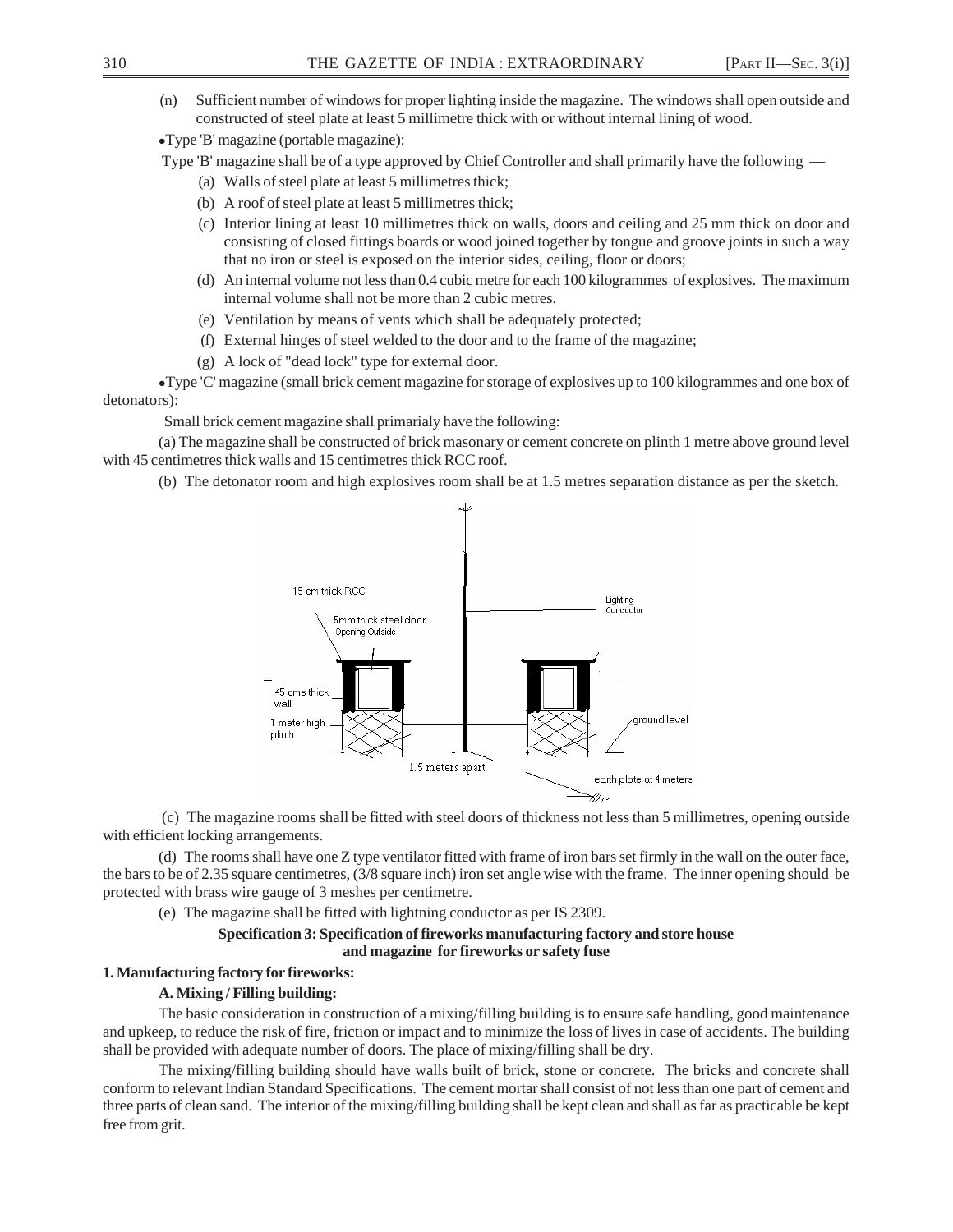Mixing/filling building shall have :

- (a) wall constructed of brick and cement to a thickness of 34 centimetres and the roof to a thickness of 15 centimetres of RCC .
- (b) blast wall of 34 centimetres thick constructed of brick and cement or 23 centimetres of RCC in front of doors at a distance of 1 to 2 metres. The blast wall shall be 0.5 metre wider than the door opening on both sides and shall have a height of 2 metres.
- (c) an explosives limit of 5 kilogrammes for white powder rooms and 12.5 kilogrammes for black powder rooms and the man limit shall be 2 numbers.
- (d) three or four doors in two walls.
- (e) doors made of wood or wooden frame lined with aluminium sheet of suitable thickness and shall be fitted with non-ferrous hinges.
- (f) doors that open outwards.
- (g) its locking system provided from outside only.
- (h) floor covered with non-sparking and non-conducting rubber sheet.
- (i) lightning conductor provided as per IS 2309 of 1969 if mixing / filling is done by electrically operated machine.

### **B. Manufacturing / Process Sheds:**

- a. The manufacturing/process shed shall be situated at ground level, with walls built of brick or stone with cement, or of concrete. The bricks and concrete shall conform to relevant Indian Standard Specifications.
- b. The walls shall be of 23 centimetres thick with cement and brick or of 15 centimetres thick RCC.
- c. The roof shall be of G.I. sheets or 10 centimetres thick RCC.
- d. Four doors shall be provided.
- e. The doors shall be made of wood or of wooden frame covered by G.I. sheet, fitted with non-ferrous hinges or with ferrous hinges so lined or painted as to prevent the exposure of any iron or steel.
- f. The doors of different process buildings shall not face each other.
- g. If doors of adjacent sheds face each other, a screen wall of brick and cement to a thickness of 23 centimetres shall be provided at a distance of 1 to 2 metres from the door.
- h. All the doors shall open outwards.
- i. The shed shall have a floor area of minimum nine square metres.
- j. The shed shall have a floor of smooth finish.

### **C. Blast wall:**

The blast wall shall be built of bricks, stone or concrete. The bricks and concrete shall conform to relevant Indian Standard specifications. The cement mortar shall consist of not less than one part of cement and three parts of clean sand. The blast wall shall be constructed at a distance of one to two metres from the door or from the boundary wall of the building. The height of the blast wall shall be 2 metres and the width shall be 0.5 metre wider than the door opening on both sides. The blast wall shall be provided around mixing and filling sheds which have the approved explosive limit of 5 kilogrammes and approved man limit of 2. The licensing authority may specify higher height of blast wall if deemed necessary. The thickness of the blast wall shall be decided in accordance with the licensed limit of the building and the materials used in its construction, as specified in the table appended below :

| Thickness of wall in centimetres |              |
|----------------------------------|--------------|
| <b>RCC</b>                       | <b>Brick</b> |
| 23                               | 34           |
| 23                               | 34           |
| 23                               | 45           |
| 23                               | 57           |
| 30                               | 60           |
| 45                               | 70           |
| 60                               | 75           |
|                                  |              |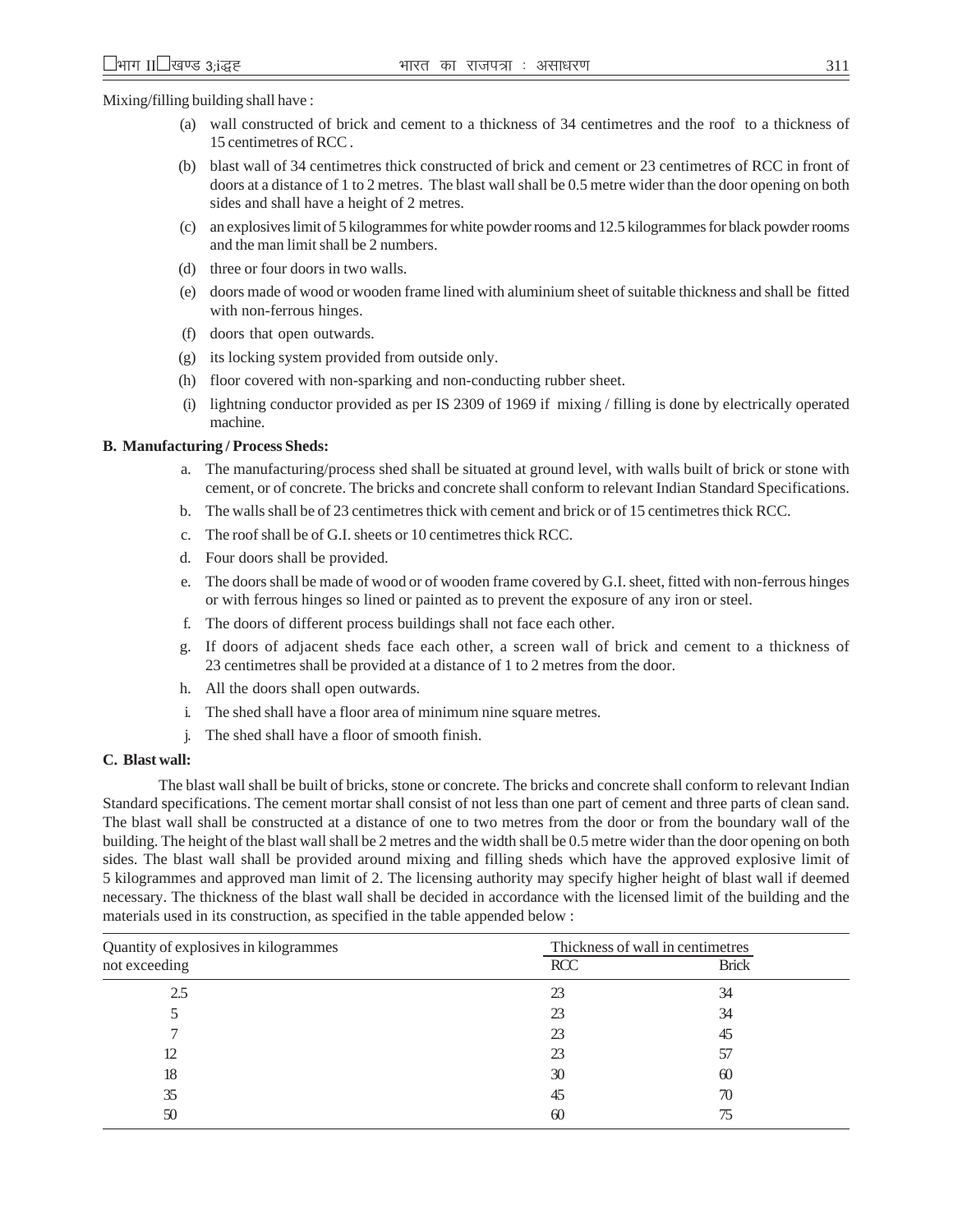### **D. Drying Platform:**

The basic considerations in the construction of drying platform are to ensure that the fireworks items are dried securely by keeping them out of reach of persons engaged in other activities and to prevent any grit, dust or moisture from coming into contact with the fireworks. The drying platform shall always be kept dry.

The drying platform shall have a platform of bricks, stone or concrete with a floor area of minimum 9 square metres to a maximum of 15 square metres. The height of platform shall be 1 to 1.5 metres. The bricks and concrete shall conform to relevant Indian Standard Specifications. The cement mortar shall consist of not less than one part of cement and three parts of clean sand. However, drying platform used for drying of sparklers may have a floor area on the ground filled with sand and lined with bricks or a floor area spread on the ground with stone jelly and cement.

Where any platform is located directly in the line of the door of any process building, a blast wall in front of such door of the said building shall be provided as per specification 6 attached to this schedule. In case where drying platforms lie adjacent to each other, a blast wall shall be constructed in the intervening space at 1 to 2 metres away from any one of such platforms lying adjacent to each other.

In the case of a fuse cutting-cum-drying platform, such platform may be built at a distance of 18 metres from process buildings and shall observe an outer safety distance of 45 metres. Such drying platform shall have a screen/blast wall at a distance of 1 to 2 metres from the platform, with a height equal to half of the length of the side perpendicular to the screen wall/blast wall. The construction of the screen/blast wall shall be as per specification 6 attached to this schedule. A temporary roof may be provided by erecting 4 pillars or poles if necessary for protection from direct sunlight.

#### **E. Transit building :**

The basic considerations in construction of a transit building are to ensure that the contents are kept out of the hands of unauthorised persons, to maintain them in good condition and to reduce risk of fire. This calls for a construction which will resist illegal entry as much as possible and be well ventilated. The place of a storage should be dry and it should be possible to draw stocks in strict rotation.

The transit building should have walls built of brick, stone or concrete. The bricks and concrete shall conform to relevant Indian Standard Specifications. The cement mortar shall consist of not less than one part of cement and three parts of clean sands. The interior of the transit building shall be kept clean and all benches, shelves and fittings shall be so constructed or so lined or covered as to prevent the exposure of any iron or steel and the detachment of any grit, iron, steel or substances shall be in such manner as not to come in contact with the materials stored and such interior, benches, shelves and fittings shall as far as practicable be kept clean and free from grit.

- (a) It should have a cement brick wall of 45 centimetres thick and RCC roof of 15centimetres thick.
- (b) The transit building shall have adequate number of ventilators as desired by the licensing authority. The ventilators shall be provided at the top and the bottom of the walls as suggested by the licensing authority. The ventilators shall be 22.5 centimetres x 11.25 centimetres fitted with suitable frames firmly set in the walls on the outer face. The bars shall be of minimum 2.35 square centimetres set angle-wise with the frame. The inner opening shall be protected with wire gauge of minimum 3 mesh per centimetre.
- (c) Only one door shall be provided.
- (d) The door shall be made of wood fitted with non-ferrous hinges.
- (e) The door shall open outwards.
- (f) If the door faces the drying platform or the door of any other process building, a blast wall (34 centimetres brick cement or 23 centimetres RCC) in front of doors at a distance of 1 to 2 metres. The blast wall shall be 0.5 metre wider than the door opening on both sides and shall have a height of 2 metres.
- (g) That transit building may not be provided with lighting conductor unless otherwise specified by the licensing authority.

#### **2. Magazine for storage of fireworks or safety fuse:**

The basic considerations in construction of a magazine are to ensure that the contents are kept out of the hands of unauthorised persons, to maintain them in good condition and to reduce risk of fire. This calls for a construction which will resist illegal entry as much as possible and is well ventilated. The place of a storage should be dry and it should be possible to draw stocks in strict rotation.

The magazine should have walls built of brick, stone or concrete. The bricks and concrete shall conform to relevant Indian Standard Specifications. The cement mortar shall consist of not less than one part of cement and three parts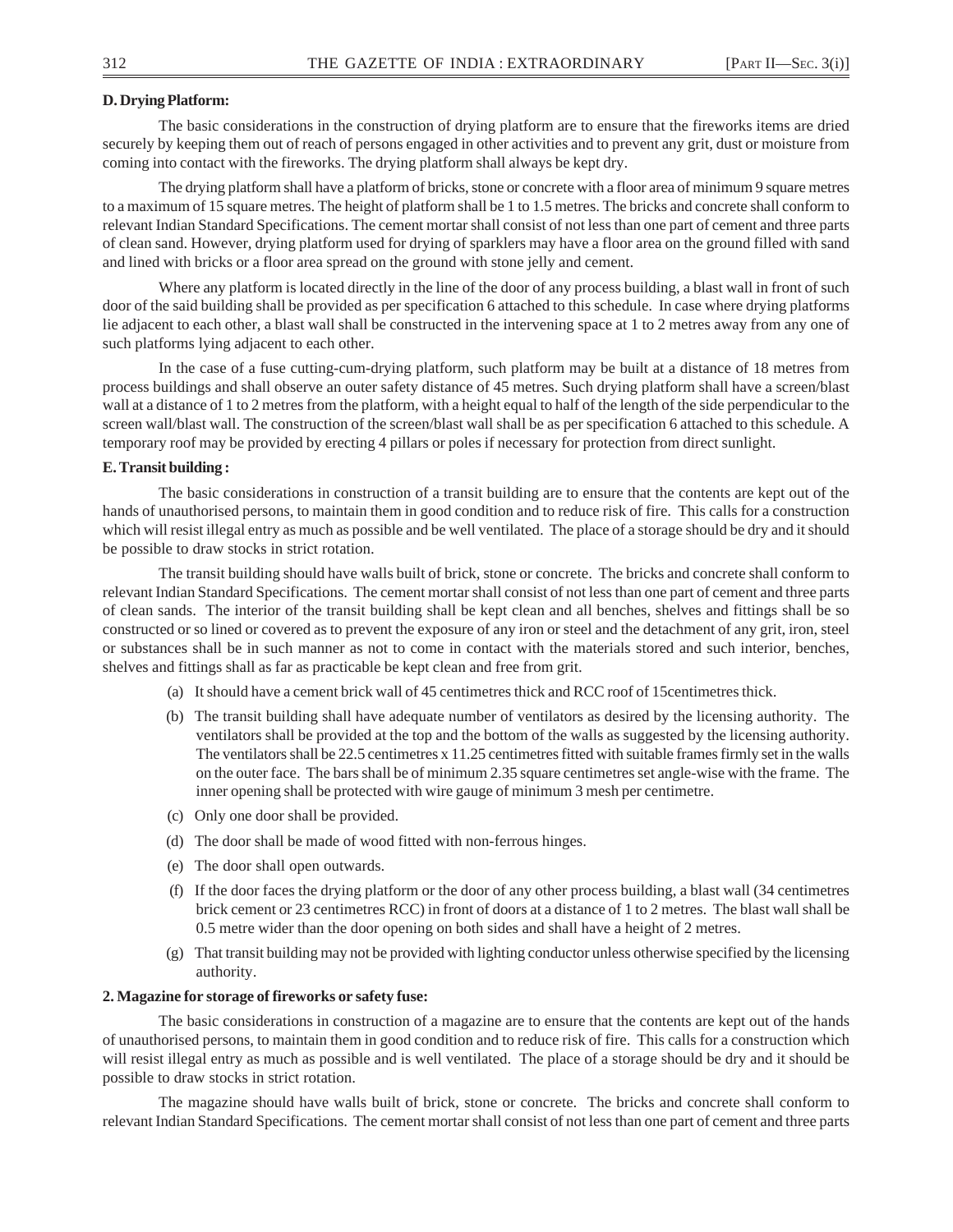of clean sands. The interior of the storehouse shall be kept clean and all benches, shelves and fittings shall be so constructed or so lined or covered as to prevent the exposure of any iron or steel and the detachment of any grit, iron, steel or substances in such manner as not to come in contact with the materials stored and such interior, benches, shelves and fittings shall as far as practicable be kept clean and free from grit.

- a. The magazine shall have adequate number of ventilators as desired by the licensing authority. The ventilators shall be provided at the top and the bottom of the walls as suggested by the licensing authority. The ventilators shall be 22.5 centimetres x 11.25 centimetres fitted with suitable frames firmly set in the walls on the outer face. The bars shall be of minimum 2.35 square centimetres set angle-wise with the frame. The inner opening shall be protected with wire gauge of minimum 3 mesh per centimetres.
- b. The magazine shall have a minimum 12 mm red line painted on the interior walls at a height 3 metres from the floor level. This line indicates maximum height to which explosives may be stacked. The gang way space of minimum 30 centimetres shall be provided around the usable portion of the walls to provide air circulation. In addition sufficient space shall be provided for passage between the stacks of packages if required by the licensing authority. The licensing authority may specify lower stacking height if deemed necessary.
- c. The magazine shall have sufficient number of wooden windows for proper lighting inside. The windows shall open outwards.
- d. The magazine shall have external doors that opens outwards and when closed fit tightly to be constructed of wood with or without lining of steel plate.
- e. The magazine shall have smooth, stone or cement flooring.
- f. The roof of the magazine may be made of G. I. sheet or A.C. sheet.
- g. The magazine shall have a floor area of 2 square metres per tonne of fireworks or 10,000 metres of safety fuse.
- h. The magazine shall have a floor area of 16 square metres per tonne of paper caps or amerces.
- i. The magazine shall have a floor area of 8 square metres per tonne of serpent egg.
- j. The paper caps or amerces or colour matches which contain chlorate may be kept under this store house shall be separated by an intervening partition wall made of brick, stone or concrete to prevent explosion or fire in the one communicating with the other.
- k. The magazine shall be fitted with lightning conductor as per IS 2309.

#### **3. Store House for firework**s :

- (1) The storehouse shall be single storied building with 23 centimetres thick walls built of brick or stone mortar, or concrete and roof of 15 centimetres thick RCC.
- (2) The storehouse shall maintain open safety distance of 3 metres on all sides, which shall be protected by 1.8 metres high boundary wall or fencing.
- (3) The storehouse shall have a floor area of not less than 12 square metres and not more than 40 square metres for storage of fireworks.
- (4) The door of storehouse shall be made of wood or other suitable materials and open outwards. If shutter door is provided, there shall be hinges provided at the top of the shutter door to lock the shutter leaf in open position.

### **Specification 4: Specification for a road van for carriage of explosives.**

#### **Part - I (General) :**

- (1) Air space between body and cab. A clear space of at least fifteen centimetres shall be left between the body and cab.
- (2) Driver's cab.—The cab shall be fitted and covered externally with 0.914 millimetres aluminium sheeting. The wood if used shall be treated as to render it non-flammable.
- (3) Cab-doors shall be fitted having windows of non-splinter type glass.
- (4) Wind screen.—A substantially framed wind-screen shall be fitted with the portion in front of the driver's seat pivoted on strong brass quadrants for opening.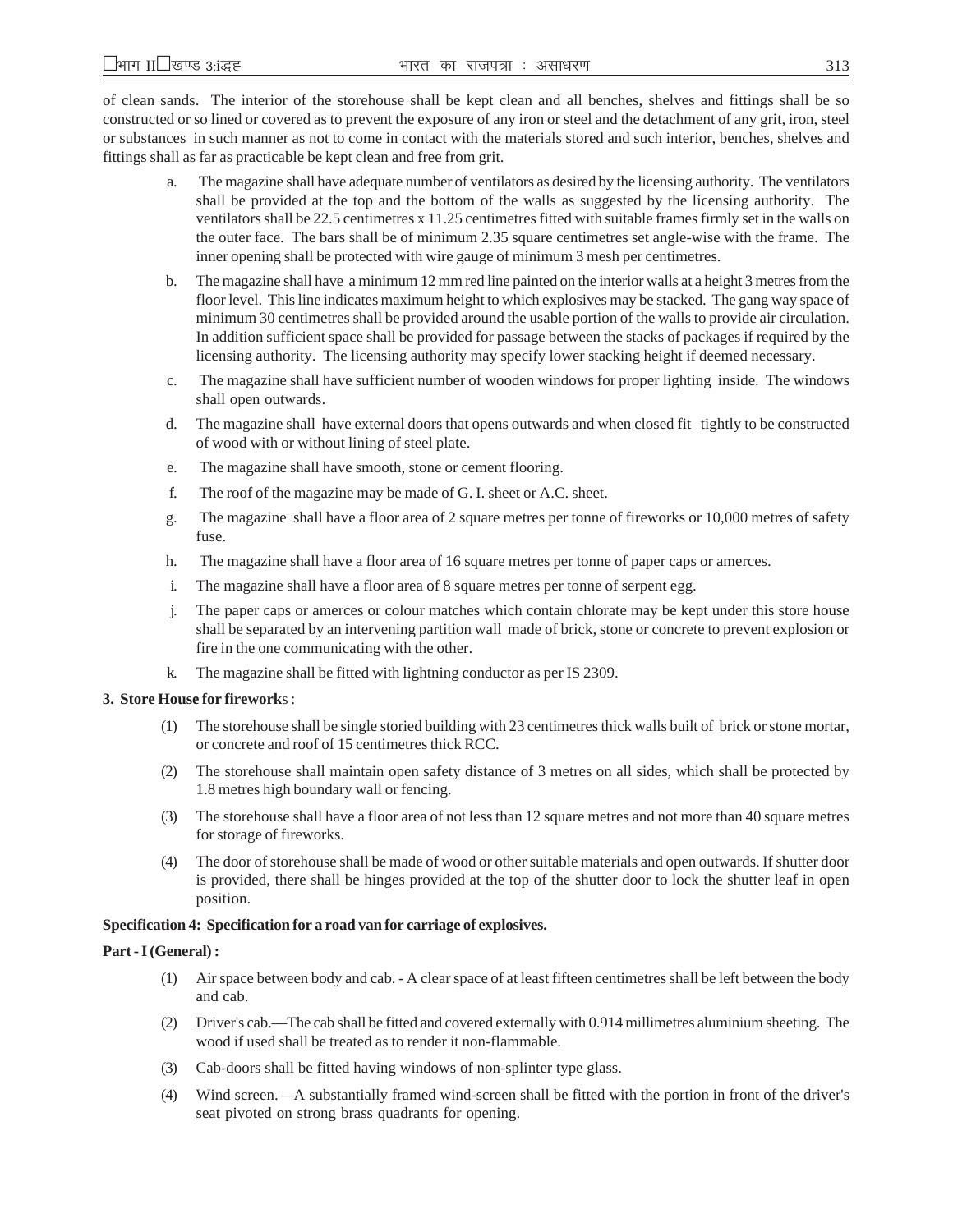- (5) Fuel tank.—The fuel tank (petrol) shall be in front of the fire screen described under item (11) below. It should be so located as to minimise the possibility of its being damaged should the vehicle be involved in an accident Steel guards should be provided if required by approving authority.
- (6) Fuel cut-off.—A quick acting cut off (for petrol lines) shall be fitted on the feed pipe in an easily accessible position and shall be capable of being operated without the necessity of lifting the bonnet and shall be so located as not to be involved in a fire in the engine.
- (7) Exhaust pipe and Spark Arrestor.—The whole of the Spark Arrestor and exhaust piping shall be in the front of the fire-screen described in item 11.
- (8) Fire extinguisher.—Two chemical fire extinguishers of minimum 2 Kilogrammes shall be provided. The fire extinguisher should be capable of dealing with petroleum fire.
- (9) Self Starter.—A self starter shall be provided.
- (10) Lighting.—Electric head, side and tail lamps shall be provided and shall be operated from the dash board. All electric wirings and battery cables shall be fully enclosed and maintained in good operating condition.
- (11) Fire Screen.—Shall consist of only ply asbestos and 18 gauge steel sheets fitted to the whole of the driver's cab and extending to within 300 mm of the ground. The part extending from bottom of the cab to within 390 mm of the ground shall be carried on an iron angle frame of light construction.
- (12) Body.—A body conforming to the second part of this specification shall be fitted.
- (13) Spare Wheels.—One spare wheel inclusive of outer cover and inner tube shall be carried for each size of wheel on the chassis.
- (14) Painting and Marking.—Body and cab shall be painted and marked and lined with a colour approved by the licensing authority. The van should be painted with aluminium or white paint. The letter 'E' should be written prominently on the sides and rear of the van. The name and address of the licensee and the licence number should be written in small letters on one side. Vehicles holding inter-state or national permits shall be painted as per directions of Road Transport Authority. However, another circle of 60 centimetres diameter in red colour should be painted on one of the flaps of rear door of van with letter 'E' inscribed in the circle.
- (15) Total maximum load.—The total maximum load for a vehicle shall be equal to or exceed gross vehicle weight rating.
- (16) Inspection.—The whole of the work shall be to the satisfaction of the licensing authority who shall have free access at any time to the workshop fabricating the body and who may reject any material or workmanship which does not comply with this specification.

### **Part - II :**

- (1) The body framing is to be constructed of best selected, teak thoroughly seasoned and free from all defects. All joints are to be morticed and tenoned or half checked, depending upon their position in the structure, and securely fixed with screws. The joints are to be coated with white lead before assembly. All parts of the framing, which will be in contact with the outer metal panelling, are also to be thoroughly coated with which lead before panelling is fixed thereto. Iron plates, knees, etc., may be used for stiffening the framing where they are considered necessary, but no such iron work must be exposed in the interior of the completed van body.
- (2) Flooring.—This is to be constructed of teak boarding tongued and grooved 22.2 millimetres, thick and about 152.4 millimetres or 177.8 millimetres in width. It is to be recessed into the soleplate of the van body and below it is to be fixed a sheet of 0.914 millimetres (20 S.W.D.) aluminium sheet. The flooring is to be supported by bearers about 28.6 millimetres thick by 50.8 millimetres wide, fitted between the soleplate and screwed on the top of the cross-members of the chassis frame.

The sill of the doorway has to have a fall outwards of 6.4 millimetres and it should be covered with a brass plate full width of the doorway, 63.5 millimetres wide inside, and having its outer edge turned downwards, and secured in position with brass screws.

(3) Body panelling and lining.—The roof, floor, sides, ends and doors of the van are to be covered externally with .014 millimetres (20 S.W.G.) aluminium sheeting and inner lining may be of asbestos or wood so treated as to be rendered non-flammable or with such other material as may be approved in writing by the licensing authority. This must have a smooth surface, free from distortion or any dents, and it is to be fitted to the framing in sections of convenient size. The roof beading is of aluminium 19 millimetres  $\times$  4 millimetres and ends to a distance of 25.4 millimetres the end turnover, being relieved at intervals of 152.4 millimetres to allow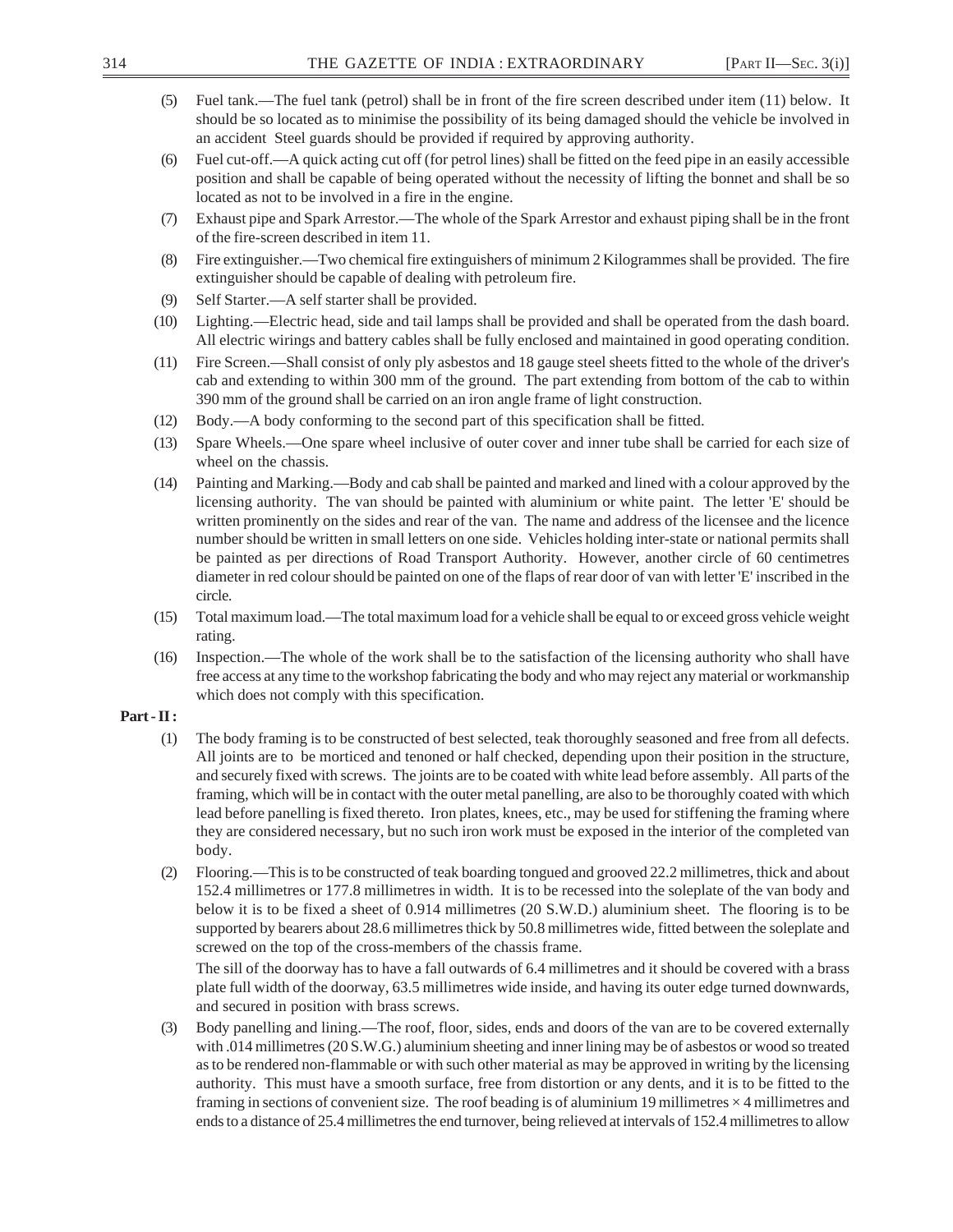the sheeting to lie flat on the framing. At all places where sheeting is fixed to the body framework, it has to be covered by a beading. The roof beading is of aluminium 19 millimetres x 4 millimetres whilst a wooden weather beading is run round the sides and ends where the joint with roof sheeting takes place. At other places aluminium leading 19 millimetres x 4 millimetres has to be used, excepting only the bottom joint of the sides which is covered by a wooden rail 25.4 millimetres wide 38.1 millimetres deep, and the central cover joint of the doors, which is formed with flat mild steel strap 38.1 millimetres wide.

The interior of the van body has to be lined with 20 S.W.G. aluminium sheeting throughout, sides end, roof and doors, the lining has to be fitted in as few sections, as possible and in all cases brass screws must be used for securing same.

Doors.—Double doors are to be fitted at the rear ends of the body and they are to be a close fit all round the framing, panelling and lining of same being similar in all respects to the body works. They are to be levelled along the bottom to make a watertight joint with the brass covered still of the doorway, and the central joint of doors must also bevelled and covered with stapping as previously mentioned. The doors are to be hung on strong mild steel crook and bank hinges. The band section being 29.7 x 8 millimetres and these in turn are to be securely fixed to hinge and angle plates of section 44.4 x 8.0 millimetres on the rear frame posts of the van body. The hinges are to be so constructed and set that the doors will swing right round against the van body side, and facilities are to be provided for fixing the doors in this position.

A slot is cut in the clip and for the reception of a brass H. & T.V. padlock on the left-hand side of the doors. There shall be no opening in the body of the vehicle except through the doors at the back. No holes shall be drilled in the chassis, unless allowed by the maker for the purpose of securing the van body.

(5) Body dimensions.—The inside dimensions of the body shall be suitable for the quantity of explosives proposed to be carried. The body shall be of such dimensions and fitted in such a manner as to keep the vehicle stable during transport of explosives.

### **Specification 5: Type A - Specification for compressor mounted motor truck or tractor for possession and transport of explosives**

- (1) A Compressor mounted tractor intended for possession and transport of explosives for well sinking shall have the compressor securely fixed with the tractor chassis.
- (2) The fuel tank, additional fuel tank and exhaust shall be placed in front of the driver's seat.
- (3) At the back of the driver's seat and on the top of the compressor unit, a securely fixed platform for housing the boxes of explosives shall be provided. The platform shall maintain a minimum clearance of 15 centimetres from the driver's seat horizontally, and from all pressure parts of the compressor vertically. Provision for placing air intake tube and filter below the platform may be made.
- (4) Two separate wooden boxes with locking arrangements for keeping high explosives and detonators shall be provided. The box for high explosives shall be of adequate dimensions to accommodate 25 kilograms package of explosives and 100 meters detonating fuse. The box for detonators shall be of adequate dimensions to accommodate 200 numbers ordinary or electric detonators and shall have internal thermocole lining. Empty space in the detonator box shall be packed with pieces of thermocole to prevent movement of detonators during transport.
- (5) Two separate steel boxes of the type approved by the Chief Controller of Explosives for keeping the above wooden boxes containing high explosives and detonators shall be securely fixed on the platform with a minimum clearance of 1 meter between the boxes. These boxes shall be made of at least 3 millimetres thick steel sheet. The steel box for keeping wooden box containing high explosives shall have a small compartment for keeping safety fuse. Both these fixed steel boxes shall have side doors fixed with hinges covering full length of the box and shall be provided with locking arrangement.
- (6) A vertical screen wall made of at least 6 millimetres thick steel sheet shall be securely fixed to platform behind the driver's seat covering the length of the platform and height of the steel boxes.
- (7) The drilling rods and other tools shall be kept in fixtures or boxes fitted in any place in front of the vertical screen wall behind the driver's seat.
- (8) One dry chemical fire extinguisher of minimum 2 kilograms capacity shall be provided.
- (9) Two separate steel boxes of the type approved by the Chief Controller of Explosives for keeping the above wooden boxes containing high explosives and detonators shall be securely fixed on the platform with a minimum clearance of 1 metre between the boxes. These boxes shall be made of at least 3 millimetres thick steel sheet. The steel box for keeping wooden box containing high explosives shall have a small compartment for keeping safety fuse. Both these fixed steel boxes shall have side doors fixed with hinges covering full length of the box and shall be provided with locking arrangement.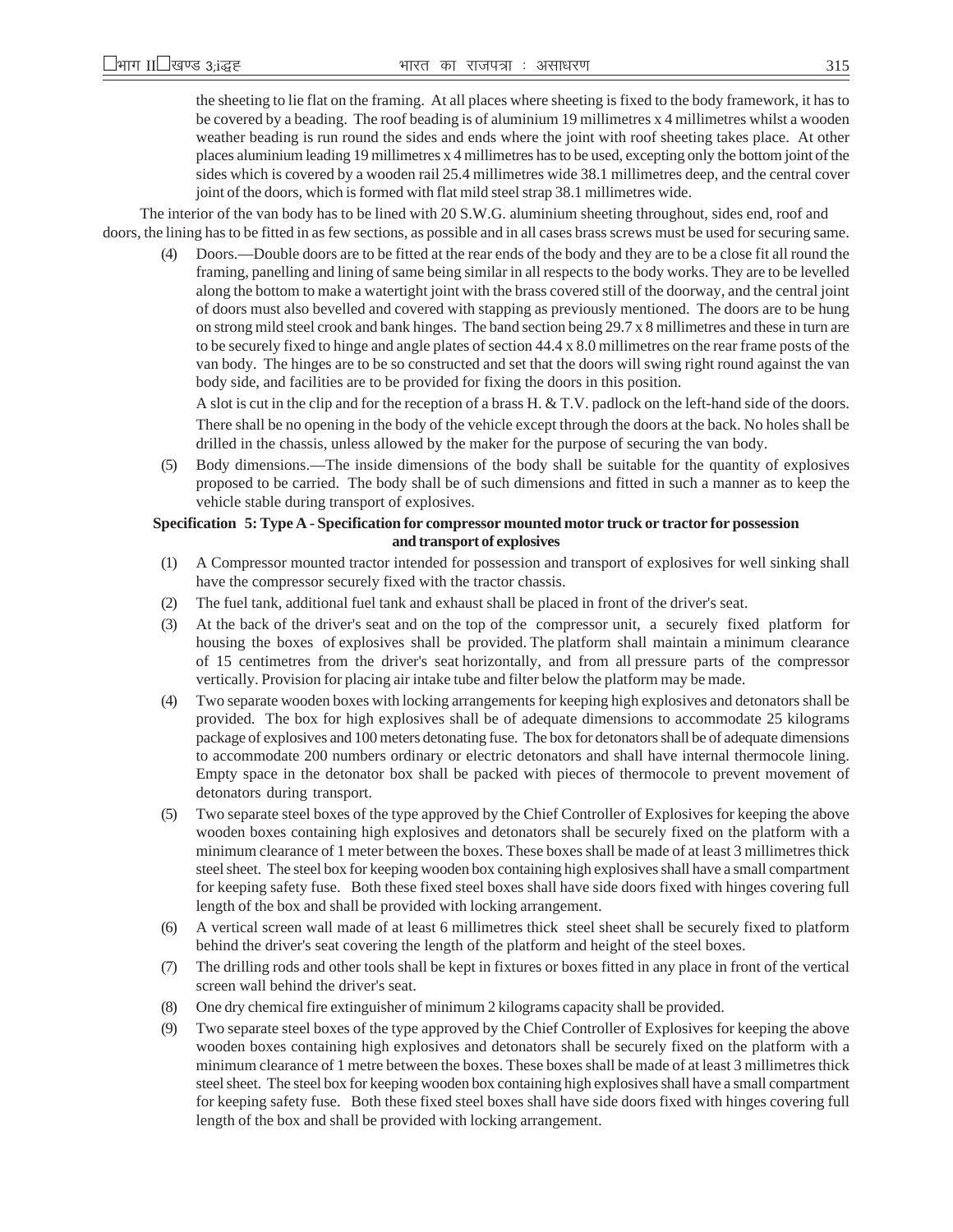

#### **Type B - Specification for a motor truck for carriage of explosives together with compressor unit.**

- (1) A clear air space of at least fifteen centimetres shall be left between the body and the cab.
- (2) The deriver's cab shall be fitted and covered externally with .914 metre (20 S.W.G.) aluminium sheeting.
- (3) The cab doors shall be fitted having windows of non-splinter type glass.
- (4) A substantially framed windscreen shall be fitted with the portion in front of diver's seat pivoted on strong brass quadrants for opening.
- (5) The fuel tank shall be below the floor level and at least 0.5 metres from the boxes carrying explosives. It should be so located as to minimise the possibility of its being damaged should the vehicle be involved in an accident.
- (6) A quick acting cut off (for petrol lines) shall be fitted on the feed pipe in an easily accessible position and shall be capable of being operated without the necessity of lifting the bonnet and shall be so located as not to be involved in a fire in the engine.
- (7) The Spark arrestor and exhaust piping shall be below the cab and shall not be below the body.
- (8) A chemical fire extinguisher of minimum 2 kilogrammes shall be provided. The fire extinguisher should be capable of dealing with petroleum fires.
- (9) A self-starter shall be provided for the engine.
- (10) Electric head, side and tail lamps shall be provided and shall be operated from the dashboard. Electric troches (dry cell type) may be carried for use for lighting during emergency.
- (11) One spare wheel inclusive of outer cover and inner tube shall be carried for each size of wheel on the chassis.
- (12) No holes shall be drilled in the chassis unless allowed by the maker for the purpose of securing body.
- (13) The flooring is to be constructed of teak boarding tongued and grooved at least 21 millimetres thick and about 150 millimetres or 175 millimetres in width.
- (14) Base of the compressor should be minimum 150 millimetres high from the floor or the truck body.
- (15) A mild steel tray shall be provided underneath the compressor and shall be of such size and placed in such a way that all the oil dripping from the compressor shall fall in the tray.
- (16) The exhaust pipe of the compressor shall face away from the boxes carrying explosives and shall be fitted with an efficient spark arrestor.
- (17) Only approved type of boxes will be used for carrying explosives and such boxes shall be firmly fixed to the body in such a way that there is no movement of the boxes when the truck is in motion. The empty space in the detonator box shall be filled with thermocole pad, foam pad or other similar suitable material to protect movement of detonators during transport.
- (18) Not more than two boxes for carrying explosives shall be fitted to any truck. One of the boxes shall be used for carrying high explosives and the other for detonators. The boxes shall be fixed in such a way that their doors do not open face to face.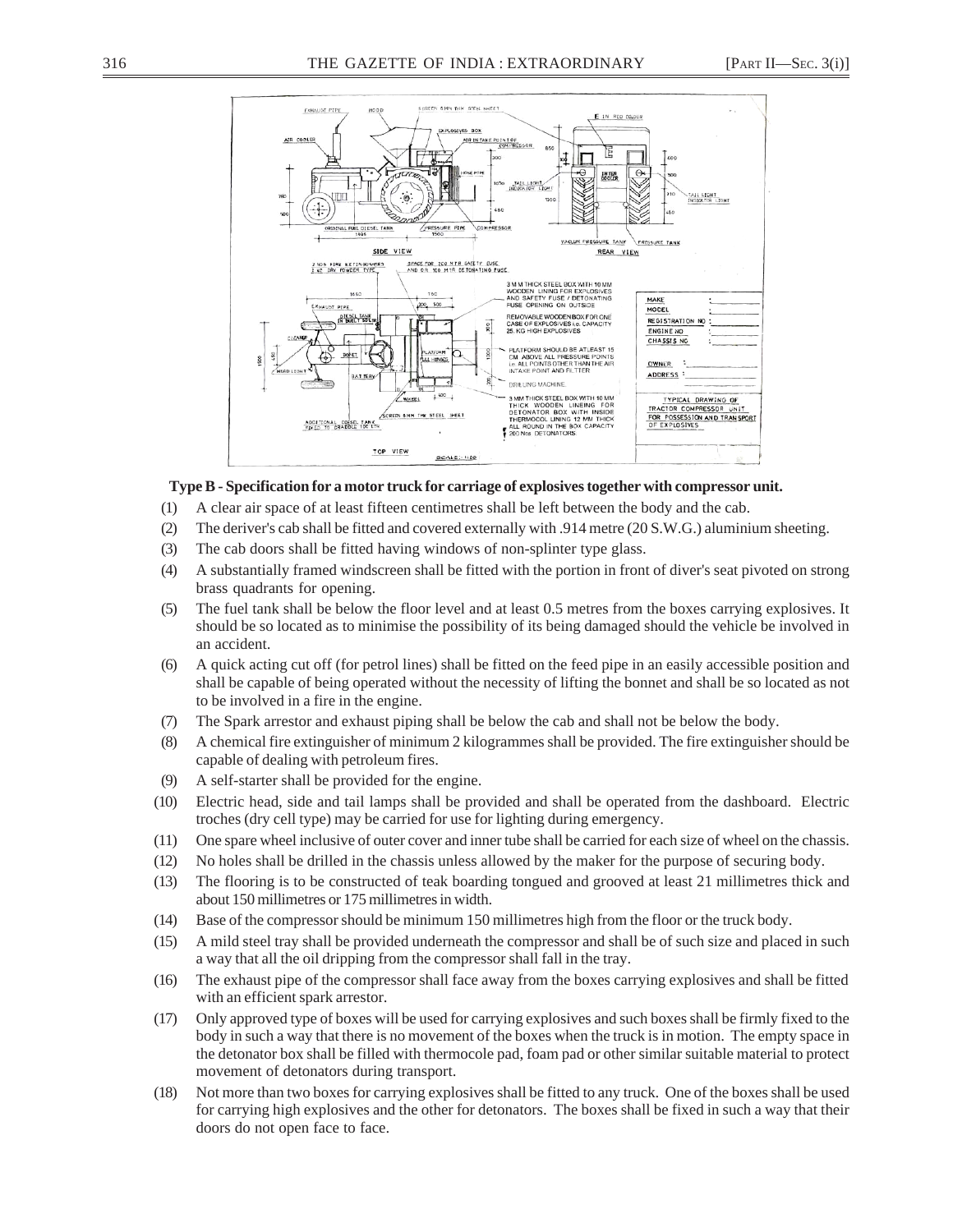- (19) The distance between the explosives boxes shall be minimum 1,000 millimetres. The distance between the compressor and the explosives boxes shall be minimum 1500 millimetres.
- (20) A suitable fire screen shall be provided between the cab and the boxes carrying explosives.
- (21) A suitable asbestos or G.I. sheet screen shall be provided between the explosives boxes and the compressor leaving adequate space for movement of operator for removing explosives from boxes.
- (22) The space between the fire screen under clause 20 and the asbestos screen under clause 21 above shall be suitably covered so as to protect from weather.
- (23) Not more than 25 kilogrammes of high explosives, 200 numbers of detonators and 200 metres of safety fuse shall be carried in the truck.
- (24) The detonator box shall be fixed away from the battery side and the battery shall be carried in the cab below driver's seat.

### **Specification 6: Specification of metal cases for conveyance of explosives**

### **Type A —**

#### **General :**

The body to be of wrought iron, mild steel, hard rolled brass, muntz metal, or zinc, riveted or welded, fitted at both ends with a substantial flange of same materials or of gunmetal for the attachment of lid and bottom; if of iron or steel to be thoroughly galvanised after making up or to be effectively painted. Thickness shall not be less than 1.257 millimetres (18 BG - .0495 inches) or, if of zinc, not less than 9.5 millimetres.

The bottom to be of same materials as body or of gunmetal; if of iron or steel, to be thoroughly galvanised, securely riveted to flange of body or forming part of such flange. Thickness not less than 3.2 millimetres or of zinc not less than 9.5 millimetres.

Alternatively the bottom may be made of mild steel of 4.8 millimetres thick, thoroughly galvanised and dished so that fits tightly over the body made of mild steel as above but without a bottom flange. The body to project at least 25.4 millimetres into the dished bottom and the edges of the dished end and of the body to be welded continuously to the body and to the bottom of the dished end respectively.

The lid to be of same materials as body or of gunmetal; if of iron or steel, to be thoroughly galvanised. Thickness not less than 1.6 millimetres at centre, and not less than 3.2 at rim, or if of zinc, not less than 9.5 millimetres throughout.

The lid to be secured by not less than four good screws, bolts or swing bolts, with or without a substantial hinge, which may take the place of one of the four screws, bolts, or swing bolts.

A washer of leather, India rubber or other suitable material to be between the lid and the flange, unless the lid is fitted with a projecting ring into a depression in the flange.

All rivet heads to be well finished, and the inside of the package to be free from rough edges or burrs.

The whole to be of good material and workmanship and to be maintained in a efficient condition.

#### **Type B—**

#### **Duralumin Containers :**

Dimensions of container inside to be 902 millimetre. Deep by 308 millimetre wide by 267 broad.

The body of container to be of 1.626 millimetre (No.16 S.W.G.) sheet in one piece riveted with 8.00 millimetre (5/6ths inch) diameter rivets 25.4 millimetre pitch at seam. 50.8 millimetres pitch at other three corners, having 31.8 m. by 31.8 by 4.8 millimetre angle riveted on top and round bottom with 8 millimetre diameter rivets 25.4 pitch.

Bottom of containers to be of 3.25 millimetres ( No. 10 S.W.G.) sheet fitted with 31.8 millimetre by 31.8 millimetre by 4.8 angle all round and riveted with 8 millimetre diameter rivets. Corner pieces 2.642 millimetres (No. 12 S.W.G.) sheet to be riveted to angle and to bottom plate with 8 millimetres diameter rivets.

Cover of container to be of 2.032 millimetres (No. 14 S.W.G.) sheet fitted with 37.6 millimetre by 25.4 millimetre by 4.8 millimetre angle all round and riveted with 8.0 millimetre diameter rivets. Corner pieces 2.042 millimetre (No. 12 S.W.G.) sheet to be riveted to angle and cover plate with 8.00 millimetre diameter rivets.

Cover to be fastened to container by four 12.7 millimetre with worth set pins with washer.

Rubber joint 31.8 millimetre by 3.2 millimetre thick to be riveted to underside of cover plate by twelve 6.3 millimetre diameter rivets, 15.9 millimetre diameter holes to be bored in cover and joint to suit 12.7 millimetre set pins.

Two Duralumin drop down handles to be riveted to body of container.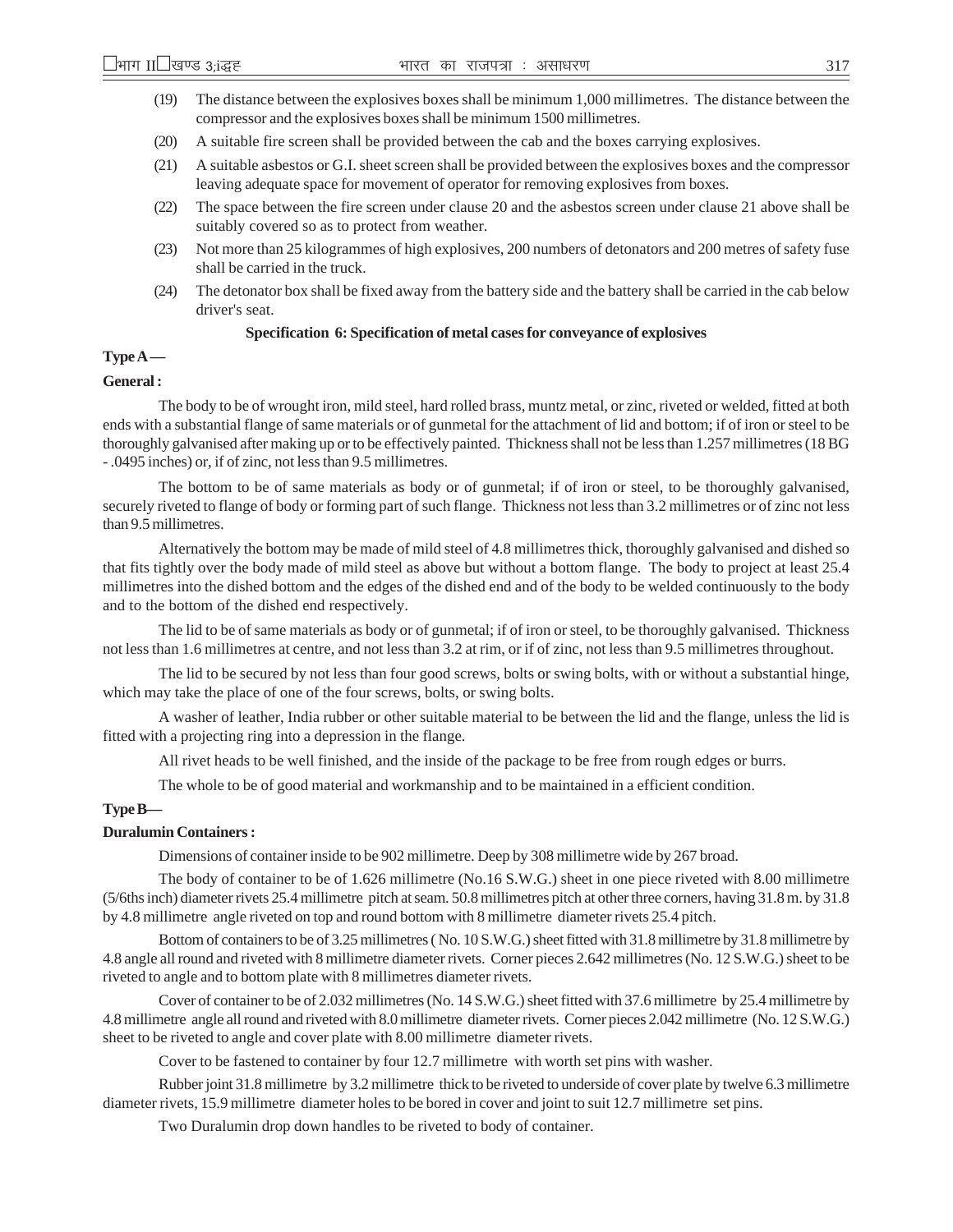### **Type C -**

The body to be of wrought iron or mild steel, thoroughly galvanised, thickness not less than 18 B.G. (0495 inch) fitted at the top with a flange 12.7 millimetre thick made of the Aluminium Alloy (12.5 percent to 14.5 percent zinc; 2.5 percent to 3 percent copper; remainder Aluminium).

The bottom to be of the Aluminium Alloy, not less than 12.7 millimetre thick at the rim, and not less than 4.8 millimetre thick at the centre, and provided with a protection 25.4 millimetre high and at least 6.3 millimetre thick, so made as to be a close fit inside the body, to which it shall be riveted with rivets 6.3 millimetre diameter.

The lid to be of the Aluminium Alloy, not less than 12.7 millimetre thick at the rim and not less than 6.3 millimetre thick at the centre and secured by eight screwed studs to the flange.

A washer of leather India rubber, or other suitable material shall be between the lid and the flange unless the lid is fitted with a projecting ring fitting into a depression in the flange.

All rivet heads to be well finished and the inside of the package to be free from rough edges or burrs.

### **Specification 7 : Specification of BMD vehicle**

The Bulk Mixed Delivery Vehicle normally called as BMD vehicle is specially designed for carrying non-explosive matrix along with other ingredients like Ammonium Nitrate, gassing agent etc. in separate containers mounted on a vehicle chassis to the blasting site. The vehicle also has a water tank, control panel, hydraulic oil tank, radiator, hose reel with pump, hydraulic pump, product pump, air receiver, gassing agent pump, water pump and a drivers cabin mounted on the chassis. The mounting of various containers on the chassis is done in such a way that the vehicle is stable during movement both in empty and laden condition.

BMD vehicle shall meet the following requirements:—

- (1) The vehicle must be in good mechanical condition and all the tanks and other equipments mounted there on shall be properly secured to the vehicle to avoid any damage during movement of the vehicle.
- (2) The vehicle must be strong enough to carry a load without difficulty and be constructed of non-combustible materials, compatible to the ingredients and /or premix, to be contained or transported .
- (3) There shall be separate compartment for each ingredient or premix, each provided with separate means of filling and discharge so as to eliminate possibility of accidental mixing of ingredients during transit or otherwise. The compartment containing liquid shall be provided with shut-off valve.
- (4) No parts of the equipments and fittings shall be projected outside the vehicle.
- (5) The vehicle shall be provided with means and mechanisms for controlling and monitoring various essential parameters like temperature, flow , density and the control panel displaying the status of above parameters and control switches shall be located in a conspicuous position visible and accessible to the operator.
- (6) The cabin of the vehicle shall be provided with non-splinter type glass.
- (7) The vehicle shall be provided with essential tools secured in a box.
- (8) All moving parts of the mixing system must be designed to prevent heat build up.
- (9) Shafts or axles which contact the product must have outboard bearings with a minimum of one-inch clearance between the bearings and the outside of the product container. Special attention must be given to the clearances on all moving parts.
- (10) When electrical power is supplied by a self-contained motor-generator located on the vehicle, the generator shall be separated from the discharge point of the explosives. The generator or the battery shall be provided with a cut-off switch in a readily accessible position.
- (11) Wiring shall be so fixed and protected so as to minimise accidental damage or undue wear.
- (12) The BMD vehicle body and equipment shall be electrically continuous with the vehicle chassis. The frame of the mixer and all other equipments that may be used shall be electrically bonded. Bonding points and bonding cables for effective grounding shall be provided.
- (13) During mixing or loading, a positive grounding device and a semi-conductive hose shall be used to prevent accumulation of static electricity. The supervisor shall evaluate all system to ensure that they will adequately dissipate static electricity under potential field conditions.
- (14) The flexible hoses used to deliver explosives directly in the boreholes shall be electrically and mechanically continuous.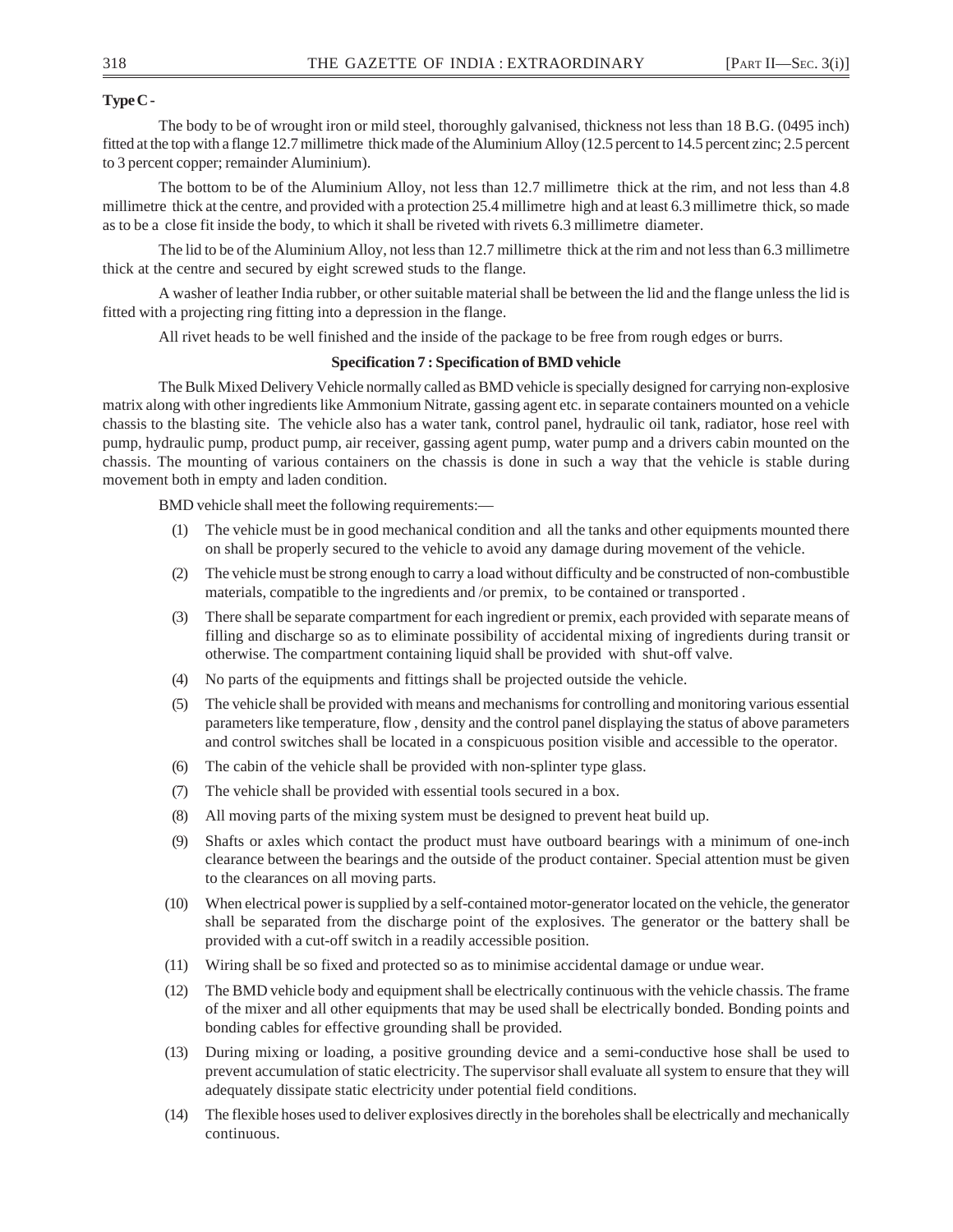- (15) The exhaust of the vehicle shall be fitted with spark arrestor approved by the Chief Controller.
- (16) At least two multipurpose fire extinguishers of suitable size and capable of fighting electrical and petroleum fires shall be provided on each vehicle in an easily accessible position.
- (17) The BMD vehicle shall be marked with the words " BMD vehicle attached to the SMS support plant licence number …..".
- (18) The name and address of the licensee along with phone number shall also be marked at a conspicuous place legibly for contact in the event of emergency.
- (19) Fuel cut-off system located in the driver's cabin shall be provided.
- (20) The ratio of the height of centre of gravity of the vehicle in laden condition to the distances between centres of outer rear tyres shall not exceed 0.9.

#### **Typical Sketch of BMD Vehicle**

#### **Schedule VIII**

#### **Tables of safety distances**

The following safety distances shall be observed in the factories licensed for manufacture of explosives or from the magazines licensed for storage of high explosives. If the quantity of explosives to be stored is in between any two stages shown in the table, the safety distance required for higher stage should be observed.

**Notes** : (1) When two or more storage magazines are located on the same property, each magazine must comply with the minimum distances specified from inhabited buildings, railways, and highways, and, in addition, they should be separated from each other by not less than the distances shown for "Separation of Magazines," except that the quantity of explosives contained in cap magazines shall govern in regard to the spacing of said cap magazines from magazines containing other explosives. If any two or more magazines are separated from each other by less than the specified "Separation of Magazines" distances, then such tow or more magazines, as a group, must be considered as one magazine, and the total quantity of explosives stored in such group must be treated as if stored in a single magazine located on the site of any magazine of the group, and must comply with the minimum of distances specified from other magazines, in habited building, railways, and highways.

(2) This Table applies only to the manufacture and permanent storage of commercial explosives. It is not applicable to transportation of explosives or any handling or temporary storage necessary or incident thereto. It is not intended to apply to bombs, projectiles, or other heavily encased explosives.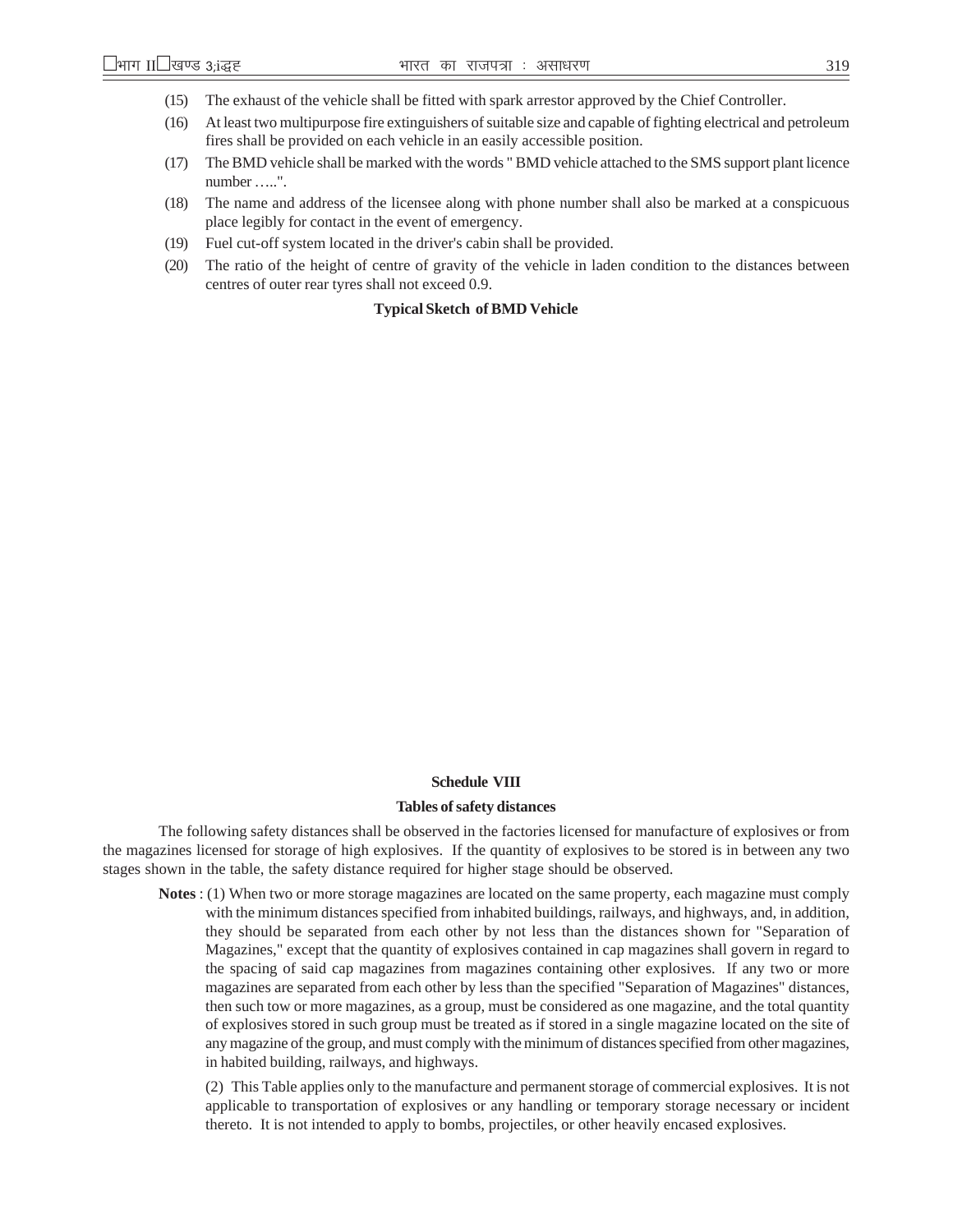| Quantity in<br>kilogrammes |                       | To and between magazine or<br>magazine office etc. | To and between<br>process buildings | To Railway,<br>Road etc. | To Dwelling Houses<br>offices, factories etc. |
|----------------------------|-----------------------|----------------------------------------------------|-------------------------------------|--------------------------|-----------------------------------------------|
|                            | $\overline{\text{M}}$ | $\mathbf{U}\mathbf{M}$                             |                                     |                          |                                               |
| $50\,$                     | $\overline{10}$       | 14                                                 | 18                                  | $\overline{21}$          | 45                                            |
| 100                        | $11\,$                | 17                                                 | 21                                  | 33                       | 45                                            |
| 150                        | 13                    | 19                                                 | 24                                  | 40                       | 45                                            |
| 200                        | 14                    | 21                                                 | 26                                  | 45                       | 52                                            |
| 300                        | 16                    | 24                                                 | 30                                  | 45                       | 68                                            |
| 400                        | 18                    | $27\,$                                             | 34                                  | 45                       | 82                                            |
| 500                        | 19                    | 29                                                 | 37                                  | 48                       | 95                                            |
| $600$                      | 21                    | 31                                                 | 42                                  | 54                       | $107\,$                                       |
| 700                        | 22                    | 32                                                 | 45                                  | 60                       | 119                                           |
| 800                        | 23                    | 34                                                 | 49                                  | 65                       | 129                                           |
| 1000                       | 24                    | 36                                                 | 56                                  | 74                       | 148                                           |
| 1250                       | 26                    | 39                                                 | 64                                  | 86                       | 171                                           |
| 1500                       | 28                    | 42                                                 | $72\,$                              | 96                       | 192                                           |
| 1750                       | 29                    | 44                                                 | 79                                  | 106                      | 211                                           |
| 2000                       | 31                    | 46                                                 | 85                                  | 113                      | 226                                           |
| 2500                       | 33                    | 49                                                 | 97                                  | 129                      | 257                                           |
| 3000                       | 35                    | 52                                                 | 106                                 | 142                      | 283                                           |
| 3500                       | 37                    | 55                                                 | 114                                 | 152                      | 304                                           |
| 4000                       | 38                    | 57                                                 | 122                                 | 163                      | 325                                           |
| 4500                       | 40                    | $60\,$                                             | 129                                 | 172                      | 343                                           |
| 5000                       | 41                    |                                                    | 135                                 | 180                      | 359                                           |
| 6000                       | 44                    |                                                    | 145                                 | 194                      | 387                                           |
| 7000                       | 46                    |                                                    | 155                                 | 206                      | 412                                           |
| $8000\,$                   | 48                    |                                                    | 163                                 | 217                      | 434                                           |
| 10000                      | 52                    |                                                    | 177                                 | 236                      | 471                                           |
| 12500                      | 56                    |                                                    | 192                                 | 255                      | 510                                           |
| 15000                      | $60$                  |                                                    | 206                                 | 280                      | 560                                           |
| 17500                      | 63                    |                                                    | 216                                 | 290                      | 580                                           |
| 20000                      | 65                    |                                                    | 226                                 | 303                      | 605                                           |
| 25000                      | $71\,$                |                                                    | 244                                 | 325                      | 650                                           |
| 30000                      | 75                    |                                                    | 259                                 | 345                      | 690                                           |
| 35000                      | 79                    |                                                    | 273                                 | 365                      | 730                                           |
| 40000                      | 82                    |                                                    | 285                                 | 380                      | 760                                           |
| 45000                      | 86                    |                                                    | 296                                 | 395                      | 790                                           |
| 50000                      | 89                    |                                                    | 307                                 | 410                      | 820                                           |
| 60000                      | 94                    |                                                    | 327                                 | 435                      | 870                                           |
| 70000                      | 99                    |                                                    | 343                                 | 458                      | 915                                           |
| 80000                      | 104                   |                                                    | 359                                 | 480                      | 960                                           |
| 90000                      | 108                   |                                                    | 373                                 | 498                      | 995                                           |
| 100000                     | 112                   |                                                    | 387                                 | 515                      | 1030                                          |
| 112500                     | 116                   |                                                    | 402                                 | 540                      | 1075                                          |
| 125000                     | 120                   |                                                    | 417                                 | 555                      | 1110                                          |
| 136000                     | 124                   |                                                    | 428                                 | 575                      | 1145                                          |
| 150000                     | 128                   |                                                    | 446                                 | 590                      | 1180                                          |
| 175000                     | 135                   |                                                    | 466                                 | 625                      | 1245                                          |
| 200000                     | 141                   |                                                    | 487                                 | 650                      | 1300                                          |

 **Table - 1 Table of safety distances (in metres) for manufacturing factory, magazine of category "ZZ"**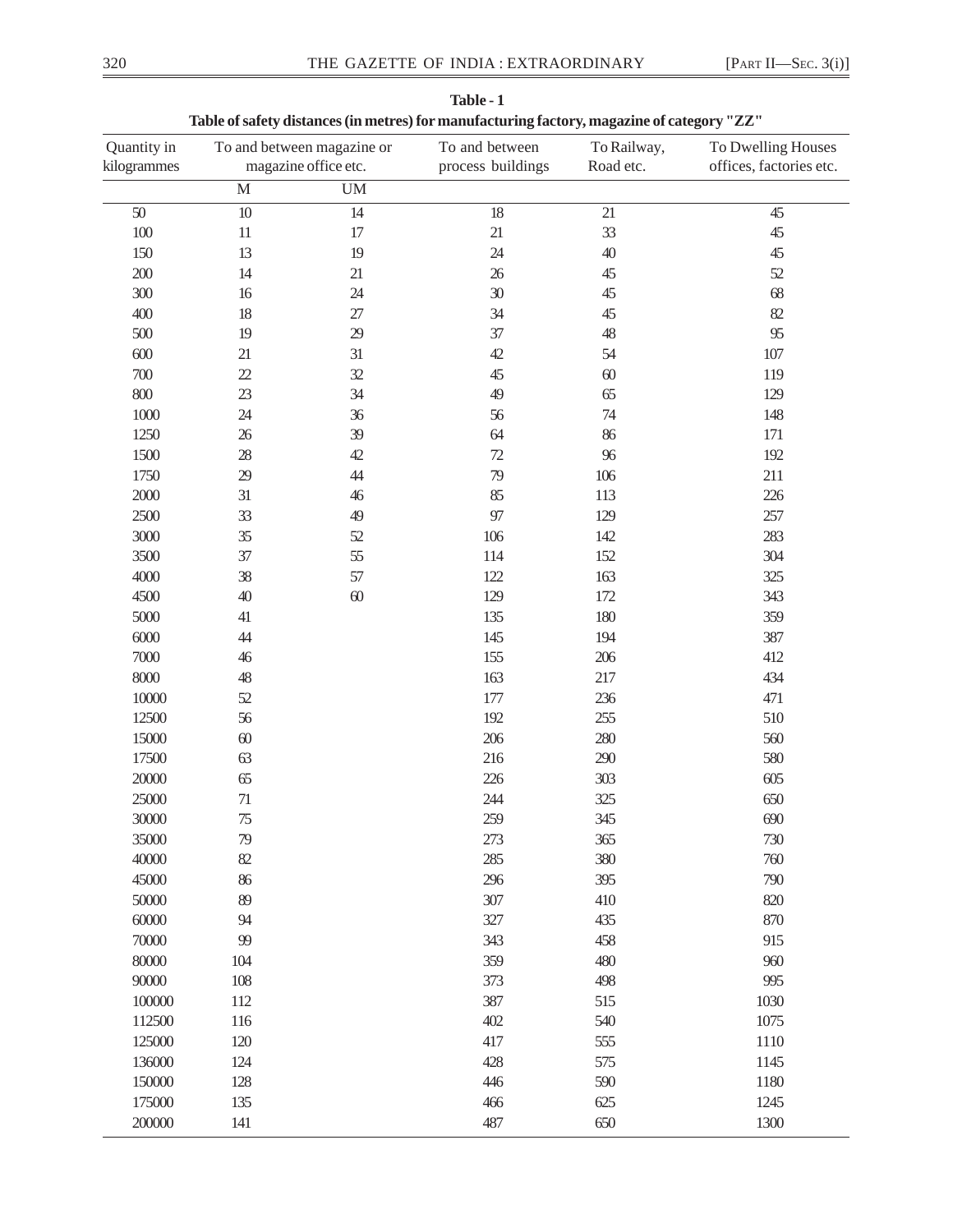| Quantity in<br>kilogrammes | To and between magazines<br>or magazine office etc | To and between<br>process buildings | To railway,<br>Road etc | To Dwelling Houses<br>offices, factories etc. |
|----------------------------|----------------------------------------------------|-------------------------------------|-------------------------|-----------------------------------------------|
| $50\,$                     | 10                                                 | 12                                  | 12                      | 45                                            |
| $100\,$                    | 10                                                 | 15                                  | 15                      | 45                                            |
| 150                        | $10\,$                                             | 17                                  | 17                      | 45                                            |
| $200\,$                    | $10\,$                                             | 19                                  | 18                      | 45                                            |
| 300                        | 10                                                 | 22                                  | 21                      | 45                                            |
| 400                        | $10\,$                                             | 24                                  | 23                      | 45                                            |
| 500                        | 10                                                 | 26                                  | 25                      | 45                                            |
| $600$                      | 10                                                 | 27                                  | 26                      | 45                                            |
| 700                        | $10\,$                                             | 29                                  | $27\,$                  | 45                                            |
| $800\,$                    | $10\,$                                             | 30                                  | 28                      | 45                                            |
| $1000\,$                   | 10                                                 | 32                                  | 32                      | 46                                            |
| 1250                       | 10                                                 | 35                                  | 33                      | $52\,$                                        |
| 1500                       | 10                                                 | 37                                  | 36                      | 57                                            |
| 1750                       | 10                                                 | 39                                  | 38                      | 61                                            |
| $2000\,$                   | 10                                                 | 41                                  | 40                      | 65                                            |
| 2500                       | 12                                                 | $44$                                | 43                      | $73\,$                                        |
| 3000                       | 13                                                 | 46                                  | 46                      | $80\,$                                        |
| 3500                       | 14                                                 | 49                                  | 48                      | 86                                            |
| 4000                       | 15                                                 | 51                                  | 50                      | $92$                                          |
| 4500                       | 16                                                 | 53                                  | 52                      | 98                                            |
| 5000                       | 16                                                 | 55                                  | 54                      | 110                                           |
| 6000                       | 18                                                 | 58                                  | 57                      | 117                                           |
| $7000\,$                   | 19                                                 | 62                                  | 61                      | 123                                           |
| 8000                       | 21                                                 | 64                                  | 63                      | 128                                           |
| $10000\,$                  | 23                                                 | 69                                  | 69                      | 138                                           |
| 12500                      | 26                                                 | 75                                  | 72                      | 149                                           |
| 15000                      | 28                                                 | 79                                  | 78                      | 158                                           |
| 17500                      | 30                                                 | 83                                  | 82                      | 167                                           |
| 20000                      | 32                                                 | 87                                  | 86                      | 174                                           |
| 25000                      | 36                                                 | 94                                  | 93                      | 187                                           |
| 30000                      | 40                                                 | 100                                 | 98                      | 199                                           |
| 35000                      | 43                                                 | 105                                 | 104                     | 210                                           |
| 40000                      | $46$                                               | 110                                 | 108                     | 219                                           |
| 45000                      | 48                                                 | 114                                 | 113                     | 228                                           |
| 50000                      | 51                                                 | 118                                 | 118                     | 236                                           |
| 60000                      | 56                                                 | 126                                 | 128                     | 251                                           |
| 70000                      | $60$                                               | 132                                 | 138                     | 264                                           |
| 80000                      | 64                                                 | 138                                 | 148                     | 276                                           |
| 90000                      | 68                                                 | 144                                 | 158                     | 287                                           |
| 100000                     | $72\,$                                             | 149                                 | 168                     | 297                                           |
| 112500                     | 76                                                 | 155                                 | 180                     | 309                                           |
| 125000                     | $80\,$                                             | 160                                 | 192                     | 320                                           |
| 136000                     | 84                                                 | 165                                 | 203                     | 329                                           |
| 150000                     | 88                                                 | 170                                 | 217                     | 340                                           |
| 175000                     | 95                                                 | 179                                 | 242                     | 358                                           |
| 200000                     | 101                                                | 195                                 | 265                     | 375                                           |

**Table - 2 Table of safety distances (in metres) for manufacturing factory, magazine of category "Y"**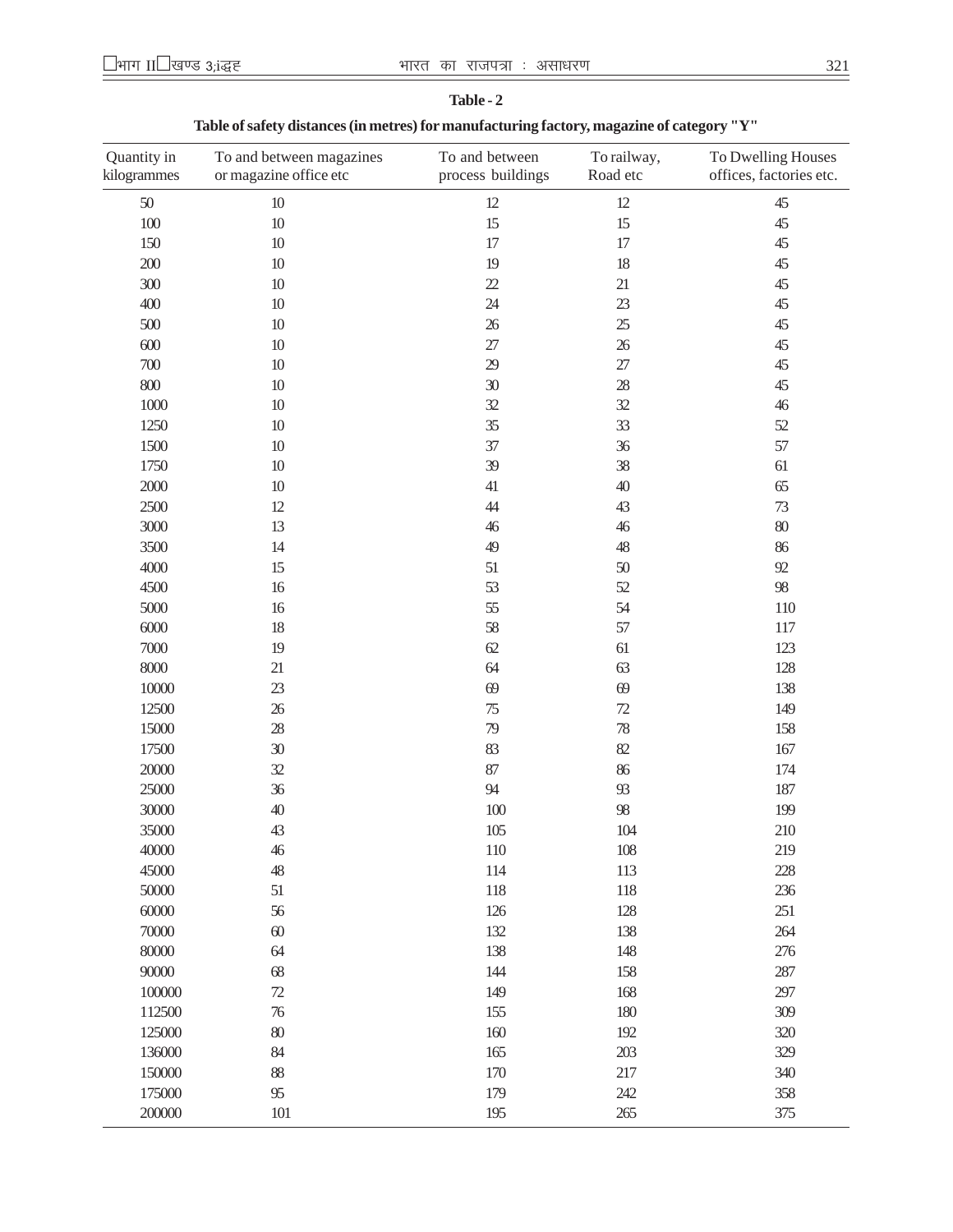| Quantity in<br>kilogrammes | To and between magazines<br>or magazine office etc | To and between<br>process buildings | To railway,<br>Road etc | To Dwelling Houses<br>offices, factories etc. |
|----------------------------|----------------------------------------------------|-------------------------------------|-------------------------|-----------------------------------------------|
| $\overline{1}$             | $\overline{2}$                                     | $\overline{3}$                      | $\overline{4}$          | $\overline{5}$                                |
| $50\,$                     | $10\,$                                             | $10\,$                              | $\,8\,$                 | 45                                            |
| $100\,$                    | $10\,$                                             | $10\,$                              | $\overline{9}$          | 45                                            |
| 150                        | $10\,$                                             | $10\,$                              | $10$                    | $45$                                          |
| $200\,$                    | $10\,$                                             | $10\,$                              | $11\,$                  | $45$                                          |
| $300\,$                    | $10\,$                                             | $10\,$                              | 13                      | $45$                                          |
| 400                        | $10\,$                                             | $10\,$                              | 14                      | 45                                            |
| 500                        | $10\,$                                             | $10\,$                              | 15                      | 45                                            |
| $600\,$                    | $10\,$                                             | $10\,$                              | 16                      | $45$                                          |
| $700\,$                    | $10\,$                                             | $10\,$                              | 17                      | $45$                                          |
| $800\,$                    | $10\,$                                             | $10\,$                              | 17                      | 45                                            |
| $1000\,$                   | $10\,$                                             | $10\,$                              | 18                      | 45                                            |
| 1250                       | $12\,$                                             | 12                                  | $19$                    | 45                                            |
| 1500                       | $12\,$                                             | 12                                  | $19$                    | $45$                                          |
| 1750                       | $12\,$                                             | $12$                                | $19$                    | 45                                            |
| $2000\,$                   | 13                                                 | 13                                  | $20\,$                  | $45$                                          |
| 2500                       | 14                                                 | 14                                  | $21\,$                  | 45                                            |
| 3000                       | $16$                                               | 16                                  | $21\,$                  | 45                                            |
| 3500                       | $16$                                               | 16                                  | $2\!2$                  | 45                                            |
| 4000                       | 17                                                 | 17                                  | $2\!2$                  | 46                                            |
| 4500                       | 17                                                 | 17                                  | $23\,$                  | $47\,$                                        |
| $5000\,$                   | $20\,$                                             | $20\,$                              | $23\,$                  | 49                                            |
| $6000$                     | $20\,$                                             | $20\,$                              | $24\,$                  | 50                                            |
| 7000                       | $22\,$                                             | $22\,$                              | $24\,$                  | 50                                            |
| $8000$                     | $2\!2$                                             | $2\!2$                              | $25\,$                  | 53                                            |
| $10000\,$                  | $24\,$                                             | $24\,$                              | $26\,$                  | 53                                            |
| 12500                      | $24\,$                                             | $24\,$                              | $26\,$                  | 55                                            |
| 15000                      | $25\,$                                             | $25\,$                              | $27\,$                  | 55                                            |
| 17500                      | $25\,$                                             | $25\,$                              | $27\,$                  | 57                                            |
| 20000                      | $26\,$                                             | $26\,$                              | $28\,$                  | 58                                            |
| 25000                      | $27\,$                                             | $27\,$                              | 29                      | $60\,$                                        |
| 30000                      | $28\,$                                             | $28\,$                              | $29\,$                  | $60\,$                                        |
| 35000                      | $30\,$                                             | $30\,$                              | $30\,$                  | $61\,$                                        |
| 40000                      | $30\,$                                             | $30\,$                              | $30\,$                  | $61\,$                                        |

**Table - 3 Table of safety distances (in metres) for, magazine of category "X"(fireworks)**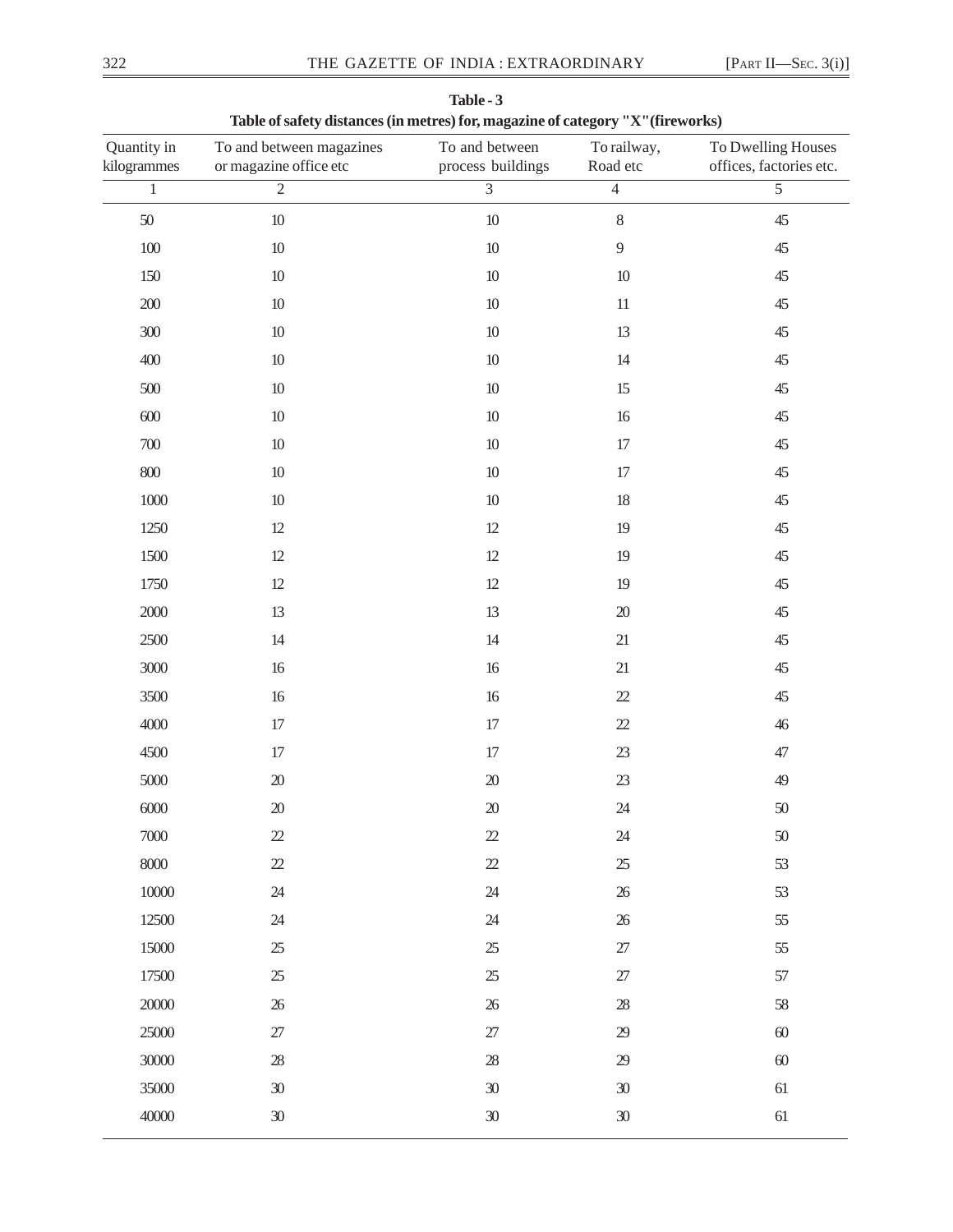| $\,1$  | $\overline{2}$ | $\ensuremath{\mathfrak{Z}}$ | $\overline{4}$ | $\sqrt{5}$ |
|--------|----------------|-----------------------------|----------------|------------|
| 45000  | $30\,$         | $30\,$                      | $30\,$         | 64         |
| 50000  | 30             | $30\,$                      | 30             | 64         |
| 60000  | 30             | $30\,$                      | $30\,$         | 66         |
| 70000  | 30             | $30\,$                      | $30\,$         | 66         |
| 80000  | 30             | $30\,$                      | $30\,$         | 66         |
| 90000  | 30             | $30\,$                      | 30             | 67         |
| 100000 | 30             | $30\,$                      | $30\,$         | 67         |
| 112500 | 30             | $30\,$                      | $30\,$         | 69         |
| 125000 | 30             | $30\,$                      | $30\,$         | 69         |
| 136000 | 30             | 30                          | $30\,$         | $70\,$     |
| 150000 | 30             | 30                          | 30             | $70\,$     |
| 175000 | $30\,$         | $30\,$                      | $30\,$         | 71         |
| 200000 | 30             | 30                          | $30\,$         | 71         |

## **Table - 4**

# **Safety distances (in metres) to be observed in a factory for manufacture of sparklers only**

| From                                 | Capacity in<br>kilogrammes<br>of the shed | Man<br>Limit   | To<br>Mixing<br>shed | To<br>Dipping<br>shed | To<br>Drying<br>plat-<br>form | To<br>Packing<br>shed | To<br>Transit<br>shed | To Raw<br>material<br>or empty<br>frames<br>shed | To<br>Dwelling<br>house,<br>protected<br>works |
|--------------------------------------|-------------------------------------------|----------------|----------------------|-----------------------|-------------------------------|-----------------------|-----------------------|--------------------------------------------------|------------------------------------------------|
| Mixing shed                          | 50                                        | 2              | 6                    | 6                     | 9                             | 9                     | 9                     | 15                                               | 15                                             |
| Dipping shed                         | 200                                       | 8              | 6                    | 6                     | 3                             | 9                     | 9                     | 15                                               | 15                                             |
| Drying Platform                      | 200                                       | 8              | 9                    | 3                     | 3                             | 9                     | 9                     | 15                                               | 15                                             |
| Packing shed                         | 200                                       | 4              | 9                    | 9                     | 9                             | 9                     | 9                     | 15                                               | 15                                             |
| Transit shed                         | 200                                       | $\overline{2}$ | 9                    | 9                     | 9                             | 9                     | 9                     | 15                                               | 15                                             |
| Raw material/<br>empty frames shed - |                                           |                | 15                   | 15                    | 15                            | 15                    | 15                    | $\overline{\phantom{m}}$                         |                                                |

## **Table - 5**

# **Safety distance (in metres) to be observed in a magazine for storage of sparklers only.**

| From the magazine of storage<br>capacity in kilogrammes | To and between the magazine,<br>own sparklers manufacturing<br>shed or magazine office | To railway,<br>public road | To dwelling house,<br>protected works |
|---------------------------------------------------------|----------------------------------------------------------------------------------------|----------------------------|---------------------------------------|
| 50 to 35000                                             |                                                                                        |                            | 30                                    |
| 35001 to 70,000                                         |                                                                                        | 15                         | 35                                    |
| 70,001 to 200000                                        |                                                                                        |                            | 40                                    |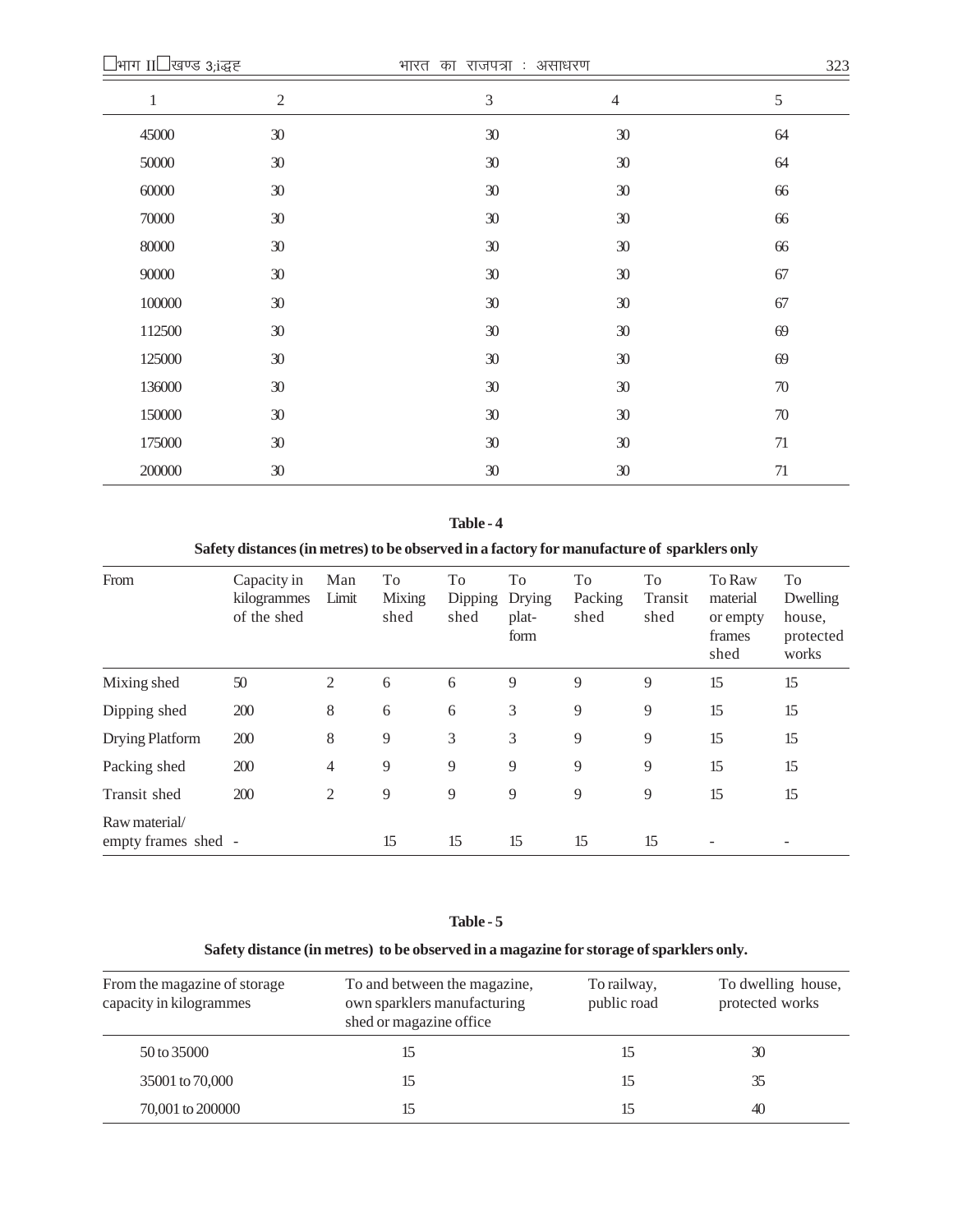| l | j<br>l      |  |
|---|-------------|--|
|   | j<br>ś<br>į |  |

| From                                                                                                   | Limit of the Limit<br>Explosives Man<br>killogra-<br>shed in |                        | mixing<br>filling<br>shed<br>$\Gamma$ o | dipping<br>shed<br>$\Gamma$ o | platform<br>drying<br>Fo  | facturing shed<br>manu-<br>shed<br>$\Gamma$ o | wrapping<br>To fuse       | capacity in                    | To transit shed<br>(fireworks) of<br>killogrammes |                     |                          | Transit shed (quick<br>match/micro cord.<br>fuse) of capacity<br>in killogrammes | of capacity in<br>killogrammes<br>shed (pellet)<br>To transit                                                                                                             | material<br>shed<br>raw<br>$\Gamma$ o | To dwelling<br>protected<br>works or<br>house, |
|--------------------------------------------------------------------------------------------------------|--------------------------------------------------------------|------------------------|-----------------------------------------|-------------------------------|---------------------------|-----------------------------------------------|---------------------------|--------------------------------|---------------------------------------------------|---------------------|--------------------------|----------------------------------------------------------------------------------|---------------------------------------------------------------------------------------------------------------------------------------------------------------------------|---------------------------------------|------------------------------------------------|
|                                                                                                        | mmes                                                         |                        |                                         |                               |                           |                                               |                           | 300                            | $\mathfrak{g}$                                    | 500                 | 100                      | 200<br>150                                                                       |                                                                                                                                                                           |                                       | distances<br>out side<br>safety                |
| Mixing/filling<br>shed                                                                                 | 5                                                            | $\mathcal{C}$          | $\overline{18}$                         | $\overline{18}$               | $\infty$                  | $\overline{18}$                               | $\overline{18}$           | $\infty$                       | र्प्र                                             | 57                  | $\overline{\mathcal{C}}$ | $\%$<br>$\overline{\mathcal{A}}$                                                 | $\overline{18}$                                                                                                                                                           | $\overline{4}$                        | $\overline{4}$                                 |
| Dipping shed                                                                                           | 5                                                            | $\mathcal{L}$          | $\overline{18}$                         | $\overline{c}$                | $\infty$                  | $\overline{\mathcal{C}}$                      | $\overline{\mathcal{C}}$  | $\infty$                       | z                                                 | 37                  | ಸ                        | $\%$<br>A                                                                        | $\overline{8}$                                                                                                                                                            | $\overline{4}$                        | $\overline{4}$                                 |
| Drying platform                                                                                        | $\mathcal{S}$                                                | 4                      | $\frac{8}{2}$                           | $\overline{c}$                | $\mathbf{\sim}$           | 의                                             | $\overline{\mathcal{C}}$  | $\mathcal{E}$                  | Æ                                                 | $\mathcal{L}$       | $\overline{\Omega}$      | $\%$<br>$\mathbb{Z}$                                                             | $\frac{8}{2}$                                                                                                                                                             | $\frac{4}{5}$                         | $\frac{5}{4}$                                  |
| Manufacturing<br>shed                                                                                  | $\mathcal{Z}$                                                | 4                      | $\overline{18}$                         | $\overline{2}$                | S                         | $\mathfrak{a}$                                | $\overline{\mathfrak{c}}$ | $\mathcal{S}$                  | र्प्र                                             | 57                  | ត                        | $\chi$<br>$\beta$                                                                | $\frac{8}{2}$                                                                                                                                                             | $\overline{4}$                        | $\frac{4}{5}$                                  |
| Fuse wrapping<br>shed                                                                                  | $\supseteq$                                                  | $\mathcal{C}$          | $\overline{18}$                         | $\overline{2}$                | $\overline{\mathcal{C}}$  | $\overline{2}$                                | $\overline{2}$            | $\infty$                       | र्प्र                                             | 57                  | $\overline{\mathcal{C}}$ | $\%$<br>$\overline{\mathcal{A}}$                                                 | $\frac{8}{2}$                                                                                                                                                             | 45                                    | 45                                             |
| Transit shed<br>(fireworks)                                                                            | $rac{1}{2}$<br>R                                             | $\mathbf{C}$<br>$\sim$ | $\mathcal{L}$<br>$\infty$               | $\infty$<br>$\mathcal{L}$     | $\infty$<br>$\mathcal{L}$ | $\infty$<br>$\mathcal{L}$                     | $\mathcal{L}$<br>R        | $\mathcal{S}$<br>$\mathcal{L}$ | $\mathcal{L}$<br>रू                               | 21<br>$\mathcal{L}$ | $\mathcal{L}$<br>ඝ       | $\mathcal{S}$<br>$\mathcal{L}$<br>$\mathcal{L}$<br>ඝ                             | $\mathcal{L}$<br>ඝ                                                                                                                                                        | $\frac{4}{5}$<br>$\frac{4}{5}$        | $\frac{45}{5}$<br>$\frac{4}{5}$                |
|                                                                                                        | 500                                                          | $\mathbf{\sim}$        | $\mathcal{L}$                           | $\mathcal{L}$                 | 57                        | $\mathcal{L}$                                 | $\mathcal{L}$             | $\mathcal{L}$                  | $\mathcal{L}$                                     | $\mathcal{L}$       | $\mathcal{L}$            | $\mathcal{L}$<br>$\mathcal{L}$                                                   | $\mathcal{L}$                                                                                                                                                             | $\frac{4}{5}$                         | $\frac{4}{5}$                                  |
| Transit shed                                                                                           | $\Xi$                                                        | $\sim$                 | $\overline{c}$                          | $\overline{c}$                | ಸ                         | $\overline{\Omega}$                           | $\overline{\Omega}$       | $\overline{\Omega}$            | र्प्र                                             | $\mathcal{L}$       | ត                        | $\%$<br>Ŕ                                                                        | $\overline{\Omega}$                                                                                                                                                       | $\frac{4}{5}$                         | $\frac{4}{5}$                                  |
| (quick match/                                                                                          | 150                                                          | $\mathcal{C}$          | Ŕ                                       | Ŕ                             | Z                         | Z4                                            | Z4                        | S4                             | र्प्र                                             | $\mathcal{L}$       | Z4                       | $\infty$<br>$\infty$                                                             | Ŕ                                                                                                                                                                         | $\overline{4}$                        | ধ                                              |
| micro cord/fuse)                                                                                       | $\infty$                                                     | $\mathbf{\sim}$        | $\chi$                                  | $\delta$                      | $\%$                      | $\%$                                          | $\%$                      | र्फ़                           | z                                                 | $\mathcal{L}$       | $\%$                     | $\mathcal{S}$<br>$\infty$                                                        | $\%$                                                                                                                                                                      | $\frac{4}{5}$                         | 45                                             |
| Transit shed<br>(pellet)                                                                               | $\infty$                                                     | $\mathbf{\sim}$        | $\overline{18}$                         | $\overline{18}$               | $\infty$                  | $\frac{8}{2}$                                 | $\frac{8}{2}$             | $\overline{18}$                | $\frac{8}{2}$                                     | $\frac{8}{2}$       | 57                       | $\overline{18}$<br>$\frac{8}{2}$                                                 | $\approx$                                                                                                                                                                 | $\overline{4}$                        | $\frac{4}{5}$                                  |
| Raw material<br>shed                                                                                   | X                                                            |                        | $\overline{4}$                          | $\overline{4}$                | S,                        | $\frac{4}{5}$                                 | $\overline{4}$            | $\overline{4}$                 | $\overline{4}$                                    | $\overline{4}$      | $\overline{4}$           | $\frac{45}{5}$<br>45                                                             | $\frac{45}{5}$                                                                                                                                                            | ×                                     | ×                                              |
| like wheel, flowerpots etc. and another for storage of explodable items like crackers, atom bombs etc. |                                                              |                        |                                         |                               |                           |                                               |                           |                                |                                                   |                     |                          |                                                                                  | Note:—The Transit building for semi-finished fireworks will have two compartments each of size 2.5 metres x 2.0 metres - one each for the storage of non-explodable items |                                       |                                                |